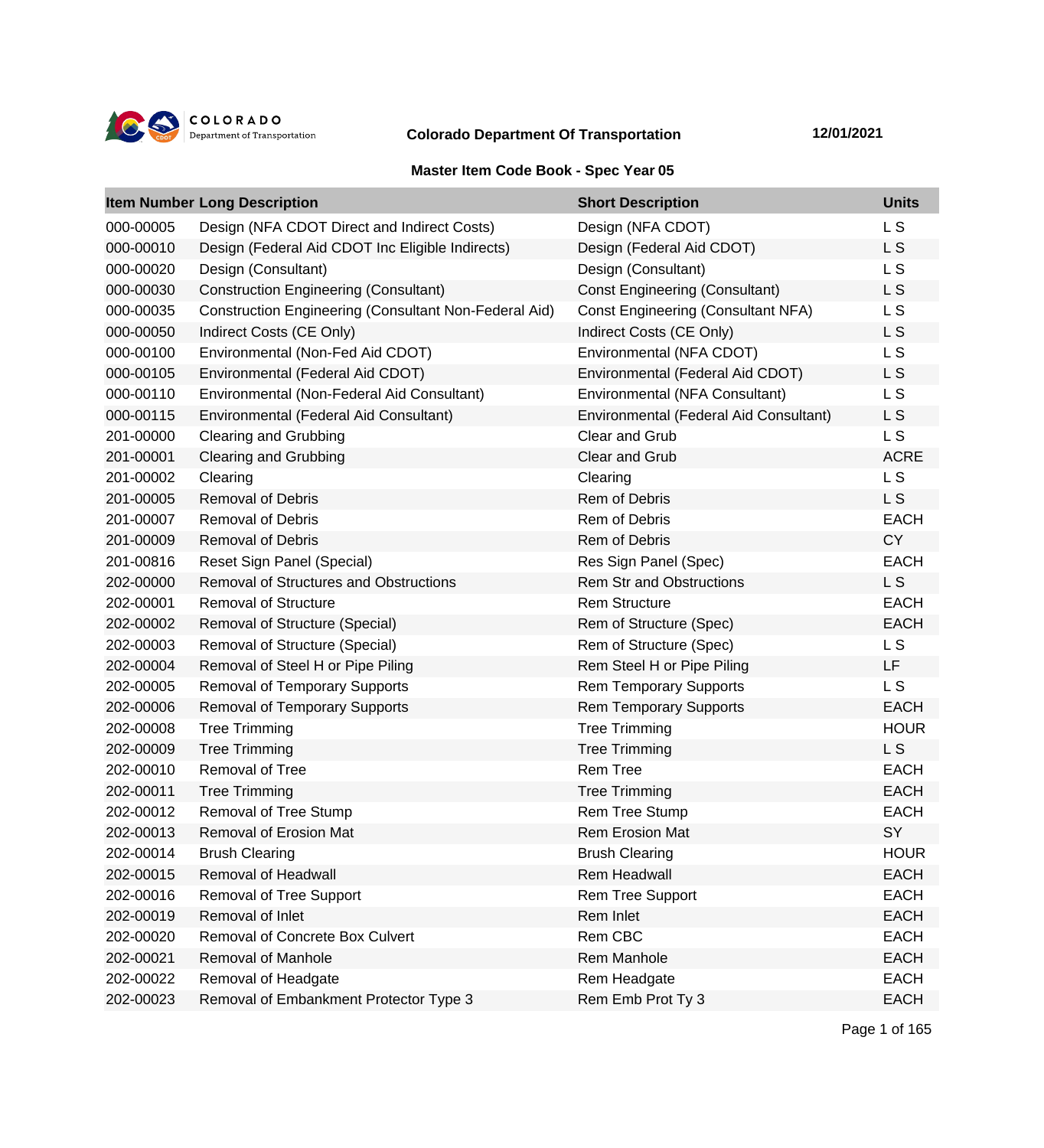| 202-00024 | Removal of Embankment Protector Type 5          | Rem Emb Prot Ty 5                       | <b>EACH</b> |
|-----------|-------------------------------------------------|-----------------------------------------|-------------|
| 202-00025 | Removal of Ditch Lining                         | Rem Ditch Lining                        | LF          |
| 202-00026 | Removal of Slope and Ditch Paving               | Rem S and D Pave                        | SY          |
| 202-00027 | Removal of Riprap                               | Rem Riprap                              | SY          |
| 202-00028 | Removal of Erosion Control BMPs (Special)       | Rem of Eros Cntrl BMPS (Spec)           | L S         |
| 202-00029 | <b>Removal of Gabion</b>                        | <b>Rem Gabion</b>                       | <b>CY</b>   |
| 202-00030 | <b>Removal of Water Service</b>                 | <b>Rem Water Service</b>                | <b>EACH</b> |
| 202-00031 | Removal of Fire Hydrant                         | Rem of Fire Hydrant                     | <b>EACH</b> |
| 202-00032 | Removal of Valve                                | Rem Valve                               | <b>EACH</b> |
| 202-00033 | Removal of Pipe                                 | Rem Pipe                                | <b>EACH</b> |
| 202-00035 | Removal of Pipe                                 | Rem Pipe                                | <b>LF</b>   |
| 202-00036 | Removal of Pipe (Special)                       | Rem of Pipe (Spec)                      | LF          |
| 202-00037 | <b>Removal of End Section</b>                   | Rem of End Section                      | <b>EACH</b> |
| 202-00038 | Removal of Structural Plate Pipe                | Rem Structural Plate Pipe               | <b>LF</b>   |
| 202-00039 | <b>Removal of Bollard</b>                       | Rem of Bollard                          | <b>EACH</b> |
| 202-00040 | <b>Removal of Electrical Conduit</b>            | <b>Rem Elec Conduit</b>                 | <b>LF</b>   |
| 202-00045 | <b>Removal of Electrical Equipment</b>          | Rem Elec Equip                          | <b>LF</b>   |
| 202-00047 | Removal of Electrical Equipment                 | Rem Elec Equipment                      | L S         |
| 202-00050 | Removal of ITS Node Equipment                   | Rem ITS Node Equip                      | L S         |
| 202-00055 | Removal of Fiber Optic Cable                    | Rem of FO Cable                         | <b>LF</b>   |
| 202-00060 | Removal of Travel Time Indicator                | Rem Trav Time Indicator                 | <b>EACH</b> |
| 202-00070 | <b>Removal of Barricade</b>                     | <b>Rem Barricade</b>                    | <b>EACH</b> |
| 202-00080 | <b>Removal of Guard Post</b>                    | <b>Rem Guard Post</b>                   | <b>EACH</b> |
| 202-00090 | <b>Removal of Delineator</b>                    | <b>Rem Delineator</b>                   | <b>EACH</b> |
| 202-00100 | Removal of Dome Channelizing Device             | Rem of Dome Chan Device                 | <b>EACH</b> |
| 202-00120 | Removal of Concrete Box Culvert                 | Rem CBC                                 | LF          |
| 202-00127 | Removal of Riprap                               | Rem of Riprap                           | <b>CY</b>   |
| 202-00150 | <b>Removal of Wall</b>                          | Rem Wall                                | <b>EACH</b> |
| 202-00155 | <b>Removal of Wall</b>                          | Rem Wall                                | <b>LF</b>   |
| 202-00160 | Removal of Wall                                 | Rem Wall                                | <b>SF</b>   |
| 202-00165 | Removal of Wall                                 | Rem Wall                                | L S         |
| 202-00170 | <b>Grinding And Texturing Concrete Pavement</b> | <b>Grinding And Texturing Conc Pvmt</b> | <b>SY</b>   |
| 202-00172 | Diamond Grinding Concrete Pavement              | Diamond Grinding Concrete Pavement      | SY          |
| 202-00175 | <b>Removal of Concrete</b>                      | <b>Rem Concrete</b>                     | L S         |
| 202-00190 | Removal of Concrete Median Cover Material       | Rem of Conc Median Cover Matl           | SY          |
| 202-00195 | Removal of Median Cover                         | Rem of Median Cover                     | <b>SY</b>   |
| 202-00200 | <b>Removal of Sidewalk</b>                      | <b>Rem Sidewalk</b>                     | <b>SY</b>   |
| 202-00201 | Removal of Curb                                 | Rem Curb                                | <b>LF</b>   |
| 202-00202 | <b>Removal of Gutter</b>                        | <b>Rem Gutter</b>                       | LF          |
| 202-00203 | Removal of Curb and Gutter                      | <b>Rem Curb and Gutter</b>              | LF          |
| 202-00204 | Removal of Curb, Gutter and Sidewalk            | Rem C, G and Sidewalk                   | LF          |
| 202-00205 | Removal of Wheel Stop                           | Rem Wheel Stop                          | <b>EACH</b> |
| 202-00206 | Removal of Concrete Curb Ramp                   | Rem Conc Curb Ramp                      | SY          |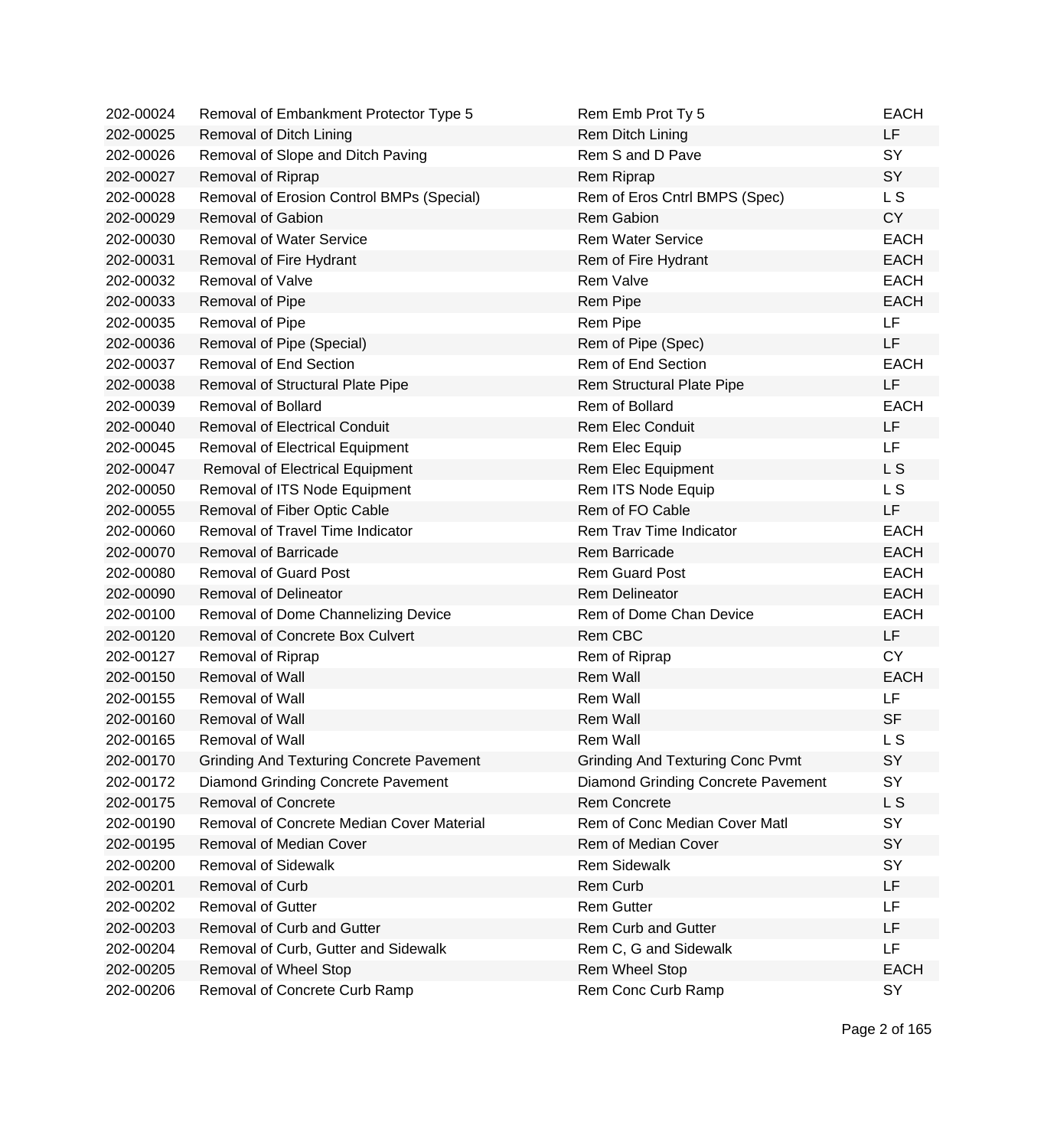| 202-00207 | <b>Removal of Brick Pavers</b>                                             | <b>Rem of Brick Pavers</b>                | SY          |
|-----------|----------------------------------------------------------------------------|-------------------------------------------|-------------|
| 202-00210 | Removal of Concrete Pavement                                               | <b>Rem Conc Pavement</b>                  | SY          |
| 202-00212 | Removal of Concrete Pavement (Special)                                     | Rem Conc Pavement (Spec)                  | SY          |
| 202-00215 | Removal of Concrete Pavement (Planing)                                     | Rem Conc Pvmt (Planing)                   | SY          |
| 202-00217 | Remove Concrete Pavement (Planing) (Special)                               | Rem Conc Pvmt (Planing) (Spec)            | SY          |
| 202-00220 | Removal of Asphalt Mat                                                     | Rem Asphalt Mat                           | SY          |
| 202-00222 | <b>Removal of Detour Pavement</b>                                          | <b>Removal of Detour Pavement</b>         | SY          |
| 202-00226 | Removal of Asphalt Mat (Special)                                           | Rem of Asph Mat (Special)                 | SY          |
| 202-00240 | Removal of Asphalt Mat (Planing)                                           | Rem Asphalt Mat (Planing)                 | SY          |
| 202-00241 | Removal of Asphalt Mat (Planing) (Special)                                 | Rem of Asph Mat (Planing)(Spec)           | <b>CY</b>   |
| 202-00245 | Removal of Asphalt Mat (Planing)                                           | Rem Asphalt Mat (Planing)                 | <b>TON</b>  |
| 202-00246 | Removal of Asphalt Mat (Planing) (Special)                                 | Rem Asphalt Mat (Planing) (Special)       | SY          |
| 202-00247 | Removal of Asphalt Mat (Planing)                                           | Rem Asphalt Mat (Planing)                 | L S         |
| 202-00248 | Removal of Rumble Strips                                                   | <b>Rem Rumble Strips</b>                  | LF.         |
| 202-00250 | Removal of Pavement Marking                                                | <b>Rem Pavement Marking</b>               | <b>SF</b>   |
| 202-00251 | Removal of Pavement Marking (Asphalt Grooving)                             | Rem Pvmt Marking (Asph Grooving)          | <b>SF</b>   |
| 202-00252 | Removal of Pavement Marking (Concrete Grooving)                            | Rem Pvmt Marking (Conc Grooving)          | <b>SF</b>   |
| 202-00254 | Removal of Pavement Marking (12 Inch)                                      | Rem of Pvmt Mkg (12 In)                   | <b>SF</b>   |
| 202-00256 | Removal of Pavement Marking (15 Inch)                                      | Rem of Pvmt Mkg (15 In)                   | <b>SF</b>   |
| 202-00260 | Removal of Pavement Marking (On-Call)                                      | Rem of Pvmt Mkg (On-Call)                 | <b>SF</b>   |
| 202-00300 | Removal of Building(s)                                                     | Rem Bldg(s)                               | L S         |
| 202-00400 | Removal of Bridge                                                          | Rem Bridge                                | <b>EACH</b> |
| 202-00401 | Removal of Bridge (Special)                                                | Rem Bridge (Spec)                         | <b>EACH</b> |
| 202-00405 | Removal of Piling                                                          | Rem of Pilling                            | <b>EACH</b> |
| 202-00410 | Removal of Mat From Bridge                                                 | Rem Mat From Br                           | SY          |
| 202-00420 | Removal of Pedestrian Rail                                                 | Rem Ped Rail                              | LF          |
| 202-00425 | <b>Removal of Bridge Railing</b>                                           | Rem Bridge Railing                        | LF          |
| 202-00426 | Removal of Bridge Railing (Special)                                        | Rem Bridge Railing (Spec)                 | LF          |
| 202-00440 | Removal of Existing Tunnel Liner                                           | Rem of Exist Tunnel Liner                 | LF          |
| 202-00450 | Removal of Portions of Present Structure (Class 1)                         | Rem Port Present Str (1)                  | SY          |
| 202-00453 | Removal of Portions of Present Structure (Class 2)                         | Rem Port Present Str (2)                  | SY          |
| 202-00454 | Removal of Portions of Present Structure (Class 2A)                        | Rem Port Present Str (2A)                 | SY          |
| 202-00456 | Removal of Portions of Present Structure (Class 2B)                        | Rem Port Present Str (2B)                 | SY          |
| 202-00457 | Removal of Portions of Present Structure (Class 2)<br>(Hydrodemolition)    | Rem of Portions of Pres Str(2) Hydrodemo  | SY          |
| 202-00458 | Removal of Portions of Present Structure<br>(Hydrodemolition) (Fast-Track) | Rem Port Pres Str (Hydrodem) (Fast-Track) | SY          |
| 202-00460 | Removal of Portions of Present Structure (Class 3)                         | Rem Port Present Str (3)                  | <b>SY</b>   |
| 202-00462 | Removal of Portions of Present Structure (Class 3A)                        | Rem Port Present Str (3A)                 | SY          |
| 202-00466 | Removal of Portions of Present Structure (Class 4)                         | Rem Port Present Str (4)                  | SY          |
| 202-00480 | Removal of Portions of Present Structure (Special)                         | Rem Port Present Str (Special)            | SY          |
| 202-00495 | <b>Removal of Portions of Present Structure</b>                            | <b>Rem Port Present Str</b>               | L S         |
| 202-00500 | <b>Removal of Portions of Present Structure</b>                            | <b>Rem Port Present Str</b>               | <b>EACH</b> |
| 202-00502 | Removal of Portions of Present Structure                                   | <b>Rem Port Present Str</b>               | <b>CY</b>   |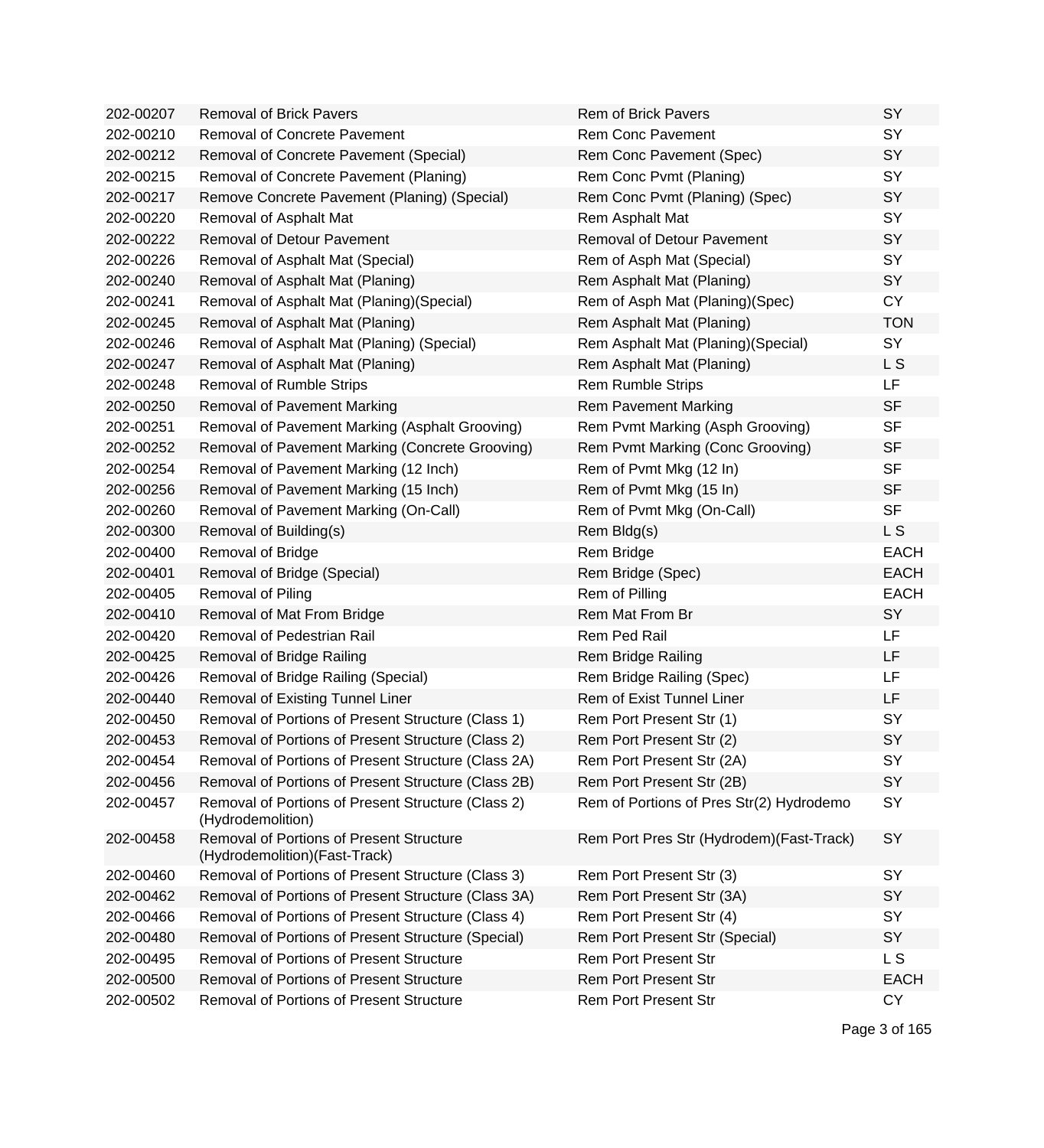| 202-00503 | <b>Removal of Portions of Present Structure</b>               | <b>Rem Port Present Str</b>             | SY             |
|-----------|---------------------------------------------------------------|-----------------------------------------|----------------|
| 202-00504 | Removal of Expansion Device                                   | Rem Exp Device                          | LF             |
| 202-00505 | <b>Removal of Portions of Present Structure</b>               | <b>Rem Port of Present Structure</b>    | <b>SF</b>      |
| 202-00506 | Removal of Waterproofing Membrane                             | Removal of Waterproofing Membrane       | SY             |
| 202-00510 | Removal of Roadway Contraction Joint                          | Rem Contraction Jt                      | <b>LF</b>      |
| 202-00514 | Removal of Anti-icing System (Special)                        | Removal of Anti-icing System (Special)  | L S            |
| 202-00520 | Removal of Expansion Joint Material                           | Rem of Exp Joint Matl                   | LF.            |
| 202-00600 | Removal of Railroad Appurtenances                             | Rem Railroad Appurtenances              | L <sub>S</sub> |
| 202-00610 | <b>Removal of Railroad Track</b>                              | Rem of RR Track                         | LF             |
| 202-00620 | Removal of Railroad Crossover                                 | Rem of RR Crossover                     | <b>EACH</b>    |
| 202-00621 | <b>Removal of Railroad Turnout</b>                            | <b>Rem of RR Turnout</b>                | <b>EACH</b>    |
| 202-00700 | Removal of Light Standard                                     | Rem Light Standard                      | <b>EACH</b>    |
| 202-00705 | Removal of Light Standard Foundation                          | Rem Light Standard Foundation           | <b>EACH</b>    |
| 202-00710 | <b>Removal of Power Pole</b>                                  | Rem Power Pole                          | <b>EACH</b>    |
| 202-00715 | <b>Removal of Closed Circuit Television Pole</b>              | Rem CCTV Pole                           | <b>EACH</b>    |
| 202-00720 | Removal of Closed Circuit Camera                              | Rem CCTV Camera                         | <b>EACH</b>    |
| 202-00725 | Removal of Existing Lighting System                           | Rem Ex Lighting Sys                     | L <sub>S</sub> |
| 202-00750 | Removal of Luminaire                                          | <b>Rem Luminaire</b>                    | <b>EACH</b>    |
| 202-00800 | Removal of Overpass Mounted Sign Bracket                      | Rem Overpass Mtd Sign Brkt              | <b>EACH</b>    |
| 202-00805 | Removal of Overhead Sign Structure                            | Rem Overhead Sign Str                   | <b>EACH</b>    |
| 202-00806 | Removal of Walkway                                            | Rem Walkway                             | <b>LF</b>      |
| 202-00810 | Removal of Ground Sign                                        | Rem Ground Sign                         | <b>EACH</b>    |
| 202-00815 | Removal of Sign (Special)                                     | Rem of Sign (Special)                   | <b>EACH</b>    |
| 202-00818 | Removal of Steel Sign Ground Stub base (36 Inch)              | Rem Steel Sign Ground Stub base (36 In) | <b>EACH</b>    |
| 202-00821 | Removal of Sign Panel                                         | Rem Sign Panel                          | <b>EACH</b>    |
| 202-00823 | Removal of Dynamic Message Sign                               | Rem Dynamic Message Sign                | <b>EACH</b>    |
| 202-00825 | Removal of Flashing Beacon                                    | Rem Flashing Beacon                     | <b>EACH</b>    |
| 202-00827 | <b>Removal of Pull Box</b>                                    | Rem of Pull Box                         | <b>EACH</b>    |
| 202-00828 | Removal of Traffic Signal Equipment                           | Rem Traf Sig Equipment                  | L S            |
| 202-00830 | Removal of Traffic Signal Face                                | Rem Traf Sig Face                       | <b>EACH</b>    |
| 202-00831 | Removal of Traffic Signal Head                                | Rem Traf Sig Head                       | <b>EACH</b>    |
| 202-00832 | Removal of Sign Panel (Special)                               | Rem of Sign Panel (Spec)                | EACH           |
| 202-00840 | Removal of Traffic Signal Pole                                | Rem Traf Sig Pole                       | <b>EACH</b>    |
| 202-00842 | Removal of Mast Arm                                           | Rem Mast Arm                            | <b>EACH</b>    |
| 202-00845 | Removal of Traffic Signal Controller                          | Rem Traf Sig Controller                 | <b>EACH</b>    |
| 202-00848 | Removal of Traffic Signal Controller and Cabinet              | Rem Traf Sig Control+Cab                | <b>EACH</b>    |
| 202-00855 | Removal of Traffic Signal Controller Cabinet                  | Rem Traf Sig Control Cab                | <b>EACH</b>    |
| 202-00858 | <b>Removal of Pedestal Pole</b>                               | <b>Rem Pedestal Pole</b>                | <b>EACH</b>    |
| 202-00860 | Removal of Pedestrian Push Button                             | Rem Ped Push Button                     | <b>EACH</b>    |
| 202-00870 | <b>Removal of Coordination Unit</b>                           | <b>Rem Coordination Unit</b>            | <b>EACH</b>    |
| 202-00873 | Removal of Tone Decoder                                       | Rem Tone Decoder                        | <b>EACH</b>    |
| 202-00880 | Removal of Traffic Signal Vehicle Detector Amplifier          | Rem Sig Veh Detector Amp                | <b>EACH</b>    |
| 202-00882 | Removal of Traffic Signal Vehicle Detector (Magnetic<br>Type) | Rem Detector (Magnetic)                 | <b>EACH</b>    |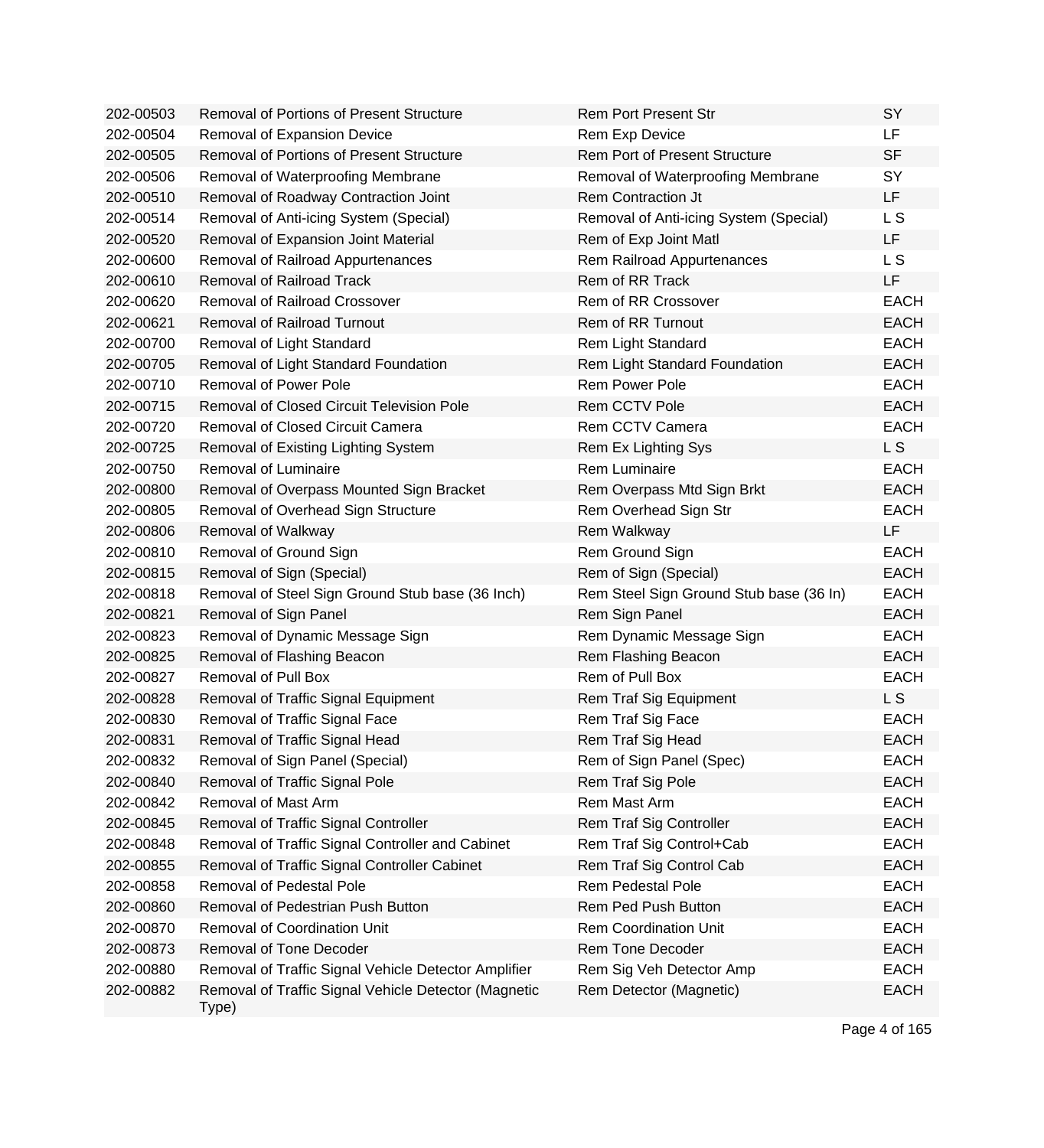| 202-00888 | Removal of Video Detection System       | Rem Video Detect Sys               | <b>EACH</b> |
|-----------|-----------------------------------------|------------------------------------|-------------|
| 202-00889 | Removal of Detectable Warning           | Rem of Detect Warning              | <b>EACH</b> |
| 202-00890 | Removal of Span Wire Cable              | Rem Span Wire Cable                | LF          |
| 202-00895 | Removal of Impact Attenuator            | Rem of Impact Attenuator           | <b>EACH</b> |
| 202-00900 | <b>Removal of Concrete Footing</b>      | Rem Conc Footing                   | <b>EACH</b> |
| 202-00950 | Removal of Concrete Foundation and Slab | Rem Conc Found/Slab                | SY          |
| 202-01000 | <b>Removal of Fence</b>                 | <b>Rem Fence</b>                   | <b>LF</b>   |
| 202-01010 | <b>Removal Of Silt Fence</b>            | <b>Rem Silt Fence</b>              | LF          |
| 202-01015 | <b>Removal of Rockfall Fence</b>        | <b>Rem Rockfall Fence</b>          | <b>LF</b>   |
| 202-01017 | Removal of Wire Mesh                    | Rem of Wire Mesh                   | <b>SF</b>   |
| 202-01020 | <b>Removal of Sound Barrier Fence</b>   | <b>Rem Sound Barrier Fence</b>     | <b>LF</b>   |
| 202-01030 | <b>Removal of Road Closure Gate</b>     | Rem of Road Closure Gate           | <b>EACH</b> |
| 202-01035 | Removal of Gate                         | Rem of Gate                        | <b>EACH</b> |
| 202-01040 | Removal of HOV Gate                     | Rem of HOV Gate                    | <b>EACH</b> |
| 202-01110 | Removal of Guardrail Type 1             | Rem Gdrail Ty 1                    | LF          |
| 202-01130 | Removal of Guardrail Type 3             | Rem Gdrail Ty 3                    | LF          |
| 202-01135 | Removal of Guardrail Thrie Beam         | Rem Gdrail Thrie Beam              | LF          |
| 202-01140 | Removal of Guardrail Type 4             | Rem Gdrail Ty 4                    | LF          |
| 202-01150 | Removal of Guardrail Type 5             | Rem Gdrail Ty 5                    | LF          |
| 202-01170 | Removal of Guardrail Type 7             | Rem Gdrail Ty 7                    | LF          |
| 202-01175 | Removal of Guardrail (Special)          | Rem of Guardrail (Spec)            | LF          |
| 202-01180 | Removal of Median Barrier               | <b>Rem Median Barrier</b>          | LF          |
| 202-01200 | Removal of Tensioned Cable Barrier      | <b>Rem Tensioned Cable Barrier</b> | LF          |
| 202-01300 | Removal of End Anchorage                | Rem End Anchorage                  | <b>EACH</b> |
| 202-01400 | <b>Removal of Cattle Guard</b>          | <b>Removal of Cattle Guard</b>     | <b>EACH</b> |
| 202-04000 | <b>Plug Structure</b>                   | <b>Plug Structure</b>              | <b>EACH</b> |
| 202-04001 | <b>Plug Culvert</b>                     | <b>Plug Culvert</b>                | <b>EACH</b> |
| 202-04002 | <b>Clean Culvert</b>                    | <b>Clean Culvert</b>               | <b>EACH</b> |
| 202-04003 | Clean Culvert (Special)                 | Clean Culvert (Spec)               | <b>EACH</b> |
| 202-04004 | Plug Culvert (Special)                  | Plug Culvert (Spec)                | <b>EACH</b> |
| 202-04005 | Clean Valve Box                         | Clean Valve Box                    | <b>EACH</b> |
| 202-04006 | <b>Clean Culvert</b>                    | <b>Clean Culvert</b>               | <b>HOUR</b> |
| 202-04007 | Plug Culvert                            | <b>Plug Culvert</b>                | <b>CY</b>   |
| 202-04008 | <b>Clean Culvert</b>                    | <b>Clean Culvert</b>               | LF          |
| 202-04010 | Clean Inlet                             | Clean Inlet                        | <b>EACH</b> |
| 202-04040 | Clean Box Girder                        | Clean Box Girder                   | <b>EACH</b> |
| 202-04041 | Clean Box Girder (Forms and Debris)     | Clean Box Girder (F & D)           | <b>SF</b>   |
| 202-04042 | Clean Box Girder (Organic Material)     | Clean Box Girder (O M)             | <b>SF</b>   |
| 202-04050 | Clean Expansion Joint                   | Clean Exp Joint                    | LF          |
| 202-04060 | <b>Dust Abatement</b>                   | <b>Dust Abatement</b>              | L S         |
| 202-04100 | Abandon Well                            | Abandon Well                       | <b>EACH</b> |
| 202-04200 | Plug Storage Tank                       | Plug Storage Tank                  | <b>EACH</b> |
| 202-04300 | Removal of Underground Storage Tank     | Rem Underground Storage Tank       | <b>EACH</b> |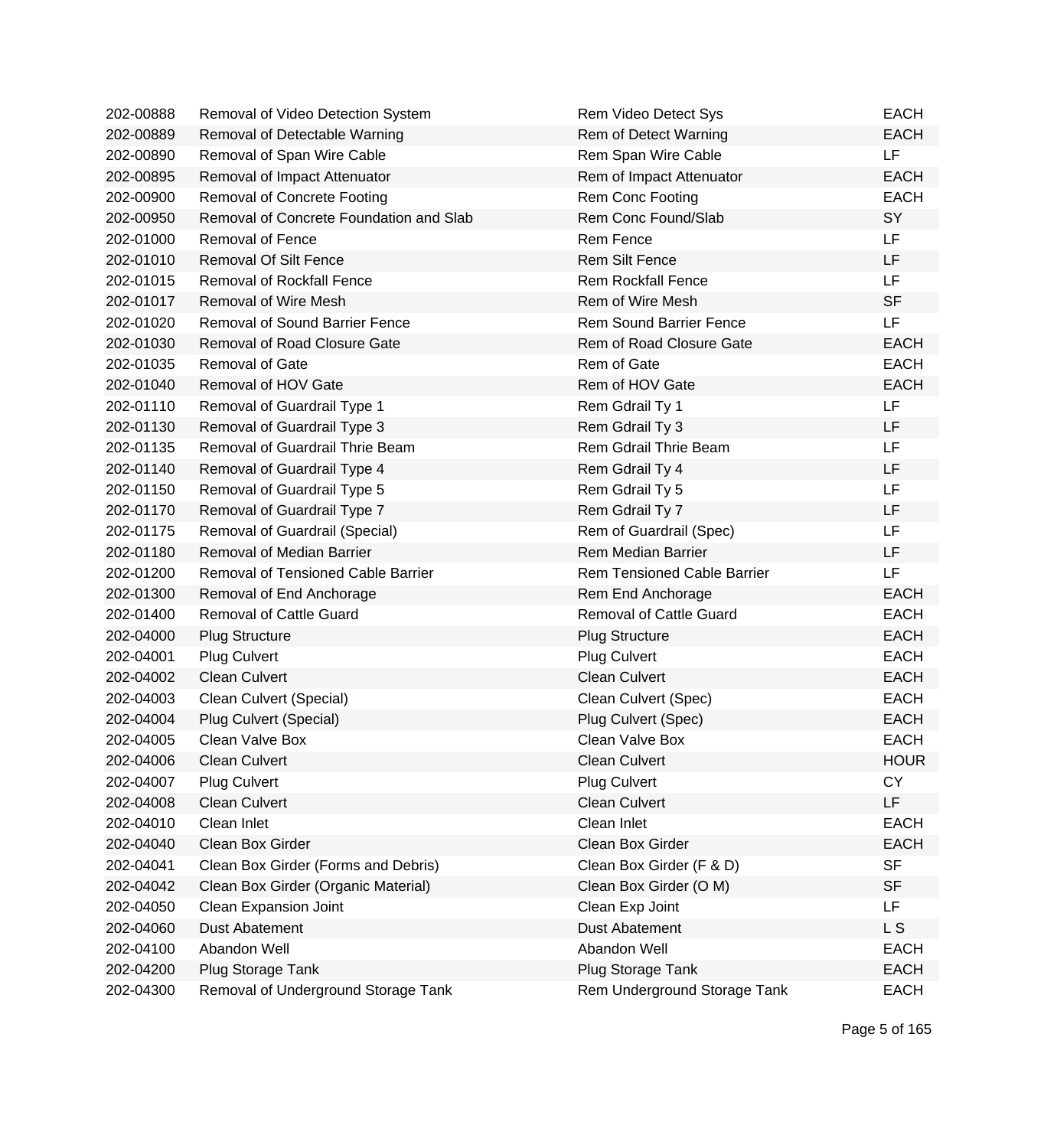| 202-05000 | <b>Transverse Grooving</b>                                                 | <b>Transverse Grooving</b>              | SY          |
|-----------|----------------------------------------------------------------------------|-----------------------------------------|-------------|
| 202-05002 | Sawing Concrete (2 Inch)                                                   | Sawing Concrete (2 In)                  | LF          |
| 202-05004 | Sawing Concrete (4 Inch)                                                   | Sawing Concrete (4 In)                  | LF          |
| 202-05006 | Sawing Concrete (6 Inch)                                                   | Sawing Concrete (6 In)                  | LF          |
| 202-05008 | Sawing Concrete (8 Inch)                                                   | Sawing Concrete (8 In)                  | LF          |
| 202-05010 | Sawing Concrete (10 Inch)                                                  | Sawing Concrete (10 In)                 | LF          |
| 202-05011 | Sawing Concrete (10.5 Inch)                                                | Sawing Concrete (10.5 In)               | LF          |
| 202-05019 | Sawing Concrete (Special)                                                  | Sawing Concrete (Spec)                  | LF          |
| 202-05026 | Sawing Asphalt Material (6 Inch)                                           | Sawing Asphalt Mat (6 In)               | LF          |
| 202-05030 | Sawing Asphalt Material (10 Inch)                                          | Sawing Asphalt Mat (10 In)              | LF          |
| 202-05100 | <b>Sandblasting Reinforcing Steel</b>                                      | <b>Sandblasting Reinf Steel</b>         | SY          |
| 202-05150 | Sandblasting                                                               | Sandblasting                            | <b>SF</b>   |
| 202-05300 | Removal and Disposal of Paint                                              | Rem and Disposal of Paint               | L S         |
| 202-06000 | <b>Removal of Detour</b>                                                   | <b>Rem Detour</b>                       | L S         |
| 202-06500 | Removal of Restraining Bar                                                 | Rem of Restraining Bar                  | L S         |
| 202-06510 | Removal of Inspection Car Rail                                             | Rem of Inspection Car Rail              | L S         |
| 202-06520 | <b>Removal of Existing Wall Panels</b>                                     | Rem of Existing Wall Panels             | L S         |
| 202-06530 | Clean Drain Pipe (Special)                                                 | Clean Drain Pipe (Spec)                 | <b>EACH</b> |
| 202-07000 | <b>Obliterate Old Road</b>                                                 | Oblit Old Road                          | L S         |
| 202-07100 | Removal of Access Road (Special)                                           | Rem of Access Rd (Spec)                 | L S         |
| 202-07200 | Removal of Temporary Stream Crossing                                       | Rem of Temporary Stream Crossing        | <b>EACH</b> |
| 203-00000 | <b>Unclassified Excavation</b>                                             | Uncl Excav                              | <b>CY</b>   |
| 203-00010 | Unclassified Excavation (Complete In Place)                                | Uncl Excav (CIP)                        | <b>CY</b>   |
| 203-00012 | Unclassified Excavation (Complete In Place) (Special)                      | Uncl Excav (CIP) (Spec)                 | <b>CY</b>   |
| 203-00014 | Unclassified Excavation (River Bottom Material Salvage<br>and Replacement) | Uncl Ex (River Bttm Matl Salv and Repl) | <b>CY</b>   |
| 203-00015 | Unclassified Excavation (Channel Grading)                                  | Uncl Ex (Channel Grading)               | <b>CY</b>   |
| 203-00040 | Unclassified Excavation (Special)                                          | Uncl Excav (Spec)                       | <b>CY</b>   |
| 203-00041 | Unclassified Excavation (Special)                                          | Uncl Excav (Spec)                       | <b>TON</b>  |
| 203-00050 | <b>Unsuitable Material</b>                                                 | <b>Unsuitable Material</b>              | <b>CY</b>   |
| 203-00060 | Embankment Material (Complete In Place)                                    | Emb Matl (CIP)                          | <b>CY</b>   |
| 203-00061 | Embankment Material (Complete In Place)                                    | Emb Matl (CIP)                          | <b>TON</b>  |
| 203-00062 | Embankment Material (Complete In Place) (Special)                          | Emb Matl (CIP) (Spec)                   | <b>CY</b>   |
| 203-00065 | Embankment Material (Complete In Place) (R20)                              | Emb Matl (CIP) (R20)                    | <b>CY</b>   |
| 203-00066 | Embankment Material (Complete In Place) (R40)                              | Emb Matl (CIP) (R40)                    | <b>CY</b>   |
| 203-00068 | Embankment Material (Complete in Place) (R30)                              | Emb Matl (CIP) (R30)                    | <b>CY</b>   |
| 203-00100 | Muck Excavation                                                            | Muck Excav                              | <b>CY</b>   |
| 203-00200 | <b>Borrow</b>                                                              | <b>Borrow</b>                           | <b>CY</b>   |
| 203-00210 | Borrow (Complete In Place)                                                 | Borrow (CIP)                            | <b>CY</b>   |
| 203-00400 | <b>Rock Excavation</b>                                                     | Rock Excav                              | <b>CY</b>   |
| 203-00440 | <b>Rock Excavation (Special)</b>                                           | Rock Excav (Spec)                       | <b>CY</b>   |
| 203-00450 | <b>Rock Removal</b>                                                        | Rem Rock                                | <b>EACH</b> |
| 203-00500 | Rock Fill                                                                  | Rock Fill                               | <b>CY</b>   |
| 203-00510 | Rock Fill (Special)                                                        | Rock Fill (Spec)                        | <b>CY</b>   |
|           |                                                                            |                                         |             |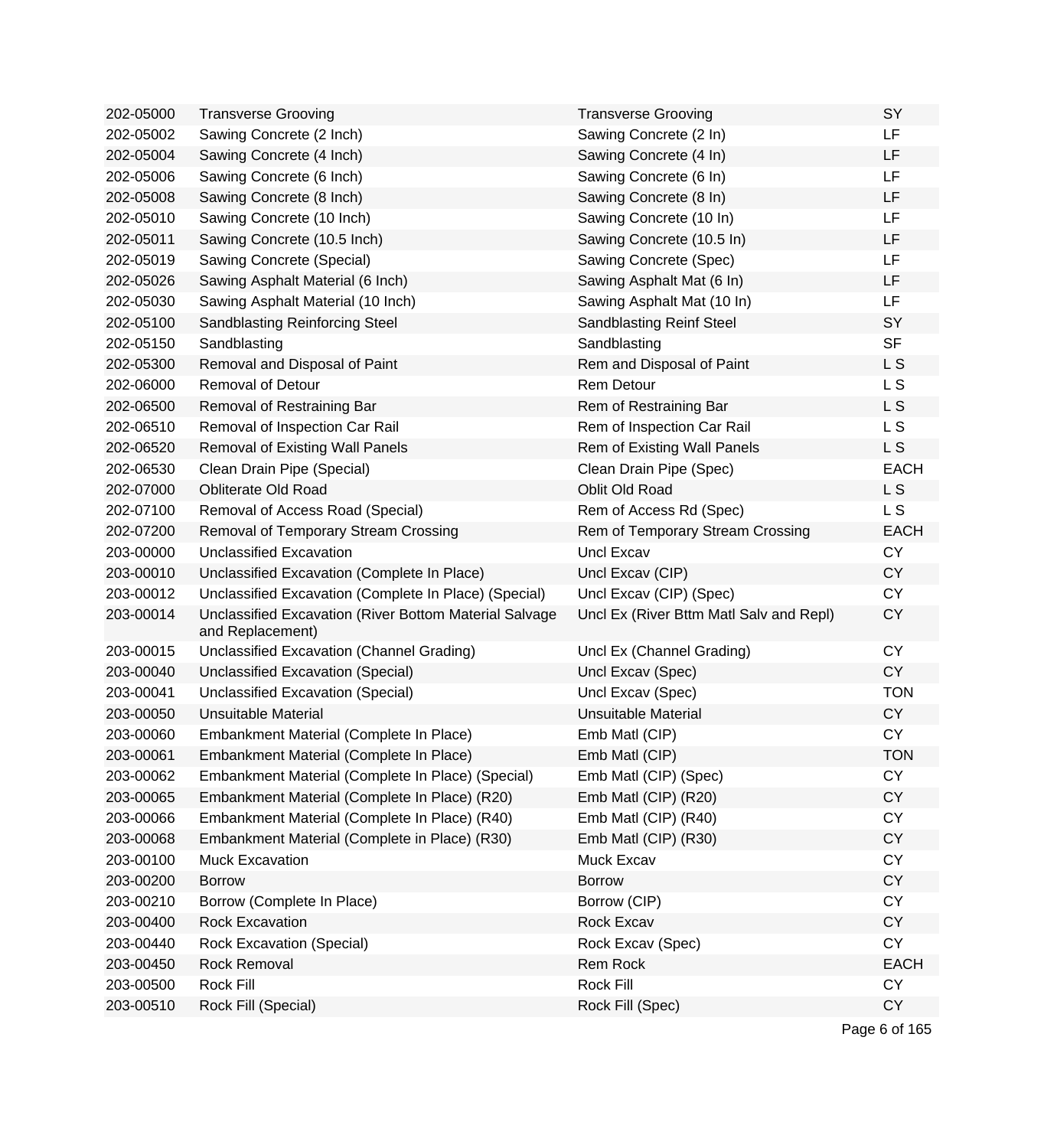| 203-00590 | <b>Rock Placement</b>                                    | <b>Rock Placement</b>                   | <b>CY</b>   |
|-----------|----------------------------------------------------------|-----------------------------------------|-------------|
| 203-00592 | <b>Rock Staining</b>                                     | <b>Rock Staining</b>                    | <b>SF</b>   |
| 203-00595 | <b>Rock Scaling</b>                                      | <b>Rock Scaling</b>                     | SY          |
| 203-00596 | <b>Rock Scaling</b>                                      | <b>Rock Scaling</b>                     | L S         |
| 203-00598 | <b>Rock Scaling</b>                                      | <b>Rock Scaling</b>                     | <b>HOUR</b> |
| 203-00599 | <b>Rock Scaler</b>                                       | <b>Rock Scaler</b>                      | <b>HOUR</b> |
| 203-00600 | Stripping                                                | Stripping                               | <b>CY</b>   |
| 203-00700 | <b>Reclaim Pit</b>                                       | <b>Reclaim Pit</b>                      | <b>EACH</b> |
| 203-00705 | <b>Access Pit</b>                                        | <b>Access Pit</b>                       | <b>EACH</b> |
| 203-00710 | Clay Plating (Complete In Place)                         | Clay Plating (CIP)                      | <b>CY</b>   |
| 203-00810 | Sawdust Fill (Complete In Place)                         | Sawdust Fill (CIP)                      | <b>CY</b>   |
| 203-00840 | <b>Expanded Polystyrene Fill</b>                         | Polystyrene Fill                        | <b>CY</b>   |
| 203-00850 | Expanded Polystyrene Fill (Complete In Place)            | Polystyrene Fill (CIP)                  | <b>CY</b>   |
| 203-00900 | <b>Contaminated Soil Excavation</b>                      | <b>Contaminated Soil Excav</b>          | <b>CY</b>   |
| 203-00910 | Contaminated Soil Excavation and Disposal (Off-Site)     | Contam Soil Excav & Disposal (Off-Site) | <b>CY</b>   |
| 203-01000 | Irregular Channel Toe                                    | <b>Irregular Channel Toe</b>            | LF.         |
| 203-01020 | Compaction (AASHTO T 99)                                 | Compaction (AASHTO T 99)                | <b>CY</b>   |
| 203-01030 | Compaction (AASHTO T 180)                                | Compaction (AASHTO T 180)               | <b>CY</b>   |
| 203-01100 | Proof Rolling                                            | Proof Rolling                           | <b>HOUR</b> |
| 203-01120 | <b>Vibratory Rolling</b>                                 | <b>Vibratory Rolling</b>                | <b>HOUR</b> |
| 203-01140 | Rolling                                                  | Rolling                                 | <b>HOUR</b> |
| 203-01200 | Roadway Insulation Material (2 Inch)                     | Roadway Insulation Mat (2 In)           | <b>SF</b>   |
| 203-01500 | Blading                                                  | Blading                                 | <b>HOUR</b> |
| 203-01510 | Backhoe                                                  | <b>Backhoe</b>                          | <b>HOUR</b> |
| 203-01515 | Backhoe (Landscaping)                                    | Backhoe (Landscaping)                   | <b>HOUR</b> |
| 203-01520 | Backhoe (Special)                                        | Backhoe (Spec)                          | <b>EACH</b> |
| 203-01525 | Backhoe (Special)                                        | Backhoe (Spec)                          | <b>HOUR</b> |
| 203-01548 | Pump                                                     | Pump                                    | <b>DAY</b>  |
| 203-01549 | Pump                                                     | Pump                                    | <b>HOUR</b> |
| 203-01550 | Dozing                                                   | Dozing                                  | <b>HOUR</b> |
| 203-01551 | Dozing (Heavy)                                           | Dozing (Heavy)                          | <b>HOUR</b> |
| 203-01555 | Dozing (Landscaping)                                     | Dozing (Landscaping)                    | <b>HOUR</b> |
| 203-01565 | <b>Hydraulic Excavator</b>                               | <b>Hydraulic Excavator</b>              | <b>HOUR</b> |
| 203-01580 | <b>Truck</b>                                             | <b>Truck</b>                            | <b>HOUR</b> |
| 203-01582 | Truck (Dump)                                             | Truck (Dump)                            | <b>HOUR</b> |
| 203-01583 | Truck (Tractor)                                          | Truck (Tractor)                         | <b>HOUR</b> |
| 203-01590 | Front End Loader (Rubber Tire)                           | Front End Loader (Rubber)               | <b>HOUR</b> |
| 203-01591 | Front End Loader (Crawler)                               | Front End Loader (Crawler)              | <b>HOUR</b> |
| 203-01592 | Front End Loader (Special)                               | Front End Loader (Special)              | <b>HOUR</b> |
| 203-01594 | <b>Combination Loader</b>                                | <b>Combination Loader</b>               | <b>HOUR</b> |
| 203-01596 | Potholing With Surveying and Stationing of U/G Utilities | Potholing W/ Surveying                  | L S         |
| 203-01597 | Potholing                                                | Potholing                               | <b>HOUR</b> |
| 203-01598 | Potholing (Special)                                      | Potholing (Spec)                        | <b>EACH</b> |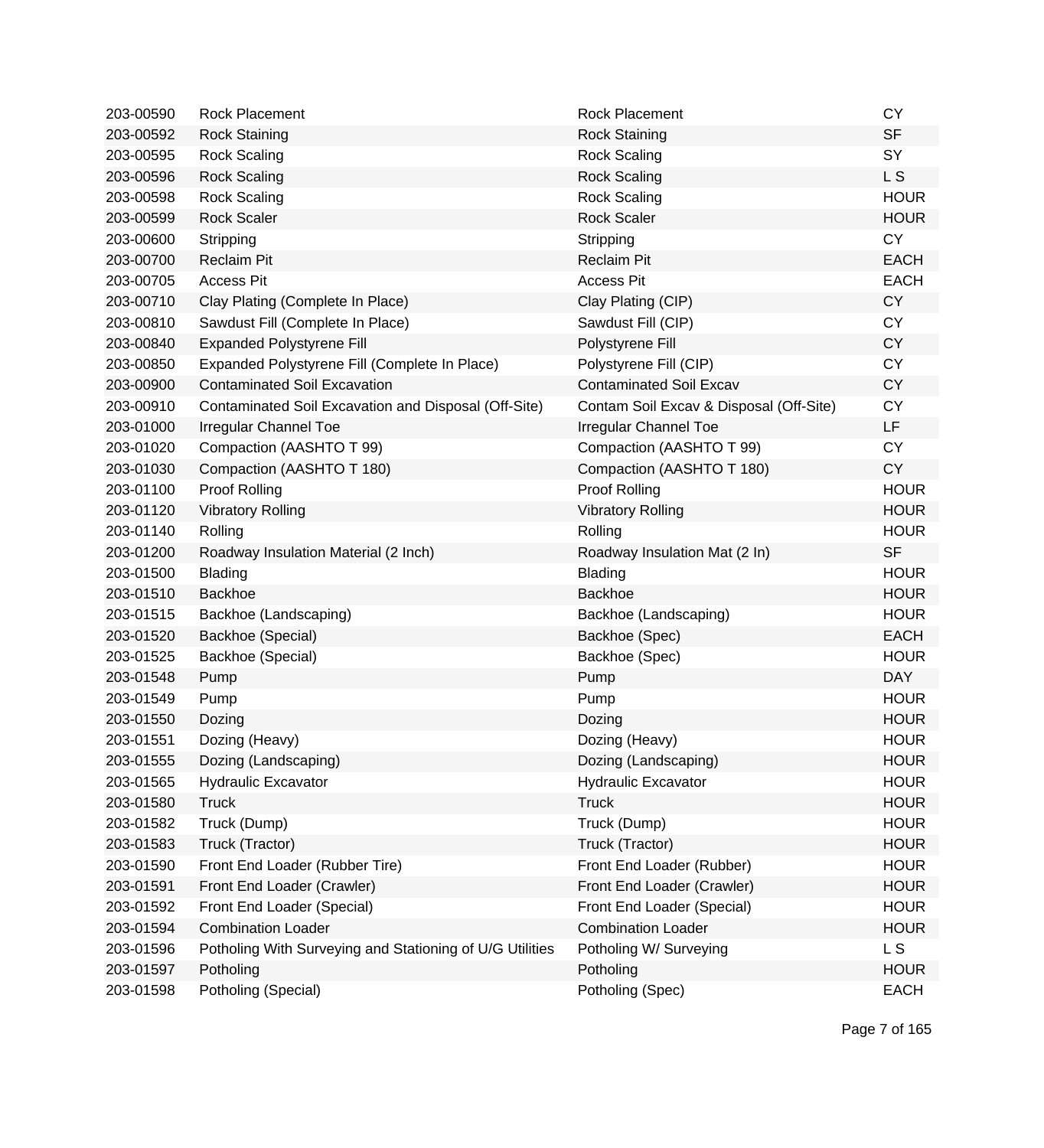| 203-01600 | Crane (Crawler)                                        | Crane (Crawler)                    | <b>HOUR</b>    |
|-----------|--------------------------------------------------------|------------------------------------|----------------|
| 203-01610 | Crane (Rubber Tire)                                    | Crane (Rubber Tire)                | <b>HOUR</b>    |
| 203-01615 | Crane (Scaling)                                        | Crane (Scaling)                    | <b>HOUR</b>    |
| 203-01620 | Sweeping                                               | Sweeping                           | <b>HOUR</b>    |
| 203-01622 | Sweeping (With Pickup Broom)                           | Sweeping (With Pickup Broom)       | <b>HOUR</b>    |
| 203-01625 | <b>Hydraulic Excavator Scaling</b>                     | <b>Hydraulic Excavator Scaling</b> | <b>HOUR</b>    |
| 203-01700 | Transport                                              | Transport                          | <b>HOUR</b>    |
| 203-02000 | Drilling and Blasting                                  | <b>Drill and Blast</b>             | LF             |
| 203-02060 | Presplitting                                           | Presplitting                       | LF             |
| 203-02300 | <b>Rock Scaler</b>                                     | <b>Rock Scaler</b>                 | <b>HOUR</b>    |
| 203-02310 | Scaler Foreman                                         | Scaler Foreman                     | <b>HOUR</b>    |
| 203-02312 | <b>Hand Scaling</b>                                    | <b>Hand Scaling</b>                | <b>HOUR</b>    |
| 203-02315 | <b>Mechanized Scaling</b>                              | <b>Mechanized Scaling</b>          | <b>HOUR</b>    |
| 203-02320 | <b>Blaster</b>                                         | <b>Blaster</b>                     | <b>HOUR</b>    |
| 203-02324 | <b>Blast Vibration Monitoring</b>                      | <b>Blast Vibration Monitoring</b>  | L <sub>S</sub> |
| 203-02330 | Laborer                                                | Laborer                            | <b>HOUR</b>    |
| 203-62340 | Salaried Foreman and Pickup                            | Salaried Foreman and Pickup        | <b>HOUR</b>    |
| 204-00010 | Haul                                                   | Haul                               | <b>TM</b>      |
| 206-00000 | <b>Structure Excavation</b>                            | <b>Str Excav</b>                   | <b>CY</b>      |
| 206-00010 | <b>Structure Excavation (Special)</b>                  | Str Excav (Spec)                   | <b>CY</b>      |
| 206-00050 | Structure Backfill (Special)                           | Str Bkfl (Spec)                    | <b>CY</b>      |
| 206-00060 | Structure Backfill (Special) (Flow-Fill)               | Str Bkfl (Spec) (Flow-Fill)        | <b>CY</b>      |
| 206-00065 | Structure Backfill (Flow-Fill)                         | Str Bkfl (Flow-Fill)               | <b>CY</b>      |
| 206-00066 | Structure Backfill (Flowable Fly Ash)                  | Str Bkfl (FF Ash)                  | <b>CY</b>      |
| 206-00070 | Structure Backfill (Controlled Low Strength Materials) | Str Bkfl (CLSM)                    | <b>CY</b>      |
| 206-00100 | Structure Backfill (Class 1)                           | Str Bkfl (CL 1)                    | <b>CY</b>      |
| 206-00105 | <b>Cement Treated Base</b>                             | <b>Cement Treated Base</b>         | <b>CY</b>      |
| 206-00200 | Structure Backfill (Class 2)                           | Str Bkfl (CL 2)                    | <b>CY</b>      |
| 206-00300 | Structure Backfill (Class 3)                           | Str Bkfl (CL 3)                    | <b>CY</b>      |
| 206-00360 | Mechanical Reinforcement of Soil                       | Mechanical Reinforcement of Soil   | <b>CY</b>      |
| 206-00505 | <b>Filter Material (Special)</b>                       | Filter Matl (Spec)                 | <b>CY</b>      |
| 206-00510 | Filter Material (Class A)                              | Filter Matl (CL A)                 | СY             |
| 206-00520 | Filter Material (Class B)                              | Filter Matl (CL B)                 | <b>CY</b>      |
| 206-00530 | Filter Material (Class C)                              | Filter Matl (CLC)                  | <b>CY</b>      |
| 206-01000 | <b>Bed Course Material</b>                             | <b>Bed Course Matl</b>             | <b>CY</b>      |
| 206-01001 | <b>Bed Course Material (Special)</b>                   | Bed Course Matl (Spec)             | <b>CY</b>      |
| 206-01010 | <b>Bed Course Material</b>                             | <b>Bed Course Matl</b>             | <b>TON</b>     |
| 206-01025 | Rock Blanket (1 Foot)                                  | Rock Blanket (1 Ft)                | SY             |
| 206-01500 | Cofferdam                                              | Cofferdam                          | L S            |
| 206-01600 | <b>Temporary Excavation Support</b>                    | <b>Temp Excav Support</b>          | L S            |
| 206-01750 | Shoring                                                | Shoring                            | L S            |
| 206-01781 | Shoring (Area 1)                                       | Shoring (A 1)                      | L S            |
| 206-01782 | Shoring (Area 2)                                       | Shoring (A 2)                      | L S            |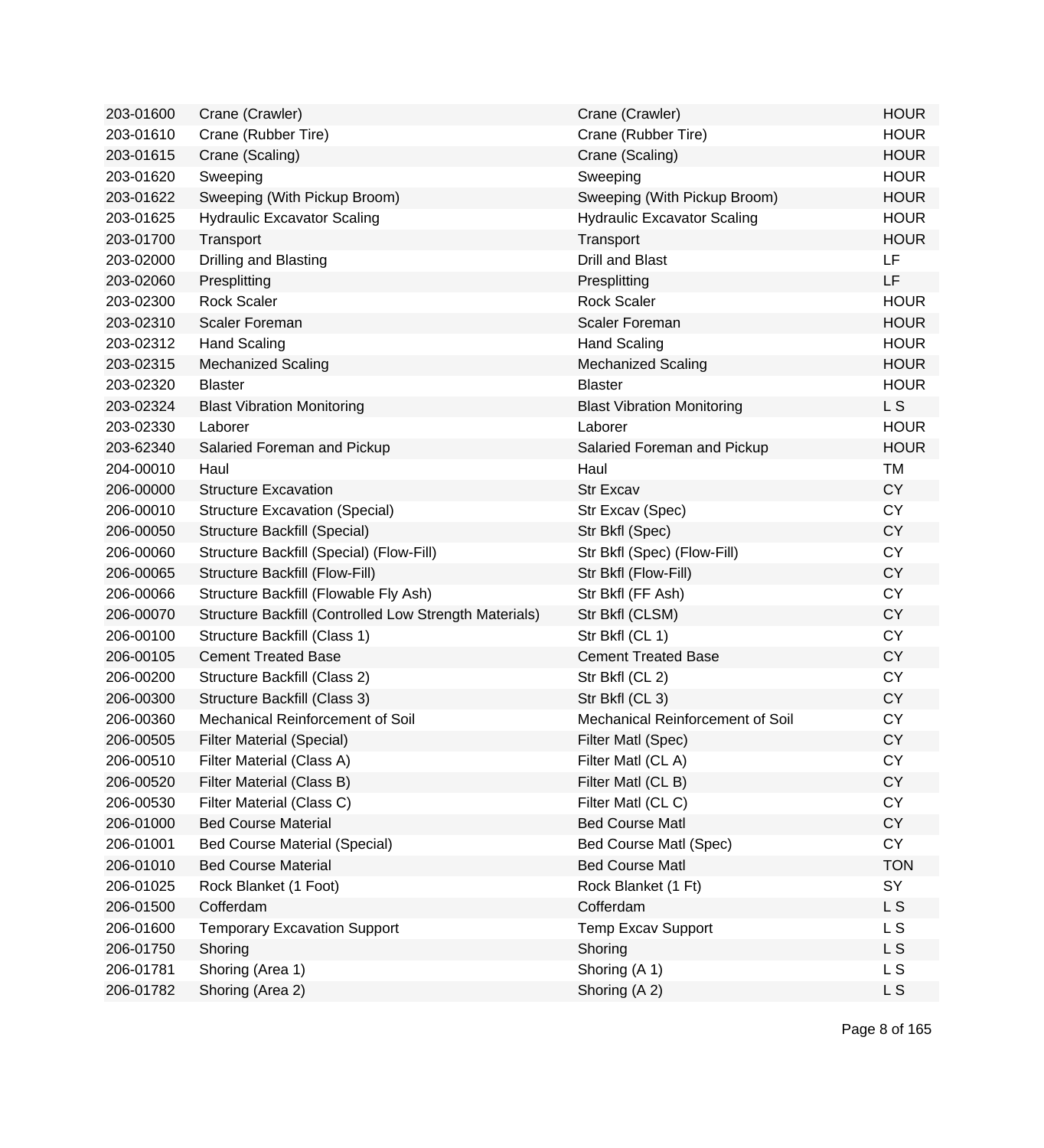| 206-01783 | Shoring (Area 3)          | Shoring (A 3)             | L S            |
|-----------|---------------------------|---------------------------|----------------|
| 206-01784 | Shoring (Area 4)          | Shoring (A 4)             | L S            |
| 206-01785 | Shoring (Area 5)          | Shoring (A 5)             | <b>LS</b>      |
| 206-01786 | Shoring (Area 6)          | Shoring (A 6)             | <b>LS</b>      |
| 206-01787 | Shoring (Area 7)          | Shoring (A 7)             | L S            |
| 206-01788 | Shoring (Area 8)          | Shoring (A 8)             | L S            |
| 206-01789 | Shoring (Area 9)          | Shoring (A 9)             | L S            |
| 206-01790 | Shoring (Area 10)         | Shoring (A 10)            | L S            |
| 206-01791 | Shoring (Area 11)         | Shoring (A 11)            | L S            |
| 206-01792 | Shoring (Area 12)         | Shoring (A 12)            | L <sub>S</sub> |
| 206-01793 | Shoring (Area 13)         | Shoring (A 13)            | L S            |
| 206-01794 | Shoring (Area 14)         | Shoring (A 14)            | L S            |
| 206-01795 | Shoring (Area 15)         | Shoring (A 15)            | <b>LS</b>      |
| 206-01796 | Shoring (Area 16)         | Shoring (A 16)            | <b>LS</b>      |
| 206-01797 | Shoring (Area 17)         | Shoring (A 17)            | L S            |
| 206-01798 | Shoring (Area 18)         | Shoring (A 18)            | L S            |
| 206-01799 | Shoring (Area 19)         | Shoring (A 19)            | L S            |
| 206-01800 | Shoring (Area 20)         | Shoring (A 20)            | L S            |
| 206-01801 | Shoring (Area 21)         | Shoring (A 21)            | L S            |
| 206-01802 | Shoring (Area 22)         | Shoring (A 22)            | L <sub>S</sub> |
| 206-01803 | Shoring (Area 23)         | Shoring (A 23)            | L S            |
| 206-01804 | Shoring (Area 24)         | Shoring (A 24)            | L <sub>S</sub> |
| 206-01805 | Shoring (Area 25)         | Shoring (A 25)            | <b>LS</b>      |
| 206-01806 | Shoring (Area 26)         | Shoring (A 26)            | <b>LS</b>      |
| 206-01807 | Shoring (Area 27)         | Shoring (A 27)            | L S            |
| 206-01808 | Shoring (Area 28)         | Shoring (A 28)            | L S            |
| 206-01809 | Shoring (Area 29)         | Shoring (A 29)            | L S            |
| 206-01810 | Shoring (Area 30)         | Shoring (A 30)            | L S            |
| 206-01811 | Shoring (Area 31)         | Shoring (A 31)            | L S            |
| 206-01812 | Shoring (Area 32)         | Shoring (A 32)            | L <sub>S</sub> |
| 206-01813 | Shoring (Area 33)         | Shoring (A 33)            | L S            |
| 206-01814 | Shoring (Area 34)         | Shoring (A 34)            | L S            |
| 206-01815 | Shoring (Area 35)         | Shoring (A 35)            | L S            |
| 206-01816 | Shoring (Area 36)         | Shoring (A 36)            | L S            |
| 206-01817 | Shoring (Area 37)         | Shoring (A 37)            | <b>LS</b>      |
| 206-01818 | Shoring (Area 38)         | Shoring (A 38)            | L S            |
| 206-01819 | Shoring (Area 39)         | Shoring (A 39)            | L S            |
| 207-00205 | Topsoil                   | Topsoil                   | <b>CY</b>      |
| 207-00210 | Stockpile Topsoil         | Stockpile Topsoil         | <b>CY</b>      |
| 207-00305 | <b>Wetland Topsoil</b>    | <b>Wetland Topsoil</b>    | <b>CY</b>      |
| 207-00310 | Stockpile Wetland Topsoil | Stockpile Wetland Topsoil | <b>CY</b>      |
| 207-00405 | Topsoil (Special)         | Topsoil (Spec)            | <b>CY</b>      |
| 207-00700 | Topsoil (Onsite)          | Topsoil (Onsite)          | <b>CY</b>      |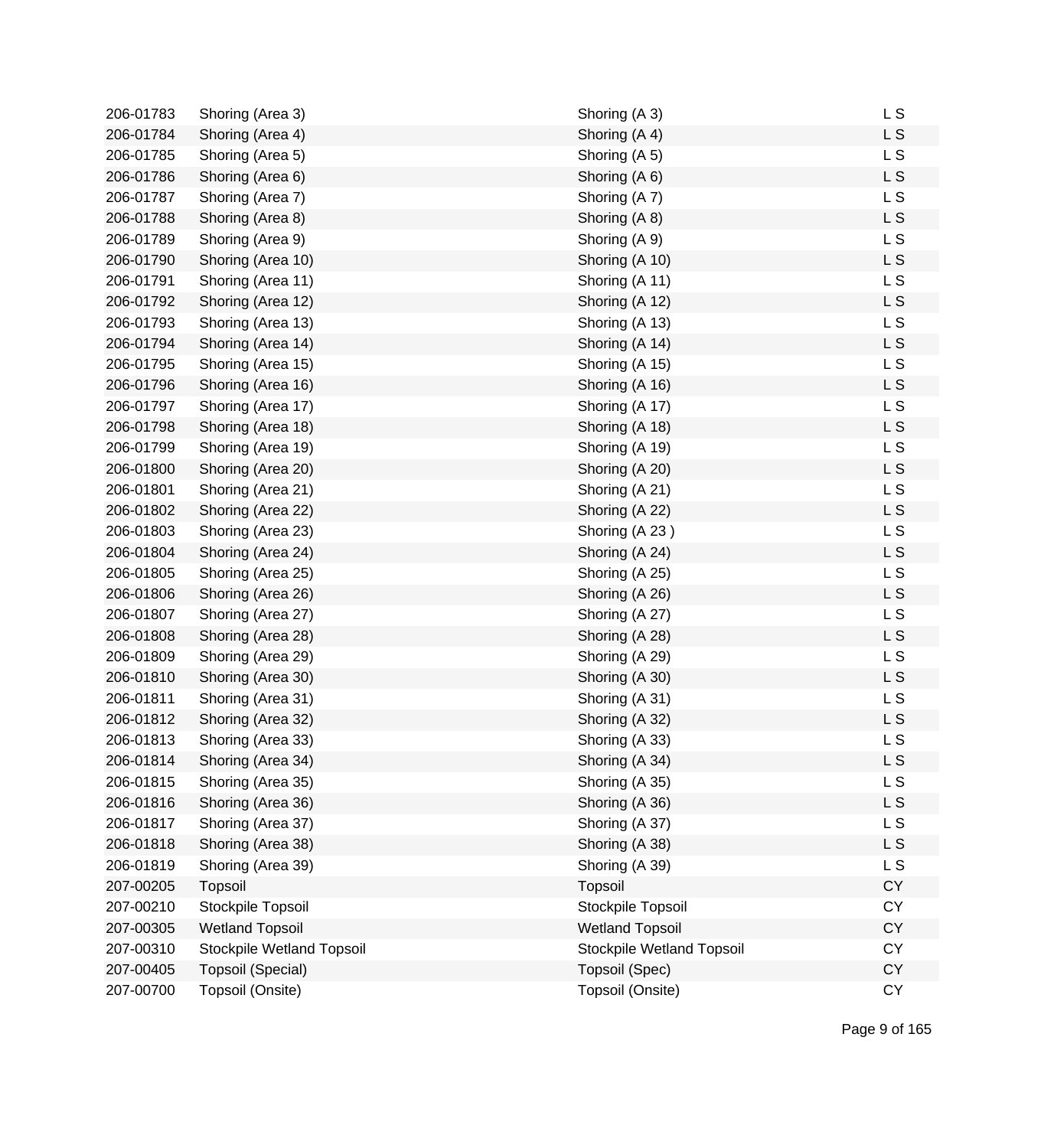| 207-00701 | Subsoil                                            | Subsoil                                 | <b>CY</b>   |
|-----------|----------------------------------------------------|-----------------------------------------|-------------|
| 207-00702 | Topsoil (Offsite)                                  | Topsoil (Offsite)                       | <b>CY</b>   |
| 207-00703 | Topsoil (Wetland)                                  | Topsoil (WetInd)                        | <b>CY</b>   |
| 207-00704 | Subgrade Soil Preparation                          | Sub Soil Prep                           | SY          |
| 207-00706 | Seeding Media                                      | Seeding Media                           | <b>CY</b>   |
| 207-01110 | <b>Planter Soil Mix</b>                            | <b>Planter Soil Mix</b>                 | <b>CY</b>   |
| 208-00001 | <b>Silt Dike</b>                                   | <b>Silt Dike</b>                        | LF          |
| 208-00002 | Erosion Log Type 1 (12 Inch)                       | Erosion Log Type 1 (12 In)              | LF          |
| 208-00004 | Silt Berm                                          | Silt Berm                               | LF          |
| 208-00006 | Erosion Log (Special)                              | Erosion Log (Special)                   | LF          |
| 208-00007 | Erosion Log Type 2 (8 Inch)                        | Erosion Log Type 2 (8 In)               | LF          |
| 208-00008 | Erosion Log Type 2 (12 Inch)                       | Erosion Log Type 2 (12 In)              | LF          |
| 208-00009 | Erosion Log Type 2 (18 Inch)                       | Erosion Log Type 2 (18 In)              | LF          |
| 208-00011 | Erosion Bales (Weed Free)                          | Erosion Bales (Weed Free)               | <b>EACH</b> |
| 208-00012 | Erosion Log Type 1 (9 Inch)                        | Erosion Log Type 1 (9 In)               | LF          |
| 208-00013 | Erosion Log Type 1 (20 Inch)                       | Erosion Log Type 1 (20 In)              | LF          |
| 208-00014 | Silt Dike (Type 2)(6 Inch)                         | Silt Dike (Type 2)(6 In)                | LF          |
| 208-00015 | Sand Bag                                           | Sand Bag                                | <b>EACH</b> |
| 208-00016 | Erosion Log Type 1 (Special) (12 Inch)             | Erosion Log Type 1 (Special) (12 In)    | LF          |
| 208-00017 | Erosion Log Type 2 Biodegradable Netting (12 Inch) | Erosion Log Type 2 BioD Netting (12 In) | LF          |
| 208-00019 | Silt Fence (Reinforced) (Special)                  | Silt Fence (Reinforced) (Special)       | LF          |
| 208-00020 | Silt Fence                                         | Silt Fence                              | <b>LF</b>   |
| 208-00021 | Silt Fence (Reinforced)                            | Silt Fence (Reinf)                      | LF          |
| 208-00022 | Erosion Log (Type 3)(9 Inch)                       | Erosion Log (Type 3)(9 In)              | LF          |
| 208-00023 | Erosion Log (Type 3)(12 Inch)                      | Erosion Log (Type 3)(12 In)             | LF          |
| 208-00024 | Erosion Log (Type 3)(20 Inch)                      | Erosion Log (Type 3)(20 In)             | LF          |
| 208-00025 | <b>Plastic Sheeting</b>                            | <b>Plastic Sheeting</b>                 | SY          |
| 208-00026 | Coir Roll                                          | Coir Roll                               | LF          |
| 208-00027 | Silt Fence (Type 2)                                | Silt Fence (Type 2)                     | LF          |
| 208-00028 | Erosion Log (Type 4)(12 Inch)                      | Erosion Log (Type 4)(12 In)             | LF          |
| 208-00030 | Sediment Basin                                     | Sediment Basin                          | <b>EACH</b> |
| 208-00033 | Sediment Trap                                      | Sediment Trap                           | EACH        |
| 208-00035 | Aggregate Bag                                      | Aggregate Bag                           | LF          |
| 208-00036 | Aggregate Bag (Special)                            | Aggregate Bag (Special)                 | LF          |
| 208-00041 | Rock Check Dam                                     | Rock Check Dam                          | <b>EACH</b> |
| 208-00045 | <b>Concrete Washout Structure</b>                  | Conc Washout Str                        | <b>EACH</b> |
| 208-00046 | Pre-fabricated Concrete Washout Structure (Type 1) | Pre-fab Conc Washout Str (Type 1)       | <b>EACH</b> |
| 208-00051 | Storm Drain Inlet Protection (Type I)              | Storm Drain Inlet Protection (Type I)   | LF          |
| 208-00052 | Storm Drain Inlet Protection (Type II)             | Storm Drain Inlet Protection (Type II)  | LF          |
| 208-00053 | Storm Drain Inlet Protection (Type I) (84 Inch)    | Storm Drain Inlet Protect (Ty I)(84 In) | <b>EACH</b> |
| 208-00054 | Storm Drain Inlet Protection (Type II)             | Storm Drain Inlet Protection (Type II)  | <b>EACH</b> |
| 208-00055 | <b>Rigid Inlet Protection Device</b>               | <b>Rigid Inlet Prot Device</b>          | <b>EACH</b> |
| 208-00056 | Storm Drain Inlet Protection (Type III)            | Storm Drain Inlet Protection (Type III) | <b>EACH</b> |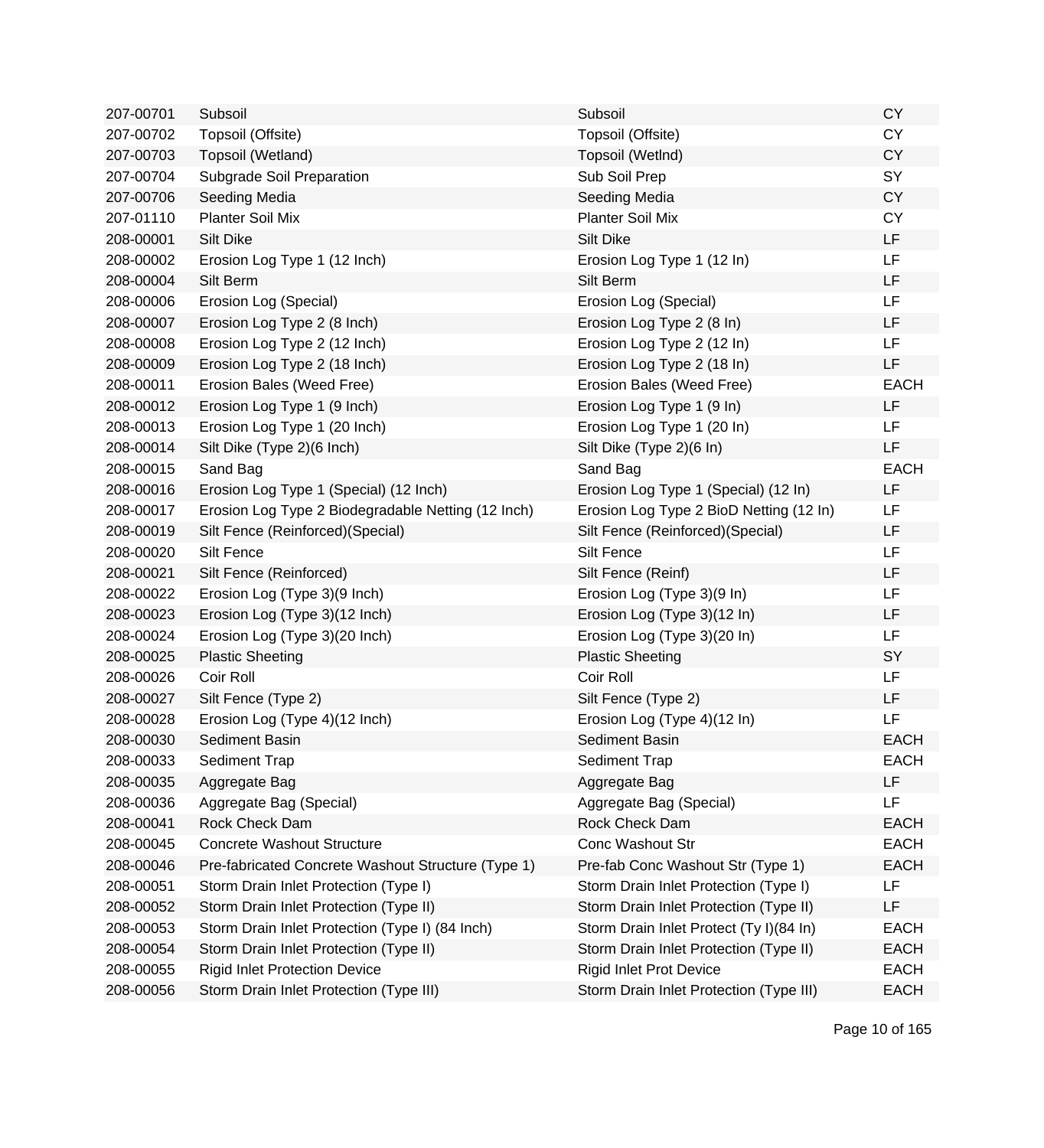| 208-00057 | Storm Drain Inlet Protection (Type I) (144 inch)   | Storm Drain Inlet Protect (Ty I)(144 In) | <b>EACH</b> |
|-----------|----------------------------------------------------|------------------------------------------|-------------|
| 208-00058 | Storm Drain Inlet Protection (Type I) (204 Inch)   | Storm Drain Inlet Protect (Ty I)(204 In) | <b>EACH</b> |
| 208-00059 | Storm Drain Inlet Protection (Rubber Mat)          | Storm Drain Inlet Protection(Rubber Mat) | <b>EACH</b> |
| 208-00060 | <b>Temporary Slope Drain</b>                       | <b>Temporary Slope Drain</b>             | LF          |
| 208-00070 | Vehicle Tracking Pad                               | Vehicle Tracking Pad                     | <b>EACH</b> |
| 208-00071 | Maintenance Aggregate (Vehicle Tracking Pad)       | Maint Aggregate (Veh Track Pad)          | <b>CY</b>   |
| 208-00075 | Pre-fabricated Vehicle Tracking Pad                | Pre-fab Vehicle Track Pad                | <b>EACH</b> |
| 208-00080 | <b>Wetlands Construction Entrance</b>              | <b>Wetlands Construction Entrance</b>    | <b>EACH</b> |
| 208-00082 | <b>Construction Mat</b>                            | <b>Construction Mat</b>                  | <b>SF</b>   |
| 208-00090 | Erosion Control (Curb Ramp)                        | Erosion Control (Curb Ramp)              | <b>EACH</b> |
| 208-00103 | Removal and Disposal of Sediment (Labor)           | Removal and Disposal of Sediment (Labor) | <b>HOUR</b> |
| 208-00105 | Removal and Disposal of Sediment (Equipment)       | Removal and Disposal of Sediment (Equip) | <b>HOUR</b> |
| 208-00106 | Sweeping (Sediment Removal)                        | Sweeping (Sediment Removal)              | <b>HOUR</b> |
| 208-00107 | <b>Removal of Trash</b>                            | Rem Trash                                | <b>HOUR</b> |
| 208-00146 | Pre-fabricated Concrete Washout Structure (Type 2) | Pre-fab Conc Washout Str (Type 2)        | <b>EACH</b> |
| 208-00200 | <b>Erosion Control Management</b>                  | <b>Erosion Control Management</b>        | L S         |
| 208-00207 | <b>Erosion Control Management</b>                  | <b>Erosion Control Management</b>        | <b>DAY</b>  |
| 208-00300 | <b>Temporary Berms</b>                             | <b>Temporary Berms</b>                   | LF          |
| 208-00301 | <b>Temporary Diversion</b>                         | <b>Temporary Diversion</b>               | LF          |
| 208-00302 | Temporary Spill Berm (Special)                     | Temp Spill Berm (Special)                | LF          |
| 208-00303 | <b>Temporary Diversion (Special)</b>               | <b>Temporary Diversion (Special)</b>     | LF          |
| 208-00400 | <b>Water Control</b>                               | <b>Water Control</b>                     | L S         |
| 208-00500 | Swale Protection Type 1                            | Swale Protect Type 1                     | LF          |
| 208-00502 | Swale Protection Type 2                            | Swale Protect Type 2                     | LF          |
| 208-00503 | Swale Protection Type 3                            | Swale Protect Type 3                     | LF          |
| 208-00504 | Swale Protection Type 4                            | Swale Protect Type 4                     | LF          |
| 208-00505 | Swale Protection Type 5                            | Swale Protect Type 5                     | LF          |
| 208-00506 | Swale Protection Type 6                            | Swale Protection Type 6                  | LF          |
| 208-00520 | <b>Temporary Stream Crossing</b>                   | <b>Temp Stream Crossing</b>              | L S         |
| 208-00521 | <b>Temporary Stream Crossing</b>                   | <b>Temp Stream Crossing</b>              | <b>EACH</b> |
| 209-00000 | Water                                              | Water                                    | <b>MGAL</b> |
| 209-00100 | Water (Landscaping)                                | Water (Landscaping)                      | <b>MGAL</b> |
| 209-00200 | <b>Time-Released Water Product</b>                 | <b>Time-Released Water Product</b>       | <b>EACH</b> |
| 209-00300 | <b>Water Treat Processing (Tunnel)</b>             | Water Treat Pro (Tunnel)                 | <b>MGAL</b> |
| 209-00600 | Dust Palliative (Magnesium Chloride)               | Dust Palliative (Mg Cl)                  | <b>GAL</b>  |
| 209-00605 | Dust Palliative (Magnesium Chloride) (Special)     | Dust Palliative (Mg Cl)(Spec)            | <b>GAL</b>  |
| 210-00001 | <b>Reset Structure</b>                             | <b>Res Structure</b>                     | <b>EACH</b> |
| 210-00002 | <b>Reset Structure</b>                             | <b>Reset Structure</b>                   | L S         |
| 210-00007 | <b>Reset Wheel Stop</b>                            | Res Wheel Stop                           | <b>EACH</b> |
| 210-00010 | <b>Reset Mailbox Structure</b>                     | Res Mailbox Str                          | <b>EACH</b> |
| 210-00011 | Reset Mailbox Structure (Type 1)                   | Res Mailbox Str (Ty 1)                   | <b>EACH</b> |
| 210-00012 | Reset Mailbox Structure (Type 2)                   | Res Mailbox Str (Ty 2)                   | <b>EACH</b> |
| 210-00013 | Reset Mailbox Structure (Type 3)                   | Res Mailbox Str (Ty 3)                   | <b>EACH</b> |

| Storm Drain Inlet Protect (Ty I)(144 In) | <b>EACH</b>    |
|------------------------------------------|----------------|
| Storm Drain Inlet Protect (Ty I)(204 In) | <b>EACH</b>    |
| Storm Drain Inlet Protection(Rubber Mat) | <b>EACH</b>    |
| <b>Temporary Slope Drain</b>             | LF             |
| Vehicle Tracking Pad                     | <b>EACH</b>    |
| Maint Aggregate (Veh Track Pad)          | CY             |
| Pre-fab Vehicle Track Pad                | EACH           |
| <b>Wetlands Construction Entrance</b>    | <b>EACH</b>    |
| <b>Construction Mat</b>                  | <b>SF</b>      |
| Erosion Control (Curb Ramp)              | <b>EACH</b>    |
| Removal and Disposal of Sediment (Labor) | <b>HOUR</b>    |
| Removal and Disposal of Sediment (Equip) | <b>HOUR</b>    |
| Sweeping (Sediment Removal)              | <b>HOUR</b>    |
| Rem Trash                                | <b>HOUR</b>    |
| Pre-fab Conc Washout Str (Type 2)        | <b>EACH</b>    |
| <b>Erosion Control Management</b>        | L S            |
| <b>Erosion Control Management</b>        | <b>DAY</b>     |
| <b>Temporary Berms</b>                   | LF             |
| <b>Temporary Diversion</b>               | LF             |
| Temp Spill Berm (Special)                | LF             |
| <b>Temporary Diversion (Special)</b>     | LF             |
| <b>Water Control</b>                     | L <sub>S</sub> |
| Swale Protect Type 1                     | LF             |
| Swale Protect Type 2                     | LF             |
| Swale Protect Type 3                     | LF             |
| Swale Protect Type 4                     | LF             |
| Swale Protect Type 5                     | LF             |
| Swale Protection Type 6                  | LF             |
| <b>Temp Stream Crossing</b>              | L <sub>S</sub> |
| <b>Temp Stream Crossing</b>              | <b>EACH</b>    |
| Water                                    | <b>MGAL</b>    |
| Water (Landscaping)                      | <b>MGAL</b>    |
| <b>Time-Released Water Product</b>       | <b>EACH</b>    |
| Water Treat Pro (Tunnel)                 | <b>MGAL</b>    |
| Dust Palliative (Mg Cl)                  | <b>GAL</b>     |
| Dust Palliative (Mg Cl)(Spec)            | GAL            |
| <b>Res Structure</b>                     | <b>EACH</b>    |
| <b>Reset Structure</b>                   | L S            |
| <b>Res Wheel Stop</b>                    | <b>EACH</b>    |
| <b>Res Mailbox Str</b>                   | <b>EACH</b>    |
| Res Mailbox Str (Ty 1)                   | <b>EACH</b>    |
| Res Mailbox Str (Ty 2)                   | <b>EACH</b>    |
| Res Mailbox Str (Ty 3)                   | <b>EACH</b>    |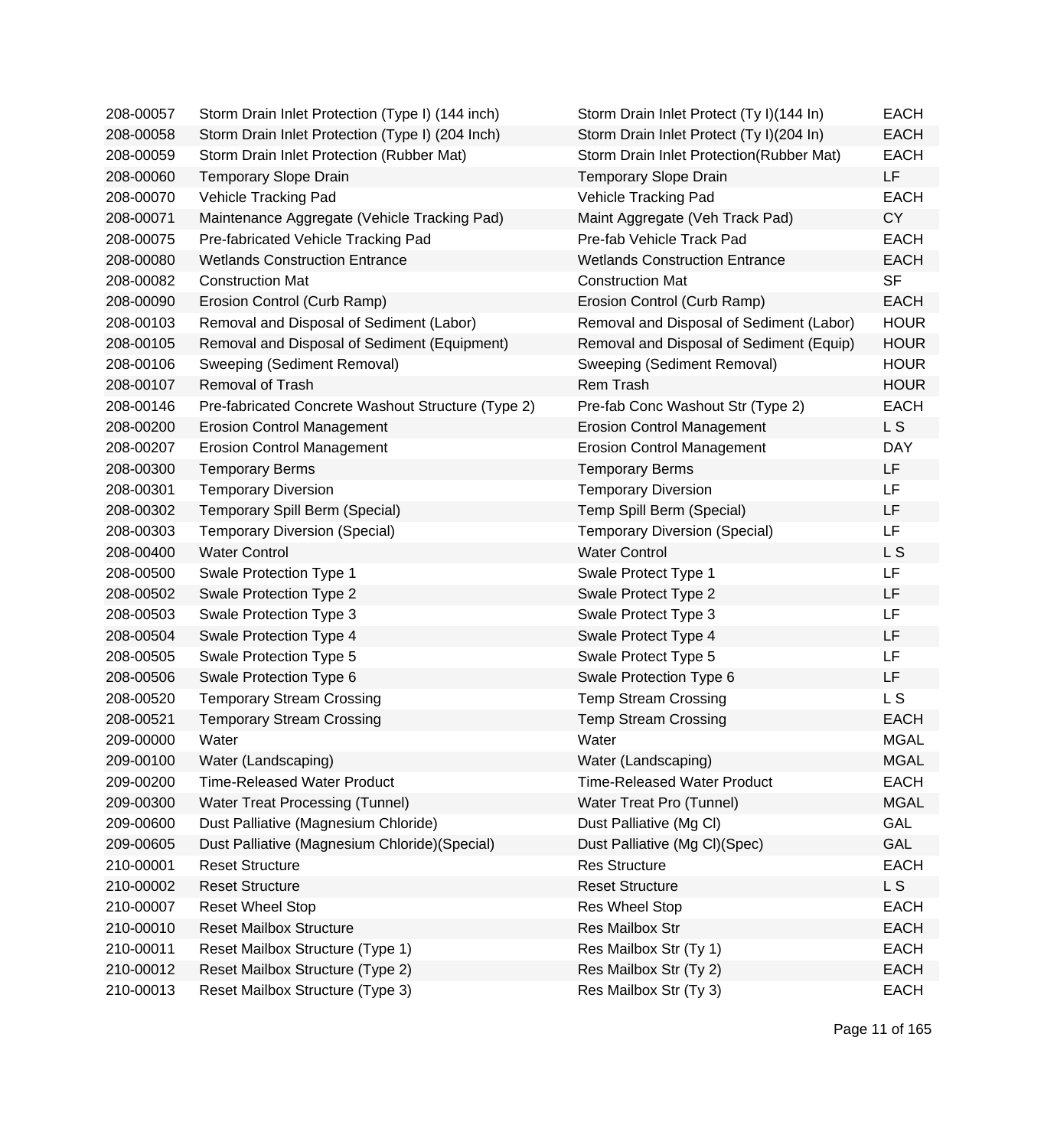| 210-00014 | Reset Mailbox Structure (Type 4)                                    | Res Mailbox Str (Ty 4)          | <b>EACH</b>    |
|-----------|---------------------------------------------------------------------|---------------------------------|----------------|
| 210-00015 | <b>Reset End Section</b>                                            | <b>Res End Section</b>          | <b>EACH</b>    |
| 210-00030 | <b>Reset Water Service</b>                                          | <b>Res Water Service</b>        | <b>EACH</b>    |
| 210-00035 | <b>Reset Water Meter</b>                                            | <b>Res Water Meter</b>          | <b>EACH</b>    |
| 210-00037 | <b>Reset Irrigation Pump</b>                                        | <b>Reset Irrigation Pump</b>    | <b>EACH</b>    |
| 210-00040 | <b>Reset Water Line</b>                                             | <b>Res Water Line</b>           | L <sub>S</sub> |
| 210-00045 | Reset Slide Headgate                                                | Res Slide Headgate              | <b>EACH</b>    |
| 210-00050 | Reset Fire Hydrant                                                  | Res Fire Hydrant                | <b>EACH</b>    |
| 210-00055 | Reset Utility Pad-Mounted Transformer                               | <b>Res Util Pad-Mount Trans</b> | <b>EACH</b>    |
| 210-00056 | <b>Reset Utility Secondary Service Pedestal</b>                     | Res Util Sec Serv Ped           | <b>EACH</b>    |
| 210-00060 | <b>Reset Marker</b>                                                 | <b>Res Marker</b>               | <b>EACH</b>    |
| 210-00065 | Reset Monument (Type 3A)                                            | Res Monument (Ty 3A)            | <b>EACH</b>    |
| 210-00066 | <b>Reset Monument Box</b>                                           | <b>Reset Monument Box</b>       | <b>EACH</b>    |
| 210-00070 | <b>Reset Barricade</b>                                              | <b>Res Barricade</b>            | <b>EACH</b>    |
| 210-00075 | Reset Pre-Fabricated Vehicle Tracking Pad                           | Reset Pre-Fab Veh Tracking Pad  | <b>EACH</b>    |
| 210-00080 | <b>Reset Control Measure</b>                                        | <b>Reset Control Measure</b>    | <b>HOUR</b>    |
| 210-00090 | <b>Reset Delineator</b>                                             | <b>Res Delineator</b>           | <b>EACH</b>    |
| 210-00094 | <b>Reset LED Lane Markings</b>                                      | Res LED Lane Markings           | <b>EACH</b>    |
| 210-00100 | <b>Reset Trash Guard</b>                                            | <b>Res Trash Guard</b>          | <b>EACH</b>    |
| 210-00200 | <b>Reset Flagpole</b>                                               | <b>Reset Flagpole</b>           | <b>EACH</b>    |
| 210-00300 | <b>Reset Brick Pavers</b>                                           | <b>Res Brick Pavers</b>         | SY             |
| 210-00400 | <b>Reset Bridge Expansion Device</b>                                | Res Expan Device                | LF             |
| 210-00410 | Modify Bridge Expansion Device                                      | Modify Bridge Expan Device      | <b>EACH</b>    |
| 210-00415 | Repair Rail Expansion Joint                                         | Repair Rail Expan Joint         | <b>EACH</b>    |
| 210-00420 | <b>Reset Timbers</b>                                                | <b>Res Timbers</b>              | L <sub>S</sub> |
| 210-00425 | <b>Reset Bridge Railing</b>                                         | Res Bridge Railing              | <b>LF</b>      |
| 210-00427 | <b>Reset Pipe Handrailing</b>                                       | Res Pipe Handrailing            | LF             |
| 210-00440 | Repair Curb                                                         | <b>Repair Curb</b>              | LF             |
| 210-00442 | Patch Bridge Curb                                                   | Patch Bridge Curb               | LF             |
| 210-00444 | Replace Bridge Curb                                                 | Replace Bridge Curb             | LF             |
| 210-00450 | Repair Overhead Sign Structure                                      | Repair Overhead Sign Structure  | L S            |
| 210-00451 | Repair Overhead Sign Structure                                      | Rep Overhead Sign Str           | <b>EACH</b>    |
| 210-00455 | Repair Post-Tensioning System                                       | Rep P-Tension Sys               | L <sub>S</sub> |
| 210-00472 | <b>Reset Metal Panels</b>                                           | <b>Res Metal Panels</b>         | <b>LF</b>      |
| 210-00473 | <b>Reset TV Cameras</b>                                             | Res TV Cameras                  | <b>EACH</b>    |
| 210-00474 | Reset Traffic Controller Signal Head                                | Res Traf Contr Signal Head      | <b>EACH</b>    |
| 210-00475 | <b>Reset Closed Circuit Television Pole</b>                         | Res CCTV Pole                   | <b>EACH</b>    |
| 210-00476 | Reset Microwave Vehicle Radar Detector (MVRD)                       | <b>Reset MVRD</b>               | <b>EACH</b>    |
| 210-00477 | <b>Reset Weather Station</b>                                        | <b>Reset Weather Station</b>    | <b>EACH</b>    |
| 210-00478 | Modify Power Control Board                                          | Modify Power Control Board      | L <sub>S</sub> |
| 210-00479 | Reset Radio Communication Antenna                                   | Res Radio Com Antenna           | <b>EACH</b>    |
| 210-00480 | <b>Pier Restoration</b>                                             | Pier Restoration                | L S            |
| 210-00481 | Reset Dedicated Short Range Communications(DSRC)<br>(Roadside Unit) | Reset DSRC (Roadside Unit)      | <b>EACH</b>    |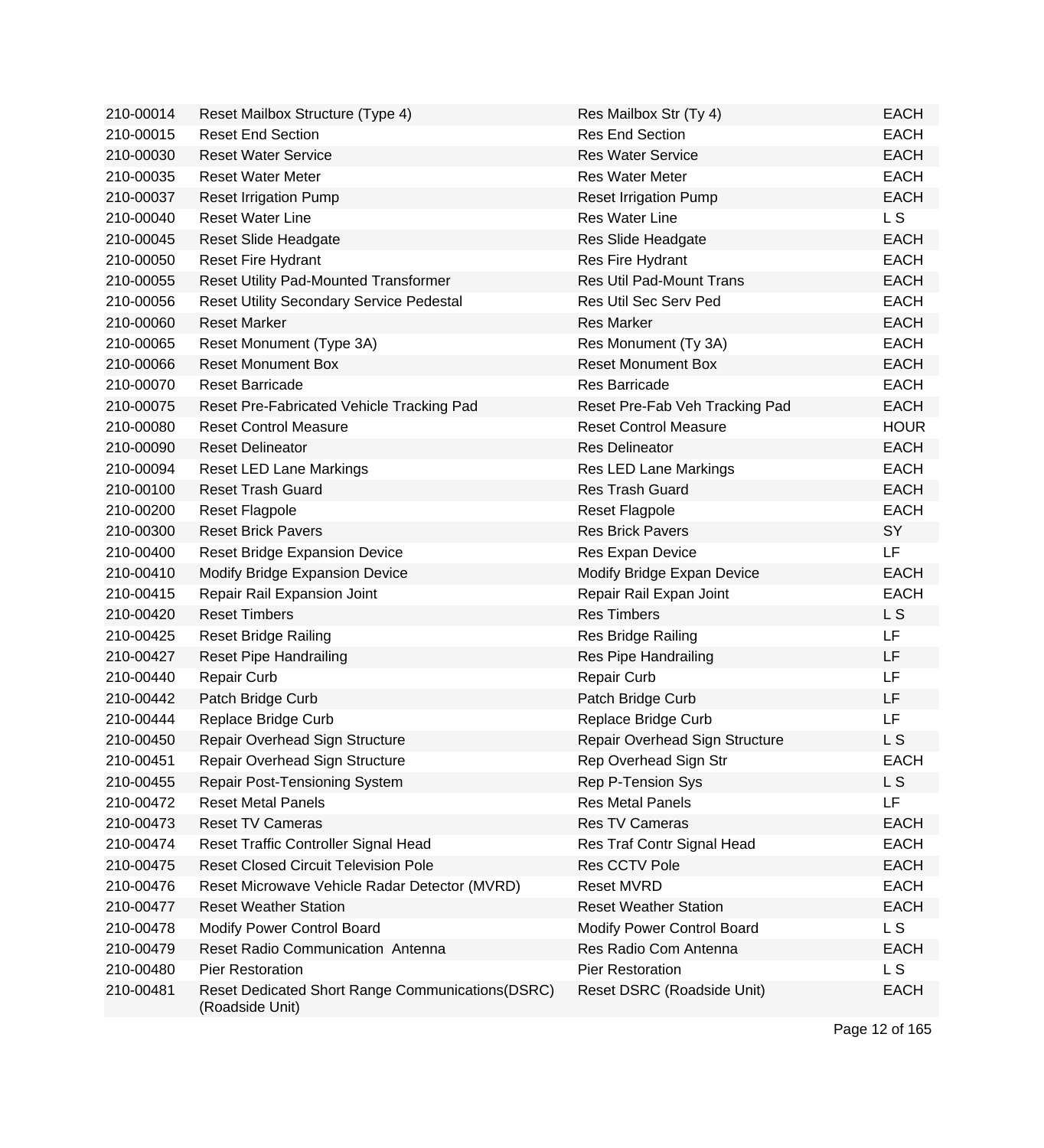| 210-00500 | <b>Rebuild Portions of Present Structure</b>  | <b>Reb Port Present Str</b>        | <b>EACH</b> |
|-----------|-----------------------------------------------|------------------------------------|-------------|
| 210-00510 | <b>Rebuild Portions of Present Structure</b>  | <b>Reb Port Present Str</b>        | L S         |
| 210-00520 | <b>Rebuild Portions of Present Structure</b>  | <b>Reb Port Present Str</b>        | SY          |
| 210-00530 | <b>Rebuild Portions of Present Structure</b>  | <b>Rebuild Port of Present Str</b> | <b>SF</b>   |
| 210-00650 | <b>Rebuild Timber Deck</b>                    | <b>Reb Timber Deck</b>             | L S         |
| 210-00750 | <b>Reset Light Standard</b>                   | Res Light Standard                 | <b>EACH</b> |
| 210-00755 | Reset Light Standard Steel High Mast          | Res Light Standard Steel High Mast | <b>EACH</b> |
| 210-00760 | <b>Reset Luminaire</b>                        | <b>Res Luminaire</b>               | <b>EACH</b> |
| 210-00765 | <b>Reset Lighting Control</b>                 | Res Light Ctrl                     | L S         |
| 210-00766 | <b>Reset Lighting Control Center</b>          | Res Light Ctrl Cntr                | <b>EACH</b> |
| 210-00770 | <b>Reset Floodlight</b>                       | <b>Reset Floodlight</b>            | <b>EACH</b> |
| 210-00804 | Reset Over Height Vehicle Warning Siren       | Res Over Height Veh Warn Siren     | <b>EACH</b> |
| 210-00805 | Reset Overhead Sign Structure                 | Res Overhead Sign Str              | <b>EACH</b> |
| 210-00806 | Reset Over Height Vehicle Detector            | Res Over Height Veh Detector       | <b>EACH</b> |
| 210-00807 | Reset Over Height Vehicle Blankout Sign       | Res Over Height Veh Blankout Sign  | <b>EACH</b> |
| 210-00808 | Reset Overpass Mounted Sign Bracket           | Res Overpass Sign Brkt             | <b>EACH</b> |
| 210-00809 | Reset Blankout Sign (Fiber Optic)             | Res Blank Sign (Fib Opt)           | <b>EACH</b> |
| 210-00810 | <b>Reset Ground Sign</b>                      | Res Ground Sign                    | <b>EACH</b> |
| 210-00815 | Reset Sign Panel                              | Res Sign Panel                     | <b>EACH</b> |
| 210-00816 | Reset Sign Panel (Special)                    | Res Sign Panel (Spec)              | <b>EACH</b> |
| 210-00820 | Reset Variable Message Sign                   | Res Var Mesg Sign                  | <b>EACH</b> |
| 210-00822 | Portable Message Sign Panel (Reset)           | Port Msg Sign Panel (Reset)        | <b>EACH</b> |
| 210-00825 | Reset Flashing Beacon                         | Res Flashing Beacon                | <b>EACH</b> |
| 210-00827 | <b>Reset Pull Box</b>                         | Res Pull Box                       | <b>EACH</b> |
| 210-00830 | <b>Reset Traffic Signal Face</b>              | Res Traf Sig Face                  | <b>EACH</b> |
| 210-00831 | <b>Reset Traffic Signal Head</b>              | Res Traf Sig Head                  | <b>EACH</b> |
| 210-00840 | <b>Reset Traffic Signal Pole</b>              | Res Traf Sig Pole                  | <b>EACH</b> |
| 210-00842 | Reset Traffic Signal Mast Arm                 | Res Traf Sig Mast Arm              | <b>EACH</b> |
| 210-00845 | <b>Reset Traffic Signal Controller</b>        | Res Traf Sig Cntrlr                | <b>EACH</b> |
| 210-00846 | Portable Non-Intrusive Traffic Sensor (Reset) | Port Non-Intrus Traf Sens (Reset)  | <b>EACH</b> |
| 210-00847 | <b>Reset Travel Time Indicator</b>            | Res Trav Time Ind                  | <b>EACH</b> |
| 210-00848 | Reset Traffic Signal Controller and Cabinet   | Res Traf Sig Control+Cab           | EACH        |
| 210-00855 | Reset Traffic Signal Controller Cabinet       | Res Traf Sig Control Cab           | <b>EACH</b> |
| 210-00858 | <b>Reset Pedestal Pole</b>                    | <b>Res Pedestal Pole</b>           | <b>EACH</b> |
| 210-00859 | Modify Pedestrian Push Button                 | Mod Ped Push Button                | <b>EACH</b> |
| 210-00860 | <b>Reset Pedestrian Push Button</b>           | <b>Res Ped Push Button</b>         | <b>EACH</b> |
| 210-00861 | <b>Reset Wiring</b>                           | <b>Reset Wiring</b>                | L S         |
| 210-00865 | Reset Pedestrian Signal Head                  | Res Ped Sig Head                   | <b>EACH</b> |
| 210-00866 | Reset Fire Preemption Unit and Timer          | Res Fire Preempt Unit+Timer        | <b>EACH</b> |
| 210-00867 | <b>Reset Fire Preemption Unit</b>             | Res Fire Preempt Unit              | <b>EACH</b> |
| 210-00870 | <b>Reset Coordination Unit</b>                | <b>Res Coordination Unit</b>       | <b>EACH</b> |
| 210-00873 | <b>Reset Tone Decoder</b>                     | <b>Res Tone Decoder</b>            | <b>EACH</b> |
| 210-00875 | <b>Reset Surface Condition Analyser</b>       | Res Surface Cond Analyser          | <b>EACH</b> |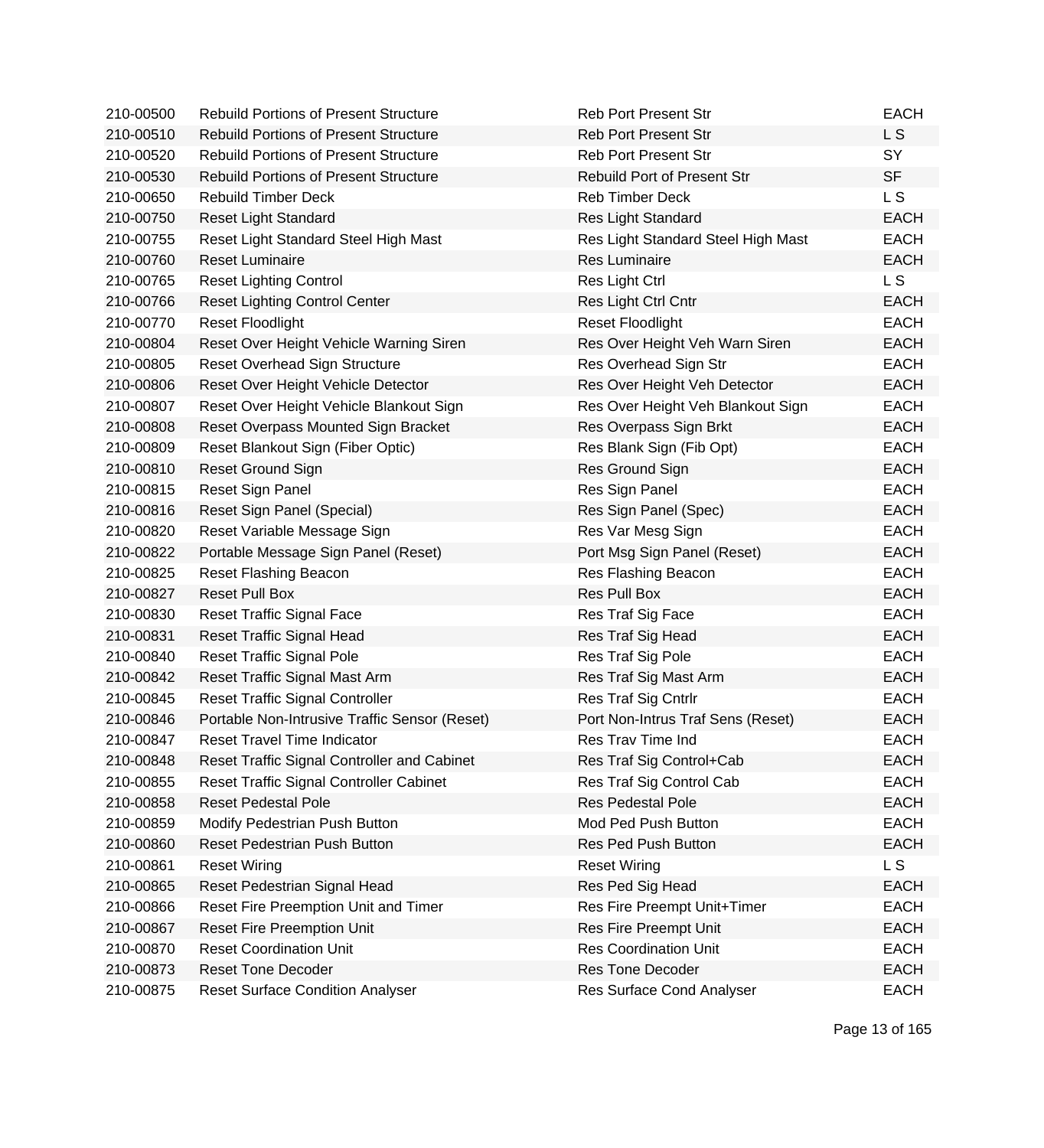| 210-00880 | Reset Traffic Signal Vehicle Detector Amplifier | Res Sig Veh Detector Amp             | <b>EACH</b> |
|-----------|-------------------------------------------------|--------------------------------------|-------------|
| 210-00882 | Reset Traffic Signal Vehicle Detector           | <b>Res Detector</b>                  | <b>EACH</b> |
| 210-00885 | Reset Loop Detector (Micro Type)                | Res Loop Detector (Micro Type)       | <b>EACH</b> |
| 210-00890 | Reset Intersection Detection System (Camera)    | Res Int Detect Sys (Camera)          | <b>EACH</b> |
| 210-00891 | <b>Reset Photometer</b>                         | <b>Reset Photometer</b>              | <b>EACH</b> |
| 210-00892 | Portable Pan-Tilt-Zoom Camera (Reset)           | Port Pan-Tilt-Zoom Cam (Reset)       | <b>EACH</b> |
| 210-00900 | Reset Traffic Counter (Temp)                    | Res Traffic Counter (Temp)           | <b>EACH</b> |
| 210-00910 | <b>Reset Traffic Counter (Permanent)</b>        | Res Traffic Counter (Perm)           | <b>EACH</b> |
| 210-01000 | <b>Reset Fence</b>                              | <b>Res Fence</b>                     | LF          |
| 210-01001 | <b>Modify Fence</b>                             | <b>Modify Fence</b>                  | <b>LF</b>   |
| 210-01005 | <b>Reset Fence Post</b>                         | Res Fence Post                       | <b>EACH</b> |
| 210-01010 | <b>Reset Gate Post</b>                          | Res Gate Post                        | <b>EACH</b> |
| 210-01011 | <b>Reset Gate</b>                               | <b>Res Gate</b>                      | <b>EACH</b> |
| 210-01025 | <b>Reset Snow Fence</b>                         | <b>Res Snow Fence</b>                | LF          |
| 210-01050 | <b>Reset Chain Link Fence</b>                   | Res C L Fence                        | LF          |
| 210-01130 | <b>Reset Guardrail Type 3</b>                   | Res Gdrail Ty 3                      | <b>LF</b>   |
| 210-01131 | Reset Guardrail Type 3 (Special) (2 Foot)       | Res Gdrail Type 3 (Spec)(2 Ft)       | LF          |
| 210-01132 | Reset Guardrail Type 3 (Special) (1 Foot)       | Res Gdrail Ty 3 (Spec)(1 Ft)         | LF          |
| 210-01136 | Reset Guardrail Type 3 (Double)                 | Res Gdrail Ty 3 (Dbl)                | LF          |
| 210-01140 | Reset Guardrail Type 4                          | Res Gdrail Ty 4                      | LF          |
| 210-01150 | Reset Guardrail Type 5                          | Res Gdrail Ty 5                      | <b>LF</b>   |
| 210-01160 | Reset Guardrail Type 6                          | Res Gdrail Ty 6                      | <b>LF</b>   |
| 210-01170 | Reset Guardrail Type 7                          | Res Gdrail Ty 7                      | <b>LF</b>   |
| 210-01180 | Reset Guardrail (Special)                       | <b>Reset Guardrail (Special)</b>     | <b>LF</b>   |
| 210-01190 | <b>Reset Tensioned Cable Barrier</b>            | <b>Reset Tensioned Cable Barrier</b> | LF          |
| 210-01200 | Reset End Anchorage                             | Res End Anchorage                    | <b>EACH</b> |
| 210-01300 | Reset Impact Attenuator                         | Res Impact Attenuator                | <b>EACH</b> |
| 210-01700 | <b>Reset Sprinkler Head</b>                     | <b>Res Sprinkler Head</b>            | <b>EACH</b> |
| 210-01710 | <b>Reset Valve</b>                              | <b>Res Valve</b>                     | <b>EACH</b> |
| 210-01720 | <b>Reset Air Vent</b>                           | Res Air Vent                         | <b>EACH</b> |
| 210-01730 | <b>Reset Parshall Flume</b>                     | <b>Res Parshall Flume</b>            | <b>EACH</b> |
| 210-01996 | Relay Pipe (3/4 Inch)                           | Relay Pipe (3/4 In)                  | LF          |
| 210-02002 | Relay Pipe (2 Inch)                             | Relay Pipe (2 In)                    | LF          |
| 210-02003 | Relay Pipe (3 Inch)                             | Relay Pipe (3 In)                    | LF          |
| 210-02004 | Relay Pipe (4 Inch)                             | Relay Pipe (4 In)                    | LF          |
| 210-02006 | Relay Pipe (6 Inch)                             | Relay Pipe (6 In)                    | LF          |
| 210-02008 | Relay Pipe (8 Inch)                             | Relay Pipe (8 In)                    | LF          |
| 210-02009 | Relay Pipe (9 Inch)                             | Relay Pipe (9 In)                    | LF          |
| 210-02010 | Relay Pipe (10 Inch)                            | Relay Pipe (10 In)                   | LF          |
| 210-02012 | Relay Pipe (12 Inch)                            | Relay Pipe (12 In)                   | LF          |
| 210-02015 | Relay Pipe (15 Inch)                            | Relay Pipe (15 In)                   | LF          |
| 210-02016 | Relay Pipe (16 Inch)                            | Relay Pipe (16 In)                   | LF          |
| 210-02018 | Relay Pipe (18 Inch)                            | Relay Pipe (18 In)                   | LF          |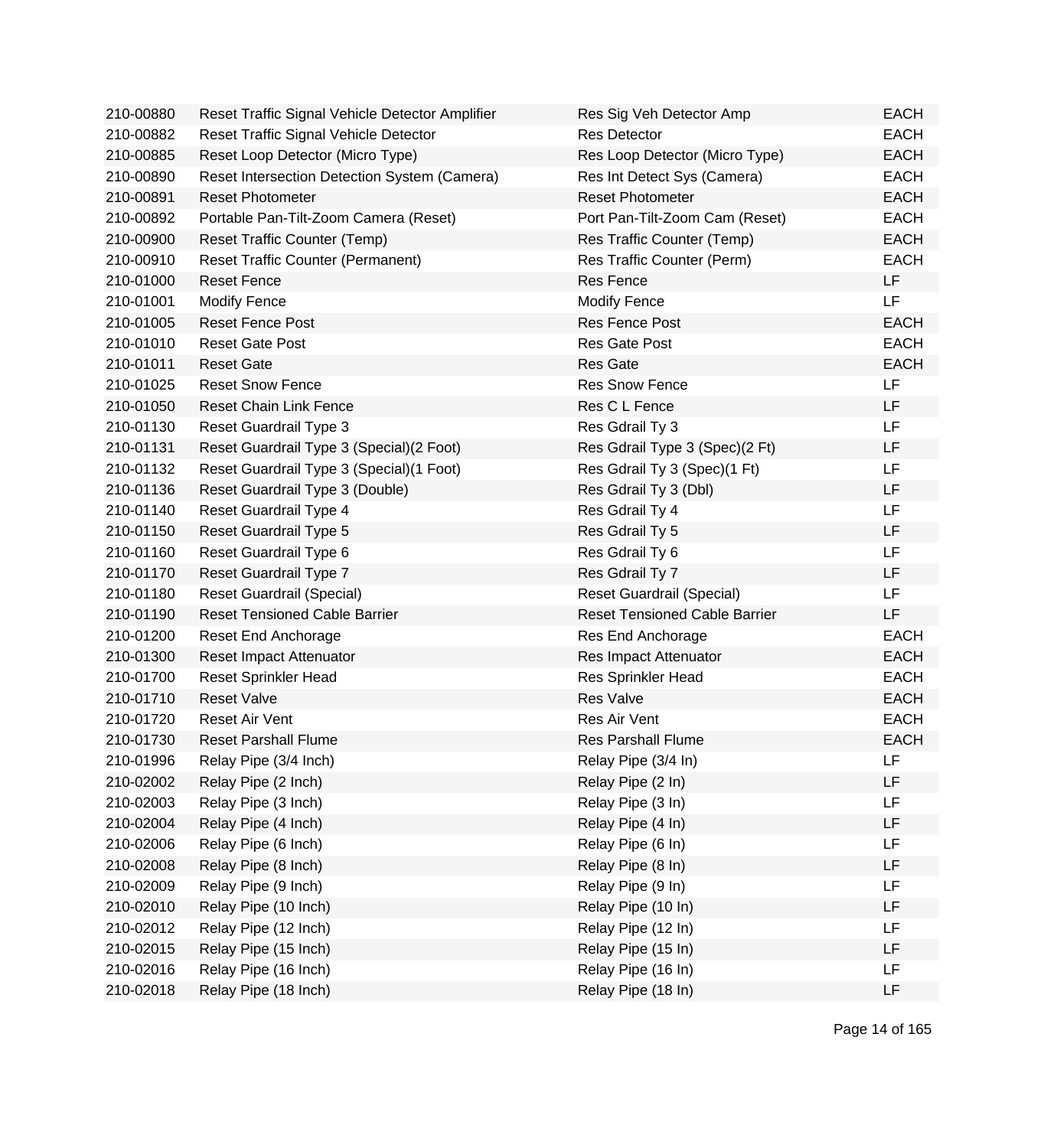| 210-02021 | Relay Pipe (21 Inch)                       | Relay Pipe (21 In)                       | LF             |
|-----------|--------------------------------------------|------------------------------------------|----------------|
| 210-02024 | Relay Pipe (24 Inch)                       | Relay Pipe (24 In)                       | LF             |
| 210-02027 | Relay Pipe (27 Inch)                       | Relay Pipe (27 In)                       | LF             |
| 210-02030 | Relay Pipe (30 Inch)                       | Relay Pipe (30 In)                       | LF             |
| 210-02036 | Relay Pipe (36 Inch)                       | Relay Pipe (36 In)                       | LF             |
| 210-02042 | Relay Pipe (42 Inch)                       | Relay Pipe (42 In)                       | LF             |
| 210-02048 | Relay Pipe (48 Inch)                       | Relay Pipe (48 In)                       | LF             |
| 210-02054 | Relay Pipe (54 Inch)                       | Relay Pipe (54 In)                       | <b>LF</b>      |
| 210-02060 | Relay Pipe (60 Inch)                       | Relay Pipe (60 In)                       | <b>LF</b>      |
| 210-02066 | Relay Pipe (66 Inch)                       | Relay Pipe (66 In)                       | <b>LF</b>      |
| 210-02072 | Relay Pipe (72 Inch)                       | Relay Pipe (72 In)                       | <b>LF</b>      |
| 210-02078 | Relay Pipe (78 Inch)                       | Relay Pipe (78 In)                       | LF             |
| 210-02084 | Relay Pipe (84 Inch)                       | Relay Pipe (84 In)                       | LF             |
| 210-02130 | Relay Arch Pipe (30 Inch Equivalent)       | Relay Arch Pipe (30 In)                  | LF             |
| 210-02136 | Relay Arch Pipe (36 Inch Equivalent)       | Relay Arch Pipe (36 In)                  | LF             |
| 210-02300 | <b>Grout Test Section</b>                  | <b>Grout Test Sct</b>                    | SY             |
| 210-02510 | Relay Sprinkler System                     | Relay Sprinkler System                   | L <sub>S</sub> |
| 210-02800 | <b>Relay Sidewalk</b>                      | <b>Relay Sidewalk</b>                    | SY             |
| 210-02804 | Grinding: Sidewalk and/or Curb Ramp Repair | Grinding: Sidwlk and/or Curb Ramp Repair | <b>LF</b>      |
| 210-02806 | <b>Grinding: Slope Correction</b>          | <b>Grinding: Slope Correction</b>        | <b>SF</b>      |
| 210-02900 | Relay Riprap                               | <b>Relay Riprap</b>                      | <b>CY</b>      |
| 210-03100 | Replace Concrete Pavement                  | Replace Conc Pvmt                        | SY             |
| 210-04000 | <b>Adjust Structure</b>                    | Adj Structure                            | <b>EACH</b>    |
| 210-04005 | <b>Heat Straightening</b>                  | <b>Heat Straightening</b>                | <b>SF</b>      |
| 210-04006 | Heat Straightening (Special)               | Heat Straightening (Spec)                | L S            |
| 210-04007 | Heat Straightening (Special)               | Heat Straightening (Spec)                | <b>EACH</b>    |
| 210-04010 | Adjust Manhole                             | Adj Manhole                              | <b>EACH</b>    |
| 210-04011 | Adjust Manhole (Special)                   | Adj Manhole (Spec)                       | <b>EACH</b>    |
| 210-04015 | <b>Modify Manhole</b>                      | <b>Modify Manhole</b>                    | <b>EACH</b>    |
| 210-04016 | Modify Manhole (Special)                   | Modify Manhole (Spec)                    | <b>EACH</b>    |
| 210-04020 | Modify Inlet                               | Modify Inlet                             | <b>EACH</b>    |
| 210-04022 | Modify Inlet (Post Tensioned Slab)         | Modify Inlet (Post Tensioned Slab)       | <b>EACH</b>    |
| 210-04025 | <b>Modify Structure</b>                    | <b>Modify Structure</b>                  | <b>EACH</b>    |
| 210-04027 | Modify Structure (Special)                 | Modify Str (Spec)                        | <b>EACH</b>    |
| 210-04028 | Modifications to Existing Portals          | Mod to Exist Portals                     | <b>EACH</b>    |
| 210-04030 | <b>Modify Guardrail</b>                    | <b>Modify Guardrail</b>                  | LF             |
| 210-04035 | Modify Guardrail (Special)                 | Modify Guardrail (Spec)                  | LF             |
| 210-04050 | <b>Adjust Valve Box</b>                    | Adj Valve Box                            | <b>EACH</b>    |
| 210-04051 | Adjust Valve Box (Special)                 | Adj Valve Box (Spec)                     | <b>EACH</b>    |
| 210-04060 | Adjust Water Meter                         | Adj Water Meter                          | <b>EACH</b>    |
| 210-04070 | Adjust Well                                | Adjust Well                              | <b>EACH</b>    |
| 210-04200 | Adjust Guardrail                           | Adj Gdrail                               | LF             |
| 210-04500 | <b>Relocate Building</b>                   | <b>Relocate Building</b>                 | L S            |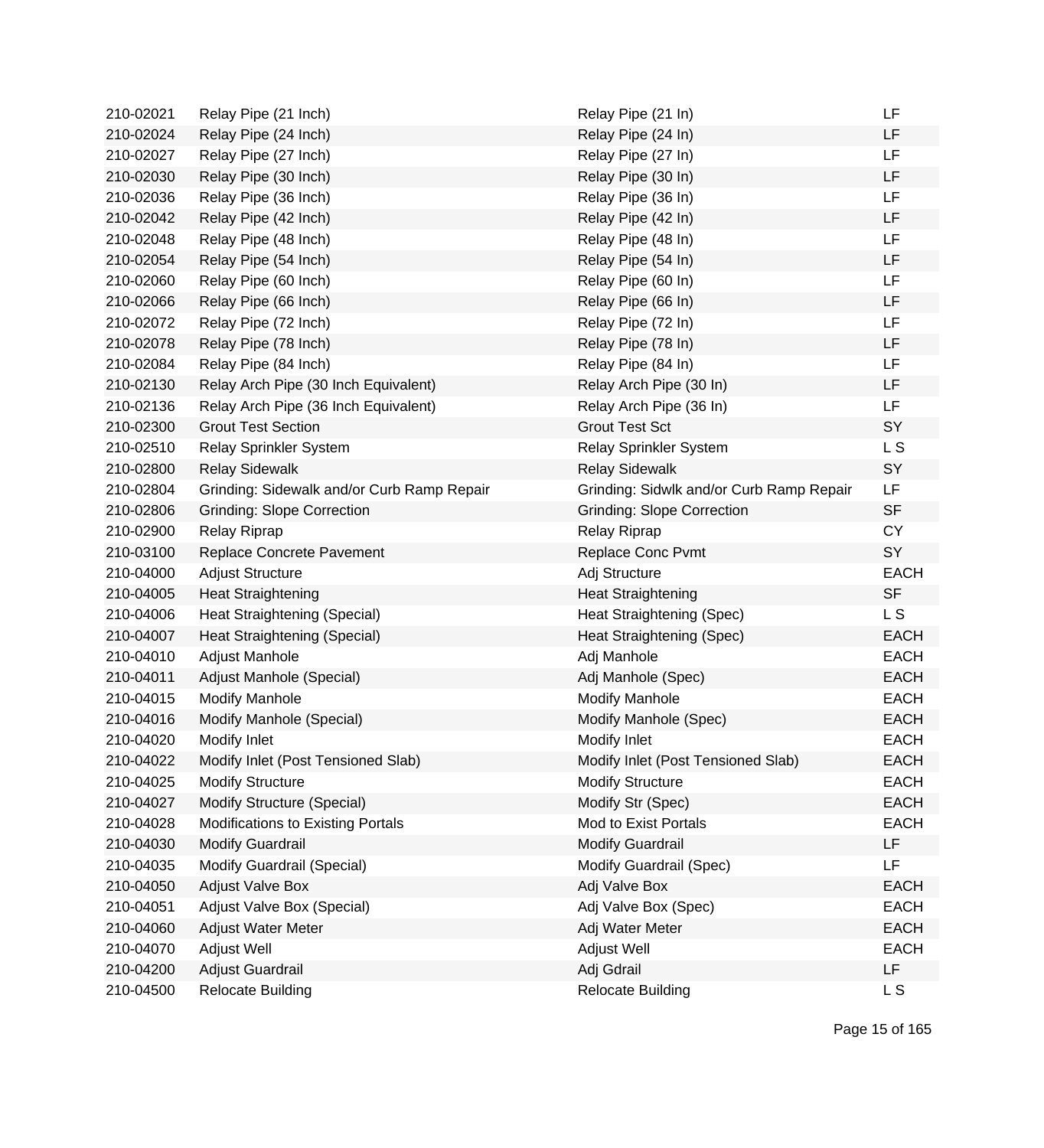| 211-00000 | <b>Tunnel Excavation</b>                                        | <b>Tunnel Excav</b>                      | <b>CY</b>   |
|-----------|-----------------------------------------------------------------|------------------------------------------|-------------|
| 211-00001 | <b>Tunnel Excavation</b>                                        | <b>Tunnel Excav</b>                      | LF          |
| 211-00002 | Tunnel Excavation (Rock Tunneling)                              | Tunnel Ex (Rock Tunneling)               | LF          |
| 211-00003 | Bench Excavation (Rock)                                         | <b>Bench Excavation (Rock)</b>           | LF          |
| 211-00004 | <b>Bench Excavation (Soil)</b>                                  | <b>Bench Excavation (Soil)</b>           | LF          |
| 211-00005 | <b>Tunnel Excavation (Haul)</b>                                 | Tunnel Excav (H)                         | <b>CY</b>   |
| 211-00006 | <b>Heading Excavation</b>                                       | <b>Heading Excavation</b>                | LF          |
| 211-00007 | Mine Strap                                                      | Mine Strap                               | <b>EACH</b> |
| 211-00010 | Rock Excavation (Class A)                                       | Rock Ex (CLA)                            | <b>CY</b>   |
| 211-00011 | Rock Excavation (Class B)                                       | Rock Ex (CL B)                           | <b>CY</b>   |
| 211-00012 | Rock Excavation (Class C)                                       | Rock Ex (CLC)                            | <b>CY</b>   |
| 211-00013 | Rock Excavation (Class D)                                       | Rock Ex (CLD)                            | <b>CY</b>   |
| 211-00014 | Rock Excavation (Class E)                                       | Rock Ex (CL E)                           | <b>CY</b>   |
| 211-00015 | Rock Excavation (Class F)                                       | Rock Ex (CL F)                           | <b>CY</b>   |
| 211-00050 | <b>Adit Excavation</b>                                          | <b>Adit Excav</b>                        | LF          |
| 211-00100 | <b>Drilling Hole</b>                                            | <b>Drilling Hole</b>                     | <b>LF</b>   |
| 211-00105 | 1 Inch Drilled Hole                                             | 1 In Drilled Hole                        | LF          |
| 211-00116 | 2 Inch Drilled Hole                                             | 2 In Drilled Hole                        | LF          |
| 211-00118 | 2 Inch Drilled Hole (Formation)                                 | 2 In Drilled Hole (Formation)            | <b>EACH</b> |
| 211-00124 | 3 Inch Drilled Hole                                             | 3 In Drilled Hole                        | LF          |
| 211-00136 | 4 Inch Drilled Hole                                             | 4 In Drilled Hole                        | <b>LF</b>   |
| 211-00148 | 6 Inch Drilled Hole                                             | 6 In Drilled Hole                        | <b>LF</b>   |
| 211-00150 | Patch Existing Drill Hole                                       | Patch Exist Drill Hole                   | <b>EACH</b> |
| 211-00152 | Drain System Flushing (Setup)                                   | Drain Sys Flush (Setup)                  | <b>EACH</b> |
| 211-00153 | Drain System Flushing                                           | Drain Sys Flush                          | <b>DAY</b>  |
| 211-00212 | 1-1/2 Inch Core Drilled Hole                                    | 1-1/2 In Core Drilled Hole               | LF          |
| 211-00220 | 2 Inch Cored Drilled Hole                                       | 2 In Cored Drilled Hole                  | <b>EACH</b> |
| 211-00222 | 2 Inch Core Drilled Hole (Voids)                                | 2 In Core Drilled Hole (Voids)           | <b>EACH</b> |
| 211-00224 | 3 Inch Core Drilled Hole                                        | 3 In Core Drilled Hole                   | LF.         |
| 211-00225 | 4 Inch Core Drilled Hole                                        | 4 Inch Core Drilled Hole                 | LF          |
| 211-00972 | Spile #9x15 Foot Grade 60 Dowel, Grouted                        | Spile #9x15 Ft Gr 60 Dwl, Grtd           | <b>EACH</b> |
| 211-00974 | Arch #9x15 Foot Grade 75 Dowel, Grouted                         | Arch #9x15 Ft Gr 75 Dwl, Grtd            | EACH        |
| 211-00976 | Sidewall #9x15 Foot Grade 75 Dowel, Grouted                     | Sidewall #9x15 Ft Gr 75 Dwl, Grtd        | <b>EACH</b> |
| 211-00978 | Pillar #9x15 Foot Grade 75 Dowel, Grouted                       | Pillar #9x15 Ft Gr 75 Dwl, Grtd          | <b>EACH</b> |
| 211-00980 | Spile #9 x 14 Foot, Grade 60 Grouted                            | Spile #9 x 14 Ft Gr 60 Grouted           | <b>EACH</b> |
| 211-00981 | Spile #11 x 20 Foot, Grade 60 Grouted                           | Spile #11 x 20 Ft Gr 60 Grouted          | <b>EACH</b> |
| 211-00982 | Arch #9 x 16 Foot, Grade 75 Dowel, Resin Grouted                | Arch #9 x 16 Ft Gr 75 Dwl Res Grouted    | <b>EACH</b> |
| 211-00983 | Sidewall #9 x 12 Foot, Grade 75 Dowel, Resin Grouted            | Side #9 x 12 Ft Gr 75 Dwl Res Grouted    | <b>EACH</b> |
| 211-00984 | Sidewall #9 x 16 Foot, Grade 75 Dowel, Resin Grouted            | Side #9 x 16 Ft Gr 75 Dwl Res Grouted    | <b>EACH</b> |
| 211-00985 | Supplemental Rock Reinforcement (Dowels)                        | Supp Rock Reinf (Dowels)                 | LF          |
| 211-00986 | Supplemental Support #9 x 14 Foot, Grade 75 Spile<br>Grouted    | Supl Supp #9 x 14 Ft Gr 75 Spile Grouted | LF          |
| 211-00987 | Pillar #9 x 16 Foot, Grade 75 Dowell Cement or Resin<br>Grouted | Pill #9 x 16 Ft Gr 75 Dwl Cem Res Grout  | <b>EACH</b> |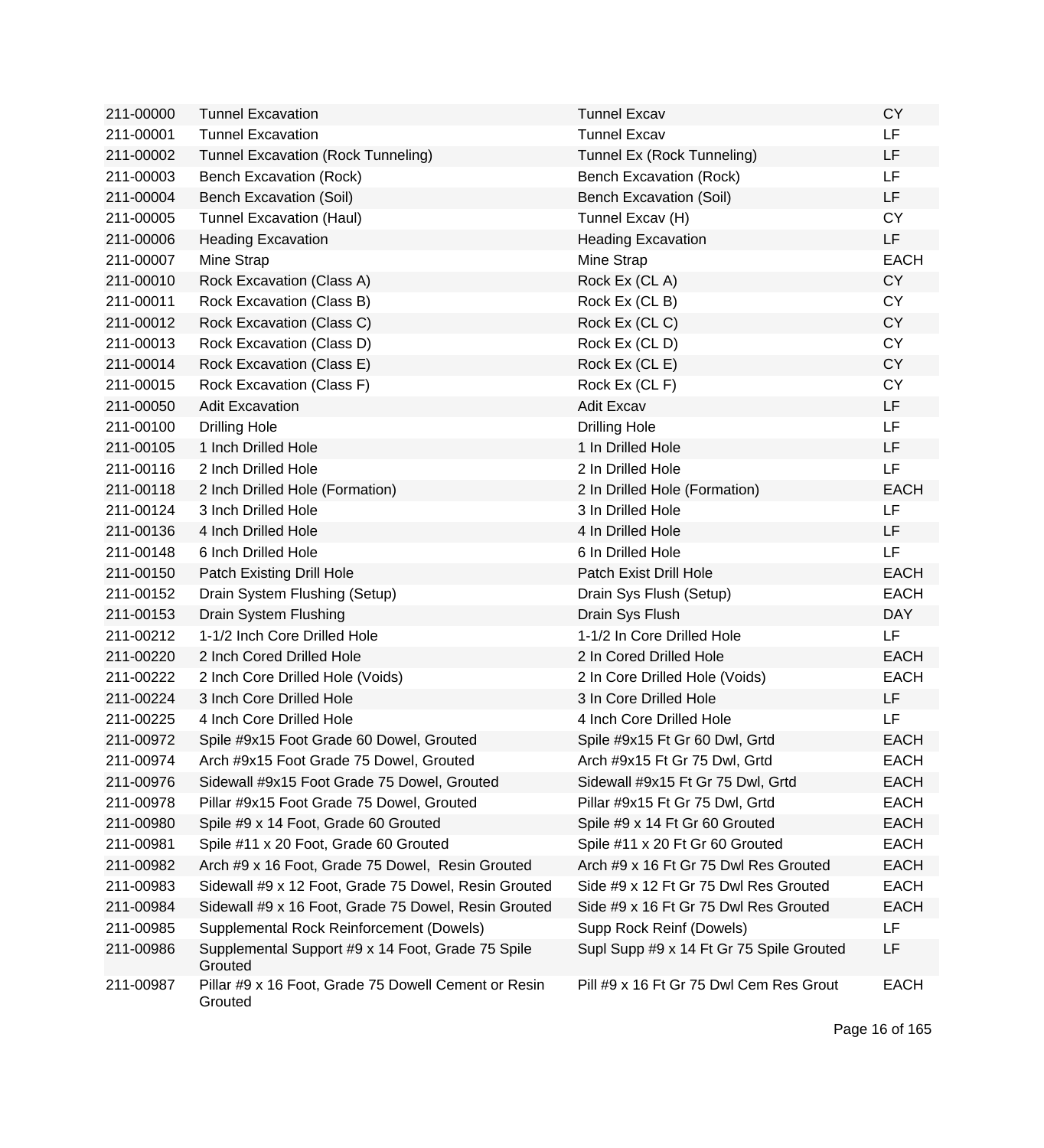| 211-00988 | Portal Protection Canopy (Furnish and Install)                                 | Port Protect Canopy (Furn & Install) | <b>EACH</b> |
|-----------|--------------------------------------------------------------------------------|--------------------------------------|-------------|
| 211-01008 | Rock Bolt (1 Inch)                                                             | Rock Bolt (1 In)                     | <b>LF</b>   |
| 211-01016 | Rock Bolt (2 Inch)                                                             | Rock Bolt (2 In)                     | LF          |
| 211-01024 | Rock Bolt (3 Inch)                                                             | Rock Bolt (3 In)                     | LF          |
| 211-01100 | Rock Reinforcement (Bolts)                                                     | Rock Reinf (Bolts)                   | <b>EACH</b> |
| 211-01110 | Rock Reinforcement (Dowels)                                                    | Rock Reinf (Dowels)                  | <b>EACH</b> |
| 211-01111 | <b>Rock Reinforcement (Dowels)</b>                                             | Rock Reinf (Dowels)                  | <b>LF</b>   |
| 211-01115 | Rock Reinforcement (Number 10)                                                 | Rock Reinf (No.10)                   | <b>LF</b>   |
| 211-01120 | Rock Reinforcement (Spiles)                                                    | Rock Reinf (Spiles)                  | LF          |
| 211-01121 | Rock Reinforcement (Temporary A)                                               | Rock Reinf (Temp A)                  | LF          |
| 211-01122 | Rock Reinforcement (Temporary B)                                               | Rock Reinf (Temp B)                  | LF          |
| 211-01123 | Rock Reinforcement (Permanent A)                                               | Rock Reinf (Perm A)                  | <b>LF</b>   |
| 211-01124 | Rock Reinforcement (Permanent B)                                               | Rock Reinf (Perm B)                  | LF          |
| 211-01130 | <b>Auxiliary Anchor Dowel</b>                                                  | <b>Auxil Anchor Dowel</b>            | <b>EACH</b> |
| 211-01150 | <b>Rock Reinforcement Tests</b>                                                | <b>Rock Reinf Tests</b>              | <b>EACH</b> |
| 211-01160 | <b>Trial Pull Test</b>                                                         | <b>Trial Pull Test</b>               | <b>EACH</b> |
| 211-01170 | <b>Borehole Extensometers</b>                                                  | <b>Borehole Extensometers</b>        | LF          |
| 211-01180 | <b>Pressure Cell Pairs</b>                                                     | <b>Pressure Cell Pairs</b>           | <b>EACH</b> |
| 211-01190 | <b>Optical Survey Targets</b>                                                  | <b>Optical Survey Targets</b>        | <b>EACH</b> |
| 211-01195 | Convergence Reference Point Arrays                                             | Conv Ref Point Arrays                | <b>EACH</b> |
| 211-01200 | Rock Anchor                                                                    | Rock Anchor                          | LF          |
| 211-01250 | Rock Bolt                                                                      | <b>Rock Bolt</b>                     | LF          |
| 211-01300 | Rock Anchor                                                                    | <b>Rock Anchor</b>                   | <b>EACH</b> |
| 211-01409 | Rock Anchor (9 Foot)                                                           | Rock Anchor (9 Ft)                   | <b>EACH</b> |
| 211-01450 | <b>Portable Rockfall Fence</b>                                                 | <b>Portable Rockfall Fence</b>       | L S         |
| 211-01455 | Rock Tiedown Anchor (Cement Grouted)                                           | Rock Tiedown Anchor (Cem Gr)         | LF          |
| 211-01456 | Rock Tiedown Anchor (Cement Grouted)                                           | Rock Tiedown Anchor (Cem Gr)         | <b>EACH</b> |
| 211-01511 | Rock Reinforcement Resin Grouted Number 11 Rock Bolt Rock Reinf (R G No.11) RB |                                      | LF          |
| 211-02012 | Soil Anchor (1-1/4 Inch)                                                       | Soil Anchor (1-1/4 In)               | LF          |
| 211-02116 | <b>Rock Dowel</b>                                                              | <b>Rock Dowel</b>                    | LF          |
| 211-02205 | <b>Buttress Berm Grouting</b>                                                  | <b>Buttress Berm Grouting</b>        | <b>TON</b>  |
| 211-02210 | <b>Pre Grouting</b>                                                            | <b>Pre Grouting</b>                  | TON         |
| 211-02220 | <b>Re-Grouting</b>                                                             | Re-Grouting                          | <b>TON</b>  |
| 211-02230 | <b>Grouting Connection</b>                                                     | Grout Conn                           | <b>EACH</b> |
| 211-02232 | <b>Grouting Connection (Pre-Grout)</b>                                         | Grout Conn (Pre-Grout)               | <b>EACH</b> |
| 211-02233 | <b>Grouting Connection (Contact Grout)</b>                                     | Grout Conn (Contact Grout)           | <b>EACH</b> |
| 211-02240 | <b>Contact Grouting</b>                                                        | <b>Contact Grouting</b>              | <b>TON</b>  |
| 211-02250 | <b>Steel Pipe For Grouting</b>                                                 | <b>Steel Pipe For Grouting</b>       | <b>LB</b>   |
| 211-02260 | <b>Chemical Grout</b>                                                          | <b>Chemical Grout</b>                | GAL         |
| 211-02270 | <b>Cement Grout</b>                                                            | <b>Cement Grout</b>                  | CF          |
| 211-02275 | <b>Cement Grout</b>                                                            | <b>Cement Grout</b>                  | <b>CY</b>   |
| 211-02277 | Cement Grout (Voids)                                                           | Cement Grout (Voids)                 | <b>CY</b>   |
| 211-02278 | Cement Grout (Formation)                                                       | Cement Grout (Formation)             | <b>CY</b>   |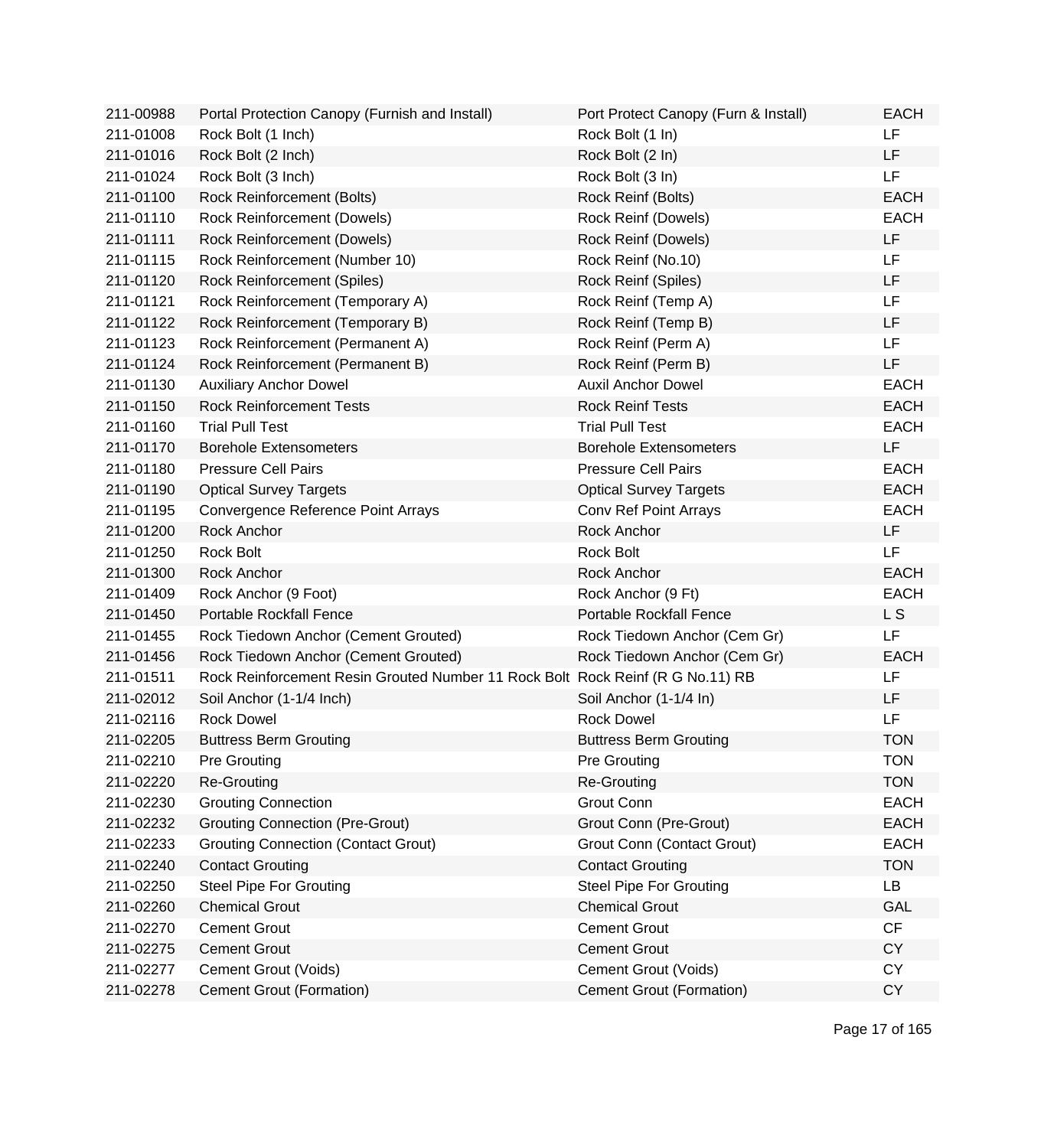| 211-02280 | Type A Grout                                          | Type A Grout                         | <b>TON</b>     |
|-----------|-------------------------------------------------------|--------------------------------------|----------------|
| 211-02290 | Type B Grout                                          | Type B Grout                         | <b>TON</b>     |
| 211-02300 | <b>Grout Test Section</b>                             | <b>Grout Test Sct</b>                | SY             |
| 211-03001 | <b>Dewatering Special</b>                             | <b>Dewatering Special</b>            | <b>MGAL</b>    |
| 211-03005 | Dewatering                                            | Dewatering                           | L <sub>S</sub> |
| 211-04000 | Monitoring and Abandonment of Instrumentation         | Monitor and Abandon of Instrument    | L S            |
| 211-05001 | Crack Preparation (Type 1)                            | Crack Preparation (Type 1)           | <b>LF</b>      |
| 211-05002 | Crack Preparation (Type 2)                            | Crack Preparation (Type 2)           | LF             |
| 211-05003 | Crack Preparation (Type 3)                            | Crack Preparation (Type 3)           | <b>LF</b>      |
| 212-00005 | Seeding (Native)                                      | Seeding (Native)                     | LB             |
| 212-00006 | Seeding (Native)                                      | Seeding (Native)                     | <b>ACRE</b>    |
| 212-00007 | Seeding (Native) (Hydraulic)                          | Seeding (Native) (Hydraulic)         | <b>ACRE</b>    |
| 212-00009 | Seeding (Temporary)                                   | Seeding (Temporary)                  | <b>ACRE</b>    |
| 212-00010 | Seeding (Lawn)                                        | Seeding (Lawn)                       | LB             |
| 212-00011 | Seeding (Lawn)                                        | Seeding (Lawn)                       | <b>ACRE</b>    |
| 212-00012 | Seeding (Furnished)                                   | Seeding (Furnished)                  | <b>ACRE</b>    |
| 212-00015 | Seeding (Forbs)                                       | Seeding (Forbs)                      | LB             |
| 212-00020 | Seeding (Forbs)                                       | Seeding (Forbs)                      | OZ             |
| 212-00022 | Seeding (Riparian)                                    | Seeding (Riparian)                   | <b>ACRE</b>    |
| 212-00023 | Seeding (Upland Forest)                               | Seeding (Upland Forest)              | <b>ACRE</b>    |
| 212-00024 | Seeding (Upland Grassland)                            | Seeding (Upland Grassland)           | <b>ACRE</b>    |
| 212-00025 | Seeding (Shrubs)                                      | Seeding (Shrubs)                     | <b>LB</b>      |
| 212-00027 | Seeding (Trees)                                       | Seeding (Trees)                      | LB             |
| 212-00028 | Seeding (Wetlands)                                    | Seeding (Wetlands)                   | <b>ACRE</b>    |
| 212-00032 | Soil Conditioning                                     | Soil Conditioning                    | <b>ACRE</b>    |
| 212-00040 | Soil Preparation (Lawn)                               | Soil Preparation (Lawn)              | <b>ACRE</b>    |
| 212-00047 | Soil Preparation (Special)                            | Soil Preparation (Spec)              | <b>ACRE</b>    |
| 212-00048 | Soil Preparation (Special)                            | Soil Preparation (Spec)              | <b>CY</b>      |
| 212-00050 | Sod                                                   | Sod                                  | <b>SF</b>      |
| 212-00055 | Sod (Buffalograss)                                    | Sod (Buffalograss)                   | <b>SF</b>      |
| 212-00100 | <b>Tree Retention and Protection</b>                  | <b>Tree Retention and Protection</b> | L S            |
| 212-00700 | Organic Fertilizer                                    | Organic Fertilizer                   | LB.            |
| 212-00701 | <b>Compost (Mechanically Applied)</b>                 | Compost (Mech App)                   | <b>CY</b>      |
| 212-00702 | <b>Biotic Soil Amendments (Hydraulically Applied)</b> | Bio Soil Amd (Hyd App)               | LB             |
| 212-00703 | Humate                                                | Humate                               | <b>LB</b>      |
| 212-00704 | Mycorrhizae                                           | Mycorrhizae                          | <b>LB</b>      |
| 212-00705 | <b>Elemental Sulfur</b>                               | <b>Elemental Sulfur</b>              | LB             |
| 212-00706 | Seeding (Native) Drill                                | Seed (Native) Drill                  | <b>ACRE</b>    |
| 212-00707 | Seeding (Native) Hydraulic                            | Seed (Native) Hyd)                   | <b>ACRE</b>    |
| 212-00708 | Seeding (Native) Broadcast                            | Seed (Native) Brdcst                 | <b>ACRE</b>    |
| 212-00709 | Seeding (Wetland) Drill                               | Seeding (Wetland) Drill              | <b>ACRE</b>    |
| 212-00710 | Seeding (Wetland) Hydraulic                           | Seeding (Wetland) Hydraulic          | <b>ACRE</b>    |
| 212-00711 | Seeding (Wetland) Broadcast                           | Seeding (Wetland) Broadcast          | <b>ACRE</b>    |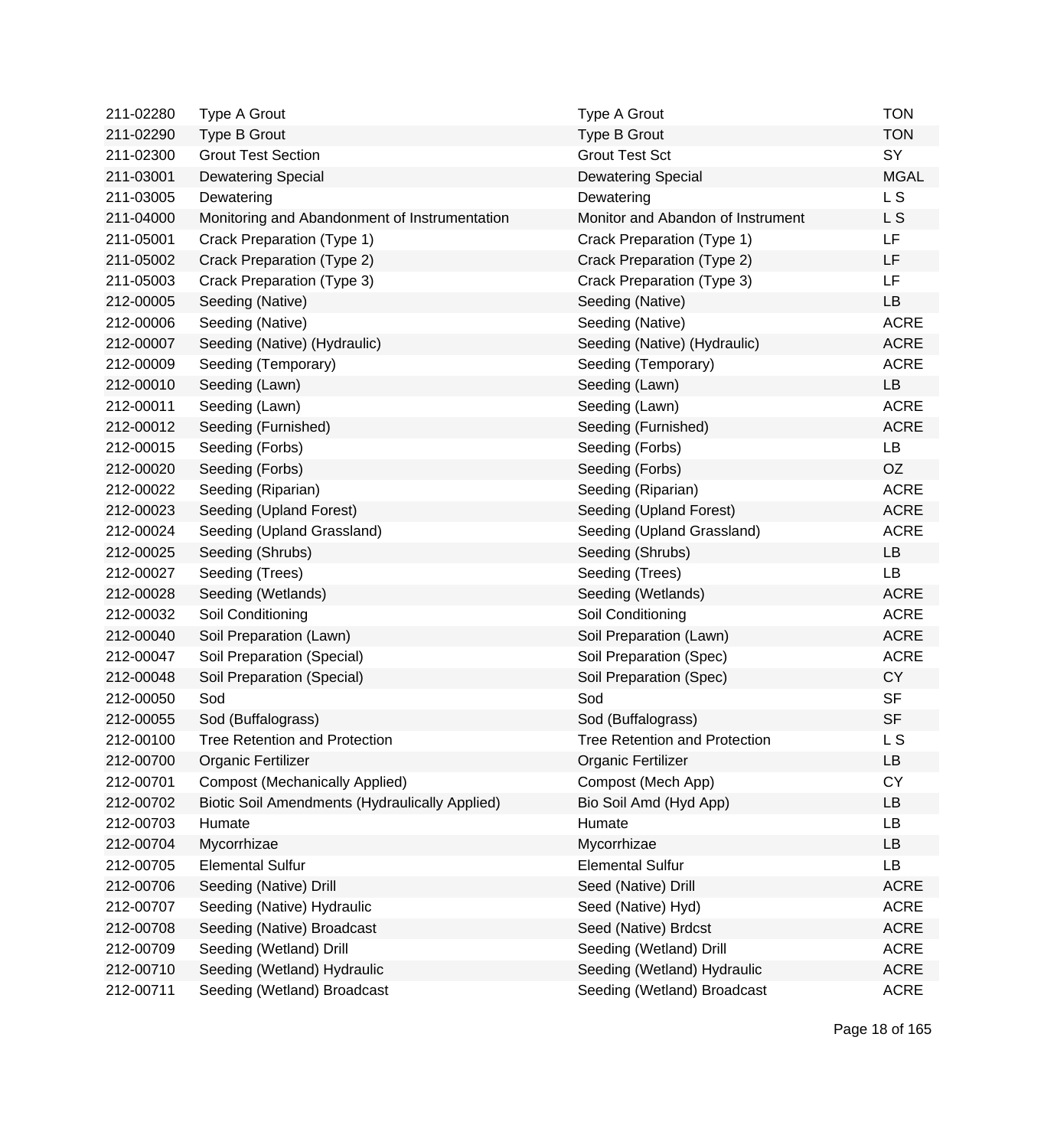| 212-00900 | Compost                                              | Compost                                  | <b>CY</b>   |
|-----------|------------------------------------------------------|------------------------------------------|-------------|
| 212-01200 | Landscape Restoration                                | Landscape Restoration                    | L S         |
| 213-00000 | Mulching                                             | Mulching                                 | <b>ACRE</b> |
| 213-00001 | Mulching                                             | Mulching                                 | <b>TON</b>  |
| 213-00002 | Mulching (Weed Free Hay)                             | Mulching (Weed Free Hay)                 | <b>ACRE</b> |
| 213-00003 | Mulching (Weed Free)                                 | Mulching (Weed Free)                     | <b>ACRE</b> |
| 213-00004 | Mulching (Weed Free Straw)                           | Mulching (Weed Free Straw)               | <b>ACRE</b> |
| 213-00005 | Mulching (Decorative)                                | Mulching (Decorative)                    | CF          |
| 213-00006 | Mulching (Weed Free)                                 | Mulching (Weed Free)                     | <b>TON</b>  |
| 213-00007 | Mulching (Wood Strand)                               | Mulching (Wood Strand)                   | <b>ACRE</b> |
| 213-00008 | Mulching (Wood Chip)                                 | Mulching (Wood Chip)                     | CF          |
| 213-00009 | <b>Flexible Growth Medium</b>                        | <b>Flexible Growth Medium</b>            | <b>ACRE</b> |
| 213-00011 | Mulching (Hydraulic)                                 | Mulching (Hydraulic)                     | <b>ACRE</b> |
| 213-00012 | Spray-on Mulch Blanket                               | Spray-on Mulch Blanket                   | <b>ACRE</b> |
| 213-00013 | Spray-on Mulch Blanket                               | Spray-on Mulch Blanket                   | LB          |
| 213-00016 | Mulching Pelletized Material (Waterless Application) | Mulching Pelletized Matl(Waterless Appl) | <b>ACRE</b> |
| 213-00020 | <b>Compost Blanket</b>                               | <b>Compost Blanket</b>                   | SY          |
| 213-00061 | <b>Mulch Tackifier</b>                               | <b>Mulch Tackifier</b>                   | <b>LB</b>   |
| 213-00065 | Inorganic Mulch                                      | Inorg Mulch                              | <b>CY</b>   |
| 213-00066 | Mulch (Paper Base)                                   | Mulch (Paper Base)                       | <b>ACRE</b> |
| 213-00067 | Rock Mulch (Weed Free)                               | Rock Mulch (Weed Free)                   | <b>SF</b>   |
| 213-00070 | Landscape Weed Barrier Fabric                        | Landscape Weed Barr Fabric               | SY          |
| 213-00071 | <b>Vegetation Control Mat</b>                        | <b>Vegetation Control Mat</b>            | SY          |
| 213-00150 | <b>Bonded Fiber Matrix</b>                           | <b>Bonded Fiber Matrix</b>               | <b>ACRE</b> |
| 213-00151 | <b>Bonded Fiber Matrix</b>                           | <b>Bonded Fiber Matrix</b>               | LB          |
| 213-00212 | 12 Inch Root Barrier                                 | 12 In Root Barrier                       | LF          |
| 213-00218 | 18 Inch Root Barrier                                 | 18 In Root Barrier                       | LF          |
| 213-00300 | Concrete Landscape Border                            | Conc Landscape Border                    | LF          |
| 213-00400 | Metal Landscape Border (Install Only)                | Inst Landscape Border                    | LF          |
| 213-00440 | Metal Landscape Border (1/8x4 Inch)                  | Landscape Border (1/8x4 In)              | LF          |
| 213-00460 | Metal Landscape Border (3/16x4 Inch)                 | Landscape Border (3/16x4 In)             | LF          |
| 213-00462 | Metal Landscape Border (3/16 X 5-1/2 Inch)           | Landscape Border (3/16x5-1/2 In)         | LF          |
| 213-00468 | Metal Landscape Border (3/16x10 Inch)                | Landscape Border (3/16x10 In)            | LF          |
| 213-00470 | Metal Landscape Border (1/4x5 Inch)                  | Landscape Border (1/4x5 In)              | LF.         |
| 213-00500 | <b>Tree Grate</b>                                    | <b>Tree Grate</b>                        | <b>EACH</b> |
| 213-00510 | Tree Grate (Install Only)                            | Inst Tree Grate                          | <b>EACH</b> |
| 213-00550 | <b>Tree Ring</b>                                     | <b>Tree Ring</b>                         | LF          |
| 213-00600 | Landscape Log                                        | Landscape Log                            | LF          |
| 213-00610 | Landscape Log                                        | Landscape Log                            | <b>EACH</b> |
| 213-00700 | Landscape Boulder                                    | Landscape Boulder                        | <b>EACH</b> |
| 213-00705 | Landscape Boulder (Special)                          | Landscape Boulder (Special)              | <b>EACH</b> |
| 213-00800 | <b>Brush Fill</b>                                    | <b>Brush Fill</b>                        | <b>CY</b>   |
| 214-00000 | Landscape Maintenance                                | Landscape Maintenance                    | L S         |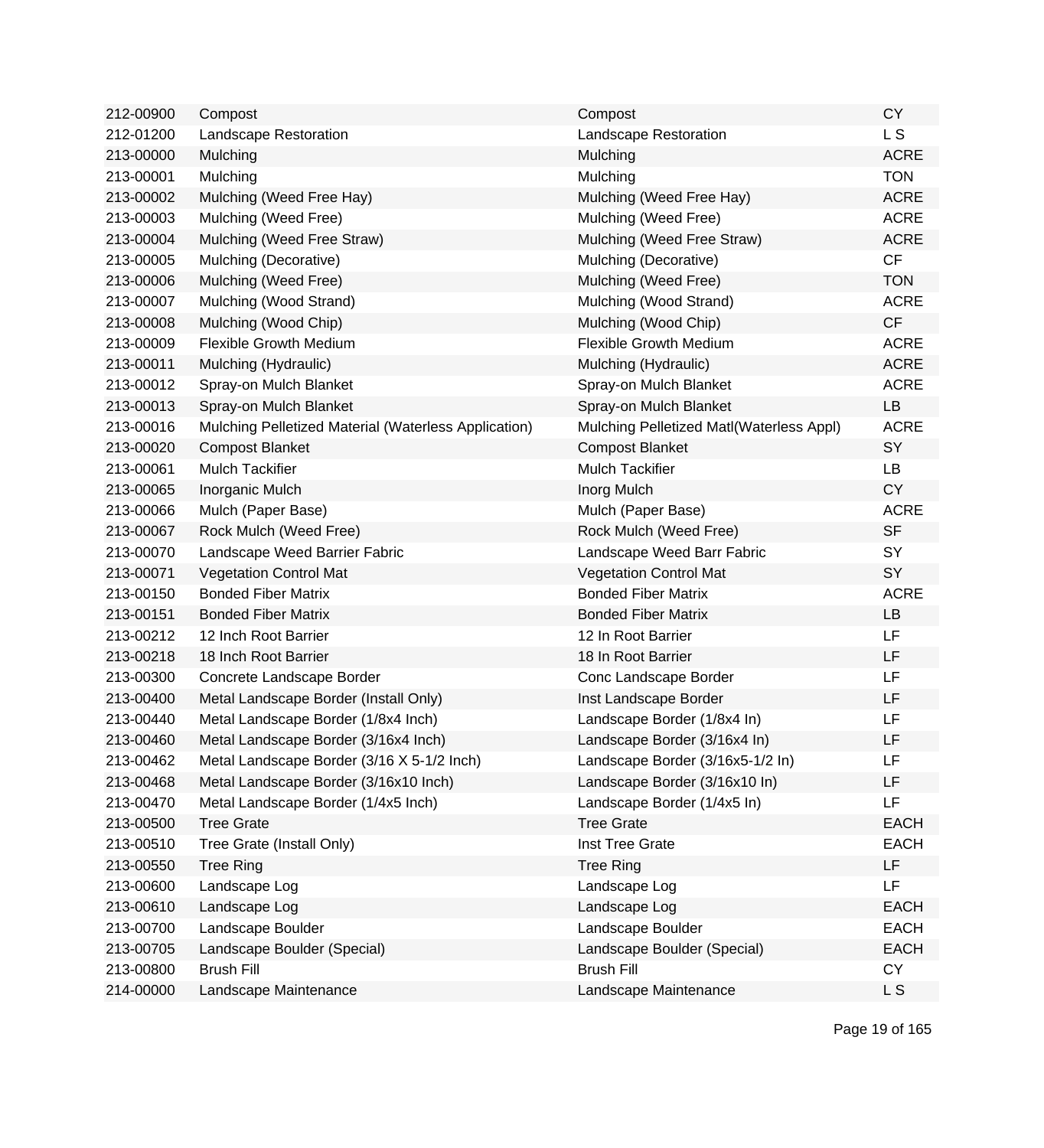| 214-00001 | Landscape Maintenance (2018)                             | Landscape Maintenance (2018)           | L S         |
|-----------|----------------------------------------------------------|----------------------------------------|-------------|
| 214-00002 | Landscape Maintenance (2019)                             | Landscape Maintenance (2019)           | L S         |
| 214-00003 | Landscape Maintenance (2020)                             | Landscape Maintenance (2020)           | L S         |
| 214-00004 | Landscape Maintenance (Cedar Cove)                       | Landscape Maintenance (Cedar Cove)     | L S         |
| 214-00005 | Landscape Maintenance (24 Month)                         | Landscape Maintenance (24 Month)       | L S         |
| 214-00008 | <b>Extended Landscape Preservation</b>                   | <b>Extended Landscape Preservation</b> | L S         |
| 214-00010 | <b>Temporary Irrigation</b>                              | Temp Irrigation                        | L S         |
| 214-00145 | <b>Plant Protection Fence</b>                            | <b>Plant Protect Fence</b>             | LF          |
| 214-00155 | Plant (Ball and Burlap)                                  | Plant (B and B)                        | <b>EACH</b> |
| 214-00160 | Plant (Ball and Burlap) (Furnish Only)                   | Furn Plant (B and B)                   | <b>EACH</b> |
| 214-00161 | Plant (Ball and Burlap) (Install Only)                   | Inst Plant (B and B)                   | <b>EACH</b> |
| 214-00201 | Deciduous Tree (Tubeling)                                | Deciduous Tree (Tubeling)              | <b>EACH</b> |
| 214-00205 | Deciduous Tree (5 Gallon Container)                      | Deciduous Tree (5 Gal)                 | <b>EACH</b> |
| 214-00210 | Deciduous Tree (1 Inch Caliper)                          | Deciduous Tree (1 In C)                | <b>EACH</b> |
| 214-00215 | Deciduous Tree (1.5 Inch Caliper)                        | Deciduous Tree (1.5 In C)              | <b>EACH</b> |
| 214-00217 | Deciduous Tree (1.5 Inch Caliper) (Furnish Only)         | Furn Decid Tree (1.5 In C)             | <b>EACH</b> |
| 214-00220 | Deciduous Tree (2 Inch Caliper)                          | Deciduous Tree (2 In C)                | <b>EACH</b> |
| 214-00222 | Deciduous Tree (2 Inch Caliper) (Furnish Only)           | Decid Tree (2 In Cal) (Furnish)        | EACH        |
| 214-00225 | Deciduous Tree (2.5 Inch Caliper)                        | Deciduous Tree (2.5 In C)              | EACH        |
| 214-00227 | Deciduous Tree (2.5 Inch Caliper) (Furnish Only)         | Furn Deciduous Tree (2.5 In C)         | <b>EACH</b> |
| 214-00230 | Deciduous Tree (3 Inch Caliper)                          | Deciduous Tree (3 In C)                | <b>EACH</b> |
| 214-00235 | Deciduous Tree (3.5 Inch Caliper)                        | Deciduous Tree (3.5 In C)              | EACH        |
| 214-00240 | Deciduous Tree (4 Inch Caliper)                          | Deciduous Tree (4 In C)                | <b>EACH</b> |
| 214-00260 | Deciduous Tree (6 Foot)                                  | Deciduous Tree (6 Ft)                  | <b>EACH</b> |
| 214-00262 | Deciduous Tree (6 Foot) (Furnish Only)                   | Furn Decid Tree (6 Ft)                 | <b>EACH</b> |
| 214-00280 | Deciduous Tree (8 Foot)                                  | Deciduous Tree (8 Ft)                  | <b>EACH</b> |
| 214-00282 | Deciduous Tree (8 Foot) (Furnish Only)                   | Furn Decid Tree (8 Ft)                 | <b>EACH</b> |
| 214-00301 | Deciduous Shrub (Tubeling)                               | Deciduous Shrub (Tubeling)             | EACH        |
| 214-00310 | Deciduous Shrub (1 Gallon Container)                     | Deciduous Shrub (1 Gal)                | EACH        |
| 214-00320 | Deciduous Shrub (2 Gallon Container)                     | Deciduous Shrub (2 Gal)                | EACH        |
| 214-00330 | Deciduous Shrub (3 Gallon Container)                     | Deciduous Shrub (3 Gal)                | <b>EACH</b> |
| 214-00350 | Deciduous Shrub (5 Gallon Container)                     | Deciduous Shrub (5 Gal)                | <b>EACH</b> |
| 214-00365 | Plant (2 1/2 Inch Caliper) (Furnish Only)                | Furn Plant (2.5 C)                     | <b>EACH</b> |
| 214-00370 | Deciduous Shrub (7 Gallon Container)                     | Deciduous Shrub (7 Gal)                | <b>EACH</b> |
| 214-00401 | Evergreen Tree (Tubeling)                                | Evergreen Tree (Tubeling)              | <b>EACH</b> |
| 214-00410 | Evergreen Tree (1 Gallon Container)                      | Evergreen Tree (1 Gal)                 | <b>EACH</b> |
| 214-00450 | Evergreen Tree (5 Gallon Container)                      | Evergreen Tree (5 Gal)                 | <b>EACH</b> |
| 214-00455 | Evergreen Tree (5 Gallon) (Install Only)                 | Install Evergreen Tree (5 Gal)         | <b>EACH</b> |
| 214-00470 | Evergreen Tree (7 Gallon Container)                      | Evergreen Tree (7 Gal)                 | <b>EACH</b> |
| 214-00502 | Evergreen Tree (2 Foot) (Ball and Burlap)                | Evergreen Tree (2 Ft)(B-B)             | <b>EACH</b> |
| 214-00504 | Evergreen Tree (4 Foot) (Ball and Burlap)                | Evergreen Tree (4 Ft)(B-B)             | <b>EACH</b> |
| 214-00505 | Evergreen Tree (4 Foot) (Ball and Burlap) (Furnish Only) | Furn Evergreen Tree (4 Ft)(B-B)        | <b>EACH</b> |
| 214-00506 | Evergreen Tree (6 Foot) (Ball and Burlap)                | Evergreen Tree (6 Ft)(B-B)             | EACH        |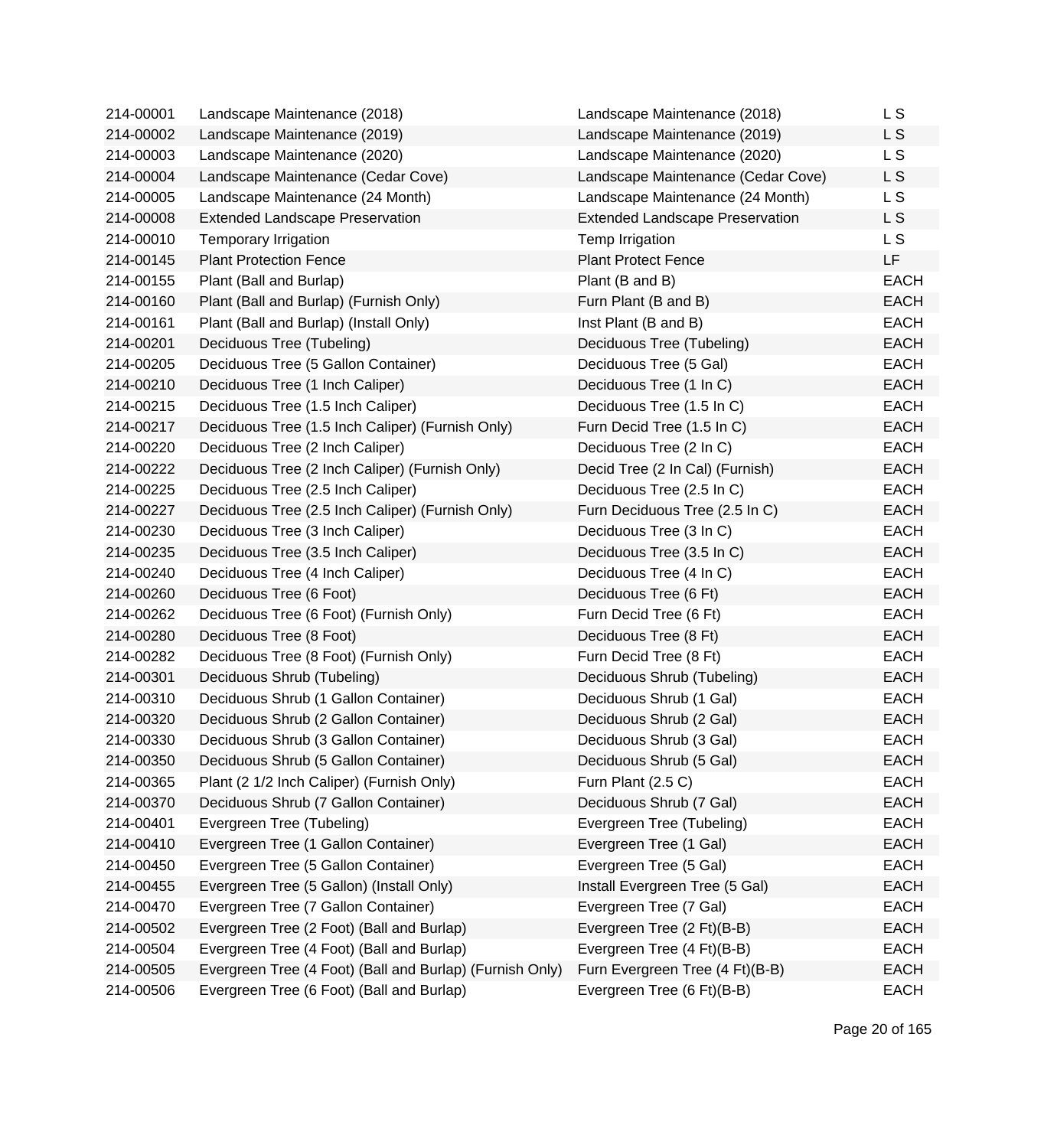| 214-00507 | Evergreen Tree (6 Foot) (Ball and Burlap) (Furnish Only)  | Furn Evergreen Tree (6 Ft)(B-B)  | <b>EACH</b> |
|-----------|-----------------------------------------------------------|----------------------------------|-------------|
| 214-00508 | Evergreen Tree (8 Foot) (Ball and Burlap)                 | Evergreen Tree (8 Ft)(B-B)       | <b>EACH</b> |
| 214-00509 | Evergreen Tree (8 Foot) (Ball and Burlap) (Furnish Only)  | Furn Evergreen Tree (8 Ft)(B-B)  | EACH        |
| 214-00510 | Evergreen Tree (10 Foot) (Ball and Burlap)                | Evergreen Tree(10 Ft)(B-B)       | <b>EACH</b> |
| 214-00511 | Evergreen Tree (10 F00t) (Ball and Burlap) (Furnish Only) | Furn Evergreen Tree (10 Ft)(B-B) | <b>EACH</b> |
| 214-00512 | Evergreen Tree (12 Foot) (Ball and Burlap)                | Evergreen Tree(12 Ft)(B-B)       | <b>EACH</b> |
| 214-00514 | Evergreen Tree (14 Foot) (Ball and Burlap)                | Evergreen Tree(14 Ft)(B-B)       | <b>EACH</b> |
| 214-00601 | Evergreen Shrub (Tubeling)                                | Evergreen Shrub (Tubeling)       | <b>EACH</b> |
| 214-00610 | Evergreen Shrub (1 Gallon Container)                      | Evergreen Shrub (1 Gal)          | <b>EACH</b> |
| 214-00630 | Evergreen Shrub (3 Gallon Container)                      | Evergreen Shrub (3 Gal)          | <b>EACH</b> |
| 214-00650 | Evergreen Shrub (5 Gallon Container)                      | Evergreen Shrub (5 Gal)          | <b>EACH</b> |
| 214-00670 | Evergreen Shrub (7 Gallon Container)                      | Evergreen Shrub (7 Gal)          | <b>EACH</b> |
| 214-00701 | Broadleaf Evergreen Shrub (Tubeling)                      | Brdlf Evrgrn Shrub (Tubeling)    | <b>EACH</b> |
| 214-00710 | Broadleaf Evergreen Shrub (1 Gallon Container)            | Brdlf Evrgrn Shrub (1 Gal)       | <b>EACH</b> |
| 214-00730 | Broadleaf Evergreen Shrub (3 Gallon Container)            | Brdlf Evrgrn Shrub (3 Gal)       | <b>EACH</b> |
| 214-00750 | Broadleaf Evergreen Shrub (5 Gallon Container)            | Brdlf Evrgrn Shrub (5 Gal)       | <b>EACH</b> |
| 214-00770 | Broadleaf Evergreen Shrub (7 Gallon Container)            | Brdlf Evrgrn Shrub (7 Gal)       | <b>EACH</b> |
| 214-00801 | Ground Cover Vines (Tubeling)                             | Gr Cover Vines (Tubeling)        | <b>EACH</b> |
| 214-00805 | Ground Cover Vines (2.25 Inch Pots)                       | Gr Cover Vines (2.25 In Pot)     | <b>EACH</b> |
| 214-00810 | Ground Cover Vines (1 Gallon Container)                   | Gr Cover Vines (1 Gal)           | <b>EACH</b> |
| 214-00850 | Ground Cover Vines (5 Gallon Container)                   | Gr Cover Vines (5 Gal)           | <b>EACH</b> |
| 214-00901 | Perennials (Tubeling)                                     | Perennials (Tubeling)            | <b>EACH</b> |
| 214-00905 | Perennials (2.25 Inch Pot)                                | Perennials (2.25 In Pot)         | <b>EACH</b> |
| 214-00908 | Perennials (1 Quart Container)                            | Perennials (1 Qt)                | <b>EACH</b> |
| 214-00910 | Perennials (1 Gallon Container)                           | Perennials (1 Gal)               | <b>EACH</b> |
| 214-00950 | Perennials (5 Gallon Container)                           | Perennials (5 Gal)               | <b>EACH</b> |
| 214-01000 | <b>Bulb</b>                                               | <b>Bulb</b>                      | <b>EACH</b> |
| 214-01009 | <b>Brush Windrow</b>                                      | <b>Brush Windrow</b>             | LF          |
| 214-01010 | <b>Brush Layer Cutting</b>                                | <b>Brush Layer Cutting</b>       | <b>EACH</b> |
| 214-01011 | <b>Live Brush Mattress</b>                                | <b>Live Brush Mattress</b>       | LF          |
| 214-01012 | Live Brush Fascine                                        | Live Brush Fascine               | LF          |
| 214-01013 | Live Willow Stakes                                        | <b>Live Willow Stakes</b>        | EACH        |
| 214-01014 | Live Willow Brush                                         | Live Willow Brush                | <b>EACH</b> |
| 214-01015 | <b>Willow Cuttings</b>                                    | <b>Willow Cuttings</b>           | <b>EACH</b> |
| 214-01016 | Live Willow Poles                                         | Live Willow Poles                | <b>EACH</b> |
| 214-01018 | Live Brush Soil Lift                                      | Live Brush Soil Lift             | LF          |
| 214-01019 | Single Soil Lift                                          | Single Soil Lift                 | LF.         |
| 214-01020 | Hedge Layer Plant                                         | Hedge Layer Plant                | <b>EACH</b> |
| 214-01025 | Dormant Log Cutting                                       | Dormant Log Cutting              | <b>EACH</b> |
| 214-01031 | Facines                                                   | Facines                          | <b>EACH</b> |
| 214-01032 | Large Woody Material                                      | Large Woody Material             | <b>EACH</b> |
| 214-01130 | Beaver Dam Analog                                         | Beaver Dam Analog                | LF          |
| 214-01140 | <b>Plant Shade Shelter</b>                                | <b>Plant Shade Shelter</b>       | EACH        |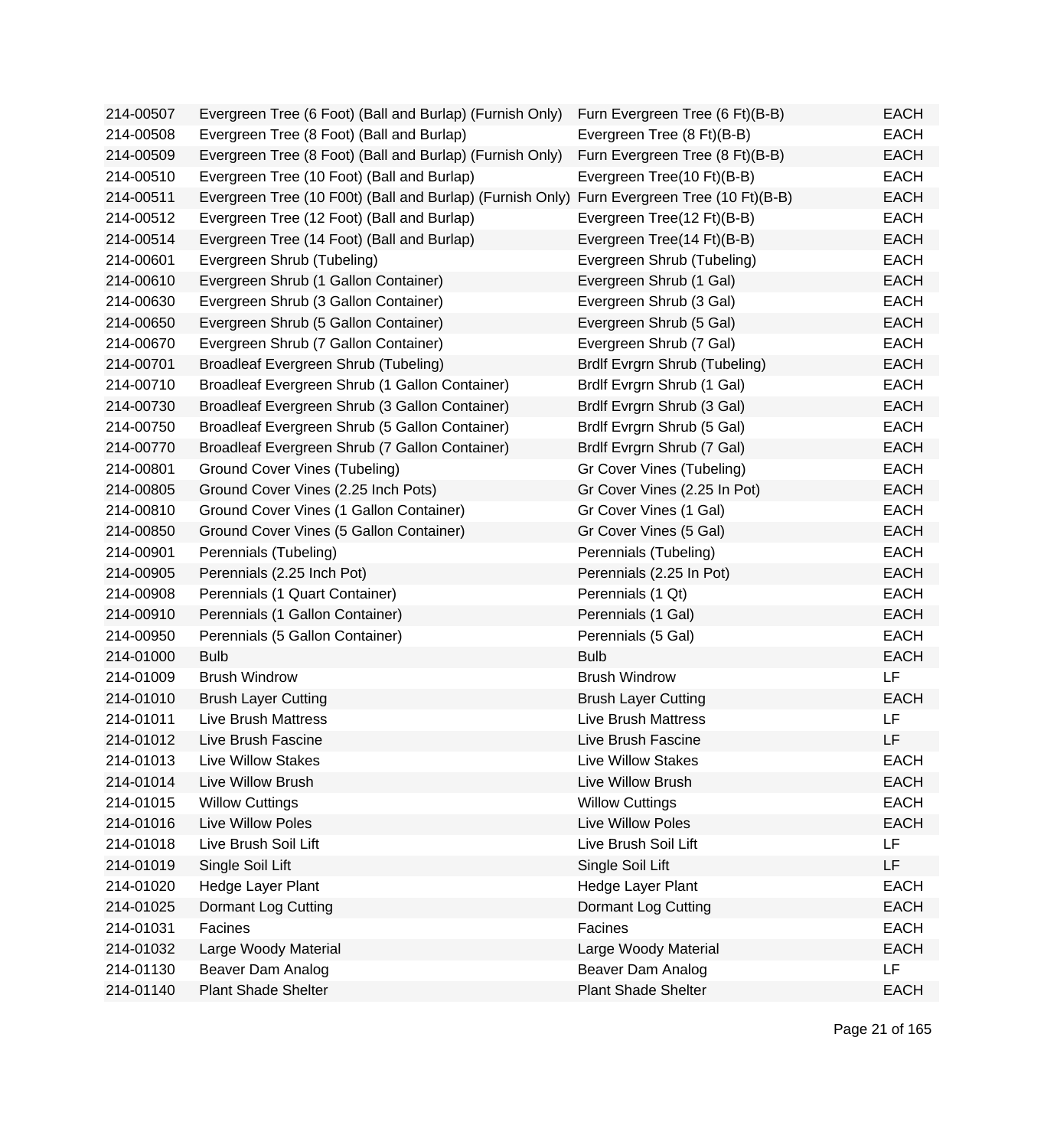| 214-01200 | Plant (Tubeling)                                | Plant (Tubeling)                    | <b>EACH</b> |
|-----------|-------------------------------------------------|-------------------------------------|-------------|
| 214-01210 | Plant (Tubeling) (Furnish Only)                 | Furn Plant (Tubeling)               | <b>EACH</b> |
| 214-01215 | Plant (Tubeling) (Install Only)                 | Inst Plant (Tubeling)               | <b>EACH</b> |
| 214-01220 | Plant (Bareroot) (Furnish Only)                 | Furn Plant (Bareroot)               | <b>EACH</b> |
| 214-01225 | Plant (Bareroot) (Install Only)                 | Inst Plant (Bareroot)               | <b>EACH</b> |
| 214-01227 | Rootwad                                         | Rootwad                             | <b>EACH</b> |
| 214-01228 | <b>Riprap Planting Pocket</b>                   | <b>Riprap Planting Pocket</b>       | <b>EACH</b> |
| 214-01229 | Wetland Sod Mat                                 | Wetland Sod Mat                     | <b>SF</b>   |
| 214-01230 | Plant (2.25 Inch Pot) (Furnish Only)            | Furn Plant (2.25 In Pot)            | <b>EACH</b> |
| 214-01235 | Plant (2.25 Inch Pot) (Install Only)            | Inst Plant (2.25 In Pot)            | <b>EACH</b> |
| 214-01310 | Plant (1 Gallon Container) (Furnish Only)       | Furn Plant (1 Gal)                  | <b>EACH</b> |
| 214-01315 | Plant (1 Gallon Container) (Install Only)       | Inst Plant (1 Gal)                  | <b>EACH</b> |
| 214-01350 | Plant (5 Gallon Container) (Furnish Only)       | Furn Plant (5 Gal)                  | <b>EACH</b> |
| 214-01355 | Plant (5 Gallon Container) (Install Only)       | Inst Plant (5 Gal)                  | <b>EACH</b> |
| 214-01370 | Plant (7 Gallon Container) (Furnish Only)       | Furn Plant (7 Gal)                  | <b>EACH</b> |
| 214-01375 | Plant (7 Gallon Container) (Install Only)       | Inst Plant (7 Gal)                  | <b>EACH</b> |
| 214-01401 | Nursery Stock Deep Rooted Container (DRC # 10)  | Nursery Stock Container (DRC #10)   | <b>EACH</b> |
| 214-01402 | Nursery Stock Deep Rooted Container (DRC #40)   | Nursery Stock Container (DRC #40)   | <b>EACH</b> |
| 214-01403 | Nursery Stock Deep Rooted Container (DRC # 60)  | Nursery Stock Container (DRC # 60)  | <b>EACH</b> |
| 214-01404 | Nursery Stock Deep Rooted Container (DRC # 180) | Nursery Stock Container (DRC # 180) | <b>EACH</b> |
| 214-01405 | Nursery Stock Deep Rooted Container (DRC # 300) | Nursery Stock Container (DRC # 300) | <b>EACH</b> |
| 214-01410 | Nursery Stock Small Pot Container (#SP4)        | Nursery Stock Container (# SP4)     | <b>EACH</b> |
| 214-01420 | (SNC #1) Nursery Stock Container                | (SNC #1) Nursery Stock Container    | <b>EACH</b> |
| 214-01421 | (SNC #5) Nursery Stock Container                | (SNC #5) Nursery Stock Container    | <b>EACH</b> |
| 214-01422 | (SNC #10) Nursery Stock Container               | (SNC #10) Nursery Stock Container   | <b>EACH</b> |
| 214-01424 | (SNC #20) Nursery Stock Container               | (SNC #20) Nursery Stock Container   | <b>EACH</b> |
| 215-00000 | <b>Transplant Shrub</b>                         | <b>Transplant Shrub</b>             | <b>EACH</b> |
| 215-00001 | <b>Transplant Shrub</b>                         | <b>Transplant Shrub</b>             | SY          |
| 215-00010 | <b>Transplant Tree</b>                          | <b>Transplant Tree</b>              | <b>EACH</b> |
| 215-00030 | Transplant Tree (1.5 to 3 Inch)                 | Transplant Tree (1.5-3 In)          | <b>EACH</b> |
| 215-00060 | Transplant Tree (3 to 6 Inch)                   | Transplant Tree (3-6 In)            | <b>EACH</b> |
| 215-00100 | Transplant Tree (Over 6 Inch)                   | Transplant Tree (6+ In)             | <b>EACH</b> |
| 215-00200 | Transplant Tree (Ball and Burlap)               | Transplant Tree (B-B)               | <b>EACH</b> |
| 215-00500 | <b>Transplant Seedling</b>                      | <b>Transplant Seedling</b>          | <b>EACH</b> |
| 215-00600 | <b>Transplant Plug</b>                          | <b>Transplant Plug</b>              | <b>EACH</b> |
| 215-00700 | <b>Transplant Sod</b>                           | <b>Transplant Sod</b>               | SY          |
| 216-00013 | Mulch Netting (Plastic)                         | Mulch Netting (Plastic)             | SY          |
| 216-00015 | Soil Retention Blanket (Excelsior)              | Soil Reten Blanket (Excel)          | SY          |
| 216-00021 | Soil Retention Blanket (Class 1)                | Soil Reten Blanket (Cl 1)           | SY          |
| 216-00022 | Soil Retention Blanket (Class 2)                | Soil Reten Blanket (Cl 2)           | SY          |
| 216-00023 | Soil Retention Blanket (Class 3)                | Soil Reten Blanket (Cl 3)           | SY          |
| 216-00024 | Soil Retention Blanket (Class 4)                | Soil Reten Blanket (Cl 4)           | SY          |
| 216-00030 | Soil Retention Blanket (Special)                | Soil Reten Blanket (Spec)           | SY          |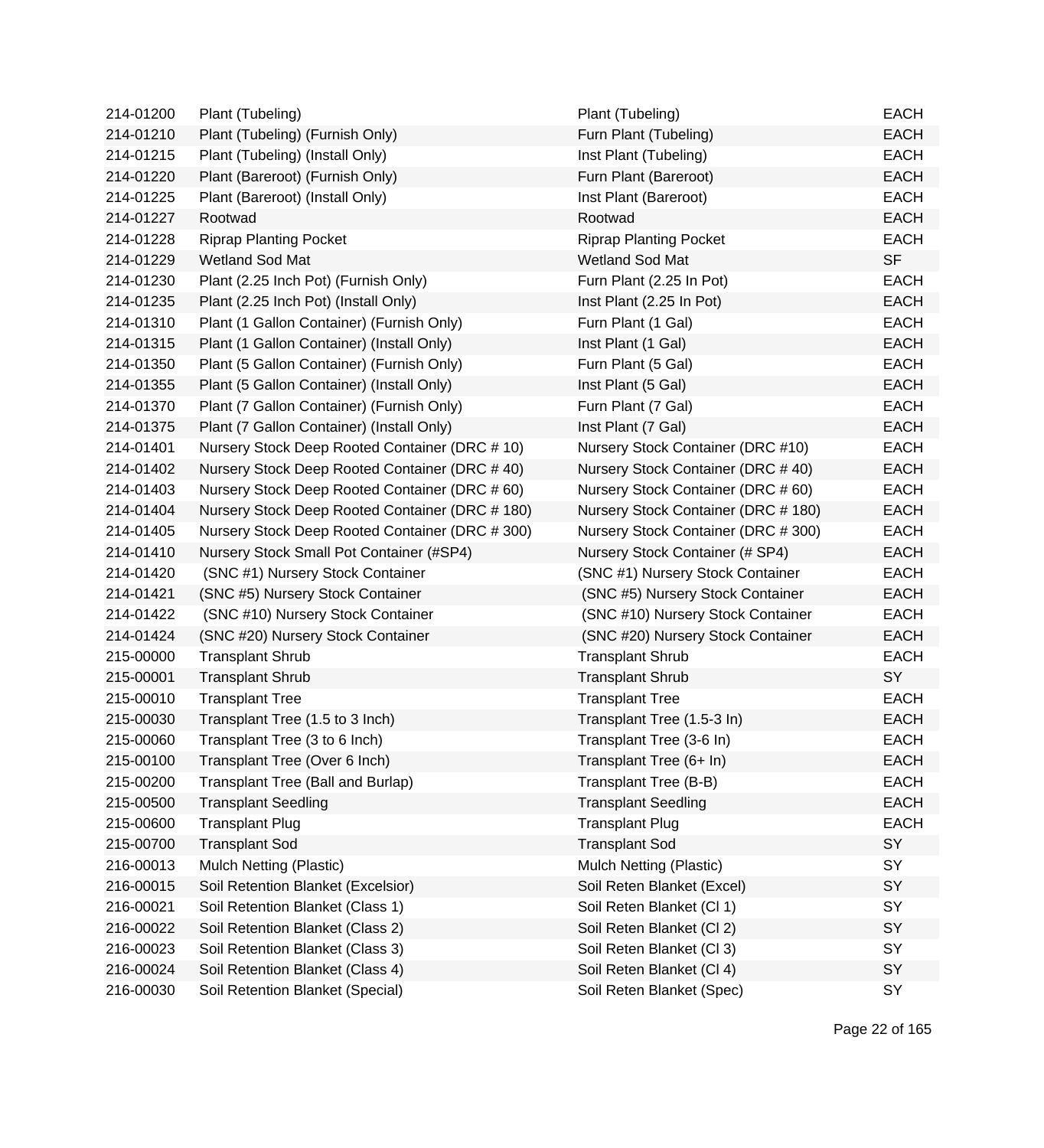| 216-00035 | Soil Retention Blanket (Plastic)                                                                          | Soil Reten Blanket (Plastic)             | SY          |
|-----------|-----------------------------------------------------------------------------------------------------------|------------------------------------------|-------------|
| 216-00036 | Soil Retention Blanket (Plastic) (Special)                                                                | Soil Reten Blanket (Plastic)(Spec)       | SY          |
| 216-00037 | Soil Retention Blanket (Coconut)                                                                          | Soil Reten Blanket (Coconut)             | SY          |
| 216-00039 | Soil Retention Blanket (Straw)                                                                            | Soil Reten Blanket (Straw)               | SY          |
| 216-00041 | Soil Retention Blanket (Straw/Coconut)                                                                    | Soil Reten Blanket (S/C)                 | SY          |
| 216-00042 | Soil Retention Blanket (Biodegradable Straw/Coconut)                                                      | Soil Retent Blanket (BioD S/C)           | SY          |
| 216-00045 | Soil Retention Mat (Cellular)                                                                             | Soil Reten Mat (Cell)                    | SY          |
| 216-00047 | Soil Wrap (Coir and Jute)                                                                                 | Soil Wrap (Coir and Jute)                | SY          |
| 216-00050 | Soil Retention Grid                                                                                       | Soil Reten Grid                          | SY          |
| 216-00060 | Soil Retention System                                                                                     | Soil Reten System                        | SY          |
| 216-00066 | Concrete Block Soil Retention System                                                                      | <b>Concrete Block SRS</b>                | SY          |
| 216-00070 | <b>Geocell Cellular Confinement System</b>                                                                | <b>Geocell Confinement Sys</b>           | SY          |
| 216-00101 | Soil Retention Blanket (Straw-Coconut) (Photodegradable Soil Reten Blanket (S-C)(PhotoD Cl 1)<br>Class 1) |                                          | SY          |
| 216-00102 | Soil Retention Blanket (Straw-Coconut) (Photodegradable Soil Reten Blanket (S-C)(PhotoD Cl 2)<br>Class 2) |                                          | SY          |
| 216-00111 | Soil Retention Blanket (Excelsior)(Photodegadable Class Soil Reten Blanket (Excel)(PhotoD Cl 1)<br>1)     |                                          | SY          |
| 216-00112 | Soil Retention Blanket (Excelsior) (Photodegadable Class<br>2)                                            | Soil Reten Blanket (Excel) (PhotoD Cl 2) | SY          |
| 216-00121 | Soil Retention Blanket (Coconut) (Photodegradable Class<br>1)                                             | Soil Reten Blanket (Coconut) (PhotoD CI) | SY          |
| 216-00122 | Soil Retention Blanket (Coconut) (Photodegradable Class<br>2)                                             | Soil Reten Blanket(Coconut)(PhotoD Cl 2) | SY          |
| 216-00201 | Soil Retention Blanket (Straw-Coconut) (Biodegradable<br>Class 1)                                         | Soil Reten Blanket (S-C)(BioD Cl 1)      | SY          |
| 216-00202 | Soil Retention Blanket (Straw-Coconut) (Biodegradable<br>Class 2)                                         | Soil Reten Blanket (S-C)(BioD Cl 2)      | SY          |
| 216-00211 | Soil Retention Blanket (Excelsior) (Biodegradable Class 1) Soil Reten Blanket (Exc)(BioD Cl 1)            |                                          | SY          |
| 216-00212 | Soil Retention Blanket (Excelsior) (Biodegradable Class 2) Soil Reten Blanket (Exc)(BioD Cl 2)            |                                          | SY          |
| 216-00221 | Soil Retention Blanket (Coconut) (Biodegradable Class 1) Soil Reten Blanket (C)(BioD Cl 1)                |                                          | SY          |
| 216-00222 | Soil Retention Blanket (Coconut) (Biodegradable Class 2) Soil Reten Blanket (C)(BioD Cl 2)                |                                          | SY          |
| 216-00230 | Earth Anchors                                                                                             | Earth Anchors                            | <b>EACH</b> |
| 216-00301 | Turf Reinforcement Mat (Class 1)                                                                          | Turf Reinf Mat (Cl 1)                    | SY          |
| 216-00302 | Turf Reinforcement Mat (Class 2)                                                                          | Turf Reinf Mat (Cl 2)                    | SY          |
| 216-00303 | Turf Reinforcement Mat (Class 3)                                                                          | Turf Reinf Mat (Cl 3)                    | SY          |
| 216-00304 | <b>Turf Reinforcement Mat (Special)</b>                                                                   | <b>Turf Reinforcement Mat (Special)</b>  | SY          |
| 216-00306 | Coir Mat                                                                                                  | Coir Mat                                 | SY          |
| 217-00000 | <b>Herbicide Treatment</b>                                                                                | <b>Herbicide Treatment</b>               | SY          |
| 217-00010 | Pre-Emergent Herbicide                                                                                    | Pre-Emergent Herbicide                   | SY          |
| 217-00015 | Noxious Weed Management                                                                                   | Noxious Weed Management                  | SY          |
| 217-00020 | <b>Herbicide Treatment</b>                                                                                | <b>Herbicide Treatment</b>               | <b>HOUR</b> |
| 217-00100 | <b>Root Control Fabric</b>                                                                                | <b>Root Control Fabric</b>               | LF          |
| 218-00000 | Noxious Weed Management                                                                                   | Noxious Weed Management                  | L S         |
| 240-00000 | Wildlife Biologist                                                                                        | Wildlife Biologist                       | <b>HOUR</b> |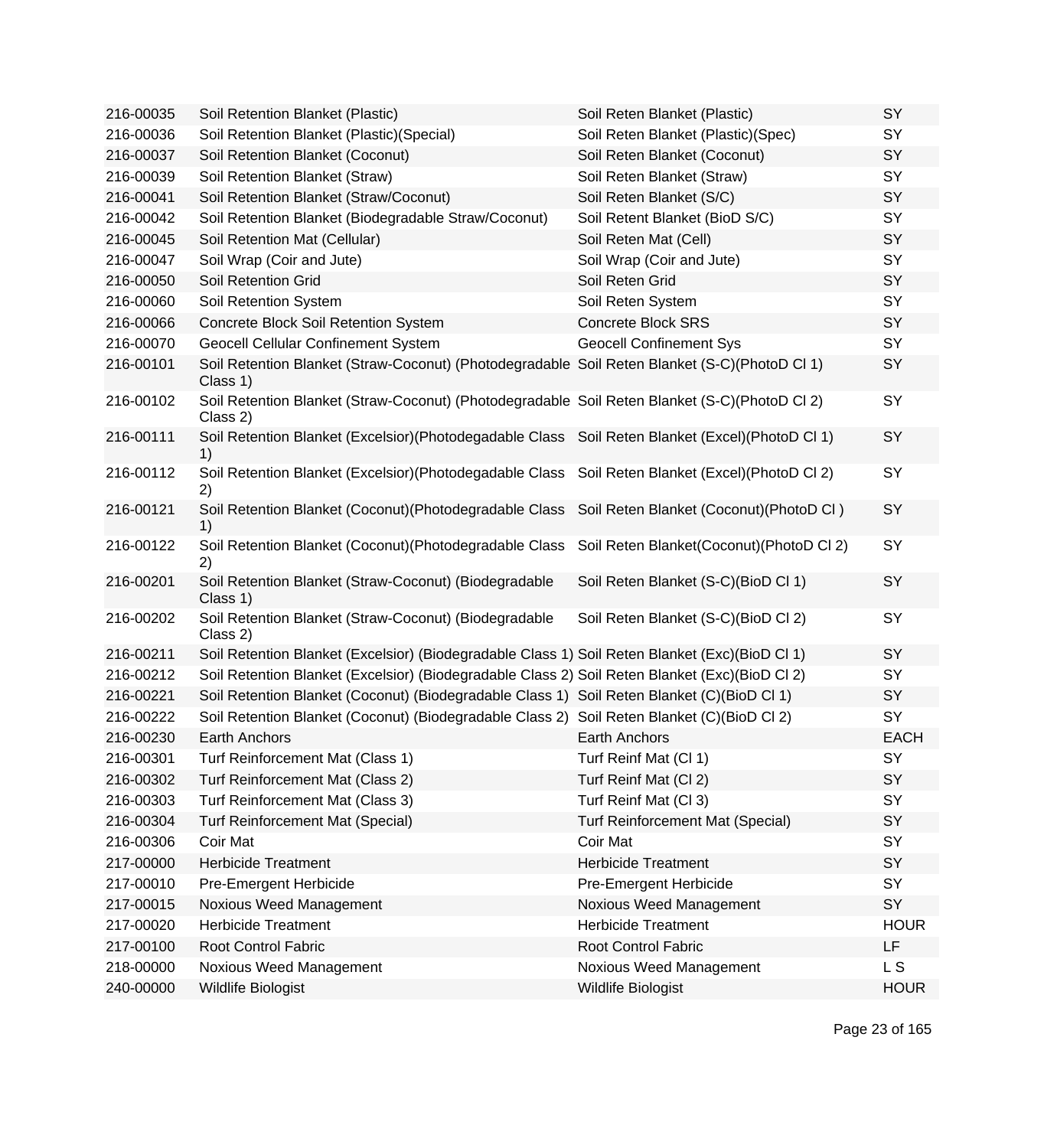| 240-00001 | <b>Wildlife Biologist</b>                      | Wildlife Biologist                      | <b>DAY</b>     |
|-----------|------------------------------------------------|-----------------------------------------|----------------|
| 240-00010 | <b>Removal of Nests</b>                        | Rem of Nests                            | <b>HOUR</b>    |
| 240-00015 | Protection of Migratory Birds                  | <b>Protect Migratory Birds</b>          | <b>HOUR</b>    |
| 240-00017 | Protection of Migratory Birds                  | <b>Protect Migratory Birds</b>          | L S            |
| 240-00020 | Netting                                        | Netting                                 | SY             |
| 240-00100 | Prairie Dog Management                         | Prairie Dog Mgmt                        | L S            |
| 240-00200 | <b>Bat House</b>                               | <b>Bat House</b>                        | <b>EACH</b>    |
| 250-00010 | Environmental Health and Safety Management     | Envir Health/Safety Mngmt               | L <sub>S</sub> |
| 250-00050 | Monitoring Technician                          | Monitoring Technician                   | <b>HOUR</b>    |
| 250-00100 | <b>Environmental Health and Safety</b>         | <b>Environmental Health and Safety</b>  | L S            |
| 250-00110 | Health and Safety Officer                      | Health and Safety Officer               | <b>HOUR</b>    |
| 250-00120 | <b>Material Sampling and Delivery</b>          | <b>Material Sampling and Delivery</b>   | <b>EACH</b>    |
| 250-00200 | Material Handling (Stockpile)                  | Material Handling (Stockpile)           | <b>CY</b>      |
| 250-00204 | Materials Management Plan                      | Materials Management Plan               | L S            |
| 250-00210 | Solid Waste Disposal                           | Solid Waste Disposal                    | <b>CY</b>      |
| 250-00215 | Solid Waste Disposal (Special)                 | Solid Waste Disposal (Spec)             | <b>CY</b>      |
| 250-00220 | Hazardous Waste Disposal                       | Hazardous Waste Disposal                | <b>CY</b>      |
| 250-00224 | Hazardous Waster Disposal (Radioactive)        | Hazardous Waster Disposal (Radioactive) | <b>CY</b>      |
| 250-00230 | Trap and Treat BOS-200, gypsum dry weight      | Trap and Treat BOS-200                  | LB             |
| 250-00235 | Coating Lead-Based Paint                       | <b>Coating Lead-Based Paint</b>         | GAL            |
| 250-00240 | Subsurface Bioenhancement Injection            | Subsurface Bioenhancement Inj           | <b>EACH</b>    |
| 250-00300 | <b>Water Treatment System</b>                  | <b>Water Treatment System</b>           | <b>EACH</b>    |
| 250-00310 | <b>Water Treatment</b>                         | <b>Water Treatment</b>                  | <b>MGAL</b>    |
| 251-00000 | Paint Testing and Analysis Management          | Paint Testing and Analysis Mngmt        | L S            |
| 301-06000 | Plant Mix Bituminous Base (Class 6)            | PMBB (CL 6)                             | <b>TON</b>     |
| 301-06020 | Plant Mix Bituminous Base (Class 6) (Asphalt)  | PMBB (CL 6) (Asph)                      | <b>TON</b>     |
| 301-10020 | Permeable Asphalt Treated Base (Asphalt)       | PATB (Asph)                             | <b>TON</b>     |
| 304-01000 | Aggregate Base Course (Class 1)                | ABC (CL 1)                              | <b>TON</b>     |
| 304-01005 | Aggregate Base Course (Class 1)                | ABC (CL 1)                              | <b>CY</b>      |
| 304-02000 | Aggregate Base Course (Class 2)                | ABC (CL 2)                              | <b>TON</b>     |
| 304-02005 | Aggregate Base Course (Class 2)                | ABC (CL 2)                              | <b>CY</b>      |
| 304-02027 | Aggregate Base Course (Class 2) (Furnish Only) | ABC (CL 2) (Furn Only)                  | CY.            |
| 304-03000 | Aggregate Base Course (Class 3)                | ABC (CL 3)                              | <b>TON</b>     |
| 304-03005 | Aggregate Base Course (Class 3)                | ABC (CL 3)                              | <b>CY</b>      |
| 304-03006 | Aggregate Base Course (Class 3) (Special)      | ABC (CL 3) (Spec)                       | <b>TON</b>     |
| 304-04000 | Aggregate Base Course (Class 4)                | ABC (CL 4)                              | <b>TON</b>     |
| 304-05000 | Aggregate Base Course (Class 5)                | ABC (CL 5)                              | <b>TON</b>     |
| 304-05006 | Aggregate Base Course (Class 5) (Special)      | ABC (CL 5)(Spec)                        | SY             |
| 304-05009 | Aggregate Base Course (Class 5) (Special)      | ABC (CL 5)(Spec)                        | <b>TON</b>     |
| 304-06000 | Aggregate Base Course (Class 6)                | ABC (CL 6)                              | <b>TON</b>     |
| 304-06004 | Aggregate Base Course (Class 6)                | ABC (CL 6)                              | SY             |
| 304-06007 | Aggregate Base Course (Class 6)                | ABC (CL 6)                              | CY             |
| 304-06008 | Aggregate Base Course (Class 6) (Special)      | ABC (CL 6) (Spec)                       | <b>CY</b>      |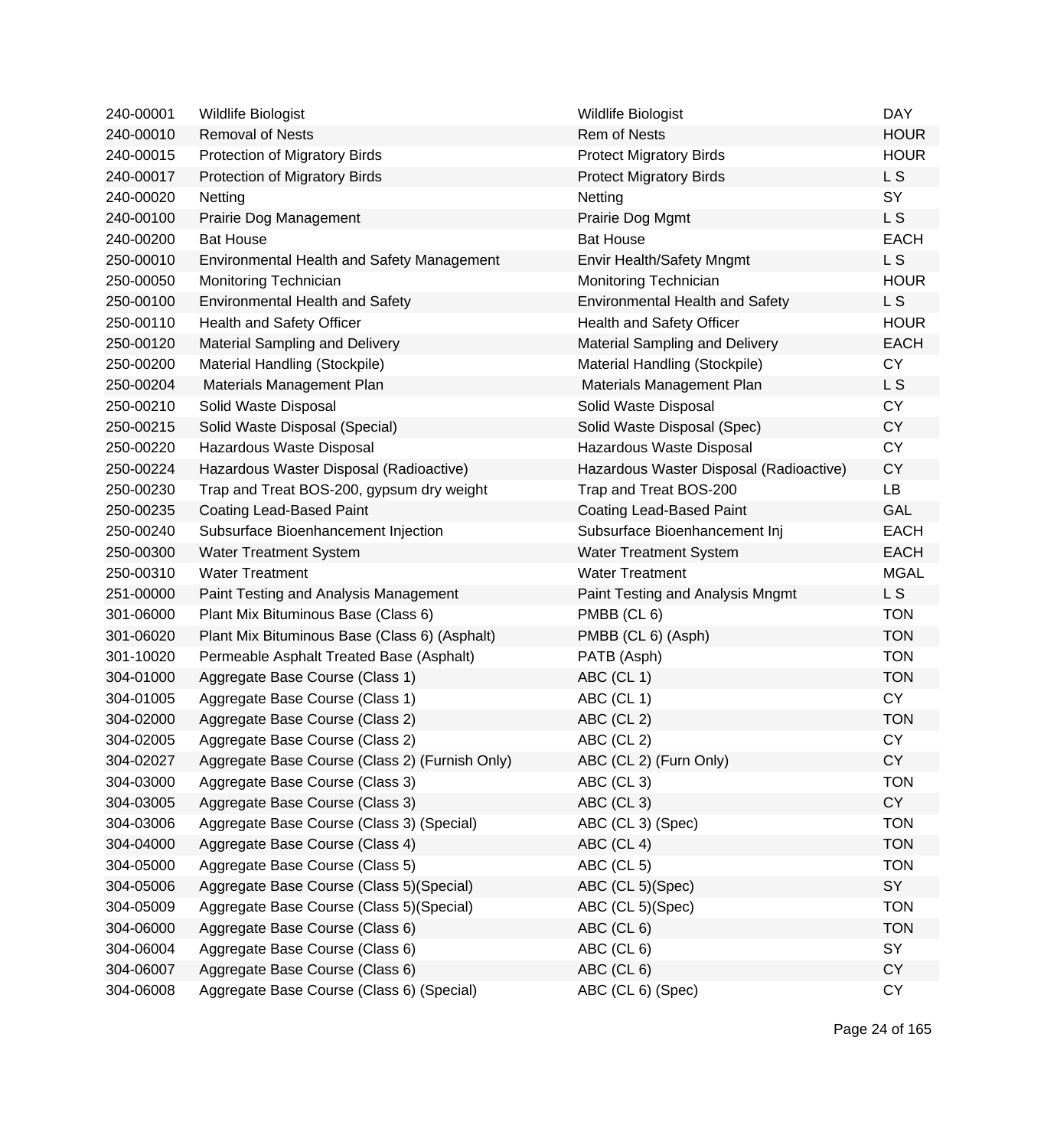| 304-06009 | Aggregate Base Course (Class 6) (Special)                                              | ABC (CL 6) (Spec)                      | <b>TON</b>   |
|-----------|----------------------------------------------------------------------------------------|----------------------------------------|--------------|
| 304-06010 | Aggregate Base Course (Class 6) (Special) (Furnish Only) ABC (CL 6) (Spec) (Furn Only) |                                        | <b>CY</b>    |
| 304-06011 | Aggregate Base Course (Class 6) (Special) (Install Only)                               | ABC (CL 6)(Spec)(Install Only)         | <b>CY</b>    |
| 304-06020 | Aggregate Base Course (Class 6) (Furnish Only)                                         | ABC (CL 6) (Furn Only)                 | <b>TON</b>   |
| 304-06027 | Aggregate Base Course (Class 6) (Furnish Only)                                         | ABC (CL 6) (Furn Only)                 | <b>CY</b>    |
| 304-07000 | Aggregate Base Course (Class 7)                                                        | ABC (CL 7)                             | <b>TON</b>   |
| 304-07005 | Aggregate Base Course (Class 7)                                                        | ABC (CL 7)                             | <b>CY</b>    |
| 304-07009 | Aggregate Base Course (Class 7) (Special)                                              | ABC (CL 7) (Spec)                      | <b>TON</b>   |
| 304-07010 | Aggregate Base Course (Class 7) (Special)                                              | ABC (CL 7) (Spec)                      | <b>CY</b>    |
| 304-08000 | Aggregate Base Course (Shoulder Material)                                              | <b>ABC (Shoulder Material)</b>         | <b>TON</b>   |
| 304-08002 | Aggregate Base Course (Shoulder Material)                                              | <b>ABC</b> (Shoulder Material)         | <b>CY</b>    |
| 304-09000 | Aggregate Base Course (Special)                                                        | ABC (Spec)                             | <b>CY</b>    |
| 304-09001 | Aggregate Base Course (Special) (Install Only)                                         | ABC (Spec) (Install Only)              | <b>CY</b>    |
| 304-09002 | Aggregate Base Course (Special) (Furnish Only)                                         | ABC (Special) (Furnish Only)           | <b>CY</b>    |
| 304-09006 | Aggregate Base Course (Special)                                                        | ABC (Spec)                             | SY           |
| 304-09014 | Aggregate Base Course (Special)                                                        | ABC (Spec)                             | <b>TON</b>   |
| 304-09020 | Permeable Aggregate Base Course                                                        | ABC (Permeable)                        | <b>TON</b>   |
| 304-09055 | Aggregate Base Course (Blotter Material)                                               | ABC (Blotter)                          | <b>TON</b>   |
| 304-09100 | Aggregate Base Course (Recycled Asphalt Pavement)                                      | ABC (RAP)                              | <b>TON</b>   |
| 304-09102 | Aggregate Base Course (Recycled Asphalt Pavement)                                      | ABC (RAP)                              | <b>CY</b>    |
| 304-09200 | Stockpile Aggregate Base Course (Special)                                              | Stockpile ABC (Spec)                   | <b>TON</b>   |
| 304-09220 | Stockpile Aggregate Base Course (Special)                                              | Stockpile ABC (Spec)                   | L S          |
| 306-00000 | Reconditioning                                                                         | Reconditioning                         | <b>MILE</b>  |
| 306-01000 | Reconditioning                                                                         | Reconditioning                         | SY           |
| 307-00000 | <b>Hydrated Lime</b>                                                                   | <b>Hydrated Lime</b>                   | <b>TON</b>   |
| 307-00075 | Fly Ash                                                                                | Fly Ash                                | <b>TON</b>   |
| 307-00200 | Processing Lime Treated Subgrade                                                       | Lime Tr Subgrade                       | SY           |
| 307-00206 | Processing Lime Treated Subgrade (6 Inch)                                              | Lime Tr Subgrade (6 In)                | SY           |
| 307-00208 | Processing Lime Treated Subgrade (8 Inch)                                              | Lime Tr Subgrade (8 In)                | SY           |
| 307-00209 | Processing Lime Treated Subgrade (9 Inch)                                              | Lime Tr Subgrade (9 In)                | SY           |
| 307-00210 | Processing Lime Treated Subgrade (10 Inch)                                             | Lime Tr Subgrade (10 In)               | SY           |
| 307-00212 | Processing Lime Treated Subgrade (12 Inch)                                             | Lime Tr Subgrade (12 In)               | SY           |
| 307-00250 | Processing Fly Ash Treated Subgrade                                                    | Fly Ash Tr Subgrade                    | SY           |
| 308-00100 | <b>Processing Cement Treated Base</b>                                                  | <b>Cement Tr Base</b>                  | SY           |
| 308-00200 | Cement Kiln Dust                                                                       | Cem Kiln Dust                          | $\mathsf{T}$ |
| 308-00210 | Processing CKD Treated Subgrade (12 In)                                                | CKD Tr Subgrade (12 In)                | SY           |
| 308-00300 | <b>Stabilized Subgrade</b>                                                             | <b>Stabilized Subgrade</b>             | SY           |
| 308-00305 | Stabilize Subgrade (Special)                                                           | Stabilize Subgrade (Special)           | SY           |
| 308-00500 | <b>Fiber Reinforced Soilcrete</b>                                                      | <b>Fiber Reinf Soilcrete</b>           | <b>CY</b>    |
| 308-09000 | Lean Concrete                                                                          | Lean Concrete                          | <b>CY</b>    |
| 309-10600 | Lean Concrete Base (6 Inch)                                                            | Lean Concrete Base (6 In)              | <b>SY</b>    |
| 310-00400 | Process Asphalt Mat For Base Course                                                    | Process Asphalt Mat For Base Course    | SY           |
| 310-00500 | Full Depth Reclamation of Hot Mix Asph Pavement                                        | Full Depth Reclam of Hot Mix Asph Pvmt | <b>SY</b>    |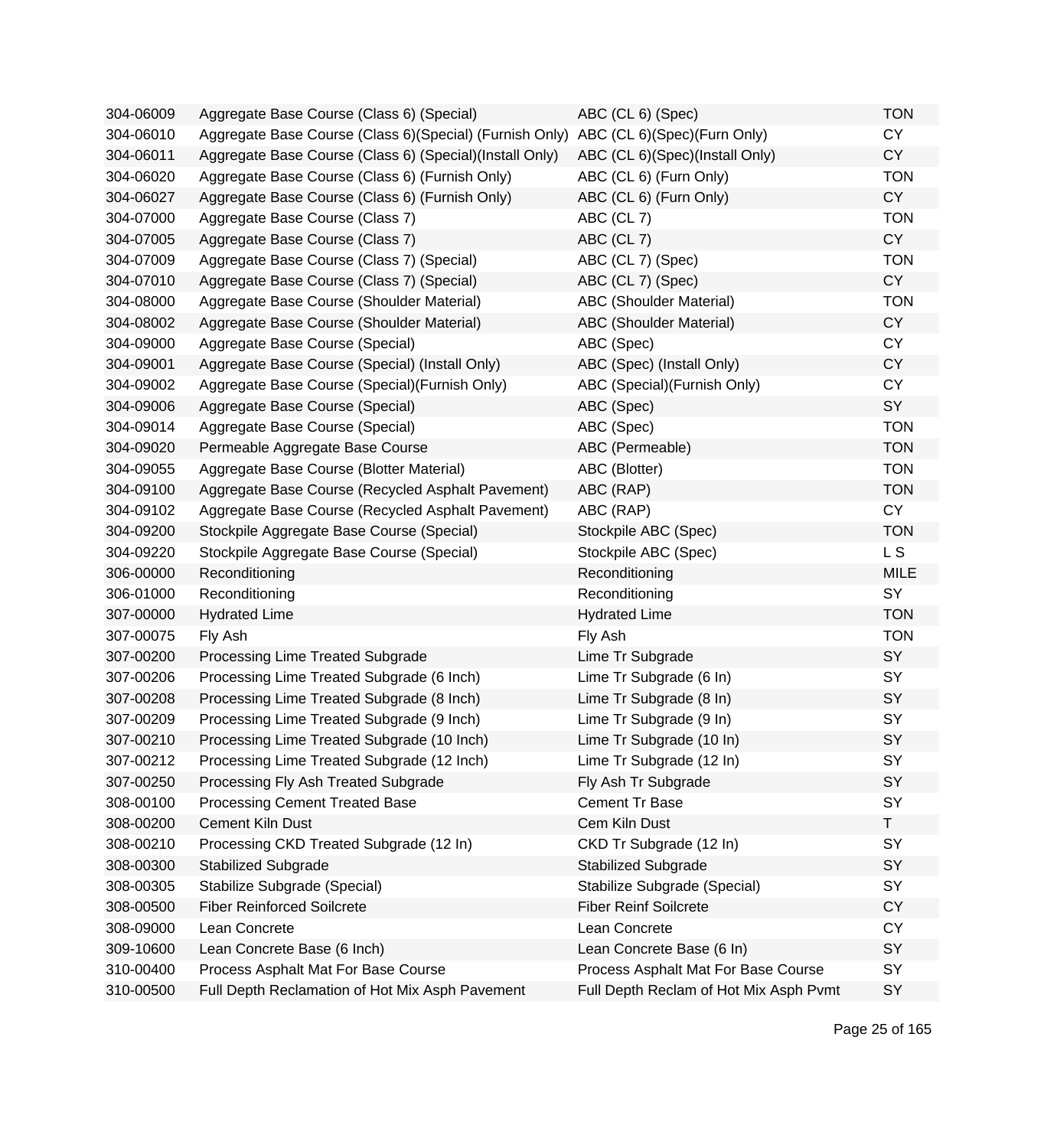| 310-00608 | Full Depth Reclamation of Hot Mix Asphalt Pavement (0- Full Depth Reclam. of HMA Pvmt (0-8 in.)<br>8")   |                                         | SY          |
|-----------|----------------------------------------------------------------------------------------------------------|-----------------------------------------|-------------|
| 310-00610 | Full Depth Reclamation of Hot Mix Asphalt Pavement (8- Full Depth Reclam. of HMA Pvmt (8-12 in)<br>12")  |                                         | SY          |
| 310-00614 | Full Depth Reclamation Of Hot Mix Asphalt Pavement (12- Full Depth Reclam of HMA Pvmt (12-16 in)<br>16") |                                         | <b>SY</b>   |
| 310-00700 | Asphalt Emulsion Full Depth Reclamation                                                                  | Asphalt Emulsion Full Depth Reclamation | SY          |
| 403-00720 | Hot Mix Asphalt (Patching) (Asphalt)                                                                     | HMA (Patching) (Asph)                   | <b>TON</b>  |
| 403-00721 | Hot Mix Asphalt (Patching) (Asphalt)                                                                     | HMA (Patching) (Asph)                   | SY          |
| 403-00722 | Hot Mix Asphalt (Patching)(Asphalt)(Special)                                                             | HMA (Patching)(Asph)(Spec)              | LF          |
| 403-00800 | <b>Emergency Pothole Repair</b>                                                                          | <b>Emerg Pothole Rep</b>                | <b>TON</b>  |
| 403-01000 | Hot Mix Asphalt (Asphalt) (3 Year Warranty)                                                              | HMA (Asph) (3 Yr Warranty)              | <b>TON</b>  |
| 403-01001 | Hot Mix Asphalt 3 Year Warranty                                                                          | HMA 3 Yr Warranty                       | L S         |
| 403-01010 | Hot Mix Asphalt (Asphalt) (5 Year Warranty)                                                              | HMA (Asph) (5 Yr Warranty)              | <b>TON</b>  |
| 403-01011 | Hot Mix Asphalt 5 Year Warranty                                                                          | HMA 5 Yr Warranty                       | L S         |
| 403-01014 | Hot Mix Asphalt 10 Year Warranty                                                                         | HMA 10 Yr Warranty                      | SY          |
| 403-01020 | Warranted Hot Mix Asphalt System (10 Year)                                                               | Warranted HMA (10 Year)                 | SY          |
| 403-01050 | Warranted Hot Mix Asphalt System (5 Year)                                                                | Warranted HMA (5 Year)                  | <b>TON</b>  |
| 403-02000 | Hot Mix Asphalt (Special)                                                                                | HMA (Spec)                              | <b>TON</b>  |
| 403-05000 | Hot Mix Asphalt (Reflective Crack Interlayer)                                                            | HMA (RCI)                               | <b>TON</b>  |
| 403-09210 | <b>Stone Matrix Asphalt</b>                                                                              | <b>SMA</b>                              | <b>TON</b>  |
| 403-09211 | <b>Stone Matrix Asphalt</b>                                                                              | <b>SMA</b>                              | SY          |
| 403-09221 | Stone Matrix Asphalt (Fibers)(Asphalt)                                                                   | SMA (Fibers)(Asph)                      | <b>TON</b>  |
| 403-09226 | Stone Matrix Asphalt (Asphalt) (Polymer Modified)                                                        | SMA (Asph)(P)                           | <b>TON</b>  |
| 403-09500 | Furnish Hot Mix Asphalt                                                                                  | Furnish HMA                             | <b>TON</b>  |
| 403-09551 | Place Hot Mix Asphalt                                                                                    | Place HMA                               | <b>HOUR</b> |
| 403-09600 | Hot Mix Asphalt (Bond Breaker)                                                                           | HMA (Bond Breaker)                      | SY          |
| 403-32601 | Hot Mix Asphalt (Grading SG) (50)                                                                        | HMA (Gr SG) (50)                        | <b>TON</b>  |
| 403-32621 | Hot Mix Asphalt (Grading SG) (50) (PG 58-28)                                                             | HMA (Gr SG) (50) (PG 58-28)             | <b>TON</b>  |
| 403-32631 | Hot Mix Asphalt (Grading SG) (50) (PG 58-34)                                                             | HMA (Gr SG) (50) (PG 58-34)             | <b>TON</b>  |
| 403-32641 | Hot Mix Asphalt (Grading SG) (50) (PG 64-22)                                                             | HMA (Gr SG) (50) (PG 64-22)             | <b>TON</b>  |
| 403-32651 | Hot Mix Asphalt (Grading SG) (50) (PG 64-28)                                                             | HMA (Gr SG) (50) (PG 64-28)             | <b>TON</b>  |
| 403-32671 | Hot Mix Asphalt (Grading SG) (50) (PG 76-28)                                                             | HMA (Gr SG) (50) (PG 76-28)             | <b>TON</b>  |
| 403-32701 | Hot Mix Asphalt (Grading SG) (75)                                                                        | HMA (Gr SG) (75)                        | <b>TON</b>  |
| 403-32721 | Hot Mix Asphalt (Grading SG) (75) (PG 58-28)                                                             | HMA (Gr SG) (75) (PG 58-28)             | <b>TON</b>  |
| 403-32731 | Hot Mix Asphalt (Grading SG) (75) (PG 58-34)                                                             | HMA (Gr SG) (75) (PG 58-34)             | <b>TON</b>  |
| 403-32741 | Hot Mix Asphalt (Grading SG) (75) (PG 64-22)                                                             | HMA (Gr SG) (75) (PG 64-22)             | <b>TON</b>  |
| 403-32751 | Hot Mix Asphalt (Grading SG) (75) (PG 64-28)                                                             | HMA (Gr SG) (75) (PG 64-28)             | <b>TON</b>  |
| 403-32771 | Hot Mix Asphalt (Grading SG) (75) (PG 76-28)                                                             | HMA (Gr SG) (75) (PG 76-28)             | <b>TON</b>  |
| 403-32801 | Hot Mix Asphalt (Grading SG) (100)                                                                       | HMA (Gr SG) (100)                       | <b>TON</b>  |
| 403-32821 | Hot Mix Asphalt (Grading SG) (100) (PG 58-28)                                                            | HMA (Gr SG) (100) (PG 58-28)            | <b>TON</b>  |
| 403-32831 | Hot Mix Asphalt (Grading SG) (100) (PG 58-34)                                                            | HMA (Gr SG) (100) (PG 58-34)            | <b>TON</b>  |
| 403-32841 | Hot Mix Asphalt (Grading SG) (100) (PG 64-22)                                                            | HMA (Gr SG) (100) (PG 64-22)            | <b>TON</b>  |
| 403-32851 | Hot Mix Asphalt (Grading SG) (100) (PG 64-28)                                                            | HMA (Gr SG) (100) (PG 64-28)            | <b>TON</b>  |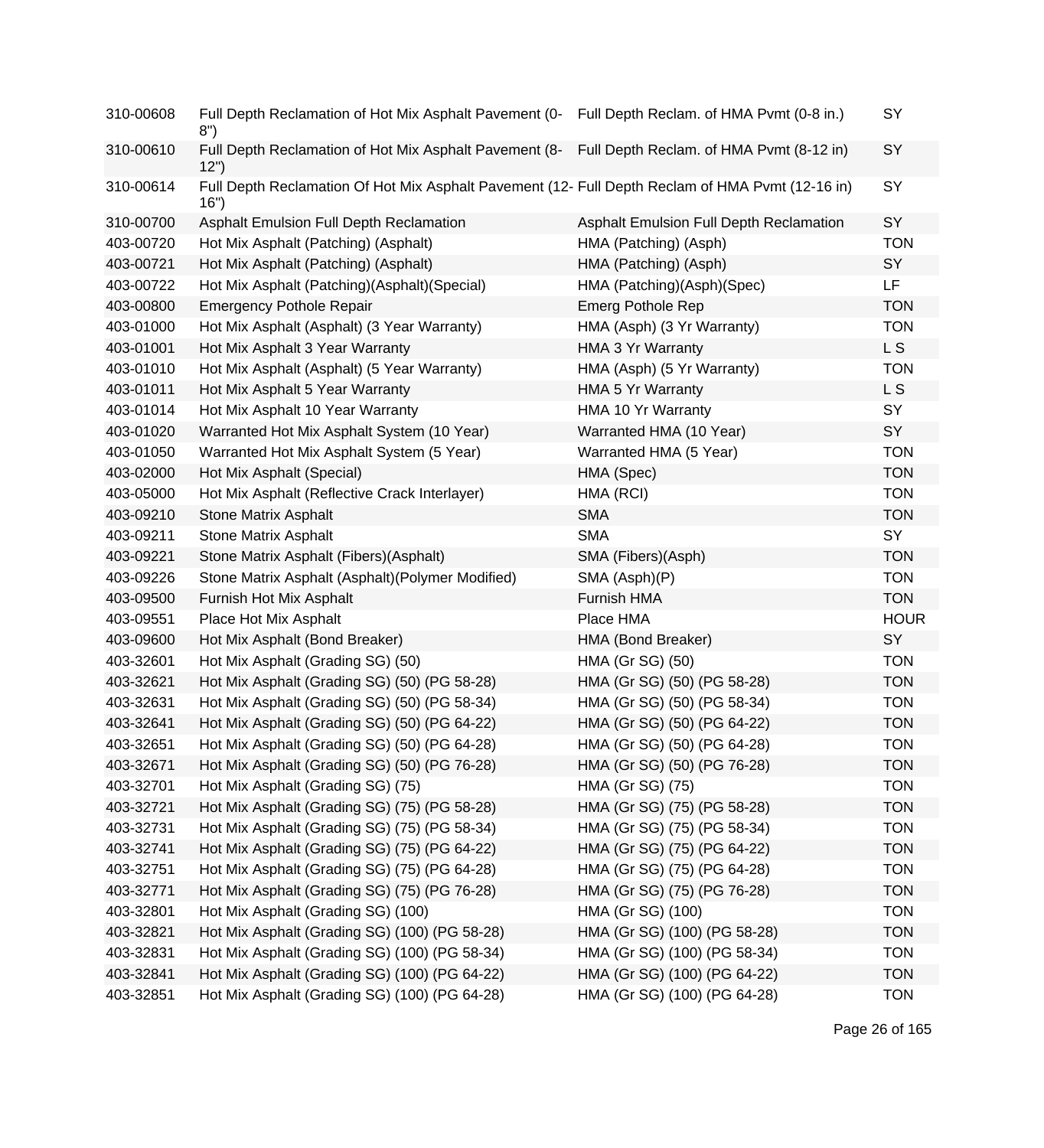| 403-32871 | Hot Mix Asphalt (Grading SG) (100) (PG 76-28)          | HMA (Gr SG) (100) (PG 76-28)      | <b>TON</b> |
|-----------|--------------------------------------------------------|-----------------------------------|------------|
| 403-32901 | Hot Mix Asphalt (Grading SG) (125)                     | HMA (Gr SG) (125)                 | <b>TON</b> |
| 403-32971 | Hot Mix Asphalt (Grading SG) (125) (PG 76-28)          | HMA (Gr SG) (125) (PG 76-28)      | <b>TON</b> |
| 403-33601 | Hot Mix Asphalt (Grading S) (50)                       | HMA (Gr S) (50)                   | <b>TON</b> |
| 403-33621 | Hot Mix Asphalt (Grading S) (PG 58-28)                 | HMA (Gr S) (50) (PG 58-28)        | <b>TON</b> |
| 403-33631 | Hot Mix Asphalt (Grading S) (50) (PG 58-34)            | HMA (Gr S) (50) (PG 58-34)        | <b>TON</b> |
| 403-33641 | Hot Mix Asphalt (Grading S) (50) (PG 64-22)            | HMA (Gr S) (50) (PG 64-22)        | <b>TON</b> |
| 403-33651 | Hot Mix Asphalt (Grading S) (50) (PG 64-28)            | HMA (Gr S) (50) (PG 64-28)        | <b>TON</b> |
| 403-33671 | Hot Mix Asphalt (Grading S) (50) (PG 76-28)            | HMA (Gr S) (50) (PG 76-28)        | <b>TON</b> |
| 403-33701 | Hot Mix Asphalt (Grading S) (75)                       | HMA (Gr S) (75)                   | <b>TON</b> |
| 403-33721 | Hot Mix Asphalt (Grading S) (75) (PG 58-28)            | HMA (Gr S) (75) (PG 58-28)        | <b>TON</b> |
| 403-33731 | Hot Mix Asphalt (Grading S) (75) (PG 58-34)            | HMA (Gr S) (75) (PG 58-34)        | <b>TON</b> |
| 403-33741 | Hot Mix Asphalt (Grading S) (75) (PG 64-22)            | HMA (Gr S) (75) (PG 64-22)        | <b>TON</b> |
| 403-33742 | Hot Mix Asphalt (Grading S)(75)(PG 64-22)              | HMA (Gr S)(75)(PG 64-22)          | SY         |
| 403-33751 | Hot Mix Asphalt (Grading S) (75) (PG 64-28)            | HMA (Gr S) (75) (PG 64-28)        | <b>TON</b> |
| 403-33752 | Hot Mix Asphalt (Grading S)(75)(PG 64-28)              | HMA (Gr S)(75)(PG 64-28)          | SY         |
| 403-33771 | Hot Mix Asphalt (Grading S) (75) (PG 76-28)            | HMA (Gr S) (75) (PG 76-28)        | <b>TON</b> |
| 403-33801 | Hot Mix Asphalt (Grading S) (100)                      | HMA (Gr S) (100)                  | <b>TON</b> |
| 403-33821 | Hot Mix Asphalt (Grading S) (100) (PG 58-28)           | HMA (Gr S) (100) (PG 58-28)       | <b>TON</b> |
| 403-33831 | Hot Mix Asphalt (Grading S) (100) (PG 58-34)           | HMA (Gr S) (100) (PG 58-34)       | <b>TON</b> |
| 403-33841 | Hot Mix Asphalt (Grading S) (100) (PG 64-22)           | HMA (Gr S) (100) (PG 64-22)       | <b>TON</b> |
| 403-33842 | Hot Mix Asphalt (Grading S) (100) (PG 64-22)           | HMA (Gr S) (100) (PG 64-22)       | SY         |
| 403-33851 | Hot Mix Asphalt (Grading S) (100) (PG 64-28)           | HMA (Gr S) (100) (PG 64-28)       | <b>TON</b> |
| 403-33871 | Hot Mix Asphalt (Grading S) (100) (PG 76-28)           | HMA (Gr S) (100) (PG 76-28)       | <b>TON</b> |
| 403-33872 | Hot Mix Asphalt (Grading S) (100) (PG 76-28)           | HMA (Gr S) (100) (PG 76-28)       | SY         |
| 403-33901 | Hot Mix Asphalt (Grading S) (125)                      | HMA (Gr S) (125)                  | <b>TON</b> |
| 403-33971 | Hot Mix Asphalt (Grading S) (125) (PG 76-28)           | HMA (Gr S) (125) (PG 76-28)       | <b>TON</b> |
| 403-34601 | Hot Mix Asphalt (Grading SX) (50)                      | HMA (Gr SX) (50)                  | <b>TON</b> |
| 403-34621 | Hot Mix Asphalt (Grading SX) (50) (PG 58-28)           | HMA (Gr SX) (50) (PG 58-28)       | <b>TON</b> |
| 403-34631 | Hot Mix Asphalt (Grading SX) (50) (PG 58-34)           | HMA (Gr SX) (50) (PG 58-34)       | <b>TON</b> |
| 403-34641 | Hot Mix Asphalt (Grading SX) (50) (PG 64-22)           | HMA (Gr SX) (50) (PG 64-22)       | <b>TON</b> |
| 403-34651 | Hot Mix Asphalt (Grading SX) (50) (PG 64-28)           | HMA (Gr SX) (50) (PG 64-28)       | TON        |
| 403-34671 | Hot Mix Asphalt (Grading SX) (50) (PG 76-28)           | HMA (Gr SX) (50) (PG 76-28)       | <b>TON</b> |
| 403-34701 | Hot Mix Asphalt (Grading SX) (75)                      | HMA (Gr SX) (75)                  | <b>TON</b> |
| 403-34721 | Hot Mix Asphalt (Grading SX) (75) (PG 58-28)           | HMA (Gr SX) (75) (PG 58-28)       | <b>TON</b> |
| 403-34722 | HMA (Gr SX) (75) (PG 58-28)                            | HMA (Gr SX) (75) (PG 58-28)       | SY         |
| 403-34723 | Hot Mix Asphalt (Grading SX)(75)(PG 58-28)(3 Inches)   | HMA (Gr SX)(75)(PG 58-28)(3 ln)   | SY         |
| 403-34724 | Hot Mix Asphalt (Grading SX)(75)(PG 58-28)(4 Inches)   | HMA (GrSX)(75)(PG 58-28)(4 In)    | SY         |
| 403-34725 | Hot Mix Asphalt (Grading SX)(75)(PG 58-28)(4.5 Inches) | HMA (Gr SX)(75)(PG 58-28)(4.5 ln) | SY         |
| 403-34731 | Hot Mix Asphalt (Grading SX) (75) (PG 58-34)           | HMA (Gr SX) (75) (PG 58-34)       | <b>TON</b> |
| 403-34732 | HMA (Gr SX) (75) (PG 58-34)                            | HMA (Gr SX) (75) (PG 58-34)       | SY         |
| 403-34733 | Hot Mix Asphalt (Grading SX)(75)(PG 58-34)(2 Inches)   | HMA (Gr SX)(75)(PG 58-34)(2 ln)   | SY         |
| 403-34741 | Hot Mix Asphalt (Grading SX) (75) (PG 64-22)           | HMA (Gr SX) (75) (PG 64-22)       | <b>TON</b> |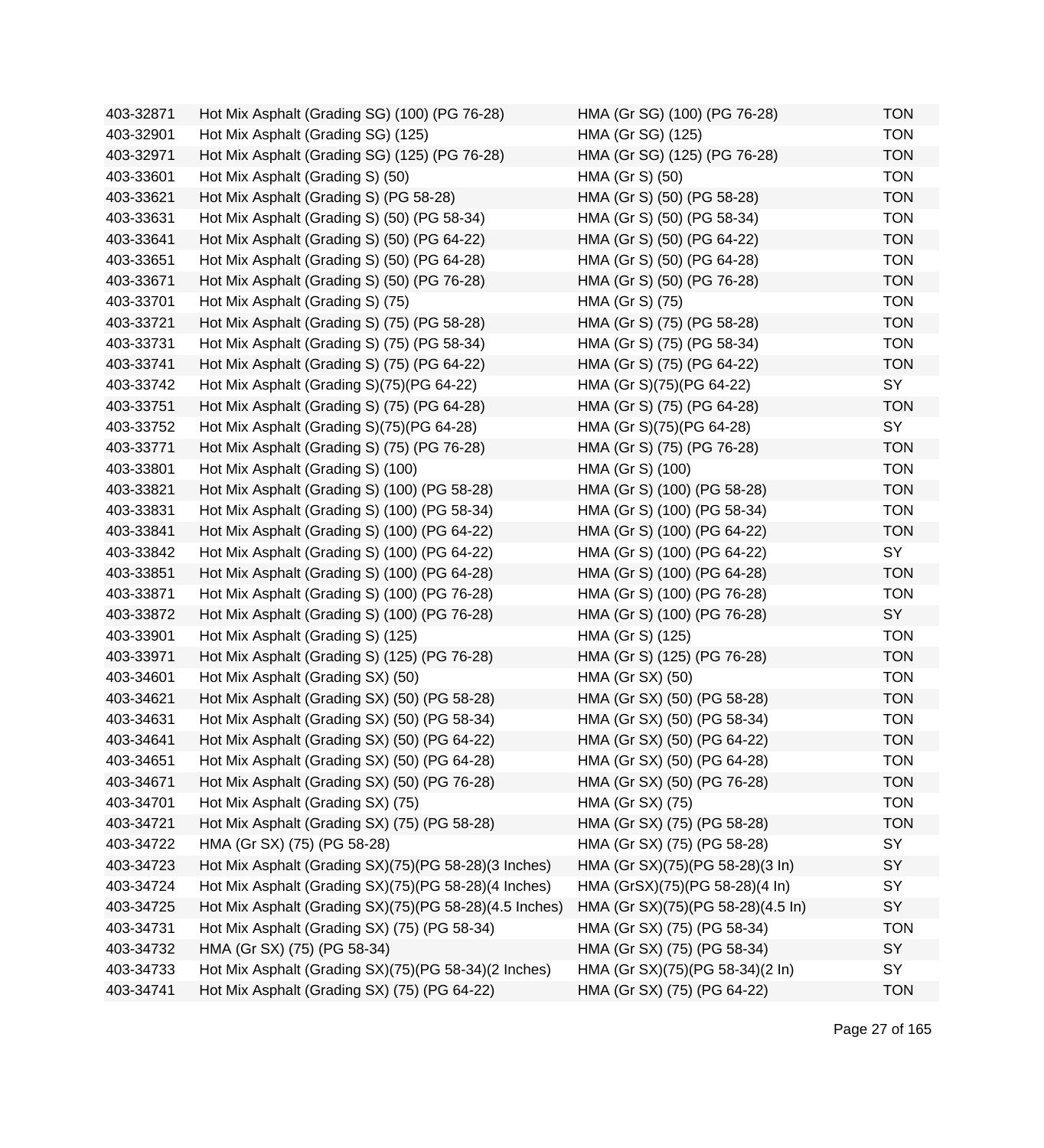| 403-34742 | Hot Mix Asphalt (Grading SX)(75)(PG 64-22)            | HMA (Gr SX)(75)(PG 64-22)           | SY         |
|-----------|-------------------------------------------------------|-------------------------------------|------------|
| 403-34751 | Hot Mix Asphalt (Grading SX) (75) (PG 64-28)          | HMA (Gr SX) (75) (PG 64-28)         | <b>TON</b> |
| 403-34752 | Hot Mix Asphalt (Grade SX)(75)(PG 64-28)              | HMA (Gr SX)(75)(PG 64-28)           | SY         |
| 403-34761 | Hot Mix Asphalt (Grading SX) (75) (PG 70-28)          | HMA (Gr SX) (75) (70-28)            | <b>TON</b> |
| 403-34771 | Hot Mix Asphalt (Grading SX) (75) (PG 76-28)          | HMA (Gr SX) (75) (PG 76-28)         | <b>TON</b> |
| 403-34801 | Hot Mix Asphalt (Grading SX) (100)                    | HMA (Gr SX) (100)                   | <b>TON</b> |
| 403-34821 | Hot Mix Asphalt (Grading SX) (100) (PG 58-28)         | HMA (Gr SX) (100) (PG 58-28)        | <b>TON</b> |
| 403-34822 | Hot Mix Asphalt (Grading SX)(100)(PG 58-28)           | HMA (Gr SX)(100)(PG 58-28)          | SY         |
| 403-34824 | Hot Mix Asphalt (Grading SX)(100)(PG 58-28)(Special)  | HMA (Gr SX)(100)(PG 58-28)(Special) | <b>TON</b> |
| 403-34831 | Hot Mix Asphalt (Grading SX) (100) (PG 58-34)         | HMA (Gr SX) (100) (PG 58-34)        | <b>TON</b> |
| 403-34841 | Hot Mix Asphalt (Grading SX) (100) (PG 64-22)         | HMA (Gr SX) (100) (PG 64-22)        | <b>TON</b> |
| 403-34851 | Hot Mix Asphalt (Grading SX) (100) (PG 64-28)         | HMA (Gr SX) (100) (PG 64-28)        | <b>TON</b> |
| 403-34852 | Hot Mix Asphalt (Grading SX)(100)(PG 64-28)           | HMA (Gr SX)(100)(PG 64-28)          | SY         |
| 403-34854 | Hot Mix Asphalt (Grading SX)(100)(PG 64-28)(2 Inches) | HMA (Gr SX)(100)(PG 64-28)(2 In)    | SY         |
| 403-34861 | Hot Mix Asphalt (Grading SX) (100) (PG 70-28)         | HMA (Gr SX) (100) (PG 70-28)        | <b>TON</b> |
| 403-34871 | Hot Mix Asphalt (Grading SX) (100) (PG 76-28)         | HMA (Gr SX) (100) (PG 76-28)        | <b>TON</b> |
| 403-34901 | Hot Mix Asphalt (Grading SX) (125)                    | HMA (Gr SX) (125)                   | <b>TON</b> |
| 403-34971 | Hot Mix Asphalt (Grading SX) (125) (PG 76-28)         | HMA (Gr SX) (125) (PG 76-28)        | <b>TON</b> |
| 403-35701 | Hot Mix Asphalt (Grading S-Fines) (75)                | HMA (Gr S-Fines) (75)               | <b>TON</b> |
| 403-35721 | Hot Mix Asphalt (Grading S-Fines)(75)(PG 58-28)       | HMA (Gr S-Fines)(75)(PG 58-28)      | <b>TON</b> |
| 403-35731 | Hot Mix Asphalt (Grading S-Fines) (PG 58-34)          | HMA (Gr S-Fines)(75)(PG 58-34)      | <b>TON</b> |
| 403-36601 | Hot Mix Asphalt (Grading ST)(50)                      | <b>HMA (Gr ST)(50)</b>              | <b>TON</b> |
| 403-36621 | Hot Mix Asphalt (Gr ST)(50)(PG 58-28)                 | HMA (Gr ST)(50)(PG 58-28)           | <b>TON</b> |
| 403-36631 | Hot Mix Asphalt (Grading ST)(50)(PG 58-34)            | HMA (Gr ST)(50)(PG 58-34)           | <b>TON</b> |
| 403-36641 | Hot Mix Asphalt (Grading ST)(50)(PG 64-22)            | HMA (Gr ST)(50)(PG 64-22)           | <b>TON</b> |
| 403-36651 | Hot Mix Asphalt (Grading ST)(50)(PG 64-28)            | HMA (Gr ST)(50)(PG 64-28)           | <b>TON</b> |
| 403-36661 | Hot Mix Asphalt (Grading ST)(50)(PG 70-28)            | HMA (Gr ST)(50)(PG 70-28)           | <b>TON</b> |
| 403-36671 | Hot Mix Asphalt (Grading ST)(50)(PG 76-28)            | HMA (Gr ST)(50)(PG 76-28)           | <b>TON</b> |
| 403-36701 | Hot Mix Asphalt (Grading ST)(75)                      | <b>HMA (Gr ST)(75)</b>              | <b>TON</b> |
| 403-36721 | Hot Mix Asphalt (Grading ST)(75)(PG 58-28)            | HMA (Gr ST)(75)(PG 58-28)           | <b>TON</b> |
| 403-36731 | Hot Mix Asphalt (Grading ST)(75)(PG 58-34)            | HMA (Gr ST)(75)(PG 58-34)           | <b>TON</b> |
| 403-36741 | Hot Mix Asphalt (Grading ST)(75)(PG 64-22)            | HMA (Gr ST)(75)(PG 64-22)           | TON        |
| 403-36751 | Hot Mix Asphalt (Grading ST)(75)(PG 64-28)            | HMA (Gr ST)(75)(PG 64-28)           | <b>TON</b> |
| 403-36761 | Hot Mix Asphalt (Grading ST)(75)(PG 70-28)            | HMA(Gr ST)(75)(PG 70-28)            | <b>TON</b> |
| 403-36771 | Hot Mix Asphalt (Grading ST)(75)(PG 76-28)            | HMA (Gr ST)(75)(PG 76-28)           | <b>TON</b> |
| 403-36801 | Hot Mix Asphalt (Grading ST)(100)                     | HMA (Gr ST)(100)                    | <b>TON</b> |
| 403-36821 | Hot Mix Asphalt (Grading ST)(100)(PG 58-28)           | HMA (Gr ST)(100)(PG 58-28)          | <b>TON</b> |
| 403-36831 | Hot Mix Asphalt (Grading ST)(100)(PG 58-34)           | HMA (Gr ST)(100)(PG 58-34)          | <b>TON</b> |
| 403-36841 | Hot Mix Asphalt (Grading ST)(100)(PG 64-22)           | HMA (Gr ST)(100)(PG 64-22)          | <b>TON</b> |
| 403-36851 | Hot Mix Asphalt (Grading ST)(100)(PG 64-28)           | HMA (Gr ST)(100)(PG 64-28)          | <b>TON</b> |
| 403-36861 | Hot Mix Asphalt (Grading ST)(100)(PG 70-28)           | HMA (Gr ST)(100)(PG 70-28)          | <b>TON</b> |
| 403-36871 | Hot Mix Asphalt (Grading ST)(100)(PG 76-28)           | HMA (Gr ST)(100)(PG 76-28)          | <b>TON</b> |
| 403-36901 | Hot Mix Asphalt (Grading ST)(125)                     | HMA (Gr ST)(125)                    | <b>TON</b> |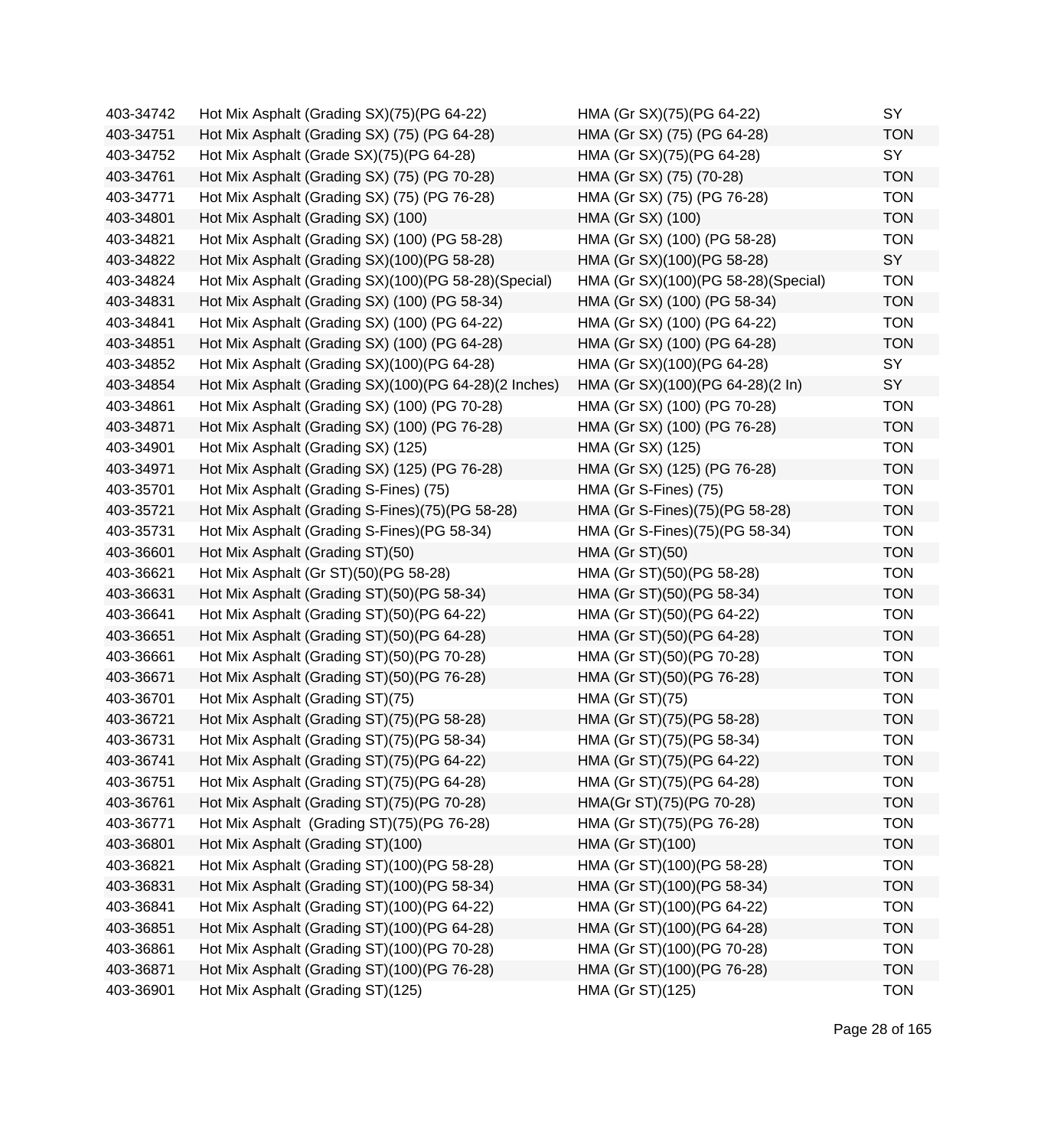| 403-36921 | Hot Mix Asphalt (Grading ST)(125)(PG 58-28)            | HMA (Gr ST)(125)(PG 58-28)               | <b>TON</b> |
|-----------|--------------------------------------------------------|------------------------------------------|------------|
| 403-36931 | Hot Mix Asphalt (Grading ST)(125)(PG 58-34)            | HMA (Gr ST)(125)(PG 58-34)               | <b>TON</b> |
| 403-36941 | Hot Mix Asphalt (Grading ST)(125)(PG 64-22)            | HMA (Gr ST)(125)(PG 64-22)               | <b>TON</b> |
| 403-36951 | Hot Mix Asphalt (Grading ST)(125)(PG 64-28)            | HMA (Gr ST)(125)(PG 64-28)               | <b>TON</b> |
| 403-36961 | Hot Mix Asphalt (Grading ST)(125)(PG 70-28)            | HMA (Gr ST)(125)(PG 70-28)               | <b>TON</b> |
| 403-36971 | Hot Mix Asphalt (Grading ST)(125)(PG 76-28)            | HMA (Gr ST)(125)(PG 76-28)               | <b>TON</b> |
| 403-37601 | Hot Mix Asphalt (Grade SF)(50)                         | <b>HMA (Gr SF)(50)</b>                   | <b>TON</b> |
| 403-37621 | Hot Mix Asphalt (Grade SF)(50)(PG 58-28)               | HMA (Gr SF)(50)(PG 58-28)                | <b>TON</b> |
| 403-37631 | Hot Mix Asphalt (Grade SF)(50)(PG 58-34)               | HMA (Gr SF)(50)(PG 58-34)                | <b>TON</b> |
| 403-37641 | Hot Mix Asphalt (Grade SF)(50)(PG 64-22)               | HMA (Gr SF)(50)(PG 64-22)                | <b>TON</b> |
| 403-37651 | Hot Mix Asphalt (Grade SF)(50)(PG 64-28)               | HMA (Gr SF)(50)(PG 64-28)                | <b>TON</b> |
| 403-37661 | Hot Mix Asphalt (Grade SF)(50)(PG 70-28)               | HMA (Gr SF)(50)(PG 70-28)                | <b>TON</b> |
| 403-37671 | Hot Mix Asphalt (Grade SF)(50)(PG 76-28)               | HMA (Gr SF)(50)(PG 76-28)                | <b>TON</b> |
| 403-37701 | Hot Mix Asphalt (Grade SF)(75)                         | <b>HMA (Gr SF)(75)</b>                   | <b>TON</b> |
| 403-37721 | Hot Mix Asphalt (Grade SF)(75)(PG 58-28)               | HMA (Gr SF)(75)(PG 58-28)                | <b>TON</b> |
| 403-37731 | Hot Mix Asphalt (Grade SF)(75)(PG 58-34)               | HMA (Gr SF)(75)(PG 58-34)                | <b>TON</b> |
| 403-37741 | Hot Mix Asphalt (Grade SF)(75)(PG 64-22)               | HMA (Gr SF)(75)(PG 64-22)                | <b>TON</b> |
| 403-37751 | Hot Mix Asphalt (Grade SF)(75)(PG 64-28)               | HMA (Gr SF)(75)(PG 64-28)                | <b>TON</b> |
| 403-37761 | Hot Mix Asphalt (Grade SF)(75)(PG 70-28)               | HMA (Gr SF)(75)(PG 70-28)                | <b>TON</b> |
| 403-37771 | Hot Mix Asphalt (Grade SF)(75)(PG 76-28)               | HMA (Gr SF)(75)(PG 76-28)                | <b>TON</b> |
| 403-37801 | Hot Mix Asphalt (Grade SF)(100)                        | HMA (Gr SF)(100)                         | <b>TON</b> |
| 403-37821 | Hot Mix Asphalt (Grade SF)(100)(PG 58-28)              | HMA (Gr SF)(100)(PG 58-28)               | <b>TON</b> |
| 403-37831 | Hot Mix Asphalt (Grade SF)(100)(PG 58-34)              | HMA (Gr SF)(100)(PG 58-34)               | <b>TON</b> |
| 403-37841 | Hot Mix Asphalt (Grade SF)(100)(PG 64-22)              | HMA (Gr SF)(100)(PG 64-22)               | <b>TON</b> |
| 403-37851 | Hot Mix Asphalt (Grade SF)(100)(PG 64-28)              | HMA (Gr SF)(100)(PG 64-28)               | <b>TON</b> |
| 403-37861 | Hot Mix Asphalt (Grade SF)(100)(PG 70-28)              | HMA (Gr SF)(100)(PG 70-28)               | <b>TON</b> |
| 403-37871 | Hot Mix Asphalt (Grade SF)(100)(PG 76-28)              | HMA (Gr SF)(100)(PG 76-28)               | <b>TON</b> |
| 403-37901 | Hot Mix Asphalt (Grade SF)(125)                        | HMA (Gr SF)(125)                         | <b>TON</b> |
| 403-37921 | Hot Mix Asphalt (Grade SF)(125)(PG 58-28)              | HMA (Gr SF)(125)(PG 58-28)               | <b>TON</b> |
| 403-37931 | Hot Mix Asphalt (Grade SF)(125)(PG 58-34)              | HMA (Gr SF)(125)(PG 58-34)               | <b>TON</b> |
| 403-37941 | Hot Mix Asphalt (Grade SF)(125)(PG 64-22)              | HMA (Gr SF)(125)(PG 64-22)               | <b>TON</b> |
| 403-37951 | Hot Mix Asphalt (Grade SF)(125)(PG 64-28)              | HMA (Gr SF)(125)(PG 64-28)               | TON        |
| 403-37961 | Hot Mix Asphalt (Grade SF)(125)(PG 70-28)              | HMA (Gr SF)(125)(PG 70-28)               | <b>TON</b> |
| 403-37971 | Hot Mix Asphalt (Grade SF)(125)(PG 76-28)              | HMA (Gr SF)(125)(PG 76-28)               | <b>TON</b> |
| 403-40000 | <b>HMA Safety Edge</b>                                 | <b>HMA Safety Edge</b>                   | LF         |
| 403-96600 | Hot Mix Asphalt (Grading Fines) (50)                   | HMA (Gr Fines) (50)                      | <b>TON</b> |
| 405-00000 | <b>Heating and Scarifying Treatment</b>                | <b>Heating and Scarifying</b>            | SY         |
| 405-00050 | Heating and Scarifying Treatment (Alternative Systems) | Heating and Scarifying (Alt Sys)         | SY         |
| 405-00100 | <b>Heating and Remixing Treatment</b>                  | <b>Heating and Remixing Treatment</b>    | SY         |
| 405-00101 | Heating and Remixing Treatment (Special)               | Heating and Remixing Treatment (Special) | SY         |
| 405-00200 | Virgin Hot Bituminous Plant Mix                        | Virgin HB Plant Mix                      | <b>TON</b> |
| 405-00300 | Heating and Repaving Treatment                         | <b>Heating and Repaving Treatment</b>    | SY         |
| 406-09500 | Cold Bituminous Pavement (Recycle)                     | Cold Bitum Pvmt (Recycle)                | SY         |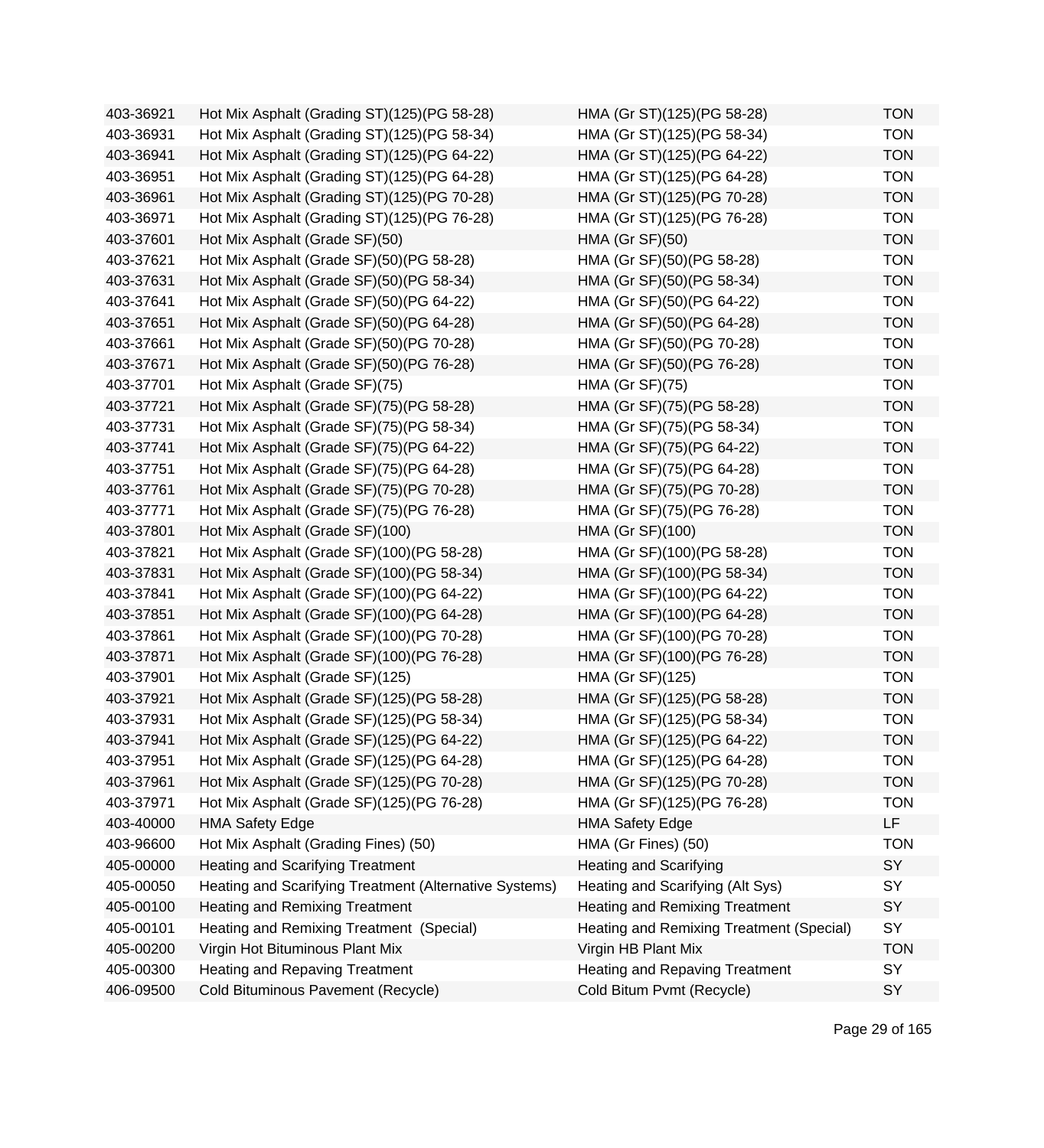| 406-09501 | Cold Bituminous Pavement (Recycled)          | Cold Bitum Pvmt (Recycled)             | <b>TON</b>  |
|-----------|----------------------------------------------|----------------------------------------|-------------|
| 406-09505 | Cold Bituminous Pavement (Recycle) (Special) | Cold Bitum Pvmt (Recycle)(Spec)        | SY          |
| 406-09530 | Repair of Cold Bituminous Pavement (Recycle) | Repair of Cold Bitum Pvmt (Recycle)    | SY          |
| 407-03000 | <b>Blotter Material</b>                      | <b>Blotter Material</b>                | <b>TON</b>  |
| 407-09000 | Crackfilling (Application)                   | Crackfiller (Application)              | SY          |
| 408-01000 | Hot Poured Joint and Crack Sealant           | Hot Joint-Crack Sealant                | <b>TON</b>  |
| 408-01100 | Joint Sealant                                | Joint Sealant                          | LF.         |
| 408-01300 | <b>HMA Mix Crack Sealant</b>                 | <b>HMA Mix Crack Sealant</b>           | <b>TON</b>  |
| 408-01400 | Crack Sealant (Special)                      | <b>Crack Sealant (Special)</b>         | <b>TON</b>  |
| 408-02000 | <b>Injection Holes</b>                       | <b>Injection Holes</b>                 | <b>EACH</b> |
| 409-00110 | <b>Stockpile Cover Coat Material</b>         | Stockpile CC Matl                      | <b>TON</b>  |
| 409-01010 | Cover Coat Material (Type I)                 | CC Matl (Ty I)                         | <b>TON</b>  |
| 409-01015 | Cover Coat Material (Type I)                 | CC Matl (Ty I)                         | SY          |
| 409-01020 | Cover Coat Material (Type I) (Lightweight)   | CC Matl (Ty I) (Lightweight)           | <b>CY</b>   |
| 409-02010 | Cover Coat Material (Type II)                | CC Matl (Ty II)                        | <b>TON</b>  |
| 409-02015 | Cover Coat Material (Type II)                | CC Matl (Ty II)                        | SY          |
| 409-02020 | Cover Coat Material (Type II) (Lightweight)  | CC Matl (Ty II) (Lightweight)          | <b>CY</b>   |
| 409-02025 | Cover Coat Material (Type II) (Lightweight)  | CC Matl (Ty II) (Lightweight)          | SY          |
| 409-02030 | Cover Coat Material (Type I) (Special)       | CC Matl (Ty I) (Special)               | SY          |
| 409-02050 | Cover Coat Material (Type II) (Special)      | CC Matl (Ty II) (Special)              | <b>TON</b>  |
| 409-02055 | Cover Coat Material (Type II) (Special)      | CC Matl (Ty II) (Special)              | SY          |
| 409-03010 | Cover Coat Material (Type III)               | CC Matl (Ty III)                       | <b>TON</b>  |
| 409-03050 | <b>Place Cover Coat Material</b>             | Place CC Matl                          | <b>TON</b>  |
| 409-03055 | <b>Place Cover Coat Material</b>             | Place CC Matl                          | SY          |
| 409-03060 | <b>Furnish Cover Coat Material</b>           | Furn CC Matl                           | <b>TON</b>  |
| 409-04010 | Cover Coat Material (Type IV)                | CC Matl (Ty IV)                        | <b>TON</b>  |
| 409-04050 | Cover Coat Material (Special)                | CC Matl (Spec)                         | SY          |
| 409-04060 | Cover Coat Material (Asphalt) (Special)      | CC Matl (Asph) (Spec)                  | <b>TON</b>  |
| 409-05000 | <b>Ultrathin Bonded Wearing Course</b>       | <b>Ultrath Bond Wearing Course</b>     | SY          |
| 409-05010 | Thin Bonded Wearing Course (Non-Bituminous)  | Thin Bonded Wearing Course (Non-Bitum) | SY          |
| 409-05011 | Thin Bonded Polymer Overlay                  | Thin Bonded Polymer Overlay            | SY          |
| 409-05100 | Anti-Icing Polymer Overlay                   | Anti-Icing Polymer Overlay             | SF          |
| 409-06000 | Surfacing (macro style)                      | Surfacing (macro style)                | SY          |
| 409-08000 | Squeegee Seal                                | Squeegee Seal                          | SY          |
| 409-09000 | Micro-Surfacing Seal Coat                    | Micro-Surfacing Seal Coat              | <b>TON</b>  |
| 409-09010 | Micro-Surfacing Aggregate                    | Micro-Surfacing Aggregate              | <b>TON</b>  |
| 409-09500 | <b>Slurry Seal Material</b>                  | <b>Slurry Seal Matl</b>                | SY          |
| 410-00000 | <b>Slurry Seal Coat</b>                      | <b>Slurry Seal Coat</b>                | SY          |
| 410-00100 | Slurry Seal Coat (Airport)                   | Slurry Seal Coat (Airport)             | SY          |
| 411-03100 | Asphalt Cement (Scrap Rubber) (Crack Filler) | AC Scrap Rub Crack Filler              | <b>TON</b>  |
| 411-03110 | Asphalt Cement (Rubberized) (Crack Filler)   | <b>AC Rubberized Crack Filler</b>      | <b>TON</b>  |
| 411-03200 | Asphalt Cement (Polymer Modified) (Special)  | Asph Cem (Polymer Mod) (Spec)          | <b>TON</b>  |
| 411-03342 | Asphalt Cement Performance Grade (PG 64-28)  | Asph Cem (PG 64-28)                    | <b>TON</b>  |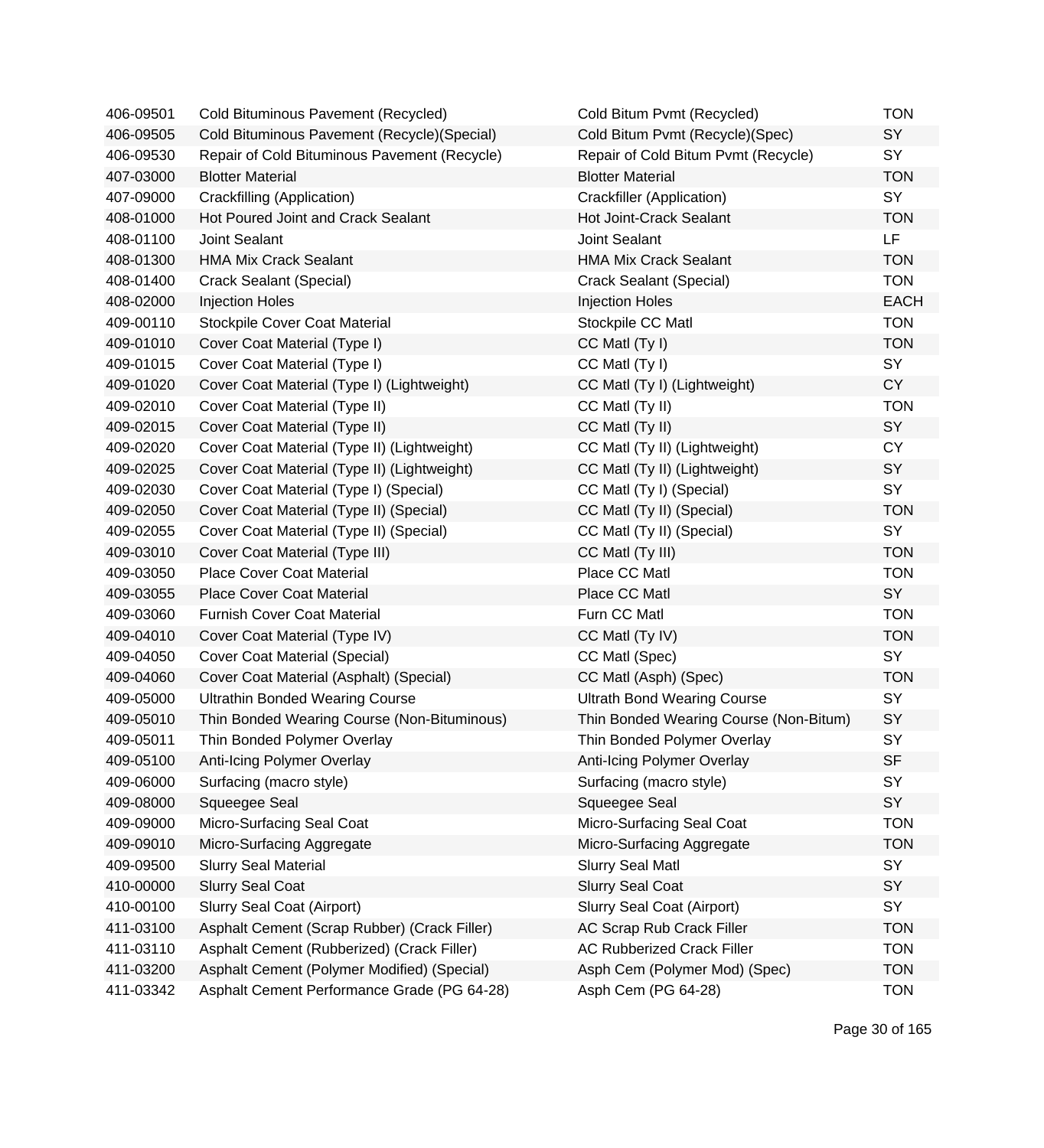| 411-03345 | Asphalt Cement Performance Grade (PG 76-28)                                          | Asph Cem (PG 76-28)                 | <b>TON</b> |
|-----------|--------------------------------------------------------------------------------------|-------------------------------------|------------|
| 411-03352 | Asphalt Cement Performance Grade (PG 58-28)                                          | Asph Cem (PG 58-28)                 | <b>TON</b> |
| 411-03354 | Asphalt Cement Performance Grade (PG 64-22)                                          | Asph Cem (PG 64-22)                 | <b>TON</b> |
| 411-03355 | Asphalt Cement Performance Grade (PG 58-34)                                          | Asph Cem (PG 58-34)                 | <b>TON</b> |
| 411-10010 | Emulsified Asphalt (CQS-1HP) (Fog) (Airport)                                         | Emul Asph (CQS-1HP) (Fog) (Airport) | GAL        |
| 411-10025 | Emulsified Asphalt (Special) (CQS-1hL)                                               | Emul Asph (Sp) (CQS-1hL)            | <b>TON</b> |
| 411-10200 | <b>Emulsified Asphalt (CRS-1)</b>                                                    | Emul Asph (CRS-1)                   | GAL        |
| 411-10216 | Emulsified Asphalt (CRS-2P)                                                          | Emul Asph (CRS-2P)                  | GAL        |
| 411-10217 | Emulsified Asphalt (CRS-2P)                                                          | Emulsified Asphalt (CRS-2P)         | <b>TON</b> |
| 411-10218 | Emulsified Asphalt (CRS-2R)                                                          | Emul Asph (CRS-2R)                  | GAL        |
| 411-10251 | <b>Emulsified Asphalt (CSS-1)</b>                                                    | Emul Asph (CSS-1)                   | <b>GAL</b> |
| 411-10252 | Emulsified Asphalt (CSS-1P)                                                          | Emul Asph (CSS-1P)                  | GAL        |
| 411-10253 | Emulsified Asphalt (CSS-1H)                                                          | Emul Asph (CSS-1H)                  | GAL        |
| 411-10254 | Emulsified Asphalt (CSS-1H) (Modified)                                               | Emul Asph (CSS-1H) (Mod)            | GAL        |
| 411-10255 | <b>Emulsified Asphalt (Slow-Setting)</b>                                             | Emul Asph (SS)                      | <b>GAL</b> |
| 411-10258 | Emulsified Asphalt (Rapid-Setting)(Polymerized)                                      | Emul Asph (RS-P)                    | <b>TON</b> |
| 411-10259 | Emulsified Asphalt (Medium-Setting)(Polymerized)                                     | Emul Asph (MS-P)                    | <b>TON</b> |
| 411-10260 | Emulsified Asphalt (Rapid-Setting) (Polymerized)                                     | Emul Asph (RS-P)                    | GAL        |
| 411-10261 | Emulsified Asphalt (Rapid-Setting-2P)(Polymerized)                                   | Emul Asph (RS-2P)                   | <b>GAL</b> |
| 411-10262 | Emulsified Asphalt (Medium-Setting) (Polymerized)                                    | Emul Asph (MS-P)                    | GAL        |
| 411-10265 | <b>Emulsified Asphalt (Polymerized)</b>                                              | Emul Asph (Poly)                    | <b>GAL</b> |
| 411-10275 | Emulsified Asphalt (HFMS-2P) (High Float) (Polymerized)                              | Emul Asph (HFMS-2P)                 | GAL        |
| 411-10276 | Emulsified Asphalt (HFMS-2SP) (High Float)<br>(Polymerized)                          | Emul Asph (HFMS-2SP)                | <b>GAL</b> |
| 411-10277 | Emulsified Asphalt (HFMS-2HP) (High Float)                                           | Emul Asph (HFMS-2HP)                | GAL        |
| 411-10300 | <b>Emulsified Asphalt (Prime Coat)</b>                                               | Emul Asph (Prime Coat)              | <b>GAL</b> |
| 411-10375 | Emulsified Asphalt (HFRS-2P) (High Float) (Polymerized)                              | Emul Asph (HFRS-2P)                 | GAL        |
| 411-20000 | Asphaltic Felt Paper (30 lb.)                                                        | Asphaltic Felt Paper (30 lb.)       | SY         |
| 411-21020 | Liquid Asphaltic Material (MC-70)                                                    | Liq Asph Matl (MC-70)               | GAL        |
| 411-90010 | <b>Asphalt Rejuvenating Agent</b>                                                    | Asph Rejuvenating Agent             | GAL        |
| 411-90040 | <b>Recycling Agent</b>                                                               | <b>Recycling Agent</b>              | <b>GAL</b> |
| 411-90050 | <b>Emulsified Recycling Agent</b>                                                    | <b>Emul Recycling Agent</b>         | GAL        |
| 412-00000 | <b>Furnish Concrete Pavement</b>                                                     | Furn Conc Pvmt                      | <b>CY</b>  |
| 412-00050 | <b>Place Concrete Pavement</b>                                                       | PI Conc Pvmt                        | SY         |
| 412-00101 | Portland Cement Concrete Pavement 5 Year Warranty                                    | Port Cem Conc Pvmt 5 Yr War         | SY         |
| 412-00110 | Warranted Portland Cement Concrete Pavement (10 Inch) War Port Cem Conc Pvmt (10 In) |                                     | <b>SY</b>  |
| 412-00111 | Warranted Portland Cement Concrete Pavement (11 Inch) War Port Cem Conc Pvmt (11 In) |                                     | SY         |
| 412-00113 | Warranted Portland Cement Concrete Pavement (13 Inch) War Port Cem Conc Pvmt (13 In) |                                     | SY         |
| 412-00125 | Warranted Portland Cement Concrete Pavement (12 1/2<br>lnch)                         | War Port Cem Conc Pvmt (12 1/2 In)  | SY         |
| 412-00130 | Warranted Portland Cement Concrete Pavement System                                   | War Port Cem Conc Pvmt Sys          | SY         |
| 412-00190 | Concrete Pavement (Patching)                                                         | Conc Pvmt (Patching)                | SY         |
| 412-00200 | Roller Compacted Concrete Pavement (7 3/4 Inch)                                      | Roller Comp Conc Pvmt (7 3/4 In)    | SY         |
| 412-00400 | Concrete Pavement (4 Inch)                                                           | Conc Pvmt (4 In)                    | SY         |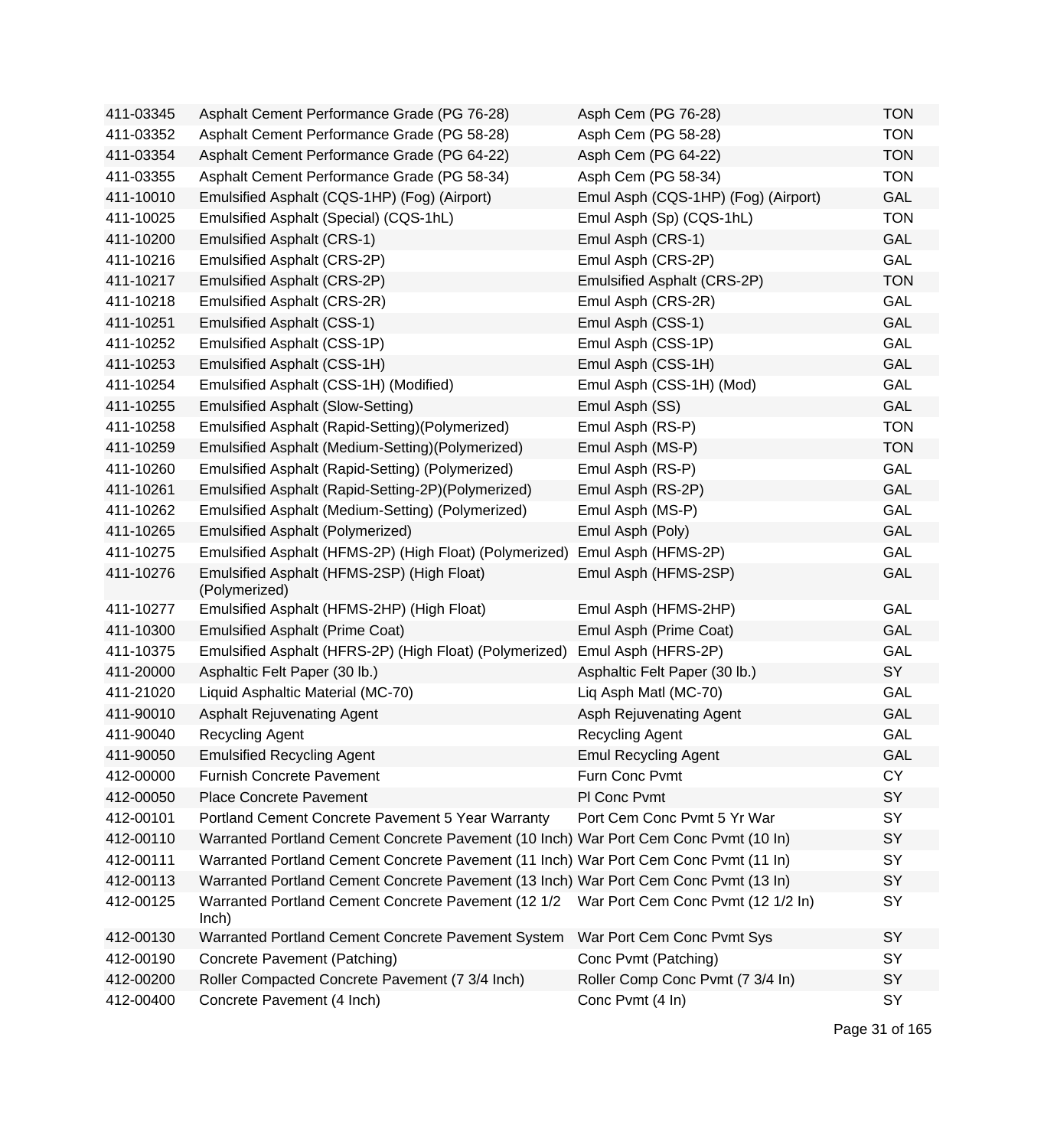| 412-00500 | Concrete Pavement (5 Inch)                   | Conc Pvmt (5 In)                   | SY |
|-----------|----------------------------------------------|------------------------------------|----|
| 412-00505 | Concrete Pavement (5 Inch) (Fast Track)      | Conc Pvmt (5 In) (Fast Track)      | SY |
| 412-00550 | Concrete Pavement (5 1/2 Inch)               | Conc Pvmt (5 1/2 ln)               | SY |
| 412-00600 | Concrete Pavement (6 Inch)                   | Conc Pvmt (6 In)                   | SY |
| 412-00601 | Concrete Pavement (6 Inch) (Special)         | Conc Pvmt (6 In) (Spec)            | SY |
| 412-00605 | Concrete Pavement (6 Inch) (Fast Track)      | Conc Pvmt (6 In) (Fast Track)      | SY |
| 412-00615 | Concrete Pavement (6 Inch) (Reinforced)      | Conc Pvmt (6 In) (R)               | SY |
| 412-00650 | Concrete Pavement (6-1/2 Inch)               | Conc Pvmt (6-1/2 In)               | SY |
| 412-00700 | Concrete Pavement (7 Inch)                   | Conc Pvmt (7 In)                   | SY |
| 412-00701 | Concrete Pavement (7 Inch) (Special)         | Conc Pvmt (7 In) (Spec)            | SY |
| 412-00705 | Concrete Pavement (7 Inch) (Fast Track)      | Conc Pvmt (7In) (Fast Track)       | SY |
| 412-00715 | Concrete Pavement (7 Inch) (Reinforced)      | Conc Pvmt (7 In) (R)               | SY |
| 412-00750 | Concrete Pavement (7-1/2 Inch)               | Conc Pvmt (7-1/2 In)               | SY |
| 412-00752 | Concrete Pavement (7 1/2 In) (Fast Track)    | Conc Pvmt (7 1/2 In) (Fast Track)  | SY |
| 412-00760 | Concrete Pavement (7-3/4 Inch)               | Conc Pvmt (7-3/4 In)               | SY |
| 412-00800 | Concrete Pavement (8 Inch)                   | Conc Pvmt (8 In)                   | SY |
| 412-00801 | Concrete Pavement (8 Inch) (Special)         | Conc Pvmt (8 In) (Spec)            | SY |
| 412-00805 | Concrete Pavement (8 Inch) (Fast Track)      | Conc Pvmt (8 In) (Fast Track)      | SY |
| 412-00815 | Concrete Pavement (8 Inch) (Reinforced)      | Conc Pvmt (8 In) (R)               | SY |
| 412-00825 | Concrete Pavement (8-1/4 Inch)               | Conc Pvmt (8-1/4 In)               | SY |
| 412-00835 | Concrete Pavement (8-1/4 Inch) (Fast Track)  | Conc Pvmt (8 1/4 In) (Fast Track)  | SY |
| 412-00850 | Concrete Pavement (8-1/2 Inch)               | Conc Pvmt (8-1/2 In)               | SY |
| 412-00851 | Concrete Pavement (8-1/2 Inch) (Special)     | Conc Pvmt (8-1/2 In) (Spec)        | SY |
| 412-00870 | Concrete Pavement (8-1/2 Inch) (Fast Track)  | Conc Pvmt (8-1/2 In) (Fast Track)  | SY |
| 412-00875 | Concrete Pavement (8-3/4 Inch)               | Conc Pvmt (8-3/4 In)               | SY |
| 412-00900 | Concrete Pavement (9 Inch)                   | Conc Pvmt (9 In)                   | SY |
| 412-00901 | Concrete Pavement (9 Inch) (Special)         | Conc Pvmt (9 In) (Spec)            | SY |
| 412-00920 | Concrete Pavement (9 Inch) (Fast Track)      | Conc Pvmt (9 In) (Fast Track)      | SY |
| 412-00925 | Concrete Pavement (9-1/4 Inch)               | Conc Pvmt (9-1/4 In)               | SY |
| 412-00926 | Concrete Pavement (9-1/4 Inch) (Special)     | Conc Pvmt (9-1/4 In) (Spec)        | SY |
| 412-00927 | Concrete Pavement (9-1/4 Inch) (Fast Track)  | Conc Pvmt (9-1/4 In) (Fast Track)  | SY |
| 412-00950 | Concrete Pavement (9-1/2 Inch)               | Conc Pvmt (9-1/2 In)               | SY |
| 412-00951 | Concrete Pavement (9-1/2 Inch) (Special)     | Conc Pvmt (9-1/2 In) (Spec)        | SY |
| 412-00952 | Concrete Pavement (9 1/2 Inch) (Fast Track)  | Conc Pvmt (9 1/2 In) (Fast Track)  | SY |
| 412-00975 | Concrete Pavement (9-3/4 Inch)               | Conc Pvmt (9-3/4 In)               | SY |
| 412-00976 | Concrete Pavement (9-3/4) (Class E)          | Conc Pvmt (9-3/4 In) (Class E)     | SY |
| 412-00977 | Concrete Pavement (9-3/4 Inch) (Special)     | Conc Pvmt (9-3/4 In)(Spec)         | SY |
| 412-01000 | Concrete Pavement (10 Inch)                  | Conc Pvmt (10 In)                  | SY |
| 412-01001 | Concrete Pavement (10 Inch) (Special)        | Conc Pvmt (10 In) (Spec)           | SY |
| 412-01015 | Concrete Pavement (10 Inch) (Reinforced)     | Conc Pvmt (10 In) (R)              | SY |
| 412-01020 | Concrete Pavement (10 Inch) (Fast Track)     | Conc Pvmt (10 In) (Fast Track)     | SY |
| 412-01025 | Concrete Pavement (10-1/4 Inch)              | Conc Pvmt (10-1/4 In)              | SY |
| 412-01035 | Concrete Pavement (10 1/4 Inch) (Fast Track) | Conc Pvmt (10 1/4 In) (Fast Track) | SY |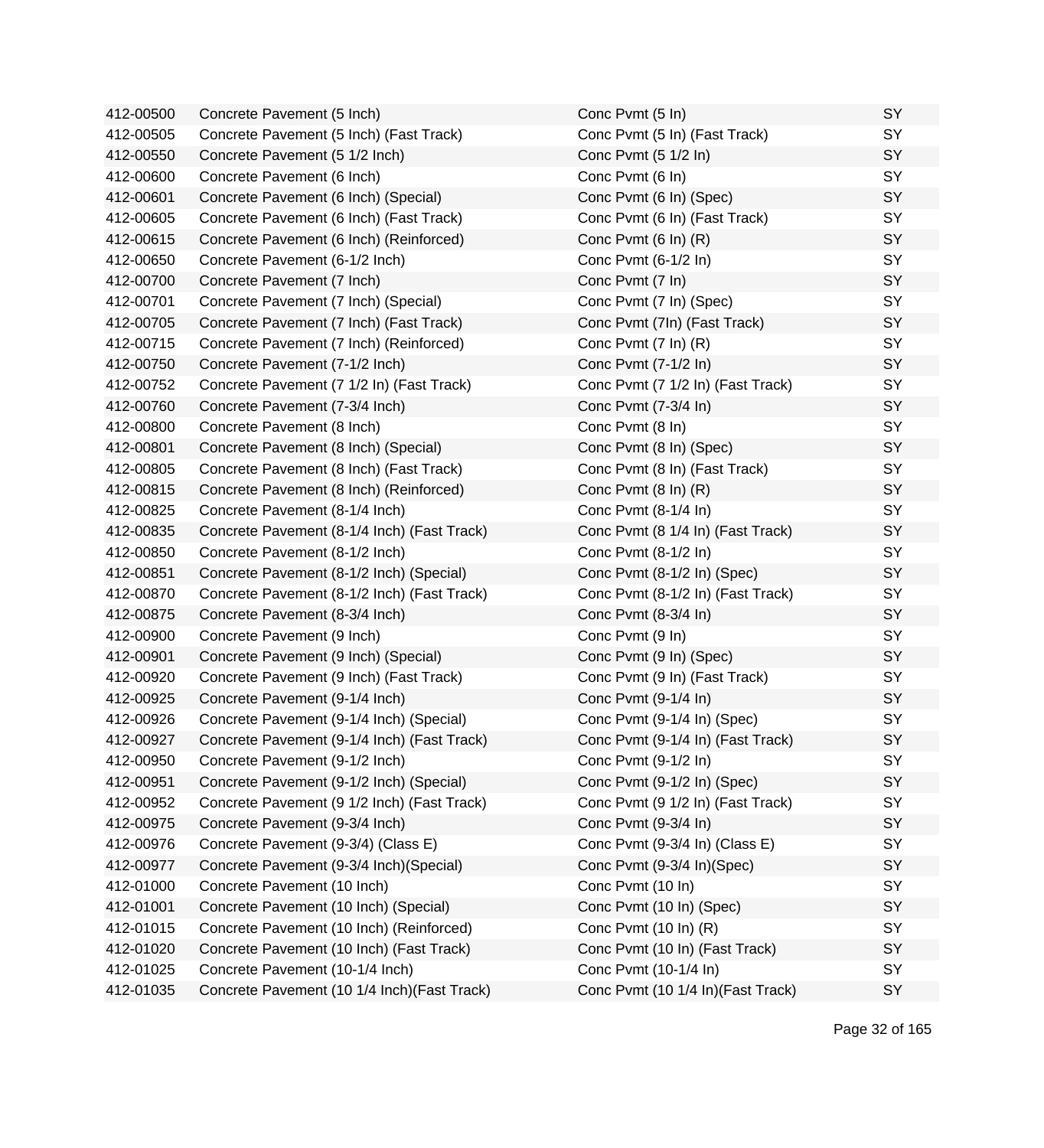| 412-01050 | Concrete Pavement (10-1/2 Inch)               | Conc Pvmt (10-1/2 In)              | SY          |
|-----------|-----------------------------------------------|------------------------------------|-------------|
| 412-01055 | Concrete Pavement (10-1/2 Inch) (Special)     | Conc Pvmt (10-1/2 In) (Spec)       | SY          |
| 412-01060 | Concrete Pavement (10-1/2 Inch) (Fast Track)  | Conc Pvmt (10-1/2 In) (Fast Track) | SY          |
| 412-01075 | Concrete Pavement (10-3/4 Inch)               | Conc Pvmt (10-3/4 In)              | SY          |
| 412-01100 | Concrete Pavement (11 Inch)                   | Conc Pvmt (11 In)                  | SY          |
| 412-01105 | Concrete Pavement (11 Inch) (Special)         | Conc Pvmt (11 In) (Spec)           | SY          |
| 412-01120 | Concrete Pavement (11 Inch) (Fast Track)      | Conc Pvmt (11 In) (Fast Track)     | SY          |
| 412-01125 | Concrete Pavement (11-1/4 Inch)               | Conc Pvmt (11-1/4 In)              | SY          |
| 412-01150 | Concrete Pavement (11-1/2 Inch)               | Conc Pvmt (11-1/2 In)              | SY          |
| 412-01152 | Concrete Pavement (11-1/2 Inch) (Fast Track)  | Conc Pvmt (11-1/2 In) (Fast Track) | SY          |
| 412-01155 | Concrete Pavement (11-1/2 Inch) (Special)     | Conc Pvmt (11-1/2 In) (Spec)       | SY          |
| 412-01200 | Concrete Pavement (12 Inch)                   | Conc Pvmt (12 In)                  | SY          |
| 412-01215 | Concrete Pavement (12 Inch) (Reinforced)      | Conc Pvmt (12 In) (R)              | SY          |
| 412-01220 | Concrete Pavement (12 Inch) (Fast Track)      | Conc Pvmt (12 In) (Fast Track)     | SY          |
| 412-01250 | Concrete Pavement (12-1/2 Inch)               | Conc Pvmt (12-1/2 In)              | SY          |
| 412-01252 | Concrete Pavement (12 1/2 Inch) (Fast Track)  | Conc Pvmt (12-1/2 In) (Fast Track) | SY          |
| 412-01255 | Concrete Pavement (12 Inch) (Special)         | Conc Pvmt (12 In) (Spec)           | SY          |
| 412-01265 | Concrete Pavement (12-1/2 Inch) (Reinforced)  | Conc Pvmt (12-1/2 In)(R)           | SY          |
| 412-01300 | Concrete Pavement (13 Inch)                   | Conc Pvmt (13 In)                  | SY          |
| 412-01325 | Concrete Pavement (13 Inch) (Fast Track)      | Conc Pvmt (13 In) (Fast Track)     | SY          |
| 412-01350 | Concrete Pavement (13-1/2 Inch)               | Conc Pvmt (13-1/2 In)              | SY          |
| 412-01352 | Concrete Pavement (13-1/2 In) (Fast Track)    | Conc Pvmt (13-1/2 In) (Fast Track) | SY          |
| 412-01400 | Concrete Pavement (14 Inch)                   | Conc Pvmt (14 In)                  | SY          |
| 412-01500 | Concrete Pavement (15 Inch)                   | Conc Pvmt (15 In)                  | SY          |
| 412-02000 | <b>Concrete Safety Edge</b>                   | Conc Safety Edge                   | LF          |
| 412-03000 | <b>Concrete Pavement System</b>               | Conc Pvmt System                   | SY          |
| 412-04000 | Concrete Pavement Panel (Precast)             | Conc Pvt Pan (Precast)             | <b>SF</b>   |
| 412-04008 | Concrete Pavement Panel (Precast) (12X8)      | Conc Pvmt Panel (Precast) (12X8)   | <b>EACH</b> |
| 412-04012 | Concrete Pavement Panel (Precast) (12X12)     | Conc Pvmt Panel (Precast) (12X12)  | <b>EACH</b> |
| 412-05000 | Partial Depth Repair of Concrete Pavement     | Partial Depth Repair of Conc Pvmt  | <b>SF</b>   |
| 412-05002 | Full Depth Repair of Concrete Pavement        | Full Depth Repair of Conc Pavement | <b>SF</b>   |
| 412-05100 | Polyurethane Slab Jacking                     | Poly Slab Jacking                  | LB          |
| 412-06000 | Furnish Concrete Pavement Thin Whitetopping   | Furn Conc Pvmt TWT                 | <b>CY</b>   |
| 412-06060 | Concrete Pavement Thin Whitetopping (6 Inch)  | Conc Pvmt TWT (6 Inch)             | <b>SY</b>   |
| 412-10000 | Sawing Concrete Pavement                      | Sawing Conc Pvmt                   | LF          |
| 412-11000 | <b>Concrete Pavement Dowel Bar Retrofit</b>   | Conc Pave Dowel Bar Retro          | <b>EACH</b> |
| 412-13000 | Concrete Pavement Joint Repair                | Conc Pavement Joint Repair         | <b>EACH</b> |
| 412-14000 | Sawing and Sealing Concrete Pavement Joints   | Sawing and Sealing Joints          | LF          |
| 412-15000 | Routing and Sealing Concrete Pavement Cracks  | Routing and Sealing Cracks         | LF          |
| 412-15010 | Cleaning and Grouting Concrete Pavement Joint | Clean & Grout Conc Pvmt Joint      | LF          |
| 412-15050 | <b>Cross Stitching</b>                        | <b>Cross Stitching</b>             | <b>EACH</b> |
| 412-15052 | <b>Slot Stitching</b>                         | <b>Slot Stitching</b>              | <b>EACH</b> |
| 412-15060 | Repair Concrete Cracks (Stitch)               | Rep Conc Cr (Stitch)               | <b>EACH</b> |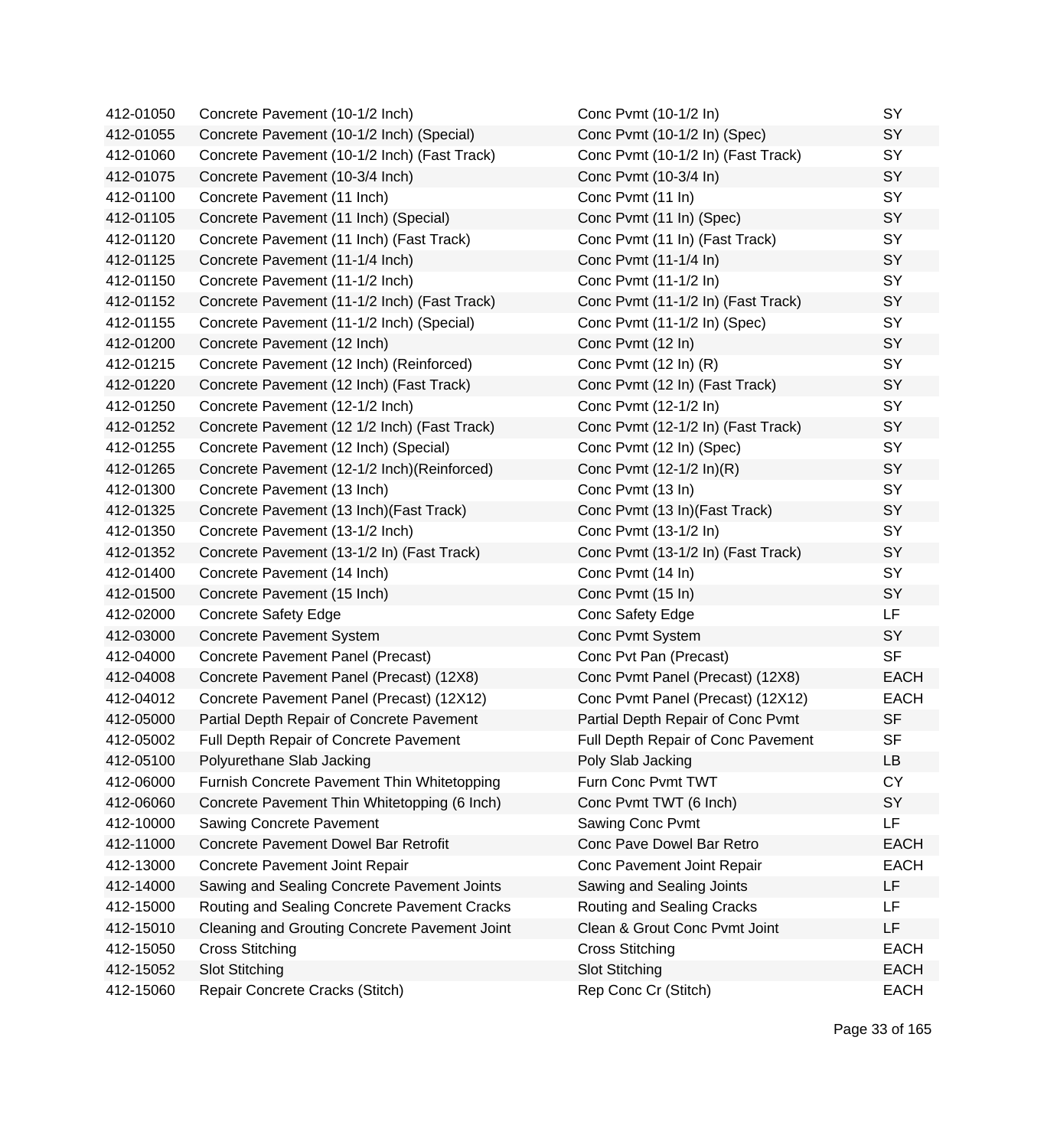| 412-16000 | <b>Cleaning and Sealing Concrete Pavement Joints</b>    | Cleaning + Sealing Joints                | LF          |
|-----------|---------------------------------------------------------|------------------------------------------|-------------|
| 412-16500 | Shrinkage Crack Sealing                                 | <b>Shrinkage Crack Sealing</b>           | <b>LF</b>   |
| 412-18000 | <b>Crack and Seat Concrete Pavement</b>                 | Crack & Seat Conc Pvmt                   | SY          |
| 412-18010 | Rubbilization of Concrete Pavement (Crack and Seat)     | Rubbil of Conc Pvmt (Crack and Seat)     | SY          |
| 412-18020 | Rubbilization of Concrete Pavement (Resonant Breaker)   | Rubbil of Conc Pvmt (Resonant Breaker)   | SY          |
| 412-18030 | Rubbilization of Concrete Pavement (Multi-Head Breaker) | Rubbil of Conc Pvmt (Multi-Head Breaker) | SY          |
| 412-18050 | <b>Rubbilization of Concrete Pavement</b>               | Rubbil of Conc Pvmt                      | SY          |
| 412-19000 | <b>Hot Poured Concrete Joint Sealant</b>                | <b>Hot Conc Joint Sealant</b>            | <b>LF</b>   |
| 412-80001 | <b>Shoulder Pavement Alternate</b>                      | <b>Shoulder Pavement Alternate</b>       | SY          |
| 420-00000 | Geomembrane                                             | Geomembrane                              | SY          |
| 420-00102 | Geotextile (Erosion Control) (Class 1)                  | Geotextile (Er Cont) (CL 1)              | SY          |
| 420-00103 | Geotextile (Erosion Control) (Class 2)                  | Geotextile (Er Cont) (CL 2)              | SY          |
| 420-00104 | Geotextile (Erosion Control) (Class 3)                  | Geotextile (Er Cont) (CL 3)              | SY          |
| 420-00112 | Geotextile (Drainage) (Class 1)                         | Geotextile (Drain) (CL 1)                | SY          |
| 420-00113 | Geotextile (Drainage) (Class 2)                         | Geotextile (Drain) (CL 2)                | SY          |
| 420-00114 | Geotextile (Drainage) (Class 3)                         | Geotextile (Drain) (CL 3)                | SY          |
| 420-00132 | Geotextile (Separator) (Class 1)                        | Geotextile (Separator) (CL 1)            | SY          |
| 420-00133 | Geotextile (Separator) (Class 2)                        | Geotextile (Separator) (CL 2)            | SY          |
| 420-00134 | Geotextile (Separator) (Class 3)                        | Geotextile (Separator) (CL 3)            | SY          |
| 420-00200 | Geotextile (Weed Barrier)                               | Geotextile (Weed Barrier)                | SY          |
| 420-00201 | Geotextile (Weed Barrier) (Special)                     | Geotextile (Weed Barrier) (Spec)         | SY          |
| 420-00300 | Geotextile (Reinforcement)                              | Geotextile (Reinforcement)               | SY          |
| 420-00400 | Media Filter Drain (MFD) mix (Type 1)                   | Media Filter Drain (MFD) mix (Type 1)    | CY          |
| 420-00500 | Geotextile (Paving)                                     | Geotextile (Paving)                      | SY          |
| 420-00505 | Geotextile (Paving) (Special)                           | Geotextile (Paving) (Special)            | SY          |
| 420-00510 | Geotextile (Crack Reduction) (High Density)             | Geotextile (Cr Reduc) (H D)              | SY          |
| 420-00511 | <b>Asphalt Reinforcement Geogrid</b>                    | Asphalt Reinforcement Geogrid            | SY          |
| 420-00520 | Geogrid Pavement Reinforcement                          | Geogrid Pvmt Reinf                       | SY          |
| 420-00526 | <b>Cellular Geogrid</b>                                 | Cellular Geogrid                         | SY          |
| 501-00000 | Steel Sheet Piling (Type I)                             | Steel Sheet Pile (Ty I)                  | <b>SF</b>   |
| 501-00200 | Steel Sheet Piling (Type II)                            | Steel Sheet Pile (Ty II)                 | <b>SF</b>   |
| 501-00210 | <b>Steel Sheet Piling Cap</b>                           | <b>Steel Sheet Piling Cap</b>            | LF          |
| 501-00300 | <b>Drive Steel Sheet Piling</b>                         | <b>Drive Steel Sheet Piling</b>          | <b>SF</b>   |
| 502-00000 | <b>Treated Timber Piling</b>                            | Tr Tim Piling                            | LF          |
| 502-00100 | Drilling Hole to Facilitate Pile Driving                | Drill Hole Fac Pile Driving              | LF          |
| 502-00140 | <b>Blast Hole to Facilitate Pile Driving</b>            | <b>Blast Hole to Fac Pile Driving</b>    | <b>LF</b>   |
| 502-00150 | Blast Hole to Facilitate Pile Driving                   | Blast Hole to Fac Pile Driving           | <b>EACH</b> |
| 502-00200 | <b>Drive Steel Piling</b>                               | <b>Drive Steel Piling</b>                | LF          |
| 502-00210 | <b>Drive Timber Piling</b>                              | <b>Drive Timber Piling</b>               | LF          |
| 502-00400 | <b>End Plate</b>                                        | <b>End Plate</b>                         | <b>EACH</b> |
| 502-00460 | Pile Tip                                                | Pile Tip                                 | <b>EACH</b> |
| 502-00500 | Complete Joint Penetration (CJP) Splice                 | <b>CJP Splice</b>                        | <b>EACH</b> |
| 502-01000 | <b>Bitumen Coating</b>                                  | <b>Bitumen Coating</b>                   | <b>LF</b>   |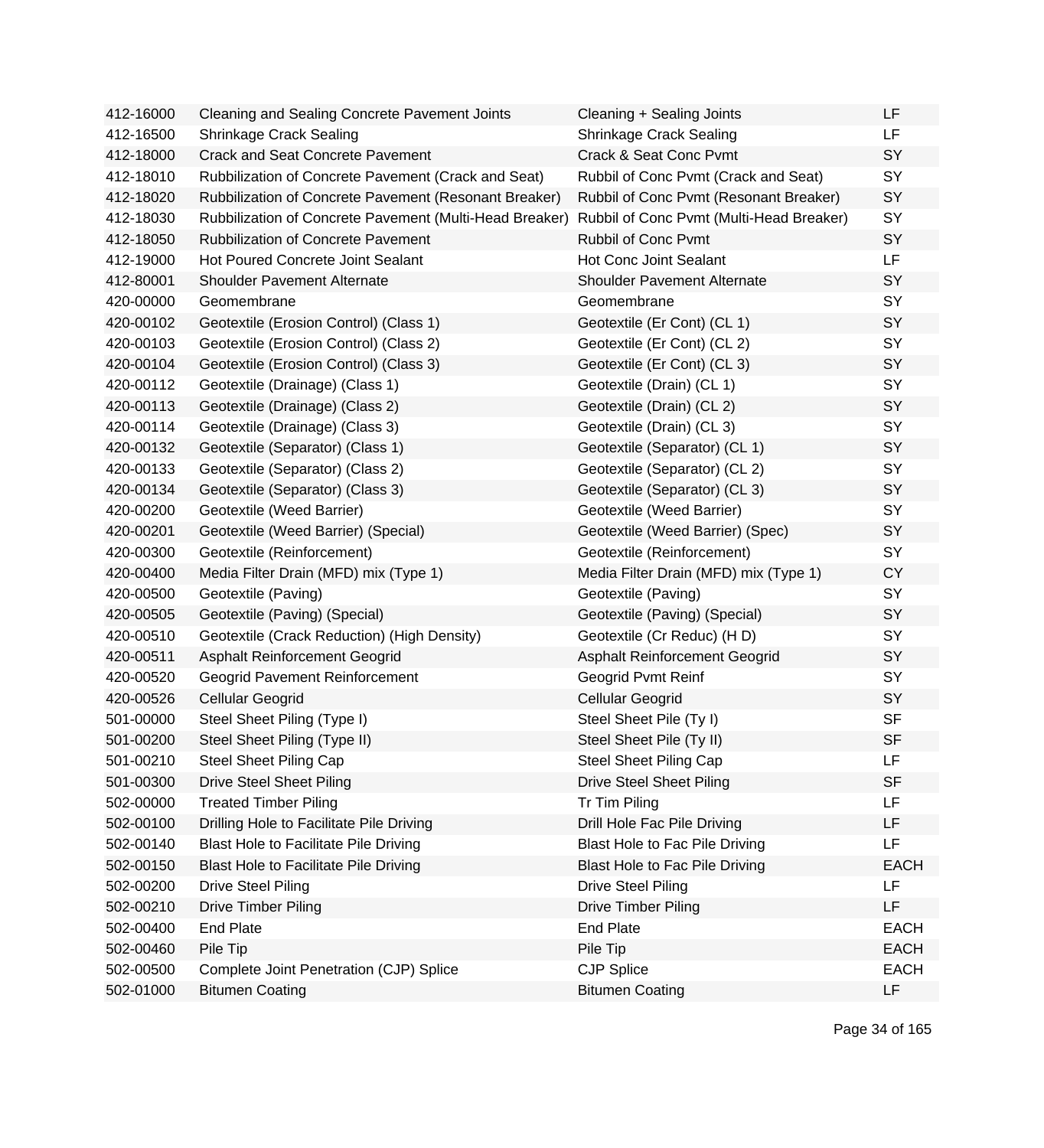| 502-01100 | Retapping                                       | Retapping                              | <b>EACH</b> |
|-----------|-------------------------------------------------|----------------------------------------|-------------|
| 502-01120 | <b>Restriking Pile</b>                          | <b>Restriking Pile</b>                 | <b>EACH</b> |
| 502-02000 | <b>Dynamic Load Testing</b>                     | <b>Dynamic Load Testing</b>            | L S         |
| 502-02010 | <b>Dynamic Pile Test</b>                        | <b>Dynamic Pile Test</b>               | <b>EACH</b> |
| 502-02012 | <b>Static Pile Load Test</b>                    | <b>Static Pile Load Test</b>           | <b>EACH</b> |
| 502-03500 | Steel Pipe Pile (7-5/8x0.500)                   | S P Pile (7-5/8x0.500)                 | LF          |
| 502-08250 | Steel Pipe Piling (12-3/4 X 0.250 Inch)         | SP Pile (12-3/4x0.250 In)              | LF          |
| 502-08330 | Steel Pipe Piling (12-3/4 X 0.330 Inch)         | SP Pile (12-3/4x0.330 In)              | LF          |
| 502-08375 | Steel Pipe Piling (12-3/4 X 0.375 Inch)         | SP Pile (12-3/4x0.375 In)              | LF          |
| 502-08500 | Steel Pipe Piling (12-3/4 X 0.500 Inch)         | SP Pile (12-3/4x0.500 ln)              | LF          |
| 502-08502 | Steel Pipe Pile (18x0.625 Inch)                 | SP Pile (18x0.625 In)                  | LF          |
| 502-08505 | Steel Pipe Piling (24 X 0.500 Inch) (Special)   | SP Pile (24 x 0.500 ln)(Spec)          | LF          |
| 502-10836 | Steel Piling (HP 8x36)                          | Steel Pile (HP 8x36)                   | LF          |
| 502-11057 | Steel Piling (HP 10x57)                         | Steel Pile (HP 10x57)                  | LF          |
| 502-11253 | Steel Piling (HP 12x53)                         | Steel Pile (HP 12x53)                  | LF          |
| 502-11254 | Steel Piling (HP 12X53) (Install Only)          | Steel Piling (HP 12X53) (Install Only) | LF          |
| 502-11263 | Steel Piling (HP 12x63)                         | Steel Pile (HP 12x63)                  | LF          |
| 502-11274 | Steel Piling (HP 12x74)                         | Steel Pile (HP 12x74)                  | LF          |
| 502-11275 | Steel Piling (HP 12X74) (Install Only)          | Steel Piling (HP 12X74) (Install Only) | LF          |
| 502-11284 | Steel Piling (HP 12x84)                         | Steel Pile (HP 12x84)                  | LF          |
| 502-11473 | Steel Piling (HP 14x73)                         | Steel Pile (HP 14x73)                  | LF          |
| 502-11489 | Steel Piling (HP 14x89)                         | Steel Pile (HP 14x89)                  | LF          |
| 502-11490 | Steel Piling (HP 14X89) (Install Only)          | Steel Piling (HP 14X89) (Install Only) | LF          |
| 502-14102 | Steel Piling (HP 14x102)                        | Steel Pile (HP 14x102)                 | LF          |
| 502-14117 | Steel Piling (HP 14x117)                        | Steel Pile (HP 14x117)                 | LF          |
| 502-18135 | Steel Pile (HP 18X135)                          | Steel Pile (HP 18X135)                 | LF          |
| 502-20209 | Corrugated Steel Pipe Piling (8x14x0.2092 Inch) | Corr SP Pile (8x14x0.2092)             | LF          |
| 502-29000 | <b>Structure Foundation System (Alternates)</b> | <b>Str Foundation Sys (Alternates)</b> | <b>EACH</b> |
| 503-00000 | Ground Improvement                              | Ground Improvement                     | <b>SF</b>   |
| 503-00002 | Ground Improvement                              | Ground Improvement                     | <b>CY</b>   |
| 503-00012 | Drilled Shaft (12 Inch)                         | Drilled Shaft (12 In)                  | LF          |
| 503-00016 | Drilled Shaft (16 Inch)                         | Drilled Shaft (16 In)                  | LF          |
| 503-00018 | Drilled Shaft (18 Inch)                         | Drilled Shaft (18 In)                  | LF          |
| 503-00024 | Drilled Shaft (24 Inch)                         | Drilled Shaft (24 In)                  | LF          |
| 503-00025 | Drilled Shaft (24 Inch) (Special)               | Drilled Shaft (24 In)(Spec)            | LF          |
| 503-00030 | Drilled Shaft (30 Inch)                         | Drilled Shaft (30 In)                  | LF          |
| 503-00036 | Drilled Shaft (36 Inch)                         | Drilled Shaft (36 In)                  | LF          |
| 503-00037 | Drilled Shaft (36 Inch)(Special)                | Drilled Shaft (36 In)(Spec)            | LF          |
| 503-00042 | Drilled Shaft (42 Inch)                         | Drilled Shaft (42 In)                  | LF          |
| 503-00043 | Drilled Shaft (43 Inch)                         | Drilled Shaft (43 In)                  | LF          |
| 503-00048 | Drilled Shaft (48 Inch)                         | Drilled Shaft (48 In)                  | LF          |
| 503-00054 | Drilled Shaft (54 Inch)                         | Drilled Shaft (54 In)                  | LF          |
| 503-00055 | Drilled Shaft (54 Inch) (Special)               | Drilled Shaft (54 In)(Spec)            | LF          |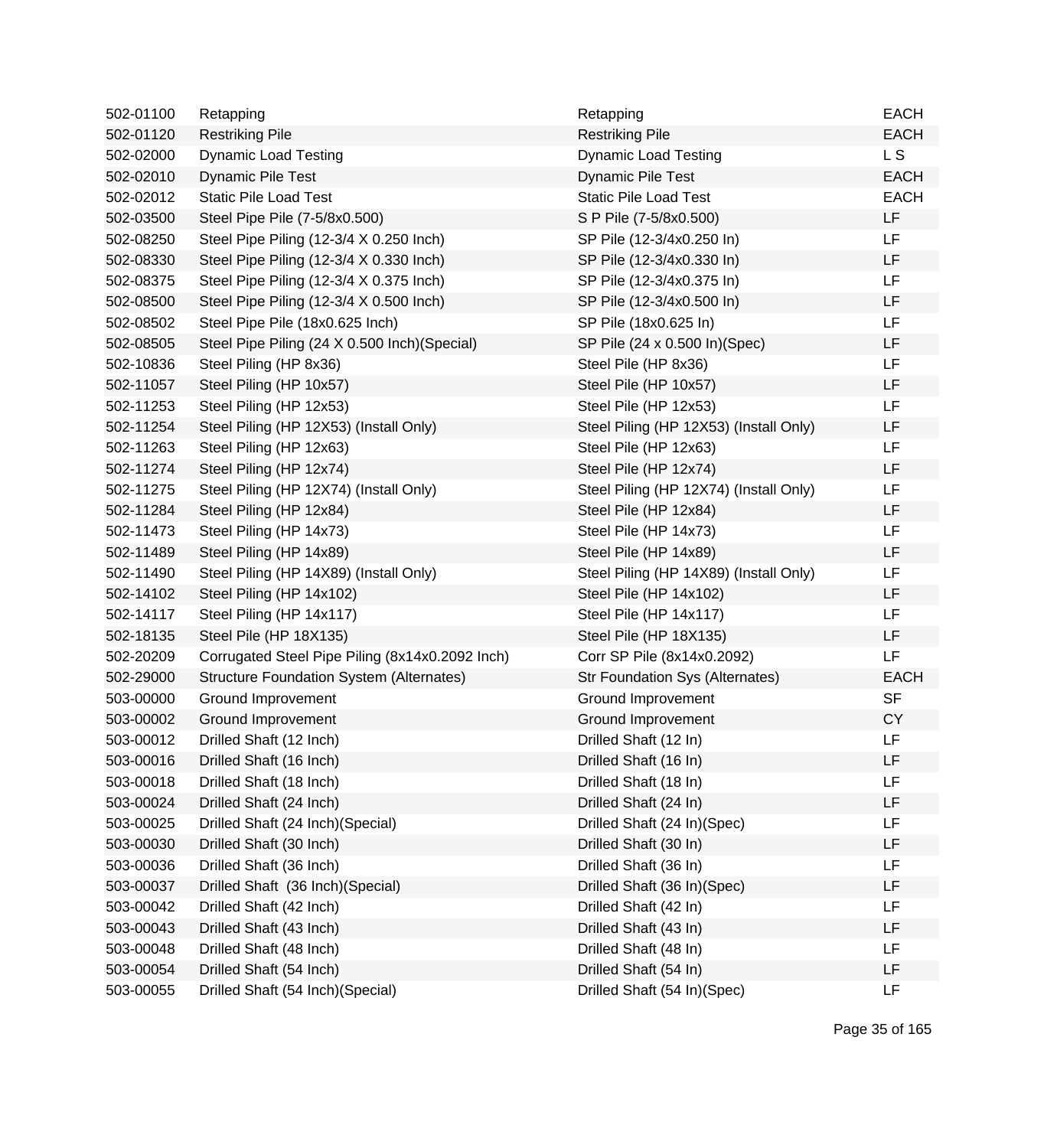| 503-00060 | Drilled Shaft (60 Inch)                    | Drilled Shaft (60 In)                    | LF             |
|-----------|--------------------------------------------|------------------------------------------|----------------|
| 503-00066 | Drilled Shaft (66 Inch)                    | Drilled Shaft (66 In)                    | LF             |
| 503-00072 | Drilled Shaft (72 Inch)                    | Drilled Shaft (72 In)                    | LF             |
| 503-00078 | Drilled Shaft (78 Inch)                    | Drilled Shaft (78 In)                    | <b>LF</b>      |
| 503-00084 | Drilled Shaft (84 Inch)                    | Drilled Shaft (84 In)                    | <b>LF</b>      |
| 503-00096 | Drilled Shaft (96 Inch)                    | Drilled Shaft (96 In)                    | <b>LF</b>      |
| 503-00102 | Drilled Shaft (102 Inch)                   | Drilled Shaft (102 Inch)                 | LF             |
| 503-00200 | Caisson (Special)                          | Caisson (Special)                        | LF             |
| 503-00210 | Aggregate Column Ground Improvement        | Agg Column Grnd Impvmt                   | L S            |
| 503-00211 | Aggregate Column Ground Improvement        | Agg Column Ground Improvement            | LF             |
| 503-00212 | Soil Mixing                                | Soil Mixing                              | <b>CY</b>      |
| 503-00214 | Soil Mixing (Overtopping)                  | Soil Mixing (Overtopping)                | <b>CY</b>      |
| 503-00300 | <b>Drilled Shaft Load Test</b>             | <b>Drilled Shaft Load Test</b>           | <b>EACH</b>    |
| 503-00310 | <b>Crosshole Sonic Logging Testing</b>     | <b>CSL Testing</b>                       | <b>EACH</b>    |
| 503-00320 | <b>Thermal Integrity Profiling Testing</b> | <b>TIP Testing</b>                       | <b>EACH</b>    |
| 503-00400 | Drilling and Logging Bores                 | Drill and Log Bores                      | <b>LF</b>      |
| 503-00536 | Jet Grouted Shaft (36 Inch)                | Jet Grouted Shaft (36 In)                | LF             |
| 503-01060 | Micropile (6 Inch)                         | M pile $(6 \ln)$                         | LF             |
| 503-01070 | Micropile (7 Inch)                         | M Pile (7 In)                            | LF             |
| 503-01080 | Micropile (8 Inch)                         | M Pile $(8 \ln)$                         | <b>LF</b>      |
| 503-01100 | Micropile (10 Inch)                        | M Pile (10 In)                           | LF             |
| 503-01120 | Micropile (12 Inch)                        | M Pile (12 In)                           | LF             |
| 503-02000 | <b>Verification Test Pile</b>              | <b>Verification Test Pile</b>            | <b>EACH</b>    |
| 504-03311 | Retaining Wall (1)(Alternative Systems)    | Retaining Wall (1)(Alternative Systems)  | L S            |
| 504-03312 | Retaining Wall (2)(Alternative Systems)    | Retaining Wall (2)(Alternative Systems)  | L S            |
| 504-03313 | Retaining Wall (3)(Alternative Systems)    | Retaining Wall (3)(Alternative Systems)  | L S            |
| 504-03314 | Retaining Wall (4)(Alternative Systems)    | Retaining Wall (4) (Alternative Systems) | L S            |
| 504-03315 | Retaining Wall (5)(Alternative Systems)    | Retaining Wall (5)(Alternative Systems)  | <b>LS</b>      |
| 504-03316 | Retaining Wall (6)(Alternative Systems)    | Retaining Wall (6)(Alternative Systems)  | L S            |
| 504-03317 | Retaining Wall (7) (Alternative Systems)   | Retaining Wall (7) (Alternative Systems) | L S            |
| 504-03318 | Retaining Wall (8)(Alternative Systems)    | Retaining Wall (8)(Alternative Systems)  | L S            |
| 504-03319 | Retaining Wall (9)(Alternative Systems)    | Retaining Wall (9)(Alternative Systems)  | L S            |
| 504-03320 | Retaining Wall (10)(Alternative Systems)   | Retaining Wall (10)(Alternative Systems) | L S            |
| 504-03321 | Retaining Wall (11)(Alternative Systems)   | Retaining Wall (11)(Alternative Systems) | L S            |
| 504-03322 | Retaining Wall (12)(Alternative Systems)   | Retaining Wall (12)(Alternative Systems) | L <sub>S</sub> |
| 504-03323 | Retaining Wall (13)(Alternative Systems)   | Retaining Wall (13)(Alternative Systems) | L <sub>S</sub> |
| 504-03324 | Retaining Wall (14)(Alternative Systems)   | Retaining Wall (14)(Alternative Systems) | L S            |
| 504-03325 | Retaining Wall (15)(Alternative Systems)   | Retaining Wall (15)(Alternative Systems) | L S            |
| 504-03326 | Retaining Wall (16)(Alternative Systems)   | Retaining Wall (16)(Alternative Systems) | L <sub>S</sub> |
| 504-03327 | Retaining Wall (17)(Alternative Systems)   | Retaining Wall (17)(Alternative Systems) | L <sub>S</sub> |
| 504-03328 | Retaining Wall (18)(Alternative Systems)   | Retaining Wall (18)(Alternative Systems) | L <sub>S</sub> |
| 504-03329 | Retaining Wall (19)(Alternative Systems)   | Retaining Wall (19)(Alternative Systems) | <b>LS</b>      |
| 504-03330 | Retaining Wall (20)(Alternative Systems)   | Retaining Wall (20)(Alternative Systems) | L <sub>S</sub> |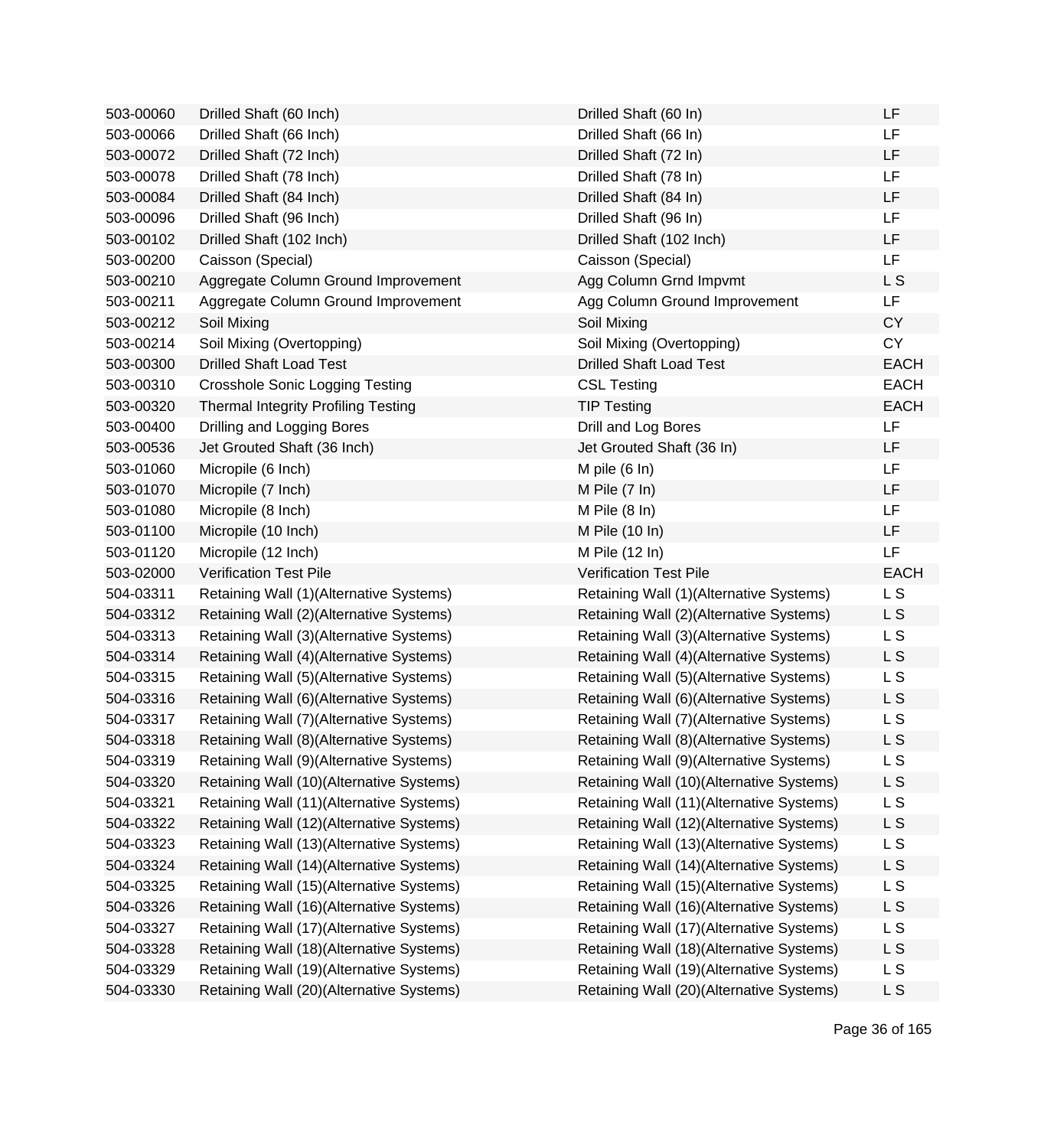| 504-03331 | Retaining Wall (21)(Alternative Systems)    | Retaining Wall (21)(Alternative Systems) | L S         |
|-----------|---------------------------------------------|------------------------------------------|-------------|
| 504-03332 | Retaining Wall (22)(Alternative Systems)    | Retaining Wall (22)(Alternative Systems) | L S         |
| 504-03333 | Retaining Wall (23)(Alternative Systems)    | Retaining Wall (23)(Alternative Systems) | L S         |
| 504-03334 | Retaining Wall (24)(Alternative Systems)    | Retaining Wall (24)(Alternative Systems) | L S         |
| 504-03335 | Retaining Wall (25)(Alternative Systems)    | Retaining Wall (25)(Alternative Systems) | L S         |
| 504-03336 | Retaining Wall (26)(Alternative Systems)    | Retaining Wall (26)(Alternative Systems) | L S         |
| 504-03337 | Retaining Wall (27)(Alternative Systems)    | Retaining Wall (27)(Alternative Systems) | L S         |
| 504-03338 | Retaining Wall (28)(Alternative Systems)    | Retaining Wall (28)(Alternative Systems) | L S         |
| 504-03339 | Retaining Wall (29)(Alternative Systems)    | Retaining Wall (29)(Alternative Systems) | L S         |
| 504-03340 | Retaining Wall (30)(Alternative Systems)    | Retaining Wall (30)(Alternative Systems) | L S         |
| 504-03341 | Retaining Wall (31)(Alternative Systems)    | Retaining Wall (31)(Alternative Systems) | L S         |
| 504-03342 | Retaining Wall (32)(Alternative Systems)    | Retaining Wall (32)(Alternative Systems) | L S         |
| 504-03343 | Retaining Wall (33)(Alternative Systems)    | Retaining Wall (33)(Alternative Systems) | L S         |
| 504-03344 | Retaining Wall (34)(Alternative Systems)    | Retaining Wall (34)(Alternative Systems) | L S         |
| 504-03345 | Retaining Wall (35)(Alternative Systems)    | Retaining Wall (35)(Alternative Systems) | L S         |
| 504-03346 | Retaining Wall (36)(Alternative Systems)    | Retaining Wall (36)(Alternative Systems) | L S         |
| 504-03347 | Retaining Wall (37)(Alternative Systems)    | Retaining Wall (37)(Alternative Systems) | L S         |
| 504-03348 | Retaining Wall (38)(Alternative Systems)    | Retaining Wall (38)(Alternative Systems) | L S         |
| 504-03349 | Retaining Wall (39)(Alternative Systems)    | Retaining Wall (39)(Alternative Systems) | L S         |
| 504-03350 | Retaining Wall (40)(Alternative Systems)    | Retaining Wall (40)(Alternative Systems) | L S         |
| 504-03351 | Retaining Wall (41)(Alternative Systems)    | Retaining Wall (41)(Alternative Systems) | L S         |
| 504-03400 | Retaining Wall Coping Anchor                | <b>Ret Wall Coping Anchor</b>            | <b>EACH</b> |
| 504-03405 | Retaining Wall Coping Anchor (Special)      | Ret Wall Coping Anchor (Spec)            | <b>EACH</b> |
| 504-03411 | Retaining Wall (Boulder)                    | Retaining Wall (Boulder)                 | <b>SF</b>   |
| 504-03500 | Retaining Wall (Design Build)               | Retaining Wall(Design Build)             | <b>SF</b>   |
| 504-03600 | <b>Temporary Earth Retaining Wall</b>       | Temp Earth Ret Wall                      | <b>SF</b>   |
| 504-04230 | MSE Wall (Repair)                           | <b>MSE Wall (Repair)</b>                 | L S         |
| 504-04410 | <b>Block Facing</b>                         | <b>Block Facing</b>                      | <b>SF</b>   |
| 504-04420 | <b>Precast Panel Facing</b>                 | <b>Precast Panel Facing</b>              | <b>SF</b>   |
| 504-04425 | Architectural Precast Concrete Panel        | Architectural Precast Concrete Panel     | <b>SF</b>   |
| 504-04430 | <b>Reinforced Concrete Facing</b>           | <b>Reinforced Concrete Facing</b>        | <b>SF</b>   |
| 504-04440 | Facing (Special)                            | Facing (Special)                         | <b>SF</b>   |
| 504-05000 | Wire Mesh Facing                            | Wire Mesh Facing                         | <b>SF</b>   |
| 504-05100 | Geotextile Wrap of Existing Pier Bents      | Geo Wrap of Exist Pier Bents             | <b>EACH</b> |
| 504-06100 | <b>Ground Nailed Wall</b>                   | <b>Ground Nailed Wall</b>                | <b>SF</b>   |
| 504-06130 | Ground Nailed Wall (< 30 Foot Total Height) | Ground Nailed Wall (<30 Ft)              | <b>SF</b>   |
| 504-06131 | Ground Nailed Wall (>30 Foot Total Height)  | Ground Nailed Wall (>30 Ft)              | <b>SF</b>   |
| 504-06300 | <b>Ground Nail</b>                          | <b>Ground Nail</b>                       | LF          |
| 504-06310 | Ground Nail (10 Foot)                       | Ground Nail (10 Foot)                    | <b>EACH</b> |
| 504-06315 | Ground Nail (15 Foot)                       | Ground Nail (15 Foot)                    | <b>EACH</b> |
| 504-06320 | Ground Nail (20 Foot)                       | Ground Nail (20 Foot)                    | <b>EACH</b> |
| 504-06325 | Ground Nail (25 Foot)                       | Ground Nail (25 Foot)                    | <b>EACH</b> |
| 504-06327 | Ground Nail (27 Foot)                       | Ground Nail (27 Foot)                    | <b>EACH</b> |
|           |                                             |                                          |             |

| Retaining Wall (21)(Alternative Systems) | L S         |
|------------------------------------------|-------------|
| Retaining Wall (22)(Alternative Systems) | L S         |
| Retaining Wall (23)(Alternative Systems) | L S         |
| Retaining Wall (24)(Alternative Systems) | L S         |
| Retaining Wall (25)(Alternative Systems) | L S         |
| Retaining Wall (26)(Alternative Systems) | L S         |
| Retaining Wall (27)(Alternative Systems) | L S         |
| Retaining Wall (28)(Alternative Systems) | L S         |
| Retaining Wall (29)(Alternative Systems) | L S         |
| Retaining Wall (30)(Alternative Systems) | L S         |
| Retaining Wall (31)(Alternative Systems) | L S         |
| Retaining Wall (32)(Alternative Systems) | L S         |
| Retaining Wall (33)(Alternative Systems) | L S         |
| Retaining Wall (34)(Alternative Systems) | L S         |
| Retaining Wall (35)(Alternative Systems) | L S         |
| Retaining Wall (36)(Alternative Systems) | L S         |
| Retaining Wall (37)(Alternative Systems) | L S         |
| Retaining Wall (38)(Alternative Systems) | L S         |
| Retaining Wall (39)(Alternative Systems) | L S         |
| Retaining Wall (40)(Alternative Systems) | L S         |
| Retaining Wall (41)(Alternative Systems) | L S         |
| <b>Ret Wall Coping Anchor</b>            | <b>EACH</b> |
| Ret Wall Coping Anchor (Spec)            | <b>EACH</b> |
| Retaining Wall (Boulder)                 | <b>SF</b>   |
| Retaining Wall(Design Build)             | SF          |
| Temp Earth Ret Wall                      | <b>SF</b>   |
| <b>MSE Wall (Repair)</b>                 | L S         |
| <b>Block Facing</b>                      | <b>SF</b>   |
| <b>Precast Panel Facing</b>              | <b>SF</b>   |
| Architectural Precast Concrete Panel     | <b>SF</b>   |
| <b>Reinforced Concrete Facing</b>        | <b>SF</b>   |
| Facing (Special)                         | <b>SF</b>   |
| Wire Mesh Facing                         | SF          |
| Geo Wrap of Exist Pier Bents             | <b>EACH</b> |
| <b>Ground Nailed Wall</b>                | <b>SF</b>   |
| Ground Nailed Wall (<30 Ft)              | <b>SF</b>   |
| Ground Nailed Wall (>30 Ft)              | <b>SF</b>   |
| <b>Ground Nail</b>                       | LF          |
| Ground Nail (10 Foot)                    | <b>EACH</b> |
| Ground Nail (15 Foot)                    | <b>EACH</b> |
| Ground Nail (20 Foot)                    | <b>EACH</b> |
| Ground Nail (25 Foot)                    | <b>EACH</b> |
| Ground Nail (27 Foot)                    | <b>EACH</b> |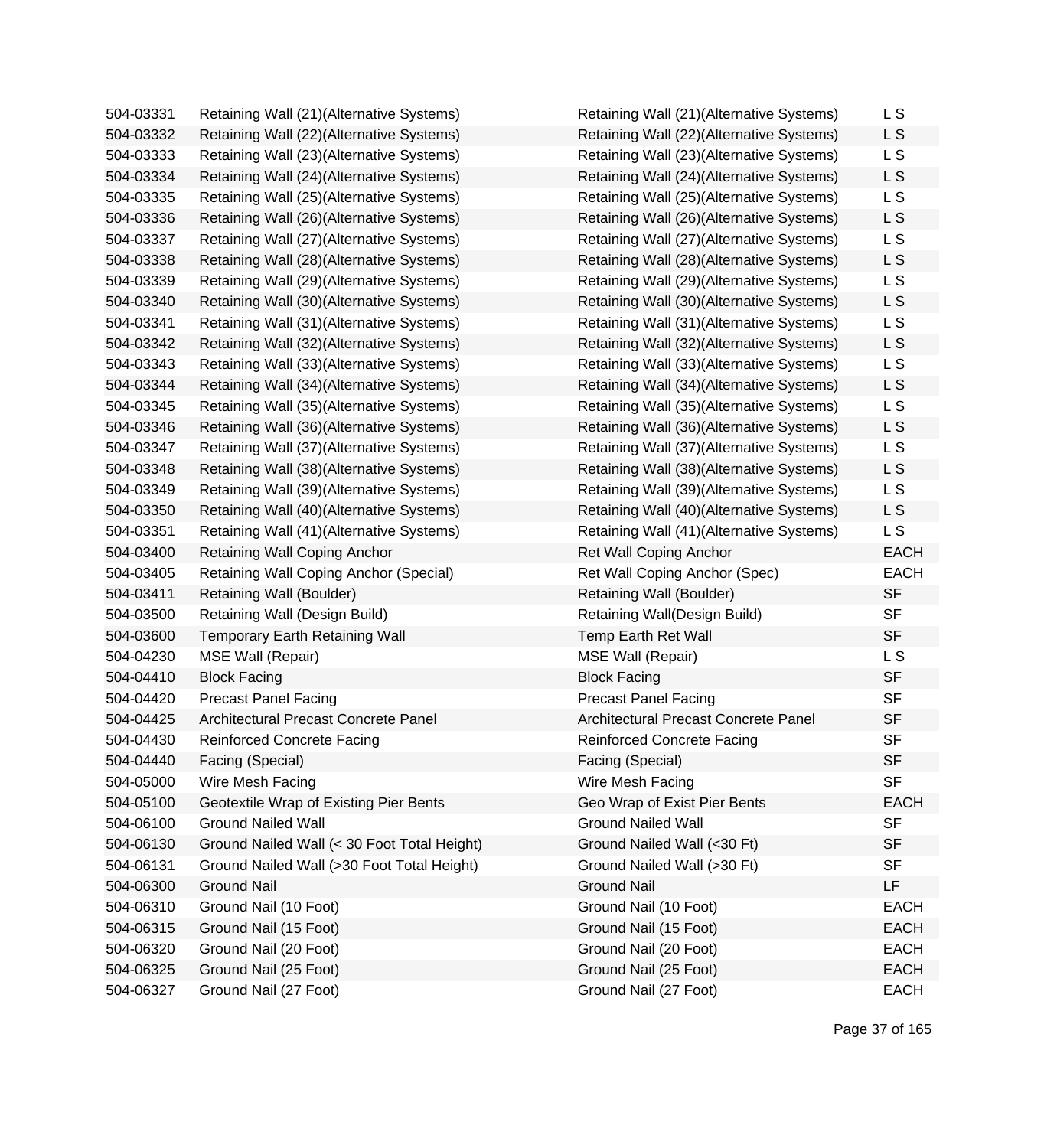| 504-06330 | Ground Nail (30 Foot)              | Ground Nail (30 Foot)              | <b>EACH</b> |
|-----------|------------------------------------|------------------------------------|-------------|
| 504-06335 | Ground Nail (35 Foot)              | Ground Nail (35 Foot)              | <b>EACH</b> |
| 504-06340 | Ground Nail (40 Foot)              | Ground Nail (40 Foot)              | <b>EACH</b> |
| 504-06390 | Ground Nail (Proof Testing)        | Ground Nail (Proof Test)           | <b>EACH</b> |
| 504-06400 | Soil Nail Wall                     | Soil Nail Wall                     | <b>SF</b>   |
| 504-06406 | Soil Nail                          | Soil Nail                          | LF          |
| 504-06410 | <b>Verification Testing</b>        | <b>Verification Testing</b>        | <b>EACH</b> |
| 504-06501 | Permanent Tieback Anchor System    | Perm Tieback Anchor Sys            | <b>SF</b>   |
| 504-08050 | Stone Landscape Wall               | Stone Landscape Wall               | <b>SF</b>   |
| 504-08100 | <b>Timber Retaining Wall</b>       | <b>Timber Retaining Wall</b>       | <b>SF</b>   |
| 504-08150 | Soldier Pile Wall                  | Soldier Pile Wall                  | <b>SF</b>   |
| 504-08255 | Masonry Landscape Wall (Dry Stack) | Masonry Landscape Wall (Dry Stack) | <b>SF</b>   |
| 506-00000 | Riprap                             | Riprap                             | <b>CY</b>   |
| 506-00005 | Riprap                             | Riprap                             | SY          |
| 506-00010 | Riprap (Special)                   | Riprap (Special)                   | <b>CY</b>   |
| 506-00012 | Riprap (Special)                   | Riprap (Special)                   | <b>EACH</b> |
| 506-00013 | Riprap (Special)                   | Riprap (Special)                   | <b>TON</b>  |
| 506-00014 | <b>Riprap Planting Pocket</b>      | <b>Riprap Planting Pocket</b>      | <b>EACH</b> |
| 506-00015 | Riprap Rubble Fill                 | Riprap Rubble Fill                 | <b>CY</b>   |
| 506-00020 | Place Riprap                       | Place Riprap                       | <b>CY</b>   |
| 506-00025 | Riprap (Furnish Only)              | Furn Riprap                        | <b>CY</b>   |
| 506-00030 | <b>Grouted Riprap</b>              | <b>Grouted Riprap</b>              | <b>CY</b>   |
| 506-00035 | <b>Grouted Riprap</b>              | <b>Grouted Riprap</b>              | SY          |
| 506-00036 | Grouted Riprap (36 Inch) (Special) | Grouted Riprap (36 In) (Special)   | <b>CY</b>   |
| 506-00042 | Grouted Riprap (42 Inch) (Special) | Grouted Riprap (42 In) (Special)   | <b>CY</b>   |
| 506-00050 | <b>Slope Mattress</b>              | <b>Slope Mattress</b>              | <b>CY</b>   |
| 506-00055 | Slope Mattress (PVC Coated)        | Slope Mattress (PVC)               | <b>CY</b>   |
| 506-00060 | <b>Place Slope Mattress</b>        | <b>Place Slope Mattress</b>        | <b>CY</b>   |
| 506-00100 | Riprap (Gabions)                   | Riprap (Gabions)                   | <b>CY</b>   |
| 506-00105 | Riprap (Gabions) (PVC Coated)      | Riprap (Gabions) (PVC)             | <b>CY</b>   |
| 506-00110 | <b>Riprap (Wire Netting)</b>       | Riprap (Wire Netting)              | <b>CY</b>   |
| 506-00120 | Place Riprap (Gabions)             | Place Riprap (Gabions)             | <b>CY</b>   |
| 506-00206 | Riprap (6 Inch)                    | Riprap (6 In)                      | <b>CY</b>   |
| 506-00207 | Rip Rap (6 Inch)                   | Rip Rap (6 In)                     | <b>TON</b>  |
| 506-00209 | Riprap (9 Inch)                    | Riprap (9 In)                      | <b>CY</b>   |
| 506-00210 | Riprap (9 Inch)                    | Riprap (9 In)                      | <b>TON</b>  |
| 506-00212 | Riprap (12 Inch)                   | Riprap (12 In)                     | <b>CY</b>   |
| 506-00213 | Riprap (12 Inch)(Install Only)     | Riprap (12 Inch)(Install Only)     | <b>CY</b>   |
| 506-00218 | Riprap (18 Inch)                   | Riprap (18 In)                     | <b>CY</b>   |
| 506-00222 | Riprap (18 Inch) (Special) (CIP)   | Riprap (18 In) (Spec) (CIP)        | <b>CY</b>   |
| 506-00224 | Riprap (24 Inch)                   | Riprap (24 In)                     | <b>CY</b>   |
| 506-00225 | Riprap (24 Inch) (Special)         | Riprap (24 In) (Spec)              | <b>CY</b>   |
| 506-00226 | Riprap (24 Inch)                   | Riprap (24 In)                     | <b>TON</b>  |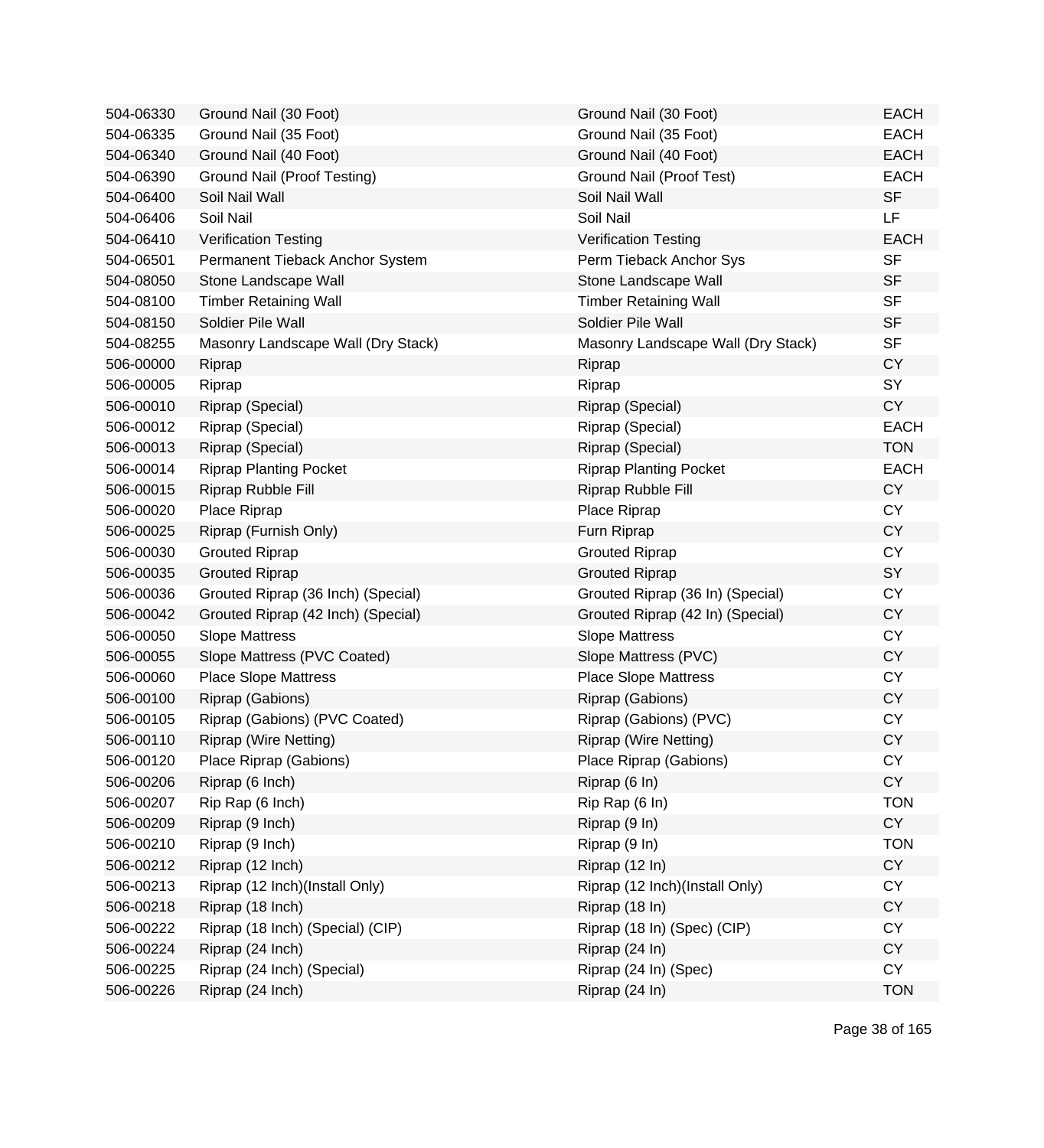| 506-00227 | Riprap (24 Inch) (Install Only)                    | Riprap (24 In) (Install Only)            | <b>CY</b>   |
|-----------|----------------------------------------------------|------------------------------------------|-------------|
| 506-00230 | Riprap (30 In)                                     | Riprap (30 In)                           | <b>CY</b>   |
| 506-00236 | Riprap (36 Inch)                                   | Riprap (36 In)                           | <b>CY</b>   |
| 506-00237 | Riprap (36 Inch) (Special)                         | Riprap (36 In) (Spec)                    | CY          |
| 506-00238 | Riprap (36 Inch)                                   | Riprap (36 In)                           | <b>TON</b>  |
| 506-00239 | Riprap (36 In) (Install Only)                      | Riprap (36 In) (Install Only)            | <b>CY</b>   |
| 506-00243 | Riprap (42 Inch) (Special)                         | Riprap (42 In) (Spec)                    | <b>CY</b>   |
| 506-00312 | Riprap (12 Inch) (Furnish Only)                    | Riprap (12 In) (Furn Only)               | CY          |
| 506-00318 | Riprap (18 Inch) (Furnish Only)                    | Riprap (18 In) (Furn Only)               | <b>CY</b>   |
| 506-00319 | Riprap (18 Inch) (Install Only)                    | Riprap (18 Inch) (Install Only)          | <b>CY</b>   |
| 506-00324 | Riprap (24 Inch) (Furnish Only)                    | Riprap (24 In) (Furn Only)               | <b>CY</b>   |
| 506-00342 | Riprap(42 Inch)(Furnish Only)                      | Riprap (42 In)(Furn Only)                | <b>CY</b>   |
| 506-00406 | Soil Riprap (6 Inch)                               | Soil Riprap (6 In)                       | <b>CY</b>   |
| 506-00409 | Soil Riprap (9 Inch)                               | Soil Riprap (9 In)                       | <b>CY</b>   |
| 506-00412 | Soil Riprap (12 Inch)                              | Soil Riprap (12 In)                      | <b>CY</b>   |
| 506-00418 | Soil Riprap (18 Inch)                              | Soil Riprap (18 In)                      | <b>CY</b>   |
| 506-00424 | Soil Riprap (24 Inch)                              | Soil Riprap (24 In)                      | <b>CY</b>   |
| 506-00430 | Soil Riprap (30 Inch)                              | Soil Riprap (30 Inch)                    | CY          |
| 506-00512 | Riprap (12 Inch) (Furnish Only)                    | Riprap (12 In)(Furnish)                  | <b>TON</b>  |
| 506-00518 | Riprap (18 Inch) (Furnish Only)                    | Riprap (18 In)(Furnish)                  | <b>TON</b>  |
| 506-00524 | Riprap (24 Inch) (Furnish Only)                    | Riprap (24 In)(Furnish)                  | <b>TON</b>  |
| 506-00600 | In-Channel Boulder Feature (Riffle)                | In-Channel Boulder Feature (Riffle)      | <b>EACH</b> |
| 506-00601 | In-Channel Boulder Feature (Step)                  | In-Channel Boulder Feature (Step)        | <b>EACH</b> |
| 506-00602 | In-Channel Boulder Feature (Boulder Cascade)       | In-Channel Boulder Feature (Bldr Cascde) | <b>EACH</b> |
| 506-00603 | In-Channel Boulder Feature (Habitat Boulder Field) | In-Chan Bldr Featre (Hbitat Bldr Field)  | <b>EACH</b> |
| 506-00604 | In-Channel Boulder Feature (Boulder Cascade)       | In-Channel Boulder Feature (Bldr Cascde) | SY          |
| 506-00606 | In-Channel Boulder Grouted (24 Inch)               | In-Channel Boulder Grouted (24 In)       | CY          |
| 506-00607 | In-Channel Boulder Grouted (30 Inch)               | In-Channel Boulder Grouted (30 In)       | <b>CY</b>   |
| 506-00608 | In-Channel Boulder Grouted (36 Inch)               | In-Channel Boulder Grouted (36 In)       | <b>CY</b>   |
| 506-00610 | In-Channel Boulder Grouted (48 Inch)               | In-Channel Boulder Grouted (48 In)       | <b>CY</b>   |
| 506-00612 | Matrix Riprap (12 Inch)                            | Matrix Riprap (12 In)                    | <b>CY</b>   |
| 506-00618 | Matrix Riprap (18 Inch)                            | Matrix Riprap (18 In)                    | <b>CY</b>   |
| 506-00700 | Void-Filled Riprap                                 | Void-Filled Riprap                       | <b>CY</b>   |
| 506-00800 | Rock Ribs                                          | <b>Rock Ribs</b>                         | LF          |
| 506-00960 | Reclaimed Rock (Angular Rock-Rundown)              | Reclaimed Rock (Angular Rock-Rundown)    | <b>CY</b>   |
| 506-00970 | Reclaimed Rock (Angular Boulder)                   | Reclaimed Rock (Angular Boulder)         | <b>CY</b>   |
| 506-01020 | <b>Geogrid Reinforcement</b>                       | Geogrid Reinforce                        | SY          |
| 506-01021 | Geogrid Reinforcement (Secondary)                  | Geogrid Reinforce (Secondary)            | SY          |
| 506-01030 | <b>Geocomposite Slope Mattress</b>                 | Geocomposite Slope Mattress              | SY          |
| 506-01100 | <b>Concrete Block Revetment</b>                    | <b>Conc Block Revetment</b>              | SY          |
| 506-02000 | <b>Recirculating Stream</b>                        | <b>Recirculating Stream</b>              | L S         |
| 506-03000 | Harvest Reclaimed Rock (Angular Rock)              | Harvest Reclaimed Rock (Angular Rock)    | <b>CY</b>   |
| 506-03010 | Harvest Reclaimed Rock (Habitat Boulder)           | Harvest Reclaimed Rock (Habitat Boulder) | CY          |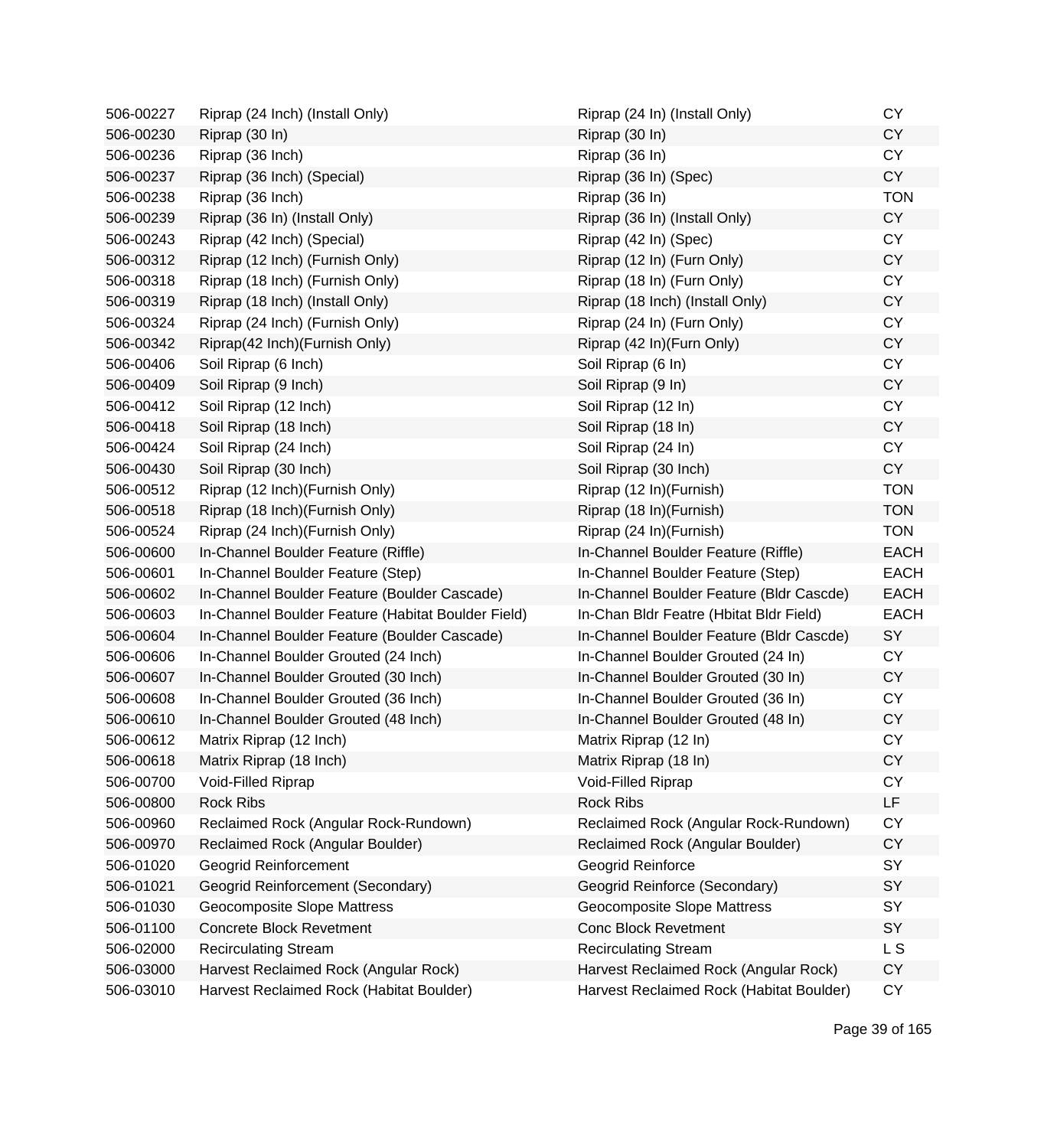| 506-03020 | Harvest Reclaimed Rock (Angular Boulder)               | Harvest Reclaimed Rock (Angular Boulder) | <b>CY</b>      |
|-----------|--------------------------------------------------------|------------------------------------------|----------------|
| 506-03050 | Reclaimed Rock (Angular Rock-Nuisance Protection)      | Reclaimed Rock (Angular Rock-Nuis Prot)  | <b>CY</b>      |
| 506-04018 | Riprap (18 Inch-Nuisance Protection)                   | Riprap (18 Inch-Nuisance Protection)     | <b>CY</b>      |
| 506-04024 | Riprap (24 Inch-Habitat Boulder Toe)                   | Riprap (24 Inch-Habitat Boulder Toe)     | <b>CY</b>      |
| 507-00000 | Concrete Slope and Ditch Paving                        | Conc S and D Pave                        | <b>CY</b>      |
| 507-00100 | Concrete Slope and Ditch Paving (Reinforced)           | Conc S and D Pave (Reinf)                | <b>CY</b>      |
| 507-00101 | Concrete Slope and Ditch Paving (Reinforced            | Conc S and D Pave (Reinf)                | LF             |
| 507-00105 | Concrete Slope and Ditch Paving (Reinforced) (Colored) | Conc S and D Pave (Reinf)(C)             | <b>CY</b>      |
| 507-00200 | Dry Rubble Slope and Ditch Paving                      | Dry Rubble S and D Pave                  | <b>CY</b>      |
| 507-00250 | Dry Rubble Slope and Ditch Paving (Special)            | Dry Rubble S and D Pave (S)              | <b>CY</b>      |
| 507-00300 | Grouted Rubble Slope and Ditch Paving                  | Gr Rubble S and D Pave                   | <b>CY</b>      |
| 507-00350 | Grouted Riprap Slope and Ditch Paving                  | Gr Riprap S and D Pave                   | <b>CY</b>      |
| 507-00400 | Asphalt Slope and Ditch Paving (Asphalt)               | Asphalt S and D Pave (Asph)              | <b>TON</b>     |
| 507-00550 | <b>Concrete Lined Ditch</b>                            | <b>Concrete Lined Ditch</b>              | LF             |
| 507-00600 | <b>Metal Lined Ditch</b>                               | Metal Lined Ditch                        | LF             |
| 507-00700 | Slope and Ditch Paving (Special)                       | S and D Pave (Spec)                      | <b>CY</b>      |
| 507-00725 | Slope and Ditch Paving (Special)                       | S and D Paving (Special)                 | LF             |
| 507-00750 | <b>Irrigation Ditch System</b>                         | <b>Irrigation Ditch System</b>           | L <sub>S</sub> |
| 508-00000 | <b>Untreated Timber</b>                                | Untr Timber                              | <b>MFBM</b>    |
| 508-00100 | <b>Treated Timber</b>                                  | <b>Tr Timber</b>                         | <b>MFBM</b>    |
| 508-00520 | Insulation Material (2 Inch)                           | Insulation Material (2 In)               | <b>SF</b>      |
| 508-08150 | <b>Provide Temporary Support</b>                       | <b>Provide Temporary Support</b>         | SY             |
| 508-90000 | <b>Paint Existing Structure</b>                        | <b>Paint Existing Structure</b>          | L S            |
| 509-00000 | <b>Structural Steel</b>                                | <b>Str Steel</b>                         | LB             |
| 509-00001 | Structural Steel (Galvanized)                          | Str Steel (Galv)                         | <b>LB</b>      |
| 509-00003 | Structural Steel (Install Only)                        | Str Steel (Install Only)                 | LB             |
| 509-00004 | Structural Steel (Long Span Welded Steel Pipe)         | Str Steel (Pipe)                         | LB             |
| 509-00010 | <b>Structural Steel (Special)</b>                      | Str Steel (Spec)                         | <b>LB</b>      |
| 509-08010 | Alter and Erect Structural Steel                       | <b>Alter-Erect Str Steel</b>             | L S            |
| 509-08020 | Alter and Erect Structural Steel                       | <b>Alter-Erect Str Steel</b>             | LB             |
| 509-08100 | <b>Provide Temporary Support</b>                       | <b>Provide Temporary Support</b>         | L S            |
| 509-08102 | <b>Provide Temporary Support</b>                       | <b>Provide Temporary Support</b>         | EACH           |
| 509-08120 | <b>Temporary Bridge Deck</b>                           | <b>Temporary Bridge Deck</b>             | <b>SF</b>      |
| 509-08121 | <b>Temporary Bridge Deck</b>                           | Temp Bridge Deck                         | LF             |
| 509-08201 | Retrofit/Repair Type I                                 | Retrofit/Repair Type I                   | <b>EACH</b>    |
| 509-08202 | Retrofit/Repair Type II                                | Retrofit/Repair Ty II                    | <b>EACH</b>    |
| 509-08203 | Retrofit/Repair Type III                               | Retrofit/Repair Type III                 | <b>EACH</b>    |
| 509-08204 | Retrofit/Repair Type IV                                | Retrofit/Repair Type IV                  | <b>EACH</b>    |
| 509-18055 | Structural Steel (W 18x55)                             | Str Steel (W 18x55)                      | <b>TON</b>     |
| 509-20000 | MC 12 x 50 Steel Sets (Install Only)                   | MC 12 x 50 Steel Sets (Inst Only)        | LF             |
| 509-20001 | Steel Sets (Install Only)                              | Steel Sets (Install Only)                | <b>EACH</b>    |
| 509-50000 | <b>Corrugated Steel Bridge Plank</b>                   | Cor Steel Br Plank                       | <b>SF</b>      |
| 509-50300 | Timber Fastener (Galvanized)                           | Timber Fastener (Galv)                   | <b>EACH</b>    |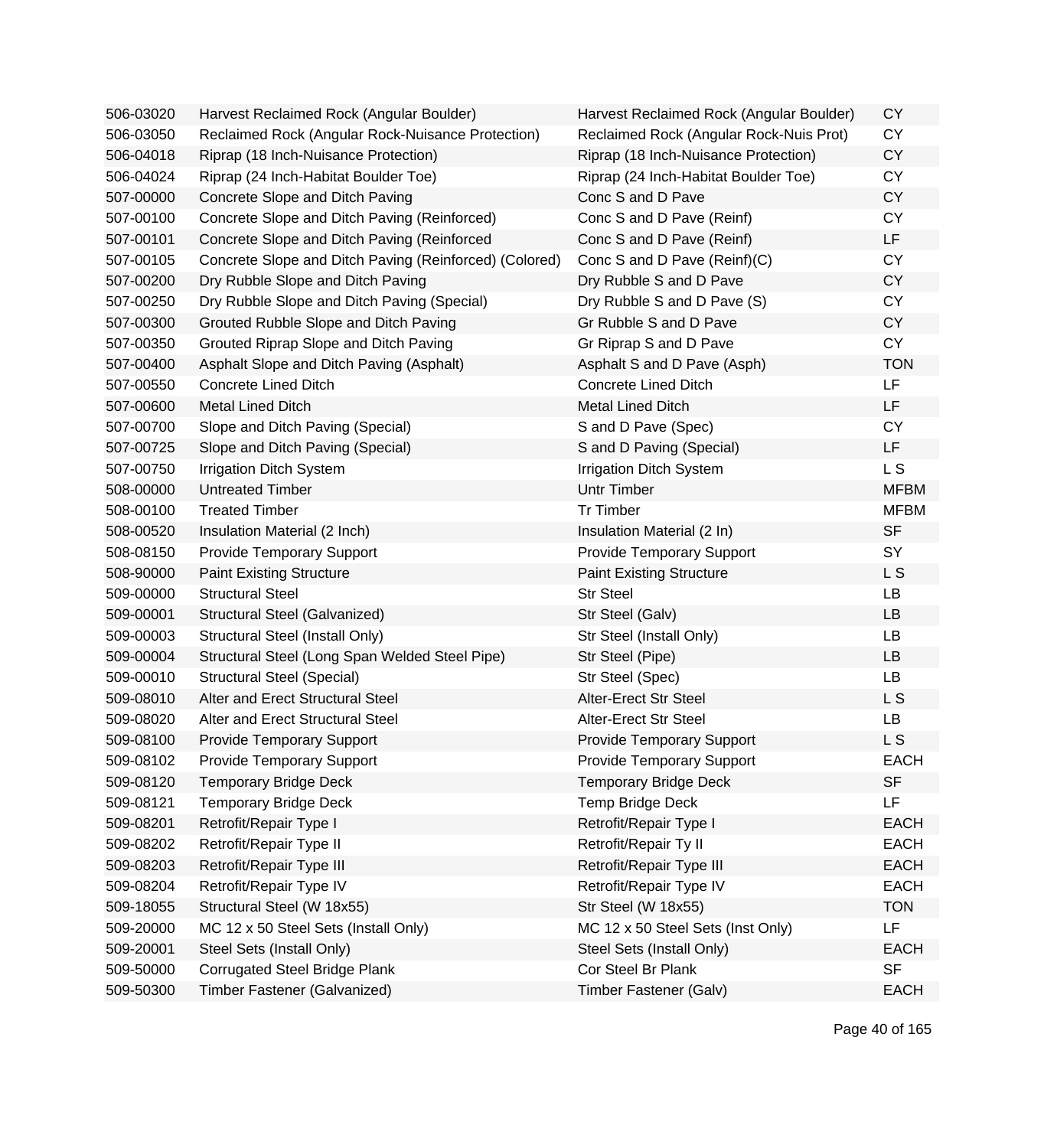| 509-50400 | <b>Restraining Bracket</b>                                                     | <b>Restraining Bracket</b>               | <b>EACH</b>    |
|-----------|--------------------------------------------------------------------------------|------------------------------------------|----------------|
| 509-50410 | Metal Panels (New)                                                             | Metal Panels (New)                       | <b>SF</b>      |
| 509-50420 | <b>Air Flue Modifications</b>                                                  | <b>Air Flue Modifications</b>            | <b>EACH</b>    |
| 509-60000 | Architectural Steel Refurbishment                                              | <b>Refurb Architectural Steel</b>        | L S            |
| 509-60100 | Repair of Handrails and Supports                                               | Repair Handrails & Supports              | L S            |
| 509-60200 | Access Screen Door                                                             | Access Screen Door                       | <b>EACH</b>    |
| 509-90000 | Paint Existing Structure(S)                                                    | Paint Existing Str(S)                    | L S            |
| 509-90001 | <b>Paint Existing Structure</b>                                                | <b>Paint Existing Structure</b>          | <b>EACH</b>    |
| 509-90002 | <b>Paint Existing Structure (Special)</b>                                      | Paint Existing Structure (Special)       | <b>GAL</b>     |
| 509-90003 | <b>Paint Structural Steel</b>                                                  | <b>Paint Structural Steel</b>            | L S            |
| 509-90005 | Paint Handrail                                                                 | Paint Handrail                           | LF             |
| 509-90010 | <b>Zinc Metalizing</b>                                                         | <b>Zinc Metalizing</b>                   | SY             |
| 510-00120 | Structural Plate Pipe (120 Inch)                                               | Str PP (120 In)                          | LF             |
| 510-00126 | Structural Plate Pipe (126 Inch)                                               | Str PP (126 In)                          | LF             |
| 510-00132 | Structural Plate Pipe (132 Inch)                                               | Str PP (132 In)                          | LF             |
| 510-00138 | Structural Plate Pipe (138 Inch)                                               | Str PP (138 In)                          | LF             |
| 510-00144 | Structural Plate Pipe (144 Inch)                                               | Str PP (144 In)                          | LF             |
| 510-00150 | Structural Plate Pipe (150 Inch)                                               | Str PP (150 ln)                          | LF             |
| 510-00156 | Structural Plate Pipe (156 Inch)                                               | Str PP (156 In)                          | LF             |
| 510-00162 | Structural Plate Pipe (162 Inch)                                               | Str PP (162 In)                          | LF             |
| 510-00168 | Structural Plate Pipe (168 Inch)                                               | Str PP (168 In)                          | LF             |
| 510-00174 | Structural Plate Pipe (174 Inch)                                               | Str PP (174 In)                          | LF             |
| 510-00180 | Structural Plate Pipe (180 Inch)                                               | Str PP (180 In)                          | LF             |
| 510-01000 | Place Structural Plate Pipe                                                    | Place Str PP                             | LF             |
| 510-10079 | Structural Plate Arch Pipe (5 Foot 10 Inch X 6 Foot 6 Inch) Str PAP (5-10x6-6) |                                          | LF             |
| 510-10087 | Structural Plate Arch Pipe (5 Foot 10 Inch X 7 Foot 7 Inch) Str PAP (5-10x7-7) |                                          | LF             |
| 510-10159 | Structural Plate Arch Pipe (15 Foot 10 Inch X 9 Foot 10<br>lnch)               | Str PAP (15-10x9-10)                     | LF             |
| 510-20021 | Structural Plate Arch (9 Foot 0 lnch X 4 Foot 8-1/2 lnch)                      | Str PA (9-0x4-8.5)                       | LF             |
| 510-20025 | Structural Plate Arch Pipe (13 foot 6 inch x 9 foot 6 inch)                    | Str PAP (13-6 x 9-6)                     | LF             |
| 510-20062 | Structural Plate Arch (15 Foot 0 lnch X 7 Foot 5 lnch)                         | Str PA (15-0x7-5)                        | LF             |
| 510-20100 | Structural Plate Arch (Special)                                                | Str PA(Spec)                             | LF             |
| 510-50000 | <b>Tunnel Liner</b>                                                            | <b>Tunnel Liner</b>                      | LF             |
| 511-00020 | Structural Precast Concrete Arch Unit (20 to 30 Feet)                          | Str Precast Conc Arch Unit (20 to 30 Ft) | LF             |
| 511-00040 | Structural Precast Concrete Arch Unit (40 to 50 Feet)                          | Str Precast Conc Arch Unit (40 to 50 Ft) | LF             |
| 512-00101 | Bearing Device (Type I)                                                        | Bearing Device (Type I)                  | <b>EACH</b>    |
| 512-00102 | Bearing Device (Type II)                                                       | Bearing Device (Type II)                 | <b>EACH</b>    |
| 512-00103 | <b>Bearing Device (Type III)</b>                                               | Bearing Device (Type III)                | <b>EACH</b>    |
| 512-00104 | Bearing Device (Type III)(Install Only)                                        | Bearing Dev (Ty III)(Inst Only)          | <b>EACH</b>    |
| 512-00105 | Bearing Device (Type II) (Special)                                             | Bearing Device (Ty II) (Spec)            | <b>EACH</b>    |
| 512-00110 | <b>Bronze Bearing Plate</b>                                                    | <b>Bronze Bearing Plate</b>              | LB             |
| 512-00114 | Bearing Device (Type IV)                                                       | Bearing Device (Type IV)                 | <b>EACH</b>    |
| 512-00115 | Bearing Device (Type V)                                                        | Bearing Device (Type V)                  | <b>EACH</b>    |
| 512-00118 | <b>Bearing Device (Special)</b>                                                | <b>Bearing Device (Spec)</b>             | <b>EACH</b>    |
|           |                                                                                |                                          | Page 41 of 165 |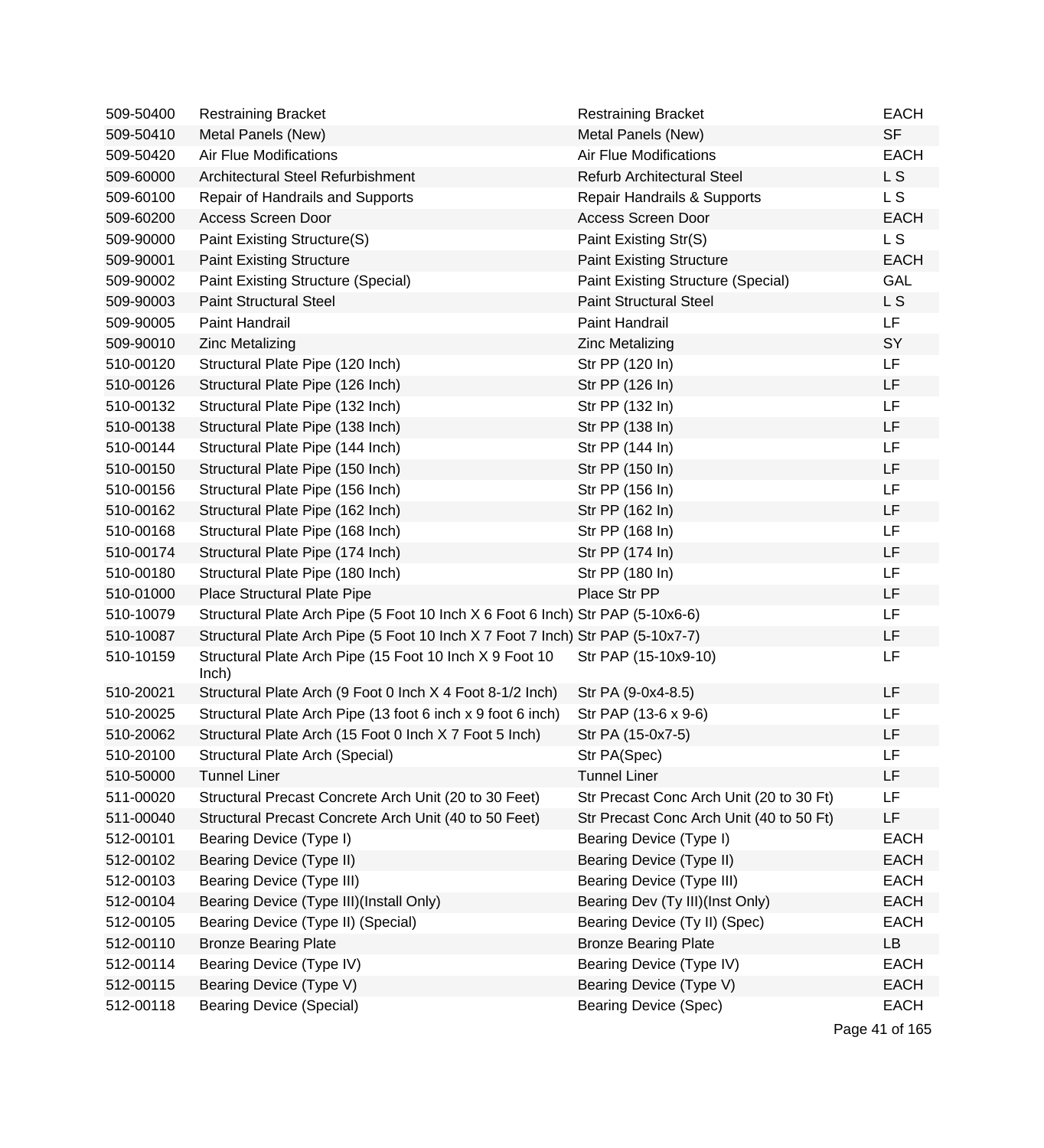| 512-00120 | <b>Bearing Repair Corbel</b>                      | <b>Bearing Repair Corbel</b>             | <b>EACH</b> |
|-----------|---------------------------------------------------|------------------------------------------|-------------|
| 513-00600 | <b>Bridge Drain</b>                               | <b>Bridge Drain</b>                      | <b>EACH</b> |
| 513-00606 | Bridge Drain (6 Inch)                             | Bridge Drain (6 In)                      | <b>EACH</b> |
| 513-00608 | Bridge Drain (8 Inch)                             | Bridge Drain (8 In)                      | <b>EACH</b> |
| 513-00690 | <b>Bridge Drain (Special)</b>                     | Bridge Drain (Spec)                      | <b>EACH</b> |
| 513-00691 | Bridge Drain (Special) (Install Only)             | Inst Bridge Drain (Spec)                 | <b>EACH</b> |
| 514-00000 | Pipe Railing                                      | Pipe Railing                             | LF          |
| 514-00009 | Pedestrian Railing (9 Inch)                       | Ped Railing (9 In)                       | LF          |
| 514-00024 | Pedestrian Railing (24 Inch)                      | Ped Railing (24 In)                      | LF          |
| 514-00025 | Pipe and Redwood Railing                          | Pipe and Redwood Railing                 | LF          |
| 514-00042 | Pedestrian Railing (42 Inch)                      | Ped Railing (42 In)                      | LF          |
| 514-00048 | Pedestrian Railing (48 Inch)                      | Ped Railing (48 In)                      | LF          |
| 514-00054 | Pedestrian Railing (54 Inch)                      | Ped Railing (54 In)                      | LF          |
| 514-00085 | Pedestrian Railing (85 Inch)                      | Ped Railing (85 Inch)                    | LF          |
| 514-00094 | Pedestrian Railing (94 Inch)                      | Ped Railing (94 In)                      | LF          |
| 514-00100 | <b>Hand Rail</b>                                  | <b>Hand Rail</b>                         | LF          |
| 514-00120 | Pedestrian Railing (120 Inch)                     | Ped Railing (120 Inch)                   | LF          |
| 514-00200 | Pedestrian Railing (Steel)                        | Pedestrian Railing (Steel)               | LF          |
| 514-00201 | Pedestrian Railing (Steel) (Special)              | Ped Railing (Steel) (Spec)               | LF          |
| 514-00300 | <b>Traffic Railing (Steel)</b>                    | <b>Traffic Railing (Steel)</b>           | LF          |
| 514-01000 | Bridge Railing (Aluminum)                         | <b>Bridge Railing (Alum)</b>             | LF          |
| 514-01010 | Pedestrian Railing (Aluminum)                     | Pedestrian Railing (Alum)                | LF          |
| 514-01011 | <b>Bridge Rail (Steel)</b>                        | <b>Bridge Rail (Steel)</b>               | LF          |
| 514-01017 | Combination Pedestrian and Traffic Rail (Special) | <b>Combination Rail (Spec)</b>           | LF          |
| 514-01020 | Pedestrian Railing (Timber)                       | Pedestrian Railing (T)                   | LF          |
| 514-01030 | <b>Bikeway Railing (Timber)</b>                   | Bikeway Railing (T)                      | LF          |
| 514-01040 | <b>Bikeway Railing (Steel)</b>                    | Bikeway Railing (S)                      | LF          |
| 514-01050 | Hand and Bikeway Railing                          | Hand and Bikeway Railing                 | LF          |
| 514-01100 | <b>Perforated Aluminum Panel</b>                  | Perforated Aluminum Panel                | <b>SF</b>   |
| 514-02100 | Install Panel Restraining Tubing                  | Inst Panel Restraining Tubing            | LF          |
| 514-02150 | <b>Install Anchor Bolt</b>                        | Inst Anchor Bolt                         | <b>EACH</b> |
| 514-03411 | Retaining Wall (1) (Alternative Systems)          | Retaining Wall (1) (Alternative Systems) | SF          |
| 515-00120 | Waterproofing (Membrane)                          | Waterproofing (Membrane)                 | SY          |
| 515-00121 | Waterproofing (Membrane)                          | Waterproofing (Membrane)                 | LF          |
| 515-00122 | Waterproofing (Membrane) (Special)                | Waterproofing (Membrane)(Spec)           | SY          |
| 515-00124 | Waterproofing (Membrane) (Spray Applied)          | Waterproofing (Membrane) (Spray Applied) | SY          |
| 515-00200 | Waterproofing (Duct Floor)                        | <b>Waterproofing (Duct Floor)</b>        | SY          |
| 515-00250 | Tunnel Drainage Membrane Lining                   | Tunnel Drain Membr Lining                | LF          |
| 515-00251 | Tunnel Drainage Membrane Lining                   | <b>Tunnel Drain Membr Lining</b>         | SY          |
| 515-00300 | <b>Waterproof Coating</b>                         | <b>Waterproof Coating</b>                | SY          |
| 515-00400 | <b>Concrete Sealer</b>                            | <b>Concrete Sealer</b>                   | SY          |
| 515-00402 | Furnish Concrete Sealer (HMWM Resin)              | Furnish Concrete Sealer (HMWM Resin)     | GAL         |
| 515-00404 | Place Concrete Sealer (HMWM Resin)                | Place Concrete Sealer (HMWM Resin)       | <b>SF</b>   |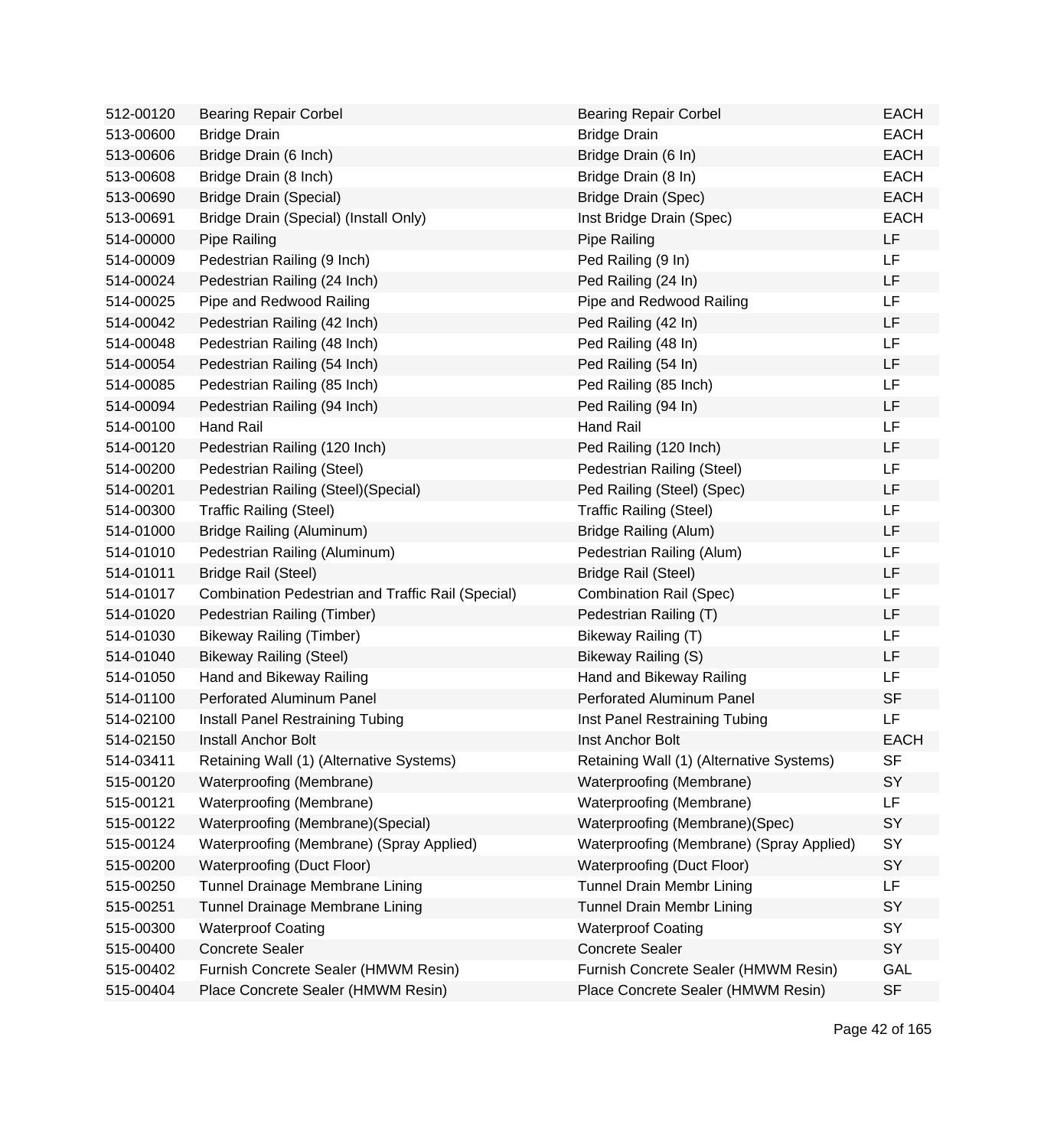| 515-00410 | Concrete Sealer (Calcium Nitrite)                                                                  | Concrete Sealer (Calcium Nitrite)      | <b>SY</b>  |
|-----------|----------------------------------------------------------------------------------------------------|----------------------------------------|------------|
| 515-00500 | Corrosion Inhibitor (Penetrating)                                                                  | Corrosion Inhibitor (Penetrating)      | SY         |
| 516-00000 | Dampproofing (Asphalt)                                                                             | Dampproofing (Asphalt)                 | SY         |
| 517-00000 | Waterproofing (Asphalt)                                                                            | Waterproofing (Asphalt)                | SY         |
| 517-00050 | Waterproofing (Joint)                                                                              | Waterproofing (Joint)                  | <b>LF</b>  |
| 517-00100 | Waterproofing (Railroad)                                                                           | Waterproofing (Railroad)               | SY         |
| 518-00000 | <b>Bridge Compression Joint Sealer</b>                                                             | <b>Brdg Compress Joint Sealer</b>      | <b>LF</b>  |
| 518-00010 | Roadway Compression Joint Sealer                                                                   | Rdwy Compress Joint Sealer             | <b>LF</b>  |
| 518-00100 | Waterstop                                                                                          | Waterstop                              | LF         |
| 518-00106 | Waterstop (6 Inch)                                                                                 | Waterstop (6 In)                       | LF         |
| 518-00109 | Waterstop (9 Inch)                                                                                 | Waterstop (9 In)                       | LF         |
| 518-00112 | Waterstop (12 Inch)                                                                                | Waterstop (12 In)                      | LF         |
| 518-00206 | Waterstop (Split Type) (6 Inch)                                                                    | Waterstop (Split Ty) (6 In)            | LF         |
| 518-01001 | Bridge Expansion Joint (Asphaltic Plug)                                                            | Br Expan Joint (Asphaultic Plug)       | LF         |
| 518-01002 | Bridge Expansion Device (0-2 Inch)                                                                 | Br Expan Device (0-2 In)               | LF         |
| 518-01004 | Bridge Expansion Device (0-4 Inch)                                                                 | Br Expan Device (0-4 In)               | LF         |
| 518-01005 | Bridge Expansion Device (0-4 Inch)(with Snow Plow<br>Plates)                                       | Br Expan Device (0-4 In)(with SPP)     | LF         |
| 518-01006 | Bridge Expansion Device (0-6 Inch)                                                                 | Br Expan Device (0-6 In)               | LF         |
| 518-01009 | Bridge Expansion Device (0-9 Inch)                                                                 | Br Expan Device (0-9 In)               | <b>LF</b>  |
| 518-01012 | Bridge Expansion Device (0-12 Inch)                                                                | Br Expan Device (0-12 In)              | LF         |
| 518-01015 | Bridge Expansion Device (0-15 Inch)                                                                | Br Expan Device (0-15 In)              | LF         |
| 518-01018 | Bridge Expansion Device (0-18 Inch)                                                                | Br Expan Device (0-18 In)              | LF         |
| 518-01050 | <b>Bridge Expansion Device (Special)</b>                                                           | Br Expan Device (Special)              | LF         |
| 518-01052 | Bridge Expansion Device (0-2 Inch)/(0-4 Inch)(Complex)                                             | Bridge Exp Dev (0-2 In)/(0-4 In)(Comp) | LF         |
| 518-01055 | <b>Bridge Expansion Device (Contraction)</b>                                                       | Bridge Exp Dev (Contr)                 | LF         |
| 518-01060 | Bridge Expansion Device (Gland) (0-4 Inches)                                                       | Br Expan Device (Gland) (0-4 In)       | LF         |
| 518-01104 | Bridge Expansion Device (0-4 Inch) (Install Only)                                                  | Inst Br Expan Device (0-4 In)          | LF         |
| 518-01109 | Bridge Expansion Device (Greater Than 4 In)(Install Only) Inst Br Expan Device (Greater Than 4 In) |                                        | LF         |
| 518-01201 | Bridge Expansion Device (Type 1)                                                                   | Br Expan Device (Type 1)               | LF         |
| 518-01250 | <b>Bridge Expansion Cover Plate</b>                                                                | Br Expan Cover Plate                   | LF         |
| 518-01254 | Expansion Joint (Fiber Reinforced Plastic) Eisenhower<br><b>Johnson Memorial Tunnel</b>            | Expansion Joint (FRP) EJMT             | LF         |
| 518-01304 | Bridge Expansion Device (Neoprene) (0-4 Inch)                                                      | Br Expan Device (Neoprene)(0-4 In)     | <b>LF</b>  |
| 518-01309 | Bridge Expansion Device (Neoprene) (0-9 Inch)                                                      | Br Expan Device (Neoprene)(0-9 In)     | LF         |
| 518-02000 | Elastomeric Concrete End Dam                                                                       | <b>Elastomeric Conc End Dam</b>        | LF         |
| 518-02010 | Elastomeric Concrete End Dam                                                                       | <b>Elastomeric Conc End Dam</b>        | <b>CF</b>  |
| 518-02030 | Polyester Concrete End Dam                                                                         | Polyester Conc End Dam                 | CF         |
| 518-02100 | Polymer Mortar End Dam                                                                             | Polymer Mortar End Dam                 | CF         |
| 518-03000 | Sawing and Sealing Bridge Joint                                                                    | Saw and Seal Br Joint                  | LF         |
| 518-03100 | Rapid Cure Silicone Joint Seal                                                                     | Rapid Cure Silicone Jt Seal            | LF         |
| 518-03110 | <b>Preformed Silicone Joint Sealant</b>                                                            | Preform Silicone Jt Seal               | LF         |
| 519-00100 | Epoxy                                                                                              | Epoxy                                  | <b>GAL</b> |
| 519-00200 | Epoxy Mortar                                                                                       | Epoxy Mortar                           | CF         |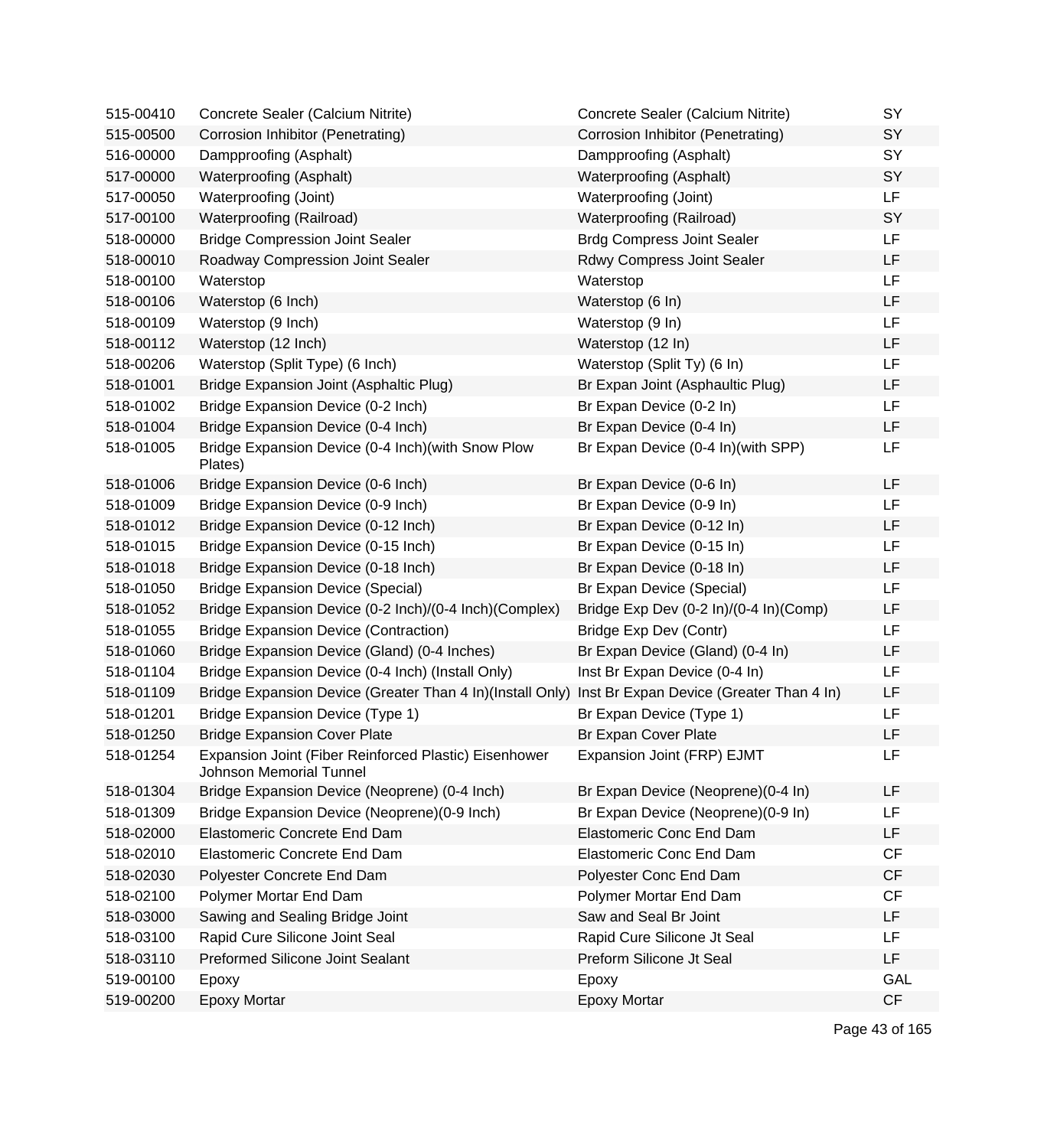| 519-00300 | Adhesive Anchorage                                             | Adhesive Anchorage                     | <b>EACH</b> |
|-----------|----------------------------------------------------------------|----------------------------------------|-------------|
| 519-01000 | Epoxy Resin (Injection)                                        | Epoxy Resin (Injection)                | LF          |
| 519-01050 | <b>Epoxy Resin Crack Sealer</b>                                | <b>Epoxy Resin Crack Sealer</b>        | <b>SF</b>   |
| 519-01100 | Epoxy Mortar (Injection)                                       | Epoxy Mortar (Injection)               | LF          |
| 519-01200 | Epoxy Mortar (Patching)                                        | Epoxy Mortar (Patching)                | CF          |
| 519-01300 | Polyurethane Resin                                             | Polyurethane Resin                     | <b>LB</b>   |
| 519-02000 | <b>Corner Monuments</b>                                        | <b>Corner Monuments</b>                | <b>EACH</b> |
| 519-03000 | Thin Bonded Epoxy Overlay                                      | Thin Bonded Epoxy Overlay              | SY          |
| 519-03030 | Thin Bonded Overlay (Polyester Concrete)                       | Thin Bonded Overlay (Poly Conc)        | SY          |
| 519-03035 | Place Thin Bonded Overlay (Polyester Concrete)                 | Place Thin Bond Overlay (Poly Conc)    | SY          |
| 519-03040 | Thin Bonded Overlay (Polyester Concrete)                       | Thin Bonded Overlay (Poly Conc)        | <b>CY</b>   |
| 519-03050 | Thin Bonded Overlay (Polyester Concrete)                       | Thin Bonded Overlay (Poly Conc)        | CF          |
| 519-03055 | Furnish Thin Bonded Overlay (Polyester Concrete)               | Furnish Thin Bond Overlay (Poly Conc)  | CF          |
| 520-00000 | <b>Bridge Hanger Cable Assembly</b>                            | <b>Bridge Hanger Cable Assembly</b>    | L S         |
| 521-00000 | Slurry Cut-Off Wall                                            | Slurry Cut-Off Wall                    | <b>SF</b>   |
| 521-00003 | <b>Slurry Wall Washing</b>                                     | <b>Slurry Wall Washing</b>             | <b>SF</b>   |
| 521-00009 | <b>Excess Slurry Loss</b>                                      | <b>Excess Slurry Loss</b>              | <b>CY</b>   |
| 521-00010 | Slurry Cut Off Wall (Concrete T Wall)                          | Slurry Wall (Conc T Wall)              | <b>SF</b>   |
| 521-00024 | Slurry Cut-Off Wall (Concrete Diaphragm) (24 In)               | Slurry Wall (Conc Diaph) (24 In)       | <b>SF</b>   |
| 521-00036 | Slurry Cut Off Wall (Concrete Diaphragm) (36 In)               | Slurry Wall (Conc Diaph) (36 In)       | <b>SF</b>   |
| 521-00042 | Slurry Cut Off Wall (Concrete Diaphragm) (42 In)               | Slurry Wall (Conc Diaph) (42 In)       | <b>SF</b>   |
| 521-00043 | Slurry Cut Off Wall (Concrete Diaphragm) (Abutment) (42<br>ln) | Slurry Wall (Conc Diaph)(Abut) (42 In) | <b>SF</b>   |
| 521-00048 | Slurry Cut Off Wall (Concrete Diaphragm) (48 In)               | Slurry Wall (Conc Diaph) (48 In)       | <b>SF</b>   |
| 521-00060 | <b>Slurry Wall</b>                                             | <b>Slurry Wall</b>                     | <b>SF</b>   |
| 601-01000 | Concrete Class B                                               | Conc CL B                              | <b>CY</b>   |
| 601-01010 | Concrete Class BZ                                              | Conc CL BZ                             | <b>CY</b>   |
| 601-01025 | Concrete Class B (Miscellaneous)                               | Conc CL B (Misc)                       | <b>CY</b>   |
| 601-01030 | Concrete Class B (Box Culvert)                                 | Conc CL B (Box)                        | <b>CY</b>   |
| 601-01040 | Concrete Class B (Bridge)                                      | Conc CL B (Bridge)                     | <b>CY</b>   |
| 601-01050 | Concrete Class B (Wall)                                        | Conc CL B (Wall)                       | <b>CY</b>   |
| 601-01060 | Concrete Class B (Tunnel)                                      | Conc CL B (Tunnel)                     | <b>CY</b>   |
| 601-01065 | Concrete Class B (Mud Slab)                                    | Conc CL B (Mud Slab)                   | <b>CY</b>   |
| 601-03000 | Concrete Class D                                               | Conc CL D                              | <b>CY</b>   |
| 601-03020 | Concrete Class D (Miscellaneous)                               | Conc CL D (Misc)                       | <b>CY</b>   |
| 601-03025 | Concrete Class D (Miscellaneous) (Colored)                     | Conc CL D (Misc) (C)                   | <b>CY</b>   |
| 601-03027 | Concrete Class D (Special)                                     | Conc CL D (Spec)                       | <b>CY</b>   |
| 601-03030 | Concrete Class D (Box Culvert)                                 | Conc CL D (Box)                        | <b>CY</b>   |
| 601-03040 | Concrete Class D (Bridge)                                      | Conc CL D (Bridge)                     | <b>CY</b>   |
| 601-03041 | Concrete Class D (Bridge) (Special)                            | Conc CL D (Bridge) (Spec)              | <b>CY</b>   |
| 601-03050 | Concrete Class D (Wall)                                        | Conc CL D (Wall)                       | <b>CY</b>   |
| 601-03052 | Concrete Class D (Wall) (Colored)                              | Conc CL D (Wall) (C)                   | <b>CY</b>   |
| 601-03055 | Concrete Class D (Wall) (Special)                              | Conc CL D (Wall) (Spec)                | <b>CY</b>   |
| 601-03057 | Concrete Class DR                                              | Conc CL DR                             | <b>CY</b>   |
|           |                                                                |                                        |             |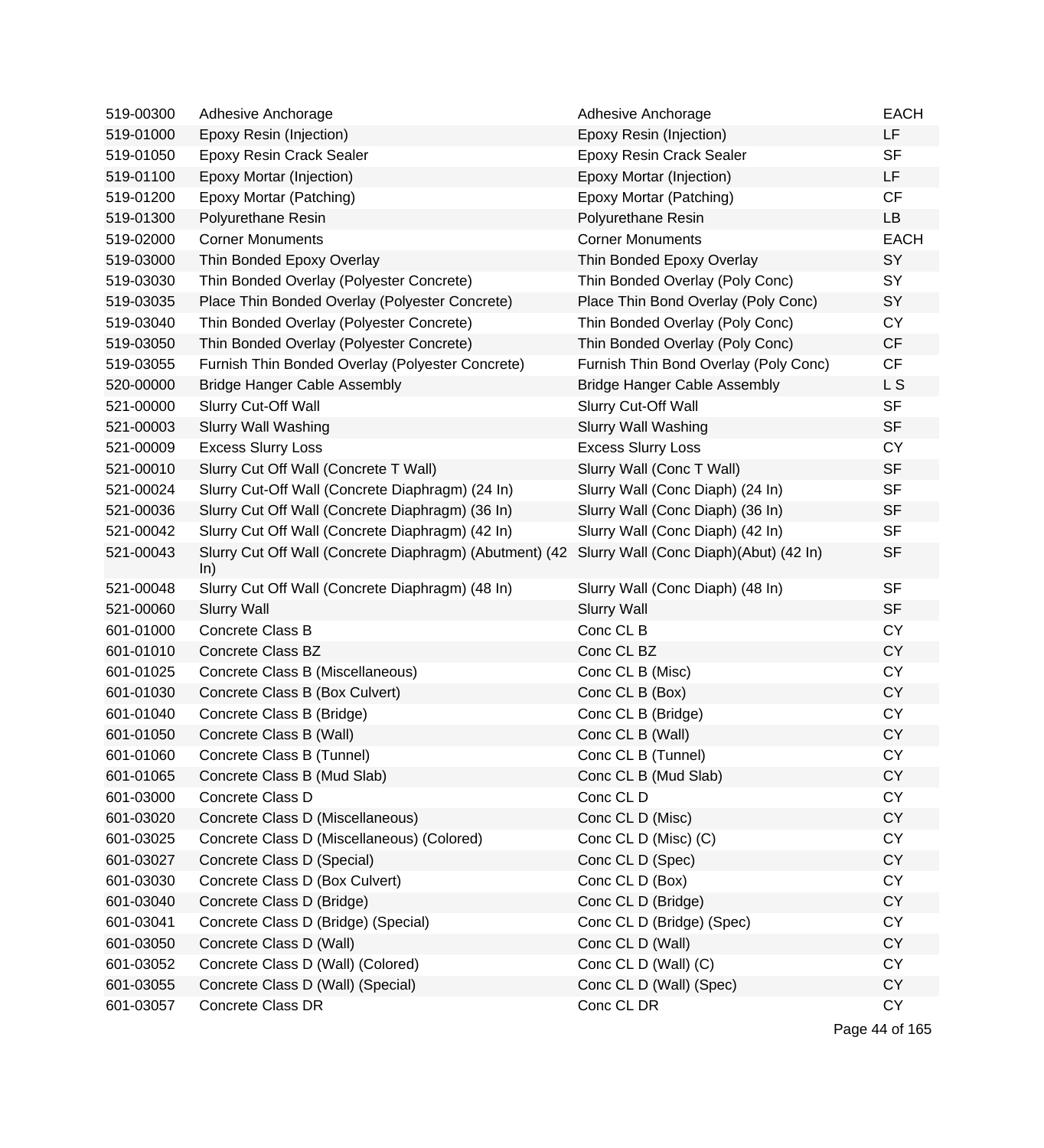| 601-03540 | Concrete Class DT (Deck Topping)                    | Conc CL DT (Deck Topping)                | <b>CY</b>   |
|-----------|-----------------------------------------------------|------------------------------------------|-------------|
| 601-03550 | <b>Concrete Class DTR</b>                           | Conc CL DTR                              | <b>CY</b>   |
| 601-04000 | Concrete Class E                                    | Conc CL E                                | <b>CY</b>   |
| 601-04100 | Concrete Class E (Bridge)                           | Conc CL E (Bridge)                       | <b>CY</b>   |
| 601-04550 | <b>Concrete Class G</b>                             | Conc CL G                                | <b>CY</b>   |
| 601-05000 | Concrete Class H                                    | Conc CL H                                | <b>CY</b>   |
| 601-05001 | Concrete Class H (Bridge)                           | Conc CL H (Bridge)                       | <b>CY</b>   |
| 601-05010 | Concrete Class H (Special)                          | Conc CL H (Sp)                           | <b>CY</b>   |
| 601-05012 | <b>Concrete Class KS</b>                            | Conc CL KS                               | <b>CY</b>   |
| 601-05016 | Concrete Class P                                    | Conc CL P                                | <b>CY</b>   |
| 601-05020 | Concrete Class R                                    | Conc CL R                                | <b>CY</b>   |
| 601-05035 | Concrete Class S35                                  | Conc CL S35                              | <b>CY</b>   |
| 601-05045 | Concrete Class S40                                  | Conc CL S40                              | <b>CY</b>   |
| 601-05050 | Concrete Class S50                                  | Conc CL S50                              | <b>CY</b>   |
| 601-05540 | Concrete Class HT (Deck Topping)                    | Conc CL HT (Deck Topping)                | <b>CY</b>   |
| 601-05900 | <b>Concrete Self Consolidating</b>                  | Conc SC                                  | <b>CY</b>   |
| 601-06000 | Latex Modified Concrete Placement                   | <b>Latex Modified Concrete Placement</b> | SY          |
| 601-06002 | <b>Latex Modified Concrete</b>                      | <b>Latex Modified Concrete</b>           | <b>CY</b>   |
| 601-06020 | Concrete (Patching) (Polymer)                       | Conc (Patching) (Polymer)                | <b>CY</b>   |
| 601-06100 | Concrete (Patching)                                 | Conc (Patching)                          | <b>CY</b>   |
| 601-06102 | Concrete (Patching)                                 | Concrete (Patching)                      | <b>CF</b>   |
| 601-06150 | Concrete (Patching)                                 | Conc (Patching)                          | <b>SF</b>   |
| 601-06160 | Concrete (Patching)(Slow Curing)                    | Conc (Patching) (Slow Curing)            | <b>CY</b>   |
| 601-06161 | Concrete (Patching)(Slow Curing)                    | Conc (Patching) (Slow Curing)            | CF          |
| 601-06164 | Concrete (Patching) (Fast Curing)                   | Conc (Patching) (Fast Curing)            | <b>CY</b>   |
| 601-06165 | Concrete (Patching) (Fast Curing)                   | Conc (Patching) (Fast Curing)            | <b>CF</b>   |
| 601-06175 | Concrete (Place)                                    | Conc (Place)                             | <b>CY</b>   |
| 601-06250 | <b>Calcium Nitrite</b>                              | <b>Calcium Nitrite</b>                   | GAL         |
| 601-06300 | <b>Cement Grout</b>                                 | <b>Cement Grout</b>                      | CF          |
| 601-06400 | Grout (Bridge) (Special)                            | Grout (Bridge)(Spec)                     | CF          |
| 601-06402 | Grout (Bridge) (Ultra High Performance Concrete)    | Grout (Bridge) (UHPC)                    | <b>CF</b>   |
| 601-06404 | Concrete (Ultra High Performance Concrete)          | Concrete (UHPC)                          | <b>CF</b>   |
| 601-06405 | <b>Contact Grouting</b>                             | <b>Contact Grouting</b>                  | <b>CY</b>   |
| 601-07000 | <b>Concrete Retaining Wall</b>                      | <b>Conc Retaining Wall</b>               | <b>SF</b>   |
| 601-10200 | Mud Jacking                                         | Mud Jacking                              | <b>HOUR</b> |
| 601-10250 | Slab Jacking                                        | Slab Jacking                             | LB          |
| 601-10310 | Fly Ash Slurry                                      | Fly Ash Slurry                           | <b>CY</b>   |
| 601-10320 | Lime - Fly Ash Slurry Pressure Injection            | Lime-Fly Ash Injection                   | <b>CF</b>   |
| 601-10330 | Portland Cement - Fly Ash Slurry Pressure Injection | Port Cement-Fly Ash Injection            | CF          |
| 601-10350 | Slab Stabilization                                  | Slab Stabilization                       | <b>EACH</b> |
| 601-10400 | <b>Drilled Hole</b>                                 | <b>Drilled Hole</b>                      | <b>EACH</b> |
| 601-11006 | Shotcrete (Smoothing)(Supplemental)                 | Shotcrete (Smooth) (Suppl)               | <b>CY</b>   |
| 601-12072 | Concrete Lining (72 Inch Conduit)                   | Conc Lining (72 In Cond)                 | LF          |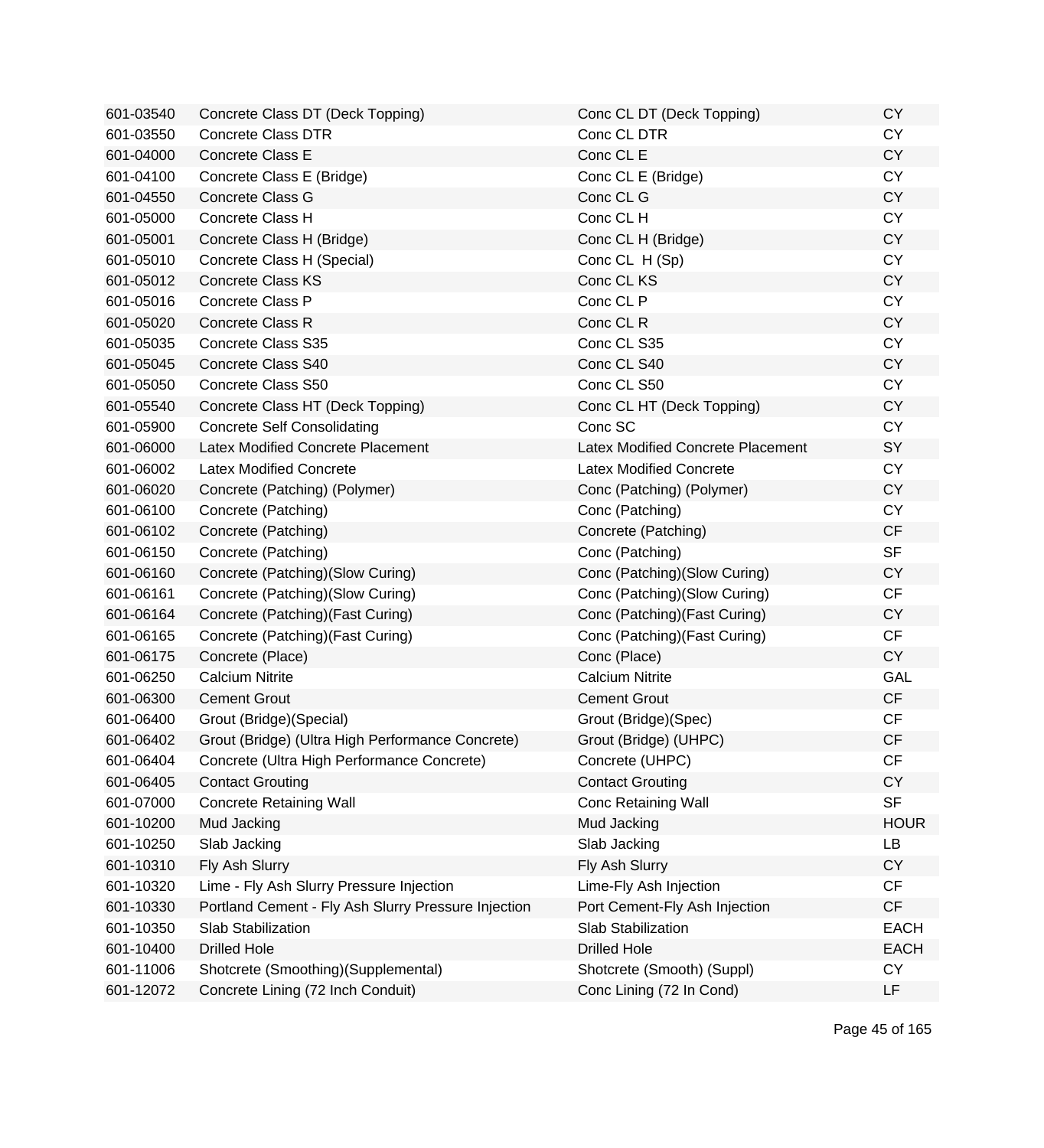| 601-12084 | Concrete Lining (84 Inch Conduit)                   | Conc Lining (84 In Cond)                 | LF          |
|-----------|-----------------------------------------------------|------------------------------------------|-------------|
| 601-12120 | Concrete Lining (120 Inch Conduit)                  | Conc Lining (120 In Cond)                | LF          |
| 601-13000 | Final Lining Concrete (Portals)                     | Final Lin Conc (Portals)                 | <b>CY</b>   |
| 601-13001 | Structural Concrete Stain (Special)                 | Str Conc Stain (Special)                 | SY          |
| 601-13002 | <b>Final Lining Concrete Footing</b>                | Final Lin Conc Foot                      | <b>CY</b>   |
| 601-13003 | Final Lining Concrete Walls and Arch                | Final Lin Conc Walls and Arch            | <b>CY</b>   |
| 601-14000 | Concrete Footing (Type 1)                           | Conc Footing (Ty 1)                      | LF          |
| 601-14002 | Concrete Footing (Type 2)                           | Conc Footing (Ty 2)                      | <b>LF</b>   |
| 601-21000 | <b>Precast Wall Segment</b>                         | <b>Precast Wall Seg</b>                  | <b>EACH</b> |
| 601-21003 | <b>Precast Wall Segment</b>                         | <b>Precast Wall Seg</b>                  | <b>SF</b>   |
| 601-21004 | Precast Wall Segment (Furnish Only)                 | Furn Precast Wall Seg                    | <b>SF</b>   |
| 601-21010 | <b>Precast Concrete Unit</b>                        | <b>Precast Concrete Unit</b>             | <b>CY</b>   |
| 601-21025 | 24 Inch Drainage Pipe (CL 1) (Complete In Place)    | 24 In Drainage Pipe (CL 1) (CIP)         | LF          |
| 601-22000 | <b>Precast Concrete Curtain Wall</b>                | <b>Precast Conc Curtain Wall</b>         | <b>EACH</b> |
| 601-22010 | Place Precast Wall Segment                          | Place Precast Wall Seg                   | <b>EACH</b> |
| 601-25730 | Precast Concrete Deck Panel (3 Inch)                | Precast Deck Panel (3 In)                | SY          |
| 601-25735 | Precast Concrete Deck Panel (3.5 Inch)              | Precast Deck Panel (3.5 In)              | SY          |
| 601-25736 | Precast Concrete Deck Panel (3 Inch) (Install Only) | Precast Deck Panel (3 In) (Install Only) | SY          |
| 601-25750 | Modifications to Existing Bridge                    | Mod Exist Bridge                         | L S         |
| 601-25900 | <b>Tile-Faced Precast Concrete Panels</b>           | <b>Tile-Faced Precast Conc Panels</b>    | <b>SF</b>   |
| 601-25901 | <b>Repair Existing Panels</b>                       | <b>Repair Existing Panels</b>            | <b>SF</b>   |
| 601-25905 | Tunnel Formwork (Furnish Only)                      | Tunnel Frmwrk (Furn Only)                | L S         |
| 601-26000 | Precast Concrete Cap (Decorative) (Special)         | Precast Conc Cap (Dec)(Spec)             | <b>EACH</b> |
| 601-27000 | Precast Concrete Abutment Cap                       | Precast Conc Abut Cap                    | <b>EACH</b> |
| 601-28000 | Precast Concrete End Diaphragm                      | Precast Conc End Diaphragm               | <b>EACH</b> |
| 601-30000 | Stone Fascia                                        | Stone Fascia                             | <b>SF</b>   |
| 601-40000 | <b>Masonry Veneer</b>                               | Masonry Veneer                           | <b>SF</b>   |
| 601-40002 | Masonry Veneer (Brick)                              | Masonry Veneer (Brick)                   | <b>SF</b>   |
| 601-40005 | <b>Cut Stone Veneer</b>                             | <b>Cut Stone Veneer</b>                  | <b>SF</b>   |
| 601-40006 | Cut Stone Veneer (Slab)                             | Cut Stone Veneer (Slab)                  | <b>SF</b>   |
| 601-40007 | Cut Stone Veneer (Ashler)                           | Cut Stone Veneer (Ashler)                | <b>SF</b>   |
| 601-40010 | Masonry Wall                                        | <b>Masonry Wall</b>                      | SF          |
| 601-40011 | <b>Environmental Concrete Sealer</b>                | <b>Environ Conc Sealer</b>               | <b>SF</b>   |
| 601-40100 | <b>Concrete Anchor</b>                              | <b>Concrete Anchor</b>                   | <b>EACH</b> |
| 601-40200 | Class 5 Finish                                      | Class 5 Finish                           | <b>SF</b>   |
| 601-40210 | Concrete Finish (Special)                           | Conc Finish (Spec)                       | <b>SF</b>   |
| 601-40250 | <b>Bridge Deck Finish (Sawed Grooves)</b>           | Bridge Deck Finish (Saw Grv)             | SY          |
| 601-40300 | <b>Structural Concrete Coating</b>                  | <b>Struct Conc Coating</b>               | SY          |
| 601-40301 | <b>Structural Concrete Coating</b>                  | <b>Struct Conc Coating</b>               | <b>SF</b>   |
| 601-40302 | <b>Structural Concrete Coating (Anti-Graffiti)</b>  | <b>Struct Conc Coating (Anti-Graf)</b>   | <b>SF</b>   |
| 601-40400 | <b>Structural Concrete Stain</b>                    | <b>Struct Conc Stain</b>                 | SY          |
| 601-40401 | <b>Structural Concrete Stain</b>                    | <b>Struct Conc Stain</b>                 | <b>SF</b>   |
| 601-40410 | <b>Environmental Concrete Stain</b>                 | <b>Environ Conc Stain</b>                | <b>SF</b>   |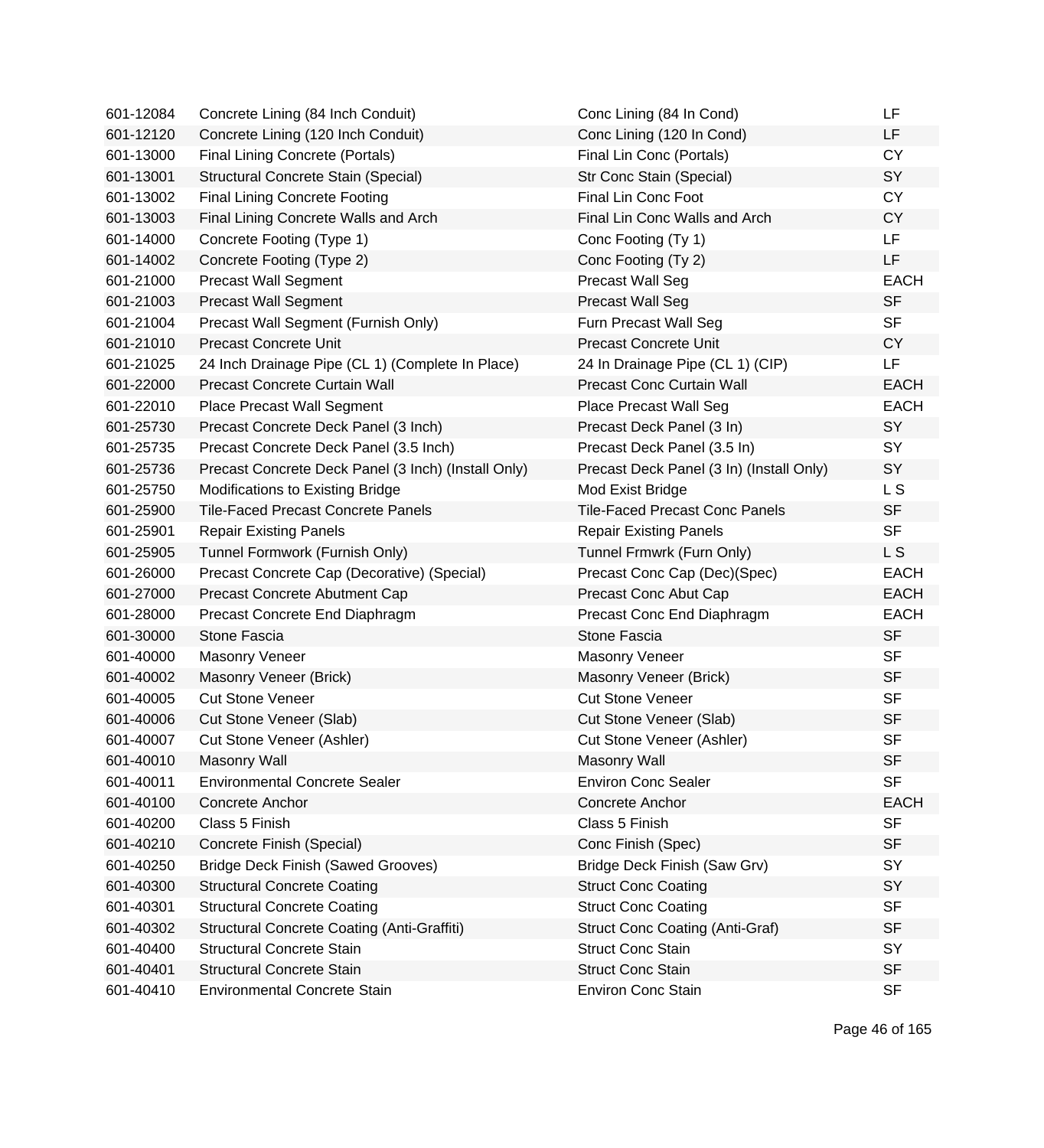| 601-40600 | <b>Concrete Tinting</b>                                 | <b>Concrete Tinting</b>                   | SY          |
|-----------|---------------------------------------------------------|-------------------------------------------|-------------|
| 601-40900 | <b>Paint Existing Structure</b>                         | <b>Paint Existing Structure</b>           | L S         |
| 601-50000 | <b>Glazed Wall Tile</b>                                 | <b>Glazed Wall Tile</b>                   | <b>SF</b>   |
| 601-50010 | Glazed Wall Tile (Spare)                                | Glazed Wall Tile (Spare)                  | <b>EACH</b> |
| 601-51000 | <b>Galvanic Anodes</b>                                  | <b>Galvanic Anodes</b>                    | <b>LS</b>   |
| 601-51005 | <b>Galvanic Anodes</b>                                  | <b>Galvanic Anodes</b>                    | <b>EACH</b> |
| 601-51007 | Galvanic Anodes (Install Only)                          | Galvanic Anodes (Install Only)            | <b>EACH</b> |
| 602-00000 | <b>Reinforcing Steel</b>                                | <b>Reinf Steel</b>                        | LB          |
| 602-00002 | Reinforcing Steel (Tunnel)                              | <b>Reinforcing Steel (Tunnel)</b>         | <b>LB</b>   |
| 602-00010 | Reinforcing Steel (Galvanized)                          | Reinf Steel (Galv)                        | LB          |
| 602-00011 | Reinforcing Steel (High Performance)                    | Reinf Steel (HP)                          | <b>LB</b>   |
| 602-00020 | Reinforcing Steel (Epoxy Coated)                        | Reinf Steel (Epoxy)                       | LB          |
| 602-00025 | <b>Reinforcing Steel (Stainless)</b>                    | <b>Reinf Steel (Stainless)</b>            | <b>LB</b>   |
| 602-00026 | Reinforcing Steel (Final Lining)(Footing)(Epoxy Coated) | Reinf Steel (Fin Lin)(Ftg)(Epxy Coat)     | LB          |
| 602-00027 | Reinforcing Steel (Final Lining) (Walls and Arch)       | Reinf Steel (Fin Lin)(Walls and Arch)     | LB          |
| 602-00028 | Reinforcing Steel (Final Lining)(Walls)(Epoxy Coated)   | Reinf Steel (Fin Lin) (Walls) (Epxy Coat) | <b>LB</b>   |
| 602-00030 | Reinforcing (Fiber Reinforced Polymer) (Surface)        | Reinf (FRP)(Surface)                      | <b>MKFT</b> |
| 602-00050 | Reinforcing (Fiber Reinforced Plastic)                  | Reinforcing (FRP)                         | <b>CY</b>   |
| 602-00060 | <b>Reinforcing Steel Splice</b>                         | <b>Reinf Steel Splice</b>                 | <b>EACH</b> |
| 602-00070 | Reinf (Fiber Reinforcement) (Surface)                   | Reinf (Fiber Reinf) (Surface)             | <b>MKFT</b> |
| 602-00200 | <b>Weld Reinforcing Steel</b>                           | <b>Weld Reinf Steel</b>                   | <b>EACH</b> |
| 602-00210 | <b>Welded Wire Fabric</b>                               | <b>Welded Wire Fabric</b>                 | SY          |
| 603-00000 | <b>Culvert Lining</b>                                   | <b>Culvert Lining</b>                     | LF          |
| 603-00001 | <b>Annular Space Grouting</b>                           | <b>Annular Space Grouting</b>             | <b>CY</b>   |
| 603-00010 | <b>Culvert Lining</b>                                   | <b>Culvert Lining</b>                     | <b>SF</b>   |
| 603-00015 | Culvert Lining (15 Inch)                                | Culvert Lining (15 In)                    | LF          |
| 603-00018 | Culvert Lining (18 Inch)                                | Culvert Lining (18 In)                    | LF          |
| 603-00024 | Prepare Culvert Pipe (24 Inch)                          | Prep Culvert Pipe (24 In)                 | LF          |
| 603-00025 | Culvert Lining (24 Inch) (Special)                      | Culvert Lining (24 Inch)(Special)         | LF          |
| 603-00026 | Culvert Lining (24 Inch)                                | Culvert Lining (24 In)                    | LF          |
| 603-00029 | Prepare Culvert Pipe (30 Inch)                          | Prep Culvert Pipe (30 In)                 | LF          |
| 603-00030 | Culvert Lining (30 Inch)                                | Culvert Lining (30 In)                    | LF          |
| 603-00035 | Prepare Culvert Pipe (36 Inch)                          | Prep Culvert Pipe (36 In)                 | LF          |
| 603-00036 | Culvert Lining (36 Inch)                                | Culvert Lining (36 In)                    | LF          |
| 603-00037 | Culvert Lining (36 Inch) (Install Only) (Jacked)        | Inst Culvert Lining (36 In)(J)            | LF          |
| 603-00038 | Culvert Lining (36 Inch) (Special)                      | Culvert Lining (36 In)(Spec)              | LF          |
| 603-00039 | Culvert Lining (36 inch) (Paved Invert)                 | Culv Lining (36") (Paved Inv)             | LF          |
| 603-00040 | Culvert Lining (40 Inch)                                | Culvert Lining (40 In)                    | LF          |
| 603-00042 | Culvert Lining (42 Inch)                                | Culvert Lining (42 Inch)                  | LF          |
| 603-00043 | Culvert Lining (42 Inch)(Spray Applied)                 | Culvert Lining (42 In) (Spray App)        | LF          |
| 603-00045 | Culvert Lining (36")(Spray Applied)                     | Culvert Lining (36")(Spray App)           | LF          |
| 603-00046 | Culvert Lining (36")(Slip)                              | Culvert Lining (36")(Slip)                | LF          |
| 603-00047 | Prepare Culvert Pipe (48 Inch)                          | Prepare Culvert Pipe (48 In)              | LF          |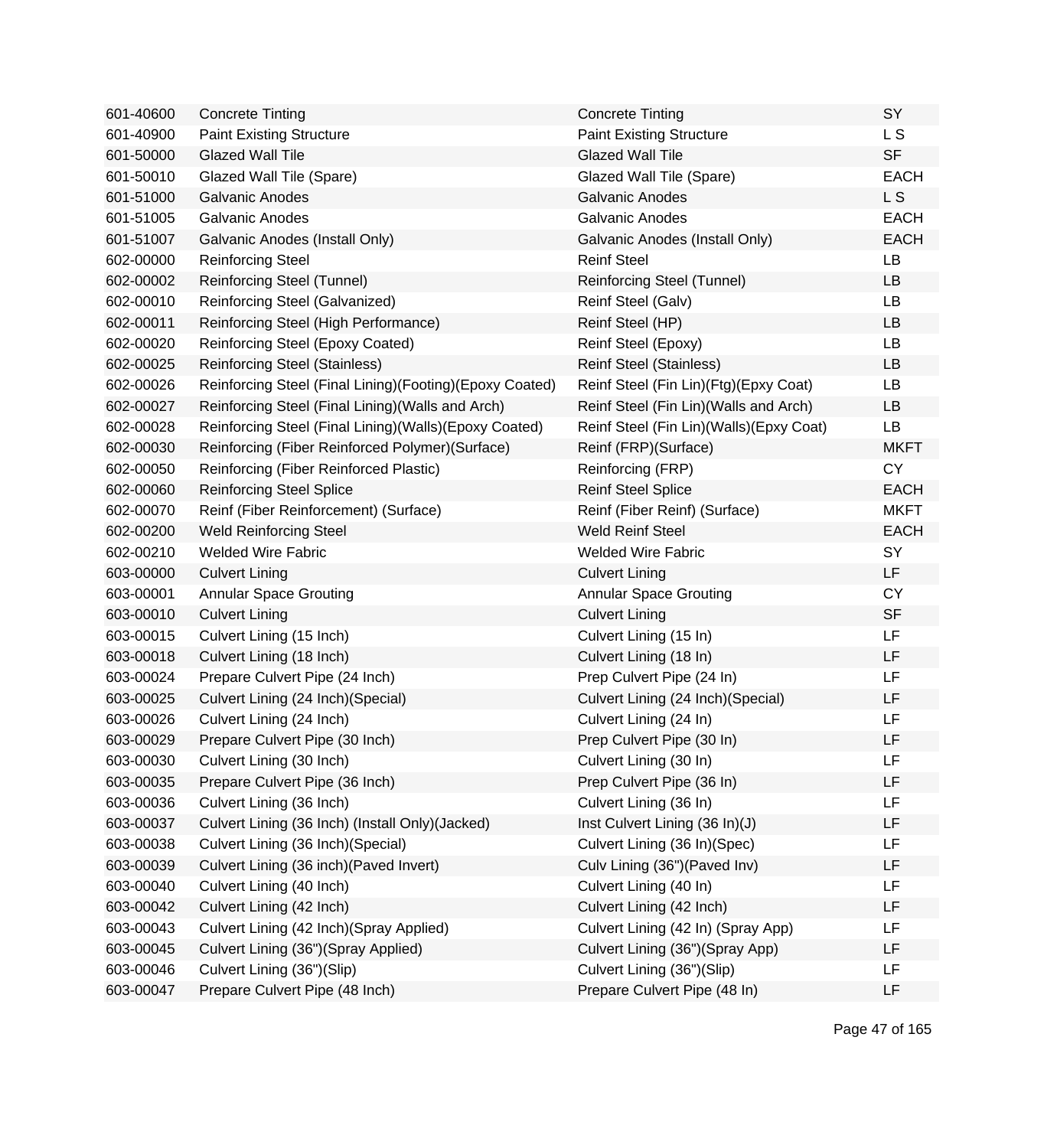| 603-00048 | Culvert Lining (48 Inch)                                              | Culvert Lining (48 In)               | LF        |
|-----------|-----------------------------------------------------------------------|--------------------------------------|-----------|
| 603-00049 | Culvert Lining (48 Inch) (Special)                                    | Culvert Lining (48 Inch) (Special)   | LF        |
| 603-00050 | Culvert Lining (48 Inch) (Paved Invert)                               | Culvert Lining (48 In) (Paved Inv)   | <b>LF</b> |
| 603-00051 | Culvert Lining (48 Inch)(Slip)                                        | Culvert Lining (48 In)(Slip)         | LF        |
| 603-00052 | Culvert Lining (48 Inch) (Spray Applied)                              | Culvert Lining (48 In)(Spray App)    | <b>LF</b> |
| 603-00053 | Prepare Culvert Pipe (54 Inch)                                        | Prep Culvert Pipe (54 In)            | LF        |
| 603-00054 | Culvert Lining (54 Inch)                                              | Culvert Lining (54 In)               | <b>LF</b> |
| 603-00056 | Culvert Lining (54 Inch) (Paved Invert)                               | Culvert Lining (54 In) (Paved Inv)   | <b>LF</b> |
| 603-00057 | Culvert Lining (54 Inch)(Slip)                                        | Culvert Lining (54 In)(Slip)         | <b>LF</b> |
| 603-00058 | Culvert Lining (54 Inch) (Spray Applied)                              | Culvert Lining (54 In) (Spray App)   | <b>LF</b> |
| 603-00060 | Culvert Lining (60 Inch)                                              | Culvert Lining (60 In)               | LF        |
| 603-00061 | Prepare Culvert Pipe (60 Inch)                                        | Prep Culvert Pipe (60 In)            | LF        |
| 603-00062 | Culvert Lining (60 Inch) (Special)                                    | Culvert Lining (60 Inch) (Special)   | <b>LF</b> |
| 603-00063 | Culvert Lining (60 Inch) (Paved Invert)                               | Culvert Lining (60 In) (Paved Inv)   | LF        |
| 603-00064 | Culvert Lining (60 Inch)(Slip)                                        | Culvert Lining (60 In)(Slip)         | LF        |
| 603-00065 | Culvert Lining (60 Inch) (Spray Applied)                              | Culvert Lining (60 In)(Spray App)    | LF        |
| 603-00066 | Culvert Lining (66 Inch)                                              | Culvert Lining (66 In)               | <b>LF</b> |
| 603-00072 | Culvert Lining (72 Inch)                                              | Culvert Lining (72 In)               | <b>LF</b> |
| 603-00073 | Culvert Lining (72 Inch)(Special)                                     | Culvert Lining (72 Inch)(Special)    | LF        |
| 603-00077 | Prepare Culvert Pipe (78 Inch)                                        | Prep Culvert Pipe (78 In)            | <b>LF</b> |
| 603-00078 | Culvert Lining (78 Inch)                                              | Culvert Lining (78 In)               | LF        |
| 603-00080 | 8 Inch Non-Reinforced Concrete Pipe                                   | 8 In NRCP                            | LF        |
| 603-00084 | Culvert Lining (84 Inch)                                              | Culvert Lining (84 In)               | <b>LF</b> |
| 603-00086 | Culvert Lining (84 Inch) (Paved Invert)                               | Culvert Lining (84 Inch) (Paved Inv) | LF        |
| 603-00087 | Culvert Lining (84 Inch)(Slip)                                        | Culvert Lining (84 In)(Slip)         | LF        |
| 603-00088 | Culvert Lining (84 Inch) (Spray Applied)                              | Culvert Lining (84 In)(Spray App)    | LF        |
| 603-00097 | Culvert Lining (96 Inch) (Spray Applied)                              | Culvert Lining (96 In)(Spray App)    | <b>LF</b> |
| 603-00100 | 10 Inch Non-Reinforced Concrete Pipe                                  | 10 In NRCP                           | <b>LF</b> |
| 603-00108 | Culvert Lining (108 Inch)                                             | Culvert Lining (108 In)              | LF        |
| 603-00120 | 12 Inch Non-Reinforced Concrete Pipe                                  | 12 In NRCP                           | <b>LF</b> |
| 603-00123 | Culvert Lining (120 Inch)                                             | Culvert Lining (120 In)              | <b>LF</b> |
| 603-00180 | Culvert Lining (180 Inch) (Paved Invert)                              | Culvert Lining (180 In) (Paved Inv)  | LF        |
| 603-00200 | Pipe Protection                                                       | Pipe Protection                      | L S       |
| 603-01120 | 12 Inch Reinforced Concrete Pipe                                      | 12 In RCP                            | LF        |
| 603-01125 | 12 Inch Reinforced Concrete Pipe (Complete In Place)                  | 12 In RCP (CIP)                      | LF        |
| 603-01150 | 15 Inch Reinforced Concrete Pipe                                      | 15 In RCP                            | LF        |
| 603-01155 | 15 Inch Reinforced Concrete Pipe (Complete In Place)                  | 15 In RCP (CIP)                      | LF        |
| 603-01180 | 18 Inch Reinforced Concrete Pipe                                      | 18 In RCP                            | LF        |
| 603-01185 | 18 Inch Reinforced Concrete Pipe (Complete In Place)                  | 18 In RCP (CIP)                      | LF        |
| 603-01186 | 18 Inch Reinforced Concrete Pipe (Complete In<br>Place)(Install Only) | Inst 18 In RCP (CIP)                 | LF        |
| 603-01210 | 21 Inch Reinforced Concrete Pipe                                      | 21 In RCP                            | LF        |
| 603-01215 | 21 Inch Reinforced Concrete Pipe (Complete In Place)                  | 21 In RCP (CIP)                      | LF        |
| 603-01240 | 24 Inch Reinforced Concrete Pipe                                      | 24 In RCP                            | LF        |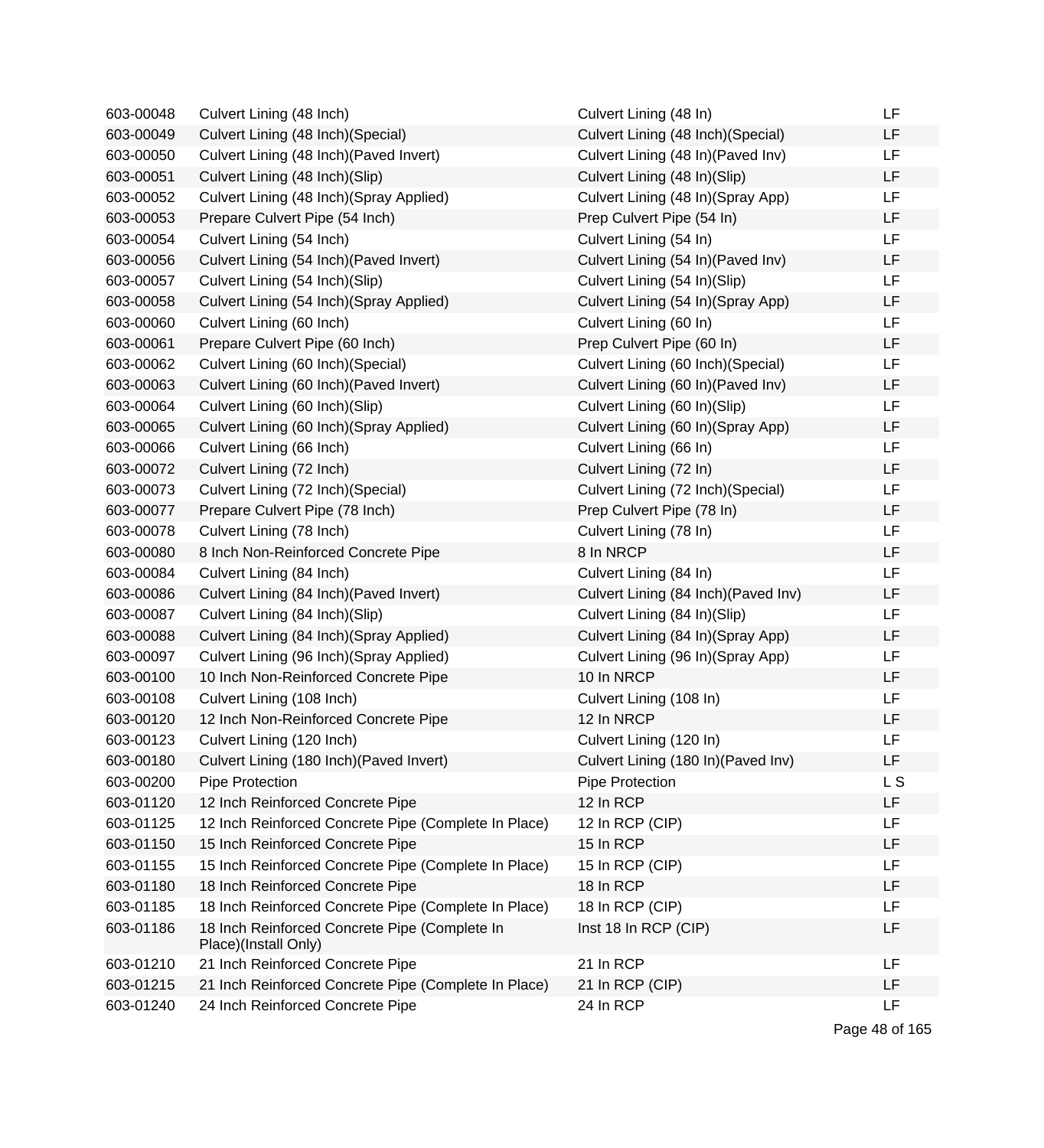| 603-01245 | 24 Inch Reinforced Concrete Pipe (Complete In Place)                                                        | 24 In RCP (CIP)             | LF          |
|-----------|-------------------------------------------------------------------------------------------------------------|-----------------------------|-------------|
| 603-01246 | 24 Inch Reinforced Concrete Pipe (Complete In<br>Place)(Install Only)                                       | Inst 24 In RCP (CIP)        | LF          |
| 603-01270 | 27 Inch Reinforced Concrete Pipe                                                                            | 27 In RCP                   | LF          |
| 603-01275 | 27 Inch Reinforced Concrete Pipe (Complete In Place)                                                        | 27 In RCP (CIP)             | LF          |
| 603-01300 | 30 Inch Reinforced Concrete Pipe                                                                            | 30 In RCP                   | LF          |
| 603-01305 | 30 Inch Reinforced Concrete Pipe (Complete In Place)                                                        | 30 In RCP (CIP)             | LF          |
| 603-01330 | 33 Inch Reinforced Concrete Pipe                                                                            | 33 In RCP                   | LF          |
| 603-01335 | 33 Inch Reinforced Concrete Pipe (Complete In Place)                                                        | 33 In RCP (CIP)             | LF          |
| 603-01360 | 36 Inch Reinforced Concrete Pipe                                                                            | 36 In RCP                   | LF          |
| 603-01365 | 36 Inch Reinforced Concrete Pipe (Complete In Place)                                                        | 36 In RCP (CIP)             | LF          |
| 603-01420 | 42 Inch Reinforced Concrete Pipe                                                                            | 42 In RCP                   | LF          |
| 603-01425 | 42 Inch Reinforced Concrete Pipe (Complete In Place)                                                        | 42 In RCP (CIP)             | LF          |
| 603-01480 | 48 Inch Reinforced Concrete Pipe                                                                            | 48 In RCP                   | LF          |
| 603-01485 | 48 Inch Reinforced Concrete Pipe (Complete In Place)                                                        | 48 In RCP (CIP)             | LF          |
| 603-01540 | 54 Inch Reinforced Concrete Pipe                                                                            | 54 In RCP                   | LF          |
| 603-01545 | 54 Inch Reinforced Concrete Pipe (Complete In Place)                                                        | 54 In RCP (CIP)             | LF          |
| 603-01572 | 91x58 Inch Reinforced Concrete End Section Elliptical                                                       | 91x58 In RCES               | <b>EACH</b> |
| 603-01600 | 60 Inch Reinforced Concrete Pipe                                                                            | 60 In RCP                   | LF          |
| 603-01605 | 60 Inch Reinforced Concrete Pipe (Complete In Place)                                                        | 60 In RCP (CIP)             | LF          |
| 603-01660 | 66 Inch Reinforced Concrete Pipe                                                                            | 66 In RCP                   | LF          |
| 603-01665 | 66 Inch Reinforced Concrete Pipe (Complete In Place)                                                        | 66 In RCP (CIP)             | LF          |
| 603-01720 | 72 Inch Reinforced Concrete Pipe                                                                            | 72 In RCP                   | LF          |
| 603-01725 | 72 Inch Reinforced Concrete Pipe (Complete In Place)                                                        | 72 In RCP (CIP)             | LF          |
| 603-01780 | 78 Inch Reinforced Concrete Pipe                                                                            | 78 In RCP                   | LF          |
| 603-01784 | Culvert Lining (78 Inch)                                                                                    | Culvert Lining (78")        | LF          |
| 603-01785 | 78 Inch Reinforced Concrete Pipe (Complete In Place)                                                        | 78 In RCP (CIP)             | LF          |
| 603-01840 | 84 Inch Reinforced Concrete Pipe                                                                            | 84 In RCP                   | LF          |
| 603-01845 | 84 Inch Reinforced Concrete Pipe (Complete In Place)                                                        | 84 In RCP (CIP)             | LF          |
| 603-01900 | 90 Inch Reinforced Concrete Pipe                                                                            | 90 In RCP                   | LF          |
| 603-01905 | 90 Inch Reinforced Concrete Pipe (Complete In Place)                                                        | 90 In RCP (CIP)             | LF          |
| 603-01960 | 96 Inch Reinforced Concrete Pipe                                                                            | 96 In RCP                   | LF          |
| 603-01980 | 108 Inch Reinforced Concrete Pipe                                                                           | 108 In RCP                  | LF          |
| 603-02115 | Culvert Lining (21 x 15 Inch)                                                                               | Culvert Lining (21 x 15 ln) | LF          |
| 603-02180 | 23x14 Inch Reinforced Concrete Pipe Elliptical                                                              | 23x14 In RCP                | LF          |
| 603-02185 | 23x14 Inch Reinforced Concrete Pipe Elliptical (Complete<br>In Place)                                       | 23x14 In RCP (CIP)          | LF          |
| 603-02240 | 30x19 Inch Reinforced Concrete Pipe Elliptical                                                              | 30x19 In RCP                | LF          |
| 603-02245 | 30x19 Inch Reinforced Concrete Pipe Elliptical (Complete<br>In Place)                                       | 30x19 In RCP (CIP)          | LF          |
| 603-02246 | 30x19 Inch Reinforced Concrete Pipe Elliptical (Complete Inst 30x19 In RCP (CIP)<br>In Place)(Install Only) |                             | LF          |
| 603-02270 | 34x22 Inch Reinforced Concrete Pipe Elliptical                                                              | 34x22 In RCP                | LF          |
| 603-02271 | 34 x 22 Inch Reinforced Concrete Pipe Elliptical<br>(Complete in Place)                                     | 34x22 In RCP (CIP)          | LF          |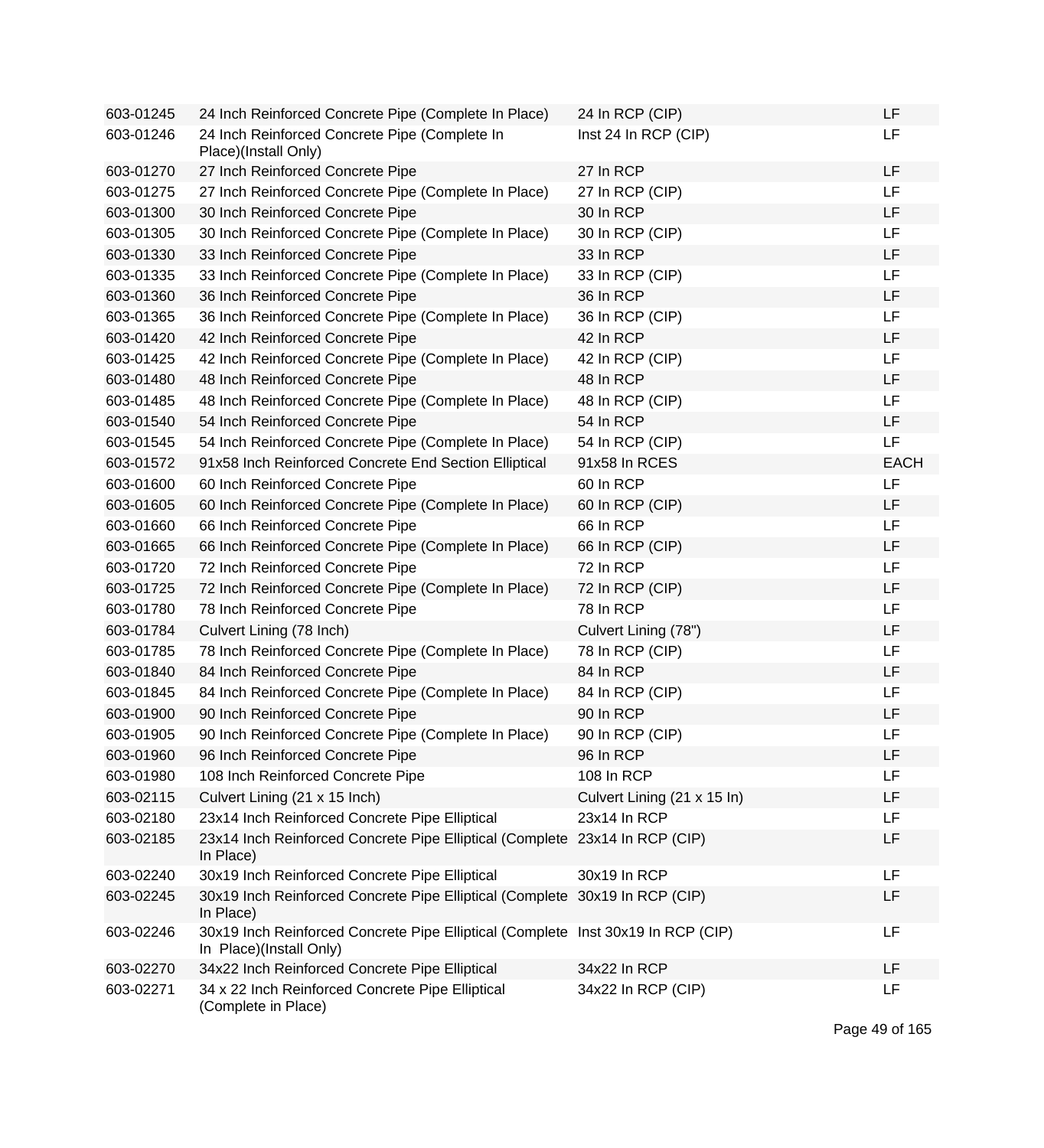| 603-02272 | 34 x 22 Inch Reinforced Concrete End Section Elliptical                                                     | 34x22 In RCES         | <b>EACH</b> |
|-----------|-------------------------------------------------------------------------------------------------------------|-----------------------|-------------|
| 603-02300 | 38x24 Inch Reinforced Concrete Pipe Elliptical                                                              | 38x24 In RCP          | LF          |
| 603-02305 | 38x24 Inch Reinforced Concrete Pipe Elliptical (Complete 38x24 In RCP (CIP)<br>In Place)                    |                       | LF          |
| 603-02306 | 38x24 Inch Reinforced Concrete Pipe Elliptical (Complete Inst 38x24 In RCP (CIP)<br>In Place)(Install Only) |                       | LF          |
| 603-02360 | 45x29 Inch Reinforced Concrete Pipe Elliptical                                                              | 45x29 In RCP          | LF          |
| 603-02365 | 45x29 Inch Reinforced Concrete Pipe Elliptical (Complete 45x29 In RCP (CIP)<br>In Place)                    |                       | LF          |
| 603-02420 | 53x34 Inch Reinforced Concrete Pipe Elliptical                                                              | 53x34 In RCP          | LF          |
| 603-02425 | 53x34 Inch Reinforced Concrete Pipe Elliptical (Complete 53x34 In RCP (CIP)<br>In Place)                    |                       | LF          |
| 603-02480 | 60x38 Inch Reinforced Concrete Pipe Elliptical                                                              | 60x38 In RCP          | LF          |
| 603-02485 | 60x38 Inch Reinforced Concrete Pipe Elliptical (CIP)                                                        | 60x38 In. RCP (CIP)   | LF          |
| 603-02540 | 68x43 Inch Reinforced Concrete Pipe Elliptical                                                              | 68x43 In RCP          | LF          |
| 603-02545 | 68x43 Inch Reinforcement Concrete Pipe Elliptical<br>(Complete In Place)                                    | 68x43 In RCP (CIP)    | LF          |
| 603-02600 | 76x48 Inch Reinforced Concrete Pipe Elliptical                                                              | 76x48 In RCP          | LF          |
| 603-02605 | 76x48 Inch Reinforced Concrete Pipe Elliptical (Complete 76x48 In RCP (CIP)<br>In Place)                    |                       | LF          |
| 603-02660 | 83x53 Inch Reinforced Concrete Pipe Elliptical                                                              | 83x53 In RCP          | LF          |
| 603-02665 | 83X53 Inch Reinforced Concrete Pipe Elliptical (Complete 83X53 In RCP (CIP)<br>In Place                     |                       | LF          |
| 603-02720 | 91x58 Inch Reinforced Concrete Pipe Elliptical                                                              | 91x58 In RCP          | LF          |
| 603-02780 | 98x63 Inch Reinforced Concrete Pipe Elliptical                                                              | 98x63 In RCP          | LF          |
| 603-02840 | 106x68 Inch Reinforced Concrete Pipe Elliptical                                                             | 106x68 In RCP         | LF          |
| 603-02900 | 113x72 Inch Reinforced Concrete Pipe Elliptical                                                             | 113x72 In RCP         | LF          |
| 603-03120 | 12 Inch Reinforced Concrete Pipe Special                                                                    | 12 In RCP Spec        | LF          |
| 603-03150 | 15 Inch Reinforced Concrete Pipe Special                                                                    | 15 In RCP Spec        | LF          |
| 603-03180 | 18 Inch Reinforced Concrete Pipe Special                                                                    | 18 In RCP Spec        | LF          |
| 603-03240 | 24 Inch Reinforced Concrete Pipe Special                                                                    | 24 In RCP Spec        | LF          |
| 603-03300 | 30 Inch Reinforced Concrete Pipe Special                                                                    | 30 In RCP Spec        | LF          |
| 603-03330 | 33 Inch Reinforced Concrete Pipe Special                                                                    | 33 In RCP Spec        | LF          |
| 603-03360 | 36 Inch Reinforced Concrete Pipe Special                                                                    | 36 In RCP Spec        | LF          |
| 603-03361 | 36 Inch Reinforced Concrete Pipe Special (Install Only)                                                     | Inst 36 In RCP (Spec) | LF          |
| 603-03420 | 42 Inch Reinforced Concrete Pipe Special                                                                    | 42 In RCP Spec        | LF          |
| 603-03480 | 48 Inch Reinforced Concrete Pipe Special                                                                    | 48 In RCP Spec        | LF          |
| 603-03540 | 54 Inch Reinforced Concrete Pipe Special                                                                    | 54 In RCP Spec        | LF          |
| 603-03541 | 54 Inch Reinforced Concrete Pipe Special (Install Only)                                                     | Inst 54 In RCP (Spec) | LF          |
| 603-03601 | 60 Inch Reinforced Concrete Pipe Special (Install Only)                                                     | Inst 60 In RCP (Spec) | LF          |
| 603-03660 | 66 Inch Reinforced Concrete Pipe Special                                                                    | 66 In RCP Spec        | LF          |
| 603-03661 | 66 Inch Reinforced Concrete Pipe Special (Install Only)                                                     | Inst 66 In RCP (Spec) | LF          |
| 603-03720 | 72 Inch Reinforced Concrete Pipe Special                                                                    | 72 In RCP Spec        | LF          |
| 603-03721 | 72 Inch RCP (Special) (Install Only)                                                                        | Inst 72 In RCP (Spec) | LF          |
| 603-03780 | 78 Inch Reinforced Concrete Pipe Special                                                                    | 78 In RCP Spec        | LF          |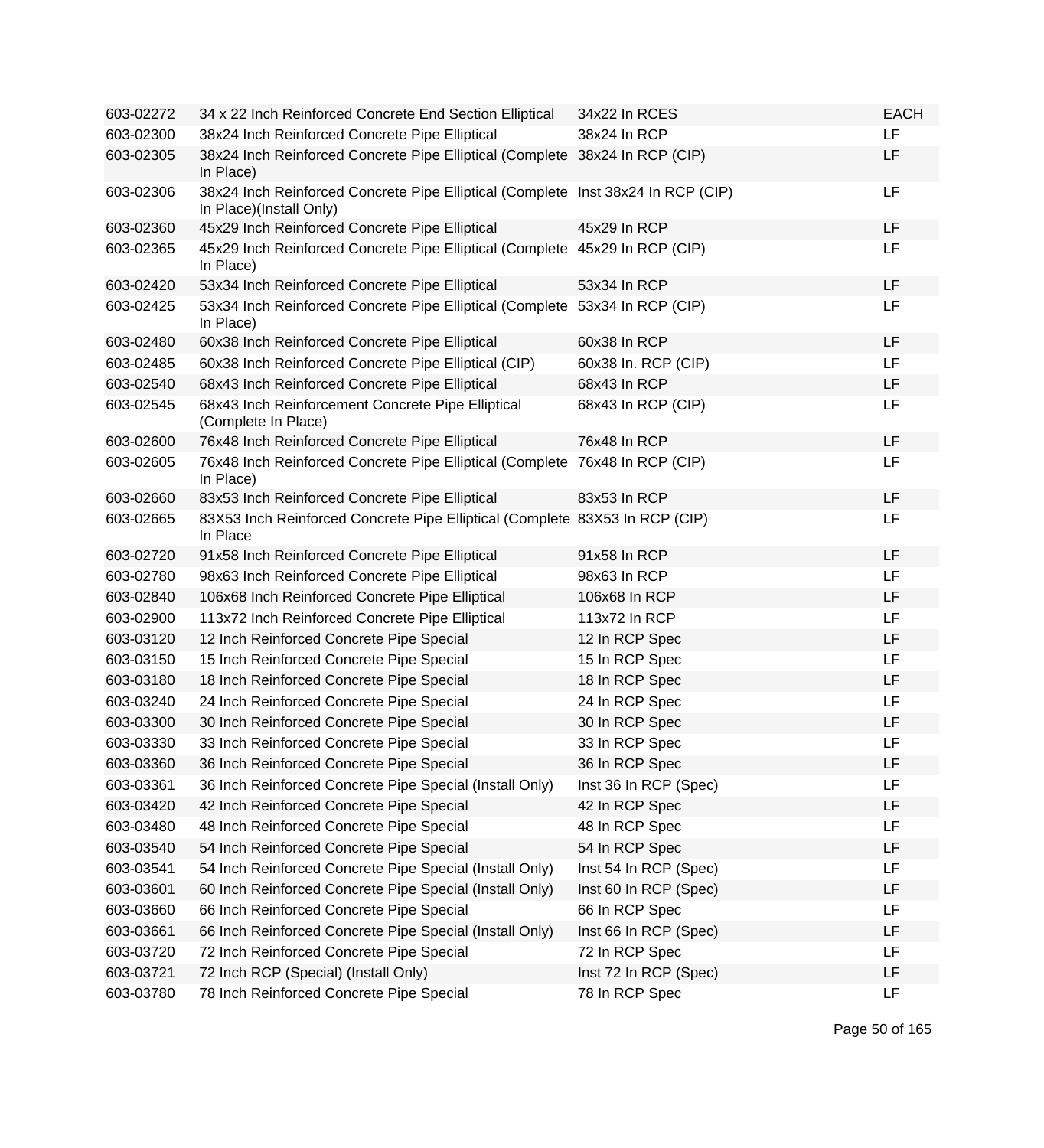| 603-03960 | 96 Inch Reinforced Concrete Pipe Special               | 96 In RCP Spec              | LF          |
|-----------|--------------------------------------------------------|-----------------------------|-------------|
| 603-05012 | 12 Inch Reinforced Concrete End Section                | 12 In RCES                  | <b>EACH</b> |
| 603-05015 | 15 Inch Reinforced Concrete End Section                | 15 In RCES                  | <b>EACH</b> |
| 603-05018 | 18 Inch Reinforced Concrete End Section                | 18 In RCES                  | <b>EACH</b> |
| 603-05019 | 18 Inch Reinforced Concrete End Section (Special)      | 18 In RCES (Spec)           | <b>EACH</b> |
| 603-05021 | 21 Inch Reinforced Concrete End Section                | 21 In RCES                  | <b>EACH</b> |
| 603-05024 | 24 Inch Reinforced Concrete End Section                | 24 In RCES                  | <b>EACH</b> |
| 603-05030 | 30 Inch Reinforced Concrete End Section                | 30 In RCES                  | <b>EACH</b> |
| 603-05031 | 30 Inch Reinforced Concrete End Section (Special)      | 30 In RCES (Spec)           | <b>EACH</b> |
| 603-05033 | 33 Inch Reinforced Concrete End Section                | 33 In RCES                  | <b>EACH</b> |
| 603-05036 | 36 Inch Reinforced Concrete End Section                | 36 In RCES                  | <b>EACH</b> |
| 603-05042 | 42 Inch Reinforced Concrete End Section                | 42 In RCES                  | <b>EACH</b> |
| 603-05048 | 48 Inch Reinforced Concrete End Section                | 48 In RCES                  | <b>EACH</b> |
| 603-05054 | 54 Inch Reinforced Concrete End Section                | 54 In RCES                  | <b>EACH</b> |
| 603-05055 | 54 Inch Reinforced Concrete End Section (Install Only) | Inst 54 In RCES             | <b>EACH</b> |
| 603-05060 | 60 Inch Reinforced Concrete End Section                | 60 In RCES                  | <b>EACH</b> |
| 603-05066 | 66 Inch Reinforced Concrete End Section                | 66 In RCES                  | <b>EACH</b> |
| 603-05067 | 66 Inch Reinforced Concrete End Section (Install Only) | Inst 66 In RCES             | <b>EACH</b> |
| 603-05072 | 72 Inch Reinforced Concrete End Section                | 72 In RCES                  | <b>EACH</b> |
| 603-05073 | 72 Inch Reinforced Concrete End Section (Install Only) | Inst 72 In RCES             | <b>EACH</b> |
| 603-05078 | 78 Inch Reinforced Concrete End Section                | 78 In RCES                  | <b>EACH</b> |
| 603-05084 | 84 Inch Reinforced Concrete End Section                | 84 In RCES                  | <b>EACH</b> |
| 603-05118 | 23x14 Inch Reinforced Concrete End Section Elliptical  | 23x14 In RCES               | <b>EACH</b> |
| 603-05124 | 30x19 Inch Reinforced Concrete End Section Elliptical  | 30x19 In RCES               | <b>EACH</b> |
| 603-05130 | 38x24 Inch Reinforced Concrete End Section Elliptical  | 38x24 In RCES               | <b>EACH</b> |
| 603-05136 | 45x29 Inch Reinforced Concrete End Section Elliptical  | 45x29 In RCES               | <b>EACH</b> |
| 603-05142 | 53x34 Inch Reinforced Concrete End Section Elliptical  | 53x34 In RCES               | <b>EACH</b> |
| 603-05148 | 60x38 Inch Reinforced Concrete End Section Elliptical  | 60x38 In RCES               | <b>EACH</b> |
| 603-05154 | 68x43 Inch Reinforced Concrete End Section Elliptical  | 68x43 In RCES               | <b>EACH</b> |
| 603-05160 | 76x48 Inch Reinforced Concrete End Section Elliptical  | 76x48 In RCES               | <b>EACH</b> |
| 603-05166 | 83x53 Inch Reinforced Concrete End Section Elliptical  | 83x53 In RCES               | <b>EACH</b> |
| 603-05172 | 91x58 Inch Reinforced Concrete End Section Elliptical  | 91x58 In RCES               | <b>EACH</b> |
| 603-05200 | <b>Place Reinforced Concrete End Section</b>           | Place RCES                  | <b>EACH</b> |
| 603-05440 | Culvert Lining (54 x 40 Inch)                          | Culvert Lining (54 x 40 ln) | LF          |
| 603-06236 | Place 36 Inch Reinforced Concrete Pipe                 | Place 36 In RCP             | LF          |
| 603-07150 | 15 Inch Reinforced Concrete Pipe (Jacked)              | 15 In RCP (Jacked)          | LF          |
| 603-07180 | 18 Inch Reinforced Concrete Pipe (Jacked)              | 18 In RCP (Jacked)          | LF          |
| 603-07240 | 24 Inch Reinforced Concrete Pipe (Jacked)              | 24 In RCP (Jacked)          | <b>LF</b>   |
| 603-07300 | 30 Inch Reinforced Concrete Pipe (Jacked)              | 30 In RCP (Jacked)          | LF          |
| 603-07360 | 36 Inch Reinforced Concrete Pipe (Jacked)              | 36 In RCP (Jacked)          | LF          |
| 603-07420 | 42 Inch Reinforced Concrete Pipe (Jacked)              | 42 In RCP (Jacked)          | LF          |
| 603-07480 | 48 Inch Reinforced Concrete Pipe (Jacked)              | 48 In RCP (Jacked)          | LF          |
| 603-07540 | 54 Inch Reinforced Concrete Pipe (Jacked)              | 54 In RCP (Jacked)          | LF          |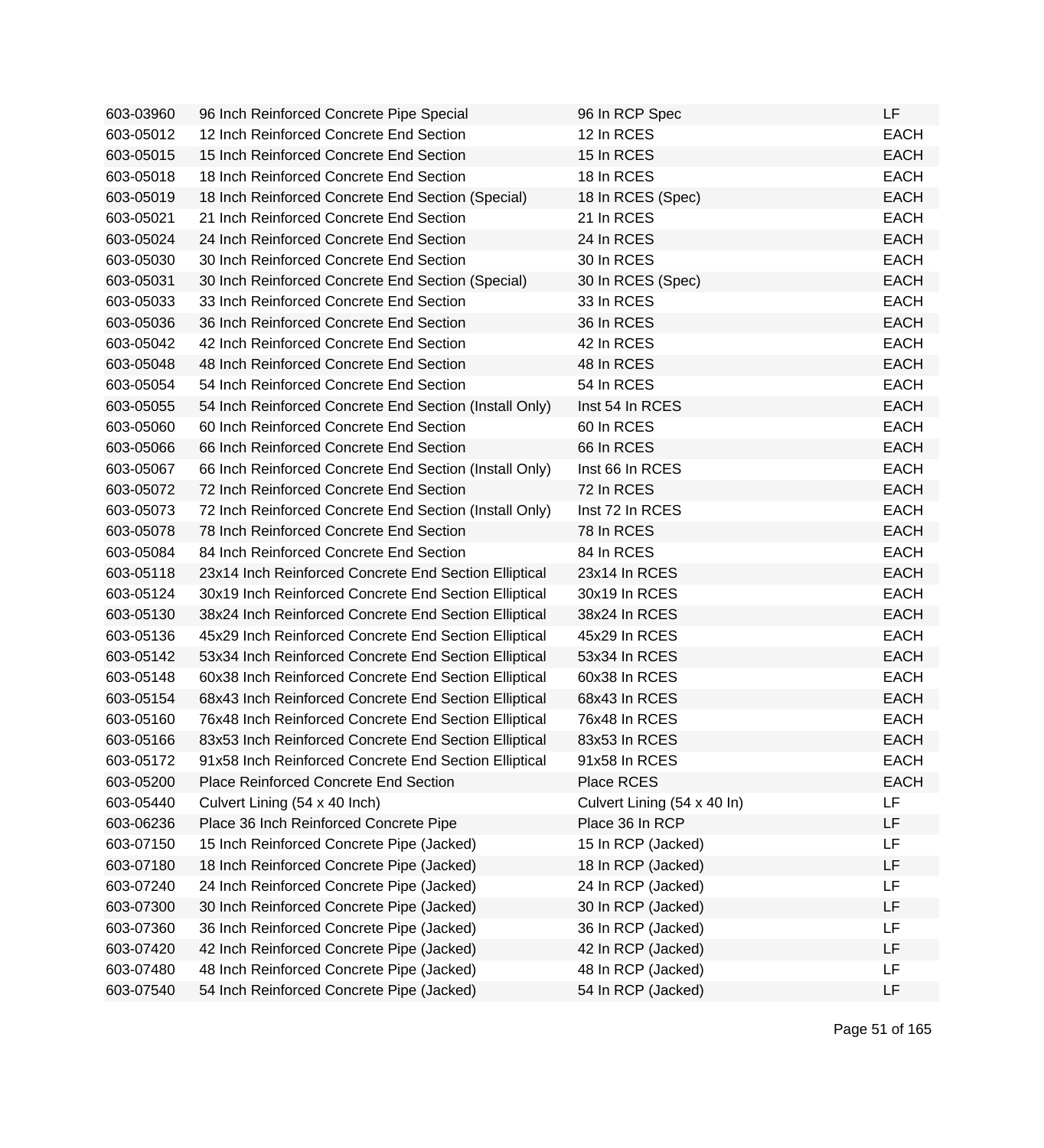| 603-07600 | 60 Inch Reinforced Concrete Pipe (Jacked)     | 60 In RCP (Jacked)  | LF        |
|-----------|-----------------------------------------------|---------------------|-----------|
| 603-07660 | 66 Inch Reinforced Concrete Pipe (Jacked)     | 66 In RCP (Jacked)  | LF        |
| 603-07720 | 72 Inch Reinforced Concrete Pipe (Jacked)     | 72 In RCP (Jacked)  | LF        |
| 603-07780 | 78 Inch Reinforced Concrete Pipe (Jacked)     | 78 In RCP (Jacked)  | LF        |
| 603-07840 | 84 Inch Reinforced Concrete Pipe (Jacked)     | 84 In RCP (Jacked)  | LF        |
| 603-07960 | 96 Inch Reinforced Concrete Pipe (Jacked)     | 96 In RCP (Jacked)  | LF        |
| 603-07980 | 108 Inch Reinforced Concrete Pipe (Jacked)    | 108 In RCP (Jacked) | LF        |
| 603-10060 | 6 Inch Corrugated Steel Pipe                  | 6 In CSP            | LF        |
| 603-10080 | 8 Inch Corrugated Steel Pipe                  | 8 In CSP            | LF        |
| 603-10100 | 10 Inch Corrugated Steel Pipe                 | 10 In CSP           | LF        |
| 603-10109 | 10 Inch Corrugated Steel Pipe Nestable        | 10 In CSP Nest      | LF        |
| 603-10120 | 12 Inch Corrugated Steel Pipe                 | 12 In CSP           | LF        |
| 603-10150 | 15 Inch Corrugated Steel Pipe                 | 15 In CSP           | LF        |
| 603-10151 | 15 Inch Corrugated Steel Pipe (Install Only)  | Inst 15 In CSP      | LF        |
| 603-10180 | 18 Inch Corrugated Steel Pipe                 | 18 In CSP           | LF        |
| 603-10210 | 21 Inch Corrugated Steel Pipe                 | 21 In CSP           | LF        |
| 603-10240 | 24 Inch Corrugated Steel Pipe                 | 24 In CSP           | LF        |
| 603-10249 | 24 Inch Corrugated Steel Pipe Nestable        | 24 In CSP Nest      | LF        |
| 603-10300 | 30 Inch Corrugated Steel Pipe                 | 30 In CSP           | LF        |
| 603-10309 | 30 Inch Corrugated Steel Pipe Nestable        | 30 In CSP Nest      | LF        |
| 603-10360 | 36 Inch Corrugated Steel Pipe                 | 36 In CSP           | <b>LF</b> |
| 603-10420 | 42 Inch Corrugated Steel Pipe                 | 42 In CSP           | LF        |
| 603-10480 | 48 Inch Corrugated Steel Pipe                 | 48 In CSP           | LF        |
| 603-10540 | 54 Inch Corrugated Steel Pipe                 | 54 In CSP           | LF        |
| 603-10600 | 60 Inch Corrugated Steel Pipe                 | 60 In CSP           | LF        |
| 603-10660 | 66 Inch Corrugated Steel Pipe                 | 66 In CSP           | LF        |
| 603-10720 | 72 Inch Corrugated Steel Pipe                 | 72 In CSP           | LF        |
| 603-10780 | 78 Inch Corrugated Steel Pipe                 | 78 In CSP           | LF        |
| 603-10840 | 84 Inch Corrugated Steel Pipe                 | 84 In CSP           | LF        |
| 603-10900 | 90 Inch Corrugated Steel Pipe                 | 90 In CSP           | LF        |
| 603-10960 | 96 Inch Corrugated Steel Pipe                 | 96 In CSP           | LF        |
| 603-10970 | 102 Inch Corrugated Steel Pipe                | 102 In CSP          | LF        |
| 603-10980 | 108 Inch Corrugated Steel Pipe                | 108 In CSP          | LF        |
| 603-10992 | 120 Inch Corrugated Steel Pipe                | 120 In CSP          | LF        |
| 603-10999 | 138 Inch Corrugated Steel Pipe                | 138 In CSP          | LF        |
| 603-15015 | 15 Inch Equivalent Corrugated Steel Pipe Arch | 15 In Equiv CSPA    | LF        |
| 603-15018 | 18 Inch Equivalent Corrugated Steel Pipe Arch | 18 In Equiv CSPA    | LF        |
| 603-15021 | 21 Inch Equivalent Corrugated Steel Pipe Arch | 21 In Equiv CSPA    | LF        |
| 603-15024 | 24 Inch Equivalent Corrugated Steel Pipe Arch | 24 In Equiv CSPA    | LF        |
| 603-15030 | 30 Inch Equivalent Corrugated Steel Pipe Arch | 30 In Equiv CSPA    | LF        |
| 603-15036 | 36 Inch Equivalent Corrugated Steel Pipe Arch | 36 In Equiv CSPA    | LF        |
| 603-15042 | 42 Inch Equivalent Corrugated Steel Pipe Arch | 42 In Equiv CSPA    | LF        |
| 603-15048 | 48 Inch Equivalent Corrugated Steel Pipe Arch | 48 In Equiv CSPA    | LF        |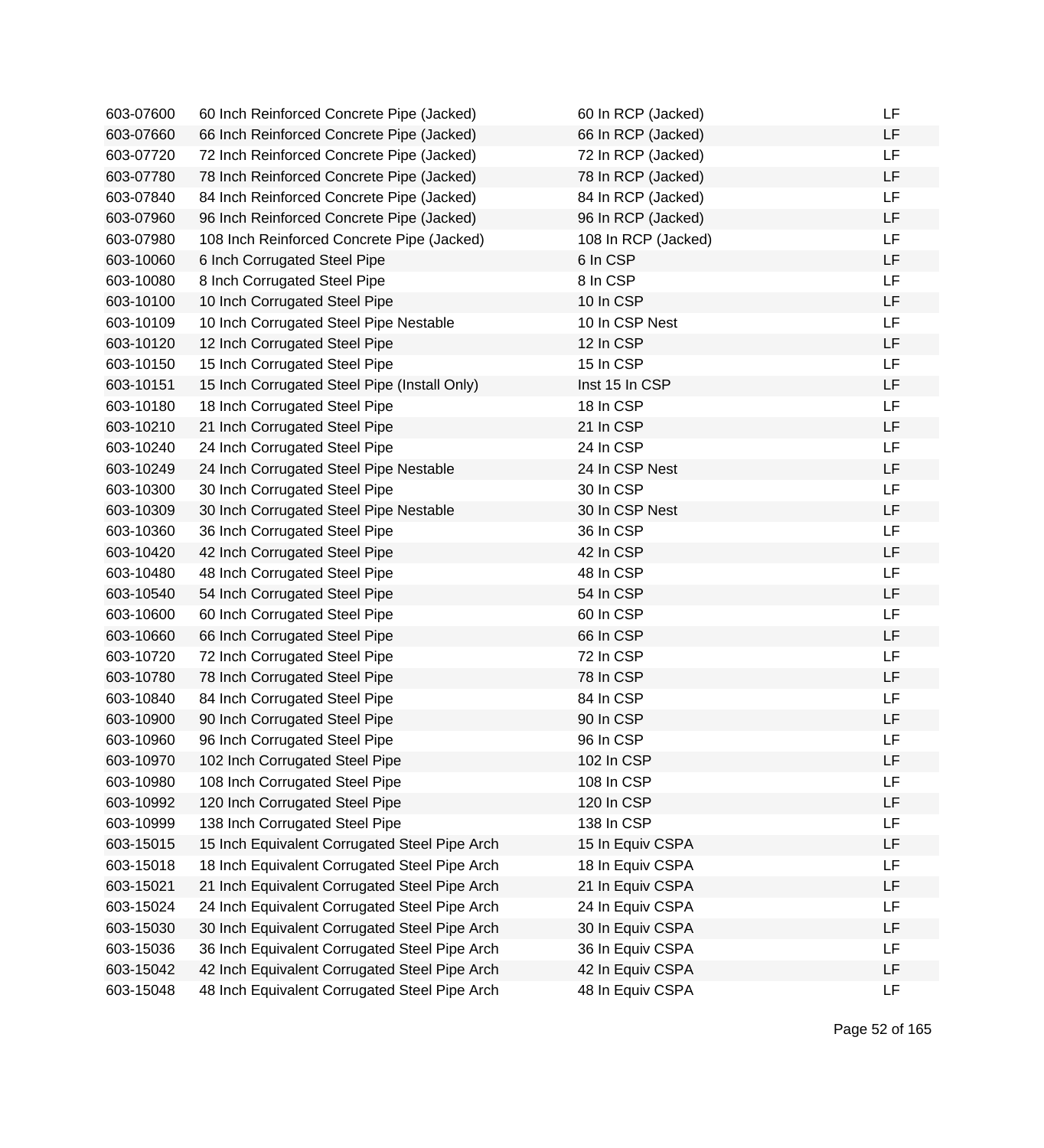| 603-15054 | 54 Inch Equivalent Corrugated Steel Pipe Arch         | 54 In Equiv CSPA                 | LF          |
|-----------|-------------------------------------------------------|----------------------------------|-------------|
| 603-15060 | 60 Inch Equivalent Corrugated Steel Pipe Arch         | 60 In Equiv CSPA                 | LF          |
| 603-15066 | 66 Inch Equivalent Corrugated Steel Pipe Arch         | 66 In Equiv CSPA                 | LF          |
| 603-15072 | 72 Inch Equivalent Corrugated Steel Pipe Arch         | 72 In Equiv CSPA                 | LF          |
| 603-15078 | 78 Inch Equivalent Corrugated Steel Pipe Arch         | 78 In Equiv CSPA                 | LF          |
| 603-15084 | 84 Inch Equivalent Corrugated Steel Pipe Arch         | 84 In Equiv CSPA                 | <b>LF</b>   |
| 603-15090 | 90 Inch Equivalent Corrugated Steel Pipe Arch         | 90 In Equiv CSPA                 | LF          |
| 603-15096 | 96 Inch Equivalent Corrugated Steel Pipe Arch         | 96 In Equiv CSPA                 | LF          |
| 603-15102 | 102 Inch Equivalent Corrugated Steel Pipe Arch        | 102 In Equiv CSPA                | LF          |
| 603-15108 | 108 Inch Equivalent Corrugated Steel Pipe Arch        | 108 In Equiv CSPA                | LF          |
| 603-16018 | 18 Inch Equivalent Corrugated Aluminum Pipe Arch      | 18 In Equiv CAPA                 | LF          |
| 603-16024 | 24 Inch Equivalent Corrugated Aluminum Pipe Arch      | 24 In Equiv CAPA                 | <b>LF</b>   |
| 603-16030 | 30 Inch Equivalent Corrugated Aluminum Pipe Arch      | 30 In Equiv CAPA                 | LF          |
| 603-30012 | 12 Inch Steel End Section                             | 12 In SES                        | <b>EACH</b> |
| 603-30015 | 15 Inch Steel End Section                             | 15 In SES                        | <b>EACH</b> |
| 603-30018 | 18 Inch Steel End Section                             | 18 In SES                        | <b>EACH</b> |
| 603-30021 | 21 Inch Steel End Section                             | 21 In SES                        | <b>EACH</b> |
| 603-30024 | 24 Inch Steel End Section                             | 24 In SES                        | <b>EACH</b> |
| 603-30030 | 30 Inch Steel End Section                             | 30 In SES                        | <b>EACH</b> |
| 603-30036 | 36 Inch Steel End Section                             | 36 In SES                        | <b>EACH</b> |
| 603-30042 | 42 Inch Steel End Section                             | 42 In SES                        | <b>EACH</b> |
| 603-30048 | 48 Inch Steel End Section                             | 48 In SES                        | <b>EACH</b> |
| 603-30054 | 54 Inch Steel End Section                             | 54 In SES                        | <b>EACH</b> |
| 603-30060 | 60 Inch Steel End Section                             | 60 In SES                        | <b>EACH</b> |
| 603-30066 | 66 Inch Steel End Section                             | 66 In SES                        | <b>EACH</b> |
| 603-30072 | 72 Inch Steel End Section                             | 72 In SES                        | <b>EACH</b> |
| 603-30078 | 78 Inch Steel End Section                             | 78 In SES                        | <b>EACH</b> |
| 603-30084 | 84 Inch Steel End Section                             | 84 In SES                        | <b>EACH</b> |
| 603-31218 | 18 Inch Equivalent Arch Aluminum End Section          | 18 In Equiv Arch AES             | <b>EACH</b> |
| 603-31230 | 30 Inch Equivalent Arch Aluminum End Section          | 30 In Equiv Arch AES             | <b>EACH</b> |
| 603-31315 | 15 Inch Equivalent Arch Steel End Section             | 15 In Equiv Arch SES             | <b>EACH</b> |
| 603-31318 | 18 Inch Equivalent Arch Steel End Section             | 18 In Equiv Arch SES             | EACH        |
| 603-31321 | 21 Inch Equivalent Arch Steel End Section             | 21 In Equiv Arch SES             | <b>EACH</b> |
| 603-31324 | 24 Inch Equivalent Arch Steel End Section             | 24 In Equiv Arch SES             | <b>EACH</b> |
| 603-31330 | 30 Inch Equivalent Arch Steel End Section             | 30 In Equiv Arch SES             | <b>EACH</b> |
| 603-31336 | 36 Inch Equivalent Arch Steel End Section             | 36 In Equiv Arch SES             | <b>EACH</b> |
| 603-31342 | 42 Inch Equivalent Arch Steel End Section             | 42 In Equiv Arch SES             | <b>EACH</b> |
| 603-31348 | 48 Inch Equivalent Arch Steel End Section             | 48 In Equiv Arch SES             | <b>EACH</b> |
| 603-31354 | 54 Inch Equivalent Arch Steel End Section             | 54 In Equiv Arch SES             | <b>EACH</b> |
| 603-31360 | 60 Inch Equivalent Arch Steel End Section             | 60 In Equiv Arch SES             | <b>EACH</b> |
| 603-31366 | 66 Inch Equivalent Arch Steel End Section             | 66 In Equiv Arch SES             | <b>EACH</b> |
| 603-31372 | 72 Inch Equivalent Arch Steel End Section             | 72 In Equiv Arch SES             | <b>EACH</b> |
| 603-31454 | 54 Inch Traversable Equivalent Arch Steel End Section | 54 In Traversable Equiv Arch SES | <b>EACH</b> |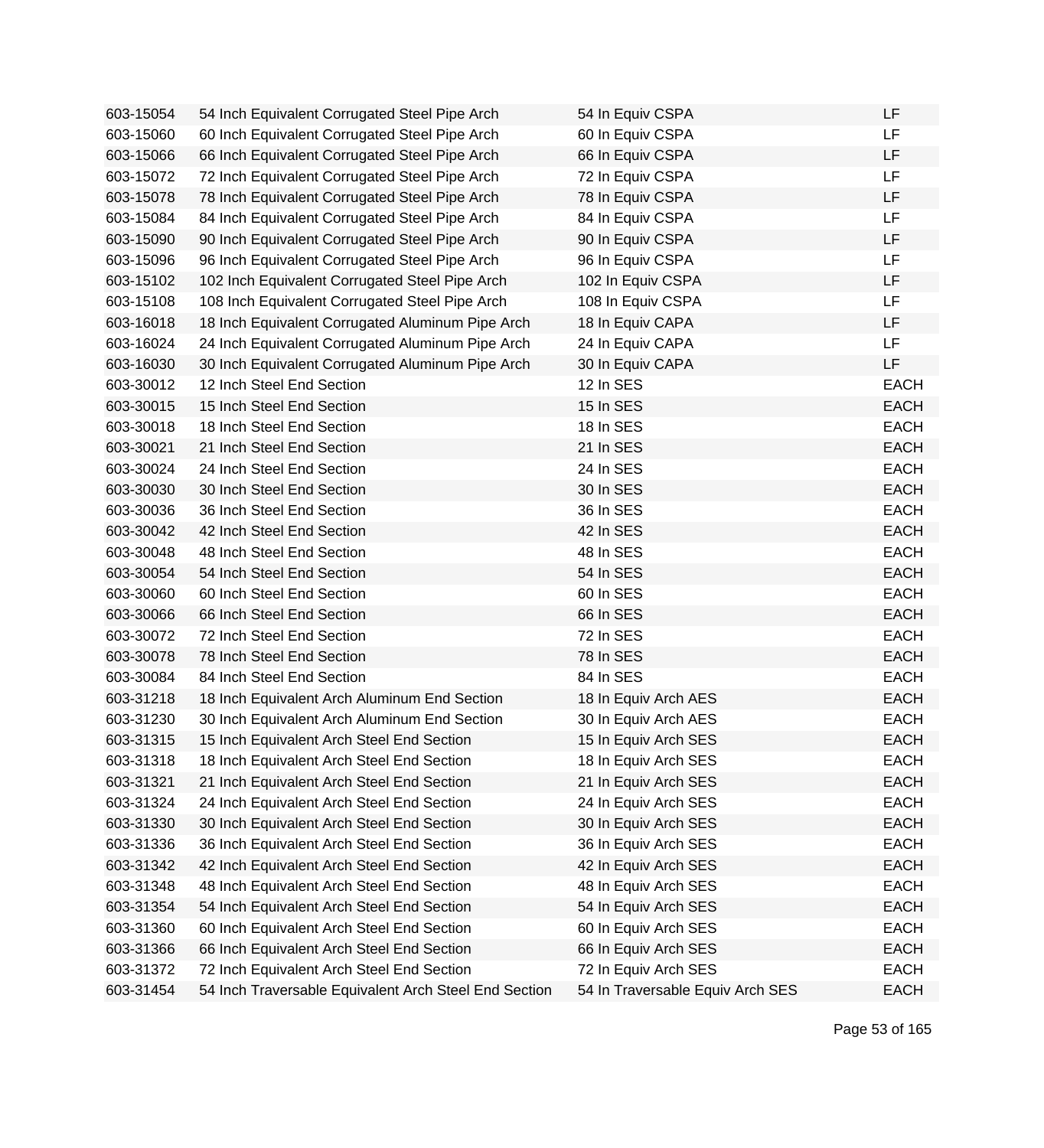| 603-32018 | Place 18 Inch Steel End Section                     | Place 18 In SES                        | <b>EACH</b> |
|-----------|-----------------------------------------------------|----------------------------------------|-------------|
| 603-32024 | Place 24 Inch Steel End Section                     | Place 24 In SES                        | <b>EACH</b> |
| 603-32030 | Place 30 Inch Steel End Section                     | Place 30 In SES                        | <b>EACH</b> |
| 603-32036 | Place 36 Inch Steel End Section                     | Place 36 In SES                        | <b>EACH</b> |
| 603-32042 | Place 42 Inch Steel End Section                     | Place 42 In SES                        | <b>EACH</b> |
| 603-32048 | Place 48 Inch Steel End Section                     | Place 48 In SES                        | <b>EACH</b> |
| 603-32054 | Place 54 Inch Steel End Section                     | Place 54 In SES                        | <b>EACH</b> |
| 603-32060 | Place 60 Inch Steel End Section                     | Place 60 In SES                        | <b>EACH</b> |
| 603-32066 | Place 66 Inch Steel End Section                     | Place 66 In SES                        | <b>EACH</b> |
| 603-33018 | 18 Inch Pipe Safety End Treatment                   | 18 In Pipe Safety End Treat            | <b>EACH</b> |
| 603-33024 | 24 Inch Pipe Safety End Treatment                   | 24 In Pipe Safety End Treat            | <b>EACH</b> |
| 603-33030 | 30 Inch Pipe Safety End Treatment                   | 30 In Pipe Safety End Treat            | <b>EACH</b> |
| 603-33036 | 36 Inch Pipe Safety End Treatment                   | 36 In Pipe Safety End Treat            | <b>EACH</b> |
| 603-33042 | 42 Inch Pipe Safety End Treatment                   | 42 In Pipe Safety End Treat            | <b>EACH</b> |
| 603-33048 | 48 Inch Pipe Safety End Treatment                   | 48 In Pipe Safety End Treat            | <b>EACH</b> |
| 603-33060 | 60 Inch Pipe Safety End Treatment                   | 60 In Pipe Safety End Treat            | <b>EACH</b> |
| 603-33072 | 72 Inch Pipe Safety End Treatment                   | 72 In Pipe Safety End Treat            | <b>EACH</b> |
| 603-34030 | 30 Inch Equivalent Arch Pipe Safety End Treatment   | 30 In Equiv Arch Pipe Safety End Treat | <b>EACH</b> |
| 603-34036 | 36 Inch Equivalent Arch Pipe Safety End Treatment   | 36 In Equiv Arch Pipe Safety End Treat | <b>EACH</b> |
| 603-34048 | 48 Inch Equivalent Arch Pipe Safety End Treatment   | 48 In Equiv Arch Pipe Safety End Treat | <b>EACH</b> |
| 603-36008 | Place 8 Inch Corrugated Steel Pipe                  | Place 8 In CSP                         | LF          |
| 603-36012 | Place 12 Inch Corrugated Steel Pipe                 | Place 12 In CSP                        | LF          |
| 603-36015 | Place 15 Inch Corrugated Steel Pipe                 | Place 15 In CSP                        | LF          |
| 603-36018 | Place 18 Inch Corrugated Steel Pipe                 | Place 18 In CSP                        | LF          |
| 603-36024 | Place 24 Inch Corrugated Steel Pipe                 | Place 24 In CSP                        | LF          |
| 603-36030 | Place 30 Inch Corrugated Steel Pipe                 | Place 30 In CSP                        | LF          |
| 603-36036 | Place 36 Inch Corrugated Steel Pipe                 | Place 36 In CSP                        | LF          |
| 603-36042 | Place 42 Inch Corrugated Steel Pipe                 | Place 42 In CSP                        | <b>LF</b>   |
| 603-36048 | Place 48 Inch Corrugated Steel Pipe                 | Place 48 In CSP                        | LF          |
| 603-36054 | Place 54 Inch Corrugated Steel Pipe                 | Place 54 In CSP                        | LF          |
| 603-36060 | Place 60 Inch Corrugated Steel Pipe                 | Place 60 In CSP                        | LF          |
| 603-36066 | Place 66 Inch Corrugated Steel Pipe                 | Place 66 In CSP                        | LF          |
| 603-36072 | Place 72 Inch Corrugated Steel Pipe                 | Place 72 In CSP                        | <b>LF</b>   |
| 603-36078 | Place 78 Inch Corrugated Steel Pipe                 | Place 78 In CSP                        | LF          |
| 603-36084 | Place 84 Inch Corrugated Steel Pipe                 | Place 84 In CSP                        | LF          |
| 603-36096 | Place 96 Inch Corrugated Steel Pipe                 | Place 96 In CSP                        | LF          |
| 603-36108 | Place 108 Inch Corrugated Steel Pipe                | Place 108 In CSP                       | LF          |
| 603-36112 | Place 12 Inch Corrugated Steel Pipe Nestable        | Place 12 In CSP Nest                   | LF          |
| 603-37524 | Place 24 Inch Equivalent Corrugated Steel Pipe Arch | Place 24 In Equiv CSPA                 | LF          |
| 603-37560 | Place 60 Inch Equivalent Corrugated Steel Pipe Arch | Place 60 In Equiv CSPA                 | LF          |
| 603-37578 | Place 78 Inch Equivalent Corrugated Steel Pipe Arch | Place 78 In Equiv CSPA                 | LF          |
| 603-40024 | 24 Inch Corrugated Steel Ditch Liner                | 24 In CS Ditch Liner                   | LF          |
| 603-40030 | 30 Inch Corrugated Steel Ditch Liner                | 30 In CS Ditch Liner                   | <b>LF</b>   |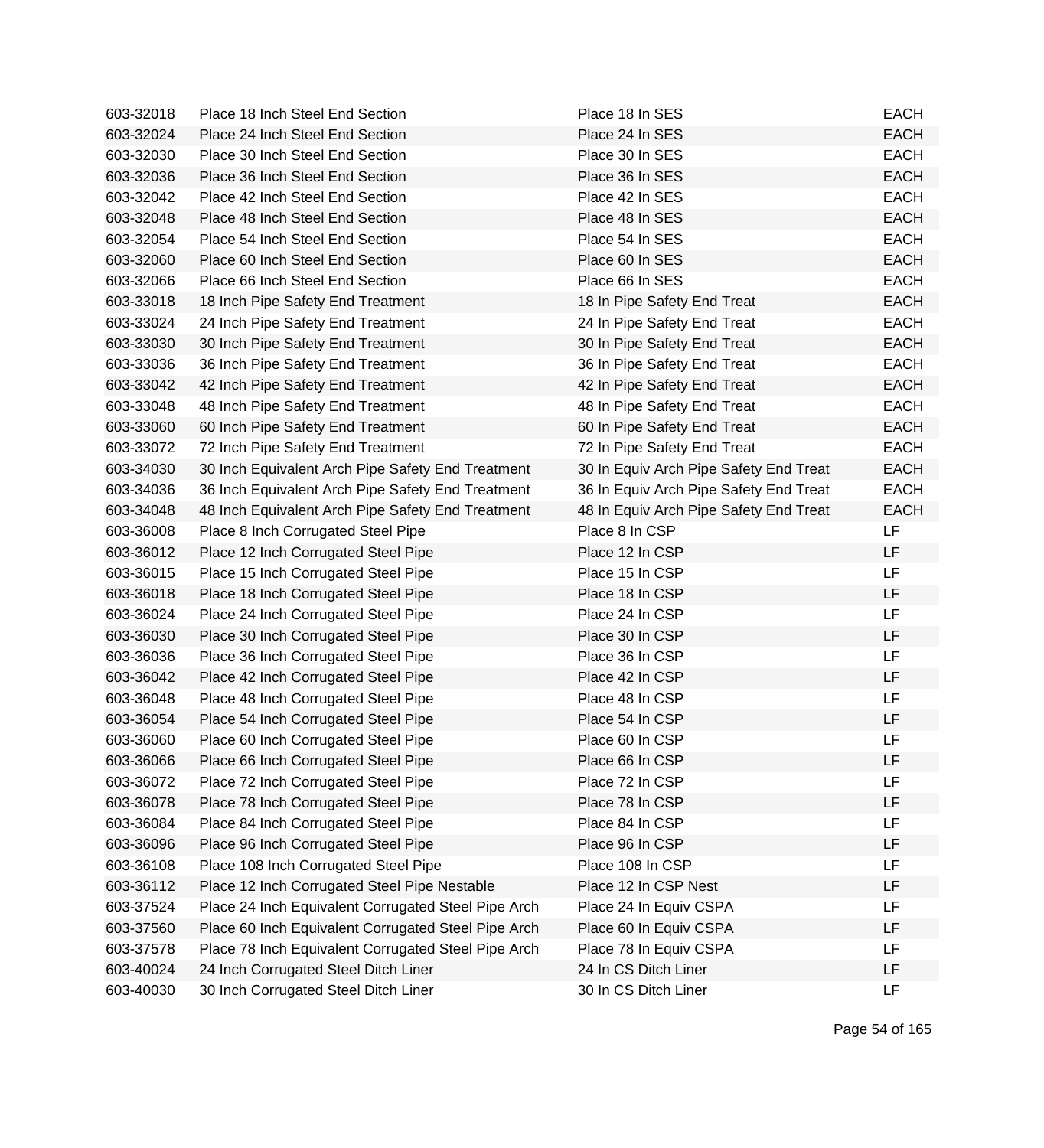| 603-40036 | 36 Inch Corrugated Steel Ditch Liner                 | 36 In CS Ditch Liner      | LF          |
|-----------|------------------------------------------------------|---------------------------|-------------|
| 603-40042 | 42 Inch Corrugated Steel Ditch Liner                 | 42 In CS Ditch Liner      | LF          |
| 603-40072 | 72 Inch Corrugated Steel Pipe (Half Round) (Special) | 72 In CSP (Half)(Special) | <b>LF</b>   |
| 603-50001 | 3 Inch Plastic Pipe (Install Only)                   | Inst 3 In Plastic Pipe    | LF          |
| 603-50002 | 2 Inch Plastic Pipe                                  | 2 In Plastic Pipe         | LF          |
| 603-50003 | 3 Inch Plastic Pipe                                  | 3 In Plastic Pipe         | <b>LF</b>   |
| 603-50004 | 4 Inch Plastic Pipe                                  | 4 In Plastic Pipe         | LF          |
| 603-50006 | 6 Inch Plastic Pipe                                  | 6 In Plastic Pipe         | <b>LF</b>   |
| 603-50007 | 6 Inch Plastic Pipe (Special)                        | 6 In Plastic Pipe (Spec)  | LF          |
| 603-50008 | 8 Inch Plastic Pipe                                  | 8 In Plastic Pipe         | LF          |
| 603-50010 | 10 Inch Plastic Pipe                                 | 10 In Plastic Pipe        | LF          |
| 603-50012 | 12 Inch Plastic Pipe                                 | 12 In Plastic Pipe        | <b>LF</b>   |
| 603-50015 | 15 Inch Plastic Pipe                                 | 15 In Plastic Pipe        | <b>LF</b>   |
| 603-50016 | 16 Inch Plastic Pipe                                 | 16 In Plastic Pipe        | LF          |
| 603-50018 | 18 Inch Plastic Pipe                                 | 18 In Plastic Pipe        | LF          |
| 603-50024 | 24 Inch Plastic Pipe                                 | 24 In Plastic Pipe        | <b>LF</b>   |
| 603-50025 | 24 Inch Plastic Pipe (Install Only)                  | Inst 24 In Plastic Pipe   | LF          |
| 603-50027 | 27 Inch Plastic Pipe                                 | 27 In Plastic Pipe        | <b>LF</b>   |
| 603-50030 | 30 Inch Plastic Pipe                                 | 30 In Plastic Pipe        | LF          |
| 603-50036 | 36 Inch Plastic Pipe                                 | 36 In Plastic Pipe        | LF          |
| 603-50042 | 42 Inch Plastic Pipe                                 | 42 Inch Plastic Pipe      | LF          |
| 603-50043 | 42 Inch Plastic Pipe (Install Only)                  | Inst 42 In Plastic Pipe   | LF          |
| 603-50048 | 48 Inch Plastic Pipe                                 | 48 In Plastic Pipe        | <b>LF</b>   |
| 603-50072 | 72 Inch Plastic Pipe                                 | 72 In plastic Pipe        | LF          |
| 603-50100 | Flap gate $($ Inch)                                  | Flap Gate ( __ Inch)      | <b>EACH</b> |
| 603-50106 | Place 6 Inch Plastic Pipe                            | Place 6 In Plastic Pipe   | <b>LF</b>   |
| 603-51206 | Furnish 6 Inch Plastic Pipe                          | Furn 6 In Plastic Pipe    | LF          |
| 603-60120 | Place 12 Inch Flexible Pipe                          | Place 12 In Flexible Pipe | <b>LF</b>   |
| 603-60180 | Place 18 Inch Flexible Pipe                          | Place 18 In Flexible Pipe | LF          |
| 603-60240 | Place 24 Inch Flexible Pipe                          | Place 24 In Flexible Pipe | LF          |
| 603-61108 | 8 Inch Flexible Pipe                                 | 8 In Flex Pipe            | LF          |
| 603-61120 | 12 Inch Flexible Pipe                                | 12 In Flexible Pipe       | LF          |
| 603-61180 | 18 Inch Flexible Pipe                                | 18 In Flexible Pipe       | LF          |
| 603-61210 | 21 Inch Flexible Pipe                                | 21 In Flexible Pipe       | LF          |
| 603-61240 | 24 Inch Flexible Pipe                                | 24 In Flexible Pipe       | LF          |
| 603-61300 | 30 Inch Flexible Pipe                                | 30 In Flexible Pipe       | LF          |
| 603-65010 | 10 Inch Aluminum Pipe (Special)                      | 10 In Alum Pipe (Special) | LF          |
| 603-70303 | 3x3 Foot Concrete Box Culvert (Precast)              | 3x3 Ft CBC (Precast)      | <b>LF</b>   |
| 603-70402 | 4X2 Foot Concrete Box Culvert (Precast)              | 4X2 Ft CBC (Precast)      | LF          |
| 603-70404 | 4X4 Foot Concrete Box Culvert (Precast)              | 4X4 Ft CBC (Precast)      | LF          |
| 603-70502 | 5x2 Foot Concrete Box Culvert (Precast)              | 5x2 Ft CBC (Precast)      | LF          |
| 603-70503 | 5x3 Foot Concrete Box Culvert (Precast)              | 5x3 Ft CBC (Precast)      | LF          |
| 603-70504 | 5x4 Foot Concrete Box Culvert (Precast)              | 5x4 Ft CBC (Precast)      | LF          |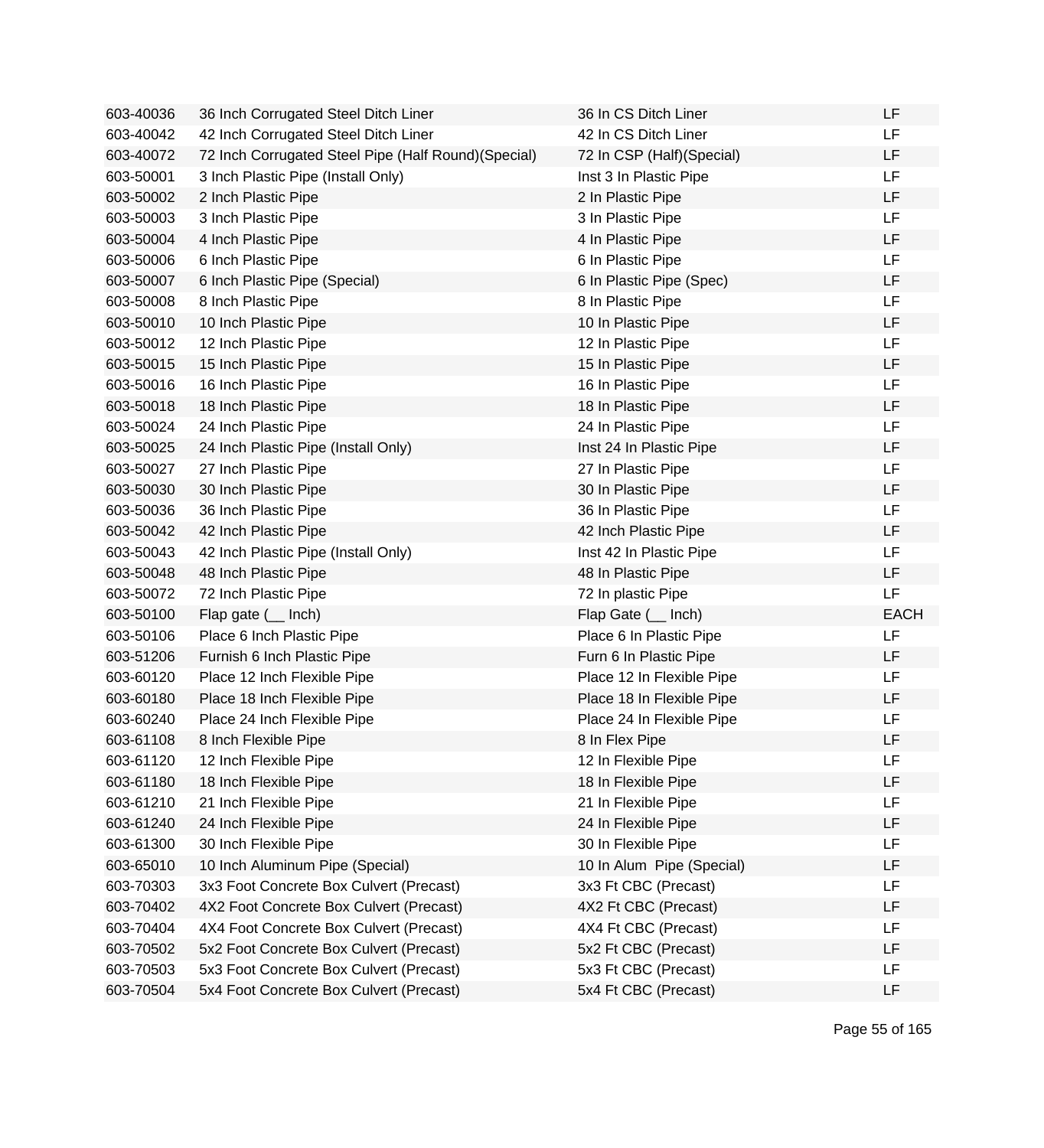| 603-70505 | 5x5 Foot Concrete Box Culvert (Precast)           | 5x5 Ft CBC (Precast)      | LF        |
|-----------|---------------------------------------------------|---------------------------|-----------|
| 603-70603 | 6x3 Foot Concrete Box Culvert (Precast)           | 6x3 Ft CBC (Precast)      | LF        |
| 603-70604 | 6x4 Foot Concrete Box Culvert (Precast)           | 6x4 Ft CBC (Precast)      | LF        |
| 603-70605 | 6x5 Foot Concrete Box Culvert (Precast)           | 6x5 Ft CBC (Precast)      | LF        |
| 603-70606 | 6x6 Foot Concrete Box Culvert (Precast)           | 6x6 Ft CBC (Precast)      | LF        |
| 603-70607 | 6x7 Foot Concrete Box Culvert (Precast)           | 6x7 Ft CBC (Precast)      | LF        |
| 603-70703 | 7x3 Foot Concrete Box Culvert (Precast)           | 7x3 Ft CBC (Precast)      | LF        |
| 603-70704 | 7x4 Foot Concrete Box Culvert (Precast)           | 7x4 Ft CBC (Precast)      | LF        |
| 603-70705 | 7x5 Foot Concrete Box Culvert (Precast)           | 7x5 Ft CBC (Precast)      | <b>LF</b> |
| 603-70707 | 7x7 Foot Concrete Box Culvert (Precast)           | 7x7 Ft CBC (Precast)      | LF        |
| 603-70803 | 8x3 Foot Concrete Box Culvert (Precast)           | 8x3 Ft CBC (Precast)      | LF        |
| 603-70804 | 8x4 Foot Concrete Box Culvert (Precast)           | 8x4 Ft CBC (Precast)      | LF        |
| 603-70805 | 8x5 Foot Concrete Box Culvert (Precast)           | 8x5 Ft CBC (Precast)      | LF        |
| 603-70806 | 8x6 Foot Concrete Box Culvert (Precast)           | 8x6 Ft CBC (Precast)      | LF        |
| 603-70808 | 8x8 Foot Concrete Box Culvert (Precast)           | 8x8 Ft CBC (Precast)      | LF        |
| 603-70810 | 8 x 10 Foot Concrete Box Culvert (Precast)        | 8X10 Ft CBC (Precast)     | LF        |
| 603-70905 | 9x5 Foot Concrete Box Culvert (Precast)           | 9x5 Ft CBC (Precast)      | LF        |
| 603-70906 | 9x6 Foot Concrete Box Culvert (Precast)           | 9x6 Ft CBC (Precast)      | LF        |
| 603-71003 | Concrete Box Culvert (10 x 3 Foot) (Precast)      | CBC (10 x 3 Ft) (Precast) | LF        |
| 603-71004 | 10x4 Foot Concrete Box Culvert (Precast)          | 10x4 Ft CBC (Precast)     | LF        |
| 603-71005 | 10x5 Foot Concrete Box Culvert (Precast)          | 10x5 Ft CBC (Precast)     | LF        |
| 603-71006 | 10x6 Foot Concrete Box Culvert (Precast)          | 10x6 Ft CBC (Precast)     | LF        |
| 603-71007 | 10x7 Foot Concrete Box Culvert (Precast)          | 10x7 Ft CBC (Precast)     | LF        |
| 603-71008 | 10x8 Foot Concrete Box Culvert (Precast)          | 10x8 Ft CBC (Precast)     | LF        |
| 603-71010 | 10x10 Foot Concrete Box Culvert (Precast)         | 10x10 Ft CBC (Precast)    | LF        |
| 603-71204 | 12x4 Foot Concrete Box Culvert (Precast)          | 12x4 Ft CBC (Precast)     | LF        |
| 603-71206 | 12x6 Foot Concrete Box Culvert (Precast)          | 12x6 Ft CBC (Precast)     | LF        |
| 603-71208 | 12x8 Foot Concrete Box Culvert (Precast)          | 12x8 Ft CBC (Precast)     | LF        |
| 603-71210 | 12x10 Foot Concrete Box Culvert (Precast)         | 12x10 Ft CBC (Precast)    | LF        |
| 603-71307 | 13x7 Foot Concrete Box Culvert (Precast)          | 13x7 Ft CBC (Precast)     | LF        |
| 603-71404 | 14x4 Foot Concrete Box Culvert (Precast)          | 14x4 Ft CBC (Precast)     | LF        |
| 603-71405 | 14x5 Foot Concrete Box Culvert (Precast)          | 14x5 Ft CBC (Precast)     | LF        |
| 603-71406 | 14x6 Foot Concrete Box Culvert (Precast)          | 14x6 Ft CBC (Precast)     | LF        |
| 603-71408 | 14x8 Foot Concrete Box Culvert (Precast)          | 14x8 Ft CBC (Precast)     | LF        |
| 603-71410 | 10x14 Ft Concrete Box Culvert (Precast)           | 10x14 Foot CBC (Precast)  | LF        |
| 603-71505 | 15X5 Foot Concrete Box Culvert (Precast)          | 15X5 Ft CBC (Precast)     | LF        |
| 603-71508 | 15 x 8 Foot Concrete Box Culvert (Precast)        | 15 x 8 Ft. CBC (Precast)  | LF        |
| 603-71604 | 16x4 Foot Concrete Box Culvert (3-Sided)(Precast) | 16x4 Ft CBC (3)(Precast)  | LF        |
| 603-71606 | 16x6 Foot Concrete Box Culvert (Precast)          | 16x6 Ft CBC (Precast)     | LF        |
| 603-71607 | 16x7 Foot Concrete Box Culvert (Precast)          | 16x7 Ft CBC (Precast)     | LF        |
| 603-71608 | 16X8 Foot Concrete Box Culvert (3-Sided)(Precast) | 16X8 Ft CBC (3)(Precast)  | LF        |
| 603-71609 | 16x8 Foot Concrete Box Culvert (Precast)          | 16x8 Ft CBC (Precast)     | LF        |
| 603-71610 | 16x10 Foot Concrete Box Culvert (Precast)         | 16x10 Ft CBC (Precast)    | LF        |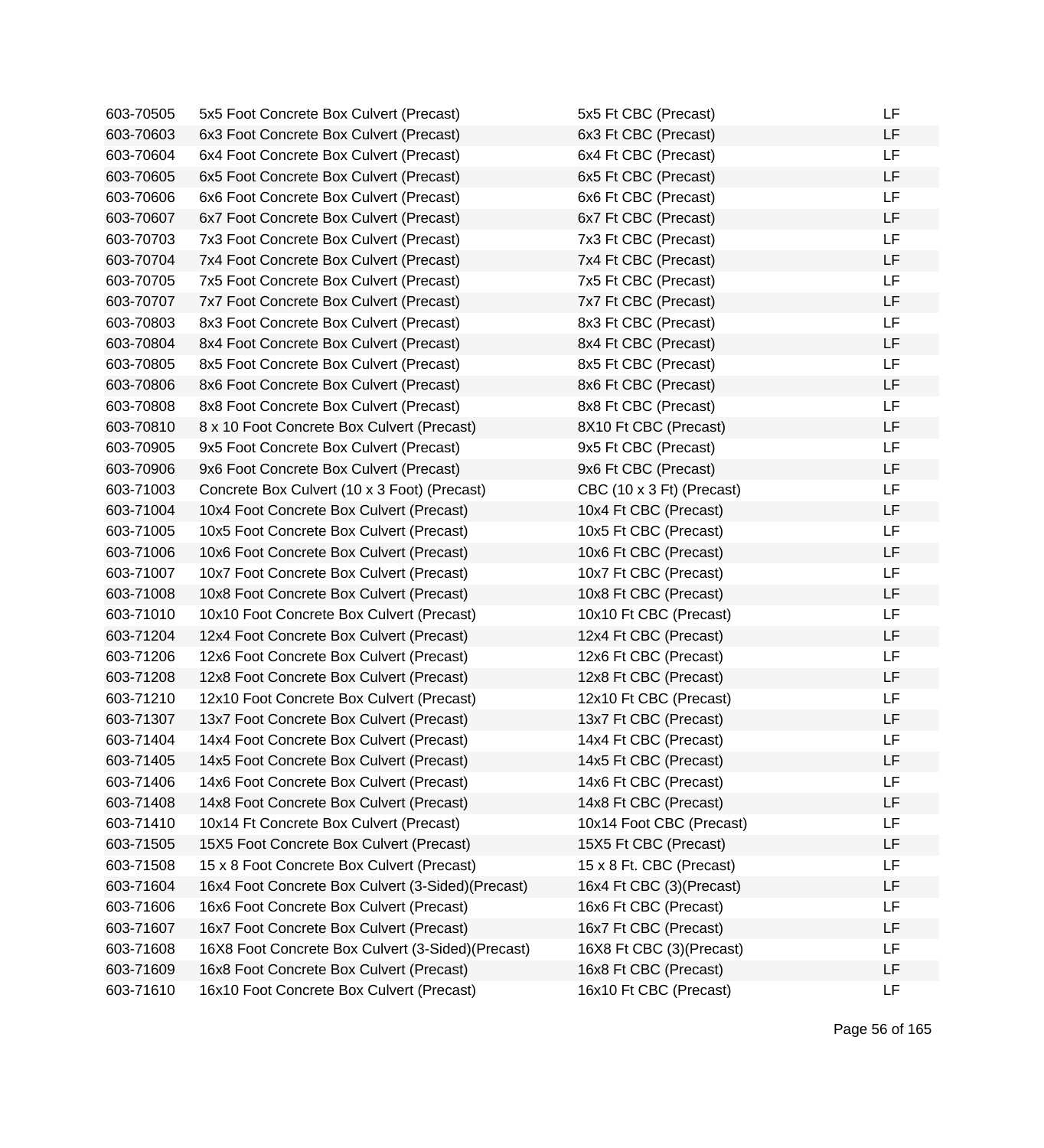| 603-71611 | 16 x 11 Foot Concrete Box Culvert (Precast)          | 16x11 Ft CBC (Precast)                  | LF          |
|-----------|------------------------------------------------------|-----------------------------------------|-------------|
| 603-71806 | 18x6 Foot Concrete Box Culvert (Precast)             | 18x6 Ft CBC (Precast)                   | LF          |
| 603-71808 | 18 x 8 Foot Concrete Box Culvert (Precast) (Special) | 18x8 Ft CBC (Precast)(Special)          | LF          |
| 603-71812 | 18x12 Foot Concrete Box Culvert (Precast)            | 18x12 Ft CBC (Precast)                  | LF          |
| 603-72008 | 20x8 Foot Concrete Box Culvert (Precast)             | 20x8 Ft CBC (Precast)                   | LF          |
| 603-72009 | 20x9 Foot Concrete 3-Sided Culvert (Precast)         | 20x9 Ft Conc 3-Sided Culvert (Precast)  | LF          |
| 603-72010 | 20x10 Ft Concrete 3-sided Culvert (Precast)          | 20x10 Ft Conc 3-sided Culvert (Precast) | LF          |
| 603-72011 | 20x10 Foot Concrete Box Culvert (Precast)            | 20x10 Ft CBC (Precast)                  | <b>LF</b>   |
| 603-72100 | Concrete Box Culvert Wingwall (Precast)              | <b>CBC Wingwall (Precast)</b>           | <b>EACH</b> |
| 603-73000 | Concrete Box Culvert (Design Build)                  | CBC (Design Build)                      | <b>EACH</b> |
| 603-73114 | 31x14 Foot Concrete 3-Sided Culvert (Precast)        | 31x14 Ft Conc 3-S Culv (Pre)            | LF          |
| 603-73713 | 37x13 Foot Concrete 3-Sided Culvert (Precast)        | 37x13 Ft Conc 3-S Culv (Precast)        | LF          |
| 603-74214 | 42x14 Foot Concrete 3-Sided Culvert (Precast)        | 42x14 Ft Conc 3-S Culv (Pre)            | LF          |
| 603-76624 | 66x24 Foot Concrete 3-Sided Culvert (Precast)        | 66x24 Ft Conc 3-S Culv (Pre)            | LF          |
| 603-77001 | Culvert Headwall (3-Sided Culvert) (Type 1)          | Culv Headwall (3-S Culv)(Ty1)           | <b>SF</b>   |
| 603-77002 | Culvert Headwall (3-Sided Culvert)(Type 2)           | Culv Headwall (3-S Culv)(Ty 2)          | <b>SF</b>   |
| 603-77011 | Culvert Wingwall (3-Sided Culvert) (Type 1)          | Culv Wingwall (3-S Culv)(Ty 1)          | <b>SF</b>   |
| 603-77012 | Culvert Wingwall (3-Sided Culvert) (Type 2)          | Culv Wingwall (3-S Culv)(Ty 2)          | <b>SF</b>   |
| 603-77224 | 72 x 24 Foot Concrete 3-Sided Culvert (Precast)      | 72x24 Ft Conc 3-S Culv (Precast)        | LF          |
| 603-80705 | Place 7x5 Foot Concrete Box Culvert (Precast)        | Place 7x5 CBC (Precast)                 | LF          |
| 603-80790 | 12X8 Foot Concrete Arch Culvert (Precast)            | 12X8 Ft Conc Arch Cul (Precast)         | LF          |
| 603-80800 | 14x10 Foot Concrete Arch Culvert (Precast)           | 14x10 Ft Conc Arch Cul (Precast)        | LF          |
| 603-80820 | 20 x 11 Foot Concrete Arch Culvert (Precast)         | 20 x 11 Ft Conc Arch Culvert (Precast)  | LF          |
| 603-81004 | 4 Inch Cast Iron Pipe                                | 4 In Cast Iron Pipe                     | LF          |
| 603-81006 | 6 Inch Cast Iron Pipe                                | 6 In Cast Iron Pipe                     | LF          |
| 603-81008 | 8 Inch Cast Iron Pipe                                | 8 In Cast Iron Pipe                     | LF          |
| 603-81016 | 16 Inch Cast Iron Pipe                               | 16 In Cast Iron Pipe                    | LF          |
| 603-81018 | 18 Inch Cast Iron Pipe                               | 18 In Cast Iron Pipe                    | LF          |
| 603-82004 | 4 Inch Ductile Iron Pipe                             | 4 In Duct Iron Pipe                     | LF          |
| 603-82006 | 6 Inch Ductile Iron Pipe                             | 6 In Duct Iron Pipe                     | LF          |
| 603-82008 | 8 Inch Ductile Iron Pipe                             | 8 In Duct Iron Pipe                     | LF          |
| 603-82010 | 10 Inch Ductile Iron Pipe                            | 10 In Duct Iron Pipe                    | LF          |
| 603-82012 | 12 Inch Ductile Iron Pipe                            | 12 In Duct Iron Pipe                    | LF          |
| 603-82014 | 14 Inch Ductile Iron Pipe                            | 14 In Duct Iron Pipe                    | LF          |
| 603-82016 | 16 Inch Ductile Iron Pipe                            | 16 In Duct Iron Pipe                    | LF          |
| 603-82018 | 18 Inch Ductile Iron Pipe                            | 18 In Duct Iron Pipe                    | LF          |
| 603-82024 | 24 Inch Ductile Iron Pipe                            | 24 In Duct Iron Pipe                    | LF          |
| 603-82030 | 30 Inch Ductile Iron Pipe                            | 30 In Duct Iron Pipe                    | LF          |
| 603-82036 | 36 Inch Ductile Iron Pipe                            | 36 In Duct Iron Pipe                    | LF          |
| 603-82054 | 54 Inch Ductile Iron Pipe                            | 54 In Duct Iron Pipe                    | LF          |
| 603-83008 | 8 Inch Sewer Pipe                                    | 8 In Sewer Pipe                         | LF          |
| 603-83009 | 8 Inch Sewer Pipe (Special)                          | 8 In Sewer Pipe (Spec)                  | LF          |
| 603-83012 | 12 Inch Sewer Pipe                                   | 12 In Sewer Pipe                        | LF          |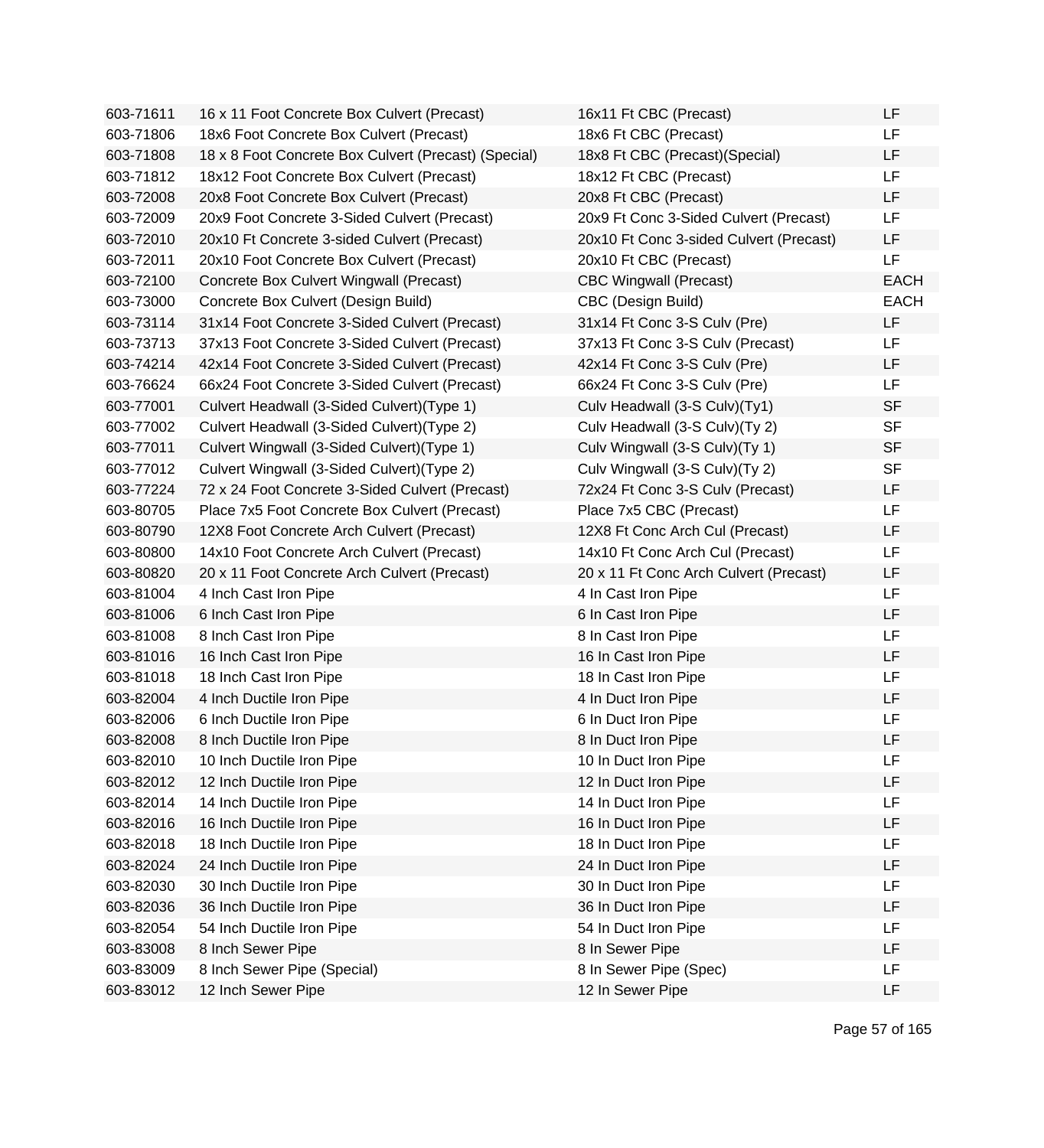| 603-83024 | 24 Inch Sewer Pipe                      | 24 In Sewer Pipe                    | LF.         |
|-----------|-----------------------------------------|-------------------------------------|-------------|
| 603-85095 | Precast Concrete Arch Bridge System     | Precast Concrete Arch Bridge System | L S         |
| 604-00305 | Inlet Type C (5 Foot)                   | Inlet Ty C (5 Ft)                   | <b>EACH</b> |
| 604-00310 | Inlet Type C (10 Foot)                  | Inlet Ty C (10 Ft)                  | <b>EACH</b> |
| 604-00315 | Inlet Type C (15 Foot)                  | Inlet Ty C (15 Ft)                  | <b>EACH</b> |
| 604-00320 | Inlet Type C (20 Foot)                  | Inlet Ty C (20 Ft)                  | <b>EACH</b> |
| 604-00330 | Inlet Type C (30 Foot)                  | Inlet Ty C (30 Ft)                  | <b>EACH</b> |
| 604-00350 | Inlet Type C (Special)                  | Inlet Ty C (Spec)                   | <b>EACH</b> |
| 604-00405 | Inlet Type C (Double) (5 Foot)          | Inlet $Ty C(D)$ (5 Ft)              | <b>EACH</b> |
| 604-00455 | Inlet Type C (Triple) (5 Foot)          | Inlet Ty C $(T)$ (5 Ft)             | <b>EACH</b> |
| 604-00460 | Inlet Type C (Triple) (10 Foot)         | Inlet Ty C $(T)$ (10 Ft)            | <b>EACH</b> |
| 604-00505 | Inlet Type D (5 Foot)                   | Inlet Ty D (5 Ft)                   | <b>EACH</b> |
| 604-00506 | Inlet Type D (Special) (5 Foot)         | Inlet Ty D (Spec) (5 Ft)            | <b>EACH</b> |
| 604-00510 | Inlet Type D (10 Foot)                  | Inlet Ty D (10 Ft)                  | <b>EACH</b> |
| 604-00511 | Inlet Type D (Special) (10 Foot)        | Inlet Ty D (Spec) (10 Ft)           | <b>EACH</b> |
| 604-00515 | Inlet Type D (15 Foot)                  | Inlet Ty D (15 Ft)                  | <b>EACH</b> |
| 604-00520 | Inlet Type D (20 Foot)                  | Inlet Ty D (20 Ft)                  | <b>EACH</b> |
| 604-00550 | Inlet Type D (Special)                  | Inlet Ty D (Spec)                   | <b>EACH</b> |
| 604-00605 | Inlet Type D (Double) (5 Foot)          | Inlet Ty D $(D)$ $(5 \text{ Ft})$   | <b>EACH</b> |
| 604-00610 | Inlet Type D (Double) (10 Foot)         | Inlet Ty D $(D)$ (10 Ft)            | <b>EACH</b> |
| 604-03005 | Inlet Type 3 (5 Foot)                   | Inlet Ty $3(5Ft)$                   | <b>EACH</b> |
| 604-03010 | Inlet Type 3 (10 Foot)                  | Inlet Ty 3 (10 Ft)                  | <b>EACH</b> |
| 604-03011 | Inlet Type 3 (Special) (10 Foot)        | Inlet Ty 3 (Spec) (10 Ft)           | <b>EACH</b> |
| 604-03015 | Inlet Type 3 (15 Foot)                  | Inlet Ty $3(15 \text{ Ft})$         | <b>EACH</b> |
| 604-03505 | Inlet Type 3 (Double) (5 Foot)          | Inlet Ty $3(D)$ (5 Ft)              | <b>EACH</b> |
| 604-03510 | Inlet Type 3 (Double) (10 Foot)         | Inlet Ty $3(D)$ (10 Ft)             | <b>EACH</b> |
| 604-03515 | Inlet Type 3 (Double) (15 Foot)         | Inlet Ty 3 (D) $(15 \text{ Ft})$    | <b>EACH</b> |
| 604-03605 | Inlet Type 3 (Triple) (5 Foot)          | Inlet Ty $3(T)$ (5 Ft)              | <b>EACH</b> |
| 604-03610 | Inlet Type 3 (Triple) (10 Foot)         | Inlet Ty 3 (T) (10 Ft)              | <b>EACH</b> |
| 604-13005 | Inlet Type 13 (5 Foot)                  | Inlet Ty 13 $(5 \text{ Ft})$        | <b>EACH</b> |
| 604-13006 | Inlet Type 13 (5 Foot) (Special)        | Inlet Ty 13 (5 Ft) (Spec)           | <b>EACH</b> |
| 604-13010 | Inlet Type 13 (10 Foot)                 | Inlet Ty 13 (10 Ft)                 | EACH        |
| 604-13011 | Inlet Type 13 (10 Foot) (Special)       | Inlet Ty 13 (10 Ft) (Spec)          | <b>EACH</b> |
| 604-13015 | Inlet Type 13 (15 Foot)                 | Inlet Ty 13 (15 Ft)                 | <b>EACH</b> |
| 604-13020 | Inlet Type 13 (20 Foot)                 | Inlet Ty 13 (20 Ft)                 | <b>EACH</b> |
| 604-13025 | Inlet Type 13 (25 Foot)                 | Inlet Ty 13 (25 Ft)                 | <b>EACH</b> |
| 604-13505 | Inlet Type 13 (Double) (5 Foot)         | Inlet Ty 13 (D) $(5 \text{ Ft})$    | <b>EACH</b> |
| 604-13510 | Inlet Type 13 (Double) (10 Foot)        | Inlet Ty 13 (D) (10 Ft)             | <b>EACH</b> |
| 604-13515 | Inlet Type 13 (Double) (15 Foot)        | Inlet Ty 13 (D) (15 Ft)             | <b>EACH</b> |
| 604-13605 | Inlet Type 13 (Triple) (5 Foot)         | Inlet Ty 13 (T) (5 Ft)              | <b>EACH</b> |
| 604-13610 | Inlet Type 13 (Triple) (10 Foot)        | Inlet Ty 13 (T) (10 Ft)             | <b>EACH</b> |
| 604-13615 | Inlet Type 13 (Triple) (15 Foot)        | Inlet Ty 13 (T) (15 Ft)             | <b>EACH</b> |
| 604-13651 | Inlet Type 13 (5 Foot)(Special)(1 Unit) | Inlet Ty 13 (5 Ft)(Spec)(1 Unit)    | EACH        |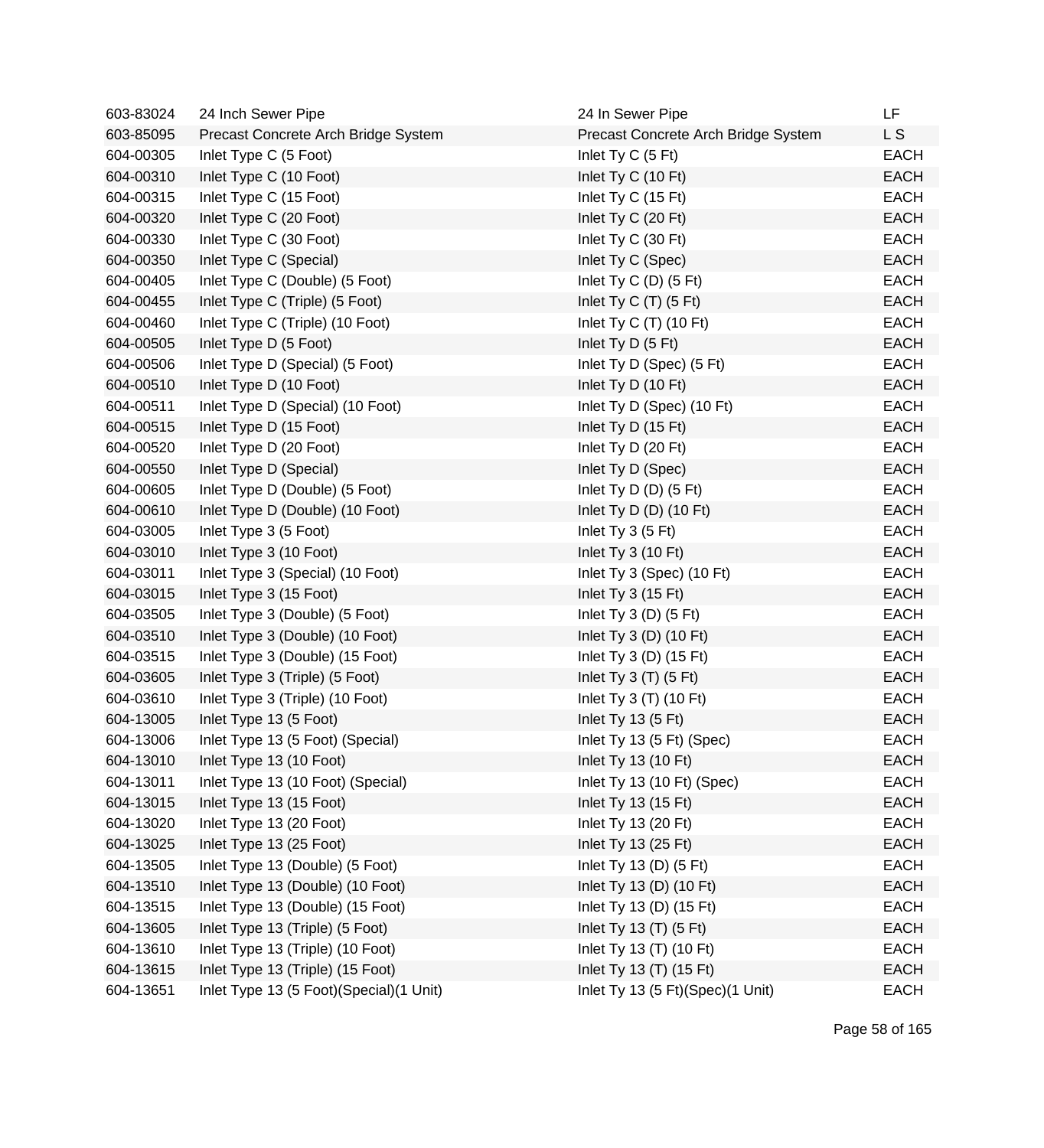| 604-13652 | Inlet Type 13 (5 Foot) (Special) (2 Unit)  | Inlet Ty 13 (5 Ft)(Spec)(2 Unit)  | <b>EACH</b> |
|-----------|--------------------------------------------|-----------------------------------|-------------|
| 604-13653 | Inlet Type 13 (5 Foot) (Special) (3 Unit)  | Inlet Ty 13 (5 Ft)(Spec)(3 Unit)  | <b>EACH</b> |
| 604-13662 | Inlet Type 13 (5 Foot)(Sweeper)(2 Unit)    | Inlet Ty 13 (5 Ft)(Swpr)(2 Unit)  | <b>EACH</b> |
| 604-13663 | Inlet Type 13 (5 Foot) (Sweeper) (3 Unit)  | Inlet Ty 13 (5 Ft)(Swpr)(3 Unit)  | <b>EACH</b> |
| 604-13671 | Inlet Type 13 (10 Foot)(Sweeper)(1 Unit)   | Inlet Ty 13 (10 Ft)(Swpr)(1 Unit) | <b>EACH</b> |
| 604-13672 | Inlet Type 13 (10 Foot)(Sweeper)(2 Unit)   | Inlet Ty 13 (10 Ft)(Swpr)(2 Unit) | <b>EACH</b> |
| 604-13673 | Inlet Type 13 (10 Foot)(Sweeper)(3 Unit)   | Inlet Ty 13 (10 Ft)(Swpr)(3 Unit) | <b>EACH</b> |
| 604-13674 | Inlet Type 13 (10 Foot)(Sweeper)(4 Unit)   | Inlet Ty 13 (10 Ft)(Swpr)(4 Unit) | <b>EACH</b> |
| 604-13675 | Inlet Type 13 (10 Foot)(Sweeper)(5 Unit)   | Inlet Ty 13 (10 Ft)(Swpr)(5 Unit) | <b>EACH</b> |
| 604-13676 | Inlet Type 13 (10 Foot)(Sweeper)(6 Unit)   | Inlet Ty 13 (10 Ft)(Swpr)(6 Unit) | <b>EACH</b> |
| 604-13681 | Inlet Type 13 (10 Foot) (Special) (1 Unit) | Inlet Ty 13 (10 Ft)(Spec)(1 Unit) | <b>EACH</b> |
| 604-13683 | Inlet Type 13 (10 Foot) (Special) (3 Unit) | Inlet Ty 13 (10 Ft)(Spec)(3 Unit) | <b>EACH</b> |
| 604-14005 | Inlet Special (Double) (5 Foot)            | Inlet Spec (D) (5 Ft)             | <b>EACH</b> |
| 604-14010 | Inlet Special (Double) (10 Foot)           | Inlet Spec (D) (10 Ft)            | <b>EACH</b> |
| 604-14505 | Inlet Special (Triple) (5 Foot)            | Inlet Spec (T) (5 Ft)             | <b>EACH</b> |
| 604-14510 | Inlet Special (Triple) (10 Foot)           | Inlet Spec (T) (10 Ft)            | <b>EACH</b> |
| 604-14605 | Inlet Special (Quad) (5 Foot)              | Inlet Spec (Q) (5 Ft)             | <b>EACH</b> |
| 604-16005 | Inlet Type 16 (5 Foot)                     | Inlet Ty 16 (5 Ft)                | <b>EACH</b> |
| 604-16010 | Inlet Type 16 (10 Foot)                    | Inlet Ty 16 (10 Ft)               | <b>EACH</b> |
| 604-16015 | Inlet Type 16 (15 Foot)                    | Inlet Ty 16 (15 Ft)               | <b>EACH</b> |
| 604-16050 | Inlet Type 16 (Single) (Special)           | Inlet Ty 16 (S) (Spec)            | <b>EACH</b> |
| 604-16505 | Inlet Type 16 (Double) (5 Foot)            | Inlet Ty 16 (D) $(5 \text{ Ft})$  | <b>EACH</b> |
| 604-16510 | Inlet Type 16 (Double) (10 Foot)           | Inlet Ty 16 (D) (10 Ft)           | <b>EACH</b> |
| 604-16515 | Inlet Type 16 (Double) (15 Foot)           | Inlet Ty 16 (D) (15 Ft)           | <b>EACH</b> |
| 604-16550 | Inlet Type 16 (Double) (Special)           | Inlet Ty 16 (D) (Spec)            | <b>EACH</b> |
| 604-16605 | Inlet Type 16 (Triple) (5 Foot)            | Inlet Ty 16 $(T)$ (5 Ft)          | <b>EACH</b> |
| 604-16610 | Inlet Type 16 (Triple) (10 Foot)           | Inlet Ty 16 (T) (10 Ft)           | <b>EACH</b> |
| 604-16650 | Inlet Type 16 (Triple) (Special)           | Inlet Ty 16 (T) (Spec)            | <b>EACH</b> |
| 604-19000 | <b>Inlet Special</b>                       | <b>Inlet Spec</b>                 | <b>EACH</b> |
| 604-19005 | Inlet Special (5 Foot)                     | Inlet Spec (5 Ft)                 | <b>EACH</b> |
| 604-19010 | Inlet Special (10 Foot)                    | Inlet Spec (10 Ft)                | <b>EACH</b> |
| 604-19015 | Inlet Special (15 Foot)                    | Inlet Spec (15 Ft)                | <b>EACH</b> |
| 604-19020 | Inlet Special (20 Foot)                    | Inlet Spec (20 Ft)                | <b>EACH</b> |
| 604-19025 | Inlet Special (25 Foot)                    | Inlet Spec (25 Ft)                | <b>EACH</b> |
| 604-19035 | Inlet Special (35 Foot)                    | Inlet Spec (35 Ft)                | <b>EACH</b> |
| 604-19105 | Inlet Type R L 5 (5 Foot)                  | Inlet Ty R L5 (5 Ft)              | <b>EACH</b> |
| 604-19110 | Inlet Type R L 5 (10 Foot)                 | Inlet Ty R L5 (10 Ft)             | <b>EACH</b> |
| 604-19115 | Inlet Type R L 5 (15 Foot)                 | Inlet Ty R L5 (15 Ft)             | <b>EACH</b> |
| 604-19120 | Inlet Type R L 5 (20 Foot)                 | Inlet Ty R L5 (20 Ft)             | <b>EACH</b> |
| 604-19205 | Inlet Type R L 10 (5 Foot)                 | Inlet Ty R L10 (5 Ft)             | <b>EACH</b> |
| 604-19210 | Inlet Type R L 10 (10 Foot)                | Inlet Ty R L10 (10 Ft)            | <b>EACH</b> |
| 604-19215 | Inlet Type R L 10 (15 Foot)                | Inlet Ty R L10 (15 Ft)            | <b>EACH</b> |
| 604-19220 | Inlet Type R L 10 (20 Foot)                | Inlet Ty R L10 (20 Ft)            | <b>EACH</b> |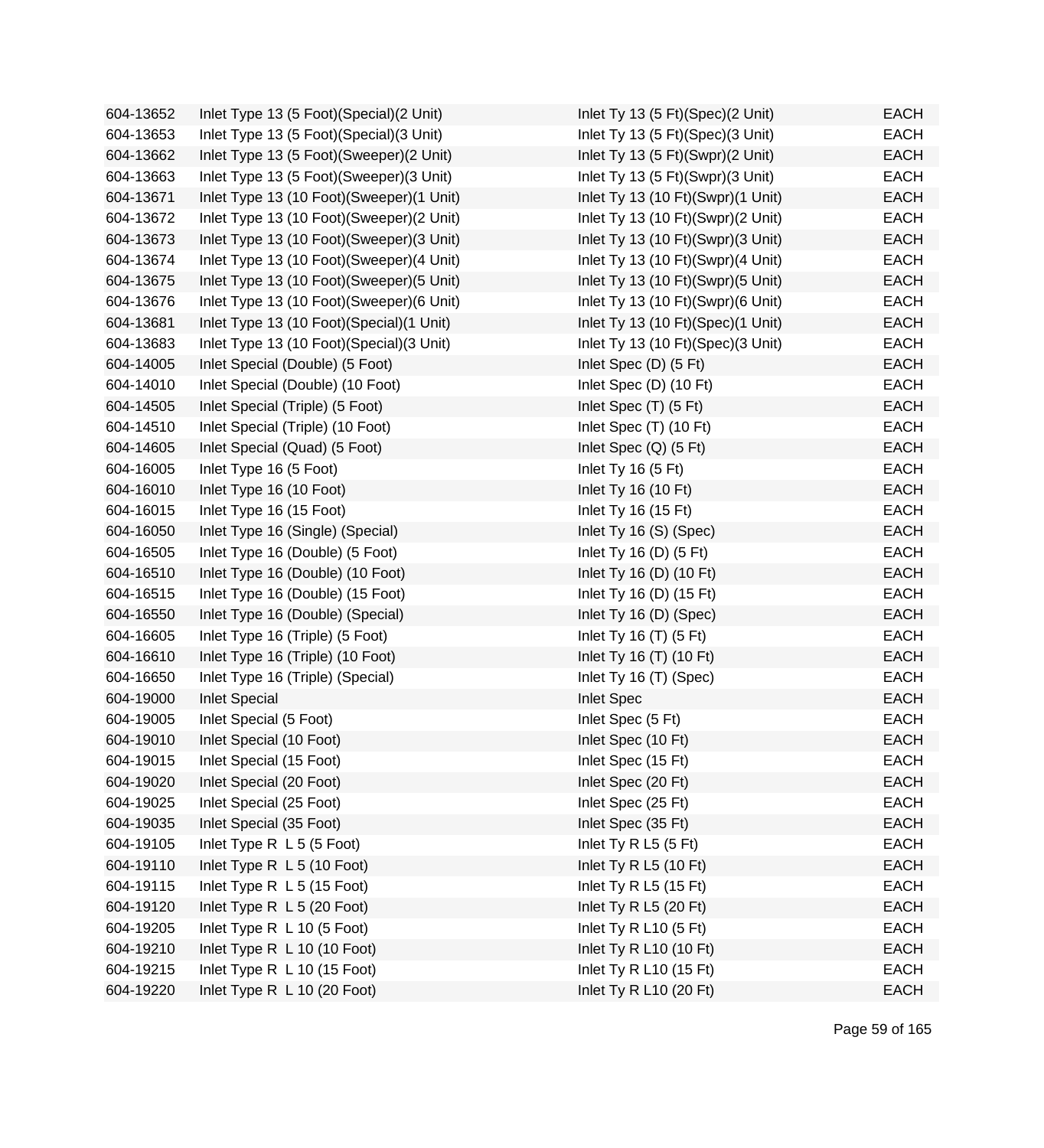| 604-19305 | Inlet Type R L 15 (5 Foot)                   | Inlet Ty R L15 (5 Ft)                | <b>EACH</b> |
|-----------|----------------------------------------------|--------------------------------------|-------------|
| 604-19310 | Inlet Type $R$ L 15 (10 Foot)                | Inlet Ty R L15 (10 Ft)               | <b>EACH</b> |
| 604-19315 | Inlet Type R L 15 (15 Foot)                  | Inlet Ty R L15 (15 Ft)               | <b>EACH</b> |
| 604-19320 | Inlet Type R L 15 (20 Foot)                  | Inlet Ty R L15 (20 Ft)               | <b>EACH</b> |
| 604-19405 | Inlet Type R Special (5 Foot)                | Inlet Ty R Spec (5 Ft)               | <b>EACH</b> |
| 604-19410 | Inlet Type R Special (10 Foot)               | Inlet Ty R Spec (10 Ft)              | <b>EACH</b> |
| 604-19415 | Inlet Type R Special (15 Foot)               | Inlet Ty R Spec (15 Ft)              | <b>EACH</b> |
| 604-19505 | Inlet Type R L 20 (5 Foot)                   | Inlet Ty R L20 $(5$ Ft)              | <b>EACH</b> |
| 604-19510 | Inlet Type R L 20 (10 Foot)                  | Inlet Ty R L20 (10 Ft)               | <b>EACH</b> |
| 604-19515 | Inlet Type R L20 (13 Foot)                   | Inlet Ty R L20 (13 Ft)               | <b>EACH</b> |
| 604-19600 | Inlet (Sand Filter)                          | Inlet (Sand Filter)                  | <b>EACH</b> |
| 604-19704 | Inlet Special (Trench Drain) (4 Inch Width)  | Inlet Spec (Trench) (4 Inch)         | LF          |
| 604-19710 | Inlet Special (Trench Drain) (10 Inch Width) | Inlet Spec (Trench) (10 Inch)        | <b>LF</b>   |
| 604-19712 | Inlet Special (Trench Drain) (12 Inch Width) | Inlet Spec (Trench) (12 In)          | LF          |
| 604-19724 | Inlet Special (Trench Drain) (24 Inch Width) | Inlet Spec (Trench) (24 Inch)        | LF          |
| 604-19730 | Inlet Special (Trench Drain) (30 Inch Width) | Inlet Spec (Trench) (30 Inch)        | LF          |
| 604-19900 | Place Inlet                                  | Place Inlet                          | <b>EACH</b> |
| 604-20000 | <b>Outlet Structure</b>                      | <b>Outlet Structure</b>              | <b>EACH</b> |
| 604-20001 | <b>Outlet Structure</b>                      | <b>Outlet Structure</b>              | L S         |
| 604-20002 | <b>Outlet Structure (Special)</b>            | <b>Outlet Structure (Spec)</b>       | L S         |
| 604-20003 | <b>Outlet Structure (Special)</b>            | <b>Outlet Structure (Spec)</b>       | <b>EACH</b> |
| 604-20010 | <b>Settling Basin</b>                        | <b>Settling Basin</b>                | <b>EACH</b> |
| 604-25000 | Vane Grate Inlet Special                     | Vane Grate Inlet Spec                | <b>EACH</b> |
| 604-25001 | Vane Grate Inlet Special                     | Vane Grate Inlet Spec                | LF          |
| 604-25005 | Vane Grate Inlet (5 Foot)                    | Vane Grate Inlet (5 Ft)              | <b>EACH</b> |
| 604-25006 | Vane Grate Inlet Special (5 Foot)            | Vane Grate Inlet Spec (5 Ft)         | <b>EACH</b> |
| 604-25007 | Vane Grate Inlet Special (Double) (5 Foot)   | Vane Grate Inlet Spec (D) (5 Ft)     | <b>EACH</b> |
| 604-25010 | Vane Grate Inlet (10 Foot)                   | Vane Grate Inlet (10 Ft)             | <b>EACH</b> |
| 604-25011 | Vane Grate Inlet Special (10 Foot)           | Vane Grate Inlet Spec (10 Ft)        | <b>EACH</b> |
| 604-25015 | Vane Grate Inlet (15 Foot)                   | Vane Grate Inlet (15 Ft)             | <b>EACH</b> |
| 604-25016 | Vane Grate Inlet Special (15 Foot)           | Vane Grate Inlet Spec (15 Ft)        | <b>EACH</b> |
| 604-25020 | Vane Grate Inlet (20 Foot)                   | Vane Grate Inlet (20 Ft)             | EACH        |
| 604-25021 | Vane Grate Inlet Special (20 Foot)           | Vane Grate Inlet Spec (20 Ft)        | <b>EACH</b> |
| 604-25025 | Vane Grate Inlet (25 Foot)                   | Vane Grate Inlet (25 Ft)             | <b>EACH</b> |
| 604-26005 | Vane Grate Inlet (Double) (5 Foot)           | Vane Grate Inlet (D) (5 Ft)          | <b>EACH</b> |
| 604-26006 | Vane Grate Inlet Special (Double) (5 Foot)   | Vane Grate Inlet Spec (D) (5 Ft)     | EACH        |
| 604-26010 | Vane Grate Inlet (Double) (10 Foot)          | Vane Grate Inlet (D) (10 Ft)         | EACH        |
| 604-26011 | Vane Grate Inlet Special (Double) (10 Foot)  | Vane Grate Inlet Special (D) (10 Ft) | <b>EACH</b> |
| 604-26015 | Vane Grate Inlet (Double) (15 Foot)          | Vane Grate Inlet (D) (15 Ft)         | <b>EACH</b> |
| 604-26016 | Vane Grate Inlet Special (Double) (15 Foot)  | Vane Grate Inlet Special (D) (15 Ft) | EACH        |
| 604-26020 | Vane Grate Inlet (Double) (20 Foot)          | Vane Grate Inlet (D) (20 Ft.)        | <b>EACH</b> |
| 604-26025 | Vane Grate Inlet (Double) (25 Foot)          | Vane Grate Inlet (D) (25 Ft)         | EACH        |
| 604-26030 | Vane Grate Inlet (Triple) (5 Foot)           | Vane Grate Inlet (T) (5 Ft)          | <b>EACH</b> |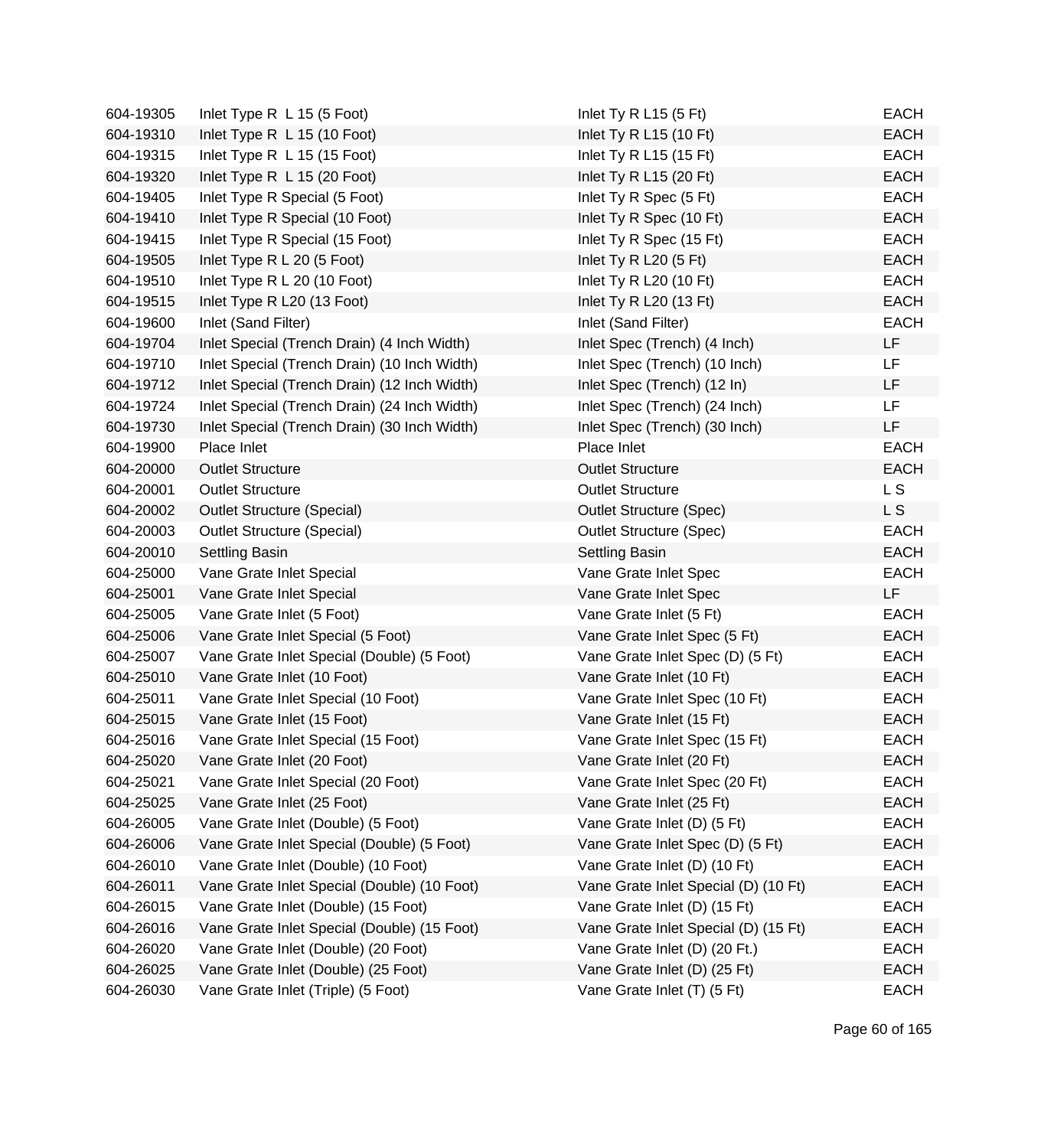| 604-26035 | Vane Grate Inlet (Triple) (10 Foot)      | Vane Grate Inlet (T) (10 Ft)  | <b>EACH</b> |
|-----------|------------------------------------------|-------------------------------|-------------|
| 604-30000 | Manhole Slab Base (Special)              | MH Slab Base (Spec)           | <b>EACH</b> |
| 604-30005 | Manhole Slab Base (5 Foot)               | MH Slab Base (5 Ft)           | <b>EACH</b> |
| 604-30010 | Manhole Slab Base (10 Foot)              | MH Slab Base (10 Ft)          | <b>EACH</b> |
| 604-30015 | Manhole Slab Base (15 Foot)              | MH Slab Base (15 Ft)          | <b>EACH</b> |
| 604-30020 | Manhole Slab Base (20 Foot)              | MH Slab Base (20 Ft)          | <b>EACH</b> |
| 604-30025 | Manhole Slab Base (25 Foot)              | MH Slab Base (25 Ft)          | <b>EACH</b> |
| 604-30030 | Manhole Slab Base (30 Foot)              | MH Slab Base (30 Ft)          | <b>EACH</b> |
| 604-31000 | Manhole Box Base (Special)               | MH Box Base (Spec)            | <b>EACH</b> |
| 604-31005 | Manhole Box Base (5 Foot)                | MH Box Base (5 Ft)            | <b>EACH</b> |
| 604-31010 | Manhole Box Base (10 Foot)               | MH Box Base (10 Ft)           | <b>EACH</b> |
| 604-31015 | Manhole Box Base (15 Foot)               | MH Box Base (15 Ft)           | <b>EACH</b> |
| 604-31020 | Manhole Box Base (20 Foot)               | MH Box Base (20 Ft)           | <b>EACH</b> |
| 604-31025 | Manhole Box Base (25 Foot)               | MH Box Base (25 Ft)           | <b>EACH</b> |
| 604-31030 | Manhole Box Base (30 Foot)               | MH Box Base (30 Ft)           | <b>EACH</b> |
| 604-32010 | Manhole T-Base (10 Foot)                 | MH T-Base (10 Ft)             | <b>EACH</b> |
| 604-32015 | Manhole T-Base (15 Foot)                 | MH T-Base (15 Ft)             | <b>EACH</b> |
| 604-32020 | Manhole T-Base (20 Foot)                 | MH T-Base (20 Ft)             | <b>EACH</b> |
| 604-32025 | Manhole T-Base (25 Foot)                 | MH T-Base (25 Ft)             | <b>EACH</b> |
| 604-39000 | Manhole Special                          | MH Spec                       | <b>EACH</b> |
| 604-39005 | Manhole Special (5 Foot)                 | MH Spec (5 Ft)                | <b>EACH</b> |
| 604-39010 | Manhole Special (10 Foot)                | MH Spec (10 Ft)               | <b>EACH</b> |
| 604-39011 | Manhole Special (10 Foot) (Install Only) | Inst MH Spec (10 Ft)          | <b>EACH</b> |
| 604-39015 | Manhole Special (15 Foot)                | MH Spec (15 Ft)               | <b>EACH</b> |
| 604-39020 | Manhole Special (20 Foot)                | MH Spec (20 Ft)               | <b>EACH</b> |
| 604-39025 | Manhole Special (25 Foot)                | MH Spec (25 Ft)               | <b>EACH</b> |
| 604-39030 | Manhole Special (30 Foot)                | MH Spec (30 Ft)               | <b>EACH</b> |
| 604-39035 | Manhole Special (35 Foot)                | MH Spec (35 Ft)               | <b>EACH</b> |
| 604-39050 | Manhole (Traffic Management System)      | MH (TMS)                      | <b>EACH</b> |
| 604-50000 | Inlet Grating and Frame (Median)         | IG and F (Median)             | <b>EACH</b> |
| 604-50003 | Inlet Grating and Frame Type C           | IG and F Ty C                 | <b>EACH</b> |
| 604-50013 | Number 13 Inlet Grating and Frame        | No.13 IG and F                | <b>EACH</b> |
| 604-50050 | Inlet Grating and Frame Special          | IG and F Spec                 | <b>EACH</b> |
| 604-50060 | Grating and Frame                        | Grating and Frame             | <b>LF</b>   |
| 604-50062 | Grating and Frame                        | Grating and Frame             | <b>EACH</b> |
| 604-50065 | Place Grating and Frame                  | Place Grating and Frame       | LF          |
| 604-50100 | Galvanized Interlocking Grating          | <b>Galv Interlock Grating</b> | LF          |
| 604-50105 | <b>Place Grating</b>                     | <b>Place Grating</b>          | <b>LF</b>   |
| 604-50110 | Place Inlet Grating and Frame            | Place IG and F                | <b>EACH</b> |
| 604-50150 | Irrigation Structure Frame and Cover     | Irrig Str F and C             | <b>EACH</b> |
| 604-50200 | Manhole Ring and Cover                   | MH R and C                    | <b>EACH</b> |
| 604-50210 | Place Manhole Ring and Cover             | Place MH R and C              | <b>EACH</b> |
| 604-50300 | Storm Sewer Ring and Cover               | Storm Sewer R and C           | <b>EACH</b> |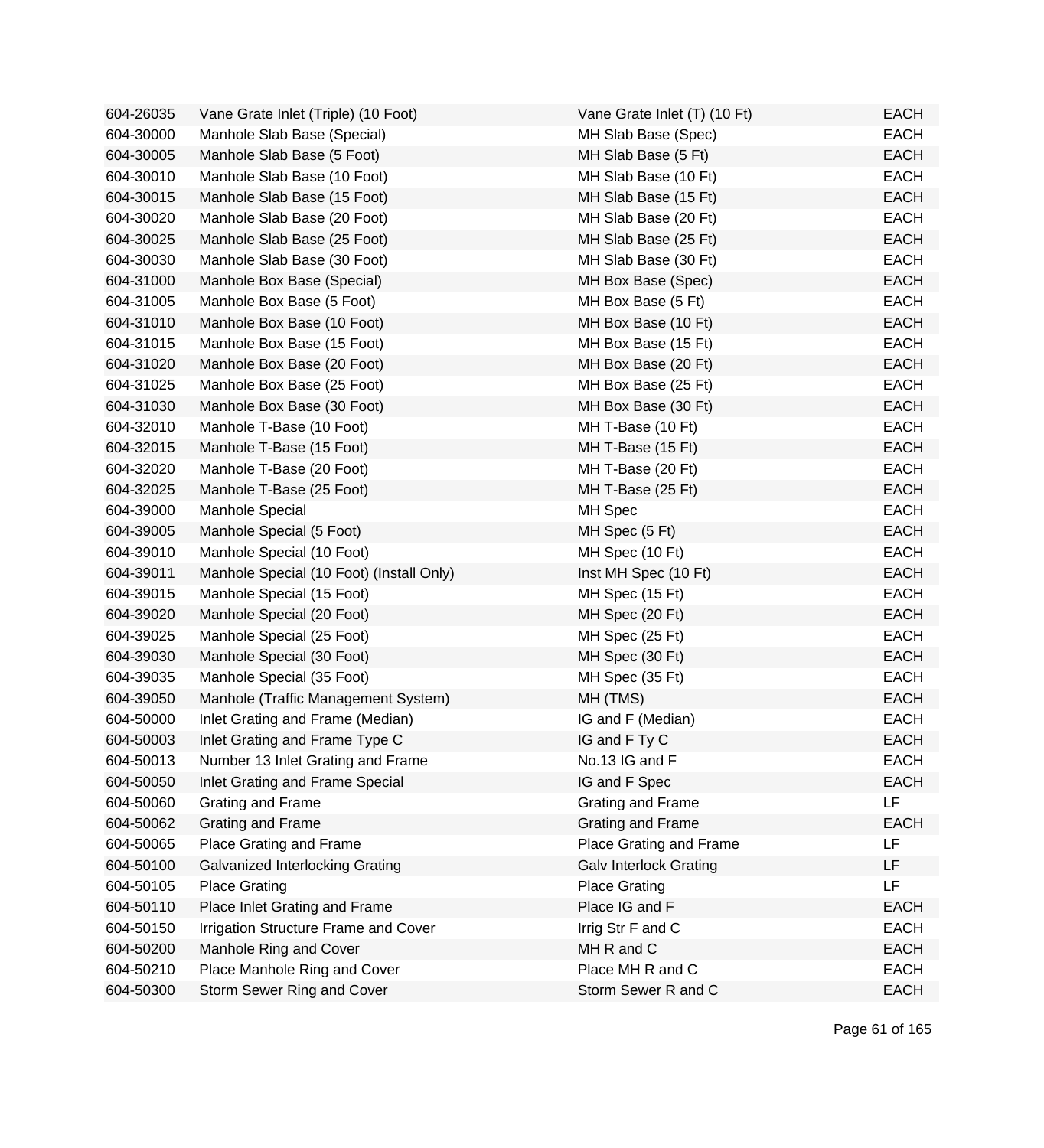| 604-50700 | Meter Vault                                     | Meter Vault                  | <b>EACH</b> |
|-----------|-------------------------------------------------|------------------------------|-------------|
| 604-50750 | Sanitary Sewer Meter Box                        | San Sewer Meter Box          | <b>EACH</b> |
| 604-50800 | Sanitary Sewer Vault                            | San Sewer Vault              | <b>EACH</b> |
| 604-51012 | 12 Inch Slotted Pipe Inlet                      | 12 In Slot Pipe Inlet        | LF          |
| 604-51015 | 15 Inch Slotted Pipe Inlet                      | 15 In Slot Pipe Inlet        | LF          |
| 604-51018 | 18 Inch Slotted Pipe Inlet                      | 18 In Slot Pipe Inlet        | LF          |
| 604-51021 | 21 Inch Slotted Pipe Inlet                      | 21 In Slot Pipe Inlet        | <b>LF</b>   |
| 604-51024 | 24 Inch Slotted Pipe Inlet                      | 24 In Slot Pipe Inlet        | LF          |
| 604-55018 | 18 Inch Aramid Fiber Bonded Slotted Pipe Inlet  | 18 In AFB Slot Pipe Inlet    | LF          |
| 604-56000 | <b>Slotted Vane Drain</b>                       | Slot Vane Drain              | <b>EACH</b> |
| 604-83102 | 2 Inch Plastic Pipe Sewer (Polyvinylchloride)   | 2 In PPS (PVC)               | LF          |
| 604-83108 | 8 Inch Plastic Pipe Sewer (Polyvinyl Chloride)  | 8 In PPS (PVC)               | LF          |
| 604-83110 | 10 Inch Plastic Pipe Sewer (Polyvinyl Chloride) | 10 In PPS (PVC)              | LF          |
| 604-83121 | 21 Inch Plastic Pipe Sewer (Polyvinyl Chloride) | 21 In PPS (PVC)              | LF          |
| 604-84000 | <b>Plastic Sliplining</b>                       | <b>Plastic Sliplining</b>    | LF          |
| 604-85000 | Fiberglass Reinforced Plastic Walkway           | <b>FRP Walkway</b>           | <b>SF</b>   |
| 605-00004 | 4 Inch Non-Perforated Pipe Underdrain           | 4 In Underdrain              | <b>LF</b>   |
| 605-00020 | 2 Inch Perforated Pipe Underdrain               | 2 Inch PP Underdrain         | LF          |
| 605-00040 | 4 Inch Perforated Pipe Underdrain               | 4 In PP Underdrain           | LF          |
| 605-00041 | 4 Inch Perforated Pipe Underdrain (Special)     | 4 In PP Underdrain (Special) | LF          |
| 605-00060 | 6 Inch Perforated Pipe Underdrain               | 6 In PP Underdrain           | LF          |
| 605-00061 | 6 Inch Perforated Pipe Underdrain (Special)     | 6 In PP Underdrain (Special) | LF          |
| 605-00080 | 8 Inch Perforated Pipe Underdrain               | 8 In PP Underdrain           | LF          |
| 605-00081 | 8 Inch Perforated Pipe Underdrain (Special)     | 8 In PP Underdrain (Special) | LF          |
| 605-00100 | 10 Inch Perforated Pipe Underdrain              | 10 In PP Underdrain          | LF          |
| 605-00120 | 12 Inch Perforated Pipe Underdrain              | 12 In PP Underdrain          | LF          |
| 605-00180 | 18 Inch Perforated Pipe Underdrain              | 18 In PP Underdrain          | LF          |
| 605-00240 | 24 Inch Perforated Pipe Underdrain              | 24 In PP Underdrain          | LF          |
| 605-01020 | 2 Inch Horizontal Drain                         | 2 In Hor Drain               | LF          |
| 605-01030 | 3 Inch Horizontal Drain                         | 3 In Hor Drain               | LF          |
| 605-17000 | Vertical Drainage Wick                          | Vert Drain Wick              | LF          |
| 605-18000 | Strip Drain, Horizontal                         | Strip Drain, Hor             | LF          |
| 605-19000 | Passive Vent Riser                              | Pass Vent Riser              | <b>EACH</b> |
| 605-19200 | Low Permeability Soil Collar                    | Low Perm Soil Collar         | <b>EACH</b> |
| 605-20100 | <b>Formation Drain</b>                          | Form Drain                   | LF          |
| 605-82000 | Geocomposite Edge Drain                         | Geocomp Edge Drain           | LF          |
| 605-82100 | Pipe Edge Drain                                 | Pipe Edge Drain              | LF          |
| 605-82200 | French Drain                                    | French Drain                 | LF          |
| 605-82306 | 6 Inch Drain Pipe                               | 6 In Drain Pipe              | LF          |
| 605-83000 | Geocomposite Drain                              | Geocomp Drain                | SY          |
| 605-83001 | Geocomposite Drain without Pipe                 | Geocomp Drain (w/o Pipe)     | SY          |
| 605-83002 | Geocomposite Drain with Pipe                    | Geocomp Drain (w/ Pipe)      | SY          |
| 605-83500 | Geocomposite Underdrain                         | Geocomp Underdrain           | LF          |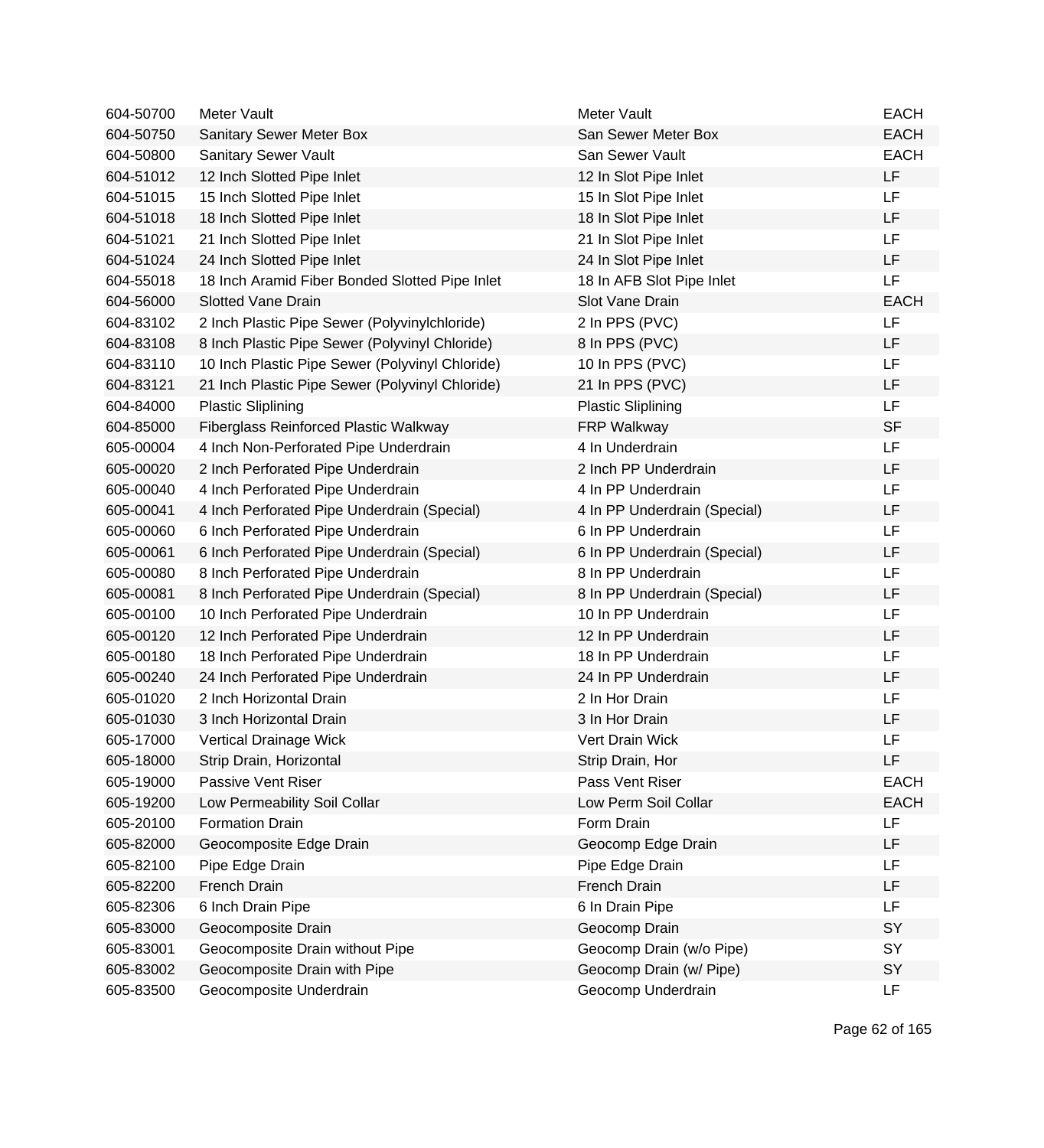| 605-83501 | Geocomposite Drain (Tunnel)                            | Geocomp Drain (Tunnel)                   | SY          |
|-----------|--------------------------------------------------------|------------------------------------------|-------------|
| 605-83505 | <b>Formation Drain</b>                                 | <b>Formation Drain</b>                   | LF          |
| 605-83560 | 6 Inch Pipe Underdrain                                 | 6 In Pipe Underdrain                     | LF          |
| 605-83580 | 8 Inch Pipe Underdrain                                 | 8 In Pipe Underdrain                     | LF          |
| 605-84000 | <b>Subsurface Drain Outlet</b>                         | Subsurface Drain Outlet                  | LF          |
| 605-84100 | Subsurface Drain Outlet Structure                      | Subsurface Drain Outlet Str              | <b>EACH</b> |
| 605-85000 | <b>Surface Sand Filter</b>                             | <b>Surface Sand Filter</b>               | <b>SF</b>   |
| 606-00300 | Wood Curb                                              | Wood Curb                                | LF          |
| 606-00301 | Guardrail Type 3 (6-3 Post Spacing)                    | <b>Gdrail Ty 3 (6-3)</b>                 | LF          |
| 606-00302 | Guardrail Type 3 (31 Inch Midwest Guardrail System)    | Gdrail Ty 3 (31 In MGS)                  | LF          |
| 606-00305 | Guardrail Type 3 (Special)                             | Gdrail Ty 3 (Spec)                       | LF          |
| 606-00310 | Guardrail Type 3A                                      | Gdrail Ty 3A                             | LF          |
| 606-00315 | Guardrail Type 3A (Special)                            | Gdrail Ty 3A (Spec)                      | LF          |
| 606-00350 | Guardrail Type 3 (Double) (6-3 Post Spacing)           | Gdrail Ty 3 (D) (6-3)                    | LF          |
| 606-00355 | Guardrail Type 3 (Double) (6-3 Post Spacing) (Special) | Gdrail Ty 3 (D)(Spec)                    | LF          |
| 606-00360 | Guardrail Type 3A (Double)                             | Gdrail Ty 3A (D)                         | LF          |
| 606-00365 | Guardrail Type 3 (Special) (Furnish Only)              | Guardrail Ty 3 (Spec) (Furn Only)        | LF          |
| 606-00401 | Guardrail Type 4 (Install Only)                        | Gdrail Ty 4 (Install Only)               | LF          |
| 606-00420 | Guardrail Type 4 (Style CA)                            | Gdrail Ty 4 (Sty CA)                     | LF          |
| 606-00501 | Precast Guardrail (Install Only)                       | <b>Install Precast Guardrail</b>         | LF          |
| 606-00601 | Guardrail Type 6 (6-3 Post Spacing)                    | <b>Gdrail Ty 6 (6-3)</b>                 | LF          |
| 606-00650 | Guardrail Type 6 (Double) (6-3 Post Spacing)           | Gdrail Ty 6 (D) (6-3)                    | LF          |
| 606-00710 | Guardrail Type 7 (Style CA)                            | Gdrail Ty 7 (Sty CA)                     | LF          |
| 606-00740 | Guardrail Type 7 (Style CE)                            | Gdrail Ty 7 (Sty CE)                     | LF          |
| 606-00741 | Guardrail Type 7 (Style CE) (Special)                  | Gdrail Ty 7 (Sty CE) (Spec)              | LF          |
| 606-00745 | Guardrail Type 7 (Style CE) (Concrete Glare Screen)    | Gdrail Ty 7 (Sty CE) (Conc Glare Screen) | LF          |
| 606-00900 | Guardrail (Special)                                    | Gdrail (Spec)                            | LF          |
| 606-00910 | Guardrail Type 9 (Style CA)                            | Guardrail Type 9 (Style CA)              | LF          |
| 606-00915 | Guardrail Type 9 (Style CG)                            | Guardrail Type 9 (Style CG)              | LF          |
| 606-00916 | Guardrail Type 9 (Style CA) (Special)                  | Guardrail Type 9 (Style CA) (Special)    | LF          |
| 606-00917 | Guardrail Type 9 (Style CG) (Special)                  | Guardrail Type 9 (Style CG) (Special)    | LF          |
| 606-00920 | Guardrail Type 9 (Style CC)                            | Guardrail Type 9 (Style CC)              | LF          |
| 606-00930 | Guardrail Type 9 (Style CD)                            | Guardrail Type 9 (Style CD)              | LF          |
| 606-00931 | Guardrail Type 9 (Style CD) (Special)                  | Guardrail Type 9 (Style CD) (Special)    | LF          |
| 606-00940 | Guardrail Type 9 (Style CE)                            | Guardrail Type 9 (Style CE)              | LF          |
| 606-00941 | Guardrail Type 9 (Style CE) (Special)                  | Guardrail Type 9 (Style CE) (Special)    | LF          |
| 606-00942 | Guardrail Type 9 (Style CGE)                           | Guardrail Type 9 (Style CGE)             | LF          |
| 606-00943 | Guardrail Type 9 (Style CGE) (Special)                 | Guardrail Type 9 (Style CGE) (Special)   | LF          |
| 606-00944 | Guardrail Type 9 (Style CGD) (Special)                 | Guardrail Type 9 (Style CGD) (Special)   | LF          |
| 606-01320 | End Anchorage Type 3B                                  | End Anchor Ty 3B                         | <b>EACH</b> |
| 606-01321 | End Anchor Type 3B (31 Inch Midwest Guardrail System)  | End Anchor Ty 3B (31 In MGS)             | LF          |
| 606-01340 | End Anchorage Type 3D                                  | End Anchor Ty 3D                         | <b>EACH</b> |
| 606-01370 | <b>Transition Type 3G</b>                              | Transition Ty 3G                         | <b>EACH</b> |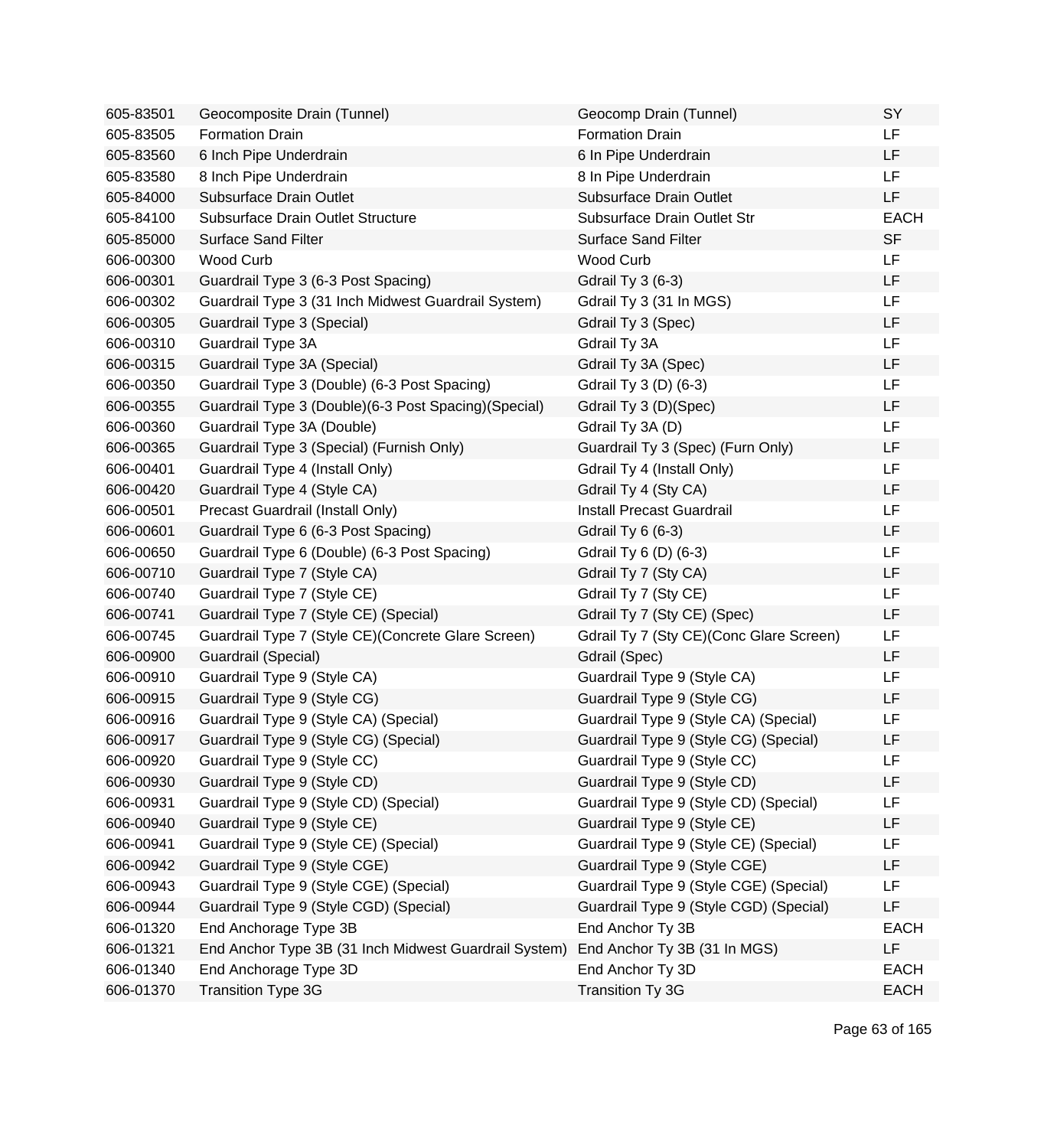| 606-01371 | Transition Type 3G (Special)          | Transition Ty 3G (Spec)        | EACH        |
|-----------|---------------------------------------|--------------------------------|-------------|
| 606-01372 | <b>Transition Type GR9-GR3</b>        | <b>Transition Type GR9-GR3</b> | <b>EACH</b> |
| 606-01380 | <b>Transition Type 3H</b>             | Transition Ty 3H               | <b>EACH</b> |
| 606-01381 | Transition Type 3H (Special)          | Transition Ty 3H (Spec)        | <b>EACH</b> |
| 606-01385 | Transition Type 3J                    | Transition Ty 3J               | <b>EACH</b> |
| 606-01390 | End Anchorage Type 3K                 | End Anchor Ty 3K               | <b>EACH</b> |
| 606-01392 | Interrupted Structure Approach        | Interrupted Structure Approach | LF          |
| 606-01395 | Transition Type 3L                    | Transition Ty 3L               | <b>EACH</b> |
| 606-01400 | Transition Type BR10M-GR3             | Transition Type BR10M-GR3      | <b>EACH</b> |
| 606-01401 | Transition Type BR10B-GR9             | Transition Type BR10B-GR9      | <b>EACH</b> |
| 606-01402 | Transition Type BR10B-GR3             | Transition Type BR10B-GR3      | <b>EACH</b> |
| 606-01403 | <b>Transition Type BR9-GR9</b>        | <b>Transition Type BR9-GR9</b> | <b>EACH</b> |
| 606-01407 | <b>Transition Type BR9-GR3</b>        | <b>Transition Type BR9-GR3</b> | <b>EACH</b> |
| 606-01460 | <b>Median Terminal</b>                | <b>Median Terminal</b>         | <b>EACH</b> |
| 606-02000 | End Anchorage (Special)               | End Anchor (Spec)              | <b>EACH</b> |
| 606-02003 | End Anchorage (Nonflared)             | End Anchor (Nonflared)         | <b>EACH</b> |
| 606-02005 | End Anchorage (Flared)                | End Anchor (Flared)            | <b>EACH</b> |
| 606-02007 | End Anchorage (Flared) (Special)      | End Anchor (Flared) (Spec)     | <b>EACH</b> |
| 606-08300 | Place Guardrail Type 3                | Place Gdrail Ty 3              | LF          |
| 606-10200 | <b>Bridge Rail (Special)</b>          | Brdg Rail (Spec)               | <b>LF</b>   |
| 606-10300 | <b>Bridge Rail Type 3</b>             | Brdg Rail Ty 3                 | <b>LF</b>   |
| 606-10305 | Bridge Rail Type 3 (Special)          | Brdg Rail Ty 3 (Spec)          | LF          |
| 606-10325 | <b>Bridge Rail Type 3</b>             | Bridge Rail Ty 3               | LF          |
| 606-10350 | Bridge Rail Type 3R                   | Brdg Rail Ty 3R                | LF          |
| 606-10360 | Bridge Rail Type 3R (Special)         | Brdg Rail Ty 3R (Spec)         | LF          |
| 606-10400 | Bridge Rail Type 4                    | Brdg Rail Ty 4                 | LF          |
| 606-10405 | Bridge Rail Type 4 (Special)          | Brdg Rail Ty 4 (Spec)          | LF          |
| 606-10420 | Bridge Rail Type 4 (Section A)        | Brdg Rail Ty 4 (Sect A)        | <b>LF</b>   |
| 606-10421 | Bridge Rail Type 4 (Section B)        | Brdg Rail Ty 4 (Sect B)        | LF          |
| 606-10450 | Bridge Rail Type 4R                   | Brdg Rail Ty 4R                | LF          |
| 606-10500 | Bridge Rail Type 4 (Continuous Slope) | Brdg Rail Ty 4 (Cont SI)       | <b>LF</b>   |
| 606-10650 | <b>Bridge Rail Type T6</b>            | Brdg Rail Ty T6                | LF          |
| 606-10700 | Bridge Rail Type 7                    | Brdg Rail Ty 7                 | LF          |
| 606-10705 | Bridge Rail Type 7 (Special)          | Brdg Rail Ty 7 (Spec)          | LF          |
| 606-10720 | Bridge Rail Type 7 (Section A)        | Brdg Rail Ty 7 (Sect A)        | LF          |
| 606-10742 | Bridge Rail Type 7 (42")              | Bridge Rail Ty 7 (42")         | LF          |
| 606-10750 | Bridge Rail Type 7R                   | Brdg Rail Ty 7R                | LF          |
| 606-10755 | Bridge Rail Type 7R (Special)         | Brdg Rail Ty 7R (Spec)         | LF          |
| 606-10800 | Bridge Rail Type 8                    | Brdg Rail Ty 8                 | LF          |
| 606-10805 | Bridge Rail Type 8 (Special)          | Brdg Rail Ty 8 (Special)       | LF          |
| 606-10810 | Bridge Rail Type 8R MASH              | Bridge Rail Type 8R MASH       | LF          |
| 606-10900 | Bridge Rail Type 9                    | Brdg Rail Ty 9                 | LF          |
| 606-10905 | Bridge Rail Type 9 (Special)          | Brdg Rail Ty 9 (Spec)          | <b>LF</b>   |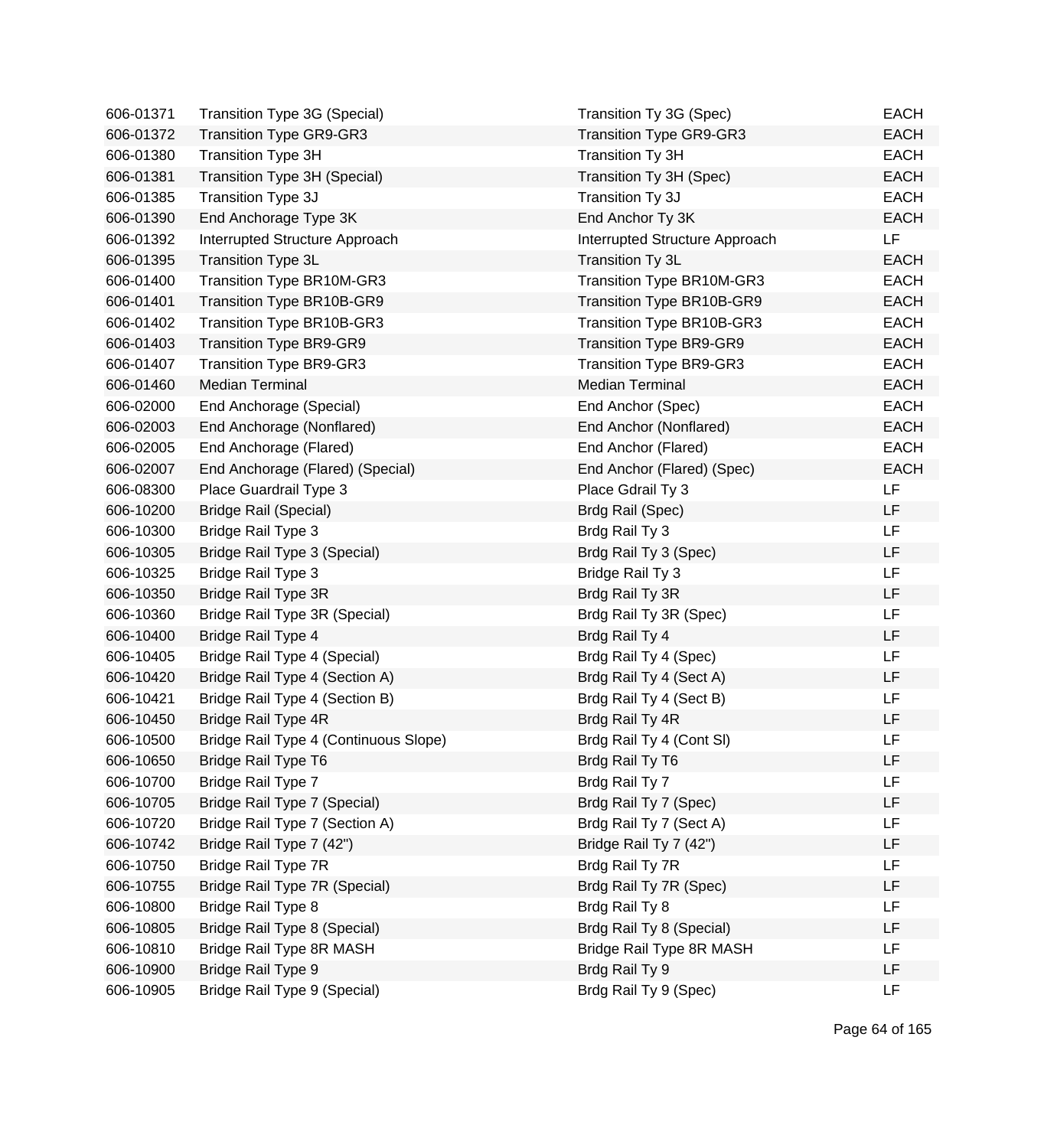| 606-11000 | Bridge Rail Type 10                                   | Brdg Rail Ty 10                         | LF          |
|-----------|-------------------------------------------------------|-----------------------------------------|-------------|
| 606-11005 | Bridge Rail Type 10 (Special)                         | Brdg Rail Ty 10 (Spec)                  | LF          |
| 606-11010 | Bridge Rail Type 10R                                  | Brdg Rail Ty 10R                        | LF          |
| 606-11011 | Bridge Rail Type 10R (Install Only)                   | Inst Brdg Rail Ty 10R                   | LF          |
| 606-11015 | Bridge Rail Type 10R (Special)                        | Brdg Rail Ty 10R (Spec)                 | LF          |
| 606-11020 | Bridge Rail Type 10H                                  | Brdg Rail Ty 10H                        | LF          |
| 606-11025 | Bridge Rail Type 10H (Special)                        | Brdg Rail Ty 10H (Spec)                 | LF          |
| 606-11030 | Bridge Rail Type 10M                                  | Brdg Rail Ty 10M                        | LF          |
| 606-11032 | Bridge Rail Type 10M (Special)                        | Brdg Rail Ty 10M (Spec)                 | LF          |
| 606-11033 | Bridge Rail Type 10M(Special)(Install Only)           | Brdg Rail Ty 10M(Spec)(Inst Only)       | LF          |
| 606-11035 | Bridge Rail Type 10 MASH                              | Brdg Rail Ty 10 MASH                    | LF          |
| 606-11037 | Bridge Rail Type 10R MASH                             | Brdg Rail Ty 10R MASH                   | LF          |
| 606-11900 | <b>Bridge Rail Post</b>                               | <b>Brdg Rail Post</b>                   | <b>EACH</b> |
| 606-11902 | <b>Bridge Rail Bolt</b>                               | <b>Bridge Rail Bolt</b>                 | <b>EACH</b> |
| 606-20010 | <b>Tensioned Cable Barrier</b>                        | <b>Tensioned Cable Barrier</b>          | LF          |
| 606-20013 | Tensioned Cable Barrier (TL-3)                        | Tensioned Cable Barrier (TL-3)          | LF          |
| 606-20014 | Tensioned Cable Barrier (TL-4)                        | Tensioned Cable Barrier (TL-4)          | LF.         |
| 606-20015 | Tensioned Cable Barrier (TL-3)(Special)               | Tensioned Cable Barrier (TL-3)(Special) | <b>LF</b>   |
| 606-21010 | End Anchorage (Tensioned Cable Barrier)               | End Anchor (Tens Cab Bar)               | <b>EACH</b> |
| 606-32405 | Light Standard Steel (40 Foot) (2 Arm)                | Light Stand Steel (40 Ft) (2 Arm)       | <b>EACH</b> |
| 606-40400 | <b>Structural Concrete Stain</b>                      | <b>Struct Conc Stain</b>                | SY          |
| 606-99998 | Guardrail (Special)                                   | Gdrail (Spec)                           | <b>SF</b>   |
| 606-99999 | Guardrail Type 7 (Precast)                            | Gdrail Ty 7 (Precast)                   | LF          |
| 607-00000 | Line Post                                             | Line Post                               | <b>EACH</b> |
| 607-00005 | End Post                                              | End Post                                | <b>EACH</b> |
| 607-00006 | End Post (Tubing)                                     | End Post (Tube)                         | <b>EACH</b> |
| 607-00010 | <b>Corner and Line Brace Post</b>                     | Corner and Line Br Post                 | <b>EACH</b> |
| 607-00011 | Corner and Line Brace Post (Tubing)                   | Corner and Line Br Post (Tube)          | <b>EACH</b> |
| 607-00015 | End Post (Special)                                    | End Post (Spec)                         | <b>EACH</b> |
| 607-00020 | Corner and Line Brace Post (Special)                  | Corner and Line Br Post (Spec)          | <b>EACH</b> |
| 607-00030 | <b>Brace Post (Special)</b>                           | Br Post (Spec)                          | <b>EACH</b> |
| 607-01000 | Fence Barbed Wire with Metal Posts                    | Fence BW MP                             | LF          |
| 607-01010 | Fence Barbed Wire with Metal Posts (Special)          | Fence BW MP (Spec)                      | LF          |
| 607-01025 | <b>Install Fence</b>                                  | Inst Fence                              | LF          |
| 607-01030 | Fence (Furnish Only)                                  | <b>Furnish Fence</b>                    | LF          |
| 607-01050 | <b>Fence Wire With Metal Posts</b>                    | Fence Wire MP                           | LF          |
| 607-01055 | Fence Wire With Treated Wooden Posts                  | Fence Wire TWP                          | LF          |
| 607-01100 | Fence Barbed Wire With Treated Wooden Posts           | Fence BW TWP                            | LF          |
| 607-01110 | Fence Barbed Wire With Treated Wooden Posts (Special) | Fence BW TWP (Spec)                     | LF          |
| 607-11200 | Fence Combination Wire With Metal Posts               | Fence CW MP                             | LF          |
| 607-11210 | Fence Combination Wire With Tubing Posts              | Fence CW TP                             | LF          |
| 607-11220 | Fence Combination Wire With Metal Posts (Special)     | Fence CW MP (Spec)                      | LF          |
| 607-11300 | Fence Combination Wire With Treated Wooden Posts      | Fence CW TWP                            | LF          |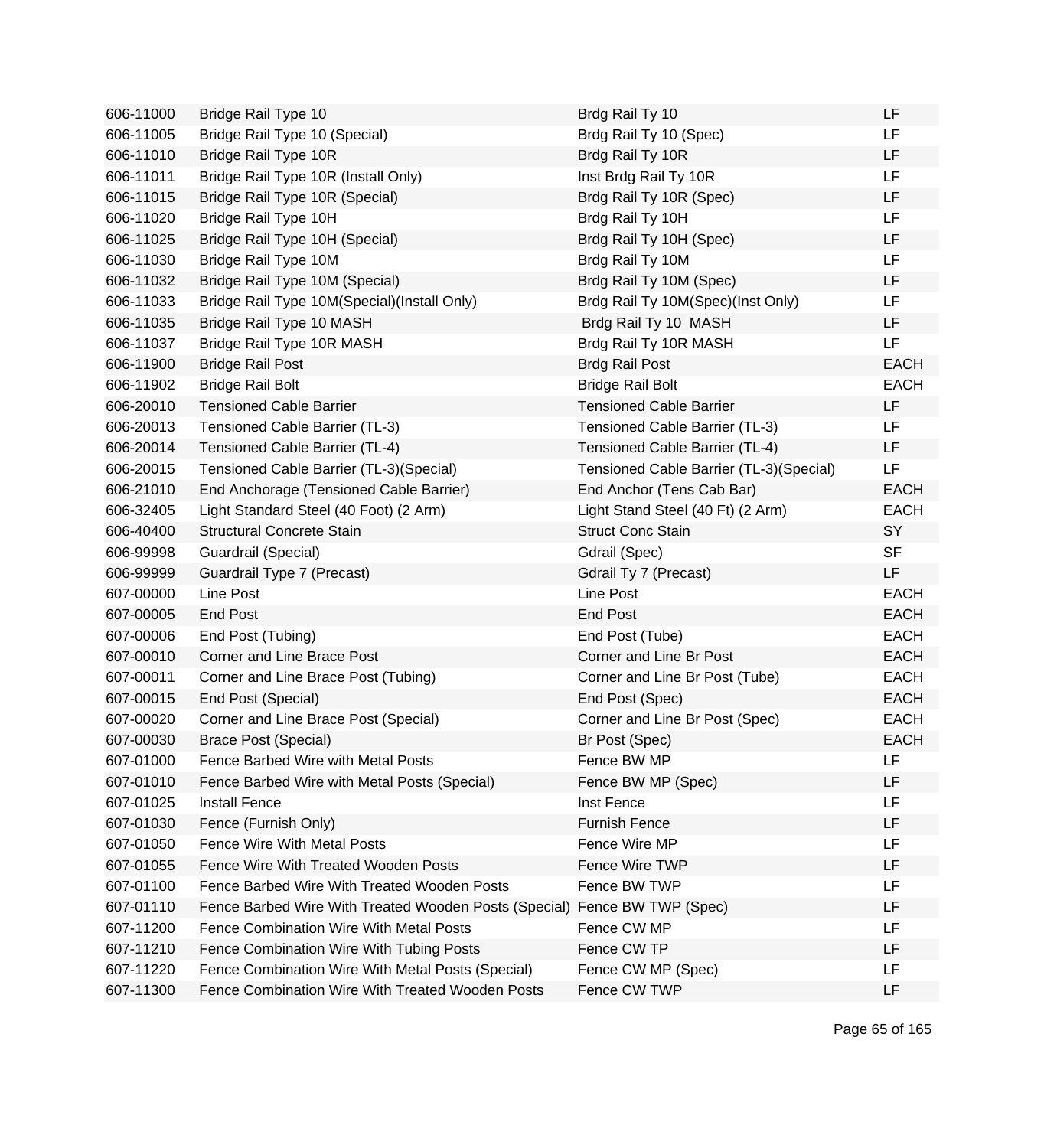| 607-11310 | Fence Combination Wire With Treated Wooden Posts<br>(Special) | Fence CW TWP (Spec)                  | LF        |
|-----------|---------------------------------------------------------------|--------------------------------------|-----------|
| 607-11350 | Fence Deer                                                    | Fence Deer                           | LF        |
| 607-11352 | Fence Deer (Wire Mesh)                                        | Fence Deer (Wire Mesh)               | LF        |
| 607-11354 | Fence Deer (Wooden Stays)                                     | Fence Deer (Wooden Stays)            | LF        |
| 607-11360 | Fence Deer (Special)                                          | Fence Deer (Spec)                    | LF        |
| 607-11400 | <b>Fence Picket</b>                                           | <b>Fence Picket</b>                  | LF        |
| 607-11450 | Fence Split Cedar                                             | Fence Split Cedar                    | LF        |
| 607-11455 | Fence Wood                                                    | Fence Wood                           | LF        |
| 607-11460 | Fence Wood Railing                                            | Fence Wood Rail                      | LF        |
| 607-11500 | Fence Stockade                                                | Fence Stockade                       | LF        |
| 607-11525 | Fence (Plastic)                                               | Fence (Plastic)                      | LF        |
| 607-11530 | Fence (Special)                                               | Fence (Spec)                         | LF        |
| 607-11550 | Screen Wall                                                   | Screen Wall                          | LF        |
| 607-11560 | <b>Debris Barrier</b>                                         | Debris Barrier                       | <b>SF</b> |
| 607-11575 | <b>Rock Fall Fence</b>                                        | <b>Rock Fall Fence</b>               | <b>LF</b> |
| 607-11576 | Temporary Rockfall Containment System                         | <b>Temp Rockfall Containment Sys</b> | L S       |
| 607-11577 | Portable Rockfall Fence Assembly                              | Port Rockfall Fence Assem            | LF        |
| 607-11579 | <b>Tire Fender</b>                                            | <b>Tire Fender</b>                   | SY        |
| 607-11580 | Fence (Temporary)                                             | Fence (Temp)                         | LF        |
| 607-11581 | Fence (Temporary) (Special)                                   | Fence (Temp) (Spec)                  | LF        |
| 607-11590 | <b>Flex Post Fence</b>                                        | Flex Post Fence                      | LF        |
| 607-11595 | Flex Post Fence (Special)                                     | Flex Post Fence (Spec)               | LF        |
| 607-11598 | <b>Threadbar Fence</b>                                        | <b>Threadbar Fence</b>               | LF        |
| 607-11600 | Fence Wood (Sound Barrier)                                    | Fence Wood (Sound)                   | <b>SF</b> |
| 607-11648 | Fence Wood (Sound Barrier) (48 Inch)                          | Fence Wood (Sound) (48 In)           | LF        |
| 607-11672 | Fence Wood (Sound Barrier) (72 Inch)                          | Fence Wood (Sound) (72 In)           | LF        |
| 607-11696 | Fence Wood (Sound Barrier) (96 Inch)                          | Fence Wood (Sound) (96 In)           | LF        |
| 607-11720 | Fence Wood (Sound Barrier) (120 Inch)                         | Fence Wood (Sound) (120 In)          | LF        |
| 607-11744 | Fence Wood (Sound Barrier) (144 Inch)                         | Fence Wood (Sound) (144 In)          | LF        |
| 607-11768 | Fence Wood (Sound Barrier) (168 Inch)                         | Fence Wood (Sound) (168 In)          | LF        |
| 607-11799 | Fence Wood (Sound Barrier) (Special)                          | Fence Wood (Sound) (Spec)            | LF        |
| 607-11924 | Fence Metal (Sound Barrier) (24 Inch)                         | Fence Metal (Sound) (24 In)          | LF        |
| 607-11936 | Fence Metal (Sound Barrier) (36 Inch)                         | Fence Metal (Sound) (36 In)          | LF        |
| 607-11937 | Fence Metal (36 Inch)                                         | Fence Metal (36 In)                  | LF        |
| 607-11942 | Fence Metal (Sound Barrier) (42 Inch)                         | Fence Metal (Sound) (42 In)          | LF        |
| 607-11948 | Fence Metal (Sound Barrier) (48 Inch)                         | Fence Metal (Sound) (48 In)          | LF        |
| 607-11960 | Fence Metal (Sound Barrier) (60 Inch)                         | Fence Metal (Sound) (60 In)          | LF        |
| 607-11964 | Fence Metal (Sound Barrier) (64 Inch)                         | Fence Metal (Sound) (64 In)          | LF        |
| 607-11972 | Fence Metal (Sound Barrier) (72 Inch)                         | Fence Metal (Sound) (72 In)          | LF        |
| 607-11996 | Fence Metal (Sound Barrier) (96 Inch)                         | Fence Metal (Sound) (96 In)          | LF        |
| 607-12120 | Fence Metal (Sound Barrier) (120 Inch)                        | Fence Metal (Sound) (120 In)         | LF        |
| 607-12144 | Fence Metal (Sound Barrier) (144 Inch)                        | Fence Metal (Sound) (144 In)         | LF        |
| 607-13000 | Fence Masonry (Sound Barrier)                                 | Fence Msnry (Sound)                  | <b>SF</b> |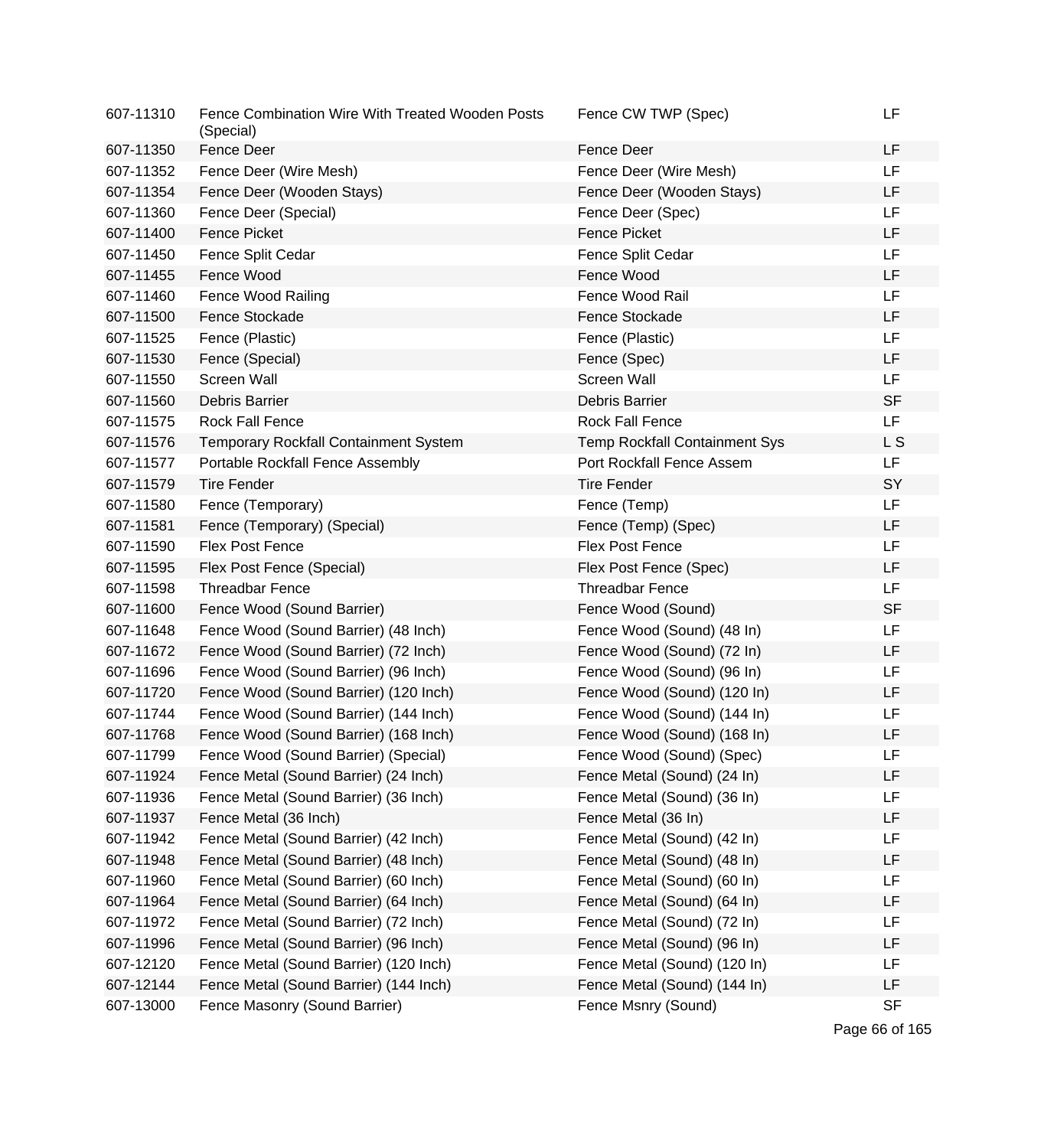| 607-13064 | Fence Masonry (Sound Barrier) (64 Inch)    | Fence Msnry (Sound) (64 In)    | LF          |
|-----------|--------------------------------------------|--------------------------------|-------------|
| 607-13072 | Fence Masonry (Sound Barrier) (72 Inch)    | Fence Msnry (Sound) (72 In)    | LF          |
| 607-13088 | Fence Masonry (Sound Barrier)(88 Inch)     | Fence Msnry (Sound)(88 In)     | LF          |
| 607-13096 | Fence Masonry (Sound Barrier) (96 Inch)    | Fence Msnry (Sound) (96 In)    | LF          |
| 607-13104 | Fence Masonry (Sound Barrier) (104 Inch)   | Fence Msnry (Sound) (104 In)   | LF          |
| 607-13112 | Fence Masonry (Sound Barrier) (112 Inch)   | Fence Msnry (Sound) (112 In)   | LF          |
| 607-13120 | Fence Masonry (Sound Barrier) (120 Inch)   | Fence Msnry (Sound) (120 In)   | LF          |
| 607-13144 | Fence Masonry (Sound Barrier) (144 Inch)   | Fence Msnry (Sound) (144 In)   | LF          |
| 607-13156 | Fence Masonry (Sound Barrier) (156 Inch)   | Fence Msnry (Sound) (156 In)   | LF          |
| 607-13168 | Fence Masonry (Sound Barrier) (168 Inch)   | Fence Msnry (Sound) (168 In)   | LF          |
| 607-13180 | Fence Masonry (Sound Barrier) (180 Inch)   | Fence Msnry (Sound) (180 In)   | LF          |
| 607-13196 | Fence Masonry (Sound Barrier) (196 Inch)   | Fence Msnry (Sound) (196 In)   | LF          |
| 607-14000 | Fence Composite (Sound Barrier)            | Fence Comp (Sound)             | <b>SF</b>   |
| 607-14090 | Fence Composite (Sound Barrier) (90 Inch)  | Fence Comp (Sound) (90 In)     | LF          |
| 607-14120 | Fence Composite (Sound Barrier) (120 Inch) | Fence Comp (Sound) (120 In)    | LF          |
| 607-14144 | Fence Composite (Sound Barrier) (144 Inch) | Fence Comp (Sound) (144 In)    | LF          |
| 607-15000 | Fence Concrete (Sound Barrier)             | Fence Conc (Sound)             | <b>SF</b>   |
| 607-15005 | Fence Concrete (Special)                   | Fence Conc (Spec)              | <b>SF</b>   |
| 607-15015 | Fence Concrete (Sound) (Install Only)      | Fence Conc (Sound) (Inst)      | <b>SF</b>   |
| 607-15100 | Fence (Sound Barrier)                      | Fence (Sound)                  | <b>SF</b>   |
| 607-15144 | Fence Concrete (Sound Barrier)(144 Inch)   | Fence Concrete (Sound)(144 In) | LF          |
| 607-15200 | Fence (Sound Barrier) (Alternate)          | Fence (Sound) (Alt)            | <b>SF</b>   |
| 607-16000 | Sound Barrier Rehabilitation               | Sound Barrier Rehab            | <b>SF</b>   |
| 607-20000 | <b>Safety Screen</b>                       | <b>Safety Screen</b>           | <b>EACH</b> |
| 607-20100 | Glare Screen (Modular)                     | Glare Screen (Modular)         | LF          |
| 607-20110 | Glare Screen (Special)                     | Glare Screen (Special)         | LF          |
| 607-20124 | Glare Screen (24 Inch)                     | Glare Screen (24 In)           | LF          |
| 607-21300 | <b>Fence Barrier With Metal Posts</b>      | Fence Barrier MP               | LF          |
| 607-32000 | <b>Fence Picket Snow</b>                   | <b>Fence Picket Snow</b>       | LF          |
| 607-32100 | <b>Fence Steel Snow</b>                    | <b>Fence Steel Snow</b>        | LF          |
| 607-32208 | Wood Snow Fence (8 Foot High)              | Wood Snow Fence (8 Ft)         | <b>EACH</b> |
| 607-32210 | Wood Snow Fence (10 Foot High)             | Wood Snow Fence (10 Ft)        | <b>EACH</b> |
| 607-32212 | Wood Snow Fence (12 Foot High)             | Wood Snow Fence (12 Ft)        | <b>EACH</b> |
| 607-32300 | Fence (Chain Link/Masonry)                 | Fence (CL/Msnry)               | LF          |
| 607-52900 | Line Post (Chain Link)                     | Line Post (CL)                 | <b>EACH</b> |
| 607-52905 | End Post (Chain Link)                      | End Post (CL)                  | <b>EACH</b> |
| 607-52910 | Corner and Line Brace Post (Chain Link)    | Corner and Line Br Post (CL)   | <b>EACH</b> |
| 607-53001 | Fence Chain Link (PVC Coated)              | Fence CL (PVC)                 | LF          |
| 607-53005 | Fence Chain Link (Special)                 | Fence CL (Spec)                | LF          |
| 607-53010 | Fence Chain Link (Industrial)              | Fence CL (Indust)              | LF          |
| 607-53136 | Fence Chain Link (36 Inch)                 | Fence CL (36 In)               | LF          |
| 607-53137 | Fence Chain Link (Special) (36 Inch)       | Fence CL (Spec) (36 In)        | LF          |
| 607-53142 | Fence Chain Link (42 Inch)                 | Fence CL (42 In)               | LF          |

Page 67 of 165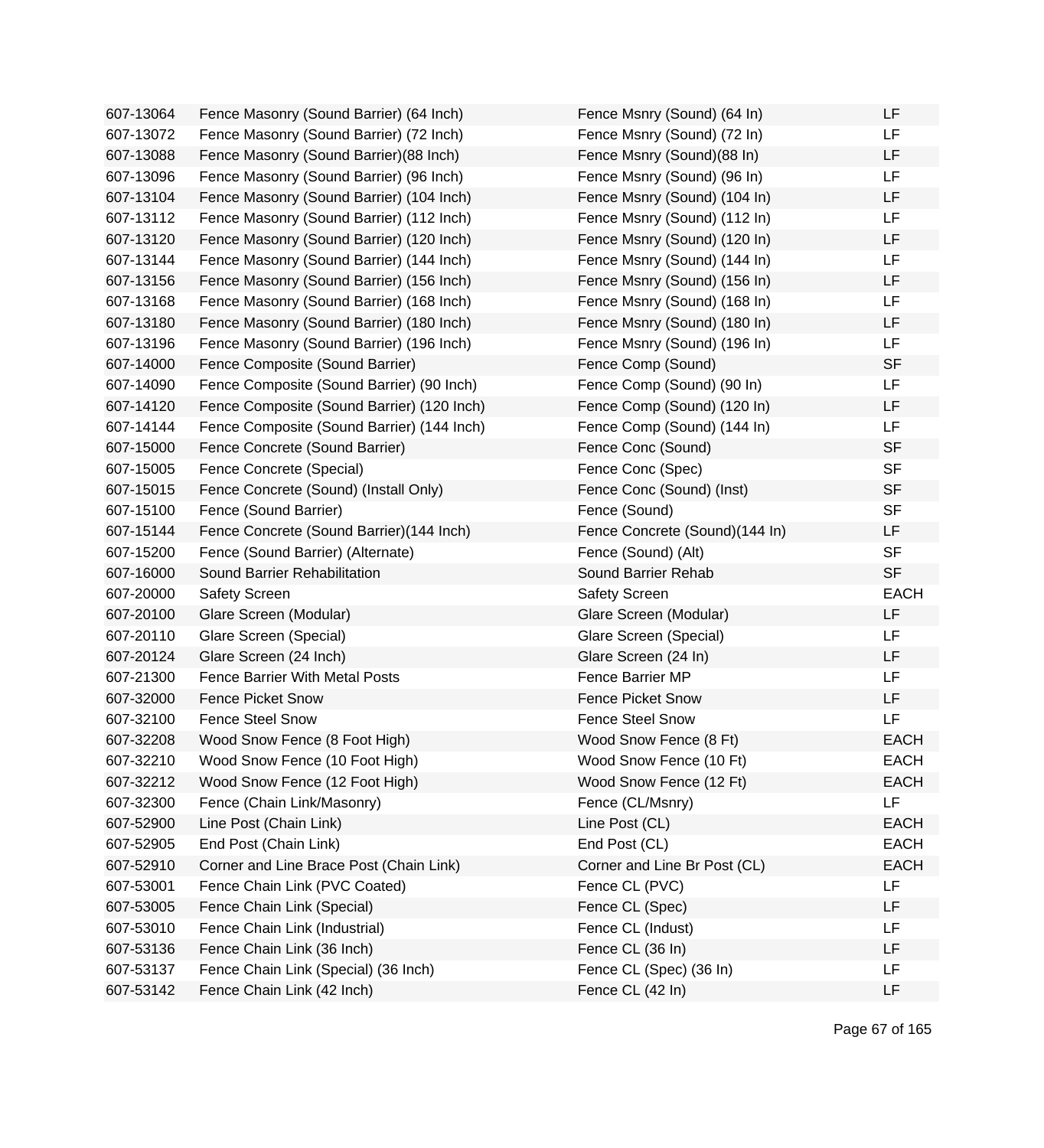| 607-53143 | Fence Chain Link (Special) (42 Inch) | Fence CL (Spec) (42 In)    | LF          |
|-----------|--------------------------------------|----------------------------|-------------|
| 607-53148 | Fence Chain Link (48 Inch)           | Fence CL (48 In)           | LF          |
| 607-53149 | Fence Chain Link (Special) (48 Inch) | Fence CL (Spec) (48 In)    | LF          |
| 607-53155 | Fence Chain Link (Special)(54 Inch)  | Fence CL (Spec)(54 In)     | LF          |
| 607-53160 | Fence Chain Link (60 Inch)           | Fence CL (60 In)           | LF          |
| 607-53161 | Fence Chain Link (Special) (60 Inch) | Fence CL (Spec) (60 In)    | LF          |
| 607-53169 | Fence Chain Link (Special) (68 Inch) | Fence CL (Spec)(68 In)     | LF          |
| 607-53172 | Fence Chain Link (72 Inch)           | Fence CL (72 In)           | LF          |
| 607-53173 | Fence Chain Link (Special) (72 Inch) | Fence CL (Spec) (72 In)    | LF          |
| 607-53178 | Fence Chain Link (Spec) (78 In)      | Fence CL (Spec) (78 In)    | LF          |
| 607-53184 | Fence Chain Link (84 Inch)           | Fence CL (84 In)           | LF          |
| 607-53185 | Fence Chain Link (Special) (84 Inch) | Fence CL (Spec) (84 In)    | LF          |
| 607-53189 | Fence (Chain Link)(Special)(88 Inch) | Fence (CL)(Spec)(88 In)    | LF          |
| 607-53191 | Fence Chain Link (Special) (92 Inch) | Fence CL (Spec) (92 In)    | LF          |
| 607-53196 | Fence Chain Link (96 Inch)           | Fence CL (96 In)           | LF          |
| 607-53197 | Fence Chain Link (Special) (96 Inch) | Fence CL (Spec) (96 In)    | LF          |
| 607-53203 | Fence Chain Link (Special)(102 Inch) | Fence CL (Spec)(102 In)    | LF          |
| 607-53220 | Fence Chain Link (120 Inch)          | Fence CL (120 In)          | LF          |
| 607-53244 | Fence Chain Link (144 Inch)          | Fence CL (144 In)          | LF          |
| 607-53500 | Fence Chain Link (Pedestrian)        | Fence CL (Pedest)          | LF          |
| 607-54072 | Fence Chain Link Screen (72 Inch)    | Fence CL Screen (72 In)    | LF          |
| 607-54096 | Fence Chain Link Screen (96 Inch)    | Fence CL Screen (96 In)    | LF          |
| 607-54120 | Fence Chain Link Screen (120 Inch)   | Fence CL Screen (120 In)   | LF          |
| 607-54144 | Fence Chain Link Screen (144 Inch)   | Fence CL Screen (144 In)   | LF          |
| 607-55000 | Fabric Chain Link                    | Fabric CL                  | <b>SF</b>   |
| 607-55001 | Fabric Chain Link (PVC Coated)       | Fabric CL (PVC)            | <b>SF</b>   |
| 607-55030 | Mesh Post                            | Mesh Post                  | <b>EACH</b> |
| 607-55031 | Mesh Post (Special)                  | Mesh Post (Spec)           | <b>EACH</b> |
| 607-55040 | Mesh Anchor                          | Mesh Anchor                | <b>EACH</b> |
| 607-55041 | Mesh Anchor                          | Mesh Anchor                | LF          |
| 607-55050 | Mesh Anchor (Special)                | Mesh Anchor (Spec)         | <b>EACH</b> |
| 607-55060 | Mesh Pin                             | Mesh Pin                   | <b>EACH</b> |
| 607-55099 | Wire Mesh (Anchored)                 | Wire Mesh (Anchored)       | <b>SF</b>   |
| 607-55100 | Wire Mesh (Draped)                   | Wire Mesh (Draped)         | <b>SF</b>   |
| 607-55101 | Cable Net (1/2 Inch)                 | Cable Net (1/2 In)         | <b>SF</b>   |
| 607-55102 | Cable Net (5/16 Inch)                | Cable Net (5/16 In)        | <b>SF</b>   |
| 607-55103 | Cable Net (Special)                  | Cable Net (Spec)           | <b>SF</b>   |
| 607-55104 | Wire Mesh (Special)                  | Wire Mesh (Special)        | <b>SF</b>   |
| 607-55105 | <b>Cable Net Extension</b>           | <b>Cable Net Extension</b> | <b>SF</b>   |
| 607-55110 | Safety Rail (Cable)                  | Safety Rail (Cable)        | LF          |
| 607-55200 | Rock Anchor                          | Rock Anchor                | LF          |
| 607-56001 | Fence (Animal Protection)            | Fence (Animal Protect)     | LF          |
| 607-60000 | Deer Gate                            | Deer Gate                  | <b>EACH</b> |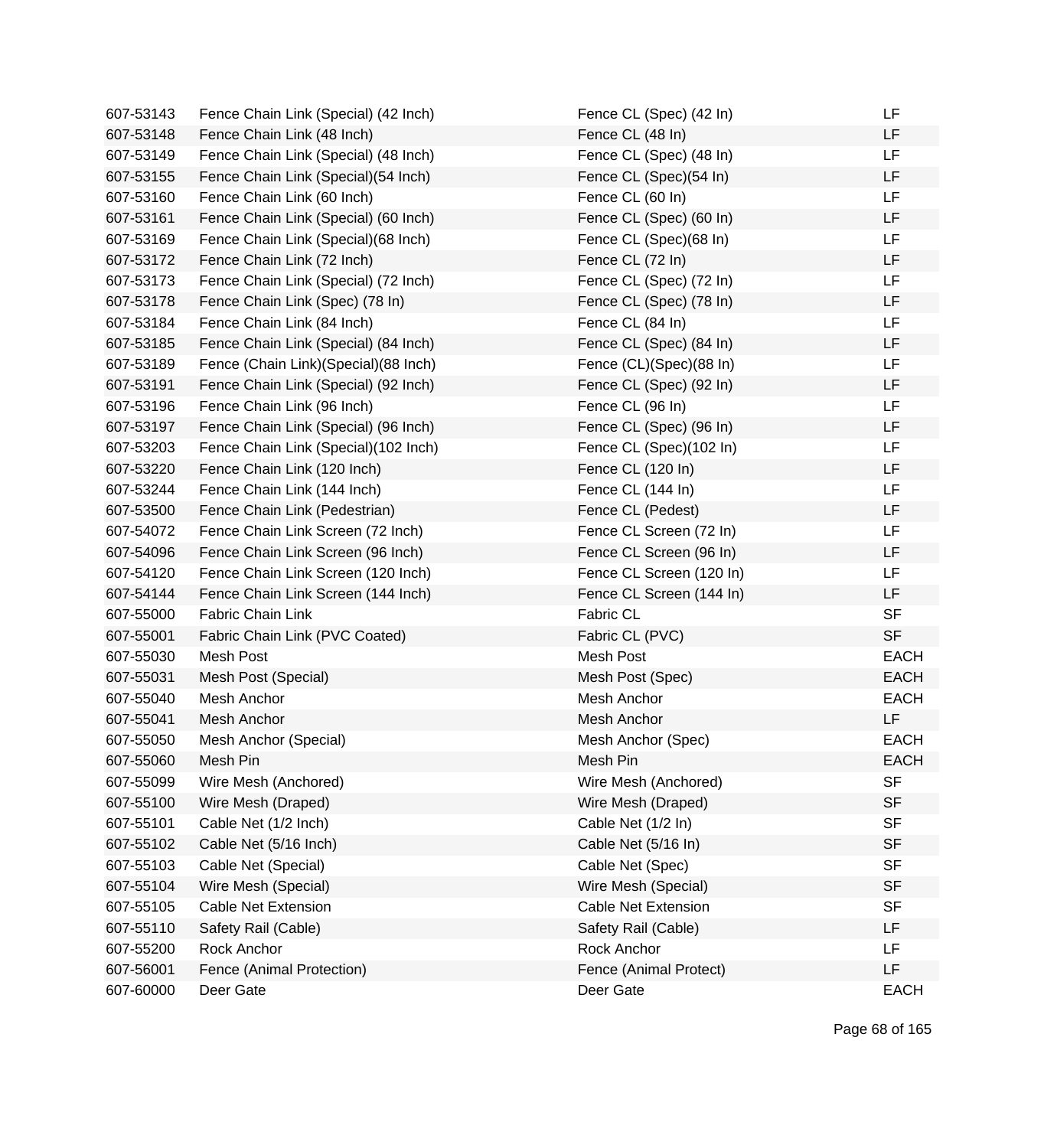| 607-60001 | Pedestrian Gate (Special)                     | Pedest Gate (Spec)             | <b>EACH</b> |
|-----------|-----------------------------------------------|--------------------------------|-------------|
| 607-60002 | Game Ramp                                     | Game Ramp                      | <b>EACH</b> |
| 607-60003 | 3 Foot Gate Walk                              | 3 Ft Gate Walk                 | <b>EACH</b> |
| 607-60004 | 4 Foot Gate Walk                              | 4 Ft Gate Walk                 | <b>EACH</b> |
| 607-60005 | 5 Foot Gate Walk                              | 5 Ft Gate Walk                 | <b>EACH</b> |
| 607-60006 | 6 Foot Gate Walk                              | 6 Ft Gate Walk                 | <b>EACH</b> |
| 607-60008 | Game Ramp (Special)                           | Game Ramp (Special)            | <b>EACH</b> |
| 607-60010 | Game Ramp (Lumber)                            | Game Ramp (Lumber)             | <b>EACH</b> |
| 607-60012 | Game Ramp (Backfill)                          | Game Ramp (Backfill)           | <b>EACH</b> |
| 607-60014 | Game Ramp (Seeding)                           | Game Ramp (Seeding)            | <b>EACH</b> |
| 607-60103 | 3 Foot Gate                                   | 3 Ft Gate                      | <b>EACH</b> |
| 607-60105 | 4 Foot Gate (Special)                         | 4 Foot Gate (Spec)             | <b>EACH</b> |
| 607-60108 | 8 Foot Gate                                   | 8 Ft Gate                      | <b>EACH</b> |
| 607-60109 | 8 Foot Gate (Special)                         | 8 Foot Gate (Spec)             | <b>EACH</b> |
| 607-60110 | 10 Foot Gate                                  | 10 Ft Gate                     | <b>EACH</b> |
| 607-60111 | 10 Foot Gate (Special)                        | 10 Ft Gate (Spec)              | <b>EACH</b> |
| 607-60112 | 12 Foot Gate                                  | 12 Ft Gate                     | <b>EACH</b> |
| 607-60113 | 12 Foot Gate (Special)                        | 12 Ft Gate (Spec)              | <b>EACH</b> |
| 607-60114 | 14 Foot Gate                                  | 14 Ft Gate                     | <b>EACH</b> |
| 607-60115 | 14 Foot Gate (Chain Link) (PVC Coated)        | 14 Ft Gate(CL)(PVC Coated)     | <b>EACH</b> |
| 607-60116 | 16 Foot Gate                                  | 16 Ft Gate                     | <b>EACH</b> |
| 607-60117 | 16 Foot Gate (Special)                        | 16 Ft Gate (Spec)              | <b>EACH</b> |
| 607-60119 | 18 Foot Gate (Special)                        | 18 Ft Gate (Spec)              | <b>EACH</b> |
| 607-60120 | 20 Foot Gate                                  | 20 Ft Gate                     | <b>EACH</b> |
| 607-60121 | 20 Foot Gate (Special)                        | 20 Ft Gate (Spec)              | <b>EACH</b> |
| 607-60127 | 26-Foot Gate Twin<br>(Special)                | 26-Foot Gate Twin<br>(Spec)    | <b>EACH</b> |
| 607-60133 | 32-Foot Gate Twin<br>(Special)                | 32-Foot Gate Twin<br>(Spec)    | <b>EACH</b> |
| 607-60153 | 3 Foot Gate (Special)                         | 3 Ft Gate (Spec)               | <b>EACH</b> |
| 607-60203 | 3 Ft Gate Single (Chain Link)                 | 3 Ft Gate S (CL)               | <b>EACH</b> |
| 607-60208 | 8 Ft Gate Single (Chain Link)                 | 8 Ft Gate S (CL)               | <b>EACH</b> |
| 607-60212 | 12 Foot Gate Single (Chain Link)              | 12 Ft Gate S (CL)              | <b>EACH</b> |
| 607-60215 | 15 Foot Gate Single (Chain Link)              | 15 Ft Gate S (CL)              | <b>EACH</b> |
| 607-60216 | 16 Foot Gate Single (Chain Link)              | 16 Ft Gate S (CL)              | <b>EACH</b> |
| 607-60218 | 18 Foot Gate Single (Chain Link)              | 18 Ft Gate S (CL)              | <b>EACH</b> |
| 607-60220 | 20 Foot Gate Single (Chain Link)              | 20 Ft Gate S (CL)              | <b>EACH</b> |
| 607-60230 | 30 Foot Gate Single (Chain Link)              | 30 Ft Gate S (CL)              | <b>EACH</b> |
| 607-60240 | 40 Foot Gate Single (Chain Link)              | 40 Ft Gate S (CL)              | <b>EACH</b> |
| 607-60243 | 40 Foot Gate (Special)                        | 40 Foot Gate (Special)         | <b>EACH</b> |
| 607-60266 | 16 Foot Gate Double (Chain Link)              | 16 Ft Gate D (CL)              | <b>EACH</b> |
| 607-60270 | 20 Foot Gate Double (Chain Link)              | 20 Ft Gate D (CL)              | <b>EACH</b> |
| 607-60271 | 20 Foot Gate Double (Chain Link) (PVC Coated) | 20 Ft Gate D (CL) (PVC Coated) | <b>EACH</b> |
| 607-60274 | 24 Foot Gate Double (Chain Link)              | 24 Ft Gate D (CL)              | <b>EACH</b> |
| 607-60276 | 26 Foot Gate Double (Chain Link)              | 26 Ft Gate D (CL)              | <b>EACH</b> |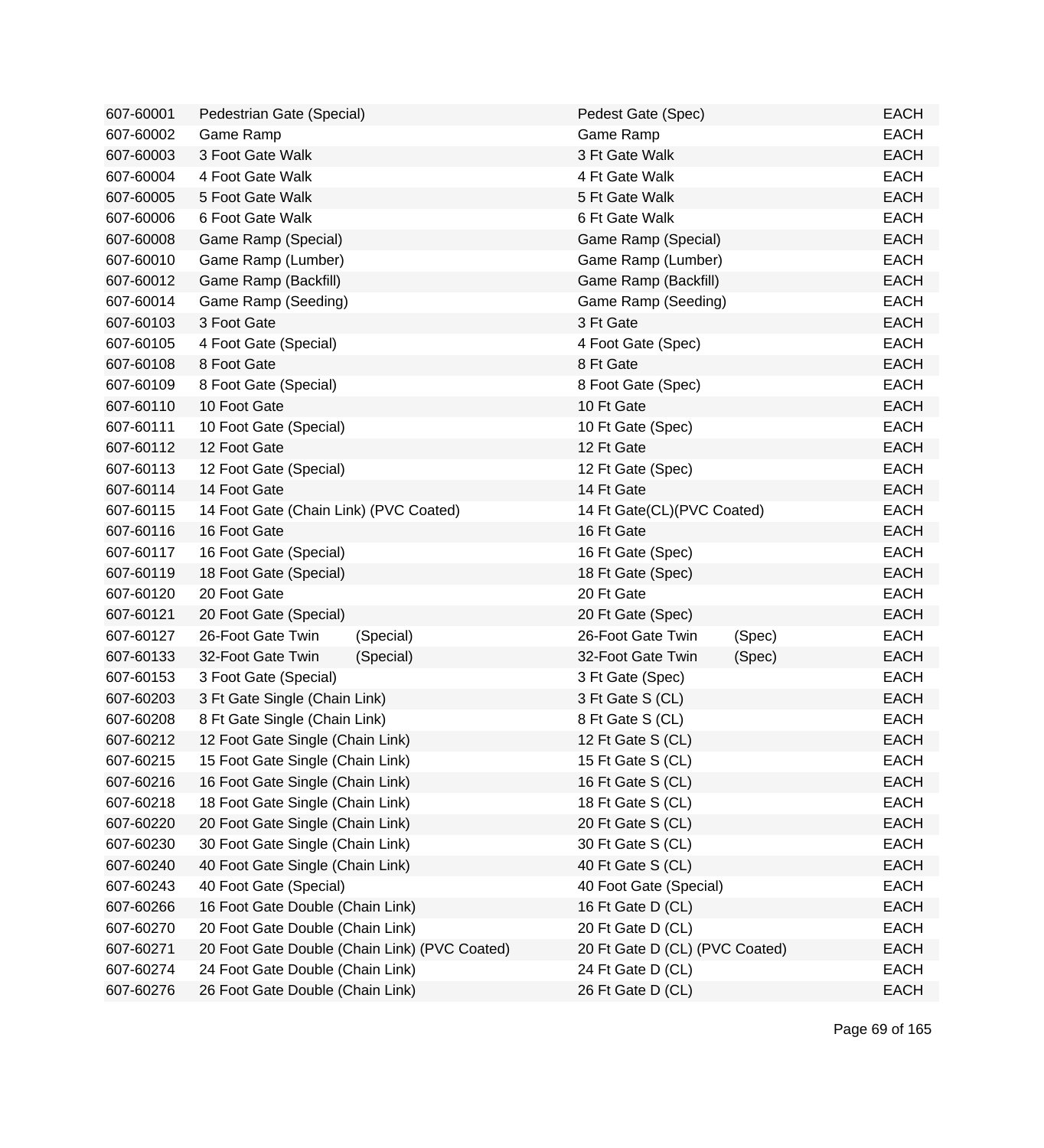| 607-60280 | 30 Foot Gate Double (Chain Link)             | 30 Ft Gate D (CL)                  | <b>EACH</b> |
|-----------|----------------------------------------------|------------------------------------|-------------|
| 607-60290 | 40 Foot Gate Double (Chain Link)             | 40 Ft Gate D (CL)                  | <b>EACH</b> |
| 607-60316 | 16 Foot Gate Twin                            | 16 Ft Gate Twin                    | <b>EACH</b> |
| 607-60320 | 20 Foot Gate Twin                            | 20 Ft Gate Twin                    | <b>EACH</b> |
| 607-60324 | 24 Foot Gate Twin                            | 24 Ft Gate Twin                    | <b>EACH</b> |
| 607-60332 | 32 Foot Gate Twin                            | 32 Ft Gate Twin                    | <b>EACH</b> |
| 607-60335 | 35 Foot Gate Twin                            | 35 Ft Gate Twin                    | <b>EACH</b> |
| 607-60340 | 40 Foot Gate Twin                            | 40 Ft Gate Twin                    | <b>EACH</b> |
| 607-60420 | 20 Foot Gate Twin (Special)                  | 20 Ft Gate Twin (Spec)             | <b>EACH</b> |
| 607-60424 | 24 Foot Gate Twin (Special)                  | 24 Ft Gate Twin (Spec)             | <b>EACH</b> |
| 607-60514 | 14 Foot Gate (Special)                       | 14 Ft Gate (Spec)                  | <b>EACH</b> |
| 607-60516 | Place 16 Foot Gate                           | Place 16 Ft Gate                   | <b>EACH</b> |
| 607-60520 | Place 20 Foot Gate                           | Place 20 Ft Gate                   | <b>EACH</b> |
| 607-60524 | 24 Foot Gate (Special)                       | 24 Ft Gate (Spec)                  | <b>EACH</b> |
| 607-60600 | <b>Security Gate</b>                         | <b>Security Gate</b>               | <b>EACH</b> |
| 607-60610 | <b>Vehicle Gate</b>                          | <b>Vehicle Gate</b>                | <b>EACH</b> |
| 607-60620 | Road Closure Gate                            | <b>Road Closure Gate</b>           | <b>EACH</b> |
| 607-60625 | Road Closure Gate (Install Only)             | Road Closure Gate (Install Only)   | <b>EACH</b> |
| 607-60630 | <b>HOV Gate</b>                              | <b>HOV Gate</b>                    | <b>EACH</b> |
| 607-60635 | <b>HOV Gate Foundation</b>                   | <b>HOV Gate Foundation</b>         | <b>EACH</b> |
| 607-60650 | <b>HOV Gate Controller Cabinet</b>           | <b>HOV Gate Ctrl Cab</b>           | <b>EACH</b> |
| 607-61216 | 16 Foot Gate Double Screen                   | 16 Ft Gate D S                     | <b>EACH</b> |
| 607-61220 | 20 Foot Gate Double Screen                   | 20 Ft Gate D S                     | <b>EACH</b> |
| 607-61224 | 24 Foot Gate Double Screen                   | 24 Ft Gate D S                     | <b>EACH</b> |
| 607-61232 | 32 Foot Gate Double Screen                   | 32 Ft Gate D S                     | <b>EACH</b> |
| 607-62000 | <b>Temporary Rockfall Containment System</b> | <b>Temp Rock Contain Sys</b>       | L S         |
| 608-00000 | <b>Concrete Sidewalk</b>                     | <b>Conc Sidewalk</b>               | SY          |
| 608-00003 | Concrete Sidewalk (Fast Track)               | Conc Sidewalk (Fast Track)         | SY          |
| 608-00005 | Concrete Sidewalk (Special)                  | Conc Sidewalk (Spec)               | <b>SY</b>   |
| 608-00006 | Concrete Sidewalk (6 Inch)                   | Conc Sidewalk (6 In)               | SY          |
| 608-00010 | Concrete Curb Ramp                           | Conc Curb Ramp                     | SY          |
| 608-00011 | Curb Ramp (Fast Track)                       | Curb Ramp (Fast Track)             | SY          |
| 608-00012 | Curb Ramp (Special)                          | Curb Ramp (Spec)                   | SY          |
| 608-00015 | Detectable Warnings                          | Detectable Warnings                | <b>SF</b>   |
| 608-00016 | Detectable Warnings (Install Only)           | Inst Detectable Warnings           | <b>SF</b>   |
| 608-00017 | Curb Ramp (Temporary Perpendicular)          | Curb Ramp (Temp Perpendicular)     | <b>EACH</b> |
| 608-00018 | Curb Ramp (Temporary Parallel) (Single)      | Curb Ramp (Temp Parallel) (Single) | <b>EACH</b> |
| 608-00019 | Curb Ramp (Temporary Parallel) (Dual)        | Curb Ramp (Temp Parallel) (Dual)   | <b>EACH</b> |
| 608-00020 | Concrete Bikeway                             | Conc Bikeway                       | SY          |
| 608-00024 | Concrete Bikeway (4 Inch)                    | Conc Bikeway (4 In)                | SY          |
| 608-00025 | Concrete Bikeway (5 Inch)                    | Conc Bikeway (5 In)                | SY          |
| 608-00026 | Concrete Bikeway (6 Inch)                    | Conc Bikeway (6 In)                | SY          |
| 608-00028 | Concrete Bikeway (8 Inch)                    | Conc Bikeway (8 In)                | SY          |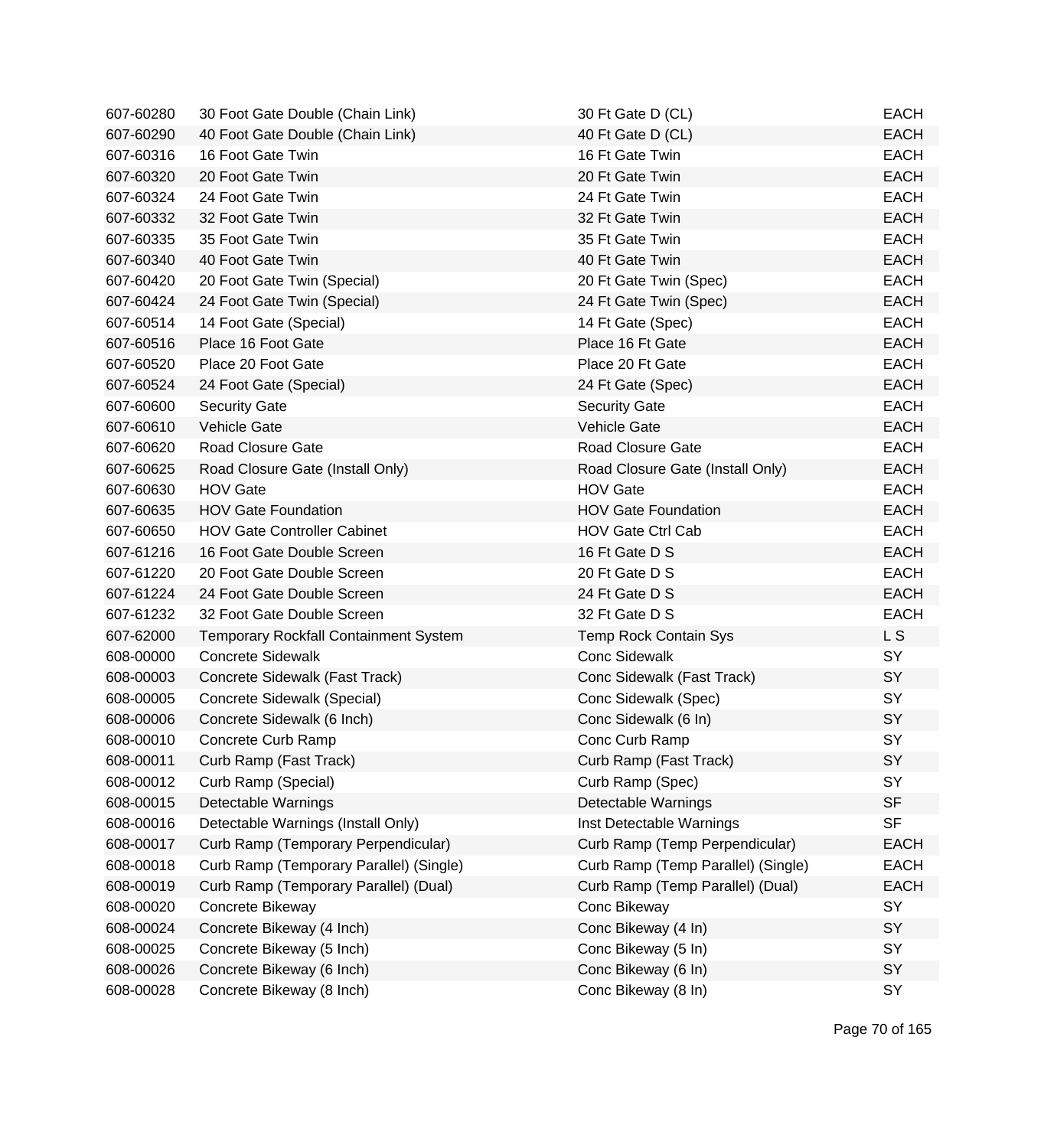| 608-00040 | Concrete Bikeway (Special)                           | Conc Bikeway (Spec)                    | SY          |
|-----------|------------------------------------------------------|----------------------------------------|-------------|
| 608-00050 | <b>Brick Pavers</b>                                  | <b>Brick Pavers</b>                    | <b>SF</b>   |
| 608-00051 | <b>Brick Pavers (Install Only)</b>                   | <b>Inst Brick Pavers</b>               | <b>SF</b>   |
| 608-00052 | Brick Pavers (Furnish Only)                          | <b>Furn Brick Pavers</b>               | <b>SF</b>   |
| 608-00060 | <b>Stone Pavers</b>                                  | <b>Stone Pavers</b>                    | <b>SF</b>   |
| 608-00070 | <b>Interlocking Pavers</b>                           | <b>Interlock Pavers</b>                | <b>SF</b>   |
| 608-00100 | Reinforced Grass/Concrete Porous Pavement            | <b>Reinf Grass/Conc Pvmt</b>           | SY          |
| 608-00110 | Reinforced Grass/Plastic Porous Pavement             | <b>Reinf Grass/Plastic Pvmt</b>        | SY          |
| 608-00350 | Concrete Sidewalk (Colored)                          | Conc Sidewalk (C)                      | SY          |
| 608-00400 | Concrete Sidewalk (Colored) (Exposed Aggregate)      | Conc Sidewalk (C) (EA)                 | SY          |
| 608-00500 | Concrete Sidewalk (Exposed Aggregate)                | Conc Sidewalk (EA)                     | SY          |
| 608-01000 | <b>Bituminous Sidewalk</b>                           | <b>Bitum Sidewalk</b>                  | <b>TON</b>  |
| 608-01010 | <b>Bituminous Curb Ramp</b>                          | <b>Bitum Curb Ramp</b>                 | <b>TON</b>  |
| 608-01500 | <b>Bituminous Bikeway</b>                            | <b>Bitum Bikeway</b>                   | <b>TON</b>  |
| 608-01550 | <b>Place Asphalt Millings</b>                        | Place Asph Millings                    | SY          |
| 608-01600 | Aggregate Walkway                                    | Aggregate Walkway                      | SY          |
| 608-10000 | Sidewalk Drain                                       | Sidewalk Drain                         | <b>LF</b>   |
| 608-10010 | Sidewalk Drain                                       | Sidewalk Drain                         | <b>EACH</b> |
| 609-09015 | Modify Post-Tensioning System                        | Mod Post-Tens Sys                      | <b>EACH</b> |
| 609-20000 | Curb Type 2 (Section B) (Special)                    | Curb Ty 2 B (Spec)                     | LF          |
| 609-20004 | Curb and Gutter Type 2 (Section II-M) (Special)      | Curb and Gutter Ty 2 (Sect II-M)(Spec) | LF          |
| 609-20010 | Curb Type 2 (Section B)                              | Curb Ty 2 B                            | LF          |
| 609-20011 | Curb Type 2 (Section M)                              | Curb Ty 2 M                            | LF          |
| 609-20100 | Curb Type 2 (Section-Variable)                       | Curb Ty 2 Variable                     | LF          |
| 609-20110 | Curb Type 2 (Colored)                                | Curb Ty $2(C)$                         | LF          |
| 609-20120 | Curb Type 2 (Colored) (Exposed Aggregate)            | Curb Ty 2 (C) (EA)                     | LF          |
| 609-21000 | <b>Concrete Curb Stop</b>                            | Concrete Curb Stop                     | <b>EACH</b> |
| 609-21009 | Curb and Gutter Type 2 (Section I-B) (Colored)       | C and G Ty $2$ I-B $(C)$               | LF          |
| 609-21010 | Curb and Gutter Type 2 (Section I-B)                 | C and G Ty 2 I-B                       | LF          |
| 609-21011 | Curb and Gutter Type 2 (Section I-M)                 | C and G Ty 2 I-M                       | LF          |
| 609-21012 | Curb and Gutter Type 2 (Section I-M) (Colored)       | C and G Ty $2$ I-M $(C)$               | LF          |
| 609-21013 | Curb and Gutter Type 2 (Section I-M) (Special)       | C and G Ty 2 I-M (Spec)                | LF          |
| 609-21020 | Curb and Gutter Type 2 (Section II-B)                | C and G Ty 2 II-B                      | LF          |
| 609-21021 | Curb and Gutter Type 2 (Section II-M)                | C and G Ty 2 II-M                      | LF          |
| 609-21022 | Curb and Gutter Type 2 (Section II-B) (Colored)      | C and G Ty $2$ II-B (C)                | LF          |
| 609-21023 | Curb and Gutter Type 2 (Section II-B) (Special)      | C and G Ty 2 II-B (Spec)               | LF          |
| 609-21025 | Curb and Gutter Type 2 (Section BS)                  | C and G Ty 2 BS                        | LF          |
| 609-21100 | Curb and Gutter Type 2 (Section-Variable)            | C and G Ty 2 Variable                  | LF          |
| 609-21110 | Curb and Gutter Type 2 (Section I-B) (Special)       | C & G Ty 2 I-B (Spec)                  | LF          |
| 609-21900 | Curb and Gutter Type 2 (Special)                     | C and G Ty 2 (Spec)                    | LF          |
| 609-21920 | Curb and Gutter Type 2 (Colored) (Exposed Aggregate) | C and G Ty $2$ (C) (EA)                | LF          |
| 609-22021 | Curb, Gutter and Sidewalk Type 2 (Section MS)        | CGS Ty 2 MS                            | LF          |
| 609-22022 | Curb, Gutter and Sidewalk Type 2 (Section II-B)      | CGS Ty 2 II-B                          | LF          |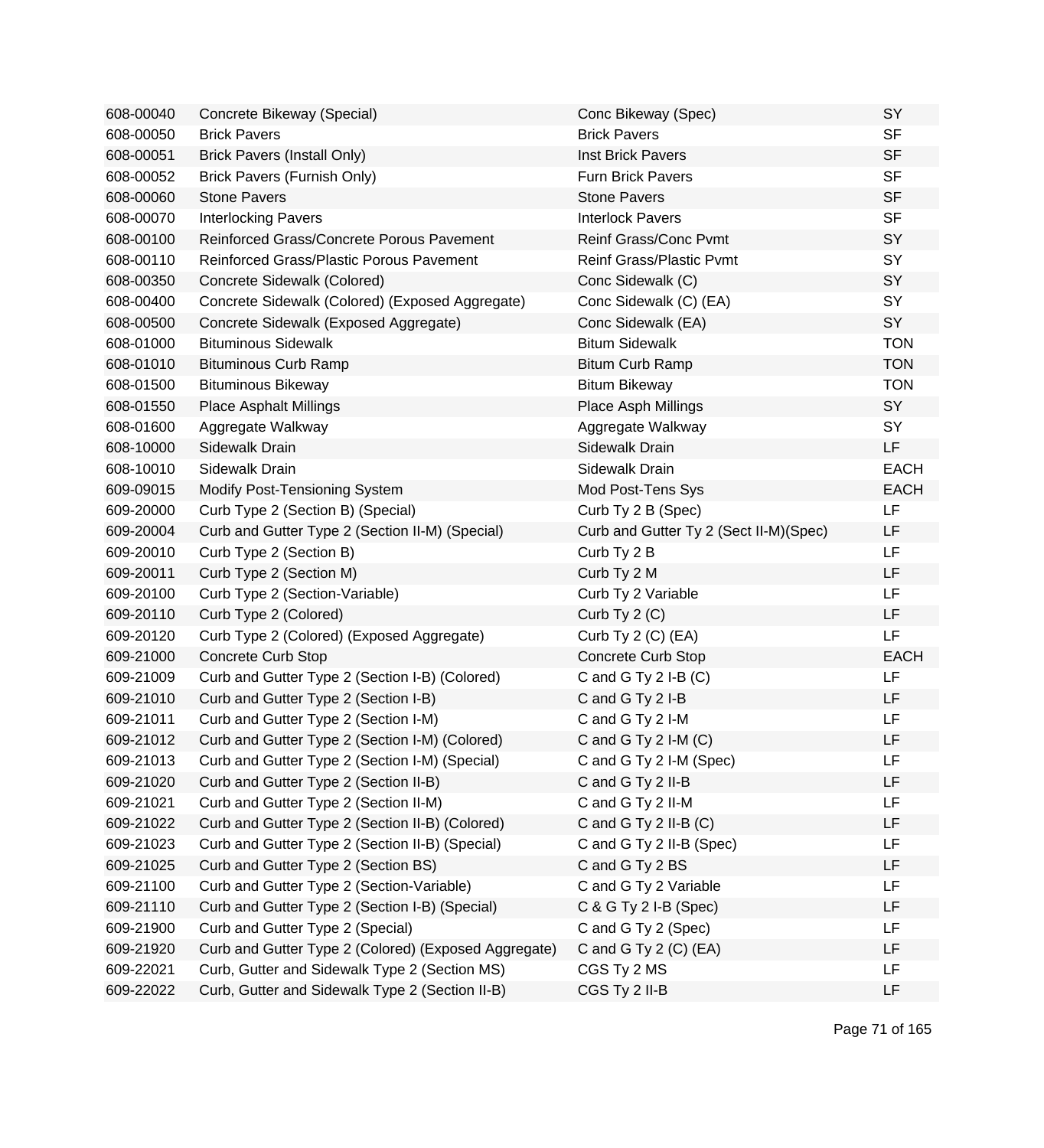| 609-22025 | Curb, Gutter and Sidewalk Type 2 (Section BS)      | CGS Ty 2 BS                      | LF        |
|-----------|----------------------------------------------------|----------------------------------|-----------|
| 609-22900 | Curb, Gutter and Sidewalk (Special)                | CGS (Spec)                       | LF        |
| 609-23000 | Gutter (Special)                                   | Gutter (Special)                 | LF        |
| 609-24000 | Gutter Type 2 (Special)                            | Gutter Ty 2 (Spec)               | LF        |
| 609-24002 | Gutter Type 2 (2 Foot)                             | Gutter Ty 2 (2 Ft)               | <b>LF</b> |
| 609-24003 | Gutter Type 2 (3 Foot)                             | Gutter Ty 2 (3 Ft)               | LF        |
| 609-24004 | Gutter Type 2 (4 Foot)                             | Gutter Ty 2 (4 Ft)               | <b>LF</b> |
| 609-24005 | Gutter Type 2 (5 Foot)                             | Gutter Ty 2 (5 Ft)               | <b>LF</b> |
| 609-24006 | Gutter Type 2 (6 Foot)                             | Gutter Ty 2 (6 Ft)               | <b>LF</b> |
| 609-24008 | Gutter Type 2 (8 Foot)                             | Gutter Ty 2 (8 Ft)               | LF        |
| 609-24010 | Gutter Type 2 (10 Foot)                            | Gutter Ty 2 (10 Ft)              | <b>LF</b> |
| 609-24020 | Gutter Type 2 (20 Foot)                            | Gutter Ty 2 (20 Ft)              | LF        |
| 609-24100 | Gutter Type 2 (Variable)                           | Gutter Ty 2 Variable             | LF        |
| 609-31010 | Curb and Gutter Type 2 (Section I-B) (Fast Track)  | C and G Ty 2 I-B (Fast Track)    | LF        |
| 609-31020 | Curb and Gutter Type 2 (Section II-B) (Fast Track) | C and G Ty 2 II-B (Fast Track)   | LF        |
| 609-31025 | Curb and Gutter Type 2 (Section II-M) (Fast Track) | C and G Ty 2 II-M (Fast Track)   | LF        |
| 609-34006 | Gutter Type 2 (6 Foot) (Fast Track)                | Gutter Ty 2 (6 Ft) (Fast Track)  | LF        |
| 609-34008 | Gutter Type 2 (8 Foot) (Fast Track)                | Gutter Ty 2 (8 Ft) (Fast Track)  | LF        |
| 609-34010 | Gutter Type (10 Foot) (Fast Track)                 | Gutter Ty 2 (10 Ft) (Fast Track) | LF        |
| 609-40010 | Curb Type 4 (Section B)                            | Curb Ty 4 B                      | LF        |
| 609-40011 | Curb Type 4 (Section M)                            | Curb Ty 4 M                      | LF        |
| 609-40021 | Curb Type 4 (Section B) (Epoxy)                    | Curb Ty 4 B (Epoxy)              | <b>LF</b> |
| 609-40022 | Curb Type 4 (Section M) (Epoxy)                    | Curb Ty 4 M (Epoxy)              | LF        |
| 609-40031 | Curb Type 4 (Section B) (Key-Way)                  | Curb Ty 4 B (Key-Way)            | LF        |
| 609-40032 | Curb Type 4 (Section M) (Key-Way)                  | Curb Ty 4 M (Key-Way)            | LF        |
| 609-40041 | Curb Type 4 (Special)(Sloping)                     | Curb Ty 4 (Special)(Sloping)     | LF        |
| 609-40042 | Curb Type 4 (Special) (Vertical)                   | Curb Ty 4 (Special) (Vertical)   | LF        |
| 609-40100 | Curb Type 4 (Section-Variable)                     | Curb Ty 4 Variable               | <b>LF</b> |
| 609-40110 | Curb (Median) Type 4 (Section B)                   | Curb Median Ty 4 B               | <b>LF</b> |
| 609-40120 | Curb (Median) (Special)                            | <b>Curb Median Special</b>       | SY        |
| 609-40130 | Curb (Median) (Special)                            | <b>Curb Median Special</b>       | LF        |
| 609-60011 | Curb Type 6 (Section M)                            | Curb Ty 6 M                      | LF        |
| 609-60900 | Curb Type 6 (Section M) Special                    | Curb Ty 6 M Special              | LF        |
| 609-70000 | Curb (Walkover)                                    | Curb (Walkover)                  | <b>SF</b> |
| 609-70010 | Curb (Tunnel)                                      | Curb (Tunnel)                    | LF        |
| 609-70020 | Curb (8 Inch Vertical-Concrete)                    | Curb (8 In Vert)                 | LF        |
| 609-70030 | Tall Curb (Style CA)                               | Tall Curb (Style CA)             | LF        |
| 609-70031 | Tall Curb (Style CC)                               | Tall Curb (Style CC)             | LF        |
| 609-70040 | Curb (Composite Material)                          | Curb (Composite Material)        | LF        |
| 609-71000 | Curb (Special)                                     | Curb (Special)                   | LF        |
| 610-00010 | Median Cover Material (Decorative)                 | Median Cover Matl (Dec)          | <b>SF</b> |
| 610-00020 | Median Cover Material (Patterned Concrete)         | Median Cover (Pattern Conc)      | <b>SF</b> |
| 610-00024 | Median Cover Material (4 Inch Patterned Concrete)  | Median Cover (4 In Pattern Conc) | <b>SF</b> |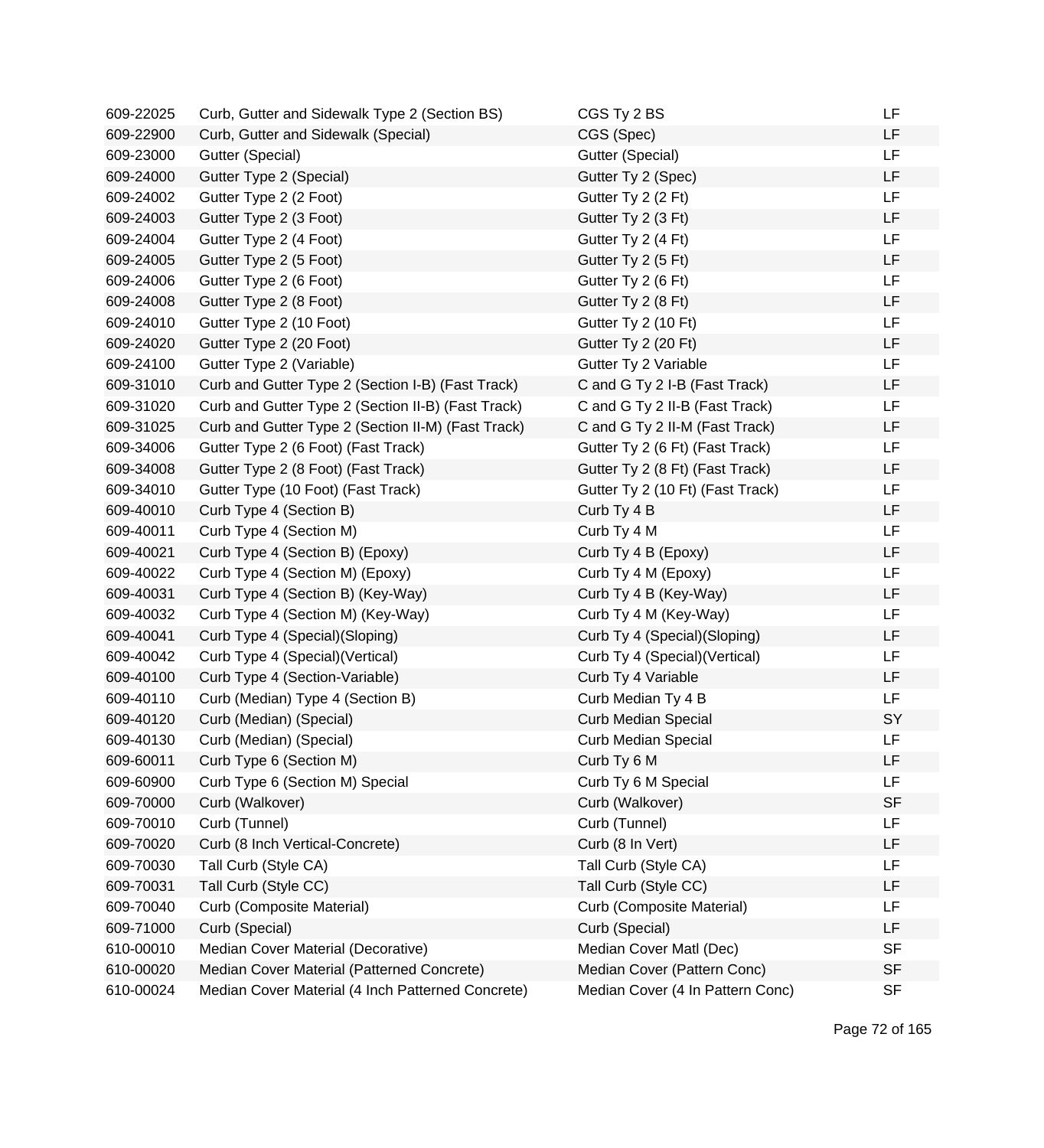| 610-00026 | Median Cover Material (6 Inch Patterned Concrete) | Median Cover (6 In Pattern Conc) | <b>SF</b>   |
|-----------|---------------------------------------------------|----------------------------------|-------------|
| 610-00030 | Median Cover Material (Concrete)                  | Median Cover Matl (Conc)         | <b>SF</b>   |
| 610-00035 | Median Cover Material (Concrete) (Special)        | Median Cover Matl (Conc)(Spec)   | <b>SF</b>   |
| 610-00040 | Median Cover Material (Bituminous)                | Median Cover Matl (Bitum)        | <b>TON</b>  |
| 610-00050 | Median Cover Material (Stone)                     | Median Cover Matl (Stone)        | <b>TON</b>  |
| 610-00051 | Median Cover Material (Stone) (Special)           | Median Cover Matl (Stone) (Spec) | <b>TON</b>  |
| 610-00055 | Median Cover Material (Stone)                     | Median Cover Matl (Stone)        | <b>SF</b>   |
| 610-00060 | Median Cover Material (Brick Pavers)              | Median Cover Matl (Brick)        | <b>SF</b>   |
| 610-00100 | Median Edging (Patterned Concrete)                | Median Edging (Pattern Conc)     | LF          |
| 610-00110 | Median Edging                                     | Median Edging                    | <b>LF</b>   |
| 610-01000 | Medallion                                         | Medallion                        | <b>EACH</b> |
| 611-00010 | 10 Foot Cattle Guard                              | 10 Ft Cattle Gd                  | <b>EACH</b> |
| 611-00011 | 10 Foot Deer Guard                                | 10 Ft Deer Gd                    | <b>EACH</b> |
| 611-00012 | 12 Foot Cattle Guard                              | 12 Ft Cattle Gd                  | <b>EACH</b> |
| 611-00013 | 12 Foot Deer Guard                                | 12 Ft Deer Gd                    | <b>EACH</b> |
| 611-00014 | 14 Foot Cattle Guard                              | 14 Ft Cattle Gd                  | <b>EACH</b> |
| 611-00016 | 16 Foot Cattle Guard                              | 16 Ft Cattle Gd                  | <b>EACH</b> |
| 611-00017 | 16 Foot Deer Guard                                | 16 Ft Deer Gd                    | <b>EACH</b> |
| 611-00018 | 18 Foot Cattle Guard                              | 18 Ft Cattle Gd                  | <b>EACH</b> |
| 611-00019 | 18 Foot Deer Guard                                | 18 Ft Deer Gd                    | <b>EACH</b> |
| 611-00020 | 20 Foot Cattle Guard                              | 20 Ft Cattle Gd                  | <b>EACH</b> |
| 611-00021 | 20 Foot Deer Guard                                | 20 Ft Deer Guard                 | <b>EACH</b> |
| 611-00022 | 22 Foot Cattle Guard                              | 22 Ft Cattle Gd                  | <b>EACH</b> |
| 611-00023 | 22 Foot Deer Guard                                | 22 Ft Deer Gd                    | <b>EACH</b> |
| 611-00024 | 24 Foot Cattle Guard                              | 24 Ft Cattle Gd                  | <b>EACH</b> |
| 611-00025 | 24 Foot Deer Guard                                | 24 Ft Deer Gd                    | <b>EACH</b> |
| 611-00026 | 26 Foot Cattle Guard                              | 26 Ft Cattle Gd                  | <b>EACH</b> |
| 611-00027 | 26 Foot Deer Guard                                | 26 Ft Deer Gd                    | <b>EACH</b> |
| 611-00028 | 28 Foot Cattle Guard                              | 28 Ft Cattle Gd                  | <b>EACH</b> |
| 611-00029 | 28 Ft Deer Guard                                  | 28 Ft Deer Gd                    | <b>EACH</b> |
| 611-00030 | 30 Foot Cattle Guard                              | 30 Ft Cattle Gd                  | <b>EACH</b> |
| 611-00031 | 30 Foot Deer Guard                                | 30 Ft Deer Gd                    | <b>EACH</b> |
| 611-00032 | 32 Foot Cattle Guard                              | 32 Ft Cattle Gd                  | <b>EACH</b> |
| 611-00033 | 32 Foot Deer Guard                                | 32 Ft Deer Gd                    | <b>EACH</b> |
| 611-00035 | 34 Foot Deer Guard                                | 34 Ft Deer Gd                    | <b>EACH</b> |
| 611-00036 | 36 Foot Cattle Guard                              | 36 Ft Cattle Gd                  | <b>EACH</b> |
| 611-00037 | 35 Foot Deer Guard                                | 35 Ft Deer Guard                 | <b>EACH</b> |
| 611-00039 | 38 Foot Deer Guard                                | 38 Ft Deer Gd                    | <b>EACH</b> |
| 611-00040 | 40 Foot Cattle Guard                              | 40 Ft Cattle Gd                  | <b>EACH</b> |
| 611-00041 | 40 Foot Deer Guard                                | 40 Ft Deer Gd                    | <b>EACH</b> |
| 611-00043 | 42 Foot Deer Guard                                | 42 Ft Deer Guard                 | <b>EACH</b> |
| 611-00044 | 44 Foot Deer Guard                                | 44 Ft Deer Guard                 | <b>EACH</b> |
| 611-00047 | 46 Foot Deer Guard                                | 46 Ft Deer Gd                    | <b>EACH</b> |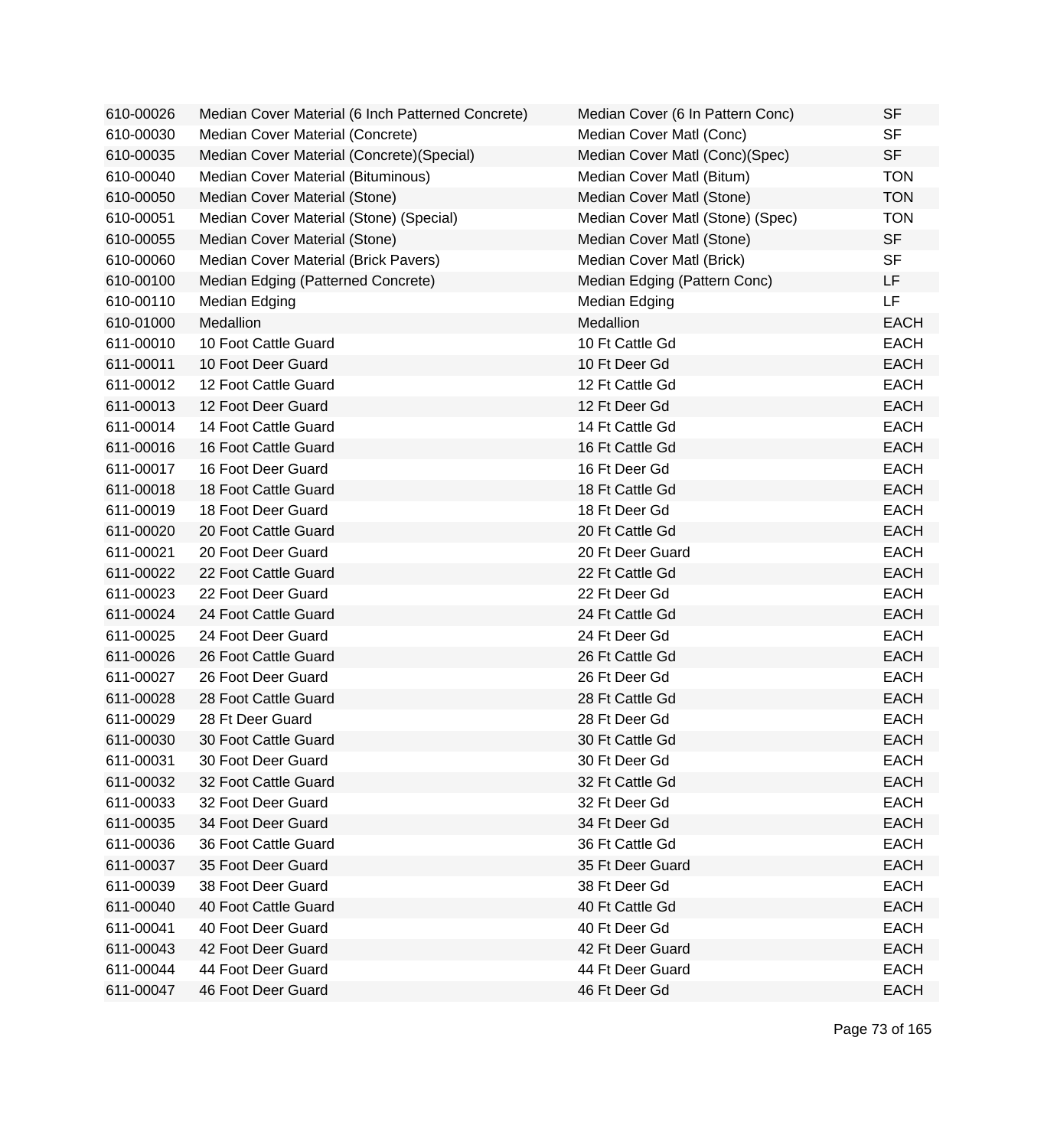| 611-00049 | 48 Foot Deer Guard                                | 48 Ft Deer Gd                            | <b>EACH</b> |
|-----------|---------------------------------------------------|------------------------------------------|-------------|
| 611-00051 | 50 Foot Deer Guard                                | 50 Ft Deer Guard                         | <b>EACH</b> |
| 611-00057 | 56 Foot Deer Guard                                | 56 Ft Deer Gd                            | <b>EACH</b> |
| 611-00059 | 58 Foot Deer Guard                                | 58 Ft Deer Gd                            | <b>EACH</b> |
| 611-00065 | 64 Foot Deer Guard                                | 64 Ft Deer Gd                            | <b>EACH</b> |
| 611-00073 | 72 Foot Deer Guard                                | 72 Ft Deer Gd                            | <b>EACH</b> |
| 611-00079 | 78 Foot Deer Guard                                | 78 Ft Deer Gd                            | <b>EACH</b> |
| 611-00085 | 84 Foot Deer Guard                                | 84 Ft Deer Gd                            | <b>EACH</b> |
| 611-00093 | 92 Foot Deer Guard                                | 92 Ft Deer Gd                            | <b>EACH</b> |
| 611-00117 | Deer Guard (Special) (16 foot x 30 Foot Pre-cast) | Deer Guard (Spec) (16ft x 30ft Pre-cast) | <b>EACH</b> |
| 611-00137 | 36 Foot Deer Guard                                | 36 Ft Deer Gd                            | <b>EACH</b> |
| 611-00200 | <b>Ft Electrified Wildlife Barrier</b>            | <b>Ft Electrified Wildlife Barrier</b>   | <b>EACH</b> |
| 611-00500 | <b>Place Cattle Guard</b>                         | Place Cattle Gd                          | <b>EACH</b> |
| 611-01000 | <b>Railroad Grade Crossing</b>                    | <b>Railroad Grade Crossing</b>           | LF          |
| 611-01100 | <b>Railroad Track</b>                             | Railroad Track                           | <b>LF</b>   |
| 612-00001 | Delineator (Type I)                               | Delin (Ty I)                             | <b>EACH</b> |
| 612-00002 | Delineator (Type II)                              | Delin (Ty II)                            | <b>EACH</b> |
| 612-00003 | Delineator (Type III)                             | Delin (Ty III)                           | <b>EACH</b> |
| 612-00010 | Delineator (Special)                              | Delin (Spec)                             | <b>EACH</b> |
| 612-00011 | Delineator (Special) (Furnish Only)               | Delin (Spec) (Furn)                      | <b>EACH</b> |
| 612-00021 | Delineator (Type I) (Barrier)                     | Delin (Ty I) (Barrier)                   | <b>EACH</b> |
| 612-00022 | Delineator (Type II) (Barrier)                    | Delin (Ty II) (Barrier)                  | <b>EACH</b> |
| 612-00023 | Delineator (Type III) (Barrier)                   | Delin (Ty III) (Barrier)                 | <b>EACH</b> |
| 612-00031 | Delineator (Type I) (Extra Height)                | Delin (Ty I) (Extra Ht)                  | <b>EACH</b> |
| 612-00032 | Delineator (Type II) (Extra Height)               | Delin (Ty II) (Extra Ht)                 | <b>EACH</b> |
| 612-00033 | Delineator (Type III) (Extra Height)              | Delin (Ty III) (Extra Ht)                | <b>EACH</b> |
| 612-00036 | Delineator (Flexible) (Square Base)               | Delin (Flex) (Sq Base)                   | <b>EACH</b> |
| 612-00037 | Delineator (Flexible) (Flat Mounted)              | Delin (Flex) (Flat Mount)                | <b>EACH</b> |
| 612-00038 | Delineator (Flexible) (Clamp Mounted)             | Delin (Flex) (Clmp Mount)                | <b>EACH</b> |
| 612-00039 | Delineator (Flexible) (Surface Mounted)           | Delin (Flex) (Surf Mount)                | <b>EACH</b> |
| 612-00040 | Delineator (Flexible) (Extra Height)              | Delin (Flex) (Extra Ht)                  | <b>EACH</b> |
| 612-00041 | Delineator (Flexible) (Type I)                    | Delin (Flex) (Ty I)                      | EACH        |
| 612-00042 | Delineator (Flexible) (Type II)                   | Delin (Flex) (Ty II)                     | <b>EACH</b> |
| 612-00043 | Delineator (Flexible) (Type III)                  | Delin (Flex) (Ty III)                    | <b>EACH</b> |
| 612-00046 | Delineator (Flexible) (Special) (Type I)          | Delin (Flex) (Spec) (Ty I)               | <b>EACH</b> |
| 612-00047 | Delineator (Flexible) (Special) (Type II)         | Delin (Flex) (Spec) (Ty II)              | <b>EACH</b> |
| 612-00048 | Delineator (Flexible) (Special (Type III)         | Delin (Flex) (Spec) (Ty III)             | <b>EACH</b> |
| 612-00050 | Reflector (Type-3)                                | Reflector (Type-3)                       | <b>EACH</b> |
| 612-00052 | Reflector                                         | Reflector                                | <b>EACH</b> |
| 612-00060 | Reflector (Median Barrier)                        | Reflector (Median Barrier)               | <b>EACH</b> |
| 612-00065 | Reflector Strip (1-1/2 Inch)                      | Reflector Strip (1-1/2 In)               | <b>EACH</b> |
| 612-00070 | Reflector Strip (4 Inch)                          | Reflector Strip (4 In)                   | <b>EACH</b> |
| 612-00075 | Reflector Strip (6 Inch)                          | Reflector Strip (6 In)                   | EACH        |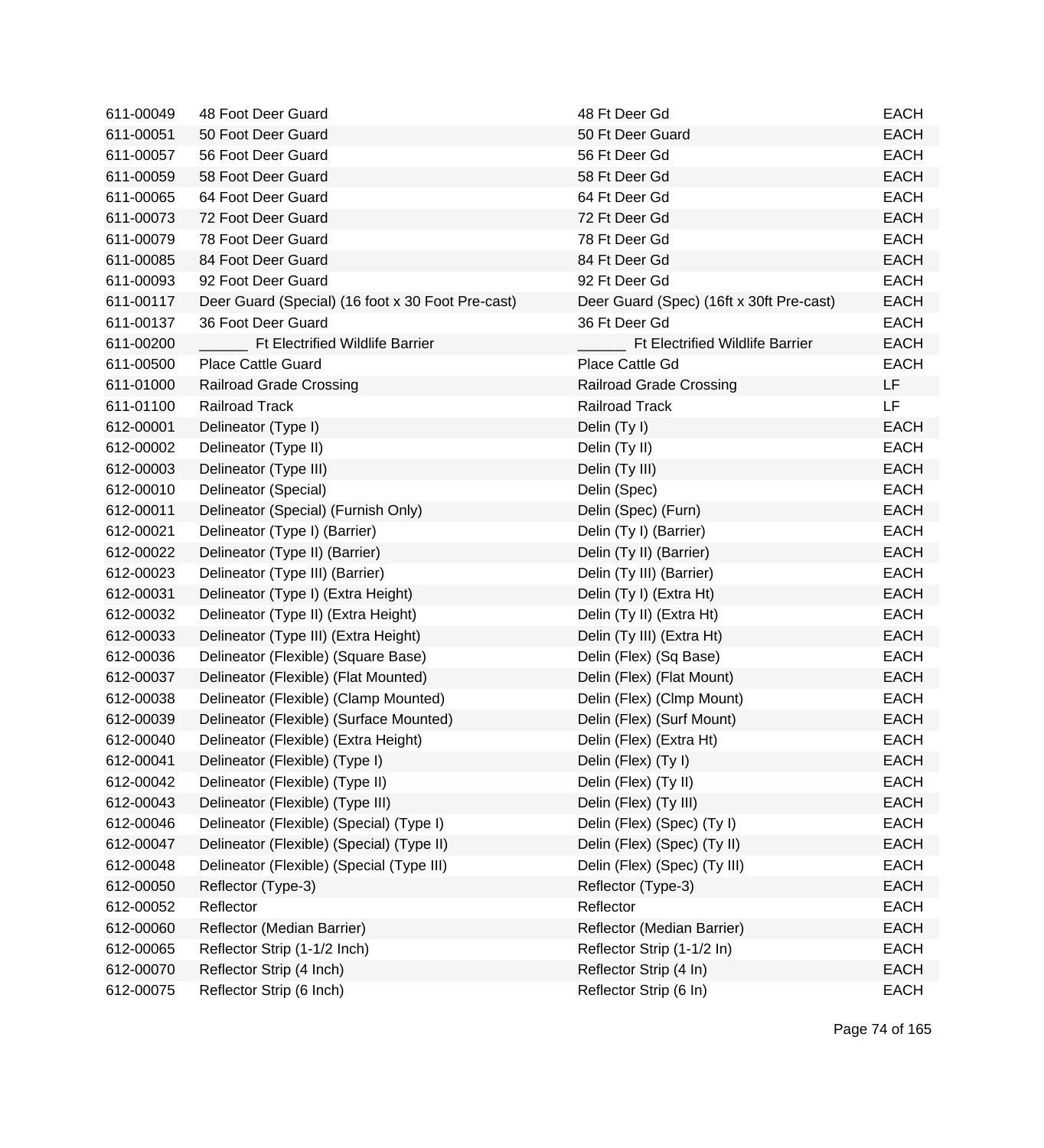| 612-00081 | Delineator (Post Mounted)(Type I)                                        | Delin (PM) (Ty I)                        | <b>EACH</b> |
|-----------|--------------------------------------------------------------------------|------------------------------------------|-------------|
| 612-00082 | Delineator (Post Mounted)(Type II)                                       | Delin (PM)(Ty II)                        | <b>EACH</b> |
| 612-00083 | Delineator (Post Mounted)(Type III)                                      | Delin (PM)(Ty III)                       | <b>EACH</b> |
| 612-00101 | Delineator (Drivable Concrete Installation) (Type I)                     | Delin (Drv Conc Inst) (Ty I)             | <b>EACH</b> |
| 612-00102 | Delineator (Drivable Concrete Installation) (Type II)                    | Delin (Drv Conc Inst) (Ty II)            | <b>EACH</b> |
| 612-00103 | Delineator (Drivable Concrete Installation) (Type III)                   | Delin (Drv Conc Inst) (Ty III)           | <b>EACH</b> |
| 612-00104 | Delineator (Drivable Concrete Installation) (Type I)<br>(Furnish Only)   | Delin (Drv Conc Inst) (Ty I) (Fr Only)   | <b>EACH</b> |
| 612-00105 | Delineator (Drivable Concrete Installation) (Type II)<br>(Furnish Only)  | Delin (Drv Conc Inst) (Ty II) (Fr Only)  | <b>EACH</b> |
| 612-00106 | Delineator (Drivable Concrete Installation) (Type III)<br>(Furnish Only) | Delin (Drv Conc Inst) (Ty III) (Fr Only) | <b>EACH</b> |
| 612-00107 | Delineator (Mounted) (Type III)                                          | Delin (Mounted) (Ty III)                 | <b>EACH</b> |
| 612-00108 | Delineator (Mounted) (Type III) (Furnish Only)                           | Delin (Mounted) (Ty III) (Fr Only)       | <b>EACH</b> |
| 612-00111 | Delineator (Drivable) (Type I)                                           | Delin (Drv)(Ty I)                        | <b>EACH</b> |
| 612-00112 | Delineator (Drivable) (Type II)                                          | Delin (Drv)(Ty II)                       | <b>EACH</b> |
| 612-00113 | Delineator (Drivable)(Type III)                                          | Delin (Drv)(Ty III)                      | <b>EACH</b> |
| 612-00114 | Delineator (Drivable)(Type I)(Furnish Only)                              | Delin (Drv)(Ty I)(Furn Only)             | <b>EACH</b> |
| 612-00115 | Delineator (Drivable) (Type II) (Furnish Only)                           | Delin (Drv)(Ty II)(Furn Only)            | <b>EACH</b> |
| 612-00116 | Delineator (Drivable) (Type III) (Furnish Only)                          | Delin (Drv)(Ty III)(Furn Only)           | <b>EACH</b> |
| 612-00118 | Median Crossover Delineator (Drivable)                                   | Med Crossover Delin (Drv)                | <b>EACH</b> |
| 612-00172 | Median Crossover Delineator (Socket) (72 Inch)                           | Med Crossover Delin (Sckt)(72 In)        | <b>EACH</b> |
| 612-00196 | Median Crossover Delineator (Socket) (96 Inch)                           | Med Crossover Delin (Sckt)(96 In)        | <b>EACH</b> |
| 612-00250 | <b>Concrete Station Marker</b>                                           | Conc Sta Marker                          | <b>EACH</b> |
| 612-00260 | Location Marker (Fiber Optic)(Dome)                                      | Loc Mark (Fib Opt)(Dome)                 | <b>EACH</b> |
| 612-00266 | Location Marker (Electronic)(Ball)                                       | Loc Mark (Electronic)(Ball)              | <b>EACH</b> |
| 612-00270 | Location Marker (Utility) (Flat Slat)                                    | Loc Mark (Util) (Flat Slat)              | <b>EACH</b> |
| 612-00280 | Location Marker (Fiber Optic) (Brass Cap)                                | Loc Mark (Fib Opt)(Brass Cap)            | <b>EACH</b> |
| 612-00300 | <b>Steel Guard Post</b>                                                  | <b>Steel Guard Post</b>                  | <b>EACH</b> |
| 612-00500 | Adjustable Control Point Box                                             | Adj Ctrl Point Box                       | <b>EACH</b> |
| 612-01080 | Barrier Striping (6 Inch)                                                | Barrier Striping (6 In)                  | LF          |
| 612-15000 | <b>Install Marker</b>                                                    | <b>Inst Marker</b>                       | <b>EACH</b> |
| 613-00001 | <b>Directional Boring Conduit</b>                                        | Direct Bor Cond                          | LF          |
| 613-00018 | 8 Inch Cured-In-Place-Pipe                                               | 8 In CIPP Waterline                      | LF          |
| 613-00025 | 1-1/4 Inch HDPE Conduit                                                  | 1-1/4 In HDPE Cond                       | LF          |
| 613-00026 | 1-1/4 Inch HDPE Conduit (Bored)                                          | 1-1/4 Inch HDPE Conduit (Bored)          | LF          |
| 613-00050 | 1/2 Inch Electrical Conduit                                              | 1/2 In Elec Cond                         | LF          |
| 613-00075 | 3/4 Inch Electrical Conduit                                              | 3/4 In Elec Cond                         | LF          |
| 613-00100 | 1 Inch Electrical Conduit                                                | 1 In Elec Cond                           | LF          |
| 613-00102 | 1 Inch Electrical Conduit (Galvanized Rigid Conduit)<br>(Special)        | 1 In Elec Cond (GRC) (Special)           | LF          |
| 613-00104 | 1 Inch Electrical Conduit (Multiduct)                                    | 1 In Elec Cond (Multiduct)               | LF          |
| 613-00125 | 1-1/4 Inch Electrical Conduit                                            | 1-1/4 In Elec Cond                       | LF          |
| 613-00126 | 1-1/4 Inch Electrical Conduit (Jacked)                                   | 1-1/4 In Elec Cond (Jacked)              | LF          |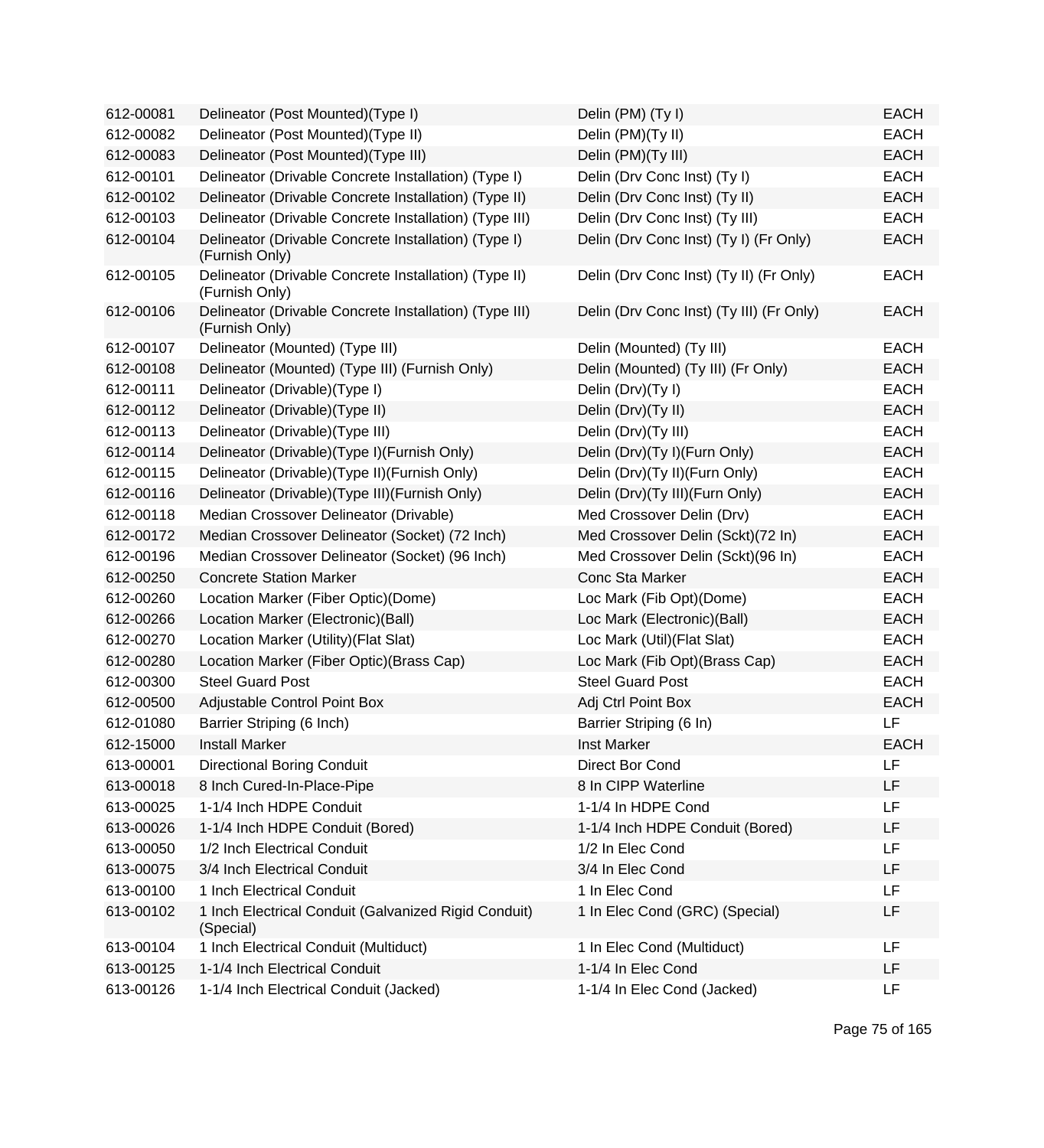| 613-00127 | 1-1/4 Inch Electrical Conduit (Plastic) (Special)  | 1-1/4 In Elec Cond (P)(Spec)         | LF          |
|-----------|----------------------------------------------------|--------------------------------------|-------------|
| 613-00128 | 1 1/4 Inch Electrical Conduit (Multiduct) (Jacked) | 1 1/4 Inch Elec Cond (Multi)(Jacked) | LF          |
| 613-00150 | 1-1/2 Inch Electrical Conduit                      | 1-1/2 In Elec Cond                   | LF          |
| 613-00151 | 1-1/2 Inch Electrical Conduit (Jacked)             | 1-1/2 In Elec Cond (Jacked)          | LF.         |
| 613-00155 | 38 mm Electrical Conduit (Innerduct)               | 38 mm Elec Cond (Innerduct)          | LF          |
| 613-00200 | 2 Inch Electrical Conduit                          | 2 In Elec Cond                       | LF          |
| 613-00201 | 2 Inch Electrical Conduit (Jacked)                 | 2 In Elec Cond (Jacked)              | LF          |
| 613-00202 | 2 Inch Electrical Conduit (Jacked) (Install Only)  | Inst 2 In Elec Cond (Jacked)         | LF          |
| 613-00203 | 2 Inch Electrical Conduit (Multiduct) (Jacked)     | 2 Inch Elec Cond (Multi)(Jacked)     | LF          |
| 613-00206 | 2 Inch Electrical Conduit (Bored)                  | 2 In Elec Cond (Bored)               | LF          |
| 613-00207 | 2 Inch Electrical Conduit (Bridge) (Special)       | 2 In Elec Cond (Bridge) (Spec)       | LF          |
| 613-00208 | 2 Inch Electrical Conduit (Bored) (Install Only)   | Inst 2 In Elec Cond (Bored)          | LF          |
| 613-00210 | 2 Inch Electrical Conduit (Special)                | 2 In Elec Conduit (Spec)             | LF          |
| 613-00250 | 2-1/2 Inch Electrical Conduit                      | 2-1/2 In Elec Cond                   | LF          |
| 613-00251 | 2-1/2 Inch Electrical Conduit (Jacked)             | 2-1/2 In Elec Cond (Jacked)          | LF          |
| 613-00300 | 3 Inch Electrical Conduit                          | 3 In Elec Cond                       | LF          |
| 613-00301 | 3 Inch Electrical Conduit (Jacked)                 | 3 In Elec Cond (Jacked)              | LF          |
| 613-00302 | 3 Inch Electrical Conduit (Jacked) (Install Only)  | Inst 3 In Elec Cond (Jacked)         | LF          |
| 613-00303 | 3 Inch Electric Conduit Body (BUB)                 | 3 In Elec Cond Body (BUB)            | <b>EACH</b> |
| 613-00306 | 3 Inch Electrical Conduit (Bored)                  | 3 In Elec Cond (Bored)               | LF          |
| 613-00350 | 3-1/2 Inch Electrical Conduit                      | 3-1/2 In Elec Cond                   | LF.         |
| 613-00400 | 4 Inch Electrical Conduit                          | 4 In Elec Cond                       | LF          |
| 613-00401 | 4 Inch Electrical Conduit (Jacked)                 | 4 In Elec Cond (Jacked)              | LF          |
| 613-00402 | 4 Inch Electrical Conduit (Install Only)           | Inst 4 In Elec Cond                  | LF          |
| 613-00404 | 4 Inch Electrical Conduit (Multiduct)              | 4 In Elec Cond (Multiduct)           | LF          |
| 613-00405 | 4 Inch Electrical Conduit (Special)                | 4 In Elec Cond (Spec)                | LF          |
| 613-00406 | 4 Inch Electrical Conduit (Multiduct) (Jacked)     | 4 In Elec Cond (Multiduct) (Jacked)  | LF          |
| 613-00407 | 4 Inch Electrical Conduit (Bridge)(Special)        | 4 In Elec Cond (Brdg)(Spec)          | LF          |
| 613-00408 | 4 Inch Electrical Conduit (Bored)                  | 4 In Elec Cond (Bored)               | LF          |
| 613-00500 | 5 Inch Electrical Conduit                          | 5 In Elec Cond                       | LF          |
| 613-00600 | 6 Inch Electrical Conduit                          | 6 In Elec Cond                       | LF          |
| 613-00601 | 6 Inch Electrical Conduit (Jacked)                 | 6 In Elec Cond (Jacked)              | LF          |
| 613-00602 | 6 Inch Electrical Conduit (Install Only)           | Inst 6 In Elec Cond                  | LF          |
| 613-00607 | 6 Inch Electrical Conduit (Bridge) (Special)       | 6 In Elec Cond (Brdg)(Spec)          | LF          |
| 613-00608 | 6 Inch Electrical Conduit (Bridge)(Install Only)   | Inst 6 In Elect Cond (Bridge)        | LF          |
| 613-00700 | <b>Inspection Trip</b>                             | Insp Trip                            | <b>EACH</b> |
| 613-00800 | 8 Inch Electrical Conduit                          | 8 In Elec Cond                       | LF          |
| 613-00805 | 8 Inch Electrical Conduit (Innerduct)              | 8 In Elec Cond (Innerduct)           | LF          |
| 613-01050 | 1/2 Inch Electrical Conduit (Plastic)              | 1/2 In Elec Cond (P)                 | LF          |
| 613-01075 | 3/4 Inch Electrical Conduit (Plastic)              | 3/4 In Elec Cond (P)                 | LF          |
| 613-01100 | 1 Inch Electrical Conduit (Plastic)                | 1 In Elec Cond (P)                   | LF          |
| 613-01125 | 1-1/4 Inch Electrical Conduit (Plastic)            | 1-1/4 In Elec Cond (P)               | LF          |
| 613-01150 | 1-1/2 Inch Electrical Conduit (Plastic)            | 1-1/2 In Elec Cond (P)               | LF          |
|           |                                                    |                                      |             |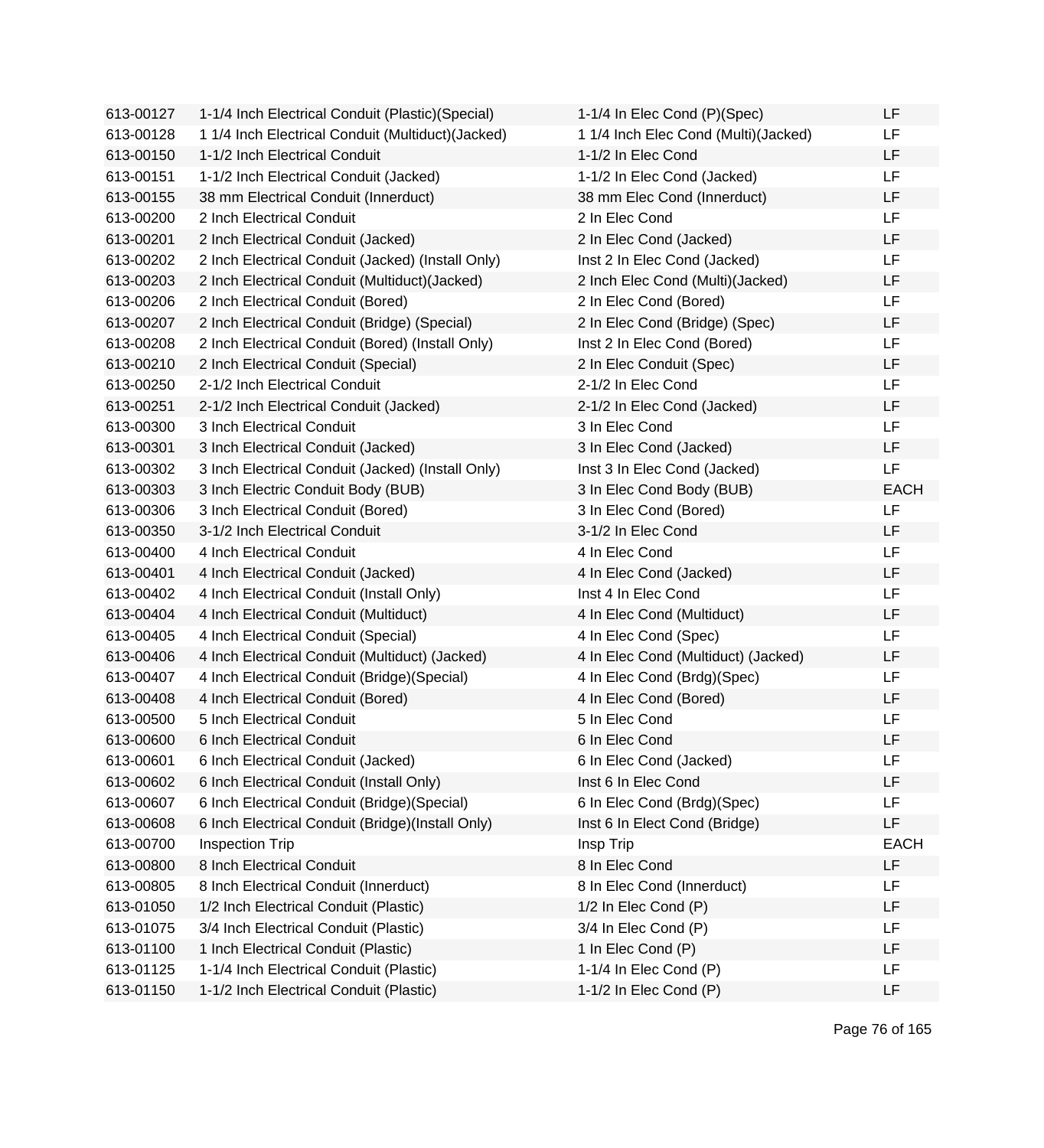| 613-01200 | 2 Inch Electrical Conduit (Plastic)                        | 2 In Elec Cond (P)                       | LF          |
|-----------|------------------------------------------------------------|------------------------------------------|-------------|
| 613-01201 | 2 Inch Electrical Conduit (Plastic) (Special)              | 2 In Elec Cond (P) (Spec)                | LF          |
| 613-01202 | 2 Inch Electrical Conduit (Plastic) (Install Only)         | Inst 2 In Elec Cond (P)                  | <b>LF</b>   |
| 613-01250 | 2-1/2 Inch Electrical Conduit (Plastic)                    | 2-1/2 In Elec Cond (P)                   | LF          |
| 613-01300 | 3 Inch Electrical Conduit (Plastic)                        | 3 In Elec Cond (P)                       | LF          |
| 613-01301 | 3 Inch Electrical Conduit (Plastic) (Special)              | 3 In Elec Cond (P) (Spec)                | LF          |
| 613-01302 | 3 Inch Electrical Conduit (Plastic) (Install Only)         | Inst 3 In Elec Cond (P)                  | <b>LF</b>   |
| 613-01350 | 3-1/2 Inch Electrical Conduit (Plastic)                    | 3-1/2 In Elec Cond (P)                   | <b>LF</b>   |
| 613-01400 | 4 Inch Electrical Conduit (Plastic)                        | 4 In Elec Cond (P)                       | LF          |
| 613-01402 | 4 Inch Electrical Conduit (Plastic)(Install Only)          | Inst 4 In Elec Cond (P)                  | LF          |
| 613-01450 | 4-1/2 Inch Electrical Conduit (Plastic)                    | 4-1/2 In Elec Cond (P)                   | LF          |
| 613-01500 | 5 Inch Electrical Conduit (Plastic)                        | 5 In Elec Cond (P)                       | LF          |
| 613-01600 | 6 Inch Electrical Conduit (Plastic)                        | 6 In Elec Cond (P)                       | LF          |
| 613-01602 | 6 Inch Electrical Conduit (Plastic) (Install Only)         | Inst 6 In Elec Cond (P)                  | LF          |
| 613-01800 | 8 Inch Electrical Conduit (Plastic)                        | 8 In Elec Cond (P)                       | LF          |
| 613-02075 | 3/4 Inch Electrical Conduit (Furnish Only)                 | Furn 3/4 In Elec Cond                    | LF          |
| 613-02100 | 1 Inch Electrical Conduit (Furnish Only)                   | Furn 1 In Elec Cond                      | LF          |
| 613-02150 | 1-1/2 Inch Electrical Conduit (Furnish Only)               | Furn 1-1/2 In Elec Cond                  | <b>LF</b>   |
| 613-02200 | 2 Inch Electrical Conduit (Furnish Only)                   | Furn 2 In Elec Cond                      | LF          |
| 613-02300 | 3 Inch Electrical Conduit (Furnish Only)                   | Furn 3 In Elec Cond                      | LF          |
| 613-02400 | 4 Inch Electrical Conduit (Furnish Only)                   | Furn 4 In Elec Cond                      | LF          |
| 613-03075 | 3/4 Inch Electrical Conduit (Plastic) (Furnish Only)       | Furn 3/4 In Elec Cond (P)                | LF          |
| 613-03100 | 1 Inch Electrical Conduit (Plastic) (Furnish Only)         | Furn 1 In Elec Cond (P)                  | <b>LF</b>   |
| 613-03200 | 2 Inch Electrical Conduit (Plastic) (Furnish Only)         | Furn 2 In Elec Cond (P)                  | LF          |
| 613-03250 | 2-1/2 Inch Electrical Conduit (Plastic) (Furnish Only)     | Furn 2-1/2 In Elec Con (P)               | LF          |
| 613-03400 | 4 Inch Electrical Conduit (Plastic) (Furnish Only)         | Furn 4 In Elec Cond (P)                  | LF          |
| 613-03491 | Electrical Conduit (Plastic) (Multiduct)                   | Elec Cond (P) (Mult)                     | LF          |
| 613-03492 | Electrical Conduit (Plastic)(Multiduct)(Bored)             | Elec Cond (P)(Mult)(Bored)               | <b>LF</b>   |
| 613-03498 | Electrical Conduit (Plastic)(Multiduct)(Special)(2)        | Elec Cond (P)(Multi)(Sp)(2)              | LF          |
| 613-03499 | Electrical Conduit (Plastic)(Multiduct)(Special)(Shared)   | Elec Cond (P)(Mult)(Spec)(Shrd)          | LF          |
| 613-03500 | Electrical Conduit (Plastic) (Multiduct) (Special)         | Elec Cond (P) (Mult) (Spec)              | LF          |
| 613-03501 | HID Fixtures (Type M1 Tunnel Luminaire)                    | HID Fixtures (Ty M1 Tunnel Luminaire)    | <b>EACH</b> |
| 613-03502 | HID Fixtures (Type M2 Tunnel Luminaire)                    | HID Fixtures (Ty M2 Tunnel Luminaire)    | <b>EACH</b> |
| 613-03503 | HID Fixtures (Type M3 Tunnel Luminaire)                    | HID Fixtures (Ty M3 Tunnel Luminaire)    | <b>EACH</b> |
| 613-03511 | HID Fixtures (Type M1 Tunnel Luminaire) (Furnish Only)     | Furn HID Fixture(Ty M1 Tunnel Luminaire) | <b>EACH</b> |
| 613-04000 | Conduit (Install Only)                                     | Inst Conduit                             | LF          |
| 613-04010 | Conduit                                                    | Conduit                                  | L S         |
| 613-04020 | Hanger System                                              | Hanger System                            | L S         |
| 613-04100 | <b>Electrical System Modifications</b>                     | Elect System Mods                        | L S         |
| 613-04120 | 1 Inch Electrical Conduit (Liquidtight Flexible Metal)     | 1 In Elec Cond (Liquidtight Flx Met)     | LF          |
| 613-04125 | 1-1/4 Inch Electrical Conduit (Liquidtight Flexible Metal) | 1-1/4 In Elec Cond (Liquidtight Flx Met) | LF          |
| 613-04130 | 1-1/2 Inch Electrical Conduit (Liquidtight Flexible Metal) | 1-1/2 In Elec Cond (Liquidtight Flx Met) | LF          |
| 613-04200 | 2 Inch Electrical Conduit (Liquidtight Flexible Metal)     | 2 In Elec Cond (Liquidtight Flx Met)     | LF          |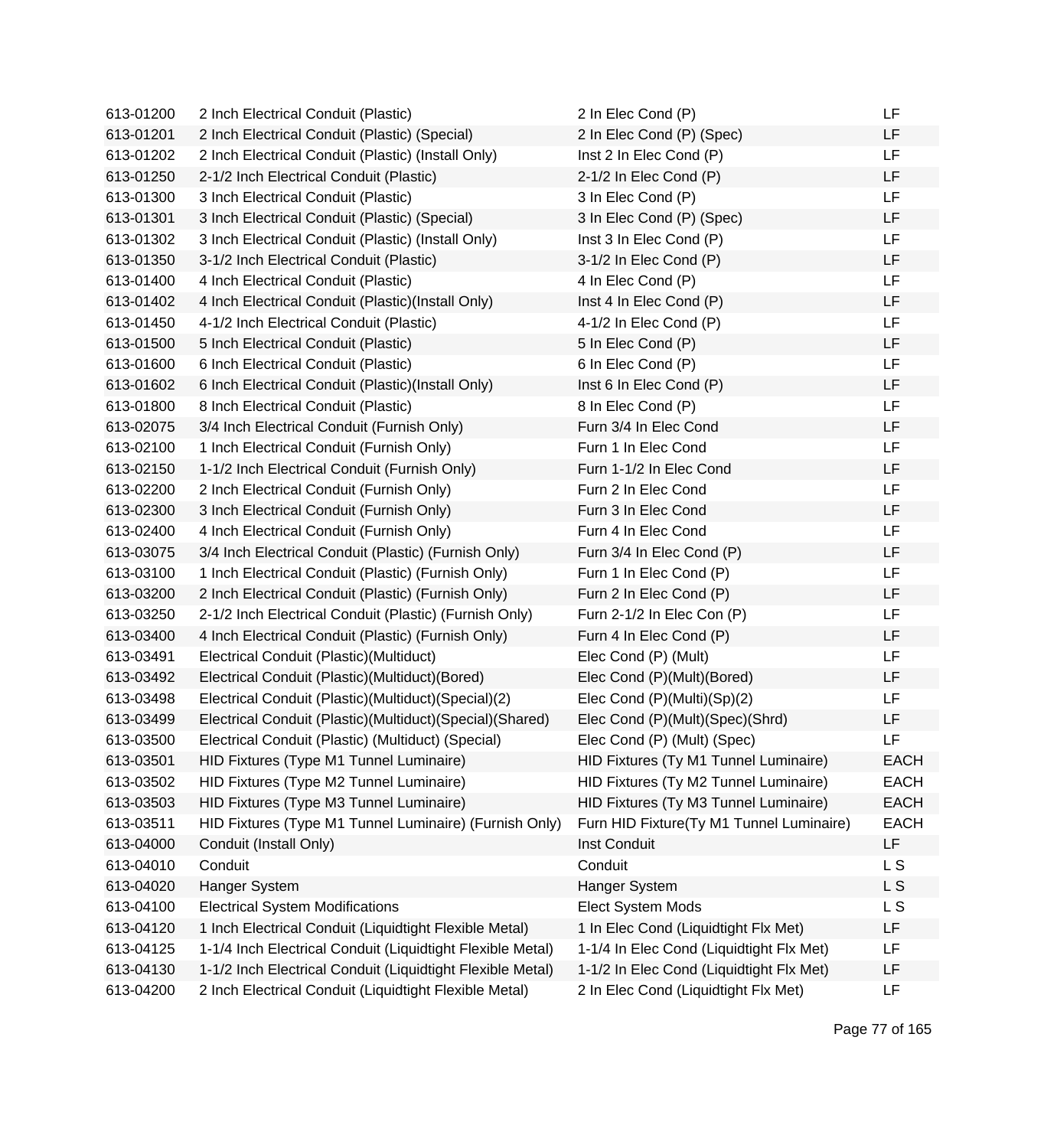| 613-04250 | 2-1/2 Inch Electrical Conduit (Liquidtight Flexible Metal) | 2-1/2 In Elec Cond (Liquidtight Flx Met) | LF             |
|-----------|------------------------------------------------------------|------------------------------------------|----------------|
| 613-04300 | 3 Inch Electric Conduit (Liquid tight Flex Metal)          | 3 In Elec Cond (Liquidtight Flx Met)     | LF             |
| 613-05000 | <b>Direct-Burial Cable</b>                                 | Dir Burial Cable                         | <b>LF</b>      |
| 613-05001 | Direct Burial Cable (Install Only)                         | Inst Dir Burial Cable                    | LF             |
| 613-05100 | Direct-Burial Cable (Fiber Optics) (Special)               | Dir Burial Cable (Fiber) (Spec)          | LF             |
| 613-05150 | <b>Wildlife Detection System</b>                           | Wildlife Detection System                | L <sub>S</sub> |
| 613-05151 | <b>Wildlife Detection System</b>                           | Wildlife Detection System                | <b>EACH</b>    |
| 613-05200 | <b>Heat Trace Cable</b>                                    | <b>Heat Trace Cable</b>                  | LF             |
| 613-05500 | Wireway                                                    | Wireway                                  | LF             |
| 613-05606 | 6 Inch Wide Cable Tray                                     | 6 In Wide Cable Tray                     | <b>LF</b>      |
| 613-05612 | 12 Inch Wide Cable Tray                                    | 12 In Wide Cable Tray                    | LF             |
| 613-05630 | 30 Inch Wide Cable Tray                                    | 30 In Wide Cable Tray                    | <b>LF</b>      |
| 613-06000 | <b>Meter Pole</b>                                          | Meter Pole                               | <b>EACH</b>    |
| 613-06500 | <b>Motor Terminal Box</b>                                  | Motor Term Box                           | <b>EACH</b>    |
| 613-07000 | Pull Box (Special)                                         | Pull Box (Spec)                          | <b>EACH</b>    |
| 613-07001 | Type One Pull Box                                          | Type One Pull Box                        | <b>EACH</b>    |
| 613-07002 | Type Two Pull Box                                          | Type Two Pull Box                        | <b>EACH</b>    |
| 613-07003 | Type Three Pull Box                                        | Type Three Pull Box                      | <b>EACH</b>    |
| 613-07004 | Type Four Pull Box                                         | Type Four Pull Box                       | <b>EACH</b>    |
| 613-07005 | <b>Type Five Pull Box</b>                                  | <b>Type Five Pull Box</b>                | <b>EACH</b>    |
| 613-07010 | Pull Box (Surface Mounted)                                 | Pull Box (Surf Mtd)                      | <b>EACH</b>    |
| 613-07011 | Pull Box (11"x18"x12")                                     | Pull Box (11"x18"x12")                   | <b>EACH</b>    |
| 613-07016 | Pull Box (16"x16"x6")                                      | Pull Box (16"x16"x6")                    | <b>EACH</b>    |
| 613-07017 | Pull Box (16"x14"x6")                                      | Pull Box (16"x14"x6")                    | <b>EACH</b>    |
| 613-07018 | Pull Box (18"x12"x8")                                      | Pull Box (18"x12"x8")                    | <b>EACH</b>    |
| 613-07023 | Pull Box (24"x36"x24")                                     | Pull Box (24"x36"x24")                   | <b>EACH</b>    |
| 613-07024 | Pull Box (24"x24"x8")                                      | Pull Box (24"x24"x8")                    | <b>EACH</b>    |
| 613-07025 | Pull Box (24"x24"x14")                                     | Pull Box (24"x24"x14")                   | <b>EACH</b>    |
| 613-07026 | Pull Box (16"x24"x12")                                     | Pull Box (16"x24"x12")                   | <b>EACH</b>    |
| 613-07027 | Pull Box (28"x28"x12")                                     | Pull Box (28"x28"x12")                   | <b>EACH</b>    |
| 613-07029 | Pull Box (24"x24"x12")                                     | Pull Box (24"x24"x12")                   | <b>EACH</b>    |
| 613-07030 | Pull Box (24"x16"x24")                                     | Pull Box (24"x16"x24")                   | <b>EACH</b>    |
| 613-07032 | Pull Box (24"x24"x24")                                     | Pull Box (24"x24"x24")                   | <b>EACH</b>    |
| 613-07033 | Pull Box (24"x20"x12")                                     | Pull Box (24"x20"x12")                   | <b>EACH</b>    |
| 613-07034 | Pull Box (24"x36"x18")                                     | Pull Box (24"x36"x18")                   | <b>EACH</b>    |
| 613-07035 | Pull Box (32"x24"x12")                                     | Pull Box (32"x24"x12")                   | <b>EACH</b>    |
| 613-07036 | Pull Box (36"x24"x8")                                      | Pull Box (36"x24"x8")                    | <b>EACH</b>    |
| 613-07037 | Pull Box (37"x37"x12")                                     | Pull Box (37"x37"x12")                   | <b>EACH</b>    |
| 613-07038 | Pull Box (36"x48"x18")                                     | Pull Box (36"x48"x18")                   | <b>EACH</b>    |
| 613-07039 | Pull Box (30"x48"x18")                                     | Pull Box (30"x48"x18")                   | <b>EACH</b>    |
| 613-07040 | Pull Box (30"x48"x24")                                     | Pull Box (30"x48"x24")                   | <b>EACH</b>    |
| 613-07044 | Pull Box (42"x30"x6")                                      | Pull Box (42"x30"x6")                    | <b>EACH</b>    |
| 613-07050 | Pull Box (13"x24"x18") Deep                                | Pull Box (13"x24"x18") Deep              | <b>EACH</b>    |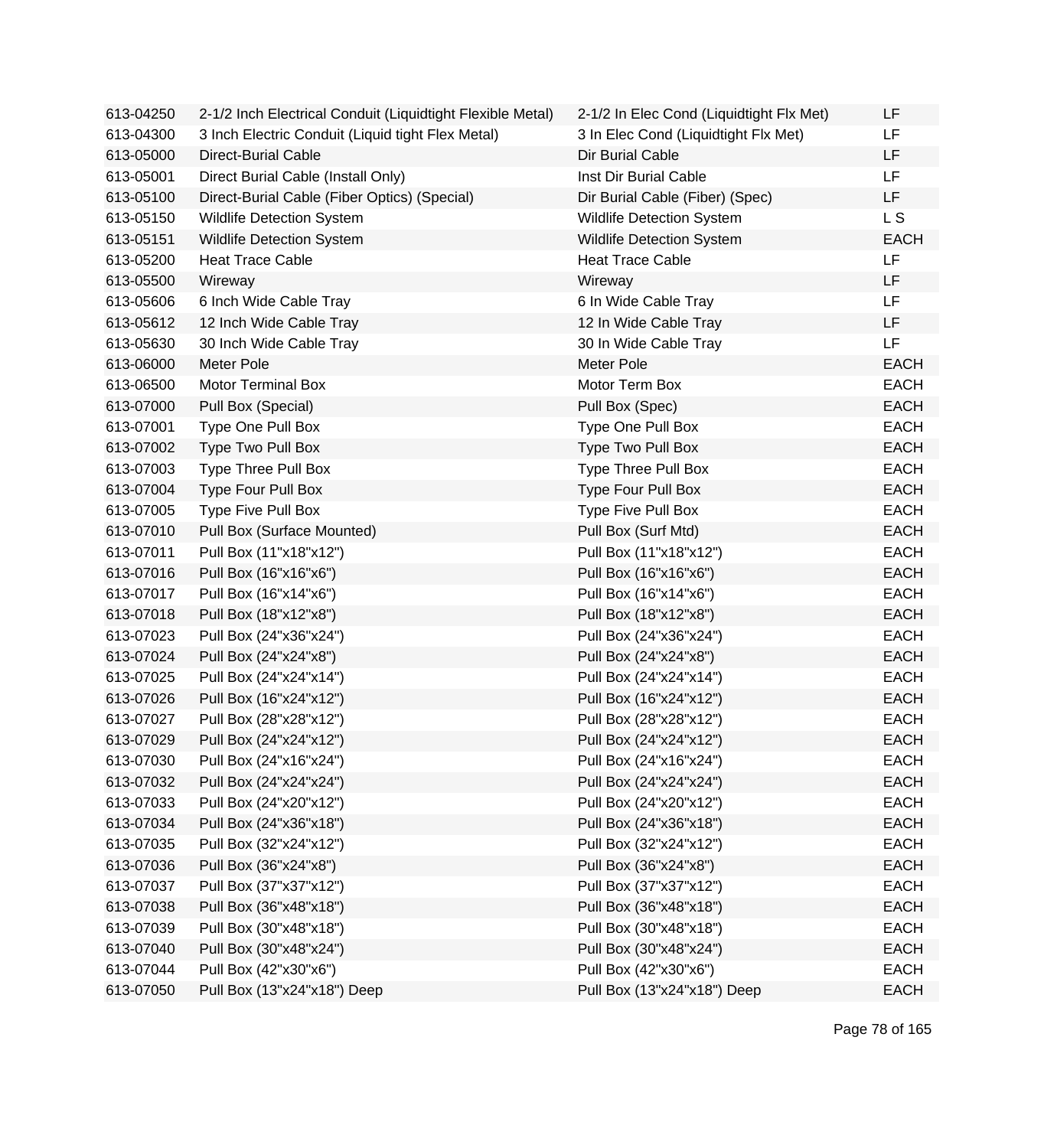| 613-07060 | Pull Box (18"x30"x18") Deep                           | Pull Box (18"x30"x18") Deep        | EACH        |
|-----------|-------------------------------------------------------|------------------------------------|-------------|
| 613-07070 | <b>EMS Ball Marker</b>                                | <b>EMS Ball Marker</b>             | <b>EACH</b> |
| 613-07075 | 3/4 Inch Electrical Conduit Body (Type LB)            | 3/4 In Elec Cond Body (Ty LB)      | <b>EACH</b> |
| 613-07125 | 1 1/4 Inch Electrical Conduit Body (Type LB)          | 1 1/4 In Elec Cond Body (Ty LB)    | <b>EACH</b> |
| 613-07175 | 1 1/2 Inch Electrical Conduit Body (Type LB)          | 1 1/2 In Elec Cond Body (Ty LB)    | <b>EACH</b> |
| 613-07180 | Pull Box (24"x36"x36")                                | Pull Box (24"x36"x36")             | <b>EACH</b> |
| 613-07190 | Pull Box (36"x16"x12")                                | Pull Box (36"x16"x12")             | <b>EACH</b> |
| 613-07192 | Pull Box (36"x12"x12")                                | Pull Box (36"x12"x12")             | <b>EACH</b> |
| 613-07195 | Proof Conduit                                         | <b>Proof Conduit</b>               | <b>LF</b>   |
| 613-07199 | Pull Box (Install Only)                               | Inst Pull Box                      | <b>EACH</b> |
| 613-07200 | 2 Inch Electrical Body (Type LB)                      | 2 In Elec Cond Body (Ty LB)        | <b>EACH</b> |
| 613-07210 | 2 Inch Electrical Conduit Body (Type TEE)             | 2 In Elec Cond Body (Ty TEE)       | <b>EACH</b> |
| 613-07225 | 1 1/4 Inch Electrical Conduit Body (Type TEE)         | 1 1/4 In Elec Cond Body (Type TEE) | <b>EACH</b> |
| 613-07300 | 3 Inch Electrical Conduit Body (Type LB)              | 3 In Elec Cond Body (Ty LB)        | <b>EACH</b> |
| 613-08000 | Vault (Install Only)                                  | Inst Vault                         | <b>EACH</b> |
| 613-08100 | Electric Vault (6'x5'x6.5') Deep                      | Elec Vault (6'x5'x6.5') Deep       | <b>EACH</b> |
| 613-08110 | Electric Vault (7'x9'x7.5') Deep                      | Elec Vault (7'x9'x7.5') Deep       | <b>EACH</b> |
| 613-08200 | 2 Inch Fiberglass Cable (Install Only)                | 2 In Fiber Cable (Install)         | LF          |
| 613-10000 | Wiring                                                | Wiring                             | L S         |
| 613-10010 | Wiring (Special)                                      | Wiring (Spec)                      | L S         |
| 613-10015 | <b>Breakaway Wiring System</b>                        | <b>Breakaway Wiring System</b>     | <b>EACH</b> |
| 613-12000 | Luminaire Fluorescent (Tunnel)                        | Luminaire FI (Tunnel)              | <b>EACH</b> |
| 613-12100 | Luminaire Fluorescent (Type F1 Tunnel)                | Luminaire FI (Ty F1 Tunnel)        | <b>EACH</b> |
| 613-12101 | Luminaire Fluorescent (Type F1 Tunnel) (Furnish Only) | Furn Luminaire FI (Ty F1 Tunnel)   | <b>EACH</b> |
| 613-12200 | Luminaire Fluorescent (Type F2 Tunnel)                | Luminaire FI (Ty F2 Tunnel)        | <b>EACH</b> |
| 613-12201 | Luminaire Fluorescent (Type F2 Tunnel) (Furnish Only) | Furn Luminaire FI (Ty F2 Tunnel)   | <b>EACH</b> |
| 613-12300 | Luminaire Fluorescent (Type F3 Tunnel)                | Luminaire FI (Ty F3 Tunnel)        | <b>EACH</b> |
| 613-12301 | Luminaire Fluorescent (Type F3 Tunnel) (Furnish Only) | Furn Luminaire FI (Ty F3 Tunnel)   | <b>EACH</b> |
| 613-13000 | Luminaire (LED) (Special)                             | Luminaire (LED) (Spec)             | <b>EACH</b> |
| 613-13001 | Luminaire (Special )(LED)(12 Watt)                    | Lumin (Spec)(LED)(12W)             | <b>EACH</b> |
| 613-13002 | Luminaire (LED) (2,000 Lumens)                        | Lumin (LED) (2,000 Lumens)         | <b>EACH</b> |
| 613-13003 | Luminaire (Special)(LED)(50 Watt)                     | Lumin (Spec)(LED)(50 W)            | <b>EACH</b> |
| 613-13004 | Luminaire (LED) (4,000 Lumens)                        | Lumin (LED) (4,000 Lumens)         | <b>EACH</b> |
| 613-13005 | Luminaire (Special)(LED)(Step)(Light)                 | Lumin (Spec)(LED)(Step)(Light)     | <b>EACH</b> |
| 613-13006 | Luminaire (LED) (6,000 Lumens)                        | Lumin (LED) (6,000 Lumens)         | <b>EACH</b> |
| 613-13008 | Luminaire (LED) (8,000 Lumens)                        | Lumin (LED) (8,000 Lumens)         | <b>EACH</b> |
| 613-13010 | Luminaire(LED)(10,000 Lumens)                         | Lumin(LED)(10,000 Lumens)          | <b>EACH</b> |
| 613-13011 | Luminaire (LED) (11,000 Lumens)                       | Lumin (LED) (11,000 Lumens)        | <b>EACH</b> |
| 613-13012 | Luminaire (LED) (12,000 Lumens)                       | Lumin (LED) (12,000 Lumens)        | <b>EACH</b> |
| 613-13014 | Luminaire (LED) (14,000 Lumens)                       | Lumin (LED) (14,000 Lumens)        | <b>EACH</b> |
| 613-13016 | Luminaire (LED) (16,000 Lumens)                       | Lumin (LED) (16,000 Lumens)        | <b>EACH</b> |
| 613-13018 | Luminaire (LED) (18,000 Lumens)                       | Lumin (LED) (18,000 Lumens)        | <b>EACH</b> |
| 613-13020 | Luminaire (LED) (20,000 Lumens)                       | Lumin (LED) (20,000 Lumens)        | <b>EACH</b> |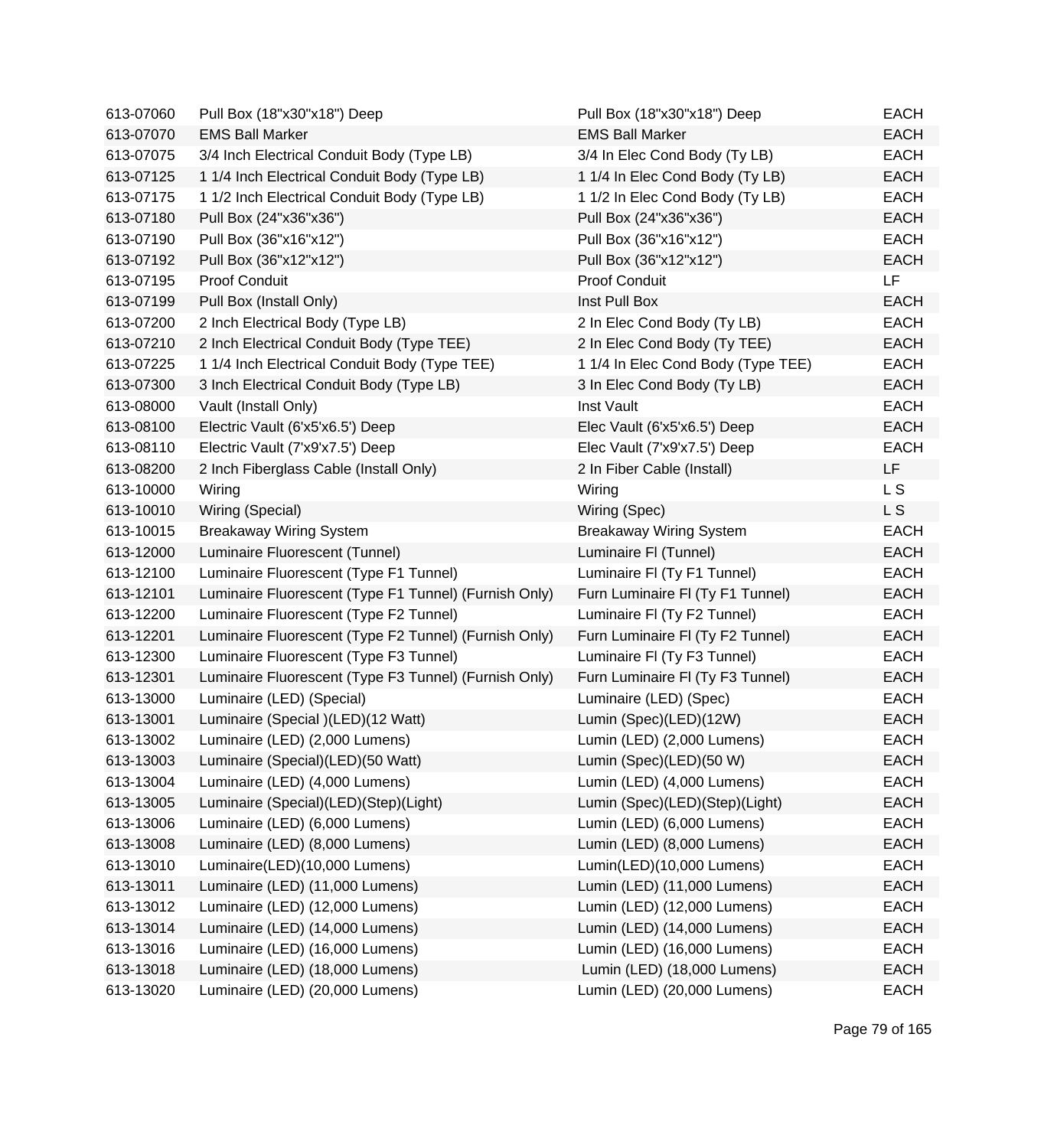| 613-13025 | Luminaire (LED) (25,000 Lumens)                          | Lumin (LED) (25,000 Lumens)             | <b>EACH</b> |
|-----------|----------------------------------------------------------|-----------------------------------------|-------------|
| 613-13030 | Luminaire (LED)(30,000 Lumens)                           | Lumin (LED)(30,000 Lumens)              | <b>EACH</b> |
| 613-13034 | Luminaire (LED)(15000 Lumens)                            | Lumin (LED)(15000 Lumens)               | <b>EACH</b> |
| 613-13040 | Luminaire (LED)(40,000 lumens)                           | Lumin (LED)(40,000 lumens)              | <b>EACH</b> |
| 613-13050 | Luminaire (LED) (50,000 Lumens)                          | Lumin LED (50,000 Lumens)               | <b>EACH</b> |
| 613-13060 | Luminaire (LED) (1300 Lumins)                            | Lumin (LED) (1300 Lumin)                | <b>EACH</b> |
| 613-13065 | Luminaire (LED) (5400 Lumens)                            | Lumin (LED) (5400 Lumen)                | <b>EACH</b> |
| 613-13100 | Luminare Mounting Support System                         | <b>Luminare Mounting Support System</b> | L S         |
| 613-15000 | Floodlight                                               | Floodlight                              | <b>EACH</b> |
| 613-15050 | Spot Light                                               | Spot Light                              | <b>EACH</b> |
| 613-15100 | Recessed Light                                           | Recessed Light                          | <b>EACH</b> |
| 613-15200 | Recessed Light (Special)                                 | Recessed Light (Spec)                   | <b>EACH</b> |
| 613-16000 | Luminaire (Special)                                      | Luminaire (Spec)                        | <b>EACH</b> |
| 613-16002 | Luminaire Control Node (Stand Alone)                     | Lumin Cntrl Node (Stand Alone)          | <b>EACH</b> |
| 613-16010 | Light Standard and Luminaire (Decorative)                | Light Std + Lumin (Dec)                 | <b>EACH</b> |
| 613-16015 | Light Standard and Luminaire (Decorative) (Furnish Only) | Light Std + Lumin (Dec) (Furn)          | <b>EACH</b> |
| 613-20000 | Light Standard and Luminaire (Install Only)              | Inst Light Std + Lumin                  | <b>EACH</b> |
| 613-20100 | Light Standard (Install Only)                            | Inst Light Std                          | <b>EACH</b> |
| 613-20200 | Luminaire (Install Only)                                 | Inst Lumin                              | <b>EACH</b> |
| 613-20210 | Luminaire (Special) (Install Only)                       | Inst Lumin (Spec)                       | <b>EACH</b> |
| 613-20215 | Luminaire Arm (Install Only)                             | Inst Lumin Arm                          | <b>EACH</b> |
| 613-20300 | Luminaire (Furnish Only)                                 | Furn Lumin                              | <b>EACH</b> |
| 613-20400 | Lens Assemblies (Furnish Only)                           | Lens Assemblies(Furn)                   | <b>EACH</b> |
| 613-30005 | Light Standard and Luminaire (Pedestrian)                | Light Std + Lumin (Pedest)              | <b>EACH</b> |
| 613-30010 | Light Standard and Luminaire (Pedestrian) (Furnish Only) | Light Std + Lumin (Pedest) (Furn)       | <b>EACH</b> |
| 613-30120 | Light Standard Aluminum (12 Foot)                        | Light Std Alum (12 Ft)                  | <b>EACH</b> |
| 613-30130 | Light Standard Aluminum (13 Foot)                        | Light Std Alum (13 Ft)                  | <b>EACH</b> |
| 613-30140 | Light Standard Aluminum (14 Foot)                        | Light Std Alum (14 Ft)                  | <b>EACH</b> |
| 613-30230 | Light Standard Aluminum (23 Foot)                        | Light Std Alum (23 Ft)                  | <b>EACH</b> |
| 613-30250 | Light Standard Aluminum (25 Foot)                        | Light Std Alum (25 Ft)                  | <b>EACH</b> |
| 613-30300 | Light Standard Aluminum (30 Foot)                        | Light Std Alum (30 Ft)                  | <b>EACH</b> |
| 613-30302 | Light Standard Aluminum (30 Foot) (2-Arm)                | Light Std Alum (30 Ft) (2)              | EACH        |
| 613-30350 | Light Standard Aluminum (35 Foot)                        | Light Std Alum (35 Ft)                  | <b>EACH</b> |
| 613-30352 | Light Standard Aluminum (35 Foot) (2-Arm)                | Light Std Alum (35 Ft) (2)              | <b>EACH</b> |
| 613-30400 | Light Standard Aluminum (40 Foot)                        | Light Std Alum (40 Ft)                  | <b>EACH</b> |
| 613-30402 | Light Standard Aluminum (40 Foot) (2-Arm)                | Light Std Alum (40 Ft) (2)              | <b>EACH</b> |
| 613-31120 | Light Standard Concrete (12 Foot)                        | Light Std Conc (12 Ft)                  | <b>EACH</b> |
| 613-31300 | Light Standard Concrete (30 Foot)                        | Light Std Conc (30 Ft)                  | <b>EACH</b> |
| 613-32116 | Light Standard Steel (10 Foot)                           | Light Std Steel (10 Ft)                 | <b>EACH</b> |
| 613-32118 | Light Standard Steel (10 Foot) (2-Arm)                   | Light Std Steel (10 Ft) (2)             | EACH        |
| 613-32122 | Light Standard Steel (12 Foot) (2-Arm)                   | Light Std Steel (12 Ft) (2)             | <b>EACH</b> |
| 613-32180 | Light Standard Steel (18 Foot)                           | Light Std Steel (18 Ft)                 | <b>EACH</b> |
| 613-32200 | Light Standard Steel (20 Foot) (2 Arm)                   | Light Std Steel (20 Ft) (2)             | <b>EACH</b> |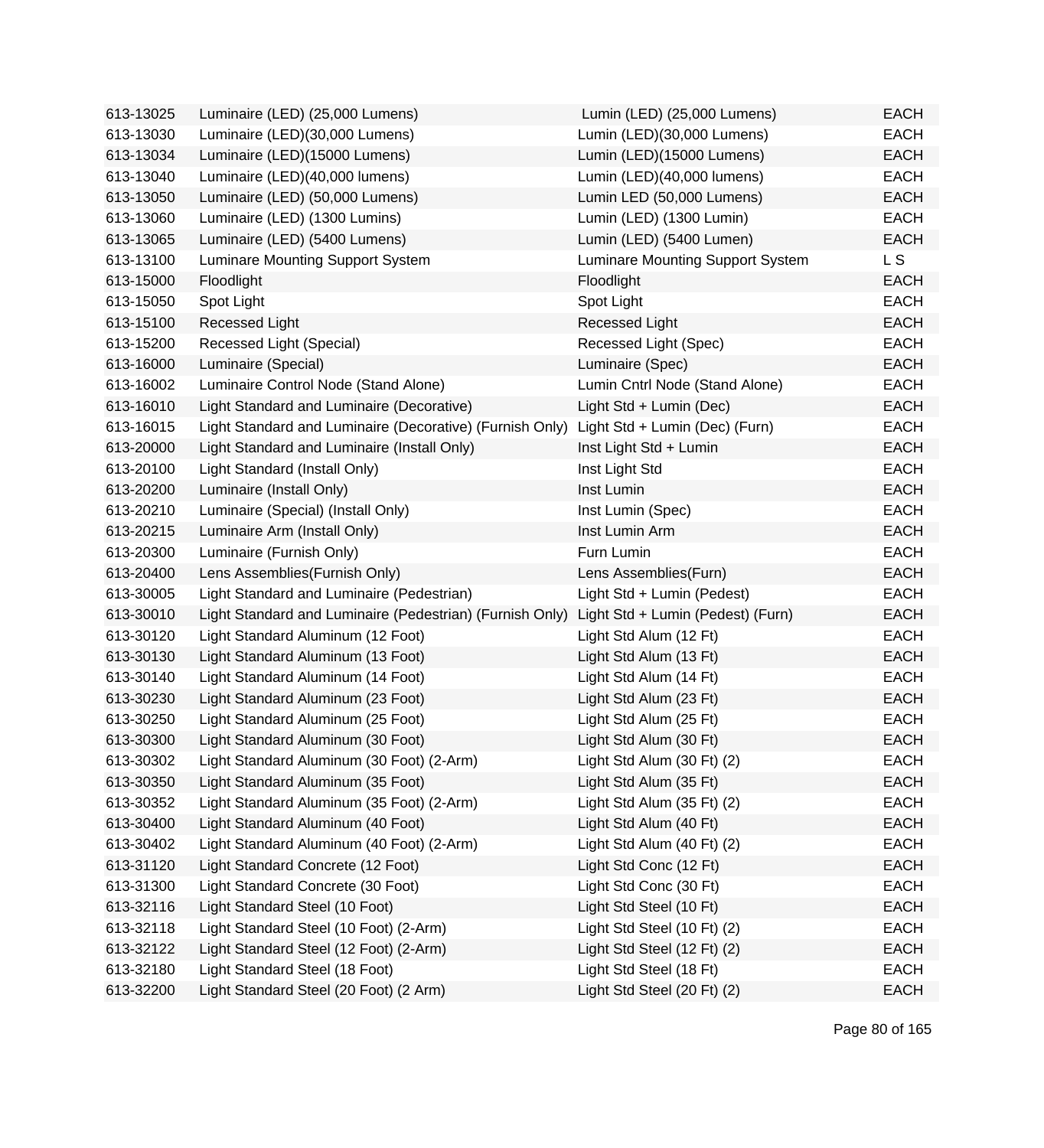| 613-32205 | Light Standard Steel (20 Foot) (2-Arm) (Furnish Only) | Light Std Steel (20 Ft) (2) (Furn) | EACH        |
|-----------|-------------------------------------------------------|------------------------------------|-------------|
| 613-32250 | Light Standard Steel (25 Foot)                        | Light Std Steel (25 Ft)            | EACH        |
| 613-32252 | Light Standard Steel (25 Foot) (2-Arm)                | Light Std Steel (25 Ft) (2)        | EACH        |
| 613-32254 | Light Standard Steel (25 Foot) (4-Arm)                | Light Std Steel (25 Ft) (4)        | EACH        |
| 613-32300 | Light Standard Steel (30 Foot)                        | Light Std Steel (30 Ft)            | EACH        |
| 613-32302 | Light Standard Steel (30 Foot) (2-Arm)                | Light Std Steel (30 Ft) (2)        | <b>EACH</b> |
| 613-32350 | Light Standard Steel (35 Foot)                        | Light Std Steel (35 Ft)            | EACH        |
| 613-32351 | Light Standard Steel (35 Foot) (Furnish Only)         | Furn Light Std Steel (35 Ft)       | EACH        |
| 613-32352 | Light Standard Steel (35 Foot) (2-Arm)                | Light Std Steel (35 Ft) (2)        | <b>EACH</b> |
| 613-32390 | Light Standard Steel (39 Foot)                        | Light Std Steel (39 Ft)            | <b>EACH</b> |
| 613-32400 | Light Standard Steel (40 Foot)                        | Light Std Steel (40 Ft)            | <b>EACH</b> |
| 613-32405 | Light Standard Steel (40 Foot) (2 Arm)                | Light Std Steel (40 Ft)            | EACH        |
| 613-32500 | Light Standard Steel (50 Foot)                        | Light Std Steel (50 Ft)            | EACH        |
| 613-32650 | Light Standard Steel (65 Foot)                        | Light Std Steel (65 Ft)            | <b>EACH</b> |
| 613-32700 | Light Standard Steel (70 Foot)                        | Light Std Steel (70 Ft)            | EACH        |
| 613-33300 | Light Standard Timber (30 Foot)                       | Light Std Timber (30 Ft)           | <b>EACH</b> |
| 613-33400 | Light Standard Timber (40 Foot)                       | Light Std Timber (40 Ft)           | EACH        |
| 613-34120 | Light Standard Metal (12 Foot)                        | Light Std Metal (12 Ft)            | EACH        |
| 613-34122 | Light Standard Metal (12 Foot) (2-Arm)                | Light Std Metal (12 Ft) (2)        | <b>EACH</b> |
| 613-34140 | Light Standard Metal (14 Foot)                        | Light Std Metal (14 Ft)            | <b>EACH</b> |
| 613-34150 | Light Standard Metal (15 Foot)                        | Light Std Metal (15 Ft)            | <b>EACH</b> |
| 613-34180 | Light Standard Metal (18 Foot)                        | Light Std Metal (18 Ft)            | EACH        |
| 613-34200 | Light Standard Metal (20 Foot)                        | Light Standard Metal (20 Foot)     | EACH        |
| 613-34250 | Light Standard Metal (25 Foot)                        | Light Std Metal (25 Ft)            | EACH        |
| 613-34300 | Light Standard Metal (30 Foot)                        | Light Std Metal (30 Ft)            | EACH        |
| 613-34302 | Light Standard Metal (30 Foot) (2 Arm)                | Light Std Metal (30 Ft) (2)        | <b>EACH</b> |
| 613-34303 | Light Standard Metal (30 Foot) (2 Arm) (Spec)         | Light Std Metal (30 Ft) (2) (Spec) | EACH        |
| 613-34350 | Light Standard Metal (35 Foot)                        | Light Std Metal (35 Ft)            | EACH        |
| 613-34351 | Light Standard Metal (35 Foot) (Special) (1 Arm)      | Light Std Metal (35 Ft) (Spec) (1) | EACH        |
| 613-34352 | Light Standard Metal (35 Foot) (Special) (2 Arm)      | Light Std Metal (35 Ft) (Spec) (2) | EACH        |
| 613-34353 | Light Standard Metal (35 Foot) (2 Arm)                | Light Std Metal (35 Ft) (2)        | <b>EACH</b> |
| 613-34400 | Light Standard Metal (40 Foot)                        | Light Std Metal (40 Ft)            | <b>EACH</b> |
| 613-34401 | Light Standard Metal (40 Foot) (Special)              | Light Std Metal (40 Ft) (Spec)     | <b>EACH</b> |
| 613-34402 | Light Standard Metal (40 Foot) (2 Arm)                | Light Std Metal (40 Ft) (2)        | <b>EACH</b> |
| 613-34500 | Light Standard Metal (50 Foot)                        | Light Std Metal (50 Ft)            | <b>EACH</b> |
| 613-34502 | Light Standard Metal (50 Foot) (2 Arm)                | Light Std Metal (50 Foot) (2)      | <b>EACH</b> |
| 613-34600 | Light Standard Metal (60 Foot)                        | Light Std Metal (60 Ft)            | <b>EACH</b> |
| 613-34700 | Light Standard Metal (70 Foot)                        | Light Std Metal (70 Ft)            | <b>EACH</b> |
| 613-40000 | <b>Concrete Foundation Pad</b>                        | <b>Conc Foundation Pad</b>         | <b>EACH</b> |
| 613-40005 | Concrete Foundation Pad (Install Only)                | Inst Conc Foundation Pad           | <b>EACH</b> |
| 613-40010 | <b>Light Standard Foundation</b>                      | <b>Light Std Foundation</b>        | <b>EACH</b> |
| 613-40012 | <b>Light Standard Foundation Special</b>              | <b>Light Std Foundation Spec</b>   | <b>EACH</b> |
| 613-40015 | <b>Light Standard Anchor</b>                          | Light Std Anchor                   | <b>EACH</b> |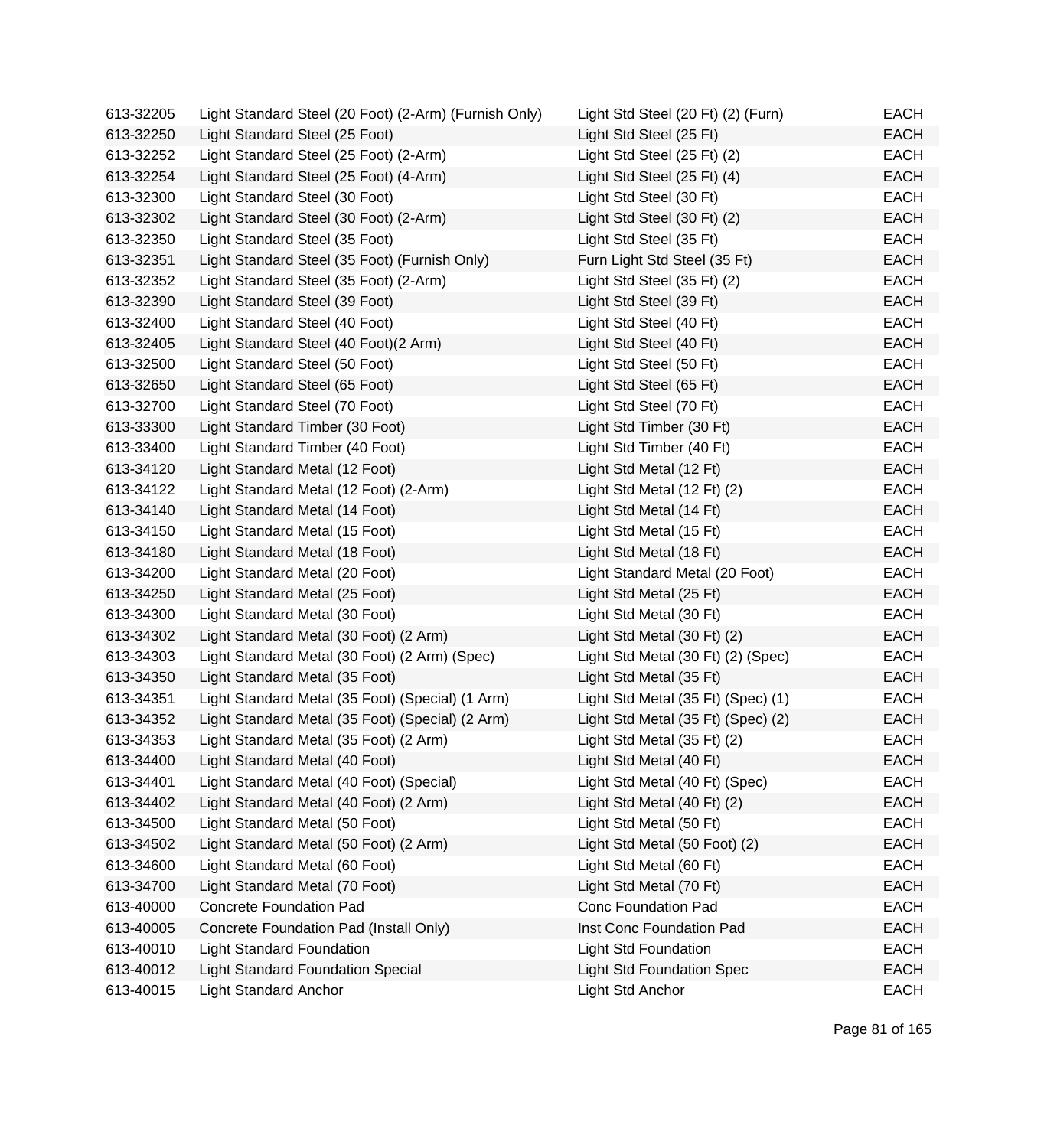| 613-40020 | <b>Transformer Base Aluminum</b>                         | <b>Transformer Base Alum</b>                 | <b>EACH</b> |
|-----------|----------------------------------------------------------|----------------------------------------------|-------------|
| 613-40022 | Transformer Base Aluminum (Furnish Only)                 | Transformer Base Aluminum (Furnish Only)     | <b>EACH</b> |
| 613-40030 | Transformer Base Aluminum (Install Only)                 | Inst Transformer Base Alum                   | <b>EACH</b> |
| 613-40300 | Light Standard Aluminum (Furnish Only)                   | Furn Light Std Alum                          | <b>EACH</b> |
| 613-41300 | Light Standard Concrete (Furnish Only)                   | Furn Light Std Conc                          | <b>EACH</b> |
| 613-42300 | Light Standard Steel (Furnish Only)                      | Furn Light Std Steel                         | <b>EACH</b> |
| 613-43300 | Light Standard Timber (Furnish Only)                     | Furn Light Std Timber                        | <b>EACH</b> |
| 613-44350 | Light Standard Metal (Furnish Only)                      | Furn Light Std Metal                         | <b>EACH</b> |
| 613-45000 | <b>High Mast Foundation</b>                              | Hi Mast Foundation                           | <b>EACH</b> |
| 613-50010 | <b>Photoelectric Cell</b>                                | <b>Photoel Cell</b>                          | <b>EACH</b> |
| 613-50050 | Portable Power Unit                                      | Port Power Unit                              | <b>EACH</b> |
| 613-50060 | Portable Power Generator                                 | Port Power Generator                         | <b>EACH</b> |
| 613-50100 | <b>Lighting Control Center</b>                           | <b>Lighting Ctrl Center</b>                  | <b>EACH</b> |
| 613-50102 | Lighting Control Center (Install Only)                   | Inst Lighting Ctrl Center                    | <b>EACH</b> |
| 613-50105 | Lighting Control Center (Pedestal Only)                  | Lighting Ctrl Center (Pedestal Only)         | <b>EACH</b> |
| 613-50106 | <b>Lighting Control Center (Special)</b>                 | Light Cont Center (Spec)                     | <b>EACH</b> |
| 613-50107 | Lighting Control Center (HVAC)                           | Lighting Control Center (HVAC)               | <b>EACH</b> |
| 613-50108 | Lighting Control Center (HVAC and Skirt)                 | Lighting Control Center (HVAC and Skirt)     | <b>EACH</b> |
| 613-50109 | <b>Meter Power Pedestal</b>                              | <b>Meter Power Pedestal</b>                  | <b>EACH</b> |
| 613-50110 | Lighting Fixture (Fluorescent) (Type A Tunnel Luminaire) | Lighting Fixture (Flor) (Ty A Tun Lumin)     | <b>EACH</b> |
| 613-50125 | <b>Control Center Box</b>                                | <b>Ctrl Center Box</b>                       | <b>EACH</b> |
| 613-50127 | <b>Local Control Station</b>                             | <b>Local Control Station</b>                 | <b>EACH</b> |
| 613-50130 | 4-Plex Receptacle (With Back Box and Cover)              | 4-Plex Rcptl (W/Back Box & Cover)            | <b>EACH</b> |
| 613-50132 | 2-Plex Receptacle (With Box and Cover)                   | 2-Plex Recept. (W/Box & Cover)               | <b>EACH</b> |
| 613-50150 | Secondary Service Pedestal                               | Secondary Serv Pedestal                      | <b>EACH</b> |
| 613-50155 | Secondary Service Pedestal (Install Only)                | Inst Secondary Serv Pedestal                 | <b>EACH</b> |
| 613-50200 | <b>Lighting System</b>                                   | <b>Lighting System</b>                       | <b>EACH</b> |
| 613-50202 | <b>Monument Lighting</b>                                 | Monument Lighting                            | <b>EACH</b> |
| 613-50210 | <b>Temporary Lighting</b>                                | <b>Temporary Lighting</b>                    | L S         |
| 613-50225 | Interior Lighting (Concrete Box Girder)                  | Interior Lighting (Conc Box)                 | <b>EACH</b> |
| 613-50250 | Interior Lighting (Steel Box Girder)                     | Interior Lighting (Steel Box)                | <b>EACH</b> |
| 613-50300 | <b>Tunnel Lighting System</b>                            | Tunnel Lighting System                       | L S         |
| 613-50325 | <b>Tunnel Lighting Control System</b>                    | <b>Tunnel Lighting Control System</b>        | L S         |
| 613-50350 | <b>Power Transformer</b>                                 | <b>Power Transformer</b>                     | L S         |
| 613-50351 | Power Transformer (10KVA, 480V-120/240V 1Ph)             | PowerTransformer(10KVA,480-120/240V1Ph) EACH |             |
| 613-50357 | Power Transformer (150KVA,480-2400V,3 Phase)             | Power Transformer (150KVA,480-2400V,3Ph)     | <b>EACH</b> |
| 613-50359 | Power Transformer (150KVA,2400-480V,3 Phase)             | Power Transformer (150KVA,2400-480V,3Ph)     | <b>EACH</b> |
| 613-50362 | Power Transformer (300KVA,480-2400V,3 Phase)             | Power Transformer (300KVA,480-2400V,3Ph)     | <b>EACH</b> |
| 613-50365 | <b>Transformer Base</b>                                  | <b>Transformer Base</b>                      | <b>EACH</b> |
| 613-50375 | <b>Solar Collection System</b>                           | <b>Solar Collection System</b>               | <b>EACH</b> |
| 613-50400 | Light Standard Timber (Temporary)                        | Light Std Timber (Temp)                      | <b>EACH</b> |
| 613-50410 | Light Standard (Temporary)                               | Light Std (Temp)                             | <b>EACH</b> |
| 613-60500 | <b>Underground Repair</b>                                | <b>Underground Rep</b>                       | <b>EACH</b> |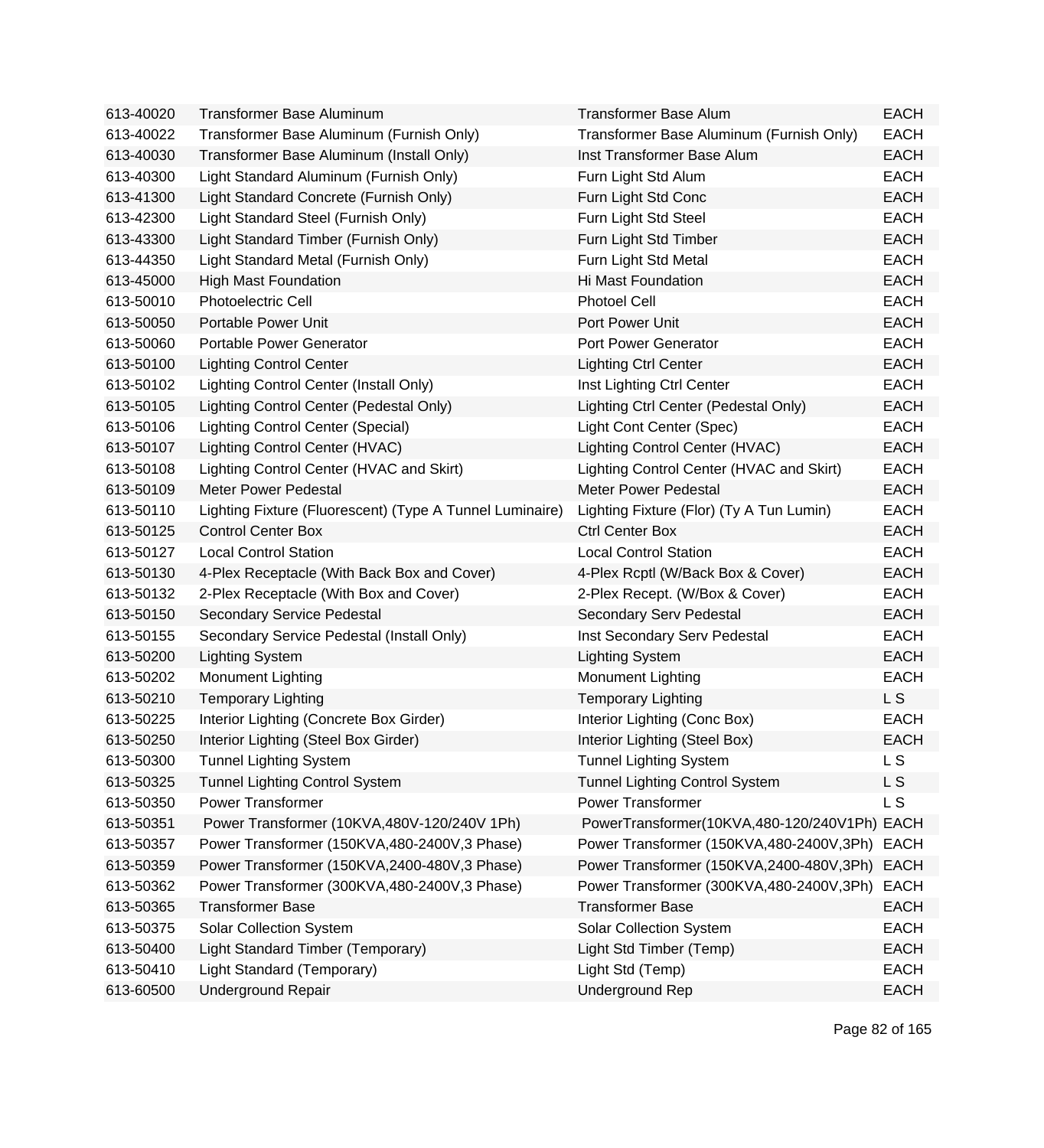| 613-60600 | <b>Lighting Repair</b>                                        | <b>Lighting Repair</b>                     | <b>HOUR</b>    |
|-----------|---------------------------------------------------------------|--------------------------------------------|----------------|
| 613-60700 | Troubleshooting                                               | Troubleshooting                            | <b>HOUR</b>    |
| 613-60800 | <b>Locate Utilities</b>                                       | <b>Locate Utilities</b>                    | <b>HOUR</b>    |
| 613-70255 | <b>Fuses</b>                                                  | Fus                                        | <b>EACH</b>    |
| 613-70260 | <b>Fuse Holder</b>                                            | Fus Holder                                 | <b>EACH</b>    |
| 613-70400 | Luminaire High Pressure Sodium (400 Watt)                     | Lumin HPS (400 W)                          | <b>EACH</b>    |
| 613-70401 | Luminaire High Pressure Sodium (400 Watt) (Install Only)      | Inst Lumin HPS (400 W)                     | <b>EACH</b>    |
| 613-70403 | Luminaire High Pressure Sodium (400 Watt) (Special)           | Lumin HPS (400 W) (Spec)                   | <b>EACH</b>    |
| 613-71000 | Luminaire High Pressure Sodium (1000 Watt)                    | Lumin HPS (1000 W)                         | <b>EACH</b>    |
| 613-72000 | Electrical Conduit Body (Type LB)                             | Elec Cond Body (Ty LB)                     | <b>EACH</b>    |
| 613-74000 | Light Mast Arm                                                | Light Mast Arm                             | <b>EACH</b>    |
| 613-75175 | Luminaire Metal Halide (175 Watt)                             | Lumin Metal Halide (175 W)                 | <b>EACH</b>    |
| 613-80002 | Circuit Breaker (20A, 1 Pole)                                 | Circuit Breaker (20A, 1 Pole)              | <b>EACH</b>    |
| 613-80004 | Circuit Breaker (40A, 2 Pole)                                 | Circuit Breaker (40A, 2 Pole)              | <b>EACH</b>    |
| 613-80005 | Circuit Breaker (50A, 3 Pole)                                 | Circuit Breaker (50A, 3 Pole)              | <b>EACH</b>    |
| 613-80007 | Circuit Breaker (70A, 2 Pole)                                 | Circuit Breaker (70A, 2 Pole)              | <b>EACH</b>    |
| 613-80008 | Circuit Breaker (80A, 2 Pole)                                 | Circuit Breaker (80A, 2 Pole)              | <b>EACH</b>    |
| 613-80010 | <b>Ballast Unit</b>                                           | <b>Ballast Un</b>                          | <b>EACH</b>    |
| 613-80012 | Circuit Breaker (100A, 2 Pole)                                | Circuit Breaker (100A, 2 Pole)             | <b>EACH</b>    |
| 613-80013 | Circuit Breaker (100A, 3 Pole)                                | Circuit Breaker (100A, 3 Pole)             | <b>EACH</b>    |
| 613-80015 | Circuit Breaker (150A, 3 Pole)                                | Circuit Breaker (150A, 3 Pole)             | <b>EACH</b>    |
| 613-80022 | Circuit Breaker (225A, 3 Pole)                                | Circuit Breaker (225A, 3 Pole)             | <b>EACH</b>    |
| 613-80040 | Circuit Breaker (400A, 3 Pole)                                | Circuit Breaker (400A, 3 Pole)             | <b>EACH</b>    |
| 613-80045 | Circuit Breaker (450A, 3 Pole)                                | Circ Breaker (450A, 3 Pole)                | <b>EACH</b>    |
| 613-80100 | Circuit Breaker (100A, 3 Pole)                                | Circ Breaker (100A, 3 Pole)                | <b>EACH</b>    |
| 613-80105 | Circuit Breaker (30A, 2 Pole)                                 | Circ Breaker (30A, 2 Pole)                 | <b>EACH</b>    |
| 613-80120 | Circuit Breaker (Retrofit 1200A, 3 Pole)                      | Circuit Breaker (Retrofit 1200A, 3 Pole)   | <b>EACH</b>    |
| 613-80124 | Load Center (120/240 Volt, 1-Phase, 60 Ampere, 16<br>Circuit) | Load Center (120/240V, 1-Ph, 60A, 16 Circ) | <b>EACH</b>    |
| 613-80130 | Service Meter Cabinet                                         | Service Meter Cabinet                      | <b>EACH</b>    |
| 613-80132 | <b>Relay Cabinet</b>                                          | <b>Relay Cabinet</b>                       | <b>EACH</b>    |
| 613-80200 | 2.4KV Motor Control Center Cubicle                            | 2.4KV Motor Control Center Cubicle         | <b>EACH</b>    |
| 613-80201 | 2.4KV Motor Control Center Cubicle (Furnish Only)             | Furn 2.4KV Motor Control Center Cubicle    | L S            |
| 613-80202 | 2.4KV Motor Control Center Cubicle (Install Only)             | Inst 2.4KV Motor Control Center Cubicle    | L S            |
| 613-80204 | 480 Volt Motor Control Center                                 | 480V Motor Control Center                  | <b>EACH</b>    |
| 613-80250 | <b>Automatic Transfer Switch</b>                              | <b>Automatic Transfer Switch</b>           | <b>EACH</b>    |
| 613-80268 | Step Voltage Regulator                                        | Step Voltage Reg                           | <b>EACH</b>    |
| 613-80270 | Medium Voltage Load Interrupter Switch                        | Medium Voltage Load Interrupter Switch     | <b>EACH</b>    |
| 613-80272 | <b>Regulator Bypass Switch</b>                                | Reg Bypass Switch                          | <b>EACH</b>    |
| 613-80274 | <b>Structure Mounted Disconnect Switch</b>                    | <b>Struct Mount Disc Switch</b>            | <b>EACH</b>    |
| 613-80276 | <b>Inverter System</b>                                        | <b>Inverter System</b>                     | <b>EACH</b>    |
| 613-80278 | Systems Integration                                           | Systems Integration                        | L <sub>S</sub> |
| 613-80290 | <b>Storage Battery System</b>                                 | <b>Storage Battery System</b>              | L S            |
| 613-80300 | 320 Kilo Ampere Surge Protection Device                       | 320 kA Surge Protection Device             | <b>EACH</b>    |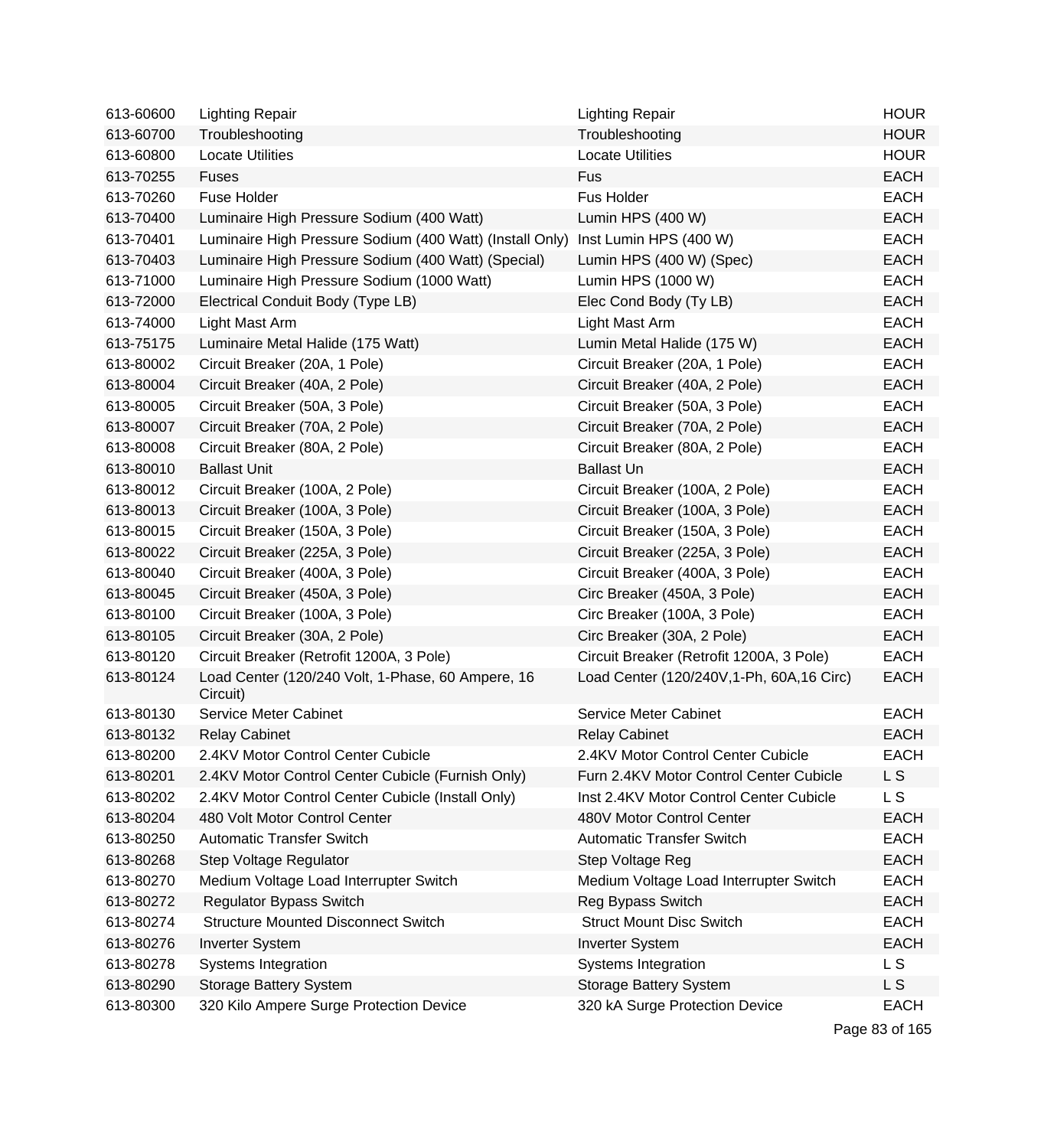| 613-80302 | Switchboard                                                                    | Switchboard                               | <b>EACH</b> |
|-----------|--------------------------------------------------------------------------------|-------------------------------------------|-------------|
| 613-80303 | 480 Volt Trip Unit Retrofit Kit                                                | 480V Trip Unit Retrofit Kit               | <b>EACH</b> |
| 613-80304 | Active Harmonic Filter (500 A)                                                 | Active Harmonic Filter (500 AMP)          | <b>EACH</b> |
| 613-80306 | Variable Frequency Drive and Enclosure (100 Horse<br>Power)                    | VFD and Enclosure (100 HP)                | <b>EACH</b> |
| 613-80308 | Variable Frequency Drive and Enclosure (600 Horse<br>Power)                    | VFD and Enclosure (600 HP)                | <b>EACH</b> |
| 613-80400 | <b>Exhaust Fan</b>                                                             | <b>Exhaust Fan</b>                        | <b>EACH</b> |
| 613-81010 | Panelboard (100A, 120/208V, 3 Phase, 42 Circuit)                               | Pnlbrd (100A, 120/208V, 3Ph, 42 Circuit)  | <b>EACH</b> |
| 613-81022 | Panelboard (225A, 277/480V, 3 Phase)                                           | Panelboard (225A, 277/480V, 3 Ph)         | <b>EACH</b> |
| 613-81100 | Panelboard (1000A, 277/480V, 3 Phase)                                          | Panelboard (1000A, 277/480V, 3 Ph)        | <b>EACH</b> |
| 613-81200 | Panelboard (400A, 277/480V, 3 Phase, 4 Wire)                                   | Panelboard (400A, 277/480V, 3 Ph, 4 Wire  | <b>EACH</b> |
| 613-81210 | <b>DC Panelboards</b>                                                          | <b>DC Panelboards</b>                     | <b>EACH</b> |
| 613-81500 | Panelboard (5KVA Mini Load Center)                                             | Panelboard (5KVA Mini Load Center)        | <b>EACH</b> |
| 613-81598 | 2400V Switchgear                                                               | 2400V Switchgear                          | <b>EACH</b> |
| 613-81600 | 24.9kV Switchgear                                                              | 24.9kV Switchgear                         | <b>EACH</b> |
| 613-81602 | <b>Temporary Switchgear</b>                                                    | <b>Temp Switchgear</b>                    | <b>EACH</b> |
| 613-81608 | 1350 Ampere Bus Duct                                                           | 1350 A Bus Duct                           | LF          |
| 613-81609 | Bus Duct (1600 Ampere)                                                         | <b>Bus Duct (1600 A)</b>                  | <b>LF</b>   |
| 613-81610 | 3000 Ampere Bus Duct                                                           | 3000 A Bus Duct                           | LF          |
| 613-81611 | 3000 Ampere Bus Duct (Temporary)                                               | 3000 A Bus Duct (Temp)                    | LF          |
| 613-81690 | <b>Safety Switch</b>                                                           | <b>Safety Switch</b>                      | <b>EACH</b> |
| 613-81699 | Safety Switch NEMA 3R, 30 Ampere, 2-pole, 240 Volt                             | Safe Switch NEMA 3R, 30A, 2-pole, 240 V   | <b>EACH</b> |
| 613-81700 | Safety Switch NEMA 3R, 60A, 2-pole, 240 V f(for VMS<br><b>Maint Disconnect</b> | Safe Switch NEMA 3R 60A 2 Pole 240V       | <b>EACH</b> |
| 613-81710 | Safety Switch NEMA 3R, 100 Ampere, 2-pole, 240 Volt                            | Safety Switch NEMA 3R, 100A, 2-pole, 240V | <b>EACH</b> |
| 613-81715 | Safety Switch NEMA 3R, 150 Ampere, 2-pole, 240 Volt                            | Safety Switch NEMA 3R, 150A, 2-pole, 240V | <b>EACH</b> |
| 613-81720 | Safety Switch NEMA 3R, 200 Ampere, 2-pole, 240 Volt                            | Safety Switch NEMA 3R, 200A, 2-pole, 240V | <b>EACH</b> |
| 613-81800 | <b>Branch Circuit Panel (Special)</b>                                          | <b>Branch Circuit Panel (Special)</b>     | <b>EACH</b> |
| 613-81900 | Mobile Light Tower                                                             | Mobile Light Tower                        | <b>EACH</b> |
| 614-00011 | Sign Panel (Class I)                                                           | Sign Panel (CL I)                         | <b>SF</b>   |
| 614-00012 | Sign Panel (Class II)                                                          | Sign Panel (CL II)                        | <b>SF</b>   |
| 614-00013 | Sign Panel (Class III)                                                         | Sign Panel (CL III)                       | <b>SF</b>   |
| 614-00014 | Lighted Street Name Sign (Inst Only)                                           | Lighted Street Name Sign (Inst Only)      | <b>EACH</b> |
| 614-00021 | Sign Panel (Class I) (Furnish Only)                                            | Furn Sign Panel (CL I)                    | <b>SF</b>   |
| 614-00025 | Sign Panel (Class I) (Install Only)                                            | Inst Sign Panel (CL I)                    | <b>SF</b>   |
| 614-00026 | Sign Panel (Class I) (Install Only)                                            | Inst Sign Panel (CL I)                    | <b>EACH</b> |
| 614-00027 | Sign Panel (Class II) (Install Only)                                           | Inst Sign Panel (CL II)                   | <b>SF</b>   |
| 614-00028 | Sign Panel (Class III) (Install Only)                                          | Inst Sign Panel (CL III)                  | <b>SF</b>   |
| 614-00029 | Sign Panel (Class II) (Install Only)                                           | Inst Sign Panel (CL II)                   | <b>EACH</b> |
| 614-00030 | Sign Panel (Class III) (Install Only)                                          | Inst Sign Panel (CL III)                  | <b>EACH</b> |
| 614-00035 | Sign Panel (Special)                                                           | Sign Panel (Spec)                         | <b>SF</b>   |
| 614-00037 | Sign Panel (Special)                                                           | Sign Panel (Spec)                         | <b>EACH</b> |
| 614-00040 | Sign Post (Special)                                                            | Sign Post (Spec)                          | LF          |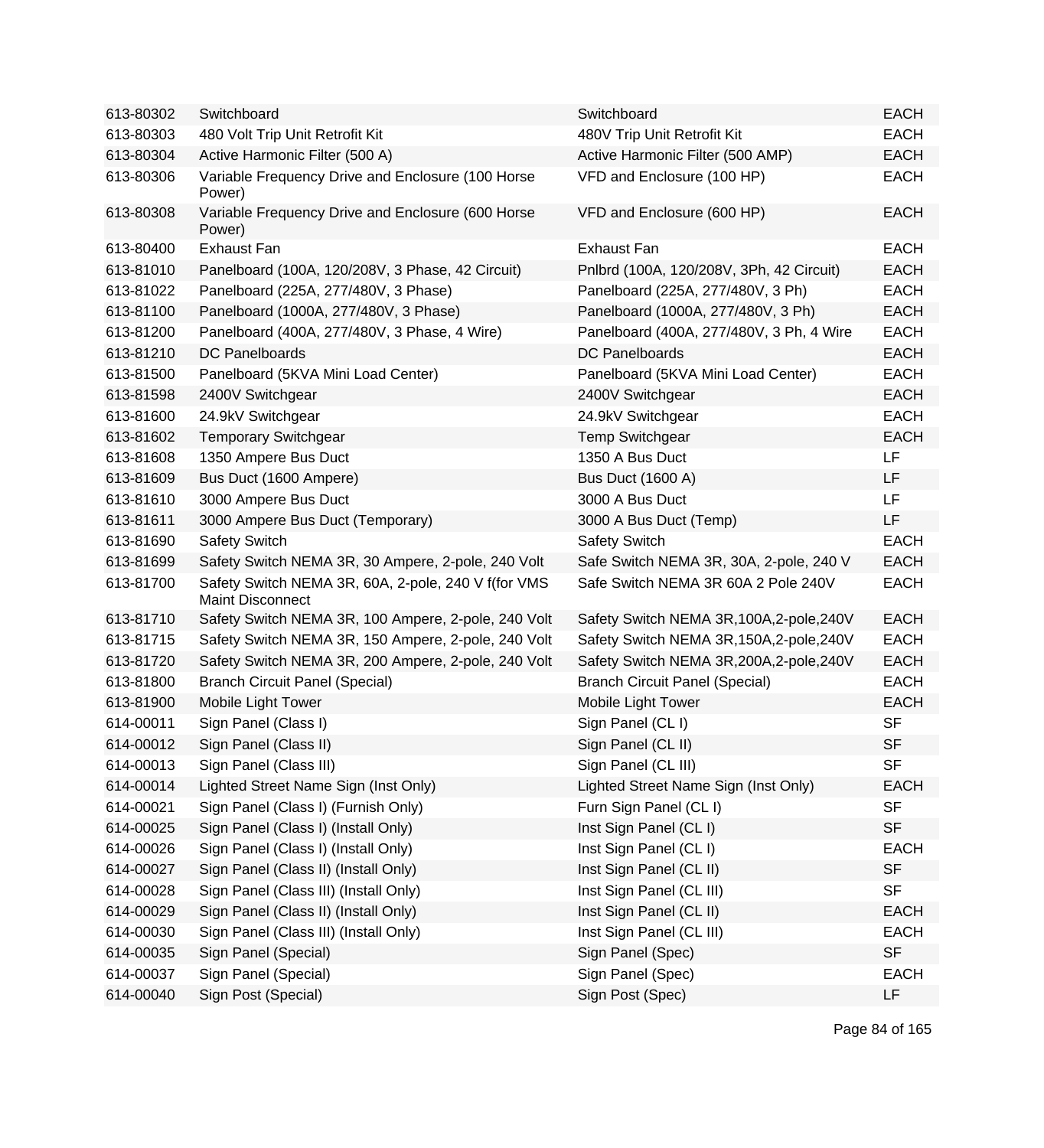| 614-00041 | Sign Post (Special)                                                                                               | Sign Post (Spec)                         | <b>EACH</b> |
|-----------|-------------------------------------------------------------------------------------------------------------------|------------------------------------------|-------------|
| 614-00042 | Sign Post (Install Only)                                                                                          | Inst Sign Post                           | <b>LF</b>   |
| 614-00044 | Timber Sign Post 4x4 Inch                                                                                         | Timber Sign Post (4x4 In)                | LF          |
| 614-00066 | Timber Sign Post 6x6 Inch                                                                                         | Timber Sign Post (6x6 In)                | LF          |
| 614-00200 | Steel Sign Post (U-2)                                                                                             | Steel Sign Post (U-2)                    | LF          |
| 614-00214 | Steel Sign Post (1.75x1.75 Inch Tubing)                                                                           | Steel Sign Post (1.75x1.75 In T)         | LF          |
| 614-00216 | Steel Sign Post (2x2 Inch Tubing)                                                                                 | Steel Sign Post (2x2 In T)               | LF          |
| 614-00218 | Steel Sign Post (2.25x2.25 Inch Tubing)                                                                           | Steel Sign Post (2.25x2.25 In T)         | LF          |
| 614-00220 | Steel Sign Post (2.5x2.5 Inch Tubing)                                                                             | Steel Sign Post (2.5x2.5 In T)           | <b>LF</b>   |
| 614-00222 | Steel Sign Post (2.75x 2.75 Inch Tubing)                                                                          | Steel Sign Post (2.75x2.75 In T)         | LF          |
| 614-00224 | Steel Sign Post (3x3 Inch Tubing)                                                                                 | Steel Sign Post (3x3 In T)               | LF          |
| 614-00357 | Steel Sign Post (S 3x5.7)                                                                                         | Steel Sign Post (S 3x5.7)                | LF          |
| 614-00375 | Steel Sign Post (S 3x7.5)                                                                                         | Steel Sign Post (S 3x7.5)                | LF          |
| 614-00477 | Steel Sign Post (S 4x7.7)                                                                                         | Steel Sign Post (S 4x7.7)                | LF          |
| 614-00510 | Steel Sign Post (S 5x10)                                                                                          | Steel Sign Post (S 5x10)                 | LF          |
| 614-00612 | Steel Sign Post (W 6x12)                                                                                          | Steel Sign Post (W 6x12)                 | LF          |
| 614-00615 | Steel Sign Post (W 6x15)                                                                                          | Steel Sign Post (W 6x15)                 | LF          |
| 614-00818 | Steel Sign Post (W 8x18)                                                                                          | Steel Sign Post (W 8x18)                 | LF          |
| 614-00821 | Steel Sign Post (W 8x21)                                                                                          | Steel Sign Post (W 8x21)                 | LF          |
| 614-01022 | Steel Sign Post (W 10x22)                                                                                         | Steel Sign Post (W 10x22)                | LF          |
| 614-01026 | Steel Sign Post (W 10x26)                                                                                         | Steel Sign Post (W 10x26)                | LF          |
| 614-01226 | Steel Sign Post (W 12x26)                                                                                         | Steel Sign Post (W 12x26)                | <b>LF</b>   |
| 614-01400 | Steel Stub Base (36 Inch)                                                                                         | Steel Stub Base (36 In)                  | LF          |
| 614-01401 | <b>Steel Sign Support Casting</b>                                                                                 | <b>Steel Sign Support Casting</b>        | <b>EACH</b> |
| 614-01402 | Steel Sign Surface Mount Base Plate (Slipbase)                                                                    | Steel Sign Surf Mnt Base Plate (Slpbase) | <b>EACH</b> |
| 614-01403 | Steel Sign Surface Mount Base Plate                                                                               | Steel Sign Surface Mount Base Plate      | <b>EACH</b> |
| 614-01502 | Steel Sign Support (2-Inch Round) (Post & Socket)                                                                 | Steel Sign Supp (2-In Rd)(Po&Sock)       | LF          |
| 614-01503 | Steel Sign Support (2-Inch Round) (Post and Socket)                                                               | Steel Sign Supp (2-In Rd)(Po&Sock)       | <b>EACH</b> |
| 614-01512 | Steel Sign Support (2-Inch Round)(Post)                                                                           | Steel Sign Support (2-In Rd)(Post)       | LF          |
| 614-01513 | Steel Sign Support (2-Inch Round)(Post)(Install Only)                                                             | Steel Sign Supp (2-In Rd)(Post)(Install) | LF          |
| 614-01514 | Steel Sign Support (2-Inch Round)(Post)(Painted)                                                                  | Steel Sign Supp (2-In Rd)(Post)(Painted) | LF          |
| 614-01522 | Steel Sign Support (2-Inch Round)(Socket)                                                                         | Steel Sign Supp (2-In Rd)(Sock)          | <b>EACH</b> |
| 614-01523 | Steel Sign Support (2-Inch Round)(Socket)(Install Only)                                                           | Steel Sign Supp (2-In Rd)(Sock)(Install) | <b>EACH</b> |
| 614-01554 | Steel Sign Post (4 Inch Round) (Slipbase)                                                                         | Steel Sign Post (4 In Rd) (Slip)         | <b>LF</b>   |
| 614-01556 | Steel Sign Support (4 Inch Round Schedule 80) (16 Feet - Steel Sign Supp(4In RndSch80)(16'-1.75")<br>$1.75$ Inch) |                                          | <b>EACH</b> |
| 614-01558 | Steel Sign Support (4 Inch Round Schedule 80) (18 Feet - Steel Sign Supp(4In RndSch80)(18'-4.75")<br>4.75 Inch)   |                                          | <b>EACH</b> |
| 614-01572 | Steel Sign Support (2-1/2 Inch Round NP-40)(Post &<br>Slipbase)                                                   | Steel Sign Supp (2-1/2 Rd NP40)(Po&Silp) | LF          |
| 614-01573 | Steel Sign Support (2-1/2 Inch Round NP-40) (Post &<br>Slipbase)                                                  | Steel Sign Supp (2-1/2 Rd NP40)(Po&Slip) | <b>EACH</b> |
| 614-01575 | Steel Sign Support (2-1/2 Inch Round NP-40)(Post)                                                                 | Steel Sign Supp (2-1/2 In Rd NP40)(Po)   | LF          |
| 614-01576 | Steel Sign Support (2-1/2 Inch Round)(NP-<br>40)(Post)(Painted)                                                   | SteelSgnSupp(2-1/2InRd)(40)(Post)(Paint) | LF          |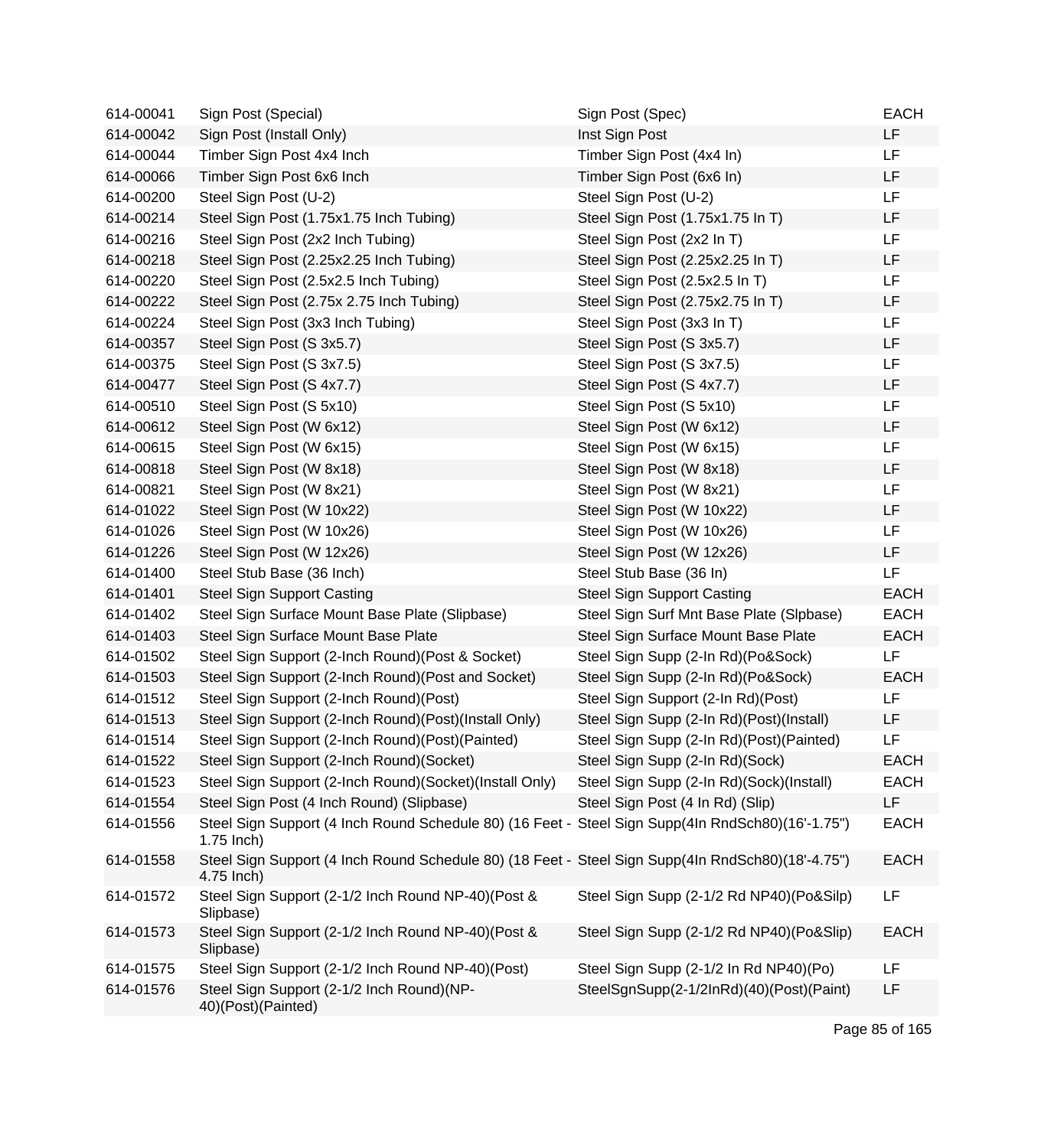| 614-01578 | Steel Sign Support (2-1/2 Inch Round NP-40)(Slipbase)                | Steel Sign Supp (2-1/2 In Rd NP40)(Slip) | <b>EACH</b>    |
|-----------|----------------------------------------------------------------------|------------------------------------------|----------------|
| 614-01582 | Steel Sign Support (2-1/2 Inch Round) (Post and Slipbase)            | Steel Sign Supp (2-1/2 In Rd)(Po&Slip)   | LF             |
| 614-01583 | Steel Sign Support (2-1/2 In Round Sch 80) (Post &<br>Slipbase)      | Stl Sign Supp (2-1/2 In Rd 80)(Po&Slip)  | <b>EACH</b>    |
| 614-01585 | Steel Sign Support (2-1/2 Inch Round Sch 80) (Post)                  | Steel Sign Supp (2-1/2 In Rd 80)(Post)   | LF             |
| 614-01586 | Steel Sign Support (2-1/2 In Rd Sch 80)(Post)(Install<br>Only)       | Steel Sign Supp(2-1/2 In Rd 80)(Po)(Ins) | LF             |
| 614-01587 | Steel Sign Support (2-1/2 Inch Round)(Schedule<br>80)(Post)(Painted) | SteelSgnSupp(2-1/2InRd)(80)(Post)(Paint) | LF             |
| 614-01588 | Steel Sign Support (2-1/2 Inch Round Sch 80)(Slipbase)               | Steel Sign Supp (2-1/2 In Rd 80)(Slip)   | <b>EACH</b>    |
| 614-01589 | Steel Sign Supp (2-1/2 In Rd Sch 80) (Slip) (Install Only)           | Steel Sign Supp (2.5 In Rd Sch 80)(Ins)  | <b>EACH</b>    |
| 614-01736 | Steel Sign Ground Stub Base (36 Inch)                                | Steel Sign Ground Stub Base (36 In)      | <b>EACH</b>    |
| 614-03001 | Concrete Footing (Type 1)                                            | Conc Footing (Ty 1)                      | <b>EACH</b>    |
| 614-03002 | Concrete Footing (Type 2)                                            | Conc Footing (Ty 2)                      | <b>EACH</b>    |
| 614-03003 | Concrete Footing (Type 3)                                            | Conc Footing (Ty 3)                      | <b>EACH</b>    |
| 614-03004 | Concrete Footing (Type 4)                                            | Conc Footing (Ty 4)                      | <b>EACH</b>    |
| 614-03005 | Concrete Footing (Type 5)                                            | Conc Footing (Ty 5)                      | <b>EACH</b>    |
| 614-03006 | Concrete Footing (Type 6)                                            | Conc Footing (Ty 6)                      | <b>EACH</b>    |
| 614-03007 | Concrete Footing (Type 7)                                            | Conc Footing (Ty 7)                      | <b>EACH</b>    |
| 614-03100 | Concrete Footing (Traffic Signal Pole)                               | Conc Footing (Sig Pole)                  | <b>EACH</b>    |
| 614-07000 | Mask Sign Legend                                                     | Mask Sign Legend                         | <b>EACH</b>    |
| 614-07100 | Modification of Sign Legend                                          | Mod Sign Legend                          | <b>LS</b>      |
| 614-07105 | Modification of Sign Legend                                          | Mod Sign Legend                          | <b>EACH</b>    |
| 614-07125 | Modification of Steel Sign Post                                      | Mod Steel Sign Post                      | <b>EACH</b>    |
| 614-10015 | Overpass Mounted Sign Bracket                                        | Overpass Mtd Sign Bracket                | <b>EACH</b>    |
| 614-10030 | Paint Overhead Sign Structure                                        | Paint Overhead Sign Str                  | <b>EACH</b>    |
| 614-10035 | Paint Ground Sign                                                    | Paint Ground Sign                        | <b>EACH</b>    |
| 614-10050 | Modification of Overhead Sign Structure                              | Mod Overhead Sign Str                    | <b>EACH</b>    |
| 614-10080 | Modification of Overpass Mounted Sign Bracket                        | Mod Overpass Sign Bracket                | <b>EACH</b>    |
| 614-10100 | Sign Bridge Structure (Install Only)                                 | Inst Sign Brdg Str                       | <b>EACH</b>    |
| 614-10110 | LED Warning Sign System (Signs)                                      | LED Warning Sign System (Signs)          | <b>EACH</b>    |
| 614-10113 | Dynamic Message Sign (Color LED)(Overhead)(Furnish<br>Only)          | Dyn Mesg Sign (Color LED)(O/H)(Furnish)  | <b>EACH</b>    |
| 614-10114 | Dynamic Message Sign (Color LED)(Overhead)(Install<br>Only)          | Dyn Mesg Sign (Color LED)(O/H)(Install)  | <b>EACH</b>    |
| 614-10115 | Dynamic Message Sign (Color LED)(Overhead)                           | Dyn Mesg Sign (Color LED)(O/H)           | <b>EACH</b>    |
| 614-10116 | Dynamic Message Sign Controller                                      | Dyn Msg Sign Ctrl                        | <b>EACH</b>    |
| 614-10117 | Dynamic Message Sign Equipment Cabinet (Type 1)                      | Dyn Msg Sign Equip Cab (Ty 1)            | <b>EACH</b>    |
| 614-10118 | Dynamic Message Sign Equipment Cabinet (Type 2)                      | Dyn Msg Sign Equip Cab (Ty 2)            | <b>EACH</b>    |
| 614-10119 | Scroll Sign                                                          | Scroll Sign                              | <b>EACH</b>    |
| 614-10120 | Variable Message Sign                                                | Var Mesg Sign                            | <b>EACH</b>    |
| 614-10121 | <b>Travel Time Module</b>                                            | <b>Travel Time Module</b>                | <b>EACH</b>    |
| 614-10122 | Portable Message Sign Panel (Special)                                | Port Mesg Sign Panel (Spec)              | <b>EACH</b>    |
| 614-10123 | Variable Message Sign (Install Only)                                 | Inst Var Mesg Sign                       | <b>EACH</b>    |
| 614-10124 | Variable Message Sign (Furnish Only)                                 | Furn Var Mesg Sign                       | <b>EACH</b>    |
|           |                                                                      |                                          | Page 86 of 165 |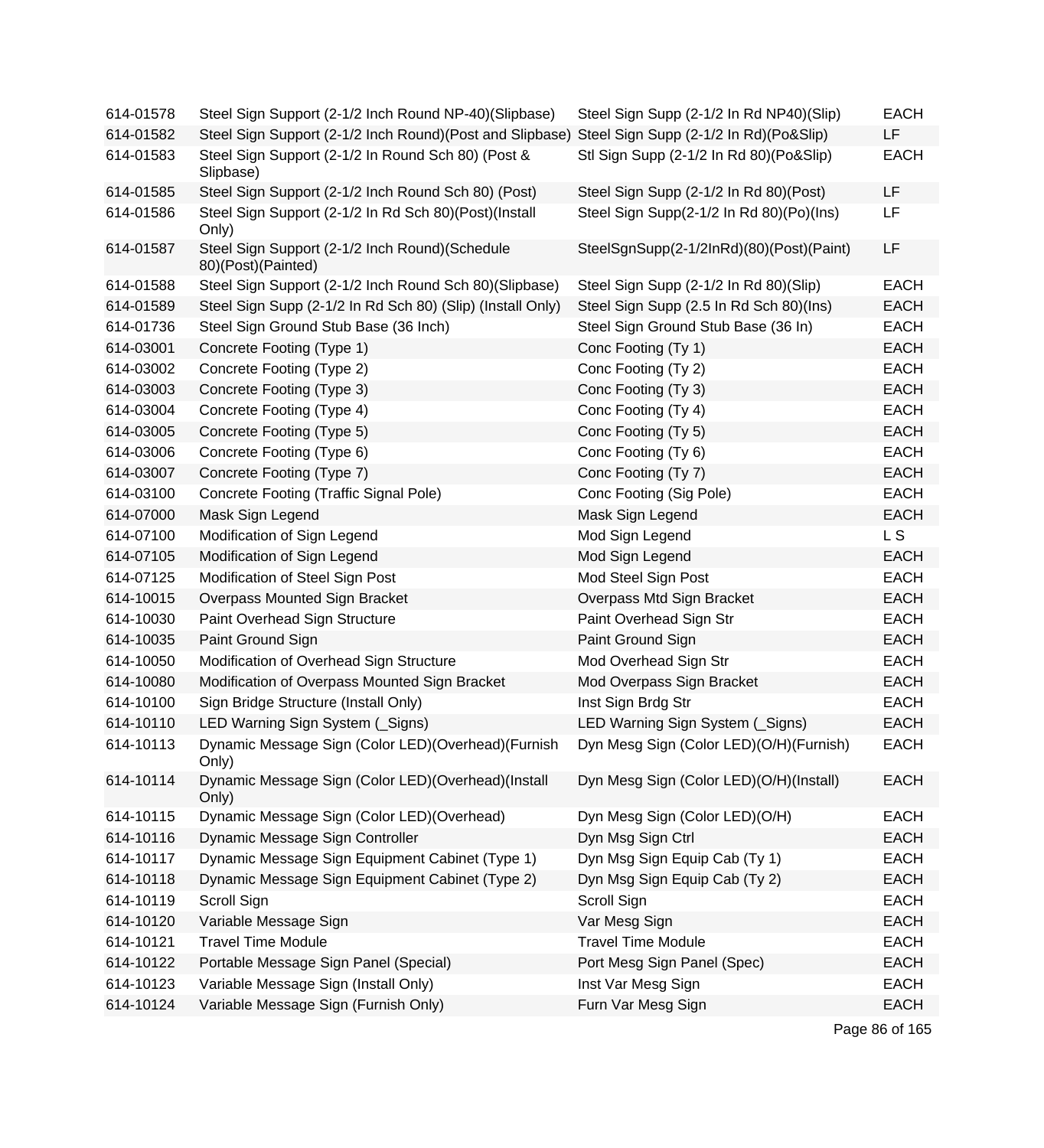| 614-10125 | Variable Message Sign (Ground Mounted)                                             | Var Mesg Sign (Grnd Mtd)                 | <b>EACH</b> |
|-----------|------------------------------------------------------------------------------------|------------------------------------------|-------------|
| 614-10126 | Variable Message Sign (Fiber Optic)                                                | Var Mesg Sign (Fib Opt)                  | <b>EACH</b> |
| 614-10127 | Variable Speed Limit Sign                                                          | Var Speed Limit Sign                     | <b>EACH</b> |
| 614-10128 | <b>Blankout Sign (Fiber Optic)</b>                                                 | Blankout Sign (Fib Opt)                  | <b>EACH</b> |
| 614-10129 | Blankout Sign (Fiber Optic) (Variable Speed Limit)                                 | Blankout Sign (Fib Opt) (VSL)            | <b>EACH</b> |
| 614-10130 | <b>Illuminated Sign</b>                                                            | <b>Illuminated Sign</b>                  | <b>EACH</b> |
| 614-10131 | Variable Speed Limit Sign (Furnish Only)                                           | Var Speed Limit Sign (Furnish Only)      | <b>EACH</b> |
| 614-10132 | Variable Speed Limit Sign (Install Only)                                           | Var Speed Limit Sign (Install Only)      | <b>EACH</b> |
| 614-10133 | Variable Message Sign (LED)(Overhead)(Furnish Only)                                | Var Mesg Sign (LED)(O/H)(Furnish)        | <b>EACH</b> |
| 614-10134 | Variable Message Sign (LED)(Overhead)(Install Only)                                | Var Mesg Sign (LED)(O/H)(Install)        | <b>EACH</b> |
| 614-10135 | LED Variable Message Sign System                                                   | <b>LED VMS System</b>                    | <b>EACH</b> |
| 614-10137 | Film Module Variable Speed Limit Sign                                              | Film Mod VSL Sign                        | <b>EACH</b> |
| 614-10138 | Full Matrix Variable Message Sign LED (Ground Mounted) FM VMS LED (Grnd Mtd)       |                                          | <b>EACH</b> |
| 614-10139 | Radar Speed Display Sign (LED)                                                     | Radar Speed Disp Sgn (LED)               | <b>EACH</b> |
| 614-10140 | Variable Message Sign LED (Double Faced)                                           | VMS LED (Double Faced)                   | <b>EACH</b> |
| 614-10141 | Variable Message Sign LED (Double Faced)(Furnish Only VMS LED (Double Faced)(Furn) |                                          | <b>EACH</b> |
| 614-10143 | Lane Use Control Signal (LED) (Single-Faced) (Furnish<br>Only)                     | Lane Use Cntrl Sgnl(LED)(Single)(Furnish | <b>EACH</b> |
| 614-10144 | Lane Use Control Signal (LED) (Single-Faced) (Install<br>Only)                     | Lane Use Cntrl Sgnl(LED)(Single)(Install | <b>EACH</b> |
| 614-10145 | Variable Message Sign LED (Single Faced)                                           | VMS LED (Single Faced)                   | <b>EACH</b> |
| 614-10146 | Variable Message Sign (LED) (Ground Mounted)                                       | VMS (LED) (Ground Mounted)               | <b>EACH</b> |
| 614-10147 | Variable Message Sign LED (Overhead)                                               | VMS LED (Overhead)                       | <b>EACH</b> |
| 614-10148 | Variable Message Sign LED (Speed Radar)                                            | VMS LED (Speed Radar)                    | <b>EACH</b> |
| 614-10149 | Variable Message Sign (LED) (Warranty)                                             | VMS (LED) (Warranty)                     | <b>EACH</b> |
| 614-10150 | 12 Inch LED (Ball)                                                                 | 12 In LED (Ball)                         | <b>EACH</b> |
| 614-10151 | 12 Inch LED (Ball) (Green)                                                         | 12 In LED (Ball) (Green)                 | <b>EACH</b> |
| 614-10152 | 12 Inch LED (Ball) (Red)                                                           | 12 In LED (Ball) (Red)                   | <b>EACH</b> |
| 614-10153 | 12 Inch LED (Ball) (Yellow)                                                        | 12 In LED (Ball) (Yellow)                | <b>EACH</b> |
| 614-10154 | 12 Inch Heated LED (Ball)(Red)                                                     | 12 In Heated LED (Ball)(Red)             | <b>EACH</b> |
| 614-10155 | 12 Inch LED (Arrow)                                                                | 12 In LED (Arr)                          | <b>EACH</b> |
| 614-10156 | 12 Inch LED (Arrow) (Green)                                                        | 12 In LED (Arr) (Green)                  | <b>EACH</b> |
| 614-10157 | 12 Inch LED (Arrow) (Red)                                                          | 12 In LED (Arr) (Red)                    | EACH        |
| 614-10158 | 12 Inch LED (Arrow) (Yellow)                                                       | 12 In LED (Arr) (Yellow)                 | <b>EACH</b> |
| 614-10160 | Signal Head Backplates                                                             | Sig Head B-Plates                        | <b>EACH</b> |
| 614-10161 | Signal Head B-Plates (Install Only)                                                | Signal Head B-Plates (Install Only)      | <b>EACH</b> |
| 614-10162 | 8 Inch LED (Ball)                                                                  | 8 In LED (Ball)                          | <b>EACH</b> |
| 614-10163 | 8 Inch LED (Ball) (Green)                                                          | 8 In LED (Ball) (Green)                  | <b>EACH</b> |
| 614-10164 | 8 Inch LED (Ball) (Red)                                                            | 8 In LED (Ball) (Red)                    | <b>EACH</b> |
| 614-10165 | 8 Inch LED (Ball) (Yellow)                                                         | 8 In LED (Ball) (Yellow)                 | <b>EACH</b> |
| 614-10166 | 8 Inch LED (Arrow)                                                                 | 8 In LED (Arr)                           | <b>EACH</b> |
| 614-10167 | 8 Inch LED (Arrow) (Green)                                                         | 8 In LED (Arr) (Green)                   | <b>EACH</b> |
| 614-10168 | 8 Inch LED (Arrow) (Red)                                                           | 8 In LED (Arr) (Red)                     | EACH        |
| 614-10169 | 8 Inch LED (Arrow) (Yellow)                                                        | 8 In LED (Arr) (Yellow)                  | <b>EACH</b> |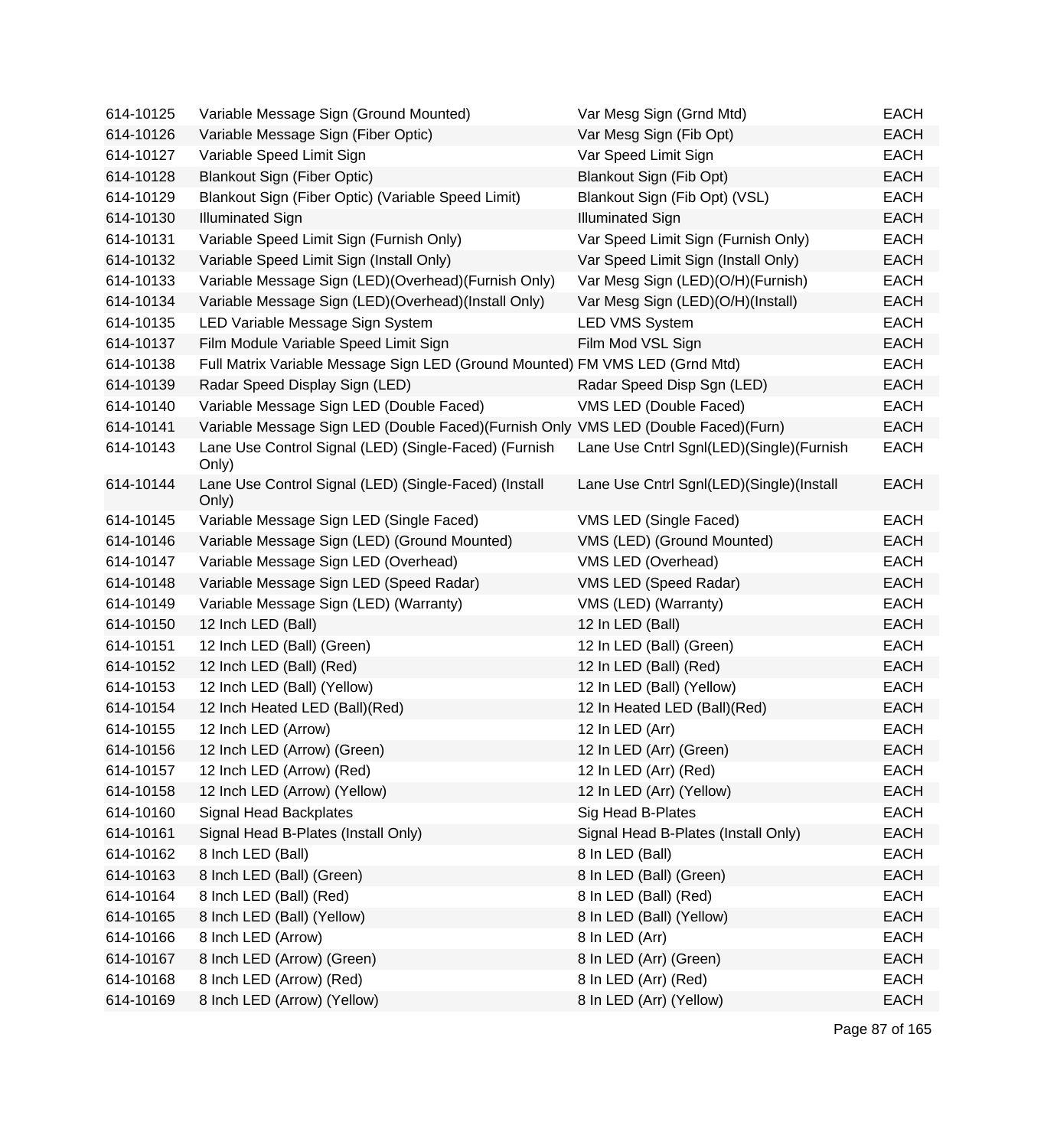| 614-10170 | <b>Traffic Signal Head Visors</b>                                                     | <b>Traffic Signal Head Visors</b>        | <b>EACH</b>    |
|-----------|---------------------------------------------------------------------------------------|------------------------------------------|----------------|
| 614-10240 | Lane Use Control Signal LED (Double Faced)                                            | LUS LED (Double Faced)                   | <b>EACH</b>    |
| 614-10242 | Lane Use Control Signal LED (Double Faced) (Furnish<br>Only)                          | LUS LED (Double Faced) (Furn)            | <b>EACH</b>    |
| 614-10245 | Lane Use Control Signal LED (Single Faced)                                            | LUS LED (Single Faced)                   | <b>EACH</b>    |
| 614-10246 | Lane Use Control Signal LED (Single Faced) (Install Only) Inst LUS LED (Single Faced) |                                          | <b>EACH</b>    |
| 614-10250 | <b>LED In-Pavement Marking Unit</b>                                                   | LED In-Pvmt Mkg Unit                     | <b>EACH</b>    |
| 614-10260 | <b>LED Master Controller</b>                                                          | <b>LED Master Controller</b>             | <b>EACH</b>    |
| 614-10280 | <b>Adaptive Traffic Signal System</b>                                                 | <b>Adapt Traff Sig System</b>            | L <sub>S</sub> |
| 614-10300 | <b>VMS/LUS Management Software</b>                                                    | <b>VMS/LUS Management Software</b>       | L S            |
| 614-10310 | <b>Traffic Management Software</b>                                                    | <b>TMS Software</b>                      | L S            |
| 614-10320 | System Integration and Testing                                                        | System Integration and Testing           | L S            |
| 614-10350 | VMS Mounting Support and Wiring (Double Faced)                                        | VMS Montig Sprt & Wiring (D Faced)       | <b>EACH</b>    |
| 614-10351 | VMS Mounting Support and Wiring (Double<br>Faced)(Furnish Only)                       | VMS Montig Sprt & Wiring (D Faced)(Furn) | <b>EACH</b>    |
| 614-10355 | LUS Mounting Support and Wiring (Single Faced)                                        | LUS Montig Sprt & Wiring(Single Faced)   | <b>EACH</b>    |
| 614-10360 | LUS Mounting Support and Wiring (Double Faced)                                        | LUS Montig Sprt & Wiring (D Faced)       | <b>EACH</b>    |
| 614-10370 | VMS & LUS Mounting Support and Wiring (Single Faced)                                  | VMS & LUS Montig Sprt & Wiring (S Faced) | <b>EACH</b>    |
| 614-10400 | Sign Bridge (Special)                                                                 | Sign Brdg (Spec)                         | <b>EACH</b>    |
| 614-20862 | VMS Support (Ground Mounted) (8.625 Inch) Diameter                                    | VMS Support (Grnd Mtd) (8.625 In)        | <b>EACH</b>    |
| 614-21275 | VMS Support (Ground Mounted) (12.75 Inch Diameter)                                    | VMS Support (Grnd Mtd) (12.75 In)        | <b>EACH</b>    |
| 614-21400 | VMS Support (Ground Mounted) (14 Inch Diameter)                                       | VMS Support (Grnd Mtd) (14 In)           | <b>EACH</b>    |
| 614-21600 | VMS Support (Ground Mounted) (16 Inch Diameter)                                       | VMS Support (Grnd Mtd) (16 In)           | <b>EACH</b>    |
| 614-30010 | <b>Steel Spacetruss System</b>                                                        | <b>Steel Spacetruss System</b>           | L <sub>S</sub> |
| 614-30110 | <b>Butterfly Structure</b>                                                            | <b>Btrfly Str</b>                        | <b>EACH</b>    |
| 614-30200 | <b>VMS Butterfly Support (Median)</b>                                                 | <b>VMS Butterfly Support (Median)</b>    | <b>EACH</b>    |
| 614-30205 | <b>VMS Butterfly Support (Roadside)</b>                                               | <b>VMS Butterfly Support (Roadside)</b>  | <b>EACH</b>    |
| 614-31275 | Monotube Overhead Sign Cantilever (12.75 Inch<br>Diameter)                            | Monotube Overhead Sign Cant(12.75In Dia) | <b>EACH</b>    |
| 614-31400 | Monotube Overhead Sign Cantilever (14 Inch Diameter)                                  | Monotube Overhead Sign Cant (14 In Dia)  | <b>EACH</b>    |
| 614-31600 | Monotube Overhead Sign Cantilever (16 Inch Diameter)                                  | Monotube Overhead Sign Cant (16 In Dia)  | <b>EACH</b>    |
| 614-31800 | Monotube Overhead Sign Cantilever (18 Inch Diameter)                                  | Monotube Overhead Sign Cant (18 In Dia)  | <b>EACH</b>    |
| 614-32000 | Monotube Overhead Sign Cantilever (20 Inch Diameter)                                  | Monotube Overhead Sign Cant (20 In Dia)  | <b>EACH</b>    |
| 614-32400 | Monotube Overhead Sign Cantilever (24 Inch Diameter)                                  | Monotube Overhead Sign Cant (24 In Dia)  | <b>EACH</b>    |
| 614-32900 | Monotube Overhead Sign Cantilever (Install Only)                                      | Inst Monotube Overhead Sign Cant         | <b>EACH</b>    |
| 614-32901 | Monotube Overhead Sign Cantilever (Furnish Only)                                      | Monotube O/H Sign Cant (Furnish Only)    | <b>EACH</b>    |
| 614-33000 | Monotube Overhead Sign Cantilever (30 Inch Diameter)                                  | Monotube Overhead Sign Cant (30 In Dia)  | <b>EACH</b>    |
| 614-33600 | Monotube Overhead Sign Cantilever (36 Inch Diameter)                                  | Monotube Overhead Sign Cantilever(36 In) | <b>EACH</b>    |
| 614-40240 | Monotube Overhead Sign Bridge with Cantilever (24 Inch<br>Diameter)                   | Mono Over Sign Brdg w/ Cant (24 In Dia)  | <b>EACH</b>    |
| 614-40360 | Monotube Overhead Sign Bridge with Cantiliver (36 Inch<br>Diameter)                   | Mono Over Sign Brdg w/ Cant (36 In Dia)  | <b>EACH</b>    |
| 614-41275 | Monotube Overhead Sign Bridge (12.75 Inch Diameter)                                   | Monotube Overhead Sign Brdg(12.75In Dia) | <b>EACH</b>    |
| 614-41400 | Monotube Overhead Sign Bridge (14 Inch Diameter)                                      | Monotube Overhead Sign Brdg (14 In Dia)  | <b>EACH</b>    |
| 614-41600 | Monotube Overhead Sign Bridge (16 Inch Diameter)                                      | Monotube Overhead Sign Brdg (16 In Dia)  | <b>EACH</b>    |
|           |                                                                                       |                                          | Page 88 of 165 |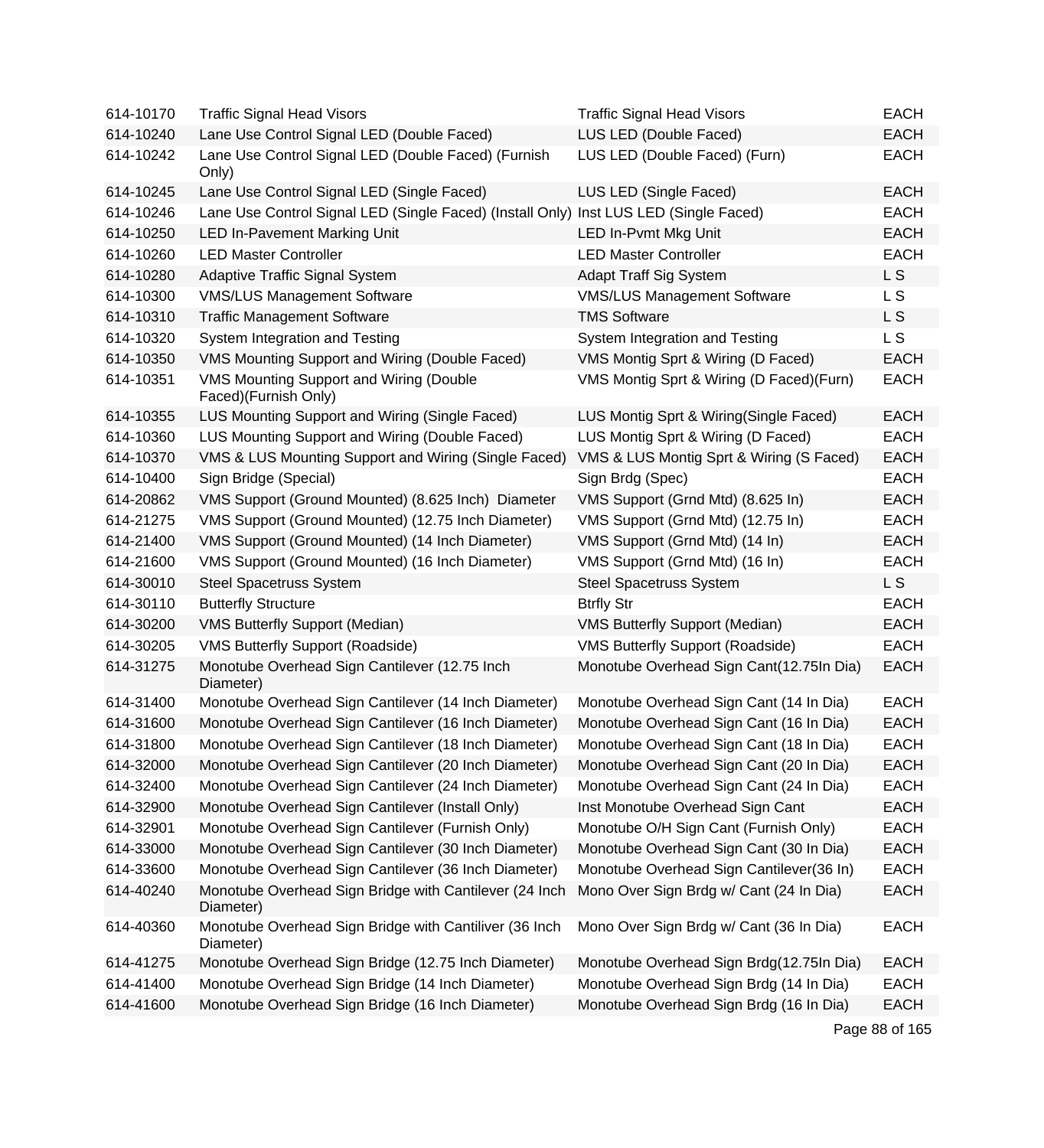| 614-41800 | Monotube Overhead Sign Bridge (18 Inch Diameter)           | Monotube Overhead Sign Brdg (18 In Dia)      | <b>EACH</b> |
|-----------|------------------------------------------------------------|----------------------------------------------|-------------|
| 614-42000 | Monotube Overhead Sign Bridge (20 Inch Diameter)           | Monotube Overhead Sign Brdg (20 In Dia)      | <b>EACH</b> |
| 614-42400 | Monotube Overhead Sign Bridge (24 Inch Diameter)           | Monotube Overhead Sign Brdg (24 In Dia)      | <b>EACH</b> |
| 614-42500 | Monotube Overhead Sign Bridge (Install Only)               | Monotube Overhead Sign Brdg (Inst Only)      | <b>EACH</b> |
| 614-43000 | Monotube Overhead Sign Bridge (30 Inch Diameter)           | Monotube Overhead Sign Brdg (30 In Dia)      | <b>EACH</b> |
| 614-43600 | Monotube Overhead Sign Bridge (36 Inch Diameter)           | Monotube Overhead Sign Brdg (36 In Dia)      | <b>EACH</b> |
| 614-50000 | <b>Truck Tip-Over Warning System</b>                       | <b>Truck Tip-Over Warning System</b>         | <b>EACH</b> |
| 614-50010 | Downhill Truck Speed Advisory System                       | <b>DTSAS</b>                                 | <b>EACH</b> |
| 614-70000 | Programmable Traffic Signal Face                           | Prog Traf Sig Face                           | <b>EACH</b> |
| 614-70010 | Modification of Signal Face                                | Mod Sig Face                                 | <b>EACH</b> |
| 614-70020 | <b>Optical Unit Retrofit Kit</b>                           | Opt Unit Retrofit Kit                        | <b>EACH</b> |
| 614-70021 | Optical Unit Retrofit Kit(Install Only)                    | Optical Unit Retrofit Kit(Install Only)      | <b>EACH</b> |
| 614-70022 | Optical Unit Retrofit Kit (Special)                        | Opt Unit Retrofit Kit (Spec)                 | <b>EACH</b> |
| 614-70024 | 1310nm SFP Optic Module                                    | 1310nm SFP Optic Module                      | <b>EACH</b> |
| 614-70026 | <b>CWDM Multiplexor Demultiplexor Module</b>               | <b>CWDM Multiplexor Demultiplexor Module</b> | <b>EACH</b> |
| 614-70028 | <b>CWDM SFP Optic Module</b>                               | <b>CWDM SFP Optic Module</b>                 | <b>EACH</b> |
| 614-70030 | <b>Optical Attenuator</b>                                  | <b>Optical Attenuator</b>                    | <b>EACH</b> |
| 614-70032 | <b>Optical Filter</b>                                      | <b>Optical Filter</b>                        | <b>EACH</b> |
| 614-70112 | Traffic Signal Face (12)                                   | Traf Sig Face (12)                           | <b>EACH</b> |
| 614-70113 | Pedestrian Signal Face (12)                                | Ped Sig Face (12)                            | <b>EACH</b> |
| 614-70116 | Pedestrian Signal Face (16-16)                             | Ped Sig Face (16-16)                         | <b>EACH</b> |
| 614-70117 | Pedestrian Signal Face (16)                                | Ped Sig Face (16)                            | <b>EACH</b> |
| 614-70118 | Pedestrian Signal Face (18)                                | Ped Sig Face (18)                            | <b>EACH</b> |
| 614-70126 | Pedestrian Signal Face (16-16)(LED Replacement)            | Ped Sig Face (16-16)(LED Repl)               | <b>EACH</b> |
| 614-70150 | Pedestrian Signal Face (16) (Countdown)                    | Ped Sig Face (16) (Countdown)                | <b>EACH</b> |
| 614-70200 | Accessible Pedestrian Signal                               | <b>Access Ped Sig</b>                        | <b>EACH</b> |
| 614-70216 | Traffic Signal Face (8-8)                                  | Traf Sig Face (8-8)                          | <b>EACH</b> |
| 614-70224 | Pedestrian Signal Face (12-12)                             | Ped Sig Face (12-12)                         | <b>EACH</b> |
| 614-70225 | Traffic Signal Face (12-12)                                | Traf Sig Face (12-12)                        | <b>EACH</b> |
| 614-70250 | Pedestrian Signal Face (16)(Countdown)(LED<br>Replacement) | Ped Sig Face (16)(Countdown)(LED Repl)       | <b>EACH</b> |
| 614-70324 | Traffic Signal Face (8-8-8)                                | Traf Sig Face (8-8-8)                        | <b>EACH</b> |
| 614-70328 | Traffic Signal Face (12-8-8)                               | Traf Sig Face (12-8-8)                       | <b>EACH</b> |
| 614-70336 | Traffic Signal Face (12-12-12)                             | Traf Sig Face (12-12-12)                     | <b>EACH</b> |
| 614-70337 | Traffic Signal Face (12-12-12) (Install Only)              | Traf Sig Face (12-12-12) (Inst Only)         | <b>EACH</b> |
| 614-70432 | Traffic Signal Face (8-8-8-8)                              | Traf Sig Face (8-8-8-8)                      | <b>EACH</b> |
| 614-70448 | Traffic Signal Face (12-12-12-12)                          | Traf Sig Face (12-12-12-12)                  | <b>EACH</b> |
| 614-70450 | Traffic Signal Face (12-12-12-12)(Install Only)            | Traf Sig Face (12-12-12-12)(Instal Only)     | <b>EACH</b> |
| 614-70548 | Traffic Signal Face (8-8-8-12-12)                          | Traf Sig Face (8-8-8-12-12)                  | <b>EACH</b> |
| 614-70560 | Traffic Signal Face (12-12-12-12-12)                       | Traf Sig Face (12-12-12-12-12)               | <b>EACH</b> |
| 614-70565 | Traffic Signal Face (12-12-12-12-12-12)                    | Traf Sig Face (12-12-12-12-12-12)            | <b>EACH</b> |
| 614-72430 | Traffic Signal (24 Inch x 30 Inch Blankout LED Sign)       | Traf Sig (24x30 LED Sign)                    | <b>EACH</b> |
| 614-72480 | Traffic Signal (36 Inch X 40 Inch Blankout LED Sign)       | Traf Sig (36x40 LED Sign)                    | <b>EACH</b> |
| 614-72606 | Traffic Signal (60 Inch X 60 Inch Blankout LED Sign)       | Traf Sig (60x60 LED Sign)                    | <b>EACH</b> |

Page 89 of 165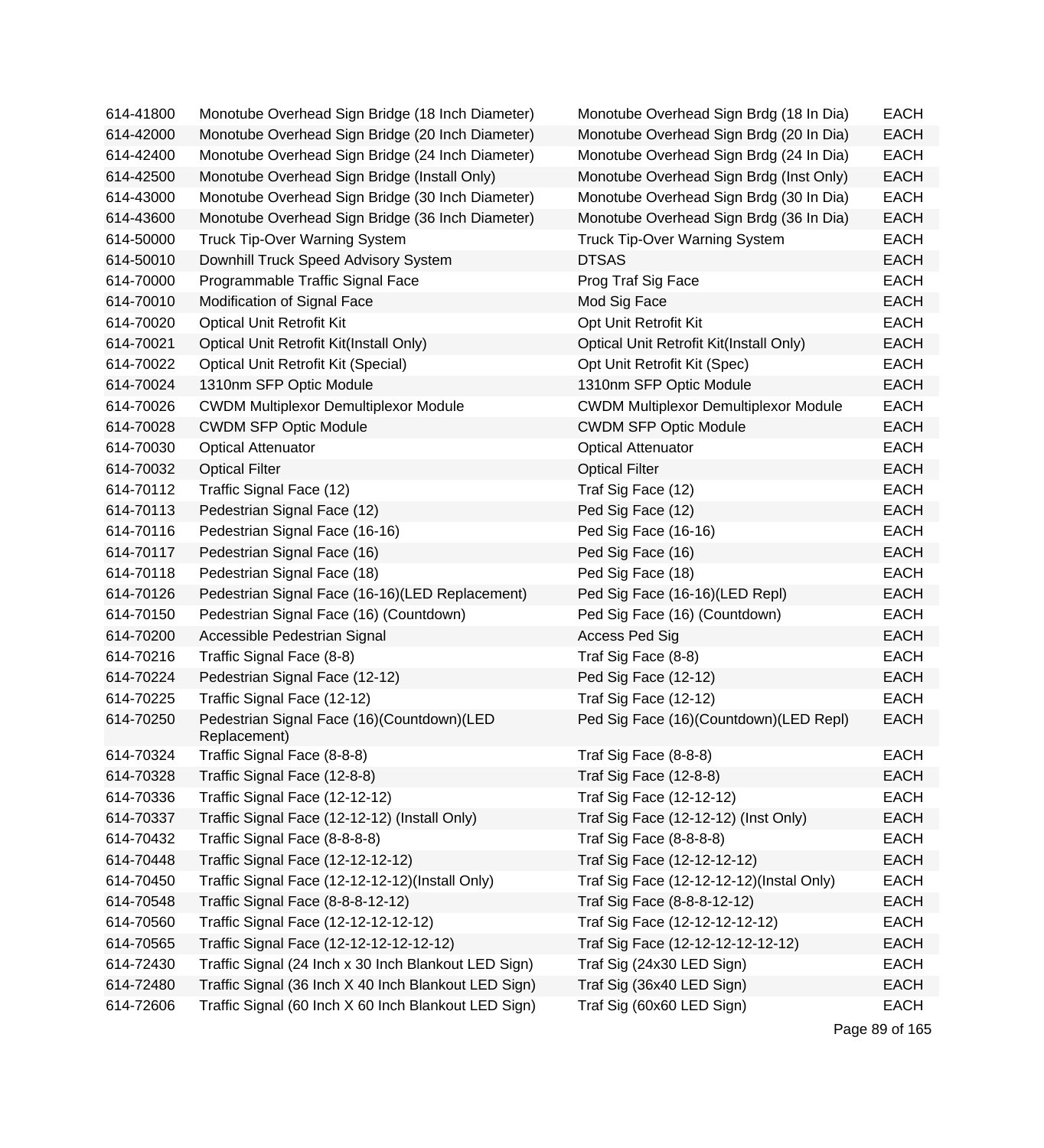| 614-72740 | Blank Out Sign(LED)(Single Faced)                                    | Blank Out Sign(LED)(Sing Fac)         | <b>EACH</b> |
|-----------|----------------------------------------------------------------------|---------------------------------------|-------------|
| 614-72741 | Blank Out Sign (LED)(SPEED RADAR)                                    | Blank Out Sign (LED)(SPD RDR)         | <b>EACH</b> |
| 614-72745 | Blank Out Sign Mounting Support & Wiring                             | Blank Out Sign Mntig Support & Wiring | <b>EACH</b> |
| 614-72748 | Traffic Signal (48 Inch X 48 Inch Blankout Sign)                     | Traf Sig (48x48 Blankout Sign)        | <b>EACH</b> |
| 614-72760 | Traffic Signal (60 Inch X 60 Inch Blankout Sign)                     | Traf Sig (60x60 Blankout Sign)        | <b>EACH</b> |
| 614-72765 | Traffic Signal (24 Inch x 24 Inch Blankout LED Sign)                 | Traf Sig (24x24 Blankout LED Sign)    | <b>EACH</b> |
| 614-72804 | Overheight Vehicle Warning Siren                                     | Overheight Veh Warn Siren             | <b>EACH</b> |
| 614-72806 | Overheight Vehicle Detector (LIDAR)                                  | Overheight Veh Det (LIDAR)            | <b>EACH</b> |
| 614-72828 | Communications Cabinet (Furnish Only)                                | Communications Cabinet (Furnish Only) | <b>EACH</b> |
| 614-72829 | <b>Communications Cabinet (Install Only)</b>                         | Communications Cabinet (Install Only) | <b>EACH</b> |
| 614-72830 | <b>Communications Cabinet</b>                                        | <b>Communications Cabinet</b>         | <b>EACH</b> |
| 614-72831 | Communications Cabinet (Type 1)                                      | Comm Cabinet (Type 1)                 | <b>EACH</b> |
| 614-72832 | Communications Cabinet (Type 2)                                      | Comm Cabinet (Type 2)                 | <b>EACH</b> |
| 614-72833 | Communications Cabinet (Type 2) (Furnish Only)                       | Communications Cab (Type 2) (Furnish) | <b>EACH</b> |
| 614-72834 | Communications Cabinet (Type 2) (Install Only)                       | Comm Cabinet (Type 2)(Install Only)   | <b>EACH</b> |
| 614-72836 | <b>Conflict Monitor</b>                                              | <b>Conflict Monitor</b>               | <b>EACH</b> |
| 614-72845 | Overheight Vehicle Detection System Controller                       | Overheight Veh Det Sys Controller     | <b>EACH</b> |
| 614-72854 | <b>Traffic Controller Cabinet</b>                                    | <b>Traf Ctrl Cabinet</b>              | <b>EACH</b> |
| 614-72855 | <b>Traffic Signal Controller Cabinet</b>                             | <b>Traf Sig Ctrl Cabinet</b>          | <b>EACH</b> |
| 614-72856 | <b>Recessed Control Cabinet</b>                                      | <b>Recessed Ctrl Cabinet</b>          | <b>EACH</b> |
| 614-72857 | <b>Surface Mounted Control Cabinet</b>                               | <b>Surface Mounted Ctrl Cabinet</b>   | <b>EACH</b> |
| 614-72858 | Pedestal Pole (3 Foot 6 Inch)                                        | Ped Pole (3.5 In)                     | <b>EACH</b> |
| 614-72859 | Surface Mounted Control Cabinet (Install Only)                       | Surf Mount Ctrl Cab (Inst Only)       | <b>EACH</b> |
| 614-72860 | Pedestrian Push Button                                               | Ped Push Button                       | <b>EACH</b> |
| 614-72861 | Pedestrian Push Button (Install Only)                                | Ped Push Button (Inst Only)           | <b>EACH</b> |
| 614-72862 | Pedestrian Push Button (Special)                                     | Ped Push Button (Spec)                | <b>EACH</b> |
| 614-72863 | Pedestrian Push Button Post Assembly                                 | Ped Push Button Post Assem            | <b>EACH</b> |
| 614-72864 | Fire Preemption Unit                                                 | Fire Preempt Unit                     | <b>EACH</b> |
| 614-72865 | Pedestrian Interval Timer                                            | Ped Interval Timer                    | <b>EACH</b> |
| 614-72866 | Fire Preemption Unit and Timer                                       | Fire Preempt Unit + Timer             | <b>EACH</b> |
| 614-72867 | Fire Extinguisher                                                    | Fire Extinguisher                     | <b>EACH</b> |
| 614-72868 | <b>Bicycle and Pedestrian Traffic Counter</b>                        | <b>Bicycle and Ped Traf Count</b>     | EACH        |
| 614-72870 | <b>Coordination Unit</b>                                             | <b>Coordination Unit</b>              | <b>EACH</b> |
| 614-72871 | Loop Detector Wire (Prefab) Special                                  | Loop Detect Wire (Prefab) Spec        | LF          |
| 614-72872 | Loop Detector (Micro Type)                                           | Loop Detect (Micro Type)              | <b>EACH</b> |
| 614-72873 | Loop Detector Wire Prefabricated (Install Only)                      | Loop Detec Wire Prefab (Install Only) | LF          |
| 614-72875 | Loop Detector Wire                                                   | Loop Detect Wire                      | LF          |
| 614-72876 | Traffic Signal Vehicle Detector Amplifier (Loop Type) (2<br>Channel) | Detect Amp (Loop) (2)                 | <b>EACH</b> |
| 614-72878 | Traffic Signal Vehicle Detector Amplifier (Loop Type) (4<br>Channel) | Detect Amp (Loop) (4)                 | <b>EACH</b> |
| 614-72879 | Traffic Signal Vehicle Detector Amplifier (Magnetic Type)            | Detect Amp (Magnetic)                 | <b>EACH</b> |
| 614-72880 | Traffic Signal Vehicle Detector Amplifier (Loop Type)                | Detect Amp (Loop)                     | <b>EACH</b> |
| 614-72882 | Traffic Signal Vehicle Detector (Micro Type)                         | Detect (Micro)                        | <b>EACH</b> |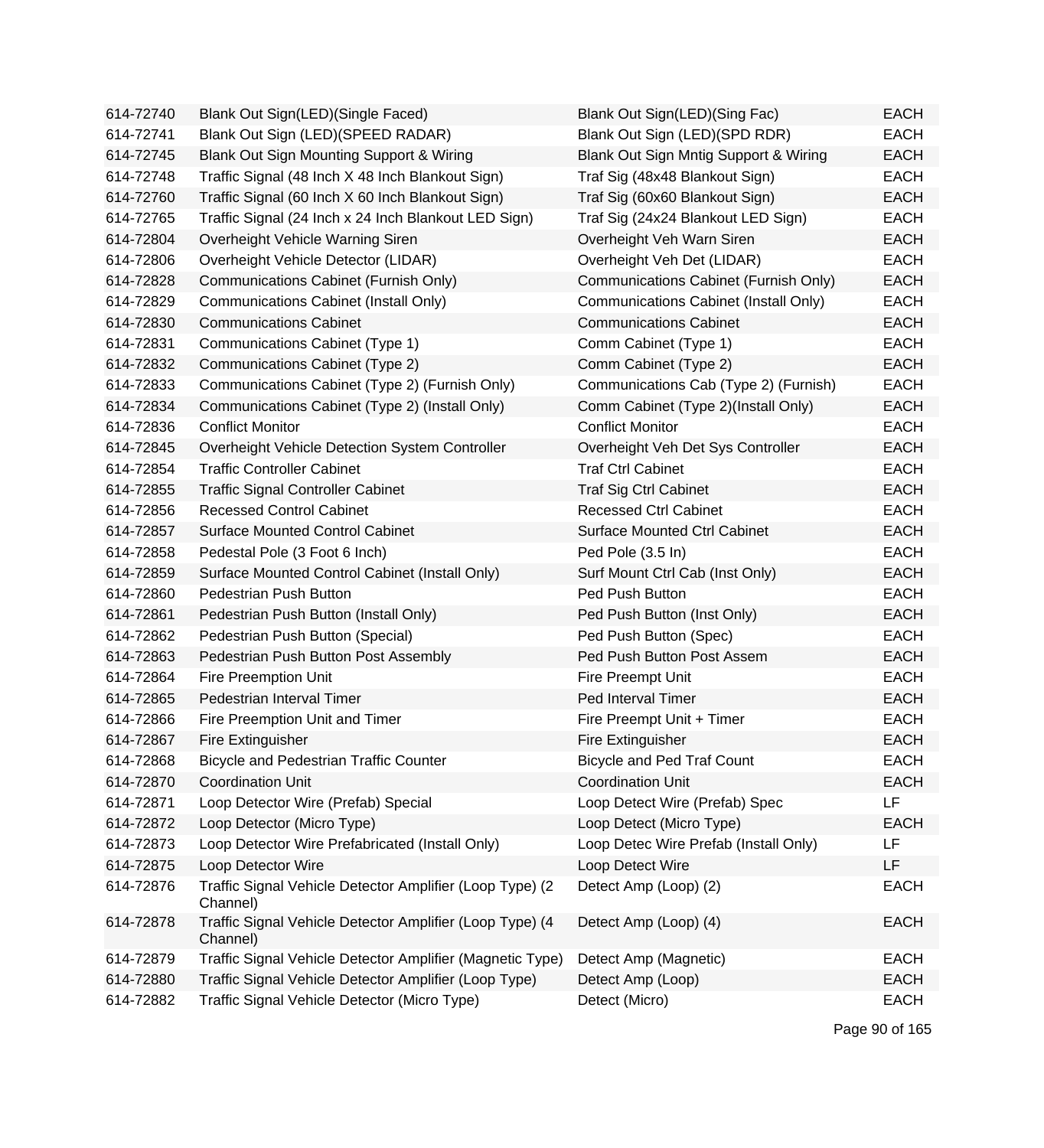| 614-72883 | <b>Mainline Detection</b>                                               | <b>Mainline Detection</b>                | <b>EACH</b> |
|-----------|-------------------------------------------------------------------------|------------------------------------------|-------------|
| 614-72884 | Traffic Signal Vehicle Detector (Micro Wave Type)                       | Detect (Micro Wave)                      | <b>EACH</b> |
| 614-72885 | Traffic Signal Vehicle Detector (Special)                               | Detect (Spec)                            | <b>EACH</b> |
| 614-72886 | Intersection Detection System (Camera)                                  | Intersection Detect Sys (Camera)         | <b>EACH</b> |
| 614-72887 | Microwave Vehicle Radar Detector                                        | Detect (Microwave Veh)                   | <b>EACH</b> |
| 614-72888 | Microwave Vehicle Radar Detector (Install Only)                         | Detect (Microwave Veh) (Install)         | <b>EACH</b> |
| 614-72889 | Traffic Signal Vehicle Detector (Micro Type) (Non-<br>Invasive)         | Detect (Micro) (Non-Invasive)            | <b>EACH</b> |
| 614-72890 | Span Wire Cable                                                         | Span Wire Cable                          | LF          |
| 614-72891 | Telephone Interconnect Wire                                             | Tele Intercon Wire                       | LF          |
| 614-72892 | <b>Power Feed Wire</b>                                                  | <b>Power Feed Wire</b>                   | LF          |
| 614-72893 | <b>Signal Cable</b>                                                     | <b>Signal Cable</b>                      | <b>LF</b>   |
| 614-72894 | <b>Emergency Telephone</b>                                              | <b>Emergency Telephone</b>               | <b>EACH</b> |
| 614-72895 | Vehicle Detection System (Single Camera)                                | Vehicle Detect Sys (Single Camera)       | <b>EACH</b> |
| 614-72896 | Intersection Detection System (Camera)(Install Only)                    | Inst Intersect Detect Sys (Camera)       | <b>EACH</b> |
| 614-72897 | Signal Cable (Install Only)                                             | Signal Cable (Install Only)              | LF          |
| 614-72900 | Wireless Magnetometer Vehicle Detection system                          | <b>WL Magnet Vehicle Det Sys</b>         | <b>EACH</b> |
| 614-72904 | Microwave Vehicle Radar Detector (Furnish Only)                         | Microwave Veh Radar Detect (Furnish Only | <b>EACH</b> |
| 614-73000 | Piezo (Electric) (CL I) (11 Foot)                                       | Piezo (Elec) (CL I) (11 Ft)              | <b>EACH</b> |
| 614-73005 | Piezo (Electric) (Class II)                                             | Piezo (Elec) (CL II)                     | <b>EACH</b> |
| 614-73010 | Piezo Electric Tube, Class 2 (Install Only)                             | Inst Piezo Elec Tube, CL 2               | <b>EACH</b> |
| 614-75200 | Programmable Traffic Signal Face (Install Only)                         | Inst Prog Traf Sig Face                  | <b>EACH</b> |
| 614-75216 | Pedestrian Signal Face (16) (Install Only)                              | Inst Ped Sig Face (16)                   | <b>EACH</b> |
| 614-75219 | Pedestrian Signal Face (18) (Countdown) (Install Only)                  | Inst Ped Sig Face (18) (Countdown)       | <b>EACH</b> |
| 614-75225 | Traffic Signal Face (12-12) (Install Only)                              | Inst Traf Sig Face (12-12)               | <b>EACH</b> |
| 614-75226 | Traffic Signal Face (12) (Install Only)                                 | Inst Traf Sig Face (12)                  | <b>EACH</b> |
| 614-75324 | Traffic Signal Face (8-8-8) (Install Only)                              | Inst Traf Sig Face (8-8-8)               | <b>EACH</b> |
| 614-75332 | Pedestrian Signal Face (16-16) (Install Only)                           | Inst Ped Sig Face (16-16)                | <b>EACH</b> |
| 614-75336 | Traffic Signal Face (12-12-12) (Install Only)                           | Inst Traf Sig Face (12-12-12)            | <b>EACH</b> |
| 614-75560 | Traffic Signal Face (12-12-12-12-12) (Install Only)                     | Inst Traf Sig Face (12-12-12-12-12)      | <b>EACH</b> |
| 614-75840 | Traffic Signal Controller (Install Only)                                | Inst Traf Sig Ctrler                     | <b>EACH</b> |
| 614-75841 | Traffic Signal Controller (Type 170) (Install Only)                     | Inst Traf Sig Ctrler (Ty 170)            | <b>EACH</b> |
| 614-75848 | Traffic Signal Controller and Cabinet (Install Only)                    | Inst Traf Sig Ctrler + Cab               | <b>EACH</b> |
| 614-75855 | Traffic Signal Controller Cabinet (Install Only)                        | Inst Traf Sig Ctrler Cab                 | <b>EACH</b> |
| 614-75860 | Pedestrian Push Button (Install Only)                                   | Inst Ped Push Button                     | <b>EACH</b> |
| 614-75866 | Fire Preemption Unit and Timer (Install Only)                           | Inst Fire Preempt Unit + Timer           | <b>EACH</b> |
| 614-75867 | Railroad Preemption Unit (Install Only)                                 | Inst RR Preempt Unit                     | <b>EACH</b> |
| 614-75868 | Fire Preemption Unit (Install Only)                                     | Inst Fire Preempt Unit                   | <b>EACH</b> |
| 614-75869 | Fire Preemption Unit Emitter (Furnish Only)                             | Furn Fire Preempt Unit Emitter           | <b>EACH</b> |
| 614-75870 | Coordination Unit (Install Only)                                        | <b>Inst Coordination Unit</b>            | <b>EACH</b> |
| 614-75875 | Loop Detector Wire (Install Only)                                       | Inst Loop Detect Wire                    | LF          |
| 614-75877 | Loop Detector Wire Prefabricated (Special) (Install Only)               | Inst Prefab Loop Detect (Spec)           | LF          |
| 614-75880 | Traffic Signal Vehicle Detector Amplifier (Loop Type)<br>(Install Only) | Inst Detect Amp (Loop)                   | <b>EACH</b> |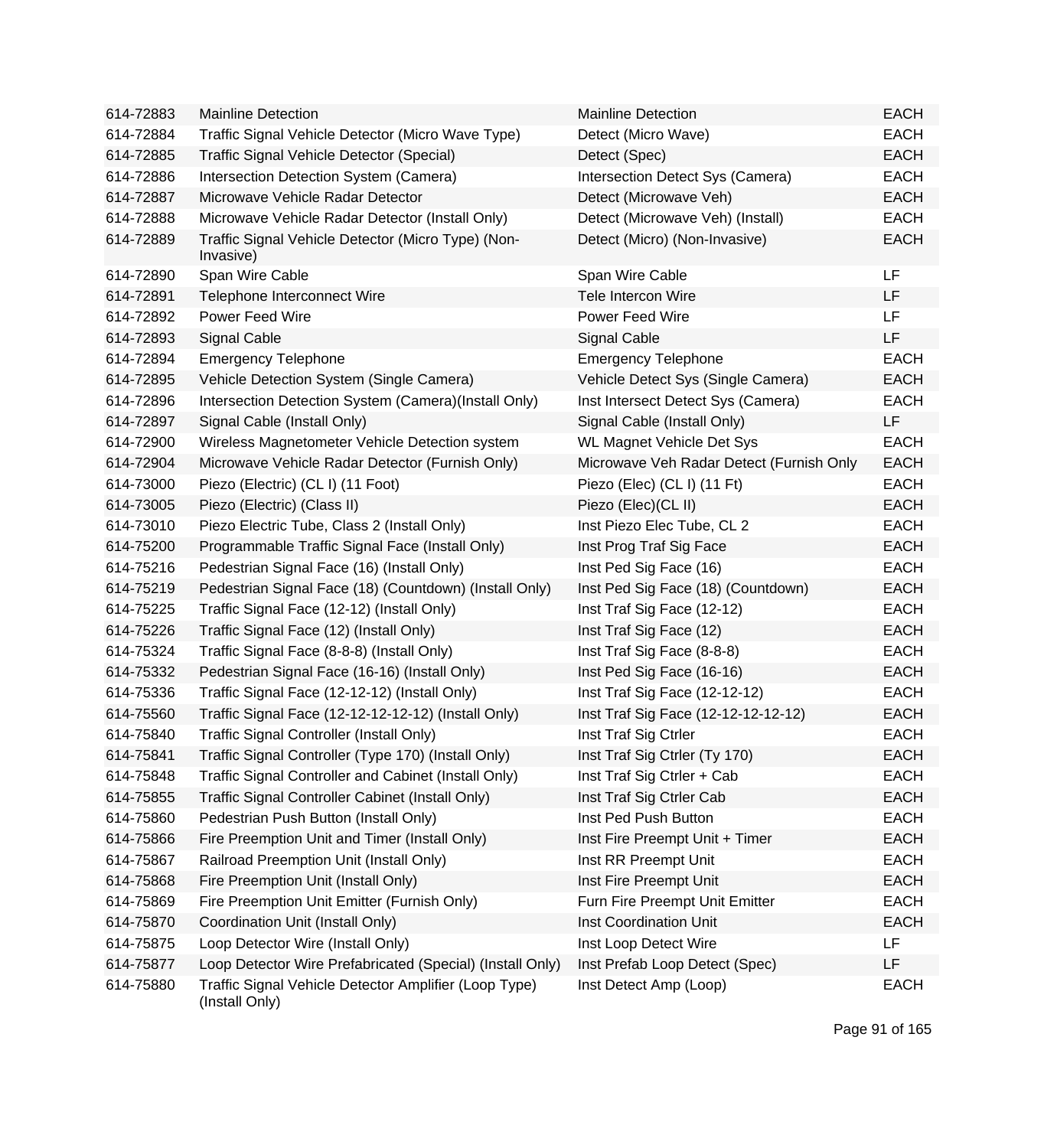| 614-75881 | Traffic Signal Detector Amplifier (Loop Type) (Install Only) Inst Traf Sig Detect Amp (Loop) |                                       | <b>EACH</b> |
|-----------|----------------------------------------------------------------------------------------------|---------------------------------------|-------------|
| 614-75882 | Traffic Signal Vehicle Detector (Magnetic Type) (Install<br>Only)                            | Inst Sig Veh Detect (Magnetic)        | <b>EACH</b> |
| 614-75883 | Traffic Signal Detector (Micro Type) (Install Only)                                          | Inst Traf Sig Detect (Micro)          | <b>EACH</b> |
| 614-75890 | Span Wire Cable (Install Only)                                                               | Inst Span Wire Cable                  | LF          |
| 614-75891 | Telephone Interconnect Wire (Install Only)                                                   | Inst Tele Intercon Wire               | LF          |
| 614-75892 | Power Feed Wire (Install Only)                                                               | Inst Pwr Feed Wire                    | <b>LF</b>   |
| 614-79217 | Pedestrian Signal Face (16) (Furnish Only)                                                   | Furn Ped Sig Face (16)                | <b>EACH</b> |
| 614-79328 | Traffic Signal Face (12-8-8) (Furnish Only)                                                  | Furn Traf Sig Face (12-8-8)           | <b>EACH</b> |
| 614-79332 | Pedestrian Signal Face (16-16) (Furnish Only)                                                | Furn Ped Sig Face (16-16)             | <b>EACH</b> |
| 614-79336 | Traffic Signal Face (12-12-12) (Furnish Only)                                                | Furn Traf Sig Face (12-12-12)         | <b>EACH</b> |
| 614-79560 | Traffic Signal Face (12-12-12-12-12) (Furnish Only)                                          | Furn Traf Sig Face (12-12-12-12-12)   | <b>EACH</b> |
| 614-79840 | Traffic Signal Controller (Furnish Only)                                                     | Furn Traf Sig Ctrler                  | <b>EACH</b> |
| 614-79855 | Traffic Signal Controller Cabinet (Furnish Only)                                             | Furn Traf Sig Ctrler Cab              | <b>EACH</b> |
| 614-79858 | Pedestal Pole (3 Foot 6 Inch) (Furnish Only)                                                 | Furn Ped Pole (3.5 In)                | <b>EACH</b> |
| 614-79860 | Pedestrian Push Button (Furnish Only)                                                        | Furn Ped Push Button                  | <b>EACH</b> |
| 614-79866 | Fire Preemption Unit and Timer (Furnish Only)                                                | Furn Fire Preempt Unit + Timer        | <b>EACH</b> |
| 614-79870 | Coordination Unit (Furnish Only)                                                             | <b>Furn Coordination Unit</b>         | <b>EACH</b> |
| 614-79875 | Loop Detector Wire (Furnish Only)                                                            | Furn Loop Detect Wire                 | <b>LF</b>   |
| 614-79876 | Loop Detector Wire (Prefabricated) (Special) (Furnish<br>Only)                               | Furn Loop Detect Wire (Prefab) (Spec) | LF          |
| 614-79878 | Traffic Signal Vehicle Detector Amplifier (Loop Type) (4<br>Channel) (Furnish Only)          | Furn Detect Amp (Loop) (4)            | <b>EACH</b> |
| 614-79879 | Signal Cable (Furnish Only)                                                                  | Furn Sig Cable                        | LF          |
| 614-79880 | Traffic Signal Vehicle Detector Amplifier (Loop Type)<br>(Furnish Only)                      | Furn Detect Amp (Loop)                | <b>EACH</b> |
| 614-79882 | Traffic Signal Vehicle Detector (Magnetic Type) (Furnish<br>Only)                            | Furn Detect (Magnetic)                | <b>EACH</b> |
| 614-79885 | Traffic Signal Vehicle Detector (Micro Type) (Furnish Only) Furn Detect (Micro)              |                                       | <b>EACH</b> |
| 614-79886 | Intersection Detection System (Camera) (Furnish Only)                                        | Furn Int Detect Sys (Camera)          | <b>EACH</b> |
| 614-79890 | Span Wire Cable (Furnish Only)                                                               | Furn Span Wire Cable                  | LF          |
| 614-79891 | Telephone Interconnect Wire (Furnish Only)                                                   | Furn Tele Intercon Wire               | LF          |
| 614-79892 | Power Feed Wire (Furnish Only)                                                               | Furn Pwr Feed Wire                    | LF          |
| 614-79896 | Controller Interface Unit (Furnish Only)                                                     | Furn Ctrler Interface                 | <b>EACH</b> |
| 614-80000 | <b>Flashing Beacon</b>                                                                       | Flash Beacon                          | <b>EACH</b> |
| 614-80001 | Flashing Beacon (Solar Powered)                                                              | Flash Beacon (Solar Pwred)            | <b>EACH</b> |
| 614-80002 | Flashing Beacon (Install Only)                                                               | Inst Flash Beacon                     | <b>EACH</b> |
| 614-80003 | Rectangular Rapid Flashing Beacon                                                            | Rect Rapid Flash Beacon               | <b>EACH</b> |
| 614-80004 | Flashing Beacon (Special)                                                                    | Flash Beacon (Spec)                   | <b>EACH</b> |
| 614-80006 | <b>Surface Condition Analyzer</b>                                                            | <b>Surface Condition Analyzer</b>     | <b>EACH</b> |
| 614-80009 | Surface Condition Analyzer (Furnish Only)                                                    | Furn Surface Condition Analyzer       | <b>EACH</b> |
| 614-80010 | <b>Travel Time Indicator</b>                                                                 | <b>Travel Time Indicator</b>          | <b>EACH</b> |
| 614-80020 | Travel Time Indicator (Install Only)                                                         | Travel Time Indicator (Install)       | <b>EACH</b> |
| 614-80311 | Barricade (Type 3 F-A)                                                                       | Barricade (Ty 3 F-A)                  | <b>EACH</b> |
| 614-80312 | Barricade (Type 3 F-B)                                                                       | Barricade (Ty 3 F-B)                  | <b>EACH</b> |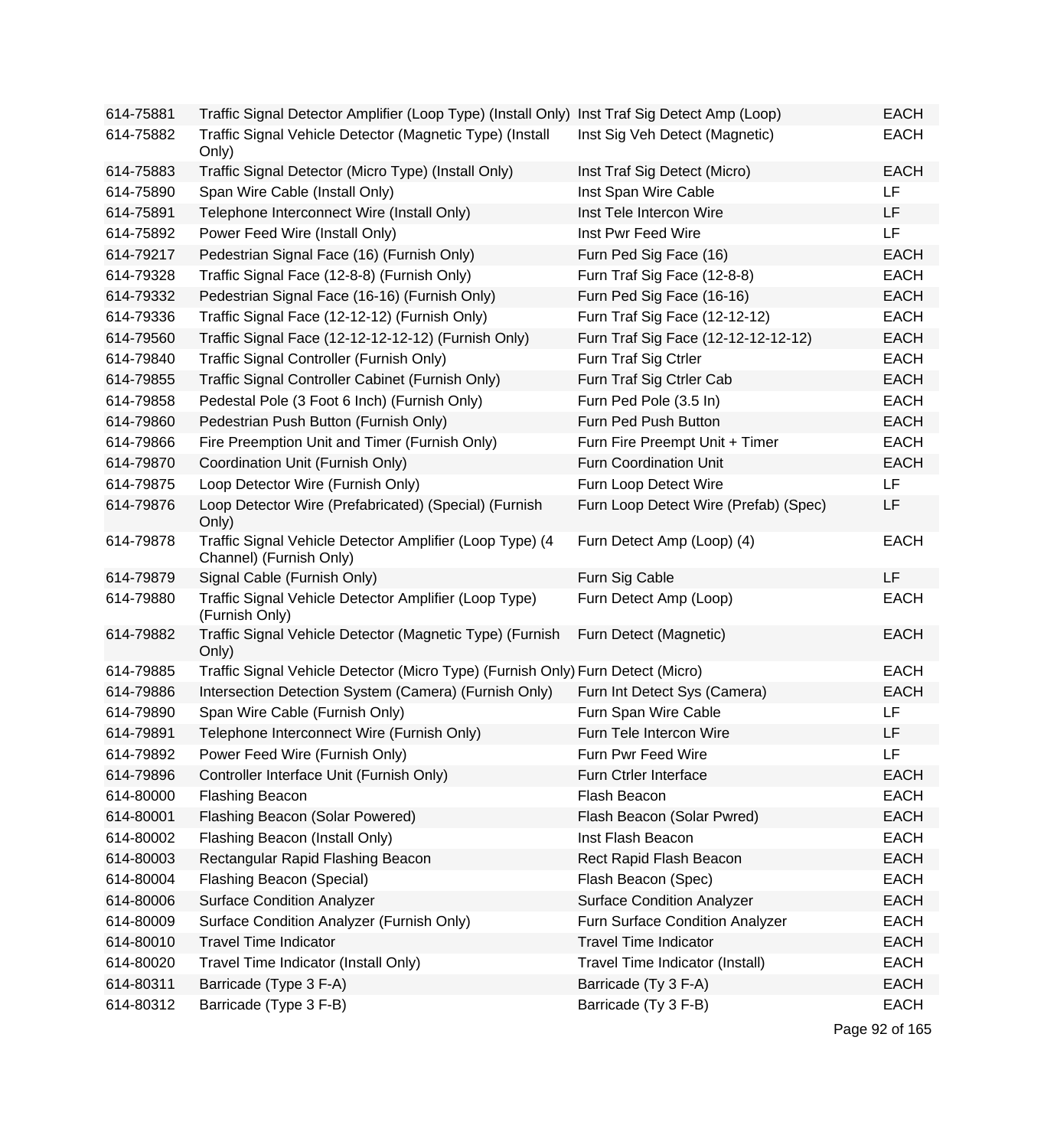| 614-80313 | Barricade (Type 3 F-C)                                      | Barricade (Ty 3 F-C)                  | <b>EACH</b> |
|-----------|-------------------------------------------------------------|---------------------------------------|-------------|
| 614-80314 | Barricade (Type 3 F-D)                                      | Barricade (Ty 3 F-D)                  | <b>EACH</b> |
| 614-80321 | Barricade (Type 3 M-A)                                      | Barricade (Ty 3 M-A)                  | <b>EACH</b> |
| 614-80322 | Barricade (Type 3 M-B)                                      | Barricade (Ty 3 M-B)                  | <b>EACH</b> |
| 614-80323 | Barricade (Type 3 M-C)                                      | Barricade (Ty 3 M-C)                  | <b>EACH</b> |
| 614-80324 | Barricade (Type 3 M-D)                                      | Barricade (Ty 3 M-D)                  | <b>EACH</b> |
| 614-80385 | <b>Rumble Strip</b>                                         | <b>Rumble Strip</b>                   | <b>LF</b>   |
| 614-80386 | <b>Rumble Strip (Special)</b>                               | Rumble Strip (Spec)                   | <b>LF</b>   |
| 614-80387 | Rumble Strip (Grinding)                                     | Rumble Strip (Grind)                  | LF          |
| 614-80390 | Rumble Strip (Grinding)(Asphalt)(Sinusoidal)                | Rumble Strip (Grinding)(Asphalt)(Sin) | LF          |
| 614-80391 | Rumble Strip (Grinding)(Asphalt)                            | Rumble Strip (Grind)(Asphalt)         | LF          |
| 614-80392 | Rumble Strip (Grinding)(Concrete)                           | Rumble Strip (Grind)(Conc)            | <b>LF</b>   |
| 614-81000 | <b>Traffic Signal-Light Pole Steel</b>                      | Sig-Light Pole Steel                  | <b>EACH</b> |
| 614-81005 | Traffic Signal-Light Pole Steel (Furnish Only)              | Furn Sig-Light Pole Steel             | <b>EACH</b> |
| 614-81010 | Traffic Signal-Light Pole Steel (1 Mast Arm)                | Sig-Light Pole Steel (1)              | <b>EACH</b> |
| 614-81011 | Traffic Signal-Light Pole Steel (1 Mast Arm) (Install Only) | Inst Sig-Light Pole Steel (1)         | <b>EACH</b> |
| 614-81012 | Traffic Signal-Light Pole Steel (2 Mast Arm) (Install 0nly) | Inst Sig-Light Pole Steel (2)         | <b>EACH</b> |
| 614-81020 | Traffic Signal-Light Pole Steel (2 Mast Arm)                | Sig-Light Pole Steel (2)              | <b>EACH</b> |
| 614-81115 | Traffic Signal Light Pole Steel (1-15 Foot Mast Arm)        | Sig-Light Pole Steel (1-15 Ft)        | <b>EACH</b> |
| 614-81120 | Traffic Signal-Light Pole Steel (1-20 Foot Mast Arm)        | Sig-Light Pole Steel (1-20 Ft)        | <b>EACH</b> |
| 614-81125 | Traffic Signal-Light Pole Steel (1-25 Foot Mast Arm)        | Sig-Light Pole Steel (1-25 Ft)        | <b>EACH</b> |
| 614-81130 | Traffic Signal-Light Pole Steel (1-30 Foot Mast Arm)        | Sig-Light Pole Steel (1-30 Ft)        | <b>EACH</b> |
| 614-81135 | Traffic Signal-Light Pole Steel (1-35 Foot Mast Arm)        | Sig-Light Pole Steel (1-35 Ft)        | <b>EACH</b> |
| 614-81140 | Traffic Signal-Light Pole Steel (1-40 Foot Mast Arm)        | Sig-Light Pole Steel (1-40 Ft)        | <b>EACH</b> |
| 614-81145 | Traffic Signal-Light Pole Steel (1-45 Foot Mast Arm)        | Sig-Light Pole Steel (1-45 Ft)        | <b>EACH</b> |
| 614-81150 | Traffic Signal-Light Pole Steel (1-50 Foot Mast Arm)        | Sig-Light Pole Steel (1-50 Ft)        | <b>EACH</b> |
| 614-81155 | Traffic Signal-Light Pole Steel (1-55 Foot Mast Arm)        | Sig-Light Pole Steel (1-55 Ft)        | <b>EACH</b> |
| 614-81160 | Traffic Signal Light Pole Steel (1-60 Foot Mast Arm)        | Sig-Light Pole Steel (1-60 Ft)        | <b>EACH</b> |
| 614-81165 | Traffic Signal-Light Pole Steel (1-65 Foot Mast Arm)        | Sig-Light Pole Steel (1-65 Ft)        | <b>EACH</b> |
| 614-81170 | Traffic Signal-Light Pole Steel (1-70 Foot Mast Arm)        | Sig-Light Pole Steel (1-70 Ft)        | <b>EACH</b> |
| 614-81175 | Traffic Signal-Light Pole Steel (1-75 Foot Mast Arm)        | Sig-Light Pole Steel (1-75 Ft)        | <b>EACH</b> |
| 614-81220 | Traffic Signal-Light Pole Steel (2-20 Foot Mast Arm)        | Sig-Light Pole Steel (2-20 Ft)        | EACH        |
| 614-81230 | Traffic Signal-Light Pole Steel (2-30 Foot Mast Arm)        | Sig-Light Pole Steel (2-30 Ft)        | <b>EACH</b> |
| 614-81240 | Traffic Signal-Light Pole Steel (2-40 Foot Mast Arm)        | Sig-Light Pole Steel (2-40 Ft)        | <b>EACH</b> |
| 614-81250 | Traffic Signal-Light Pole Steel (2-50 Foot Mast Arm)        | Sig-Light Pole Steel (2-50 Ft)        | <b>EACH</b> |
| 614-81255 | Traffic Signal Light Pole Steel (2-55 Foot Mast Arm)        | Sig-Light Pole Steel (2-55 Ft)        | <b>EACH</b> |
| 614-81260 | Traffic Signal Light Pole Steel (2-60 Foot Mast Arm)        | Sig-Light Pole Steel (2-60 Ft)        | <b>EACH</b> |
| 614-81265 | Traffic Signal-Light Pole Steel (2-65 Foot Mast Arm)        | Sig-Light Pole Steel (2-65 Ft)        | <b>EACH</b> |
| 614-81275 | Traffic Signal-Light Pole Steel (2-75 Foot Mast Arm)        | Sig-Light Pole Steel (2-75 Ft)        | <b>EACH</b> |
| 614-81300 | Traffic Signal-Light Pole (Install Only)                    | Inst Sig-Light Pole                   | <b>EACH</b> |
| 614-81301 | Traffic Signal-Light Pole (1 Mast Arm) (Install Only)       | Inst Sig-Light Pole (1)               | <b>EACH</b> |
| 614-81302 | Traffic Signal-Light Pole (2 Mast Arm) (Install Only)       | Inst Sig-Light Pole (2)               | <b>EACH</b> |
| 614-81303 | Traffic Signal-Light Pole Steel (3 Mast Arm) (Special)      | Sig-Light Pole Steel (3 Arm) (Spec)   | <b>EACH</b> |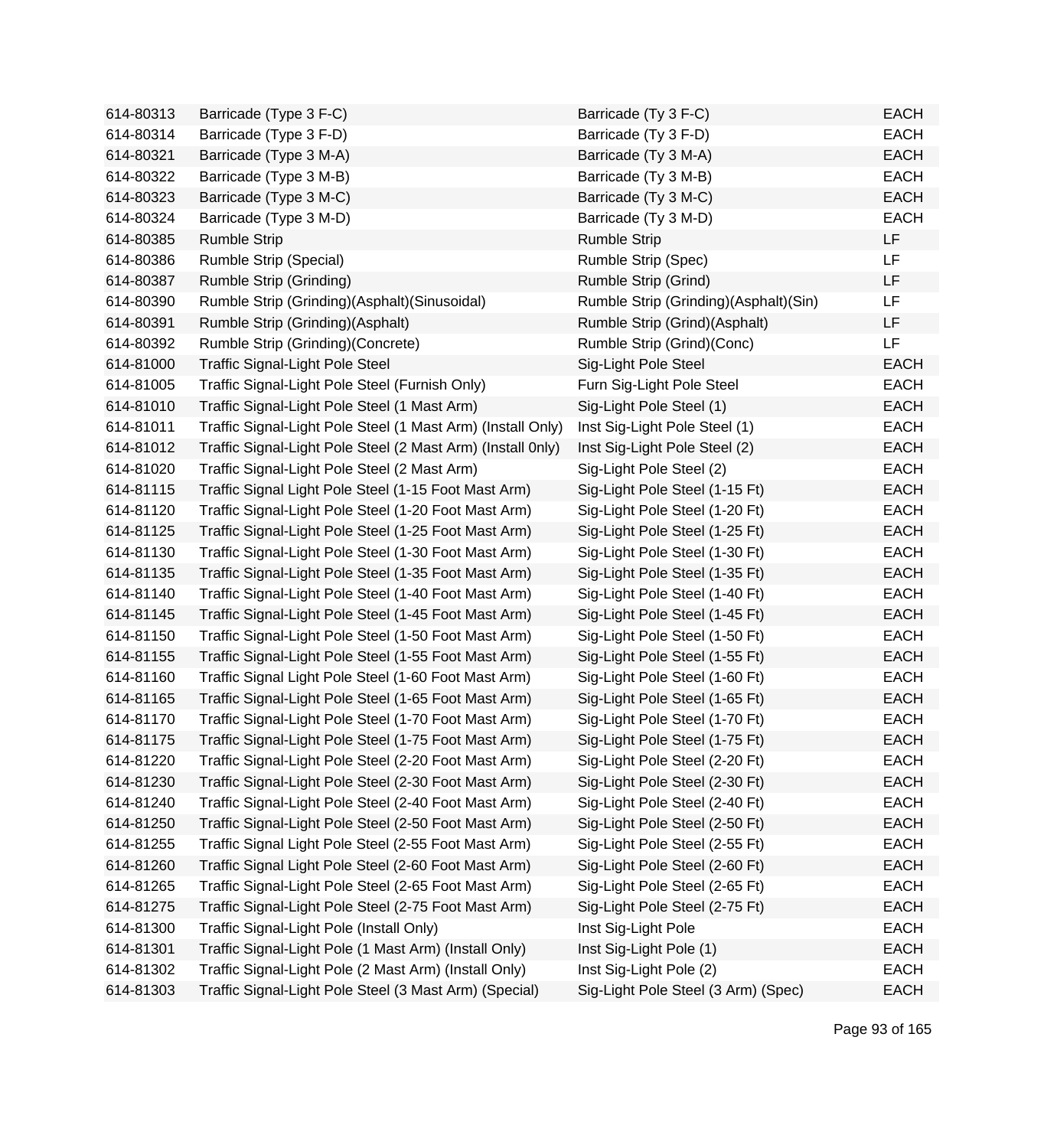| 614-81410 | Traffic Signal-Light Pole Steel (1 Mast Arm) (Furnish Only) Furn Sig-Light Pole Steel (1) |                                       | EACH        |
|-----------|-------------------------------------------------------------------------------------------|---------------------------------------|-------------|
| 614-81420 | Traffic Signal-Light Pole Steel (2 Mast Arm) (Furnish Only) Furn Sig-Light Pole Steel (2) |                                       | <b>EACH</b> |
| 614-81430 | Traffic Signal-Light Pole Steel (2 Mast Arm) (Special)<br>(Furnish Only)                  | Furn Sig-Light Pole Steel (2) (S)     | <b>EACH</b> |
| 614-81515 | Traffic Signal-Light Pole Steel (2-15&20 Foot Mast Arm)                                   | Sig-Light Pole Steel (2-15&20 Ft)     | <b>EACH</b> |
| 614-81525 | Traffic Signal-Light Pole Steel (2-25&50 Foot Mast Arm)                                   | Sig-Light Pole Steel (2-25&50 Ft)     | <b>EACH</b> |
| 614-81535 | Traffic Signal-Light Pole Steel (2-35&40 Foot Mast Arm)                                   | Sig-Light Pole Steel (2-35&40 Ft)     | EACH        |
| 614-81540 | Traffic Signal-Light Pole Steel (2-25&40 Foot Mast Arm)                                   | Sig-Light Pole Steel (2-25&40 Ft)     | <b>EACH</b> |
| 614-81550 | Traffic Signal-Light Pole Steel (2-50&60 Foot Mast Arm)                                   | Sig-Light Pole Steel (2-50&60 Ft)     | <b>EACH</b> |
| 614-81555 | Traffic Signal-Light Pole Steel (2-55&65 Foot Mast Arm)                                   | Sig-Light Pole Steel (2-55&65 Ft)     | <b>EACH</b> |
| 614-81560 | Traffic Signal-Light Pole Steel (2-60&65 Foot Mast Arm)                                   | Sig-Light Pole Steel (2-60&65 Ft)     | EACH        |
| 614-81565 | Traffic Signal-Light Pole Steel (2-65&40 Foot Mast Arm)                                   | Sig-Light Pole Steel (2-65&40 Ft)     | <b>EACH</b> |
| 614-81570 | Traffic Signal-Light Pole Steel (2-70&75 Foot Mast Arm)                                   | Sig-Light Pole Steel (2-70&75 Ft)     | <b>EACH</b> |
| 614-82010 | Traffic Signal Pole Steel (1 Mast Arm)                                                    | Sig Pole Steel (1)                    | <b>EACH</b> |
| 614-82011 | Traffic Signal Pole Steel (1 Mast Arm) (Install Only)                                     | Inst Sig Pole Steel (1)               | <b>EACH</b> |
| 614-82015 | Traffic Signal Pole Steel (1 Mast Arm) (Special)                                          | Sig Pole Steel (1) (Spec)             | EACH        |
| 614-82020 | Traffic Signal Pole Steel (2 Mast Arm)                                                    | Sig Pole Steel (2)                    | EACH        |
| 614-82410 | Traffic Signal Pole Steel (1 Mast Arm) (Furnish Only)                                     | Furn Sig Pole Steel (1)               | <b>EACH</b> |
| 614-83000 | <b>Traffic Signal Mast Arm Steel</b>                                                      | Traf Sig Mast Arm Steel               | <b>EACH</b> |
| 614-83200 | Traffic Signal Pole (Install Only)                                                        | Inst Traf Sig Pole                    | <b>EACH</b> |
| 614-83300 | Traffic Signal Mast Arm (Install Only)                                                    | Inst Traf Sig Mast Arm                | <b>EACH</b> |
| 614-83400 | Traffic Signal Mast Arm Steel (Furnish Only)                                              | Furn Traf Sig Mast Arm Steel          | <b>EACH</b> |
| 614-84000 | <b>Traffic Signal Pedestal Pole Steel</b>                                                 | Traf Sig Ped Pole Steel               | EACH        |
| 614-84100 | Traffic Signal Pedestal Pole Aluminum                                                     | Traf Sig Ped Pole Alum                | <b>EACH</b> |
| 614-84400 | Traffic Signal Pedestal Pole Steel (Furnish Only)                                         | Furn Traf Sig Ped Pole Steel          | <b>EACH</b> |
| 614-84450 | Traffic Signal Pedestal Pole Steel (Install Only)                                         | Inst Traf Sig Ped Pole Steel          | <b>EACH</b> |
| 614-84455 | Traffic Signal Pedestal Pole (Install Only)                                               | Inst Traf Sig Ped Pole                | EACH        |
| 614-85001 | Impact Attenuator                                                                         | Impact Atten                          | <b>EACH</b> |
| 614-85003 | Impact Attenuator (Low Maintenance)                                                       | Impact Atten (LM)                     | <b>EACH</b> |
| 614-85005 | Impact Attenuator (Sand Barrel Array)                                                     | Impact Atten (Sand Barrel Array)      | <b>EACH</b> |
| 614-85008 | Impact Attenuator (Temporary) (Reset Only)                                                | Impact Atten (Temp)(Reset)            | <b>EACH</b> |
| 614-85009 | Impact Attenuator (Temporary) (Remove Only)                                               | Impact Atten (Temp)(Remove)           | EACH        |
| 614-85040 | Impact Attenuator (Truck Mounted Attenuator)                                              | Impact Atten (T-M-A)                  | <b>EACH</b> |
| 614-85045 | Truck with Mounted Attenuator and Flashing Arrow Panel                                    | Truck w/Mtd Atten & Flash Arrow Panel | <b>EACH</b> |
| 614-85125 | Impact Attenuator (Quadguard) (Wide)                                                      | Impact Atten (Quadguard) (Wide)       | <b>EACH</b> |
| 614-85130 | Impact Attenuator (Quadquard II)                                                          | Impact Atten (Quadguard II)           | <b>EACH</b> |
| 614-85159 | Impact Attenuator (REACT)                                                                 | Impact Atten (REACT)                  | <b>EACH</b> |
| 614-85165 | Impact Attenuator (REACT) (Wide)                                                          | Impact Atten (REACT) (Wide)           | <b>EACH</b> |
| 614-85200 | Raised Traffic Separator System                                                           | <b>Raised Traf Sep Sys</b>            | LF          |
| 614-85312 | Traffic Signal Span Wire Pole (12 Inch)                                                   | Span Wire Pole (12 In)                | <b>EACH</b> |
| 614-85316 | Traffic Signal Span Wire Pole (16 Inch)                                                   | Span Wire Pole (16 In)                | <b>EACH</b> |
| 614-85340 | Traffic Signal Span Wire Pole (Install Only)                                              | Inst Span Wire Pole                   | <b>EACH</b> |
| 614-85360 | Traffic Signal-Light Span Wire Pole (10 Inch)                                             | Sig-Light Span Wire Pole (10 In)      | <b>EACH</b> |
| 614-85362 | Traffic Signal-Light Span Wire Pole (12 Inch)                                             | Sig-Light Span Wire Pole (12 In)      | <b>EACH</b> |

Page 94 of 165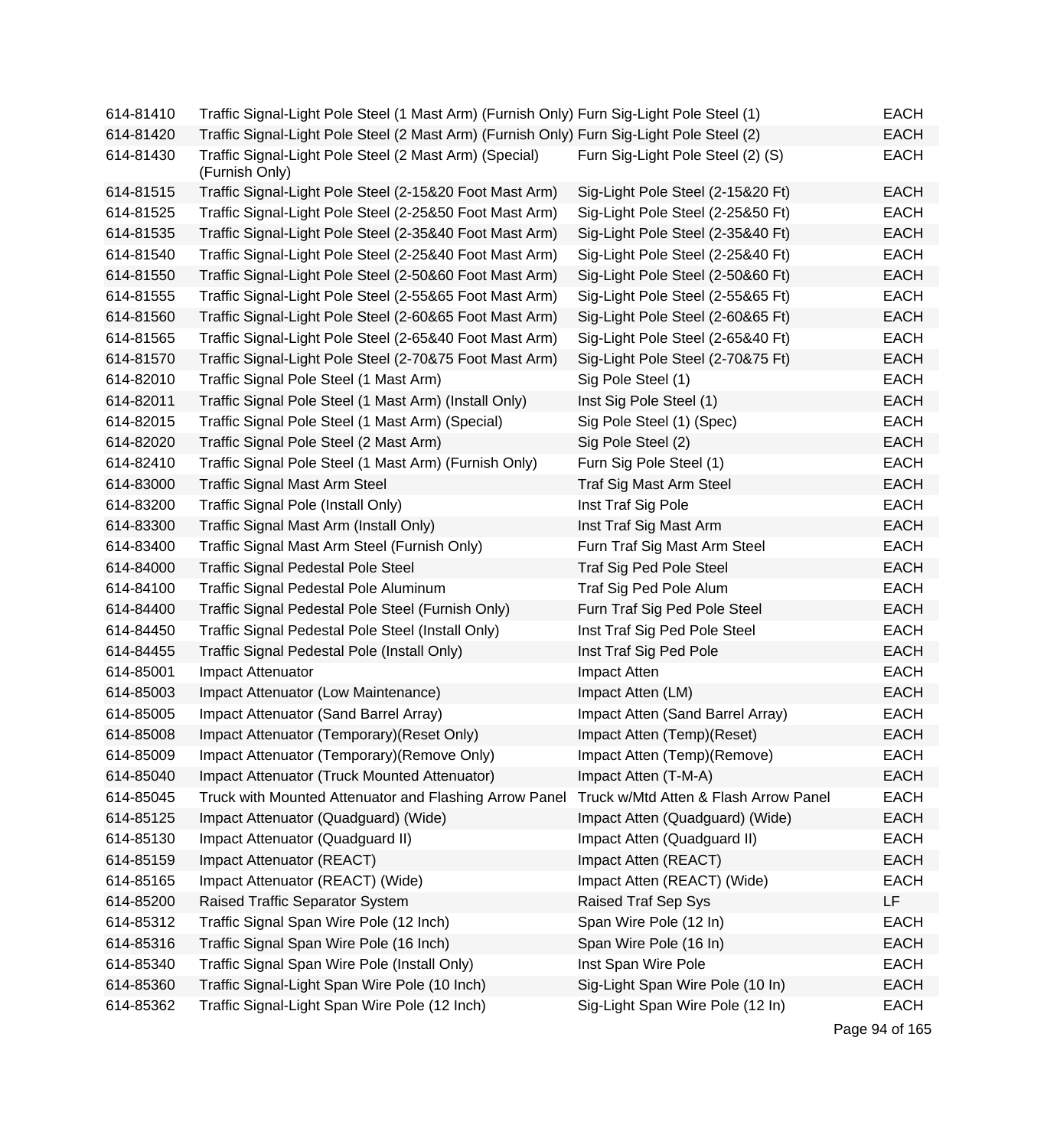| 614-85366 | Traffic Signal-Light Span Wire Pole (16 Inch)                                       | Sig-Light Span Wire Pole (16 In)        | <b>EACH</b>    |
|-----------|-------------------------------------------------------------------------------------|-----------------------------------------|----------------|
| 614-85475 | Traffic Signal Span Wire Pole (Furnish Only)                                        | Furn Span Wire Pole                     | <b>EACH</b>    |
| 614-85510 | Traffic Signal Span Wire Pole (10 Inch) (Furnish Only)                              | Furn Span Wire Pole (10 In)             | <b>EACH</b>    |
| 614-85520 | Paint Traffic Signal Pole                                                           | Paint Traf Sig Pole                     | <b>EACH</b>    |
| 614-86000 | Traffic Signal Controller (Master)                                                  | Traf Sig Ctrler (M)                     | <b>EACH</b>    |
| 614-86001 | <b>Traffic Signal Controller (Master)</b>                                           | Traf Sig Ctrler (M)                     | L <sub>S</sub> |
| 614-86002 | Spread Spectrum Radio                                                               | Spread Spectrum Radio                   | <b>EACH</b>    |
| 614-86003 | Spread Spectrum Radio (Contact Closure)                                             | Spread Spectrum Radio (Contact Closure) | <b>EACH</b>    |
| 614-86004 | Spread Spectrum Radio (Install Only)                                                | Spread Spectrum Radio (Install)         | <b>EACH</b>    |
| 614-86005 | Telemetry (Master)                                                                  | Telemetry (Master)                      | L <sub>S</sub> |
| 614-86006 | Telemetry (Master)                                                                  | Telemetry (Master)                      | <b>EACH</b>    |
| 614-86007 | Serial to IP Converter                                                              | Serial to IP Converter                  | <b>EACH</b>    |
| 614-86009 | Connected Vehicle Roadside Unit (Install Only)                                      | Connected Veh Roadside Unit (Inst Only) | <b>EACH</b>    |
| 614-86010 | <b>Connected Vehicle Roadside Unit</b>                                              | <b>Connected Vehicle Roadside Unit</b>  | <b>EACH</b>    |
| 614-86011 | Connected Vehicle On Board Unit                                                     | Connected Vehicle On Board Unit         | <b>EACH</b>    |
| 614-86090 | <b>Traffic Signal Repeater</b>                                                      | <b>Traffic Signal Repeater</b>          | <b>EACH</b>    |
| 614-86091 | Traffic Signal Repeater (Install Only)                                              | Inst Traf Sig Repeater                  | <b>EACH</b>    |
| 614-86097 | <b>Wireless Detection Access Point</b>                                              | <b>Wireless Detection Access Point</b>  | <b>EACH</b>    |
| 614-86098 | <b>Wireless Detection Repeater</b>                                                  | <b>Wireless Detection Repeater</b>      | <b>EACH</b>    |
| 614-86099 | <b>Wireless Detection Sensor</b>                                                    | <b>Wireless Detection Sensor</b>        | <b>EACH</b>    |
| 614-86101 | <b>Wireless Mesh Router</b>                                                         | <b>Wireless Mesh Router</b>             | <b>EACH</b>    |
| 614-86102 | <b>Wireless Device Router</b>                                                       | <b>Wireless Device Router</b>           | <b>EACH</b>    |
| 614-86103 | <b>Wireless Router Controller</b>                                                   | <b>Wireless Router Controller</b>       | <b>EACH</b>    |
| 614-86105 | Telemetry (Field)                                                                   | Telemetry (Field)                       | <b>EACH</b>    |
| 614-86106 | Telemetry (Field)(Install Only)                                                     | Telemetry (Field)(Install Only)         | <b>EACH</b>    |
| 614-86110 | Telemetry (Furnish Only)                                                            | Furn Telemetry                          | <b>EACH</b>    |
| 614-86112 | Traffic Signal Controller (Furnish Only)                                            | Furn Ctrler                             | <b>EACH</b>    |
| 614-86232 | Traffic Signal Controller (Solid State) (Full-Actuated) (2<br>Phase)                | Ctrler (S-S) (F-A) (2)                  | <b>EACH</b>    |
| 614-86238 | Traffic Signal Controller (Solid State) (Full-Actuated) (8<br>Phase)                | Ctrler $(S-S)$ $(F-A)$ $(8)$            | <b>EACH</b>    |
| 614-86239 | Traffic Signal Controller (Solid State) (Full-Actuated) (12<br>Phase)               | Ctrler (S-S) (F-A) (12)                 | <b>EACH</b>    |
| 614-86240 | Traffic Signal Controller (Type 170)                                                | Ctrler (Ty 170)                         | <b>EACH</b>    |
| 614-86245 | Controller (Type 170E)                                                              | Ctrler (Ty 170E)                        | <b>EACH</b>    |
| 614-86246 | Controller (Type 170E-HC11)                                                         | Ctrler (Ty 170E-HC11)                   | <b>EACH</b>    |
| 614-86247 | Controller (Type 170E-HC11 W/W70SM Firmware)                                        | Ctrler (Ty 170E-HC11 W/W70SM Firmware)  | <b>EACH</b>    |
| 614-86248 | Traffic Signal Controller (Type 2070LC)                                             | Traf Ctrler (Type 2070LC)               | <b>EACH</b>    |
| 614-86250 | <b>Ramp Metering Controller</b>                                                     | Ctrler (Ramp Metering)                  | <b>EACH</b>    |
| 614-86255 | Ramp Metering Control System                                                        | Ramp Meter Ctrl System                  | <b>LS</b>      |
| 614-86300 | Traffic Signal Controller (Master) (Furnish Only)                                   | Furn Traf Sig Ctrler (M)                | <b>EACH</b>    |
| 614-86538 | Traffic Signal Controller (Solid State) (Full-Actuated) (8<br>Phase) (Furnish Only) | Furn Ctrler (S-S) (F-A) (8)             | <b>EACH</b>    |
| 614-86550 | Traffic Signal Controller (Solid State) (Full-Actuated) (8<br>Phase) (Install Only) | Inst Ctrler $(S-S)$ $(F-A)$ $(8)$       | <b>EACH</b>    |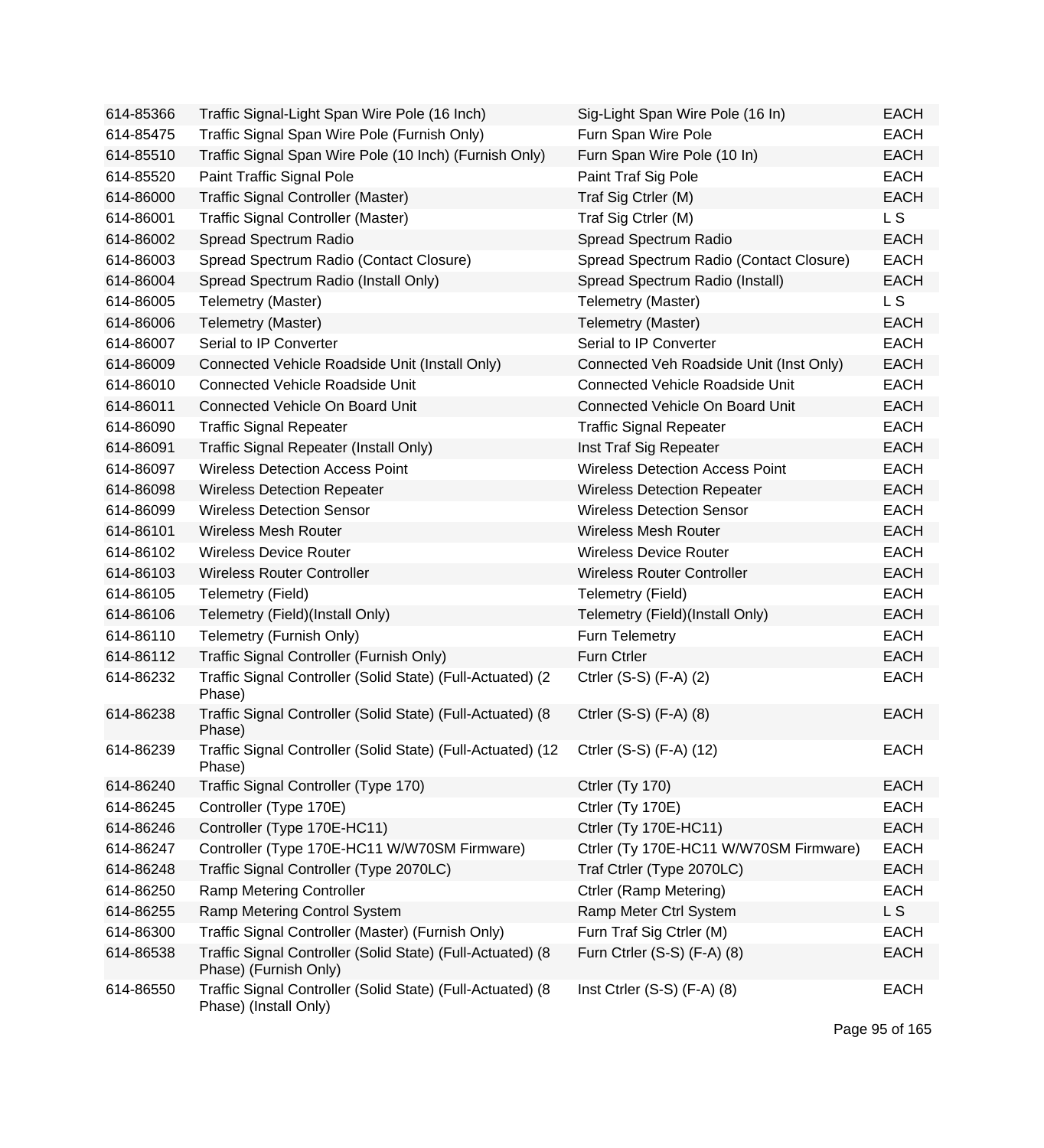| 614-86600 | Traffic Signal Controller (Master) (Install Only)  | Inst Traf Sig Ctrler (M)              | <b>EACH</b>    |
|-----------|----------------------------------------------------|---------------------------------------|----------------|
| 614-86650 | Ramp Metering Controller (Furnish Only)            | Furn Ctrler (Ramp Metering)           | <b>EACH</b>    |
| 614-86660 | Ramp Metering Controller (Install Only)            | Inst Ramp Meter Ctrler                | <b>EACH</b>    |
| 614-86700 | Traffic Signal Equipment (Furnish Only)            | Furn Traf Sig Equip                   | L S            |
| 614-86705 | Traffic Signal Equipment (Install Only)            | Inst Traf Sig Equip                   | <b>HOUR</b>    |
| 614-86710 | <b>Traffic Signal Equipment</b>                    | <b>Traffic Sig Equip</b>              | L <sub>S</sub> |
| 614-86715 | <b>Traffic Signal Equipment</b>                    | <b>Traffic Sig Equip</b>              | <b>EACH</b>    |
| 614-86720 | Mainline Weigh In Motion Sorter System             | ML WIM Sorter System                  | <b>LS</b>      |
| 614-86721 | Weigh-In-Motion (LED)(Single Faced)                | WIM (LED)(Single Faced)               | <b>EACH</b>    |
| 614-86722 | Weigh-In-Motion Station (Type II)                  | WIM Station (Ty II)                   | L S            |
| 614-86732 | Weigh-In-Motion Station (Type II)                  | WIM Station (Ty II)                   | <b>EACH</b>    |
| 614-86733 | Weigh-In-Motion Station (Type III)                 | WIM Station (Ty III)                  | L <sub>S</sub> |
| 614-86734 | Weigh-In-Motion Station (Type III)                 | WIM Station (Ty III)                  | <b>EACH</b>    |
| 614-86735 | <b>Weather Sensor</b>                              | <b>Weather Sensor</b>                 | L S            |
| 614-86736 | <b>Visibility Sensor</b>                           | <b>Visibility Sensor</b>              | <b>EACH</b>    |
| 614-86737 | <b>Surface Sensor</b>                              | <b>Surface Sensor</b>                 | <b>EACH</b>    |
| 614-86738 | Sub-Surface Temperature Probe                      | Sub-Surf Temp Probe                   | <b>EACH</b>    |
| 614-86740 | <b>Weather Monitoring System</b>                   | <b>Weather Monitor System</b>         | L S            |
| 614-86741 | Weather Monitoring System                          | <b>Weather Monitor System</b>         | <b>EACH</b>    |
| 614-86748 | Controller (Type 2070)                             | <b>Ctrler (Ty 2070)</b>               | <b>EACH</b>    |
| 614-86749 | Weather Monitoring System (Install Only)           | Inst Weather Monitoring System        | L S            |
| 614-86750 | Weather Monitoring System (Furnish Only)           | Furn Weather Monitor System           | L S            |
| 614-86752 | Fold-Over Tower (ITS)                              | Fold-Over Tower (ITS)                 | <b>EACH</b>    |
| 614-86754 | Maintenance of ITS Equipment                       | Maint of ITS Equip                    | L S            |
| 614-86758 | Anti-Icing System                                  | <b>Anti-Icing Sys</b>                 | SY             |
| 614-86759 | Anti-Icing Building                                | Anti-Icing Building                   | <b>EACH</b>    |
| 614-86760 | Sequential Pavement Lighting System                | Seq Pvmt Lighting System              | L S            |
| 614-86770 | Sequential Pavement Lighting Unit                  | Seq Pvmt Lighting Unit                | <b>EACH</b>    |
| 614-86800 | Uninterrupted Power Supply                         | Uninterrupted Power Supply            | <b>EACH</b>    |
| 614-86900 | Modification of Traffic Signal Controller          | Mod Traf Sig Ctrler                   | <b>EACH</b>    |
| 614-86910 | Modification of Traffic Signal Controller (Master) | Mod Traf Sig Ctrler (M)               | <b>EACH</b>    |
| 614-86915 | <b>Modify Traffic Signal Pole</b>                  | Mod Traf Sig Pole                     | <b>EACH</b>    |
| 614-86920 | Modification of Traffic Signal Controller Cabinet  | Mod Traf Sig Ctrler Cab               | <b>EACH</b>    |
| 614-87000 | <b>Work Stations and Software</b>                  | Work Stations and Soft                | L S            |
| 614-87001 | <b>Work Stations and Software</b>                  | <b>Work Stations and Software</b>     | <b>EACH</b>    |
| 614-87006 | Fiber Optic Termination Panel (6 Fiber)            | Fiber Optic Term Panel (6 Fiber)      | <b>EACH</b>    |
| 614-87010 | Fiber Optic Cable (Single Mode) (12 Fiber)         | Fiber Optic Cable (S Mode) (12 Fiber) | LF             |
| 614-87011 | Fiber Optic Cable (Single Mode) (24 Fiber)         | Fiber Optic Cable (S Mode) (24 Fiber) | <b>LF</b>      |
| 614-87012 | Fiber Optic Termination Panel (12 Fiber)           | Fiber Optic Term Panel (12 Fiber)     | <b>EACH</b>    |
| 614-87015 | Buffer Tube Fan Out Kit                            | <b>Buffer Tube Fan Out Kit</b>        | <b>EACH</b>    |
| 614-87020 | <b>Optical Transceiver</b>                         | <b>Optical Transceiver</b>            | <b>EACH</b>    |
| 614-87021 | <b>Optical Transceiver (Install Only)</b>          | Inst Optical Transceiver              | <b>EACH</b>    |
| 614-87024 | Fiber Optic Termination Panel (24 Fiber)           | Fiber Optic Term Panel (24 Fiber)     | <b>EACH</b>    |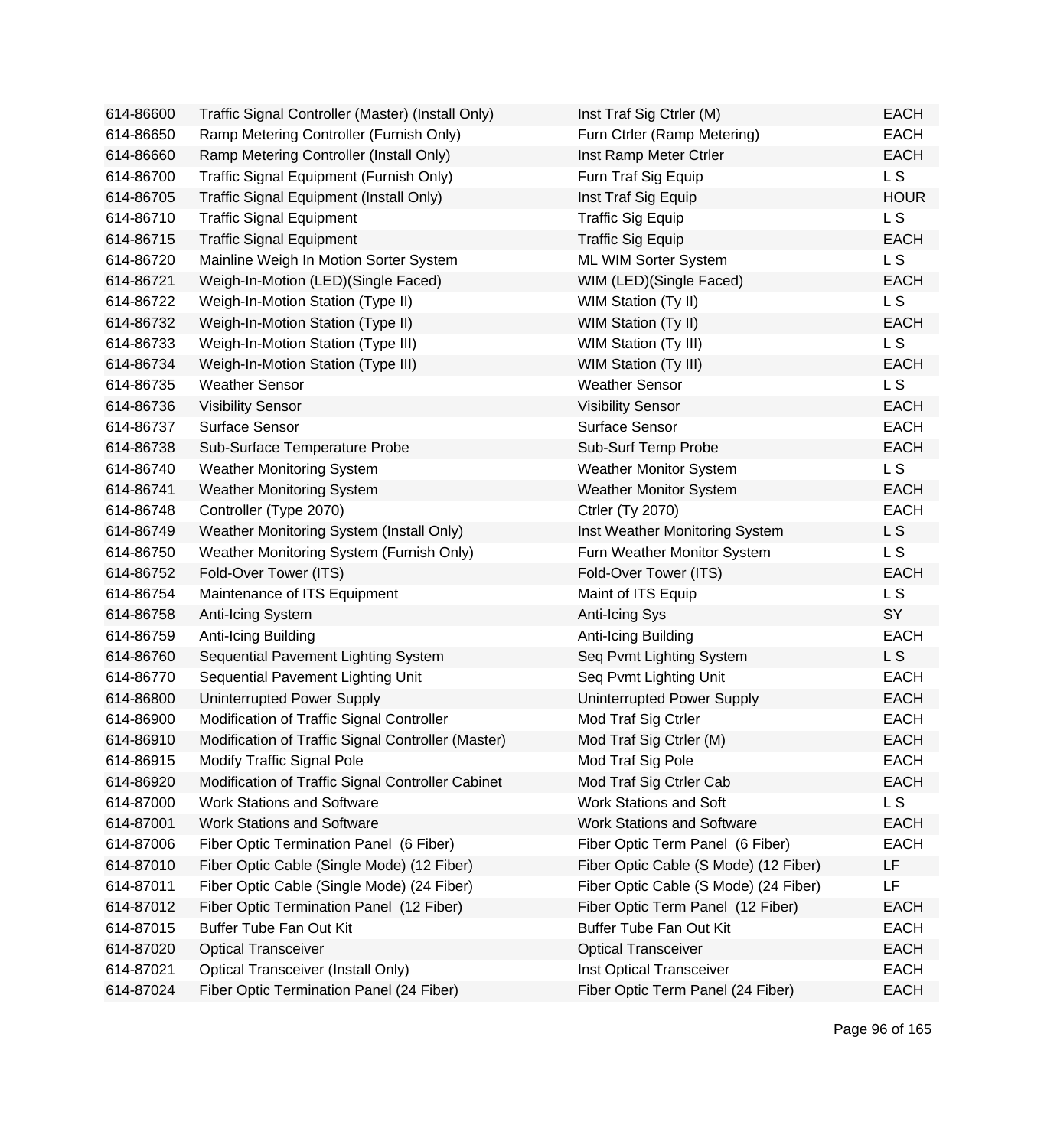| 614-87025 | <b>Optical Transceiver Chassis</b>                               | <b>Optic Transceiver Chassis</b>             | <b>EACH</b> |
|-----------|------------------------------------------------------------------|----------------------------------------------|-------------|
| 614-87028 | Video Optical Transceiver                                        | Video Optic Transceiver                      | <b>EACH</b> |
| 614-87030 | Four Channel Detector Card                                       | Four Channel Detect Card                     | <b>EACH</b> |
| 614-87040 | Cable Innerduct (1 Inch)                                         | Cable Innerduct (1 In)                       | LF          |
| 614-87096 | Fiber Optic Termination Panel (96 Fiber)                         | Fiber Optic Termi Panel (96 Fiber)           | <b>EACH</b> |
| 614-87100 | <b>Automatic Traffic Recording Station</b>                       | Auto Traf Rec Sta                            | <b>EACH</b> |
| 614-87144 | Fiber Optic Termination Panel (144 Fiber)                        | Fiber Optic Termi Panel (144 Fiber)          | <b>EACH</b> |
| 614-87300 | <b>Traffic Management System Building</b>                        | <b>TMS Building</b>                          | <b>EACH</b> |
| 614-87310 | <b>Traffic Management System Building Equipment</b>              | <b>TMS Building Equip</b>                    | L S         |
| 614-87312 | <b>Traffic Management System Building Generator</b>              | <b>Traffic Management Sys Bldg Generator</b> | L S         |
| 614-87314 | Traffic Management System Building HVAC                          | Traffic Management Sys Bldg HVAC             | <b>EACH</b> |
| 614-87315 | Software System                                                  | Softwr System                                | L S         |
| 614-87316 | Traffic Management System Building UPS                           | <b>Traffic Management Sys Bldg UPS</b>       | <b>EACH</b> |
| 614-87318 | Master Computer and Software                                     | Master Computer and Software                 | L S         |
| 614-87319 | <b>PLC Control Unit</b>                                          | <b>PLC Control Unit</b>                      | <b>EACH</b> |
| 614-87320 | <b>Closed Circuit Television</b>                                 | <b>CCTV</b>                                  | <b>EACH</b> |
| 614-87321 | <b>Closed Circuit Television (Install Only)</b>                  | CCTV (Inst)                                  | <b>EACH</b> |
| 614-87325 | <b>Closed Circuit Television Pole</b>                            | <b>CCTV Pole</b>                             | <b>EACH</b> |
| 614-87326 | <b>CCTV Pole (Install Only)</b>                                  | <b>CCTV Pole (Install Only)</b>              | <b>EACH</b> |
| 614-87330 | Remove and Relocate CCTV and Wiring                              | Remove and Reloc CCTV and Wiring             | <b>LS</b>   |
| 614-87333 | Closed Circuit Television Camera (Traffic Surveillance)          | <b>CCTV Camera (Traf Surveil)</b>            | <b>EACH</b> |
| 614-87335 | Video Matrix Switching System (Traffic Surveillance)             | Video Switch (System)                        | <b>EACH</b> |
| 614-87340 | <b>Test and Support Equipment</b>                                | <b>Test and Support Equip</b>                | L S         |
| 614-87350 | <b>Test Fiber Optic Cable</b>                                    | <b>Test Fiber Optic Cable</b>                | L S         |
| 614-87360 | <b>Control Center Upgrade</b>                                    | <b>Control Center Upgrade</b>                | L S         |
| 614-87362 | Closed Circuit Television Pole with Lowering Device (40<br>Feet) | CCTV Pole w Low Dev (40 Ft)                  | <b>EACH</b> |
| 614-87364 | Closed Circuit Television Pole with Lowering Device (50<br>Feet) | CCTV Pole w Low Dev (50 Ft)                  | <b>EACH</b> |
| 614-87366 | Closed Circuit Television Pole with Lowering Device (60<br>Feet) | CCTV Pole w Low Dev (60 Ft)                  | <b>EACH</b> |
| 614-87368 | Closed Circuit Television Pole with Lowering Device (70<br>Feet) | CCTV Pole w Low Dev (70 Ft)                  | <b>EACH</b> |
| 614-87370 | Closed Circuit Television Pole with Lowering Device (80<br>Feet) | CCTV Pole w Low Dev (80 Ft)                  | <b>EACH</b> |
| 614-87400 | Breakaway Tapered ITS Pole Steel (30 Feet)                       | Brkaway Taper ITS Pole Steel (30 Ft)         | <b>EACH</b> |
| 614-87401 | Fiber Optic Cable (Special)                                      | Fiber Optic Cable (Spec)                     | LF          |
| 614-87402 | Breakaway Tapered ITS Pole Steel (40 Feet)                       | Brkaway Taper ITS Pole Steel (40 Ft)         | <b>EACH</b> |
| 614-87404 | Breakaway Tapered ITS Pole Steel (50 Feet)                       | Brkaway Taper Pole Steel (50 Ft)             | <b>EACH</b> |
| 614-87406 | Fiber Optic Cable (Single Mode) (6 Strands)                      | Fiber Optic Cable (S Mode) (6 S)             | LF          |
| 614-87407 | Fiber Optic Cable (Multi Mode) (6 Strands)                       | Fiber Optic Cable (M Mode) (6 S)             | LF          |
| 614-87411 | Fiber Optic Cable (Single Mode) (12 Strands) (Furnish<br>Only)   | Fiber Optic Cable (S Mode) (12 S) (Furn)     | LF          |
| 614-87412 | Fiber Optic Cable (Single Mode) (12 Strands) (Install<br>Only)   | Fiber Optic Cable (S Mode) (12 S) (Inst)     | LF          |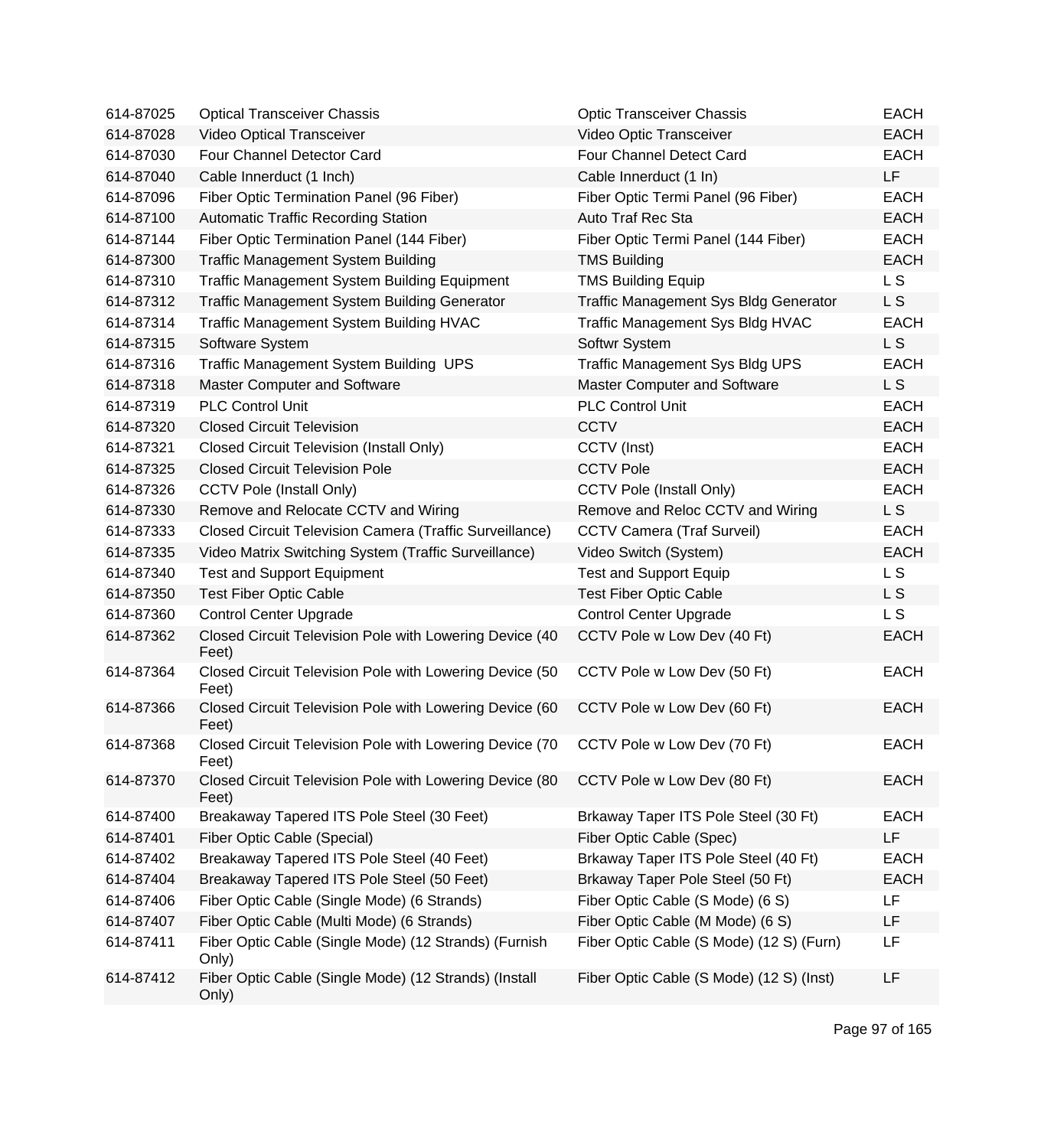| 614-87413 | Fiber Optic Cable (Multi Mode) (12 Strands)                     | Fiber Optic Cable (M Mode) (12 S)        | LF             |
|-----------|-----------------------------------------------------------------|------------------------------------------|----------------|
| 614-87424 | Fiber Optic Cable (Single Mode) (24 Strands)                    | Fiber Optic Cable (S Mode) (24 S)        | LF             |
| 614-87425 | Fiber Optic Cable (Multi Mode) (24 Strands)                     | Fiber Optic Cable (M Mode) (24 S)        | LF             |
| 614-87448 | Fiber Optic Cable (Single Mode) (48 Strands)                    | Fiber Optic Cable (S Mode) (48 S)        | LF             |
| 614-87449 | Fiber Optic Cable (Multi Mode) (48 Strands)                     | Fiber Optic Cable (M Mode) (48 S)        | LF             |
| 614-87472 | Fiber Optic Cable (S Mode)(72 S)                                | Fiber Optic Cable (S Mode)(72 S)         | LF             |
| 614-87473 | Fiber Optic Cable Termination Panel (72 Strand)                 | Fiber Optic Cable Term Panel (72 S)      | <b>EACH</b>    |
| 614-87495 | Fiber Optic Cable (Single Mode) (96 Strands) (Install<br>Only)  | Fiber Optic Cable (S Mode) (96 S) (Inst) | LF             |
| 614-87496 | Fiber Optic Cable (Single Mode) (96 Strands)                    | Fiber Optic Cable (S Mode) (96 S)        | LF             |
| 614-87497 | Fiber Optic Cable (Multi Mode) (96 Stands)                      | Fiber Optic Cable (M Mode) (96 S)        | LF             |
| 614-87498 | Fiber Optic Cable (Single Mode) (144 Strands)                   | Fiber Optic Cable (S Mode) (144 S)       | LF             |
| 614-87499 | Fiber Optic Cable (Single Mode) (Install Only)                  | Fiber Optic Cable (S Mode) (Inst)        | LF             |
| 614-87500 | Call Box                                                        | Call Box                                 | <b>EACH</b>    |
| 614-87501 | Splice Fiber Optic Cable (1 Strand)                             | Splice FO Cable (1 S)                    | <b>EACH</b>    |
| 614-87502 | Fiber Optic Cable (S Mode)(168 S)                               | Fiber Optic Cable (S Mode)(168 S)        | LF             |
| 614-87506 | Splice Fiber Optic Cable (6 Strand)                             | Splice FO Cable (6 S)                    | <b>EACH</b>    |
| 614-87512 | Splice Fiber Optic Cable (12 Strand)                            | Splice FO Cable (12 S)                   | <b>EACH</b>    |
| 614-87524 | Splice Fiber Optic Cable (24 Strand)                            | Splice FO Cable (24 Strand)              | <b>EACH</b>    |
| 614-87548 | Splice Fiber Optic Cable (48 Strand)                            | Splice FO Cable (48 Strand)              | <b>EACH</b>    |
| 614-87596 | Splice Fiber Optic Cable (96 Strand)                            | Splice Fiber Optic Cable (96 Strand)     | <b>EACH</b>    |
| 614-87601 | Terminate Fiber Optic Cable (1 Strand)                          | Term FO Cable (1S)                       | <b>EACH</b>    |
| 614-87606 | Terminate Fiber Optic Cable (6 Strand)                          | Term FO Cable (6 Strand)                 | <b>EACH</b>    |
| 614-87612 | Terminate Fiber Optic Cable (12 Strand)                         | Term FO Cable (12 S)                     | <b>EACH</b>    |
| 614-87624 | Terminate Fiber Optic Cable (24 Strand)                         | Term FO Cable (24 Strand)                | <b>EACH</b>    |
| 614-87644 | Fiber Optic Termination Panel - 144 Fiber                       | Term FO Cable (144 Strand)               | <b>EACH</b>    |
| 614-87645 | Fiber Optic Cable (Single Mode) (144 Strands) (Furnish<br>Only) | Fiber Optic Cable (S Mode)(144 S)(Furn)  | <b>LF</b>      |
| 614-87646 | Fiber Optic Cable (Single Mode) (144 Strands) (Install<br>Only) | Fiber Optic Cable (S Mode)(144 S)(Inst)  | LF             |
| 614-87648 | Terminate Fiber Optic Cable (48 Strand)                         | Term FO Cable (48 Strand)                | <b>EACH</b>    |
| 614-87650 | Fiber Optic Cable (Single Mode) (216 Strands)                   | Fiber Optic Cable (S Mode) (216 S)       | LF             |
| 614-87651 | Fiber Optic Cable (Single Mode) (216 Strands) (Furnish<br>Only) | Fiber Optic Cable(S Mode)(216 S)(Furnish | LF             |
| 614-87652 | Fiber Optic Cable (Single Mode) (216 Strands) (Install<br>Only) | Fiber Optic Cable(SMode)(216 S)(Install) | LF             |
| 614-87660 | Video Decoder                                                   | Video Decoder                            | <b>EACH</b>    |
| 614-87661 | Video Encoder                                                   | Video Encoder                            | <b>EACH</b>    |
| 614-87670 | <b>Tier II Multiplexer</b>                                      | <b>Tier II Multi</b>                     | <b>EACH</b>    |
| 614-87680 | Sonet Multiplexer                                               | Sonet Multi                              | <b>EACH</b>    |
| 614-87690 | <b>Ethernet Switch</b>                                          | <b>Ethernet Switch</b>                   | <b>EACH</b>    |
| 614-87691 | Ethernet Switch Type I                                          | <b>Ethernet Switch Type I</b>            | <b>EACH</b>    |
| 614-87692 | Ethernet Switch Type II                                         | Ethernet Switch Type II                  | <b>EACH</b>    |
| 614-87693 | Ethernet Switch Type III                                        | Ethernet Switch Type III                 | <b>EACH</b>    |
| 614-87694 | Ethernet Switch Type IV                                         | Ethernet Switch Type IV                  | <b>EACH</b>    |
|           |                                                                 |                                          | Page 98 of 165 |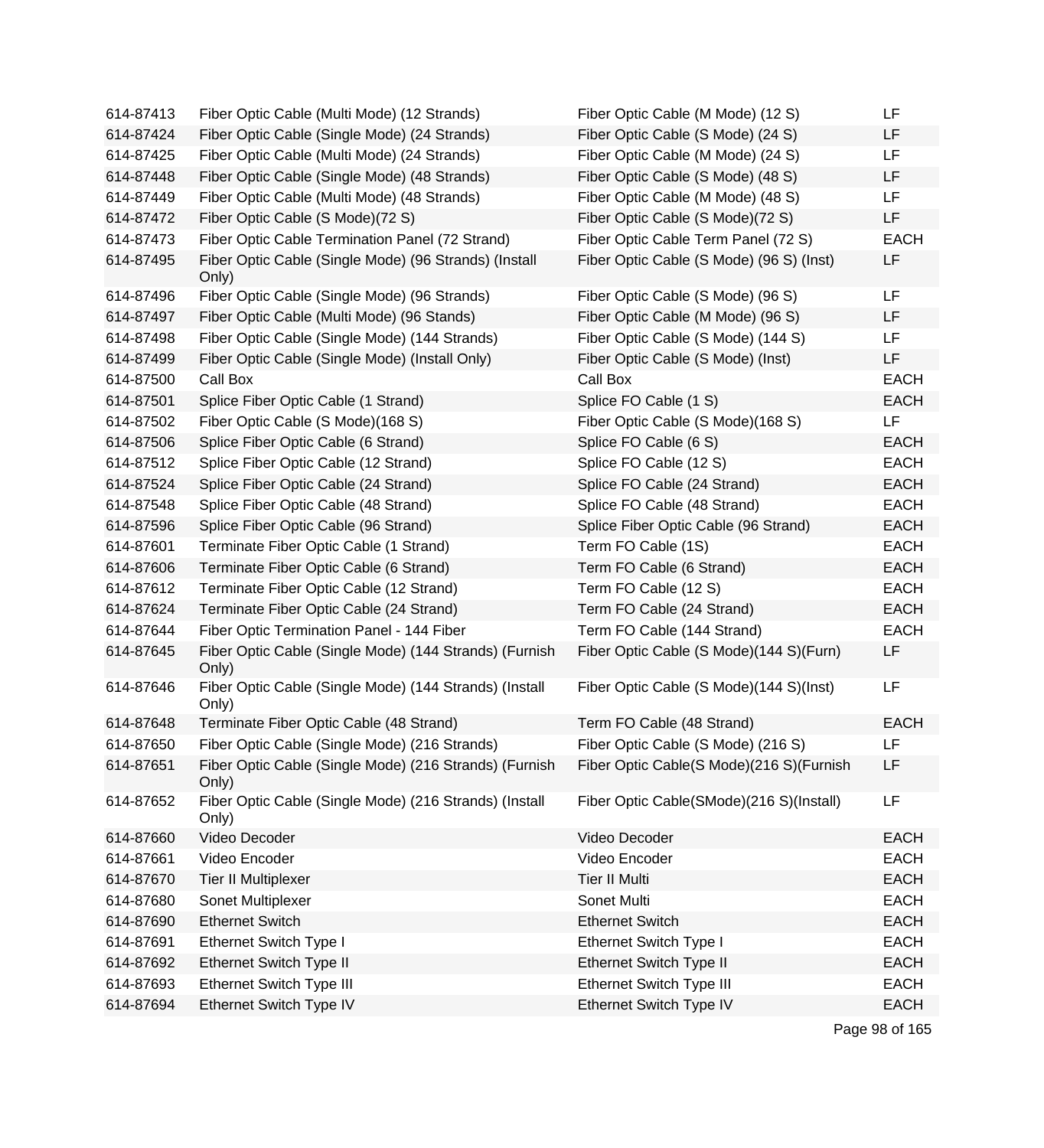| 614-87695 | Ethernet Switch Type IV (Install Only)               | Ethernet Switch Type IV (Install Only) | EACH        |
|-----------|------------------------------------------------------|----------------------------------------|-------------|
| 614-87697 | Ethernet Aggregation Switch Type I                   | Ethernet Agg Switch Type I             | <b>EACH</b> |
| 614-87698 | Ethernet Aggregation Switch Type II                  | Ethernet Agg Switch Type II            | <b>EACH</b> |
| 614-87699 | Ethernet Aggregation Switch Type III                 | Ethernet Agg Switch Type III           | <b>EACH</b> |
| 614-87700 | <b>Ethernet Router</b>                               | <b>Ethernet Router</b>                 | <b>EACH</b> |
| 614-87702 | Ethernet Radio (Pair)                                | Ethernet Radio (Pair)                  | <b>EACH</b> |
| 614-87704 | Ethernet Radio (Single Client)                       | Ethernet Radio (Single Client)         | <b>EACH</b> |
| 614-87708 | Cellular Modem (CDMA)                                | Cellular Modem (CDMA)                  | <b>EACH</b> |
| 614-87710 | Video Monitor                                        | Video Monitor                          | <b>EACH</b> |
| 614-87720 | Video Controller                                     | Video Cont                             | <b>EACH</b> |
| 614-91155 | Traffic Signal-Light Pole Steel (1-55 Foot Mast Arm) | Sig-Light Pole Steel (1-55 Ft)         | <b>EACH</b> |
| 614-92000 | Sound Barrier Access Door                            | Sound Barrier Access Door              | <b>EACH</b> |
| 615-00030 | Embankment Protector Type 3                          | Emb Prot Ty 3                          | <b>EACH</b> |
| 615-00050 | Embankment Protector Type 5                          | Emb Prot Ty 5                          | <b>EACH</b> |
| 615-00100 | <b>Place Embankment Protector</b>                    | Place Emb Prot                         | <b>EACH</b> |
| 615-00150 | <b>Embankment Protector (Special)</b>                | Emb Prot (Spec)                        | <b>EACH</b> |
| 615-00152 | Erosion Protector (Special)                          | Erosion Protect (Spec)                 | <b>LF</b>   |
| 615-00500 | <b>Erosion Protector</b>                             | <b>Erosion Prot</b>                    | <b>LF</b>   |
| 615-00600 | Log Dam                                              | Log Dam                                | <b>EACH</b> |
| 615-00620 | Log Deflector                                        | Log Deflector                          | <b>EACH</b> |
| 615-10006 | 6 Inch Automatic Drain Gate                          | 6 In Auto Drain Gate                   | <b>EACH</b> |
| 615-10008 | 8 Inch Automatic Drain Gate                          | 8 In Auto Drain Gate                   | <b>EACH</b> |
| 615-10012 | 12 Inch Automatic Drain Gate                         | 12 In Auto Drain Gate                  | <b>EACH</b> |
| 615-10015 | 15 Inch Automatic Drain Gate                         | 15 In Auto Drain Gate                  | <b>EACH</b> |
| 615-10018 | 18 Inch Automatic Drain Gate                         | 18 In Auto Drain Gate                  | <b>EACH</b> |
| 615-10021 | 21 Inch Automatic Drain Gate                         | 21 In Auto Drain Gate                  | <b>EACH</b> |
| 615-10024 | 24 Inch Automatic Drain Gate                         | 24 In Auto Drain Gate                  | <b>EACH</b> |
| 615-10030 | 30 Inch Automatic Drain Gate                         | 30 In Auto Drain Gate                  | <b>EACH</b> |
| 615-10036 | 36 Inch Automatic Drain Gate                         | 36 In Auto Drain Gate                  | <b>EACH</b> |
| 615-10042 | 42 Inch Automatic Drain Gate                         | 42 In Auto Drain Gate                  | <b>EACH</b> |
| 615-10048 | 48 Inch Automatic Drain Gate                         | 48 In Auto Drain Gate                  | <b>EACH</b> |
| 615-10054 | 54 Inch Automatic Drain Gate                         | 54 In Auto Drain Gate                  | EACH        |
| 615-10060 | 60 Inch Automatic Drain Gate                         | 60 In Auto Drain Gate                  | <b>EACH</b> |
| 615-10066 | 66 Inch Automatic Drain Gate                         | 66 In Auto Drain Gate                  | <b>EACH</b> |
| 615-20400 | 4 Inch Slide Headgate                                | 4 In SI Hdgate                         | <b>EACH</b> |
| 615-20602 | 6 Inch Slide Headgate (2 Foot Frame)                 | 6 In SI Hdgate (2 Ft)                  | <b>EACH</b> |
| 615-20605 | 6 Inch Slide Headgate (5 Foot Frame)                 | 6 In SI Hdgate (5 Ft)                  | <b>EACH</b> |
| 615-20804 | 8 Inch Slide Headgate (4 Foot Frame)                 | 8 In SI Hdgate (4 Ft)                  | <b>EACH</b> |
| 615-20805 | 8 Inch Slide Headgate (5 Foot Frame)                 | 8 In SI Hdgate (5 Ft)                  | <b>EACH</b> |
| 615-20806 | 8 Inch Slide Headgate (6 Foot Frame)                 | 8 In SI Hdgate (6 Ft)                  | <b>EACH</b> |
| 615-20807 | 8 Inch Slide Headgate (7 Foot Frame)                 | 8 In SI Hdgate (7 Ft)                  | <b>EACH</b> |
| 615-20808 | 8 Inch Slide Headgate (8 Foot Frame)                 | 8 In SI Hdgate (8 Ft)                  | <b>EACH</b> |
| 615-20810 | 8 Inch Slide Headgate (10 Foot Frame)                | 8 In SI Hdgate (10 Ft)                 | <b>EACH</b> |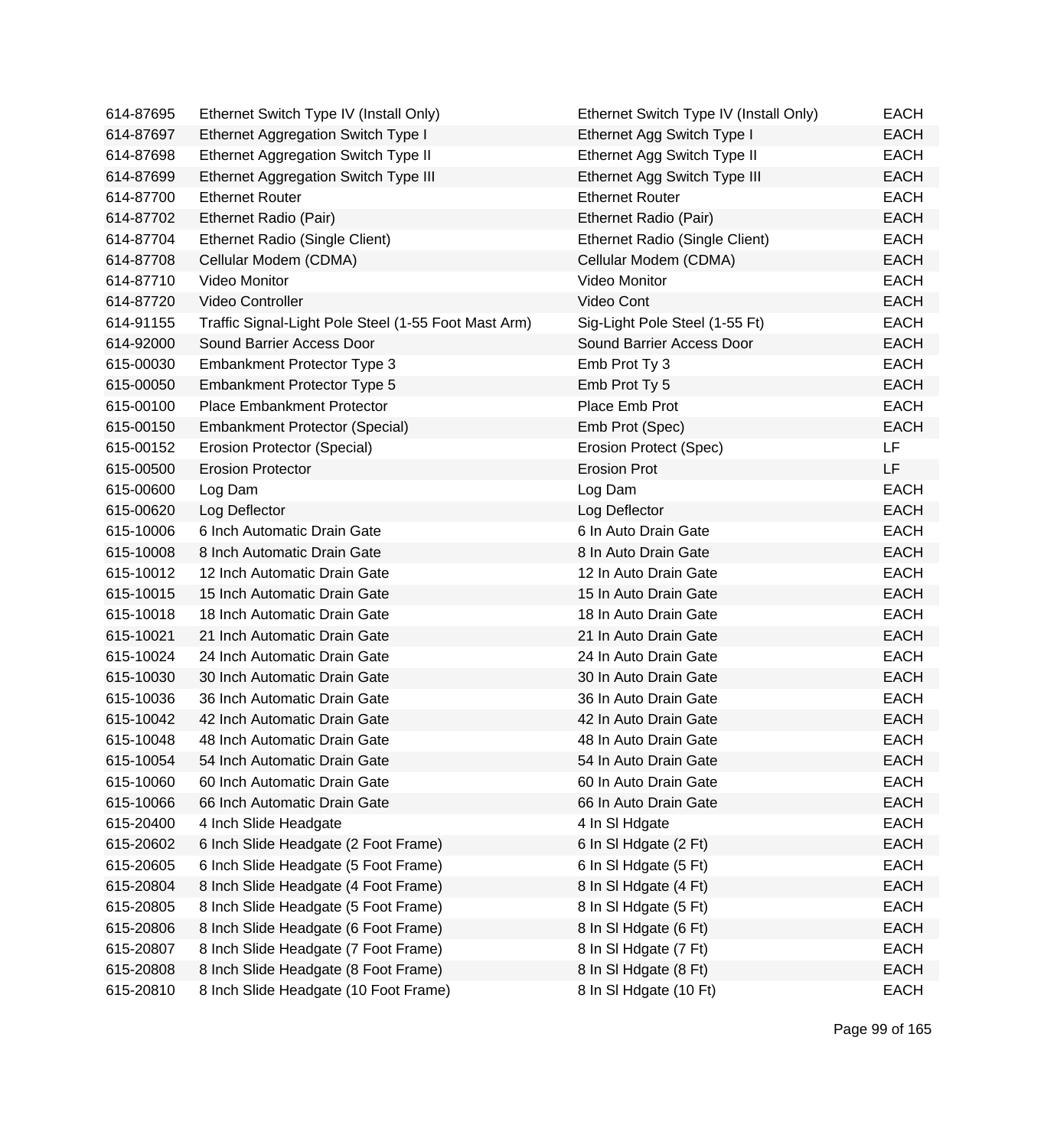| 615-20899 | 8 Inch Slide Headgate Special          | 8 In SI Hdgate Spec     | <b>EACH</b> |
|-----------|----------------------------------------|-------------------------|-------------|
| 615-21005 | 10 Inch Slide Headgate (5 Foot Frame)  | 10 In SI Hdgate (5 Ft)  | <b>EACH</b> |
| 615-21007 | 10 Inch Slide Headgate (7 Foot Frame)  | 10 In SI Hdgate (7 Ft)  | <b>EACH</b> |
| 615-21011 | 10 Inch Slide Headgate (11 Foot Frame) | 10 In SI Hdgate (11 Ft) | <b>EACH</b> |
| 615-21099 | 10 Inch Slide Headgate Special         | 10 In SI Hdgate Spec    | <b>EACH</b> |
| 615-21203 | 12 Inch Slide Headgate (3 Foot Frame)  | 12 In SI Hdgate (3 Ft)  | <b>EACH</b> |
| 615-21204 | 12 Inch Slide Headgate (4 Foot Frame)  | 12 In SI Hdgate (4 Ft)  | <b>EACH</b> |
| 615-21205 | 12 Inch Slide Headgate (5 Foot Frame)  | 12 In SI Hdgate (5 Ft)  | <b>EACH</b> |
| 615-21206 | 12 Inch Slide Headgate (6 Foot Frame)  | 12 In SI Hdgate (6 Ft)  | <b>EACH</b> |
| 615-21207 | 12 Inch Slide Headgate (7 Foot Frame)  | 12 In SI Hdgate (7 Ft)  | <b>EACH</b> |
| 615-21208 | 12 Inch Slide Headgate (8 Foot Frame)  | 12 In SI Hdgate (8 Ft)  | <b>EACH</b> |
| 615-21299 | 12 Inch Slide Headgate Special         | 12 In SI Hdgate Spec    | <b>EACH</b> |
| 615-21503 | 15 Inch Slide Headgate (3 Foot Frame)  | 15 In SI Hdgate (3 Ft)  | <b>EACH</b> |
| 615-21505 | 15 Inch Slide Headgate (5 Foot Frame)  | 15 In SI Hdgate (5 Ft)  | <b>EACH</b> |
| 615-21506 | 15 Inch Slide Headgate (6 Foot Frame)  | 15 In SI Hdgate (6 Ft)  | <b>EACH</b> |
| 615-21509 | 15 Inch Slide Headgate (9 Foot Frame)  | 15 In SI Hdgate (9 Ft)  | <b>EACH</b> |
| 615-21599 | 15 Inch Slide Headgate Special         | 15 In SI Hdgate Spec    | <b>EACH</b> |
| 615-21803 | 18 Inch Slide Headgate (3 Foot Frame)  | 18 In SI Hdgate (3 Ft)  | <b>EACH</b> |
| 615-21804 | 18 Inch Slide Headgate (4 Foot Frame)  | 18 In SI Hdgate (4 Ft)  | <b>EACH</b> |
| 615-21805 | 18 Inch Slide Headgate (5 Foot Frame)  | 18 In SI Hdgate (5 Ft)  | <b>EACH</b> |
| 615-21806 | 18 Inch Slide Headgate (6 Foot Frame)  | 18 In SI Hdgate (6 Ft)  | <b>EACH</b> |
| 615-21807 | 18 Inch Slide Headgate (7 Foot Frame)  | 18 In SI Hdgate (7 Ft)  | <b>EACH</b> |
| 615-21808 | 18 Inch Slide Headgate (8 Foot Frame)  | 18 In SI Hdgate (8 Ft)  | <b>EACH</b> |
| 615-21809 | 18 Inch Slide Headgate (9 Foot Frame)  | 18 In SI Hdgate (9 Ft)  | <b>EACH</b> |
| 615-21899 | 18 Inch Slide Headgate Special         | 18 In SI Hdgate Spec    | <b>EACH</b> |
| 615-22404 | 24 Inch Slide Headgate (4 Foot Frame)  | 24 In SI Hdgate (4 Ft)  | <b>EACH</b> |
| 615-22405 | 24 Inch Slide Headgate (5 Foot Frame)  | 24 In SI Hdgate (5 Ft)  | <b>EACH</b> |
| 615-22406 | 24 Inch Slide Headgate (6 Foot Frame)  | 24 In SI Hdgate (6 Ft)  | <b>EACH</b> |
| 615-22407 | 24 Inch Slide Headgate (7 Foot Frame)  | 24 In SI Hdgate (7 Ft)  | <b>EACH</b> |
| 615-22408 | 24 Inch Slide Headgate (8 Foot Frame)  | 24 In SI Hdgate (8 Ft)  | <b>EACH</b> |
| 615-22409 | 24 Inch Slide Headgate (9 Foot Frame)  | 24 In SI Hdgate (9 Ft)  | <b>EACH</b> |
| 615-22499 | 24 Inch Slide Headgate Special         | 24 In SI Hdgate Spec    | <b>EACH</b> |
| 615-23005 | 30 Inch Slide Headgate (5 Foot Frame)  | 30 In SI Hdgate (5 Ft)  | <b>EACH</b> |
| 615-23006 | 30 Inch Slide Headgate (6 Foot Frame)  | 30 In SI Hdgate (6 Ft)  | <b>EACH</b> |
| 615-23007 | 30 Inch Slide Headgate (7 Foot Frame)  | 30 In SI Hdgate (7 Ft)  | <b>EACH</b> |
| 615-23008 | 30 Inch Slide Headgate (8 Foot Frame)  | 30 In SI Hdgate (8 Ft)  | <b>EACH</b> |
| 615-23009 | 30 Inch Slide Headgate (9 Foot Frame)  | 30 In SI Hdgate (9 Ft)  | <b>EACH</b> |
| 615-23010 | 30 Inch Slide Headgate (10 Foot Frame) | 30 In SI Hdgate (10 Ft) | <b>EACH</b> |
| 615-23012 | 30 Inch Slide Headgate (12 Foot Frame) | 30 In SI Hdgate (12 Ft) | <b>EACH</b> |
| 615-23606 | 36 Inch Slide Headgate (6 Foot Frame)  | 36 In SI Hdgate (6 Ft)  | <b>EACH</b> |
| 615-23607 | 36 Inch Slide Headgate (7 Foot Frame)  | 36 In SI Hdgate (7 Ft)  | <b>EACH</b> |
| 615-23608 | 36 Inch Slide Headgate (8 Foot Frame)  | 36 In SI Hdgate (8 Ft)  | <b>EACH</b> |
| 615-23609 | 36 Inch Slide Headgate (9 Foot Frame)  | 36 In SI Hdgate (9 Ft)  | <b>EACH</b> |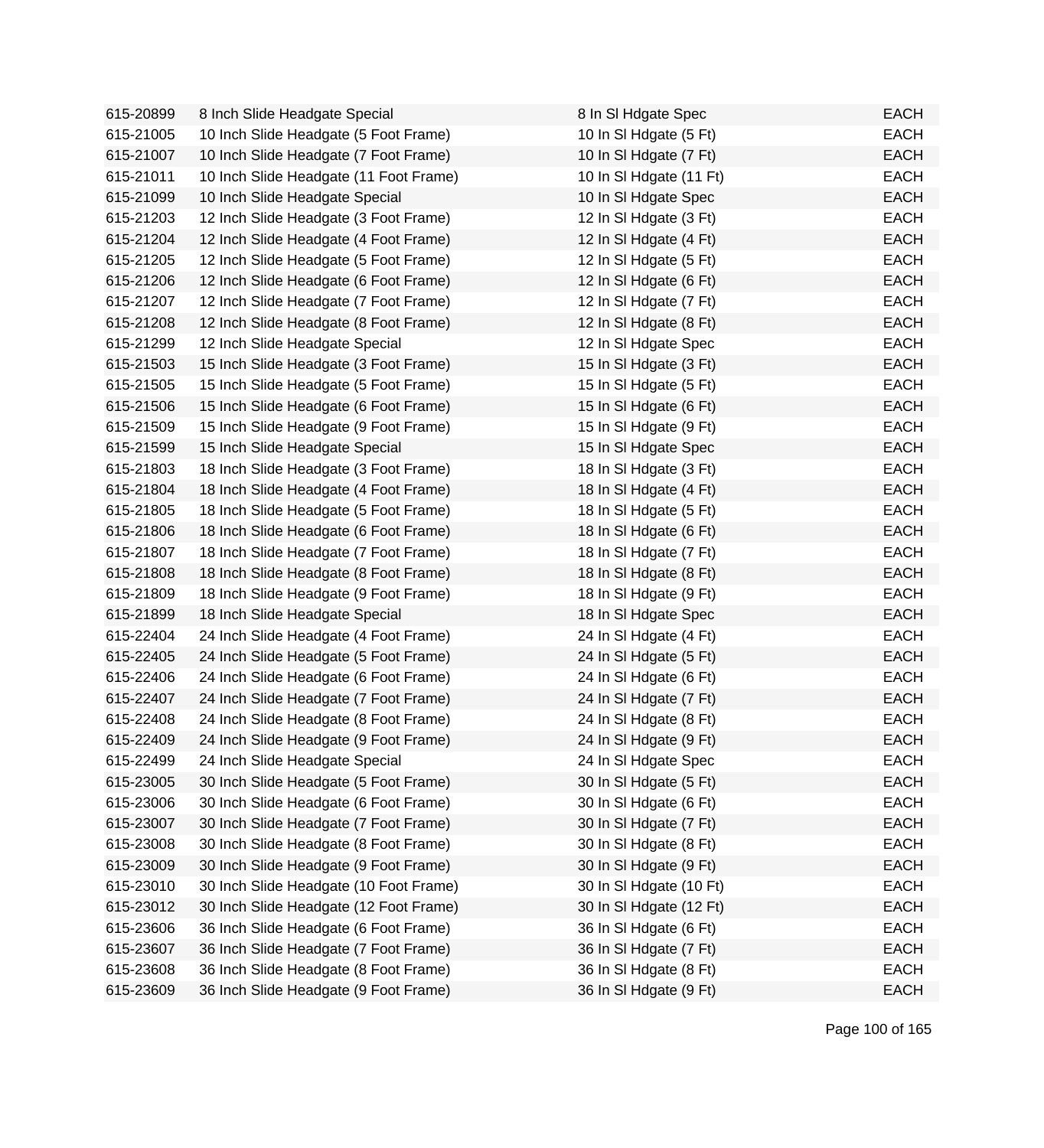| 615-23610 | 36 Inch Slide Headgate (10 Foot Frame)     | 36 In SI Hdgate (10 Ft)     | <b>EACH</b> |
|-----------|--------------------------------------------|-----------------------------|-------------|
| 615-23699 | 36 Inch Slide Headgate Special             | 36 In SI Hdgate Spec        | <b>EACH</b> |
| 615-24208 | 42 Inch Slide Headgate (8 Foot Frame)      | 42 In SI Hdgate (8 Ft)      | <b>EACH</b> |
| 615-24209 | 42 Inch Slide Headgate (9 Foot Frame)      | 42 In SI Hdgate (9 Ft)      | <b>EACH</b> |
| 615-25410 | 54 Inch Slide Headgate (10 Foot Frame)     | 54 In SI Hdgate (10 Ft)     | <b>EACH</b> |
| 615-31504 | 15x15 Inch Slide Headgate (4 Foot Frame)   | 15x15 In SI Hdgate (4 Ft)   | <b>EACH</b> |
| 615-31804 | 18x18 Inch Slide Headgate (4 Foot Frame)   | 18x18 In SI Hdgate (4 Ft)   | <b>EACH</b> |
| 615-31806 | 18x18 Inch Slide Headgate (6 Foot Frame)   | 18x18 In SI Hdgate (6 Ft)   | <b>EACH</b> |
| 615-31807 | 18x18 Inch Slide Headgate (7 Foot Frame)   | 18x18 In SI Hdgate (7 Ft)   | <b>EACH</b> |
| 615-32405 | 24x24 Inch Slide Headgate (5 Foot Frame)   | 24x24 In SI Hdgate (5 Ft)   | <b>EACH</b> |
| 615-32406 | 24x24 Inch Slide Headgate (6 Foot Frame)   | 24x24 In SI Hdgate (6 Ft)   | <b>EACH</b> |
| 615-32418 | 24x18 Inch Slide Headgate                  | 24x18 In SI Hdgate          | <b>EACH</b> |
| 615-33018 | 30x18 Inch Slide Headgate                  | 30x18 In SI Hdgate          | <b>EACH</b> |
| 615-33024 | 30x24 Inch Slide Headgate                  | 30x24 In SI Hdgate          | <b>EACH</b> |
| 615-33605 | 36x36 Inch Slide Headgate (5 Foot Frame)   | 36x36 In SI Hdgate (5 Ft)   | <b>EACH</b> |
| 615-34230 | 42x30 Inch Slide Headgate                  | 42x30 In SI Hdgate          | <b>EACH</b> |
| 615-34809 | 48x48 Inch Slide Headgate (9 Foot Frame)   | 48x48 In SI Hdgate (9 Ft)   | <b>EACH</b> |
| 615-34830 | 48x30 Inch Slide Headgate                  | 48x30 In Slide Headgate     | <b>EACH</b> |
| 615-36007 | 60x36 Inch Slide Headgate (7 Foot Frame)   | 60x36 In SI Hdgate (7 Ft)   | <b>EACH</b> |
| 615-37209 | 72x60 Inch Slide Headgate (9 Foot Frame)   | 72x60 In SI Hdgate (9 Ft)   | <b>EACH</b> |
| 615-39210 | 120x72 Inch Slide Headgate (10 Foot Frame) | 120x72 In SI Hdgate (10 Ft) | <b>EACH</b> |
| 615-39900 | Place Slide Headgate                       | Place SI Hdgate             | <b>EACH</b> |
| 615-41203 | 12x3 Inch Cutthroat Measuring Flume        | 12x3 In Cutthroat Flume     | <b>EACH</b> |
| 615-41208 | 12x8 Inch Cutthroat Measuring Flume        | 12x8 In Cutthroat Flume     | <b>EACH</b> |
| 615-50000 | <b>Parshall Measuring Flume</b>            | Parshall Flume              | <b>EACH</b> |
| 615-51503 | 15x3 Inch Parshall Measuring Flume         | 15x3 In Parshall Flume      | <b>EACH</b> |
| 615-51506 | 15x6 Inch Parshall Measuring Flume         | 15x6 In Parshall Flume      | <b>EACH</b> |
| 615-51509 | 15x9 Inch Parshall Measuring Flume         | 15x9 In Parshall Flume      | <b>EACH</b> |
| 615-51512 | 15x12 Inch Parshall Measuring Flume        | 15x12 In Parshall Flume     | <b>EACH</b> |
| 615-51812 | 18x12 Inch Parshall Measuring Flume        | 18x12 In Parshall Flume     | <b>EACH</b> |
| 615-51815 | 18x15 Inch Parshall Measuring Flume        | 18x15 In Parshall Flume     | <b>EACH</b> |
| 615-51818 | 18x18 Inch Parshall Measuring Flume        | 18x18 In Parshall Flume     | EACH        |
| 615-52412 | 24x12 Inch Parshall Measuring Flume        | 24x12 In Parshall Flume     | <b>EACH</b> |
| 615-52418 | 24x18 Inch Parshall Measuring Flume        | 24x18 In Parshall Flume     | <b>EACH</b> |
| 615-53630 | 36x30 Inch Parshall Measuring Flume        | 36x30 In Parshall Flume     | <b>EACH</b> |
| 615-54830 | 48x30 Inch Parshall Measuring Flume        | 48x30 In Parshall Flume     | <b>EACH</b> |
| 615-54836 | 48x36 Inch Parshall Measuring Flume        | 48x36 In Parshall Flume     | <b>EACH</b> |
| 615-57236 | 72x36 Inch Parshall Measuring Flume        | 72x36 In Parshall Flume     | <b>EACH</b> |
| 615-59900 | Place Parshall Measuring Flume             | <b>Place Parshall Flume</b> | <b>EACH</b> |
| 615-60000 | Gatewell                                   | Gatewell                    | <b>EACH</b> |
| 615-65000 | <b>Precast Irrigation Structure</b>        | Precast Irrig Str           | <b>EACH</b> |
| 615-65005 | <b>Irrigation Diversion Structure</b>      | <b>Irrig Diversion Str</b>  | L S         |
| 615-70000 | <b>Metal Flume Structure</b>               | Metal Flume Str             | LF          |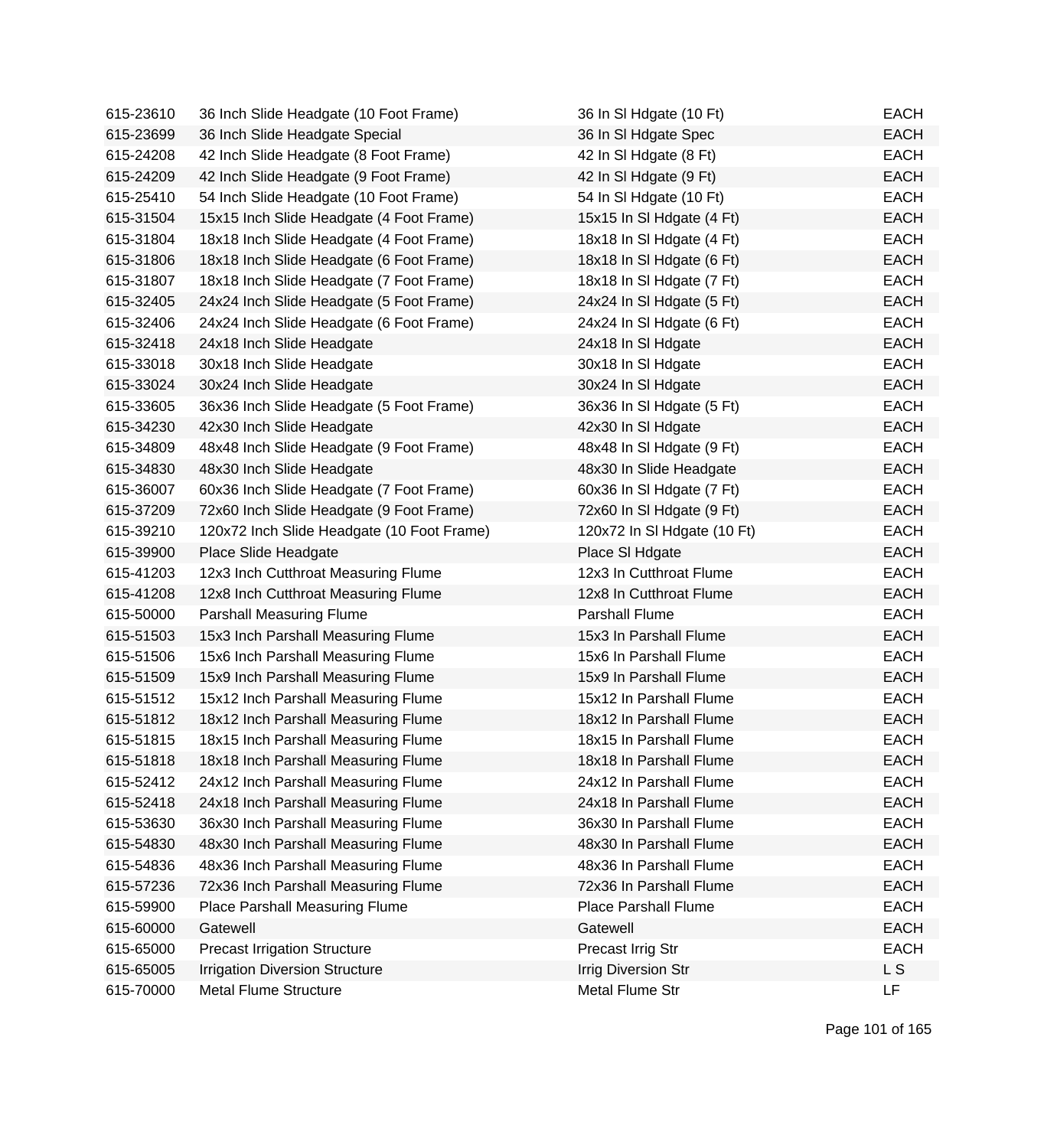| 615-80000 | <b>Stream Restoration</b>                     | <b>Stream Restoration</b>    | L S       |
|-----------|-----------------------------------------------|------------------------------|-----------|
| 616-00120 | 12 Inch Concrete Siphon Pipe                  | 12 In Conc Siphon Pipe       | LF        |
| 616-00150 | 15 Inch Concrete Siphon Pipe                  | 15 In Conc Siphon Pipe       | <b>LF</b> |
| 616-00180 | 18 Inch Concrete Siphon Pipe                  | 18 In Conc Siphon Pipe       | LF        |
| 616-00210 | 21 Inch Concrete Siphon Pipe                  | 21 In Conc Siphon Pipe       | <b>LF</b> |
| 616-00240 | 24 Inch Concrete Siphon Pipe                  | 24 In Conc Siphon Pipe       | <b>LF</b> |
| 616-00300 | 30 Inch Concrete Siphon Pipe                  | 30 In Conc Siphon Pipe       | LF        |
| 616-00360 | 36 Inch Concrete Siphon Pipe                  | 36 In Conc Siphon Pipe       | LF        |
| 616-00420 | 42 Inch Concrete Siphon Pipe                  | 42 In Conc Siphon Pipe       | LF        |
| 616-00480 | 48 Inch Concrete Siphon Pipe                  | 48 In Conc Siphon Pipe       | LF        |
| 616-00600 | 60 Inch Concrete Siphon Pipe                  | 60 In Conc Siphon Pipe       | LF        |
| 616-10120 | 12 Inch Aramid Fiber Bonded Steel Siphon Pipe | 12 In AFBSSP                 | LF        |
| 616-10150 | 15 Inch Aramid Fiber Bonded Steel Siphon Pipe | 15 In AFBSSP                 | <b>LF</b> |
| 616-10180 | 18 Inch Aramid Fiber Bonded Steel Siphon Pipe | 18 In AFBSSP                 | LF        |
| 616-10240 | 24 Inch Aramid Fiber Bonded Steel Siphon Pipe | 24 In AFBSSP                 | <b>LF</b> |
| 616-10300 | 30 Inch Aramid Fiber Bonded Steel Siphon Pipe | 30 In AFBSSP                 | LF        |
| 616-10360 | 36 Inch Aramid Fiber Bonded Steel Siphon Pipe | 36 In AFBSSP                 | <b>LF</b> |
| 616-10420 | 42 Inch Aramid Fiber Bonded Steel Siphon Pipe | 42 In AFBSSP                 | LF        |
| 616-10480 | 48 Inch Aramid Fiber Bonded Steel Siphon Pipe | 48 In AFBSSP                 | LF        |
| 616-10540 | 54 Inch Aramid Fiber Bonded Steel Siphon Pipe | 54 In AFBSSP                 | LF        |
| 616-10780 | 78 Inch Aramid Fiber Bonded Steel Siphon Pipe | 78 In AFBSSP                 | LF        |
| 616-10900 | 90 Inch Aramid Fiber Bonded Steel Siphon Pipe | 90 In AFBSSP                 | LF        |
| 616-20080 | 8 Inch Bituminous Coated Steel Siphon Pipe    | 8 In BCSSP                   | <b>LF</b> |
| 616-20100 | 10 Inch Bituminous Coated Steel Siphon Pipe   | 10 In BCSSP                  | LF        |
| 616-20120 | 12 Inch Bituminous Coated Steel Siphon Pipe   | 12 In BCSSP                  | <b>LF</b> |
| 616-20150 | 15 Inch Bituminous Coated Steel Siphon Pipe   | 15 In BCSSP                  | <b>LF</b> |
| 616-20180 | 18 Inch Bituminous Coated Steel Siphon Pipe   | 18 In BCSSP                  | LF        |
| 616-20240 | 24 Inch Bituminous Coated Steel Siphon Pipe   | 24 In BCSSP                  | LF        |
| 616-20300 | 30 Inch Bituminous Coated Steel Siphon Pipe   | 30 In BCSSP                  | LF        |
| 616-20360 | 36 Inch Bituminous Coated Steel Siphon Pipe   | 36 In BCSSP                  | LF        |
| 616-20420 | 42 Inch Bituminous Coated Steel Siphon Pipe   | 42 In BCSSP                  | LF        |
| 616-20480 | 48 Inch Bituminous Coated Steel Siphon Pipe   | 48 In BCSSP                  | LF        |
| 616-20540 | 54 Inch Bituminous Coated Steel Siphon Pipe   | 54 In BCSSP                  | LF        |
| 616-21120 | 12 Inch Welded Steel Siphon Pipe              | 12 In W Steel Siphon Pipe    | LF        |
| 616-21160 | 16 Inch Welded Steel Siphon Pipe              | 16 In W Steel Siphon Pipe    | LF        |
| 616-21180 | 18 Inch Welded Steel Siphon Pipe              | 18 In W Steel Siphon Pipe    | LF        |
| 616-21240 | 24 Inch Welded Steel Siphon Pipe              | 24 In W Steel Siphon Pipe    | LF        |
| 616-22843 | 84 Inch Steel Siphon Pipe (Install Only)      | Inst 84 In Steel Siphon Pipe | <b>LF</b> |
| 616-22845 | 84 Inch Steel Siphon Pipe (Furnish Only)      | Furn 84 In Steel Siphon Pipe | LF        |
| 616-23180 | 18 Inch Plastic Siphon Pipe                   | 18 In Plastic Siphon Pipe    | LF        |
| 616-23240 | 24 Inch Plastic Siphon Pipe                   | 24 In Plastic Siphon Pipe    | LF        |
| 616-23300 | 30 Inch Plastic Siphon Pipe                   | 30 In Plastic Siphon Pipe    | LF        |
| 616-29180 | 18 Inch Culvert Siphon Pipe                   | 18 In Culvert Siphon Pipe    | LF        |
|           |                                               |                              |           |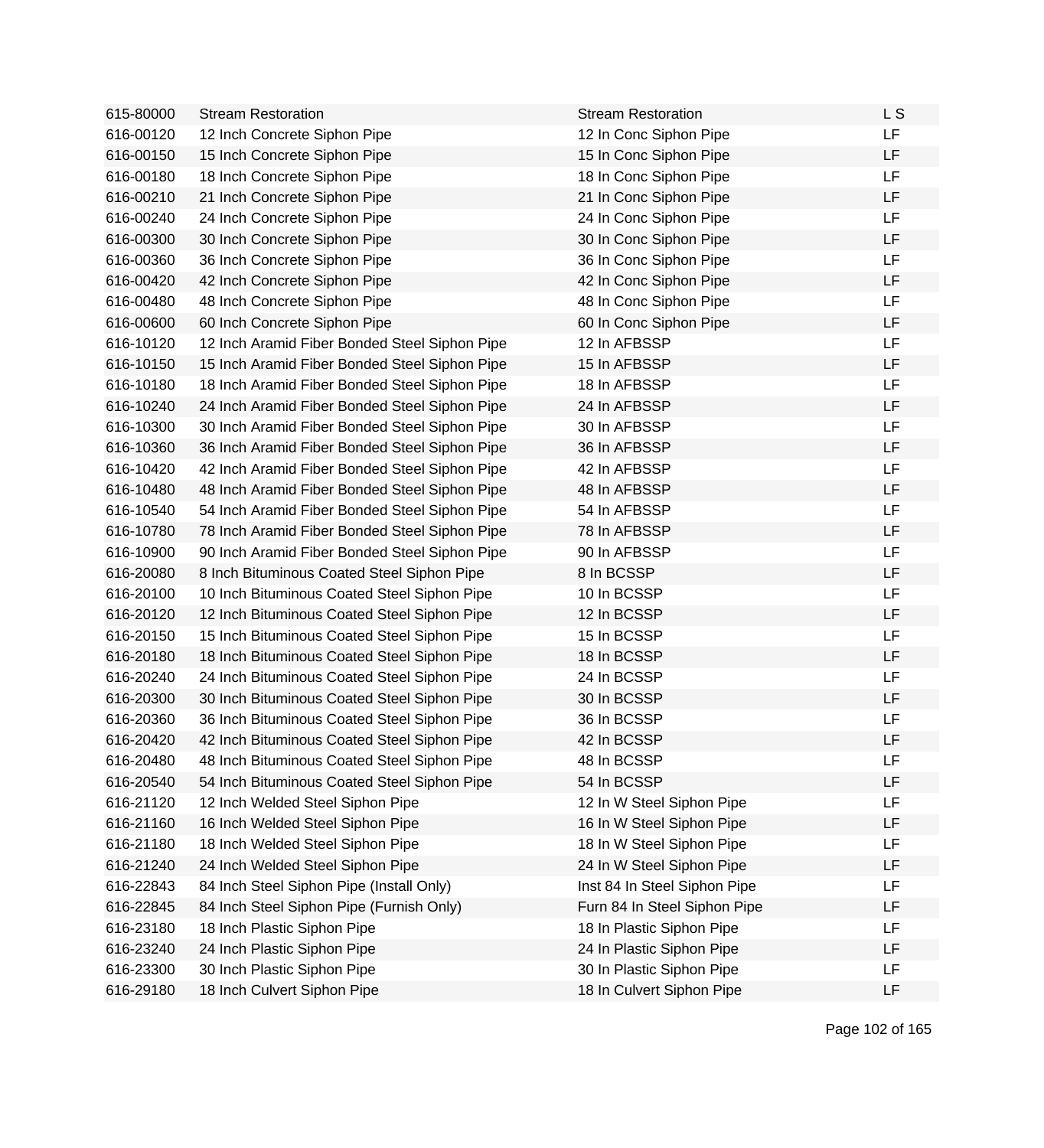| 616-30012 | 12 Inch Trash Guard                           | 12 In Trash Guard                       | <b>EACH</b> |
|-----------|-----------------------------------------------|-----------------------------------------|-------------|
| 616-30015 | 15 Inch Trash Guard                           | 15 In Trash Guard                       | <b>EACH</b> |
| 616-30018 | 18 Inch Trash Guard                           | 18 In Trash Guard                       | <b>EACH</b> |
| 616-30021 | 21 Inch Trash Guard                           | 21 In Trash Guard                       | <b>EACH</b> |
| 616-30024 | 24 Inch Trash Guard                           | 24 In Trash Guard                       | <b>EACH</b> |
| 616-30030 | 30 Inch Trash Guard                           | 30 In Trash Guard                       | <b>EACH</b> |
| 616-30036 | 36 Inch Trash Guard                           | 36 In Trash Guard                       | <b>EACH</b> |
| 616-30042 | 42 Inch Trash Guard                           | 42 In Trash Guard                       | <b>EACH</b> |
| 616-30048 | 48 Inch Trash Guard                           | 48 In Trash Guard                       | <b>EACH</b> |
| 616-30054 | 54 Inch Trash Guard                           | 54 In Trash Guard                       | <b>EACH</b> |
| 616-30060 | 60 Inch Trash Guard                           | 60 In Trash Guard                       | <b>EACH</b> |
| 616-30066 | 66 Inch Trash Guard                           | 66 In Trash Guard                       | <b>EACH</b> |
| 616-30078 | 78 Inch Trash Guard                           | 78 In Trash Guard                       | <b>EACH</b> |
| 616-30118 | 22x13 Inch Trash Guard                        | 22x13 In Trash Guard                    | <b>EACH</b> |
| 616-30121 | 25x16 Inch Trash Guard                        | 25x16 In Trash Guard                    | <b>EACH</b> |
| 616-30124 | 29x18 Inch Trash Guard                        | 29x18 In Trash Guard                    | <b>EACH</b> |
| 616-30130 | 36x22 Inch Trash Guard                        | 36x22 In Trash Guard                    | <b>EACH</b> |
| 616-30136 | 43x27 Inch Trash Guard                        | 43x27 In Trash Guard                    | <b>EACH</b> |
| 616-30142 | 50x31 Inch Trash Guard                        | 50x31 In Trash Guard                    | <b>EACH</b> |
| 616-30148 | 58x36 Inch Trash Guard                        | 58x36 In Trash Guard                    | <b>EACH</b> |
| 616-30154 | 65x40 Inch Trash Guard                        | 65x40 In Trash Guard                    | <b>EACH</b> |
| 616-30160 | 72x44 Inch Trash Guard                        | 72x44 In Trash Guard                    | <b>EACH</b> |
| 616-30499 | <b>Trash Guard Special</b>                    | <b>Trash Guard Spec</b>                 | <b>EACH</b> |
| 616-50024 | 3 Inch Valve and Valve Box                    | 3 In Valve and Box                      | <b>EACH</b> |
| 616-50032 | 4 Inch Valve and Valve Box                    | 4 In Valve and Box                      | <b>EACH</b> |
| 616-50048 | 6 Inch Valve and Valve Box                    | 6 In Valve and Box                      | <b>EACH</b> |
| 616-50064 | 8 Inch Valve and Valve Box                    | 8 In Valve and Box                      | <b>EACH</b> |
| 616-50128 | 16 Inch Valve and Valve Box                   | 16 In Valve and Box                     | <b>EACH</b> |
| 616-76193 | 24 Inch Butterfly Valve (Install Only)        | Inst 24 In Btrfly Valve                 | <b>EACH</b> |
| 618-00000 | <b>Prestressing Steel Bar</b>                 | <b>Prestress Steel Bar</b>              | LB          |
| 618-00001 | <b>Prestressing Steel Strand</b>              | <b>Prestress Steel Strand</b>           | <b>LB</b>   |
| 618-00002 | <b>Prestressing Steel Strand</b>              | Prestress Steel Strand                  | <b>MKFT</b> |
| 618-00003 | <b>Prestressing Steel</b>                     | <b>Prestress Steel</b>                  | <b>MKFT</b> |
| 618-00005 | <b>Prestressing Steel Bar</b>                 | <b>Prestress Steel Bar</b>              | <b>MKFT</b> |
| 618-00007 | Grout (Strand)(Duct)                          | Grout (Strand)(Duct)                    | CF          |
| 618-00142 | Prestressed Concrete I (BT42)                 | Prestress Conc I (BT42)                 | <b>LF</b>   |
| 618-00154 | Prestressed Concrete I (BT54)                 | Prestress Conc I (BT54)                 | LF.         |
| 618-00163 | Prestressed Concrete I (BT63)                 | Prestress Conc I (BT63)                 | LF          |
| 618-00172 | Prestressed Concrete I (BT72)                 | Prestress Conc I (BT72)                 | LF          |
| 618-00173 | Prestressed Concrete I (BT 72) (Install Only) | Prestress Conc I (BT 72) (Install Only) | SY          |
| 618-00178 | Prestressed Concrete I (BT78)                 | Prestress Conc I (BT78)                 | LF          |
| 618-00184 | Prestressed Concrete I (BT84)                 | Prestress Conc I (BT84)                 | LF          |
| 618-00500 | Prestressed Concrete I (BT Variable)          | Prestress Conc I (BT Variable)          | LF          |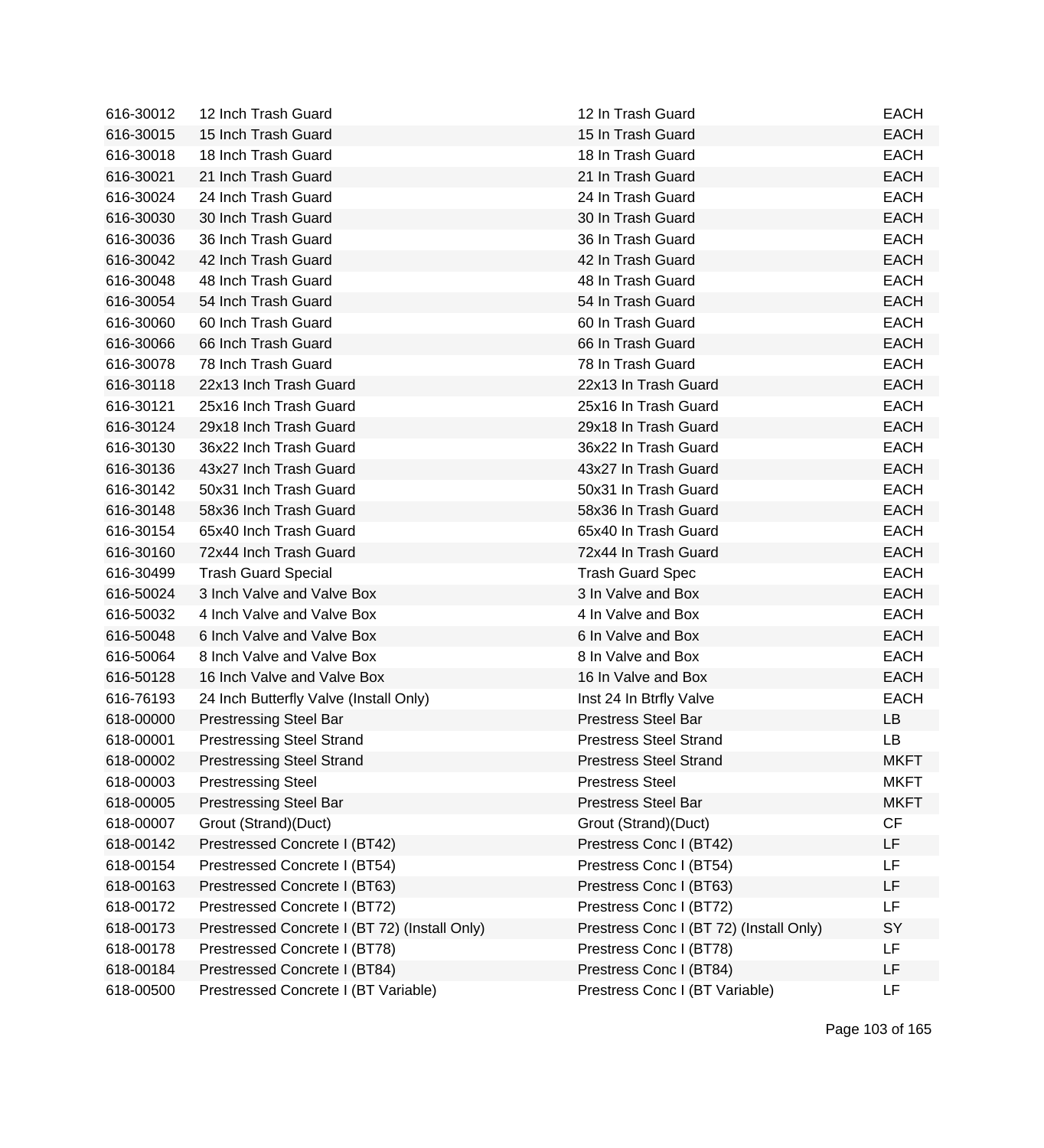| 618-00510 | Prestressed Concrete I (Special)                                | Prestress Conc I (Spec)                  | <b>LF</b>   |
|-----------|-----------------------------------------------------------------|------------------------------------------|-------------|
| 618-01130 | Prestressed Concrete I (CBT30)                                  | Prestress Conc I (CBT30)                 | LF          |
| 618-01136 | Prestressed Concrete I (CBT36)                                  | Prestress Conc I (CBT36)                 | <b>LF</b>   |
| 618-01137 | Prestressed Concrete I (CBT 37.5)                               | Prestress Concrete I (CBT 37.5)          | LF          |
| 618-01142 | Prestressed Concrete I (Special ) (South Gap Project -<br>BT42) | Prestress Conc I (Spec)(S.Gap Proj BT42) | LF          |
| 618-01145 | Prestressed Concrete I (CBT45)                                  | Prestress Conc I (CBT45)                 | LF          |
| 618-01150 | Prestressed Concrete I (Special) (South Gap Project -<br>BT50)  | Prestress Conc I (Spec)(S.Gap Proj BT50) | LF          |
| 618-01154 | Prestressed Concrete I (CBT54)                                  | Prestress Conc I (CBT54)                 | LF          |
| 618-01158 | Prestressed Concrete I (Special) (South Gap Project -<br>BT58)  | Prestress Conc I (Spec)(S.Gap Proj BT58) | LF          |
| 618-01163 | Prestressed Concrete I (CBT63)                                  | Prestress Conc I (CBT63)                 | LF          |
| 618-01166 | Prestressed Concrete I (Special) (South Gap Project -<br>BT66)  | Prestress Conc I (Spec)(S.Gap Proj BT66) | LF          |
| 618-01172 | Prestressed Concrete I (CBT72)                                  | Prestress Conc I (CBT72)                 | LF          |
| 618-01181 | Prestressed Concrete I (CBT81)                                  | Prestress Conc I (CBT81)                 | <b>LF</b>   |
| 618-01190 | Prestressed Concrete I (CBT90)                                  | Prestress Conc I (CBT90)                 | LF          |
| 618-01992 | Prestressed Concrete Box (Depth Less Than 32 Inches)            | Prestress Conc Box (Depth Less Than 32") | <b>SF</b>   |
| 618-01994 | Prestressed Concrete Box (Depth 32" Through 48")                | Prestress Conc Box (Depth 32" Thru 48")  | <b>SF</b>   |
| 618-01995 | Prestressed Concrete Box (Depth 32 Inch Through 48<br>lnch)     | Prestress Conc Box (32" - 48")           | <b>EACH</b> |
| 618-01996 | Prestressed Concrete Box (Depth Greater Than 48<br>Inches)      | Prestress Conc Box (Depth Gr Than 48")   | <b>SF</b>   |
| 618-01997 | Prestressed Concrete Box (Special)                              | Prestress Conc Box (Spec)                | <b>LF</b>   |
| 618-01998 | Prestressed Concrete Box (Special)                              | Prestress Conc Box (Spec)                | <b>SF</b>   |
| 618-01999 | Prestressed Concrete Box (Special)                              | Prestress Conc Box (Spec)                | <b>EACH</b> |
| 618-02000 | <b>Prestressed Concrete T</b>                                   | Prestress Conc T                         | <b>SF</b>   |
| 618-02080 | Prestressed Concrete T (Special)                                | Prestress Conc T (Spec)                  | <b>SF</b>   |
| 618-03000 | Prestressed Concrete Double T                                   | <b>Prestress Conc TT</b>                 | <b>SF</b>   |
| 618-03010 | Prestressed Concrete Double T (Special)                         | Prestress Conc TT (Spec)                 | <b>SF</b>   |
| 618-04001 | <b>Precast Superstructure (Box Section)</b>                     | Precast Superstr (Box)                   | <b>SF</b>   |
| 618-05001 | Place Prestressed Concrete Unit                                 | Place Prestress Conc Unit                | <b>EACH</b> |
| 618-05010 | <b>Reset Prestressed Concrete Unit</b>                          | <b>Reset Prestress Conc Unit</b>         | <b>EACH</b> |
| 618-05025 | <b>Prestressed Concrete Unit (Special)</b>                      | Prestress Conc Unit (Spec)               | <b>SF</b>   |
| 618-05030 | <b>Prestressed Concrete Unit (Special)</b>                      | Prestress Conc Unit (Spec)               | LF          |
| 618-05035 | <b>Prestressed Concrete Unit (Special)</b>                      | Prestress Conc Unit (Spec)               | <b>CF</b>   |
| 618-06032 | Prestressed Concrete Slab (Depth Less Than 6 Inches)            | Prestress Conc Slab (Depth Less Than 6") | <b>SF</b>   |
| 618-06034 | Prestressed Concrete Slab (Depth 6" Through 13")                | Prestress Conc Slab (Depth 6" Thru 13")  | <b>SF</b>   |
| 618-06036 | Prestressed Concrete Slab (Depth Greater Than 13<br>Inches)     | Prestress Conc Slab (Depth Gr Than 13")  | <b>SF</b>   |
| 618-06038 | Prestressed Concrete Slab (Special)                             | Prestress Conc Slab (Spec)               | <b>SF</b>   |
| 618-08900 | <b>Ground Anchor</b>                                            | <b>Ground Anchor</b>                     | LF.         |
| 618-09000 | Post-Tensioning Bench Test                                      | Post-Ten Bench Test                      | <b>EACH</b> |
| 618-09010 | Post-Tensioning Dynamic Test                                    | Post-Ten Dynamic Test                    | <b>EACH</b> |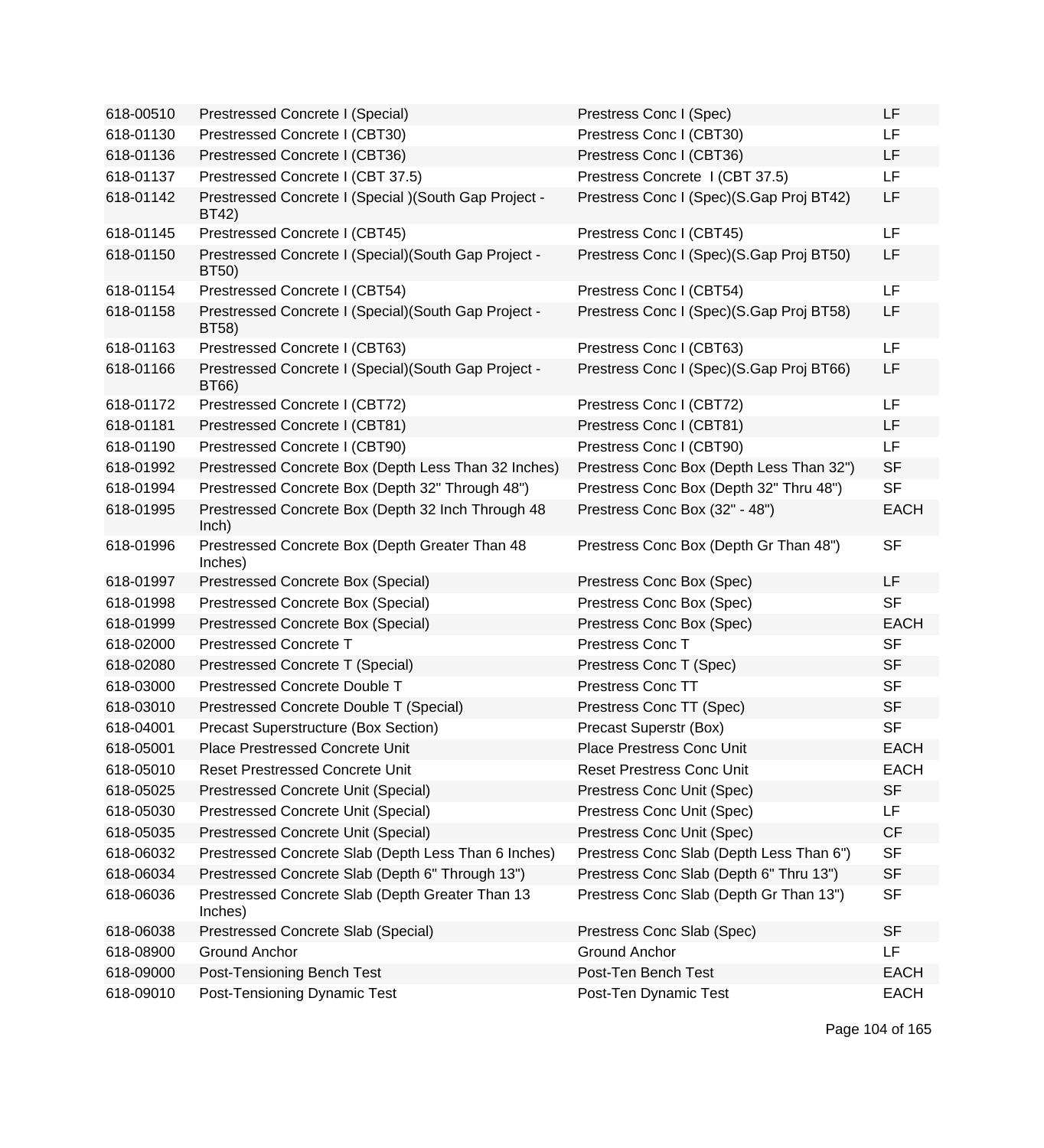| 618-09015 | <b>Modify Post-Tensioning System</b>                             | Mod Post-Ten Sys                         | <b>EACH</b> |
|-----------|------------------------------------------------------------------|------------------------------------------|-------------|
| 618-09020 | <b>Prestressing Test</b>                                         | <b>Prestress Test</b>                    | <b>EACH</b> |
| 618-09030 | <b>Performance Test</b>                                          | <b>Performance Test</b>                  | <b>EACH</b> |
| 618-09040 | <b>Anchor Test</b>                                               | <b>Anchor Test</b>                       | <b>EACH</b> |
| 618-09105 | Provide for Future Prestressing                                  | Provide for Future Prestr                | LF          |
| 618-10000 | Precast Concrete U Girder (Pre-Tensioned)                        | Precast Conc U Girder (Pre-Ten)          | LF          |
| 618-10048 | Precast Concrete U Girder (U48) (Pre-Tensioned)                  | Precast Conc U Girder (U48) (Pre-Ten)    | LF          |
| 618-10054 | Precast Concrete U Girder (U54)(Pre-Tensioned)                   | Precast Conc U Girder (U54) (Pre-Ten)    | LF          |
| 618-10060 | Precast Concrete U Girder (U60) (Pre-Tensioned)                  | Precast Conc U Girder (U60) (Pre-Ten)    | LF          |
| 618-10072 | Precast Concrete U Girder (U72) (Pre-Tensioned)                  | Precast Conc U Girder (U72)(Pre-Ten)     | LF          |
| 618-10084 | Precast Concrete U Girder (U84) (Pre-Tensioned)                  | Precast Conc U Girder (U84)(Pre-Ten)     | LF          |
| 618-10096 | Precast Concrete U Girder (U96) (Pre-Tensioned)                  | Precast Conc U Girder (U96) (Pre-Ten)    | LF          |
| 618-10100 | Precast Concrete U Girder (Post-Tensioned)                       | Precast Conc U Girder (Post-Ten)         | LF          |
| 618-10200 | Precast Concrete U Girder (Pre-Tensioned and Post-<br>Tensioned) | Precast Conc U Girder (Pre and Post-Ten) | LF          |
| 618-10300 | Precast Concrete U Girder (Special)                              | Precast Conc U Girder (Spec)             | LF          |
| 618-10370 | Precast Concrete U Girder (U70) (Curved with Top Slab)           | Precast Conc U Girder (U70)(Curved w/TS) | LF          |
| 618-10372 | Precast Concrete U Girder (U72)(Curved)                          | Precast Concrete U Girder (U72)(Curved)  | LF          |
| 618-10384 | Precast Concrete U Girder (U84)(Curved)                          | Precast Concrete U Girder (U84) (Curved) | LF          |
| 618-10396 | Precast Concrete U Girder (U96)(Curved)                          | Precast Concrete U Girder (U96)(Curved)  | LF          |
| 618-11000 | Precast Concrete Deck Panel with Post-tensioning (8.5<br>lnch)   | Precast Conc Deck Pnl Post-tens (8.5 In) | <b>SF</b>   |
| 618-11052 | <b>Ridestop Building (Temporary)</b>                             | Ridestop Bldg (Temp)                     | <b>EACH</b> |
| 618-20002 | Prestressing (Fiber Reinforced Plastic)                          | Prestressing (FRP)                       | <b>MKFT</b> |
| 618-30000 | Move Bridge                                                      | Move Bridge                              | L S         |
| 619-00000 | Water Meter and Vault                                            | Water Meter and Vault                    | <b>EACH</b> |
| 619-00001 | <b>Water Meter</b>                                               | <b>Water Meter</b>                       | <b>EACH</b> |
| 619-00002 | <b>Water Service</b>                                             | <b>Water Service</b>                     | <b>EACH</b> |
| 619-00003 | Water Meter and Vault (Furnish Only)                             | Furn Water Meter and Vault               | <b>EACH</b> |
| 619-00005 | <b>Water Line</b>                                                | <b>Water Line</b>                        | L S         |
| 619-00006 | <b>Connect to New Waterline</b>                                  | <b>Connect to New Waterline</b>          | <b>EACH</b> |
| 619-00007 | <b>Connect To Existing Waterline</b>                             | <b>Connect To Existing Waterline</b>     | <b>EACH</b> |
| 619-00008 | 12 Inch Waterline (Fittings)                                     | 12 In Waterline (Fittings)               | <b>EACH</b> |
| 619-00010 | Water Line (Special)                                             | Water Line (Spec)                        | <b>LS</b>   |
| 619-00013 | 3 Inch Cured-In-Place-Pipe Waterline                             | 3 In CIPP Waterline                      | LF          |
| 619-00018 | 8 Inch Cured-In-Place-Pipe Waterline                             | 8 In CIPP Waterline                      | LF          |
| 619-00020 | 2 Inch Cast Iron Pipe                                            | 2 In Cast Iron Pipe                      | LF          |
| 619-00030 | 3 Inch Cast Iron Pipe                                            | 3 In Cast Iron Pipe                      | LF          |
| 619-00040 | 4 Inch Cast Iron Pipe                                            | 4 In Cast Iron Pipe                      | LF          |
| 619-00060 | 6 Inch Cast Iron Pipe                                            | 6 In Cast Iron Pipe                      | LF          |
| 619-00067 | 6 Inch Cast Iron Pipe (Jacked)                                   | 6 In Cast Iron Pipe (Jacked)             | LF          |
| 619-00080 | 8 Inch Cast Iron Pipe                                            | 8 In Cast Iron Pipe                      | LF          |
| 619-00100 | 10 Inch Cast Iron Pipe                                           | 10 In Cast Iron Pipe                     | LF          |
| 619-00120 | 12 Inch Cast Iron Pipe                                           | 12 In Cast Iron Pipe                     | LF          |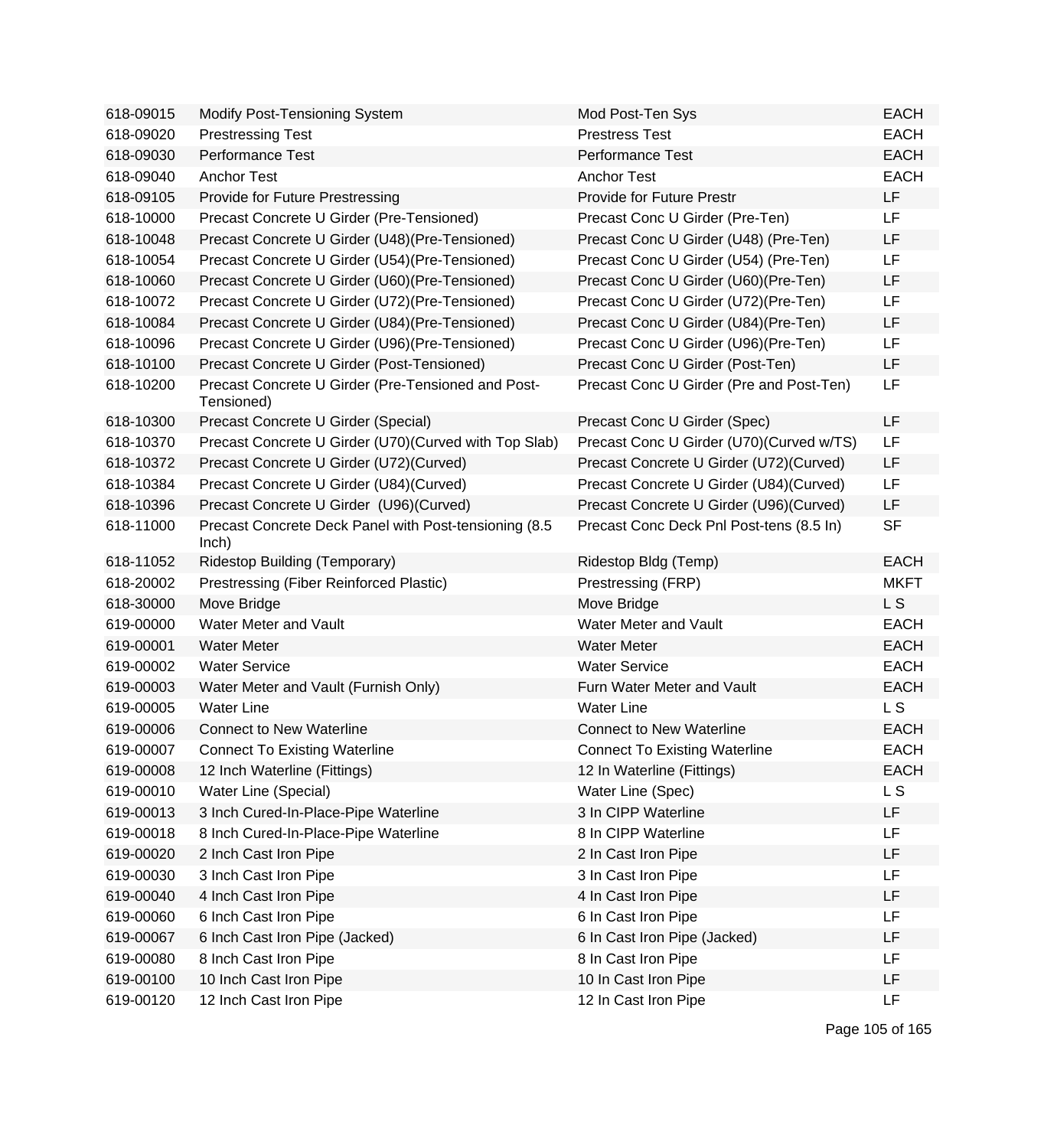| 619-00160 | 16 Inch Cast Iron Pipe                                    | 16 In Cast Iron Pipe                     | LF          |
|-----------|-----------------------------------------------------------|------------------------------------------|-------------|
| 619-00360 | 36 Inch Cast Iron Pipe                                    | 36 In Cast Iron Pipe                     | LF          |
| 619-03060 | Place 6 Inch Cast Iron Pipe                               | Place 6 In Cast Iron Pipe                | <b>LF</b>   |
| 619-03100 | Place 10 Inch Cast Iron Pipe                              | Place 10 In Cast Iron Pipe               | <b>LF</b>   |
| 619-06030 | 3 Inch Ductile Iron Pipe                                  | 3 In Duct Iron Pipe                      | LF          |
| 619-06040 | 4 Inch Ductile Iron Pipe                                  | 4 In Duct Iron Pipe                      | <b>LF</b>   |
| 619-06060 | 6 Inch Ductile Iron Pipe                                  | 6 In Duct Iron Pipe                      | LF          |
| 619-06080 | 8 Inch Ductile Iron Pipe                                  | 8 In Duct Iron Pipe                      | <b>LF</b>   |
| 619-06090 | 8 Inch Ductile Iron Pipe (Fittings)                       | 8 In Duct Iron Pipe (Fit)                | <b>EACH</b> |
| 619-06100 | 10 Inch Ductile Iron Pipe                                 | 10 In Duct Iron Pipe                     | LF          |
| 619-06110 | 10 Inch Ductile Iron Pipe (Preinsulated)                  | 10 In Duct Iron Pipe (Preinsul)          | LF          |
| 619-06120 | 12 Inch Ductile Iron Pipe                                 | 12 In Duct Iron Pipe                     | <b>LF</b>   |
| 619-06125 | 12-Inch Ductile Iron Pipe (Preinsulated)                  | 12-In Duct Iron Pipe (Preinsul)          | <b>LF</b>   |
| 619-06140 | 14 Inch Ductile Iron Pipe                                 | 14 In Duct Iron Pipe                     | LF          |
| 619-06160 | 16 Inch Ductile Iron Pipe                                 | 16 In Duct Iron Pipe                     | LF          |
| 619-06161 | 16 Inch Ductile Iron Pipe (Auger Bored)                   | 16 In Duct Iron Pipe (AB)                | <b>LF</b>   |
| 619-06180 | 18 Inch Ductile Iron Pipe                                 | 18 In Duct Iron Pipe                     | LF          |
| 619-06200 | 20 Inch Ductile Iron Pipe                                 | 20 In Duct Iron Pipe                     | LF          |
| 619-06210 | 21 Inch Ductile Iron Pipe                                 | 21 In Duct Iron Pipe                     | LF          |
| 619-06240 | 24 Inch Ductile Iron Pipe                                 | 24 In Duct Iron Pipe                     | LF          |
| 619-06300 | 30 Inch Ductile Iron Pipe                                 | 30 In Duct Iron Pipe                     | LF          |
| 619-06360 | 36 Inch Ductile Iron Pipe                                 | 36 In Duct Iron Pipe                     | <b>LF</b>   |
| 619-06440 | 42 Inch Ductile Iron Pipe (Restrained) (Furnish Only)     | 42 In Duct Iron Pipe (Restrain) (Furn)   | LF          |
| 619-06441 | 42 Inch Ductile Iron Pipe (Restrained)(Install Only)      | 42 Inch Ductile Iron Pipe(Res)(Instl)    | LF          |
| 619-06450 | 42 Inch Ductile Iron Pipe (Non Restrained) (Furnish Only) | 42 In Duct Iron Pipe (NonRstrain) (Furn) | LF          |
| 619-06451 | 42 Inch Ductile Iron Pipe (Non-Restrained) (Install Only) | 42 In Ductile Iron Pipe(Non-Res)(Instl)  | LF          |
| 619-07060 | Place 6 Inch Ductile Iron Pipe                            | Place 6 In Duct Iron Pipe                | LF          |
| 619-07080 | Place 8 Inch Ductile Iron Pipe                            | Place 8 In Duct Iron Pipe                | LF          |
| 619-07100 | Place 10 Inch Ductile Iron Pipe                           | Place 10 In Duct Iron Pipe               | LF          |
| 619-07120 | Place 12 Inch Ductile Iron Pipe                           | Place 12 In Duct Iron Pipe               | LF          |
| 619-07160 | Place 16 Inch Ductile Iron Pipe                           | Place 16 In Duct Iron Pipe               | LF          |
| 619-07200 | Place 20 Inch Ductile Iron Pipe                           | Place 20 In Duct Iron Pipe               | LF          |
| 619-07360 | Place 36 Inch Ductile Iron Pipe                           | Place 36 In Duct Iron Pipe               | LF          |
| 619-10000 | <b>Temporary Water Line</b>                               | <b>Temp Water Line</b>                   | LF          |
| 619-10020 | 2 Inch Welded Steel Pipe                                  | 2 In Weld Steel Pipe                     | LF          |
| 619-10027 | 2 Inch Welded Steel Pipe (Jacked)                         | 2 In Weld Steel Pipe (J)                 | <b>LF</b>   |
| 619-10040 | 4 Inch Welded Steel Pipe                                  | 4 In Weld Steel Pipe                     | LF          |
| 619-10047 | 4 Inch Welded Steel Pipe (Jacked)                         | 4 In Weld Steel Pipe (J)                 | LF          |
| 619-10060 | 6 Inch Welded Steel Pipe                                  | 6 In Weld Steel Pipe                     | LF          |
| 619-10067 | 6 Inch Welded Steel Pipe (Jacked)                         | 6 In Weld Steel Pipe (J)                 | LF          |
| 619-10080 | 8 Inch Welded Steel Pipe                                  | 8 In Weld Steel Pipe                     | LF          |
| 619-10081 | Welded Steel Pipe (8 Inch) (Install Only)                 | Weld Steel Pipe (8 In) (Inst Only)       | LF          |
| 619-10087 | 8 Inch Welded Steel Pipe (Jacked)                         | 8 In Weld Steel Pipe (J)                 | LF          |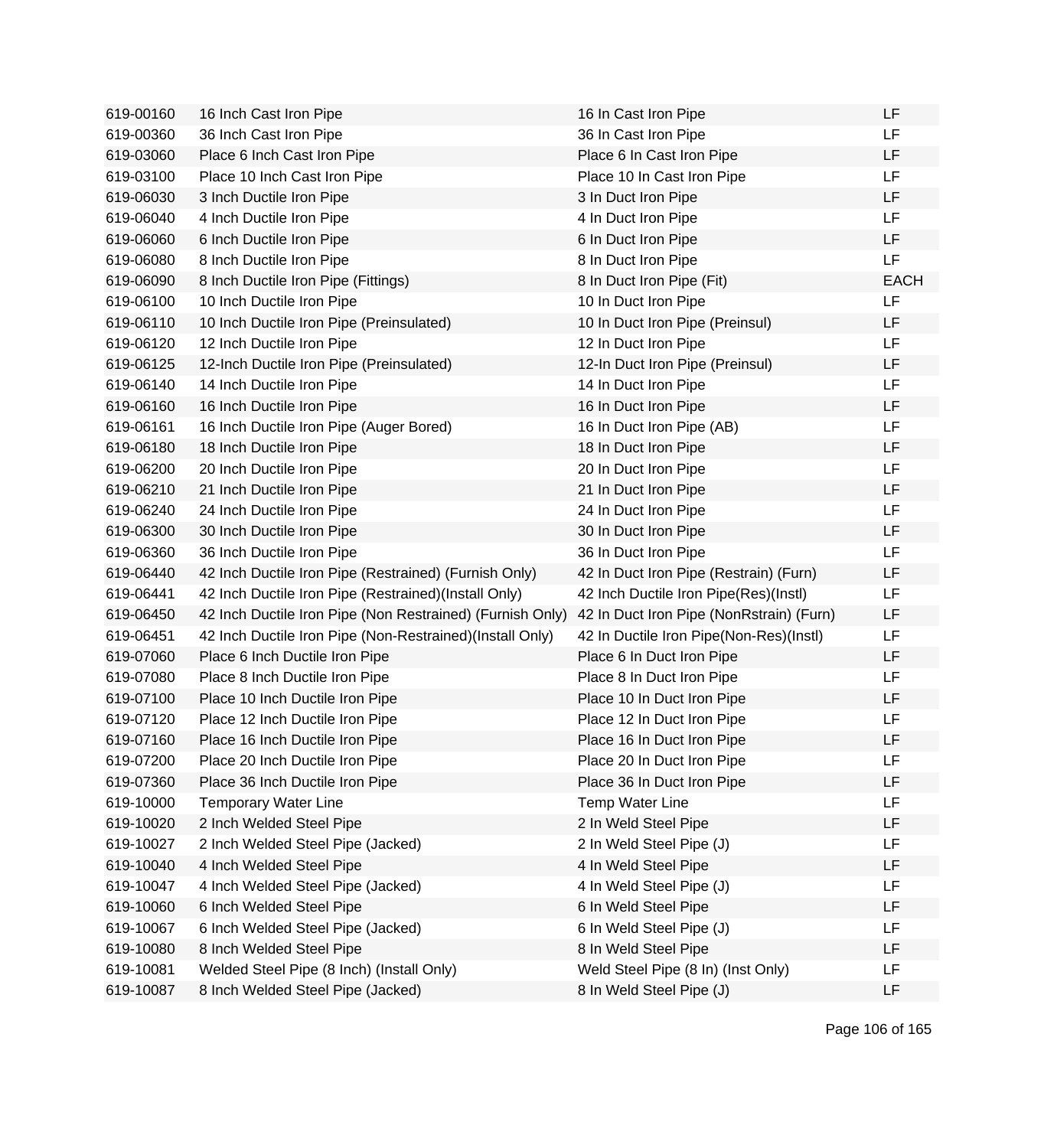| 619-10100 | 10 Inch Welded Steel Pipe                         | 10 In Weld Steel Pipe           | LF          |
|-----------|---------------------------------------------------|---------------------------------|-------------|
| 619-10120 | 12 Inch Welded Steel Pipe                         | 12 In Weld Steel Pipe           | LF          |
| 619-10127 | 12 Inch Welded Steel Pipe (Jacked)                | 12 In Weld Steel Pipe (J)       | LF          |
| 619-10140 | 14 Inch Welded Steel Pipe                         | 14 In Weld Steel Pipe           | LF          |
| 619-10160 | 16 Inch Welded Steel Pipe                         | 16 In Weld Steel Pipe           | LF          |
| 619-10161 | 16 Inch Welded Steel Pipe (Install Only)          | Inst 16 In Weld Steel Pipe      | LF          |
| 619-10167 | 16 Inch Welded Steel Pipe (Jacked)                | 16 In Weld Steel Pipe (J)       | LF.         |
| 619-10180 | 18 Inch Welded Steel Pipe                         | 18 In Weld Steel Pipe           | LF          |
| 619-10187 | 18 Inch Welded Steel Pipe (Jacked)                | 18 In Weld Steel Pipe (J)       | LF.         |
| 619-10200 | 20 Inch Welded Steel Pipe                         | 20 In Weld Steel Pipe           | LF          |
| 619-10201 | 20 Inch Welded Steel Pipe (Special)               | 20 In Welded Steel Pipe (Spec.) | LF.         |
| 619-10207 | 20 Inch Welded Steel Pipe (Jacked)                | 20 In Weld Steel Pipe (J)       | LF          |
| 619-10220 | 22 Inch Welded Steel Pipe                         | 22 In Weld Steel Pipe           | LF          |
| 619-10227 | 22 Inch Welded Steel Pipe (Jacked)                | 22 In Weld Steel Pipe (J)       | LF.         |
| 619-10240 | 24 Inch Welded Steel Pipe                         | 24 In Weld Steel Pipe           | LF          |
| 619-10241 | 24 Inch Welded Steel Pipe (Install Only)          | 24 In Weld Steel Pipe (IO)      | <b>EACH</b> |
| 619-10247 | 24 Inch Welded Steel Pipe (Jacked)                | 24 In Weld Steel Pipe (J)       | LF.         |
| 619-10270 | 27 Inch Welded Steel Pipe                         | 27 In Weld Steel Pipe           | LF.         |
| 619-10277 | 27 Inch Welded Steel Pipe (Jacked)                | 27 In Weld Steel Pipe (J)       | LF.         |
| 619-10300 | 30 Inch Welded Steel Pipe                         | 30 In Weld Steel Pipe           | LF          |
| 619-10307 | 30 Inch Welded Steel Pipe (Jacked)                | 30 In Weld Steel Pipe (J)       | LF.         |
| 619-10310 | 32 Inch Welded Steel Pipe                         | 32 In Weld Steel Pipe           | LF          |
| 619-10360 | 36 Inch Welded Steel Pipe                         | 36 In Weld Steel Pipe           | LF          |
| 619-10367 | 36 Inch Welded Steel Pipe (Jacked)                | 36 In Weld Steel Pipe (J)       | LF          |
| 619-10368 | 36 Inch Welded Steel Pipe (Jacked) (Install Only) | 36 In Weld Steel Pipe (J) (IO)  | LF          |
| 619-10400 | 40 Inch Welded Steel Pipe                         | 40 In Weld Steel Pipe           | LF          |
| 619-10420 | 42 Inch Welded Steel Pipe                         | 42 In Weld Steel Pipe           | LF          |
| 619-10423 | 42 Inch Welded Steel Pipe (Slip Lined)            | 42 In Weld Steel Pipe (S L)     | LF          |
| 619-10425 | 42 Inch Welded Steel Pipe (Special)               | 42 In Weld Steel Pipe (Spec)    | LF.         |
| 619-10427 | 42 Inch Welded Steel Pipe (Jacked)                | 42 In Weld Steel Pipe (J)       | LF          |
| 619-10480 | 48 Inch Welded Steel Pipe                         | 48 In Weld Steel Pipe           | LF          |
| 619-10481 | 48 Inch Welded Steel Pipe (Install Only)          | Inst 48 In Weld Steel Pipe      | LF          |
| 619-10487 | 48 Inch Welded Steel Pipe (Jacked)                | 48 In Weld Steel Pipe (J)       | LF          |
| 619-10545 | 54 Inch Welded Steel Pipe (Special)               | 54 In Weld Steel Pipe (Spec)    | LF          |
| 619-10547 | 54 Inch Welded Steel Pipe (Jacked)                | 54 In Weld Steel Pipe (J)       | LF          |
| 619-10600 | 60 Inch Welded Steel Pipe                         | 60 In Weld Steel Pipe           | LF          |
| 619-10607 | 60 Inch Welded Steel Pipe (Jacked)                | 60 In Wed Steel Pipe (J)        | LF          |
| 619-10640 | 64 Inch Welded Steel Pipe                         | 64 In Weld Steel Pipe           | LF          |
| 619-10660 | 66 Inch Welded Steel Pipe                         | 66 In Weld Steel Pipe           | LF          |
| 619-10665 | 66 Inch Welded Steel Pipe (Jacked)                | 66 In Weld Steel Pipe (J)       | LF          |
| 619-10720 | 72 Inch Welded Steel Pipe                         | 72 In Weld Steel Pipe           | LF.         |
| 619-10721 | 72 Inch Welded Steel Pipe (Install Only)          | 72 In Weld Steel Pipe (IO)      | L S         |
| 619-10727 | 72 Inch Welded Steel Pipe (Jacked)                | 72 In Weld Steel Pipe (J)       | LF          |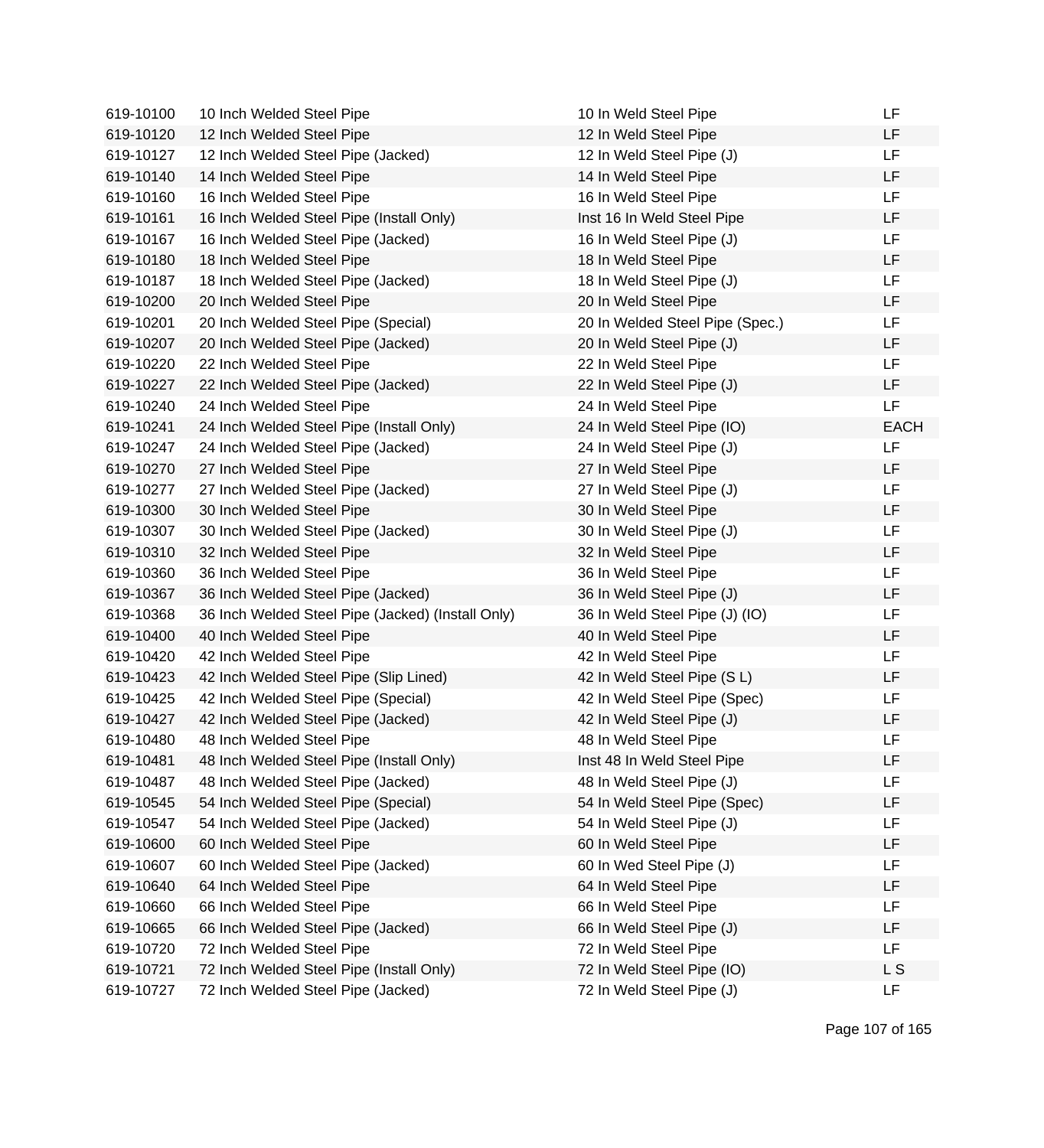| 619-10728 | 72 Inch Welded Steel Pipe (Jacked) (Install Only) | 72 In Weld Steel Pipe (J) (IO) | LF          |
|-----------|---------------------------------------------------|--------------------------------|-------------|
| 619-10730 | 78 Inch Welded Steel Pipe (Jacked) (Install Only) | 78 In Weld Steel Pipe (J) (IO) | LF.         |
| 619-10847 | 84 Inch Welded Steel Pipe (Jacked)                | 84 In Weld Steel Pipe (J)      | <b>LF</b>   |
| 619-10900 | 90 Inch Welded Steel Pipe                         | 90 In Weld Steel Pipe          | LF          |
| 619-11085 | 108 Inch Welded Steel Pipe (Special)              | 108 In Weld Steel Pipe (Spec)  | LF          |
| 619-11087 | 108 Inch Welded Steel Pipe (Jacked)               | 108 In Weld Steel Pipe (J)     | LF          |
| 619-11120 | Place 12 Inch Welded Steel Pipe                   | Place 12 In Weld Steel Pipe    | LF          |
| 619-11160 | Place 16 Inch Welded Steel Pipe                   | PI 16 In Weld Steel Pipe       | LF          |
| 619-11200 | Place 20 Inch Welded Steel Pipe                   | Place 20 In Weld Steel Pipe    | LF          |
| 619-11240 | Place 24 Inch Welded Steel Pipe                   | Place 24 In Weld Steel Pipe    | LF          |
| 619-11300 | Place 30 Inch Welded Steel Pipe                   | Place 30 In Weld Steel Pipe    | LF          |
| 619-12040 | 4 Inch Water Well Pipe                            | 4 In Water Well Pipe           | LF          |
| 619-21270 | 27 Inch Water Transmission Line                   | 27 In Water Trans Line         | LF          |
| 619-21300 | 30 Inch Water Transmission Line                   | 30 In Water Trans Line         | LF          |
| 619-21360 | 36 Inch Water Transmission Line                   | 36 In Water Trans Line         | LF          |
| 619-30000 | 60 Inch Internal Joint Seals                      | 60 In Internal Joint Seals     | <b>EACH</b> |
| 619-30040 | 1/2 Inch Galvanized Pipe                          | 1/2 In Galv Pipe               | LF.         |
| 619-30060 | 3/4 Inch Galvanized Pipe                          | 3/4 In Galv Pipe               | LF          |
| 619-30080 | 1 Inch Galvanized Pipe                            | 1 In Galv Pipe                 | LF.         |
| 619-30100 | 1-1/4 Inch Galvanized Pipe                        | 1-1/4 In Galv Pipe             | LF          |
| 619-30120 | 1-1/2 Inch Galvanized Pipe                        | 1-1/2 In Galv Pipe             | LF          |
| 619-30160 | 2 Inch Galvanized Pipe                            | 2 In Galv Pipe                 | <b>LF</b>   |
| 619-30200 | 2-1/2 Inch Galvanized Pipe                        | 2-1/2 In Galv Pipe             | LF          |
| 619-30240 | 3 Inch Galvanized Pipe                            | 3 In Galv Pipe                 | LF          |
| 619-30320 | 4 Inch Galvanized Pipe                            | 4 In Galv Pipe                 | LF          |
| 619-30480 | 6 Inch Galvanized Pipe                            | 6 In Galv Pipe                 | LF          |
| 619-30481 | 1 Inch Black Steel Pipe                           | 1 In Blk Steel Pipe            | LF          |
| 619-30482 | 1-1/4 Inch Black Steel Pipe                       | 1-1/4 In Blk Steel Pipe        | LF          |
| 619-30485 | 6 Inch Black Steel Pipe                           | 6 In Blk Steel Pipe            | LF          |
| 619-30640 | 8 Inch Galvanized Pipe                            | 8 In Galv Pipe                 | LF          |
| 619-30800 | 10 Inch Galvanized Pipe                           | 10 In Galv Pipe                | LF          |
| 619-40060 | 3/4 Inch Copper Pipe                              | 3/4 In Copper Pipe             | LF          |
| 619-40065 | 3/4 Inch Copper Pipe (Furnish Only)               | Furn 3/4 In Copper Pipe        | LF          |
| 619-40080 | 1 Inch Copper Pipe                                | 1 In Copper Pipe               | LF          |
| 619-40100 | 1-1/4 Inch Copper Pipe                            | 1-1/4 In Copper Pipe           | LF          |
| 619-40120 | 1-1/2 Inch Copper Pipe                            | 1-1/2 In Copper Pipe           | LF          |
| 619-40160 | 2 Inch Copper Pipe                                | 2 In Copper Pipe               | LF          |
| 619-40200 | 2-1/2 Inch Copper Pipe                            | 2-1/2 In Copper Pipe           | LF          |
| 619-40240 | 3 Inch Copper Pipe                                | 3 In Copper Pipe               | LF          |
| 619-40250 | 4 Inch Copper Pipe                                | 4 In Copper Pipe               | LF          |
| 619-50020 | 1/4 Inch Plastic Pipe                             | 1/4 In Plastic Pipe            | LF          |
| 619-50030 | 3/8 Inch Plastic Pipe                             | 3/8 In Plastic Pipe            | LF          |
| 619-50040 | 1/2 Inch Plastic Pipe                             | 1/2 In Plastic Pipe            | LF          |

Page 108 of 165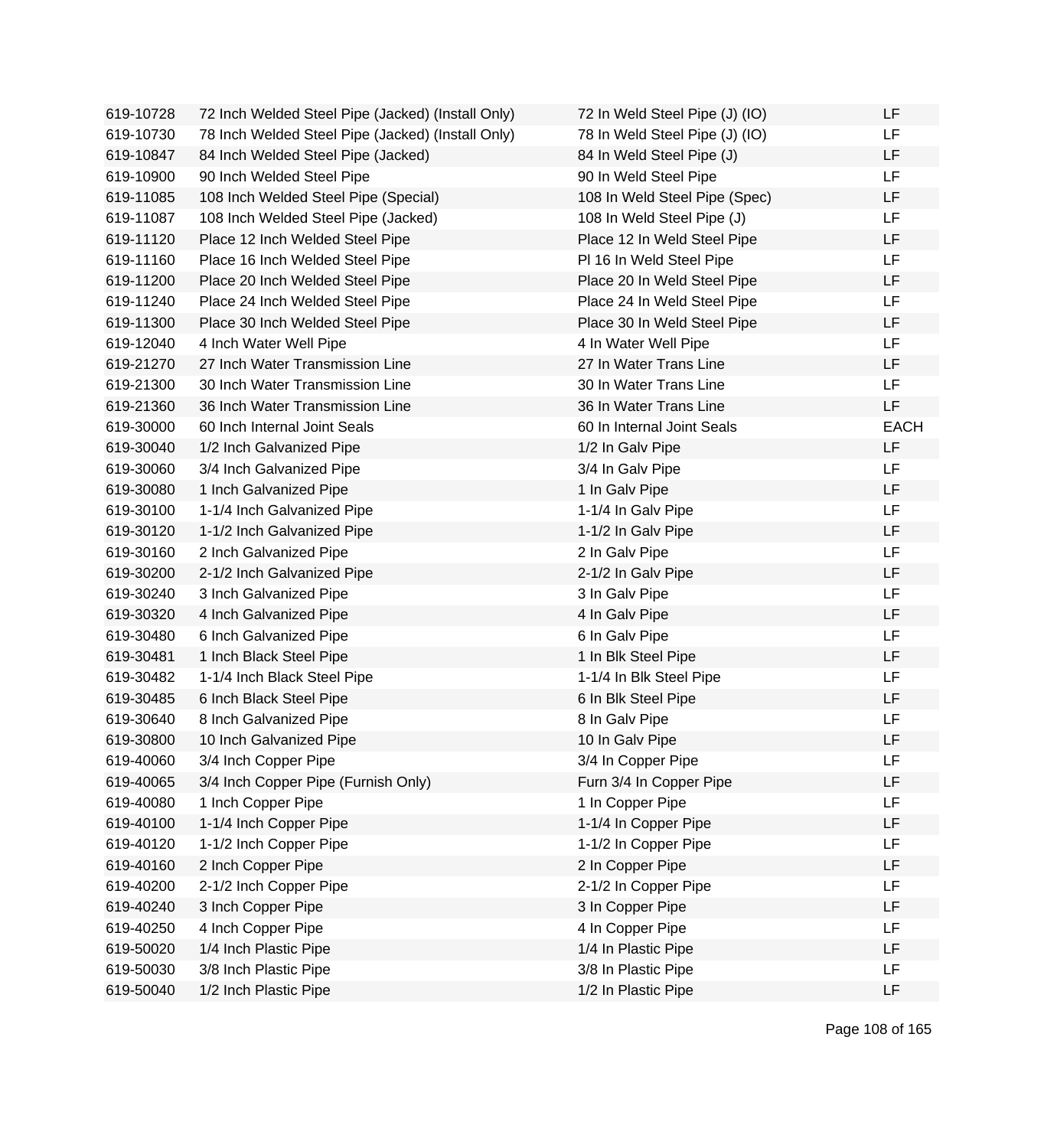| 619-50060 | 3/4 Inch Plastic Pipe                | 3/4 In Plastic Pipe              | LF          |
|-----------|--------------------------------------|----------------------------------|-------------|
| 619-50061 | 3/4 Inch Plastic Pipe (Install Only) | Inst 3/4 In Plastic Pipe         | LF          |
| 619-50080 | 1 Inch Plastic Pipe                  | 1 In Plastic Pipe                | LF          |
| 619-50100 | 1-1/4 Inch Plastic Pipe              | 1-1/4 In Plastic Pipe            | LF          |
| 619-50120 | 1-1/2 Inch Plastic Pipe              | 1-1/2 In Plastic Pipe            | LF          |
| 619-50160 | 2 Inch Plastic Pipe                  | 2 In Plastic Pipe                | LF          |
| 619-50200 | 2-1/2 Inch Plastic Pipe              | 2-1/2 In Plastic Pipe            | LF          |
| 619-50235 | 3 Inch Plastic Pipe (Special)        | 3 In Plastic Pipe (Spec)         | LF          |
| 619-50240 | 3 Inch Plastic Pipe                  | 3 In Plastic Pipe                | LF          |
| 619-50320 | 4 Inch Plastic Pipe                  | 4 In Plastic Pipe                | LF          |
| 619-50321 | 4 Inch Plastic Pipe (Install Only)   | Inst 4 In Plastic Pipe           | LF          |
| 619-50325 | 4 Inch Plastic Pipe (Special)        | 4 In Plastic Pipe (Spec)         | LF          |
| 619-50480 | 6 Inch Plastic Pipe                  | 6 In Plastic Pipe                | LF          |
| 619-50481 | 6 Inch Plastic Pipe (Install Only)   | Inst 6 In Plastic Pipe           | LF          |
| 619-50482 | 6 Inch Plastic Pipe (Special)        | 6 In Plastic Pipe (Spec)         | LF          |
| 619-50640 | 8 Inch Plastic Pipe                  | 8 In Plastic Pipe                | LF          |
| 619-50641 | 8 Inch Plastic Pipe (Install Only)   | Inst 8 In Plastic Pipe           | LF          |
| 619-50800 | 10 Inch Plastic Pipe                 | 10 In Plastic Pipe               | LF          |
| 619-50801 | 10 Inch Plastic Pipe (Special)       | 10 In Plastic Pipe (Spec)        | LF          |
| 619-50960 | 12 Inch Plastic Pipe                 | 12 In Plastic Pipe               | LF          |
| 619-50961 | 12 Inch Plastic Pipe (Install Only)  | Inst 12 In Plastic Pipe          | LF          |
| 619-50962 | 12 Inch Plastic Pipe (Fusible)       | 12 In Plastic Pipe (Fusible)     | LF          |
| 619-51100 | 14 Inch Plastic Pipe                 | 14 In Plastic Pipe               | LF          |
| 619-51200 | 15 Inch Plastic Pipe                 | 15 In Plastic Pipe               | LF          |
| 619-51280 | 16 Inch Plastic Pipe                 | 16 In Plastic Pipe               | LF          |
| 619-51290 | 18 Inch Plastic Pipe                 | 18 In Plastic Pipe               | LF          |
| 619-51291 | 18 Inch Plastic Pipe (Install Only)  | Inst 18 In Plastic Pipe          | LF          |
| 619-51300 | 20 Inch Plastic Pipe                 | 20 In Plastic Pipe               | LF          |
| 619-51320 | 24 Inch Plastic Pipe                 | 24 In Plastic Pipe               | LF          |
| 619-51330 | 27 Inch Plastic Pipe                 | 27 In Plastic Pipe               | LF          |
| 619-62480 | 6 Inch Water Supply Pipe             | 6 In Water Sup Pipe              | LF          |
| 619-71000 | Place Valve                          | Place Valve                      | <b>EACH</b> |
| 619-71508 | 1 Inch Air and Vacuum Valve          | 1 In Air and Vacuum Valve        | <b>EACH</b> |
| 619-71516 | 2 Inch Air and Vacuum Valve          | 2 In Air and Vacuum Valve        | <b>EACH</b> |
| 619-71524 | 3 Inch Air and Vacuum Valve          | 3 In Air and Vacuum Valve        | <b>EACH</b> |
| 619-71532 | 4 Inch Air and Vacuum Valve          | 4 In Air and Vacuum Valve        | <b>EACH</b> |
| 619-71548 | 6 Inch Air and Vacuum Valve          | 6 In Air and Vacuum Valve        | <b>EACH</b> |
| 619-71596 | 12 Inch Air and Vacuum Valve         | 12 In Air and Vacuum Valve       | <b>EACH</b> |
| 619-71628 | 16 Inch Air and Vacuum Valve         | 16 In Air and Vacuum Valve       | <b>EACH</b> |
| 619-72000 | <b>Guard Valve with Megalugs</b>     | <b>Guard Valve with Megalugs</b> | <b>EACH</b> |
| 619-72024 | 3 Inch Pressure Reducing Valve       | 3 In Press Reducing Valve        | <b>EACH</b> |
| 619-72048 | 6 Inch Pressure Reducing Valve       | 6 In Press Reducing Valve        | <b>EACH</b> |
| 619-72644 | 18 Inch Pressure Regulating Valve    | 18 In Press Regulating Valve     | <b>EACH</b> |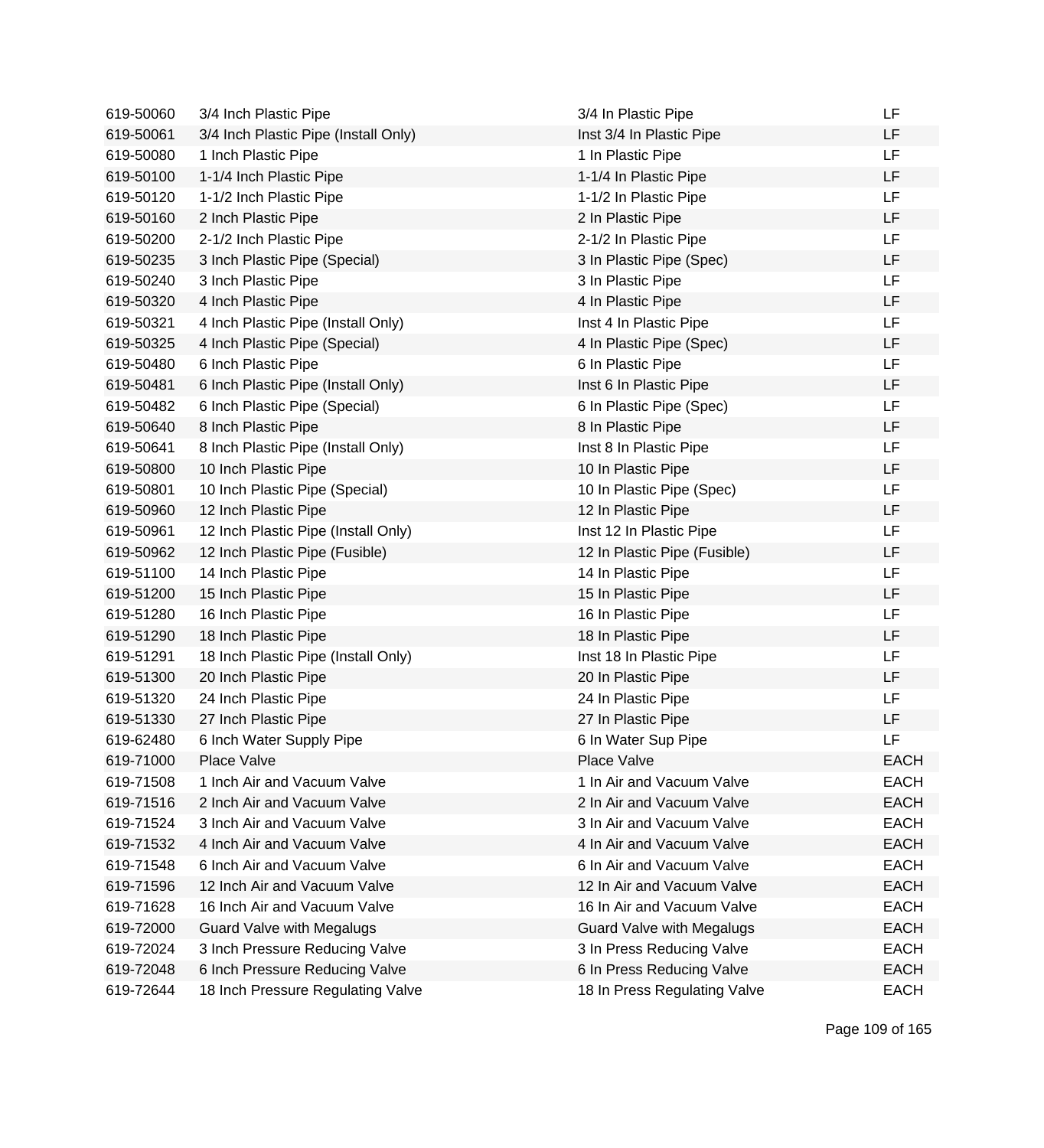| 619-73000 | <b>PRV Vault</b>                            | <b>PRV Vault</b>             | <b>EACH</b> |
|-----------|---------------------------------------------|------------------------------|-------------|
| 619-73008 | 1 Inch Blow Off                             | 1 In Blow Off                | <b>EACH</b> |
| 619-73016 | 2 Inch Blow Off                             | 2 In Blow Off                | <b>EACH</b> |
| 619-73032 | 4 Inch Blow Off                             | 4 In Blow Off                | <b>EACH</b> |
| 619-73048 | 6 Inch Tangential Blow Off                  | 6 In Tangent Blow Off        | <b>EACH</b> |
| 619-73050 | 6 Inch Blow Off Valve and Vault             | 6 In Blow Off and Vault      | <b>EACH</b> |
| 619-73051 | 6 Inch Air Valve Access Manhole Assembly    | 6 In Air Val Accs Mnhle Assm | <b>EACH</b> |
| 619-73064 | 8 Inch Tangential Blow Off                  | 8 In Tangent Blow Off        | <b>EACH</b> |
| 619-75000 | Cast Iron Valve Box                         | Cast Iron Valve Box          | <b>EACH</b> |
| 619-75003 | 1/2 Inch Relief Valve                       | 1/2 In Relief Valve          | <b>EACH</b> |
| 619-75004 | 1/2 Inch Gate Valve                         | 1/2 In Gate Valve            | <b>EACH</b> |
| 619-75008 | 1 Inch Gate Valve                           | 1 In Gate Valve              | <b>EACH</b> |
| 619-75012 | 1-1/2 Inch Gate Valve                       | 1-1/2 In Gate Valve          | <b>EACH</b> |
| 619-75016 | 2 Inch Gate Valve                           | 2 In Gate Valve              | <b>EACH</b> |
| 619-75020 | 2-1/2 Inch Gate Valve                       | 2-1/2 In Gate Valve          | <b>EACH</b> |
| 619-75024 | 3 Inch Gate Valve                           | 3 In Gate Valve              | <b>EACH</b> |
| 619-75032 | 4 Inch Gate Valve                           | 4 In Gate Valve              | <b>EACH</b> |
| 619-75048 | 6 Inch Gate Valve                           | 6 In Gate Valve              | <b>EACH</b> |
| 619-75064 | 8 Inch Gate Valve                           | 8 In Gate Valve              | <b>EACH</b> |
| 619-75080 | 10 Inch Gate Valve                          | 10 In Gate Valve             | <b>EACH</b> |
| 619-75096 | 12 Inch Gate Valve                          | 12 In Gate Valve             | <b>EACH</b> |
| 619-75100 | 12-Inch Valve Insertion                     | 12-In Valve Insertion        | <b>EACH</b> |
| 619-75112 | 14 Inch Gate Valve                          | 14 In Gate Valve             | <b>EACH</b> |
| 619-75116 | 16 Inch Gate Valve                          | 16 In Gate Valve             | <b>EACH</b> |
| 619-75160 | 20 Inch Gate Valve                          | 20 In Gate Valve             | <b>EACH</b> |
| 619-75161 | 20 Inch Gate Valve (Install Only)           | Inst 20 In Gate Valve        | <b>EACH</b> |
| 619-75192 | 24 Inch Gate Valve                          | 24 In Gate Valve             | <b>EACH</b> |
| 619-76096 | 12 Inch Eccentric Plug Valve                | 12 In Eccentric Plug Valve   | <b>EACH</b> |
| 619-76120 | 12 Inch Butterfly Valve                     | 12 In Btrfly Valve           | <b>EACH</b> |
| 619-76124 | 14 Inch Butterfly Valve                     | 14 In Btrfly Valve           | <b>EACH</b> |
| 619-76128 | 16 Inch Butterfly Valve                     | 16 In Btrfly Valve           | <b>EACH</b> |
| 619-76129 | 16 Inch Butterfly Valve (Install Only)      | Inst 16 In Btrfly Valve      | <b>EACH</b> |
| 619-76144 | 18 Inch Butterfly Valve                     | 18 In Btrfly Valve           | <b>EACH</b> |
| 619-76160 | 20 Inch Butterfly Valve                     | 20 In Btrfly Valve           | <b>EACH</b> |
| 619-76192 | 24 Inch Butterfly Valve                     | 24 In Btrfly Valve           | <b>EACH</b> |
| 619-76193 | 24 Inch Butterfly Valve                     | Inst 24 In Btrfly Valve      | <b>EACH</b> |
| 619-76240 | 30 Inch Butterfly Valve                     | 30 In Btrfly Valve           | <b>EACH</b> |
| 619-76241 | 30 Inch Butterfly Valve (Install Only)      | Inst 30 In Btrfly Valve      | <b>EACH</b> |
| 619-76288 | 36 Inch Butterfly Valve                     | 36 In Btrfly Valve           | <b>EACH</b> |
| 619-76384 | 48 Inch Butterfly Valve                     | 48 In Btrfly Valve           | <b>EACH</b> |
| 619-76932 | 4 Inch Ball Valve                           | 4 In Ball Valve              | <b>EACH</b> |
| 619-77064 | 8 Inch Check Valve                          | 8 In Check Valve             | <b>EACH</b> |
| 619-77100 | 24 Inch x 30 Inch Ductile Iron Pipe Reducer | 24 In x 30 In DIP Reducer    | <b>EACH</b> |

Page 110 of 165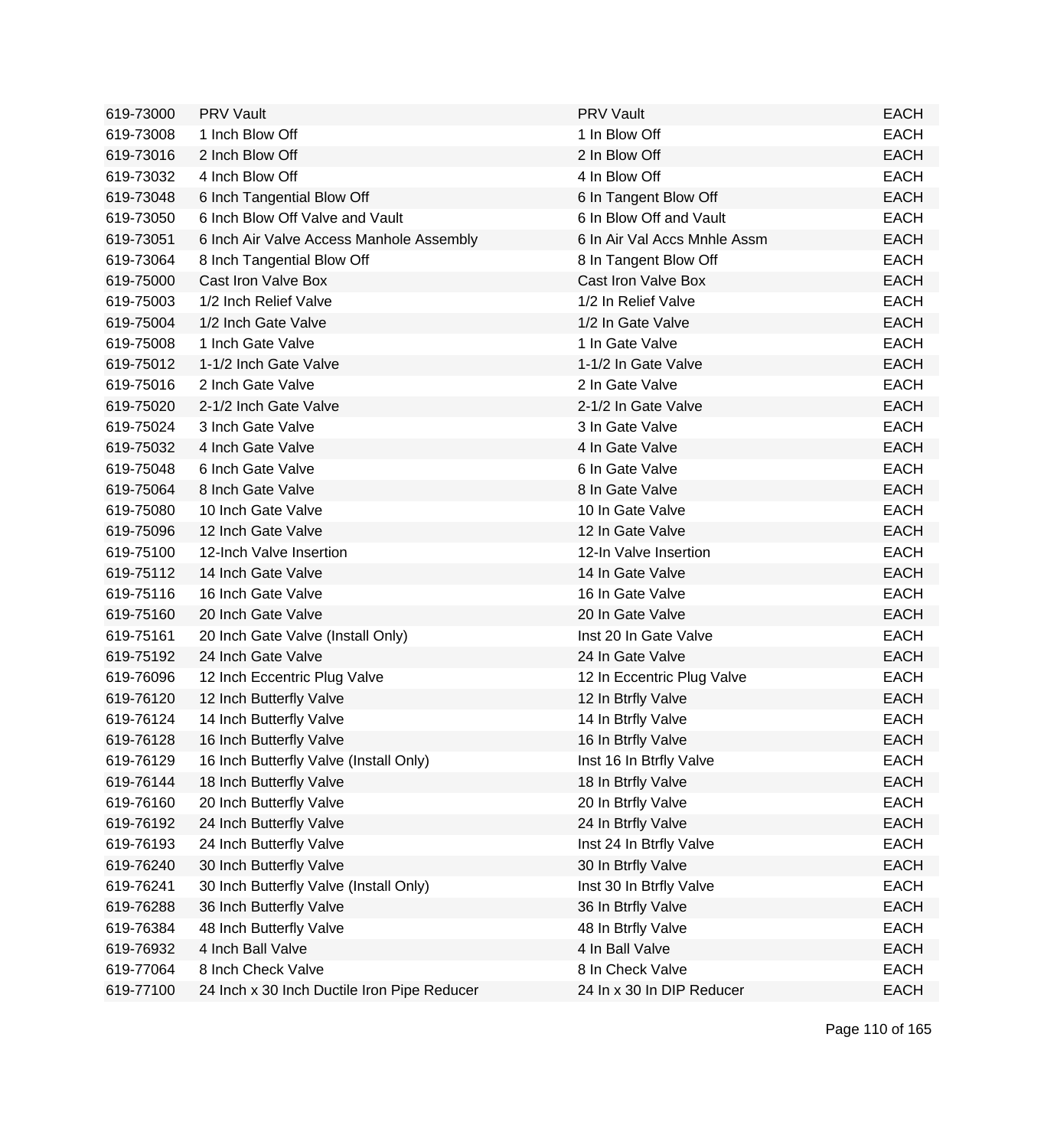| 619-77200 | 8 Inch Restrained Plug                       | 8 In Restrained Plug                 | <b>EACH</b>    |
|-----------|----------------------------------------------|--------------------------------------|----------------|
| 619-77206 | 6-Inch Restrained Coupling Adapter           | 6-In Restrained Coupling Adapter     | <b>EACH</b>    |
| 619-77208 | 8-Inch Restrained Coupling Adapter           | 8-In Restrained Coupling Adapter     | <b>EACH</b>    |
| 619-77210 | <b>Restrained Plug (Special)</b>             | <b>Restrained Plug (Spec)</b>        | <b>EACH</b>    |
| 619-77212 | 12-Inch Restrained Coupling Adapter          | 12-In Restrained Coupling Adapter    | <b>EACH</b>    |
| 619-77216 | 16-Inch Restrained Coupling Adapter          | 16-In Restrained Coupling Adapter    | <b>EACH</b>    |
| 619-77300 | <b>Corporation Stop</b>                      | <b>Corporation Stop</b>              | <b>EACH</b>    |
| 619-77400 | Curb Stop and Box                            | Curb Stop and Box                    | <b>EACH</b>    |
| 619-78005 | Concrete Pad with Fire Department Connection | Conc Pad w/Fire Dept Connect         | L S            |
| 619-78034 | 4-1/4 Inch Fire Hydrant                      | 4-1/4 In Fire Hydrant                | <b>EACH</b>    |
| 619-78036 | 4-1/2 Inch Fire Hydrant                      | 4-1/2 In Fire Hydrant                | <b>EACH</b>    |
| 619-78042 | 5-1/4 Inch Fire Hydrant                      | 5-1/4 In Fire Hydrant                | <b>EACH</b>    |
| 619-78048 | 6 Inch Fire Hydrant                          | 6 In Fire Hydrant                    | <b>EACH</b>    |
| 619-78049 | 6 Inch Fire Hydrant (Install Only)           | Inst 6 In Fire Hydrant               | <b>EACH</b>    |
| 619-79064 | 8 Inch Expansion Joint (Single Slip)         | 8 In Expan Joint (S Slip)            | <b>EACH</b>    |
| 619-79065 | 8 Inch Expansion Joint (Double Slip)         | 8 In Expan Joint (D Slip)            | <b>EACH</b>    |
| 619-79070 | 12 Inch Expansion Joint (Single Slip)        | 12 In Expan Joint (S Slip)           | <b>EACH</b>    |
| 619-80000 | <b>Cathodic Protection</b>                   | <b>Cathodic Protection</b>           | L S            |
| 619-80005 | <b>Cathodic Protection (Special)</b>         | <b>Cathodic Protection (Spec)</b>    | L S            |
| 620-00001 | Field Office (Class 1)                       | Field Office (CL 1)                  | <b>EACH</b>    |
| 620-00002 | Field Office (Class 2)                       | Field Office (CL 2)                  | <b>EACH</b>    |
| 620-00005 | Field Office (Special)                       | Field Office (Spec)                  | <b>EACH</b>    |
| 620-00009 | Field Office (State Furnished)               | Field Office (State Furn)            | <b>EACH</b>    |
| 620-00011 | Field Laboratory (Class 1)                   | Field Lab (CL 1)                     | <b>EACH</b>    |
| 620-00012 | Field Laboratory (Class 2)                   | Field Lab (CL 2)                     | <b>EACH</b>    |
| 620-00013 | Field Laboratory (Class 3)                   | Field Lab (CL 3)                     | <b>EACH</b>    |
| 620-00014 | Field Laboratory (Special)                   | Field Lab (Spec)                     | <b>EACH</b>    |
| 620-00015 | Field Laboratory (State Furnished)           | Field Lab (State Furn)               | <b>EACH</b>    |
| 620-00018 | Field Office and Laboratory Facility         | Field Office + Lab Facil             | L S            |
| 620-00020 | <b>Sanitary Facility</b>                     | <b>Sanitary Facility</b>             | <b>EACH</b>    |
| 620-00035 | Sand Storage Facility                        | Sand Storage Facility                | L S            |
| 620-00040 | <b>Liquidated Damages</b>                    | <b>Liquidated Damages</b>            | <b>DOL</b>     |
| 620-00045 | <b>Liquidated Damages</b>                    | <b>Liquidated Damages</b>            | <b>DAY</b>     |
| 621-00110 | Railroad Track (Ballasted) (133 Lb)          | RR Track (Ballasted) (133Lb)         | <b>LF</b>      |
| 621-00115 | No.10 Railroad Crossover (Ballasted) (CIP)   | No.10 RR Crossover (Ballasted) (CIP) | <b>EACH</b>    |
| 621-00120 | No.10 Railroad Turnout (Ballasted) (CIP)     | No.10 RR Turnout (Ballasted) (CIP)   | <b>EACH</b>    |
| 621-00200 | Haul Road                                    | Haul Road                            | L S            |
| 621-00202 | Haul Road (Special)                          | Haul Road (Spec)                     | SY             |
| 621-00300 | Haul Road Bridge                             | Haul Road Brdg                       | <b>EACH</b>    |
| 621-00400 | Detour Bridge                                | Detour Brdg                          | <b>EACH</b>    |
| 621-00411 | Structure Temporary Access Road (Location 1) | Str Temp Acc Rd (Loc 1)              | L <sub>S</sub> |
| 621-00412 | Structure Temporary Access Road (Location 2) | Str Temp Acc Rd (Loc 2)              | L S            |
| 621-00425 | Detour                                       | Detour                               | L S            |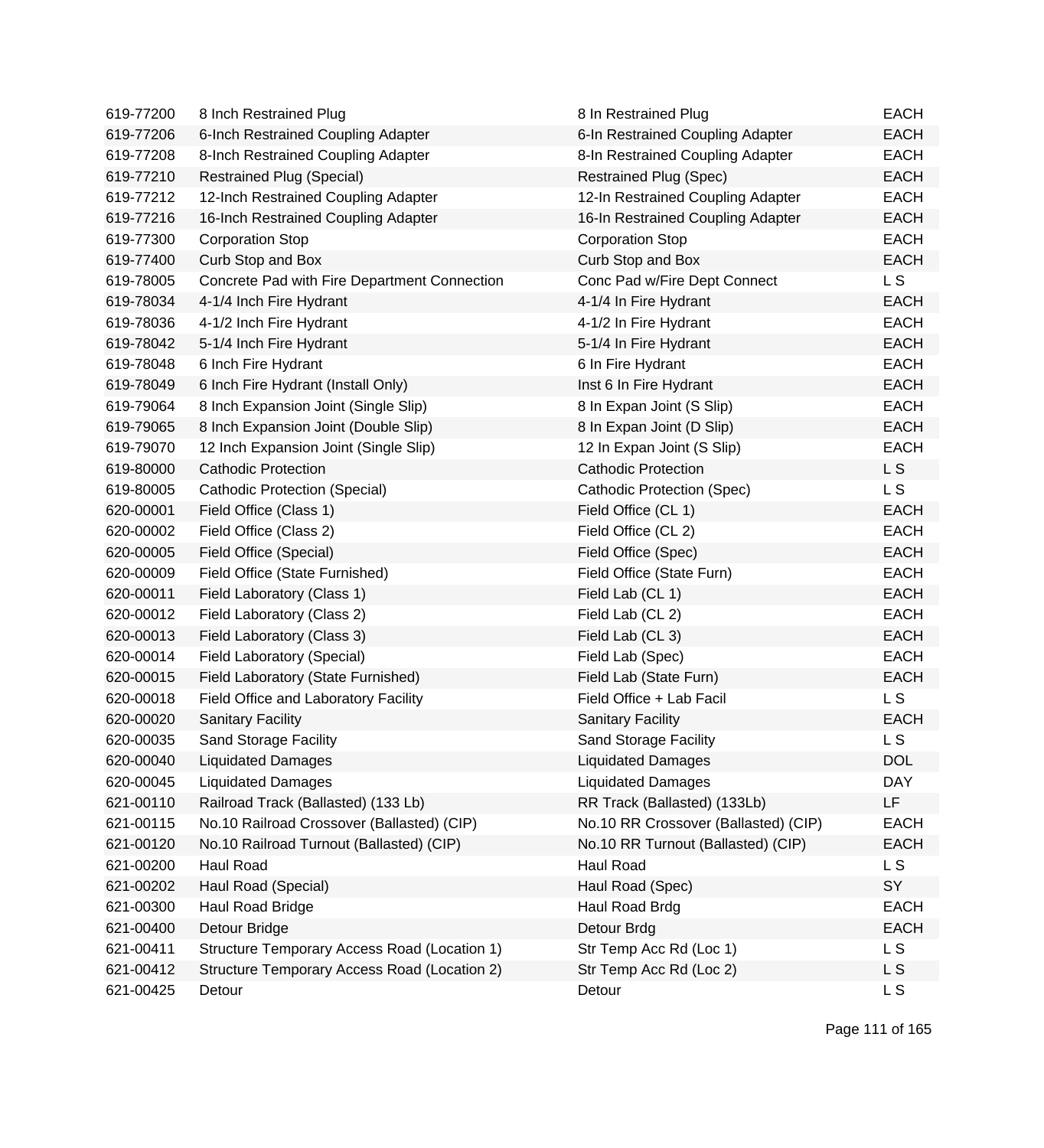| 621-00430 | Detour                                                                 | Detour                            | SY             |
|-----------|------------------------------------------------------------------------|-----------------------------------|----------------|
| 621-00450 | <b>Detour Pavement</b>                                                 | Detour Pvmt                       | SY             |
| 621-00451 | <b>Detour Pavement</b>                                                 | <b>Detour Pavement</b>            | <b>TON</b>     |
| 621-00452 | Detour Pavement (Maintain)                                             | Detour Pavement (Maintain)        | SY             |
| 621-00475 | <b>Maintenance of Detours</b>                                          | <b>Maint of Detours</b>           | L S            |
| 621-00500 | <b>Temporary Bridge</b>                                                | <b>Temp Brdg</b>                  | L S            |
| 621-00510 | <b>Temporary Bridge</b>                                                | Temp Bridge                       | <b>SF</b>      |
| 621-00520 | <b>Temporary Abutment</b>                                              | <b>Temp Abutment</b>              | L S            |
| 621-00530 | Overhead Contact System (OCS) Temporary Protective<br><b>Structure</b> | <b>OCS Temp Protect Str</b>       | LF             |
| 621-00600 | <b>Pedestrian Overpass</b>                                             | Ped Overpass                      | L S            |
| 621-00650 | Pedestrian Stair Structure                                             | Ped Stair Str                     | L <sub>S</sub> |
| 621-00675 | Pedestrian Shed Assembly                                               | Ped Shed Assembly                 | <b>EACH</b>    |
| 621-00700 | Pedestrian Pathway                                                     | Ped Pathway                       | L <sub>S</sub> |
| 621-00800 | <b>Temporary Straddle Bent</b>                                         | Temp Straddle Bent                | <b>EACH</b>    |
| 622-00000 | Sewage Pumping                                                         | Sewage Pumping                    | <b>EACH</b>    |
| 622-00010 | <b>Bicycle Rack</b>                                                    | <b>Bicycle Rack</b>               | <b>EACH</b>    |
| 622-00011 | <b>Bicycle Locker</b>                                                  | <b>Bicycle Locker</b>             | <b>EACH</b>    |
| 622-00020 | Motorcycle Rack                                                        | Motorcycle Rack                   | <b>EACH</b>    |
| 622-00023 | Glyphs                                                                 | Glyphs                            | <b>EACH</b>    |
| 622-00024 | Entry Sign                                                             | Entry Sign                        | <b>EACH</b>    |
| 622-00025 | Information Sign Board                                                 | Info Sign Board                   | <b>EACH</b>    |
| 622-00026 | Information Sign Board (Install Only)                                  | Inst Info Sign Board              | <b>EACH</b>    |
| 622-00027 | Information Sign Board (Furnish Only)                                  | Info Sign Board (Furnish Only)    | <b>EACH</b>    |
| 622-00031 | Information Sign Board (Special) (Install Only)                        | Inst Info Sign Board (Spec)       | <b>EACH</b>    |
| 622-00042 | Historical Sign Structure (2 Panel)                                    | Historic Sign Str (2 Panel)       | <b>EACH</b>    |
| 622-00044 | Historical Sign Structure (4 Panel)                                    | Historic Sign Str (4 Panel)       | <b>EACH</b>    |
| 622-00046 | Historical Sign Structure (4 Panel) (Tee)                              | Historic Sign Str (4 Panel) (Tee) | <b>EACH</b>    |
| 622-00050 | <b>Information Center</b>                                              | Info Center                       | <b>EACH</b>    |
| 622-00060 | Sign Panel (Original) (Type A) (Furnish Only)                          | Furn Sign Panel (Orig) (Ty A)     | <b>EACH</b>    |
| 622-00062 | Sign Panel (Original) (Type B) (Furnish Only)                          | Furn Sign Panel (Orig) (Ty B)     | <b>EACH</b>    |
| 622-00064 | Sign Panel (Copy) (Furnish Only)                                       | Furn Sign Panel (Copy)            | <b>EACH</b>    |
| 622-00066 | Sign Panel (Install Only)                                              | Inst Sign Panel                   | <b>EACH</b>    |
| 622-00096 | Shelter (Install Only)                                                 | Shelter (Install Only)            | <b>EACH</b>    |
| 622-00100 | Shade Shelter                                                          | Shade Shelter                     | <b>EACH</b>    |
| 622-00101 | Shade Shelter Double                                                   | <b>Shade Shelter Double</b>       | <b>EACH</b>    |
| 622-00150 | <b>Planter Box</b>                                                     | <b>Planter Box</b>                | <b>EACH</b>    |
| 622-00155 | Planter Box (Special)                                                  | Planter Box (Spec)                | <b>EACH</b>    |
| 622-00160 | Concrete Planter Box Base (Colored)                                    | Conc Planter Box Base (Col)       | <b>EACH</b>    |
| 622-00200 | Table                                                                  | Table                             | <b>EACH</b>    |
| 622-00201 | Table (Install Only)                                                   | Inst Table                        | <b>EACH</b>    |
| 622-00250 | <b>Bench</b>                                                           | Bench                             | <b>EACH</b>    |
| 622-00251 | Bench (Install Only)                                                   | Inst Bench                        | <b>EACH</b>    |
| 622-00270 | <b>Bollard</b>                                                         | <b>Bollard</b>                    | <b>EACH</b>    |
|           |                                                                        |                                   |                |

Page 112 of 165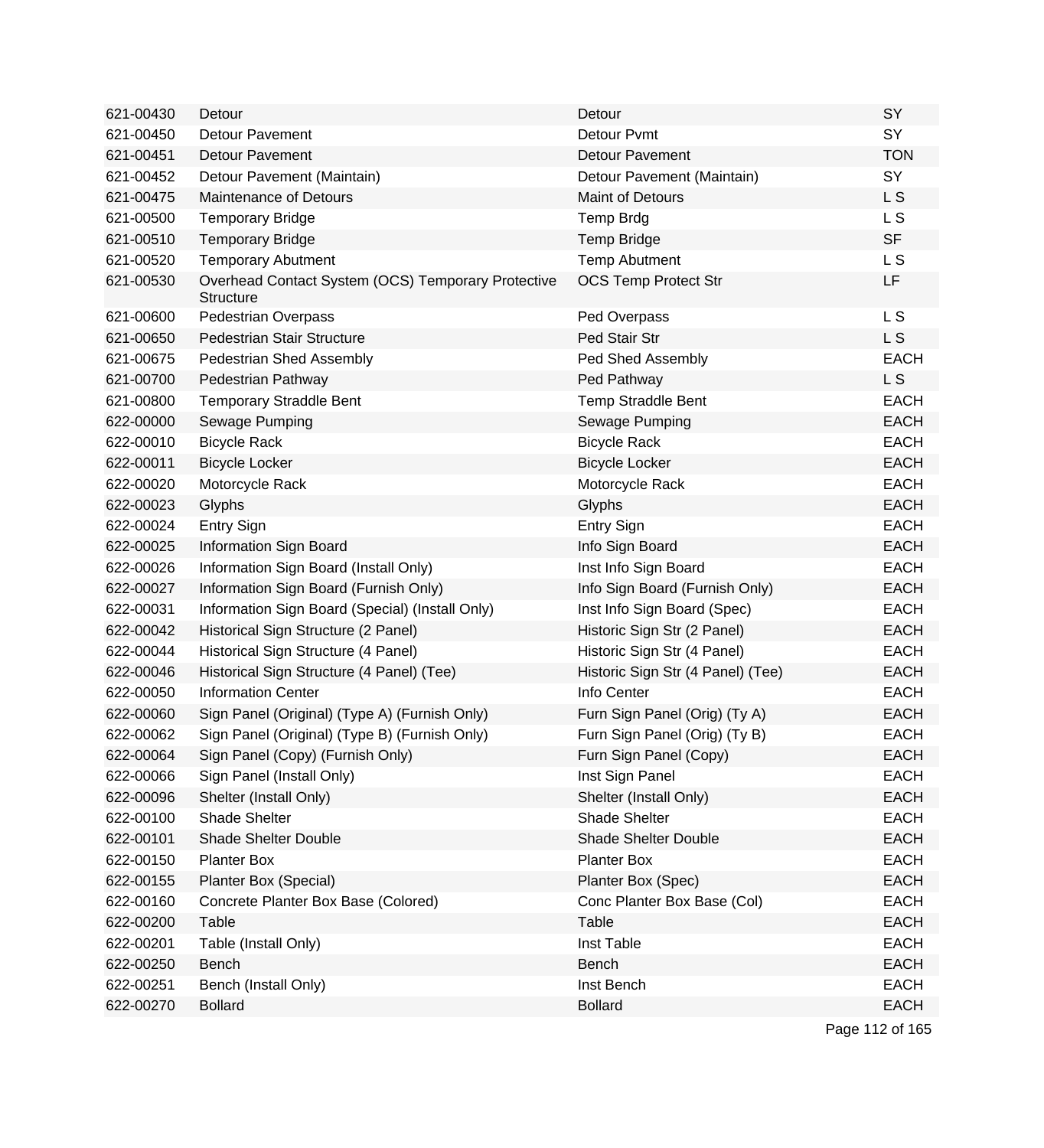| 622-00300 | <b>Barbecue Grill</b>                           | <b>BBQ Grill</b>                                | <b>EACH</b>    |
|-----------|-------------------------------------------------|-------------------------------------------------|----------------|
| 622-00301 | Barbecue Grill (Install Only)                   | Inst BBQ Grill                                  | <b>EACH</b>    |
| 622-00350 | <b>Trash Receptacle</b>                         | <b>Trash Receptacle</b>                         | <b>EACH</b>    |
| 622-00352 | Trash Receptacle (Bear Resistant) (Special)     | Trash Receptacle (Bear Resist) (Special)        | <b>EACH</b>    |
| 622-00400 | Drinking Fountain                               | Drinking Fountain                               | <b>EACH</b>    |
| 622-00450 | Ash Urn                                         | Ash Urn                                         | <b>EACH</b>    |
| 622-00500 | <b>Trailer Pad</b>                              | <b>Trailer Pad</b>                              | <b>EACH</b>    |
| 622-00540 | <b>Wheel Stop</b>                               | <b>Wheel Stop</b>                               | <b>EACH</b>    |
| 622-00550 | Wheel Stop (Concrete)                           | Wheel Stop (Conc)                               | <b>EACH</b>    |
| 622-00560 | Wheel Stop (Timber)                             | Wheel Stop (Timber)                             | <b>EACH</b>    |
| 622-00600 | Pump Pit                                        | Pump Pit                                        | <b>EACH</b>    |
| 622-00606 | 6 Inch Pump                                     | 6 In Pump                                       | <b>EACH</b>    |
| 622-00612 | 12 Inch Pump                                    | 12 In Pump                                      | <b>EACH</b>    |
| 622-00700 | Pump House                                      | Pump House                                      | <b>EACH</b>    |
| 622-00705 | <b>Guard House</b>                              | <b>Guard House</b>                              | L <sub>S</sub> |
| 622-00710 | <b>Well Pump</b>                                | <b>Well Pump</b>                                | <b>EACH</b>    |
| 622-00715 | <b>Monitoring Wells</b>                         | <b>Monitor Wells</b>                            | LF             |
| 622-00720 | <b>Pump Station</b>                             | <b>Pump Station</b>                             | L <sub>S</sub> |
| 622-00750 | Sewage Lift Station                             | Sewage Lift Station                             | <b>EACH</b>    |
| 622-00800 | <b>Comfort Station</b>                          | <b>Comfort Station</b>                          | <b>EACH</b>    |
| 622-00802 | Comfort Station (2x2)                           | Comfort Station (2x2)                           | <b>EACH</b>    |
| 622-00803 | Comfort Station (3x3)                           | Comfort Station (3x3)                           | <b>EACH</b>    |
| 622-00804 | Comfort Station (4x4)                           | Comfort Station (4x4)                           | <b>EACH</b>    |
| 622-00805 | Comfort Station (5x5)                           | Comfort Station (5x5)                           | <b>EACH</b>    |
| 622-00806 | Comfort Station (6x6)                           | Comfort Station (6x6)                           | <b>EACH</b>    |
| 622-00810 | Comfort Station (10x10)                         | Comfort Station (10x10)                         | <b>EACH</b>    |
| 622-00820 | <b>Comfort Station Buildings With Utilities</b> | <b>Comfort Station Buildings With Utilities</b> | L S            |
| 622-00825 | <b>Modify Building</b>                          | Mod Building                                    | L S            |
| 622-00826 | Ceramic Tile & Grout                            | Ceramic Tile & Grout                            | <b>SF</b>      |
| 622-00830 | <b>Remodel Building (Brick)</b>                 | <b>Remodel Building (Brick)</b>                 | <b>EACH</b>    |
| 622-00835 | Remodel Building (Metal)                        | Remodel Building (Metal)                        | <b>EACH</b>    |
| 622-00840 | Garage Door (Furnish Only)                      | Garage Door (Furnish Only)                      | <b>EACH</b>    |
| 622-00841 | Garage Door (Install Only)                      | Garage Door (Install Only)                      | <b>EACH</b>    |
| 622-00842 | Garage Door - Fire Rated (Furnish Only)         | Grge Door - Fire Rated (Furn Only)              | <b>EACH</b>    |
| 622-00843 | Garage Door - Fire Rated (Install Only)         | Grge Door - Fire Rated (Instl Only)             | <b>EACH</b>    |
| 622-00844 | Barrier Gate Lifting Mechanism (Furnish Only)   | Barrier Gate Lifting Mech (Furn Only)           | <b>EACH</b>    |
| 622-00845 | Barrier Gate Lifting Mechanism (Install Only)   | Barrier Gate Lifting Mech (Install Only)        | <b>EACH</b>    |
| 622-00846 | <b>Barrier Gate</b>                             | <b>Barrier Gate</b>                             | <b>EACH</b>    |
| 622-00850 | <b>Trailer Sanitary Station</b>                 | <b>Trailer Sani Station</b>                     | <b>EACH</b>    |
| 622-00860 | <b>Trailer Sanitary Station (Dry Vault)</b>     | Trailer Sani Station (Dry Vlt)                  | <b>EACH</b>    |
| 622-00870 | <b>Sewage Receiving Facility</b>                | Sewage Receiving Facil                          | L S            |
| 622-00900 | <b>Control Building</b>                         | <b>Control Building</b>                         | L S            |
| 622-01000 | Leaching Field                                  | Leaching Field                                  | SY             |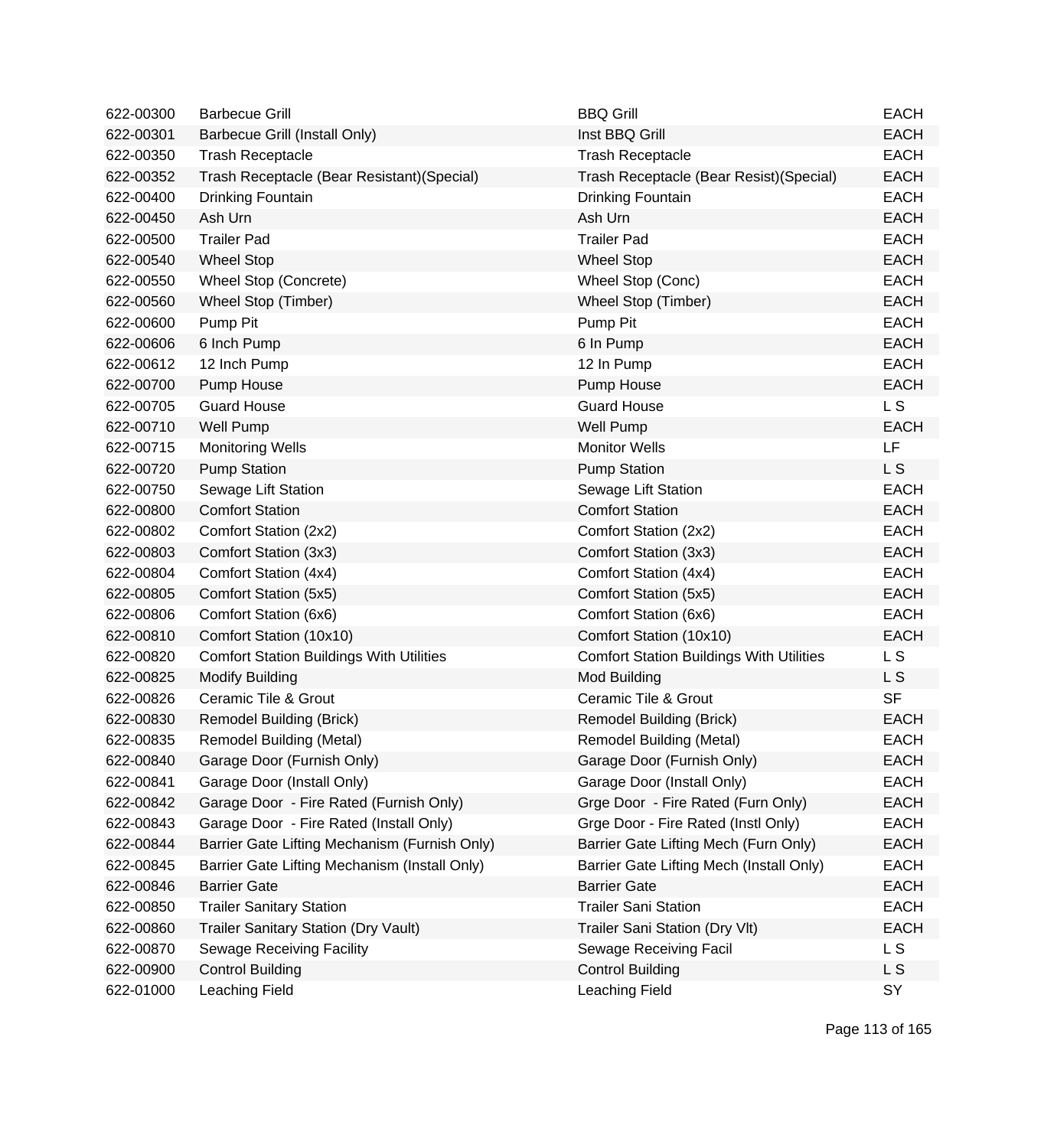| 622-01005 | Leaching Field                                   | Leaching Field                         | LF          |
|-----------|--------------------------------------------------|----------------------------------------|-------------|
| 622-01010 | Leaching Field Distribution System               | Leach Field Dist Sys                   | L S         |
| 622-01015 | 4 Inch Automatic Control Valve                   | 4 In Auto Ctrl Valve                   | <b>EACH</b> |
| 622-01025 | Pond Lining                                      | Pond Lining                            | SY          |
| 622-01050 | Septic Tank (500 Gal)                            | Septic Tank (500 Gal)                  | <b>EACH</b> |
| 622-01060 | Septic Tank (600 Gal)                            | Septic Tank (600 Gal)                  | <b>EACH</b> |
| 622-01080 | Septic Tank (800 Gal)                            | Septic Tank (800 Gal)                  | <b>EACH</b> |
| 622-01100 | Septic Tank (1000 Gal)                           | Septic Tank (1000 Gal)                 | <b>EACH</b> |
| 622-01125 | Septic Tank (1250 Gal)                           | Septic Tank (1250 Gal)                 | <b>EACH</b> |
| 622-01200 | Septic Tank (2000 Gal)                           | Septic Tank (2000 Gal)                 | <b>EACH</b> |
| 622-01250 | Septic Tank (2500 Gal)                           | Septic Tank (2500 Gal)                 | <b>EACH</b> |
| 622-01300 | Septic Tank (3000 Gal)                           | Septic Tank (3000 Gal)                 | <b>EACH</b> |
| 622-01400 | Septic Tank (4000 Gal)                           | Septic Tank (4000 Gal)                 | <b>EACH</b> |
| 622-01499 | Septic Tank (1500 Gallon)                        | Septic Tank (1500 Gal)                 | <b>EACH</b> |
| 622-01500 | Septic Tank (5000 Gal)                           | Septic Tank (5000 Gal)                 | <b>EACH</b> |
| 622-01550 | Septic Tank (5500 Gal)                           | Septic Tank (5500 Gal)                 | <b>EACH</b> |
| 622-01700 | Septic Tank (7000 Gal)                           | Septic Tank (7000 Gal)                 | <b>EACH</b> |
| 622-01800 | Septic Tank (8000 Gal)                           | Septic Tank (8000 Gal)                 | <b>EACH</b> |
| 622-02200 | Septic Tank (22000 Gal)                          | Septic Tank (22000 Gal)                | <b>EACH</b> |
| 622-02500 | Sewage Holding Tank (5000 Gal)                   | Sewage Tank (5000 Gal)                 | <b>EACH</b> |
| 622-03000 | Sewage Treatment Plant Building                  | Sewage Treat Plant Bldg                | <b>EACH</b> |
| 622-03010 | <b>Clean Existing Treatment Plant</b>            | <b>Clean Exist Treat Plant</b>         | L S         |
| 622-03030 | Sewage Treatment Plant (3000 Gal)                | Sewage Treat Plant (3000 Gal)          | <b>EACH</b> |
| 622-03060 | Sewage Treatment Plant (6000 Gal)                | Sewage Treat Plant (6000 Gal)          | <b>EACH</b> |
| 622-03080 | Sewage Treatment Plant (8000 Gal)                | Sewage Treat Plant (8000 Gal)          | <b>EACH</b> |
| 622-03250 | Sewage Treatment Plant (25000 Gal)               | Sewage Treat Plant (25000 Gal)         | <b>EACH</b> |
| 622-03260 | Sanitary Sewer Vault                             | Sani Sewer Vault                       | L S         |
| 622-03262 | Sanitary Vault Restroom (Special)                | Sani Vault Restroom (Special)          | L S         |
| 622-03270 | <b>Wastewater System</b>                         | <b>Waste System</b>                    | L S         |
| 622-03300 | <b>Percolation Test</b>                          | <b>Percolation Test</b>                | <b>EACH</b> |
| 622-03550 | Alum Feed System                                 | Alum Feed System                       | L S         |
| 622-03600 | Potable Water Filter System                      | Potable Water Filter System            | L S         |
| 622-04000 | <b>Water Treatment Plant</b>                     | <b>Water Treat Plant</b>               | L S         |
| 622-04025 | Water Supply for Existing Sewage Treatment Plant | Water Sup for Exist Sewage Treat Plant | L S         |
| 622-04035 | <b>Water Storage Facility</b>                    | <b>Water Storage Facility</b>          | L S         |
| 622-04100 | Cistern (1000 Gal)                               | Cistern (1000 Gal)                     | <b>EACH</b> |
| 622-04200 | Cistern (2000 Gal)                               | Cistern (2000 Gal)                     | <b>EACH</b> |
| 622-05150 | Storage Tank (1500 Gal)                          | Storage Tank (1500 Gal)                | <b>EACH</b> |
| 622-05500 | Storage Tank (500 Gal)                           | Storage Tank (500 Gal)                 | <b>EACH</b> |
| 622-05501 | Storage Tank (1000 Gal)                          | Storage Tank (1000 Gal)                | <b>EACH</b> |
| 622-05503 | Storage Tank (3000 Gal)                          | Storage Tank (3000 Gal)                | <b>EACH</b> |
| 622-05506 | Storage Tank (6000 Gal)                          | Storage Tank (6000 Gal)                | <b>EACH</b> |
| 622-05513 | Storage Tank (13000 Gal)                         | Storage Tank (13000 Gal)               | <b>EACH</b> |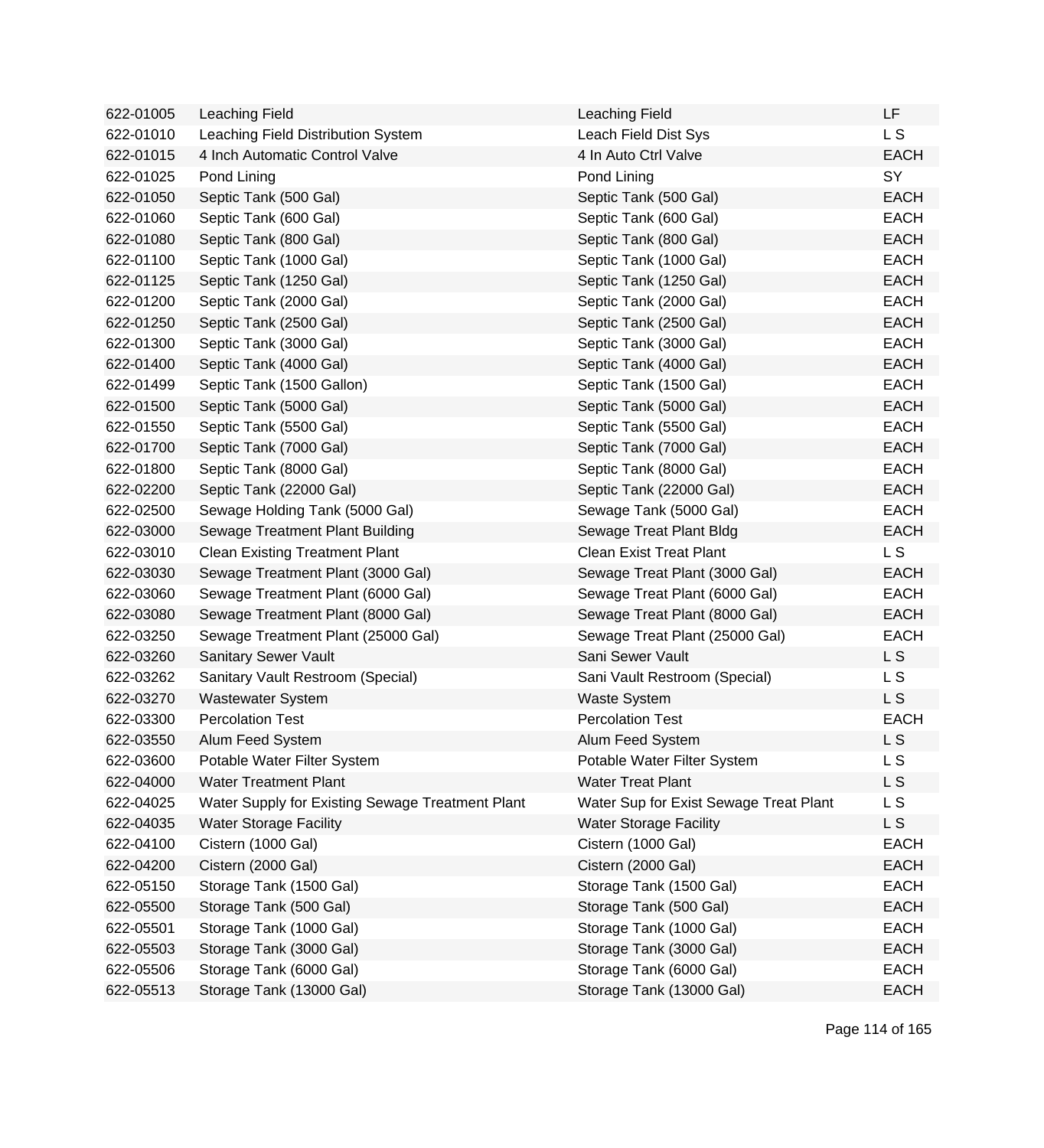| 622-05540 | Storage Tank (40000 Gal)                    | Storage Tank (40000 Gal)           | <b>EACH</b>    |
|-----------|---------------------------------------------|------------------------------------|----------------|
| 622-06000 | <b>Spring Box</b>                           | Spring Box                         | <b>EACH</b>    |
| 622-06150 | Polishing Tank (15000 Gal)                  | Polishing Tank (15000 Gal)         | <b>EACH</b>    |
| 622-06200 | Aeration Pump and Diffuser                  | Aeration Pump + Diffuser           | <b>EACH</b>    |
| 622-06300 | <b>Chlorine Contact Basin</b>               | <b>Chlorine Contact Basin</b>      | <b>EACH</b>    |
| 622-07100 | Propane Tank (1000 Gal)                     | Propane Tank (1000 Gal)            | <b>EACH</b>    |
| 622-10000 | Port of Entry Building                      | Port of Entry Bldg                 | <b>EACH</b>    |
| 622-10090 | <b>Scale Pit and Scales</b>                 | <b>Scale Pit and Scales</b>        | <b>EACH</b>    |
| 622-10100 | Scale Pit and Approach Slabs                | Scale Pit + Approach Slabs         | <b>EACH</b>    |
| 622-10110 | Scale Pit and Weigh Beam                    | Scale Pit and Weigh Beam           | L S            |
| 622-10200 | Sump Pump                                   | Sump Pump                          | <b>EACH</b>    |
| 622-11010 | Maintenance Building                        | Maint Bldg                         | L S            |
| 622-11020 | <b>Entry Station Building</b>               | <b>Entry Station Bldg</b>          | <b>LS</b>      |
| 622-11050 | <b>Ridestop Building</b>                    | <b>Ridestop Bldg</b>               | <b>EACH</b>    |
| 622-11052 | Ridestop Building (Temporary)               | Ridestop Bldg (Temp)               | <b>EACH</b>    |
| 622-11055 | <b>Truck Inspection Pit</b>                 | <b>Truck Inspect Pit</b>           | <b>EACH</b>    |
| 622-11060 | <b>Welcome Center Building</b>              | <b>Welcome Center Bldg</b>         | L <sub>S</sub> |
| 622-11080 | <b>Parking Structure</b>                    | <b>Parking Structure</b>           | L S            |
| 622-11100 | Storage Building                            | Storage Bldg                       | <b>EACH</b>    |
| 622-11150 | <b>Building Foundation</b>                  | <b>Bldg Foundation</b>             | <b>LS</b>      |
| 622-11160 | <b>Erect Building</b>                       | <b>Erect Bldg</b>                  | L S            |
| 622-11170 | <b>HVAC</b>                                 | <b>HVA</b>                         | L S            |
| 622-11180 | <b>Building Plumbing Piping Systems</b>     | <b>Bldg Plumbing Piping System</b> | L <sub>S</sub> |
| 622-20080 | Flagpole                                    | Flagpole                           | <b>EACH</b>    |
| 622-20100 | Precast Colored Concrete Cap                | Prec Col Conc Cap                  | LF             |
| 622-20200 | <b>Skate Board Protection</b>               | Skate Bd Prot                      | <b>EACH</b>    |
| 623-00050 | <b>Hose Swivel</b>                          | <b>Hose Swivel</b>                 | <b>EACH</b>    |
| 623-00060 | Hose Bib                                    | Hose Bib                           | <b>EACH</b>    |
| 623-00154 | Shrubbery Spray and Flood Irrigator         | Shrub Spray + Flood Irrig          | <b>EACH</b>    |
| 623-00156 | <b>Irrigation Bubbler</b>                   | Irrig Bubbler                      | <b>EACH</b>    |
| 623-00162 | <b>Drip Emitter Tubing</b>                  | Drip Emit Tubing                   | <b>LF</b>      |
| 623-00163 | Multi-Outlet Drip Emitter (w/Access Sleeve) | Multi-Out Drip Emit (w/Sleeve)     | <b>EACH</b>    |
| 623-00164 | <b>Drip Emitter</b>                         | Drip Emit                          | <b>EACH</b>    |
| 623-00165 | <b>Emitter Valve Assembly</b>               | Emit Valve Assembly                | <b>EACH</b>    |
| 623-00166 | 3/4 Inch Emitter Valve Assembly             | 3/4 In Emit Valve Assembly         | <b>EACH</b>    |
| 623-00168 | 1 Inch Emitter Valve Assembly               | 1 In Emit Valve Assembly           | <b>EACH</b>    |
| 623-00184 | 1/2 Inch Flush Unit                         | 1/2 In Flush Unit                  | <b>EACH</b>    |
| 623-00185 | 1/2 Inch Air Relief Unit                    | 1/2 In Air Relief Unit             | <b>EACH</b>    |
| 623-00186 | 3/4 Inch Flush Unit                         | 3/4 In Flush Unit                  | <b>EACH</b>    |
| 623-00187 | 3/4 Inch Air Relief Unit                    | 3/4In Air Relief Unit              | <b>EACH</b>    |
| 623-00200 | Sprinkler Head Protector                    | Sprinkler Head Protector           | <b>EACH</b>    |
| 623-00204 | Pop-Up Lawn Spray                           | Pop-Up Lawn Spray                  | <b>EACH</b>    |
| 623-00205 | 4 Inch Pop-Up Spray Sprinkler               | 4 In Pop-Up Spray Spr              | <b>EACH</b>    |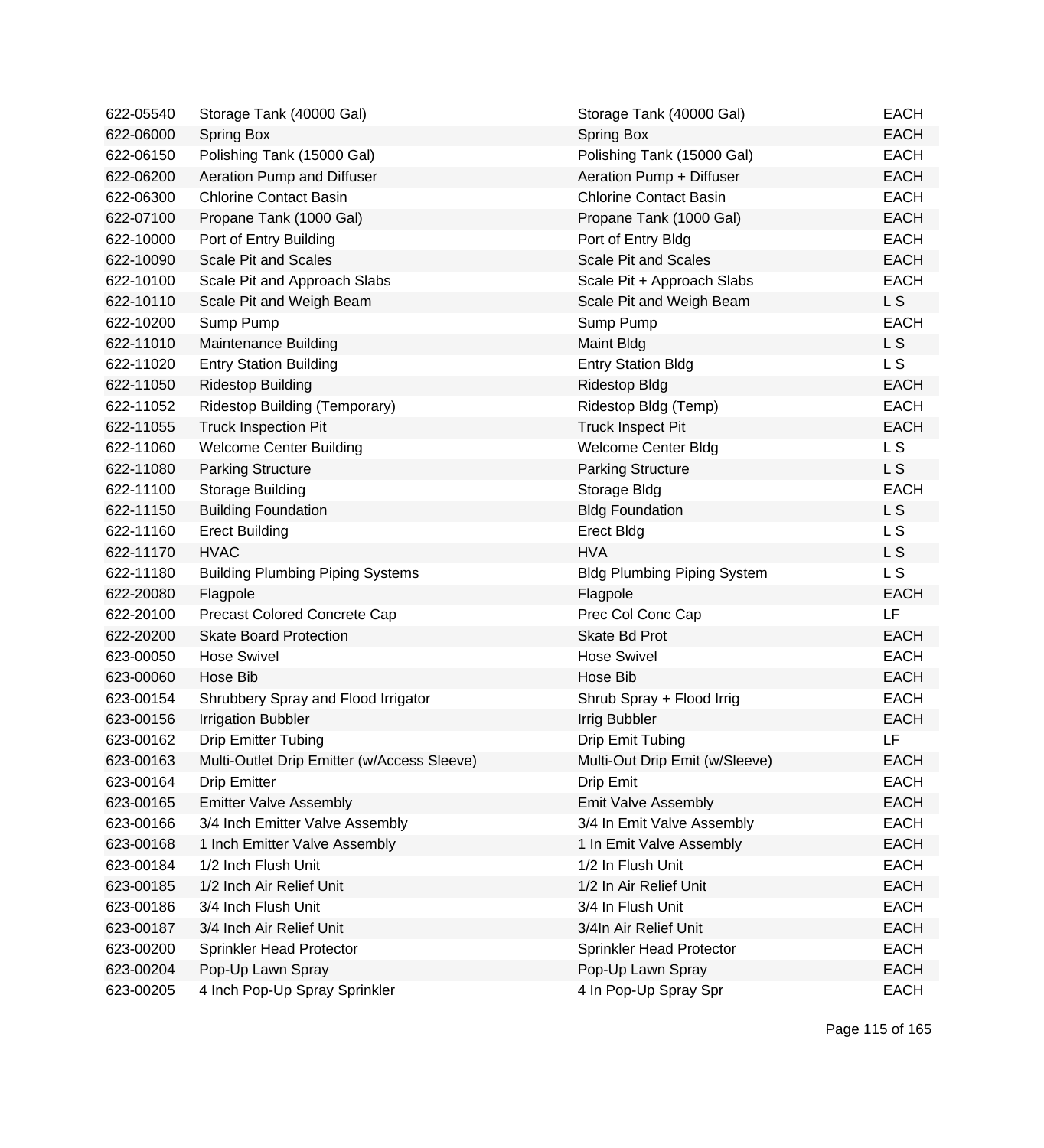| 623-00206 | 6 Inch Pop-Up Spray Sprinkler            | 6 In Pop-Up Spray Spr             | <b>EACH</b> |
|-----------|------------------------------------------|-----------------------------------|-------------|
| 623-00212 | 12 Inch Pop-Up Spray Sprinkler           | 12 In Pop-Up Spray Spr            | <b>EACH</b> |
| 623-00304 | 1/2 Inch Pop-Up Rotary Sprinkler         | 1/2 In Pop-Up Rotary Spr          | <b>EACH</b> |
| 623-00306 | 3/4 Inch Pop-Up Rotary Sprinkler         | 3/4 In Pop-Up Rotary Spr          | <b>EACH</b> |
| 623-00308 | 1 Inch Pop-Up Rotary Sprinkler           | 1 In Pop-Up Rotary Spr            | <b>EACH</b> |
| 623-00310 | 1-1/4 Inch Pop-Up Rotary Sprinkler       | 1-1/4 In Pop-Up Rotary Spr        | <b>EACH</b> |
| 623-00312 | 1-1/2 Inch Pop-Up Rotary Sprinkler       | 1-1/2 In Pop-Up Rotary Spr        | <b>EACH</b> |
| 623-00328 | 3-1/2 Inch Pop-Up Rotary Sprinkler       | 3-1/2 In Pop-Up Rotary Spr        | <b>EACH</b> |
| 623-00332 | 4 Inch Pop-Up Rotary Sprinkler           | 4 In Pop-Up Rotary Spr            | <b>EACH</b> |
| 623-00336 | 6 Inch Pop-Up Rotary Sprinkler           | 6 Inch Pop-Up Rotary Spr          | <b>EACH</b> |
| 623-00340 | 12 Inch Pop-Up Rotary Sprinkler          | 12 Inch Pop-Up Rotary Spr         | <b>EACH</b> |
| 623-00404 | 1/2 Inch Above Ground Rotary Sprinkler   | 1/2 In Above Grnd Rotary Spr      | <b>EACH</b> |
| 623-00406 | 3/4 Inch Above Ground Rotary Sprinkler   | 3/4 In Above Grnd Rotary Spr      | <b>EACH</b> |
| 623-00408 | 1 Inch Above Ground Rotary Sprinkler     | 1 In Above Grnd Rotary Spr        | <b>EACH</b> |
| 623-00410 | 1-1/4 Inch Above Ground Rotary Sprinkler | 1-1/4 In Above Grnd Rotary Spr    | <b>EACH</b> |
| 623-00412 | 1-1/2 Inch Above Ground Rotary Sprinkler | 1-1/2 In Above Grnd Rotary Spr    | <b>EACH</b> |
| 623-00500 | Sprinkler Head Protector                 | Sprinkler Head Protector          | <b>EACH</b> |
| 623-00505 | 5/8 Inch Hose                            | 5/8 In Hose                       | LF          |
| 623-00600 | 1-1/2 Inch Plastic Pipe                  | 1-1/2 In Plastic Pipe             | LF          |
| 623-00601 | 1 Inch Plastic Pipe                      | 1 In Plastic Pipe                 | <b>LF</b>   |
| 623-00602 | 2 Inch Plastic Pipe (Irrigation/Sleeve)  | 2 In Plastic Pipe (Irrig/Sleve)   | LF          |
| 623-00604 | 4 Inch Plastic Pipe (Irrigation/Sleeve)  | 4 Inch Plastic Pipe (Irrig/Sleve) | LF          |
| 623-00606 | 6 Inch Plastic Pipe (Irrigation/Sleeve)  | 6 In Plastic Pipe (Irrig/Sleeve)  | LF          |
| 623-00610 | 10 Inch Plastic Pipe                     | 10 In Plastic Pipe                | LF          |
| 623-01506 | 3/4 Inch Check Valve                     | 3/4 In Check Valve                | <b>EACH</b> |
| 623-01512 | 1-1/2 Inch Check Valve                   | 1-1/2 In Check Valve              | <b>EACH</b> |
| 623-01706 | 3/4 Inch Backflow Preventer              | 3/4 In Backflow Preventer         | <b>EACH</b> |
| 623-01708 | 1 Inch Backflow Preventer                | 1 Inch Backflow Preventer         | <b>EACH</b> |
| 623-01710 | 1-1/4 Inch Backflow Preventer            | 1-1/4 In Backflow Preventer       | <b>EACH</b> |
| 623-01712 | 1-1/2 Inch Backflow Preventer            | 1-1/2 In Backflow Preventer       | <b>EACH</b> |
| 623-01716 | 2 Inch Backflow Preventer                | 2 In Backflow Preventer           | <b>EACH</b> |
| 623-01720 | 2-1/2 Inch Backflow Preventer            | 2-1/2 In Backflow Preventer       | EACH        |
| 623-01724 | 3 Inch Backflow Preventer                | 3 In Backflow Preventer           | <b>EACH</b> |
| 623-01732 | 4 Inch Backflow Preventer                | 4 In Backflow Preventer           | <b>EACH</b> |
| 623-01748 | 6 Inch Backflow Preventer                | 6 In Backflow Preventer           | <b>EACH</b> |
| 623-01806 | 3/4 Inch Pressure Reducing Valve         | 3/4 In Press Reduc Valve          | <b>EACH</b> |
| 623-01808 | 1 Inch Pressure Reducing Valve           | 1 In Press Reduc Valve            | <b>EACH</b> |
| 623-01810 | 1-1/4 Inch Pressure Reducing Valve       | 1-1/4 In Press Reduc Valve        | <b>EACH</b> |
| 623-01812 | 1-1/2 Inch Pressure Reducing Valve       | 1-1/2 In Press Reduc Valve        | <b>EACH</b> |
| 623-01816 | 2 Inch Pressure Reducing Valve           | 2 In Press Reduc Valve            | <b>EACH</b> |
| 623-01824 | 3 Inch Pressure Reducing Valve           | 3 In Press Reduc Valve            | <b>EACH</b> |
| 623-01832 | 4 Inch Pressure Reducing Valve           | 4 In Press Reduc Valve            | <b>EACH</b> |
| 623-01848 | 6 Inch Pressure Reducing Valve           | 6 In Press Reduc Valve            | <b>EACH</b> |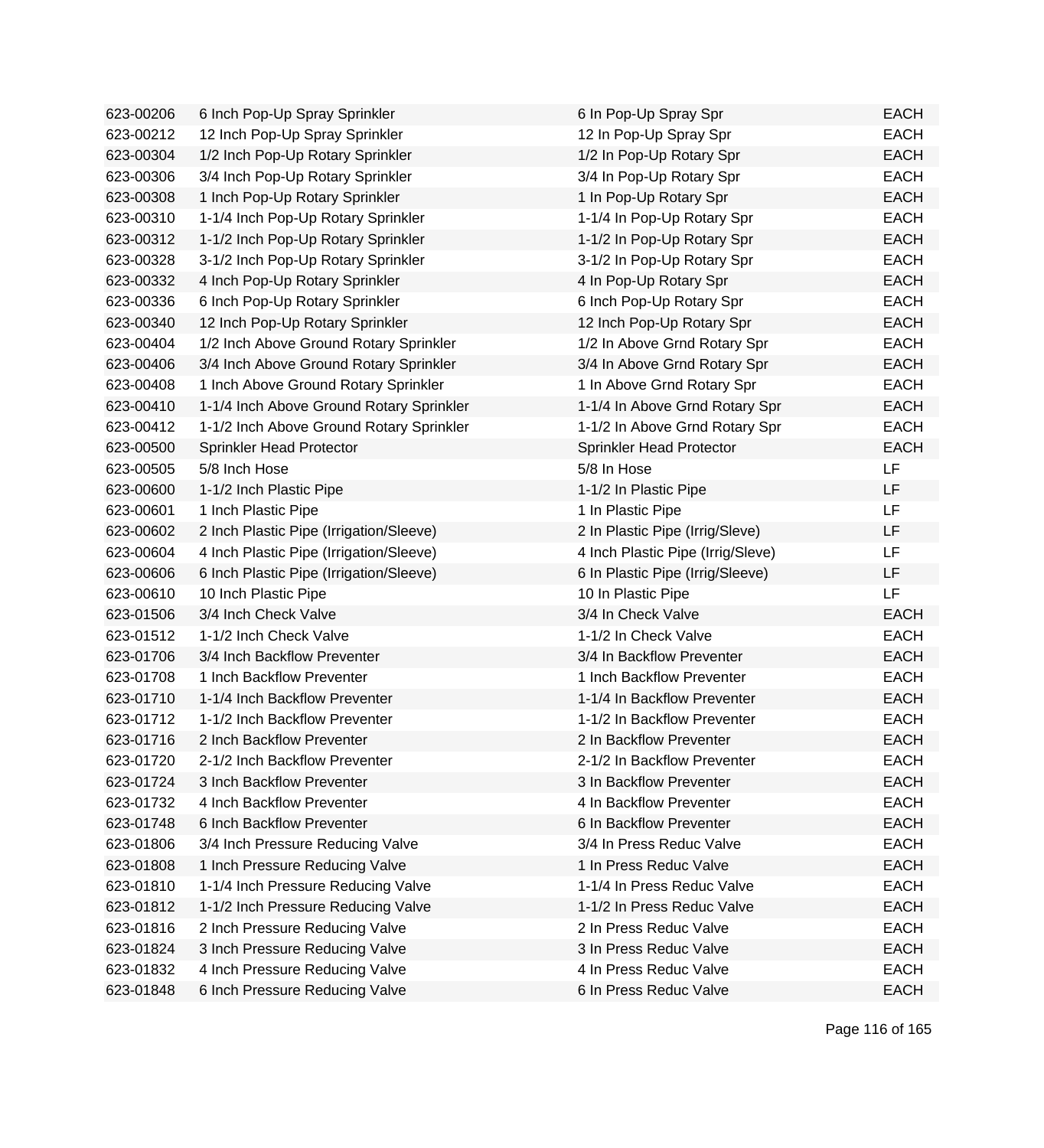| 623-01906 | 3/4 Inch Strainer                     | 3/4 In Strainer             | <b>EACH</b> |
|-----------|---------------------------------------|-----------------------------|-------------|
| 623-01908 | 1 Inch Strainer                       | 1 In Strainer               | <b>EACH</b> |
| 623-01910 | 1-1/4 Inch Strainer                   | 1-1/4 In Strainer           | <b>EACH</b> |
| 623-01912 | 1-1/2 Inch Strainer                   | 1-1/2 In Strainer           | <b>EACH</b> |
| 623-01916 | 2 Inch Strainer                       | 2 In Strainer               | <b>EACH</b> |
| 623-01924 | 3 Inch Strainer                       | 3 In Strainer               | <b>EACH</b> |
| 623-01932 | 4 Inch Strainer                       | 4 In Strainer               | <b>EACH</b> |
| 623-02004 | 1/2 Inch Drain Valve                  | 1/2 In Drain Valve          | <b>EACH</b> |
| 623-02006 | 3/4 Inch Drain Valve                  | 3/4 In Drain Valve          | <b>EACH</b> |
| 623-02008 | 1 Inch Drain Valve                    | 1 In Drain Valve            | <b>EACH</b> |
| 623-02010 | 1-1/4 Inch Drain Valve                | 1-1/4 In Drain Valve        | <b>EACH</b> |
| 623-02012 | 1-1/2 Inch Drain Valve                | 1-1/2 In Drain Valve        | <b>EACH</b> |
| 623-02016 | 2 Inch Drain Valve                    | 2 In Drain Valve            | <b>EACH</b> |
| 623-02104 | 1/2 Inch Automatic Drain Valve        | 1/2 In Auto Drain Valve     | <b>EACH</b> |
| 623-03004 | 3/4 In Drip Zone Control Valve        | 3/4 In Drip Zone Crtl Valve | <b>EACH</b> |
| 623-03006 | 3/4 Inch Manual Control Valve         | 3/4 In Manual Ctrl Valve    | <b>EACH</b> |
| 623-03008 | 1 Inch Manual Control Valve           | 1 In Manual Ctrl Valve      | <b>EACH</b> |
| 623-03010 | 1-1/4 Inch Manual Control Valve       | 1-1/4 In Manual Ctrl Valve  | <b>EACH</b> |
| 623-03012 | 1-1/2 Inch Manual Control Valve       | 1-1/2 In Manual Ctrl Valve  | <b>EACH</b> |
| 623-03016 | 2 Inch Manual Control Valve           | 2 In Manual Ctrl Valve      | <b>EACH</b> |
| 623-03020 | 2-1/2 Inch Manual Control Valve       | 2-1/2 In Manual Ctrl Valve  | <b>EACH</b> |
| 623-03024 | 3 Inch Manual Control Valve           | 3 In Manual Ctrl Valve      | <b>EACH</b> |
| 623-03106 | 3/4 Inch Automatic Control Valve      | 3/4 In Auto Ctrl Valve      | <b>EACH</b> |
| 623-03108 | 1 Inch Automatic Control Valve        | 1 In Auto Ctrl Valve        | <b>EACH</b> |
| 623-03110 | 1-1/4 Inch Automatic Control Valve    | 1-1/4 In Auto Ctrl Val      | <b>EACH</b> |
| 623-03112 | 1-1/2 Inch Automatic Control Valve    | 1-1/2 In Auto Ctrl Val      | <b>EACH</b> |
| 623-03116 | 2 Inch Automatic Control Valve        | 2 In Auto Ctrl Valve        | <b>EACH</b> |
| 623-03120 | 2-1/2 Inch Automatic Control Valve    | 2-1/2 In Auto Ctrl Val      | <b>EACH</b> |
| 623-03124 | 3 Inch Automatic Control Valve        | 3 In Auto Ctrl Valve        | <b>EACH</b> |
| 623-03132 | 4 Inch Automatic Control Valve        | 4 In Auto Ctrl Valve        | <b>EACH</b> |
| 623-04000 | Control Wire 24 Volt                  | Ctrl Wire 24 Volt           | LF          |
| 623-04002 | Power Source Wire                     | <b>Power Source Wire</b>    | LF          |
| 623-04003 | <b>Controller Communication Cable</b> | <b>Ctrler Comm Cable</b>    | LF          |
| 623-04006 | 3/4 Inch Quick-Coupler Valve          | 3/4 In Quick-Coupler        | <b>EACH</b> |
| 623-04008 | 1 Inch Quick-Coupler Valve            | 1 In Quick-Coupler          | <b>EACH</b> |
| 623-04010 | 1-1/4 Inch Quick-Coupler Valve        | 1-1/4 In Quick-Coupler      | <b>EACH</b> |
| 623-04012 | 1-1/2 Inch Quick-Coupler Valve        | 1-1/2 In Quick-Coupler      | <b>EACH</b> |
| 623-04016 | 2 Inch Quick-Coupler Valve            | 2 In Quick-Coupler          | <b>EACH</b> |
| 623-04510 | 3/4 Inch Ball Valve                   | 3/4 In Ball Valve           | <b>EACH</b> |
| 623-04520 | 2 Inch Ball Valve                     | 2 In Ball Valve             | <b>EACH</b> |
| 623-04521 | 2-1/2 Inch Ball Valve                 | 2-1/2 Inch Ball Valve       | <b>EACH</b> |
| 623-05006 | 3/4 Inch Gate Valve                   | 3/4 In Gate Valve           | <b>EACH</b> |
| 623-05008 | 1 Inch Gate Valve                     | 1 Inch Gate Valve           | <b>EACH</b> |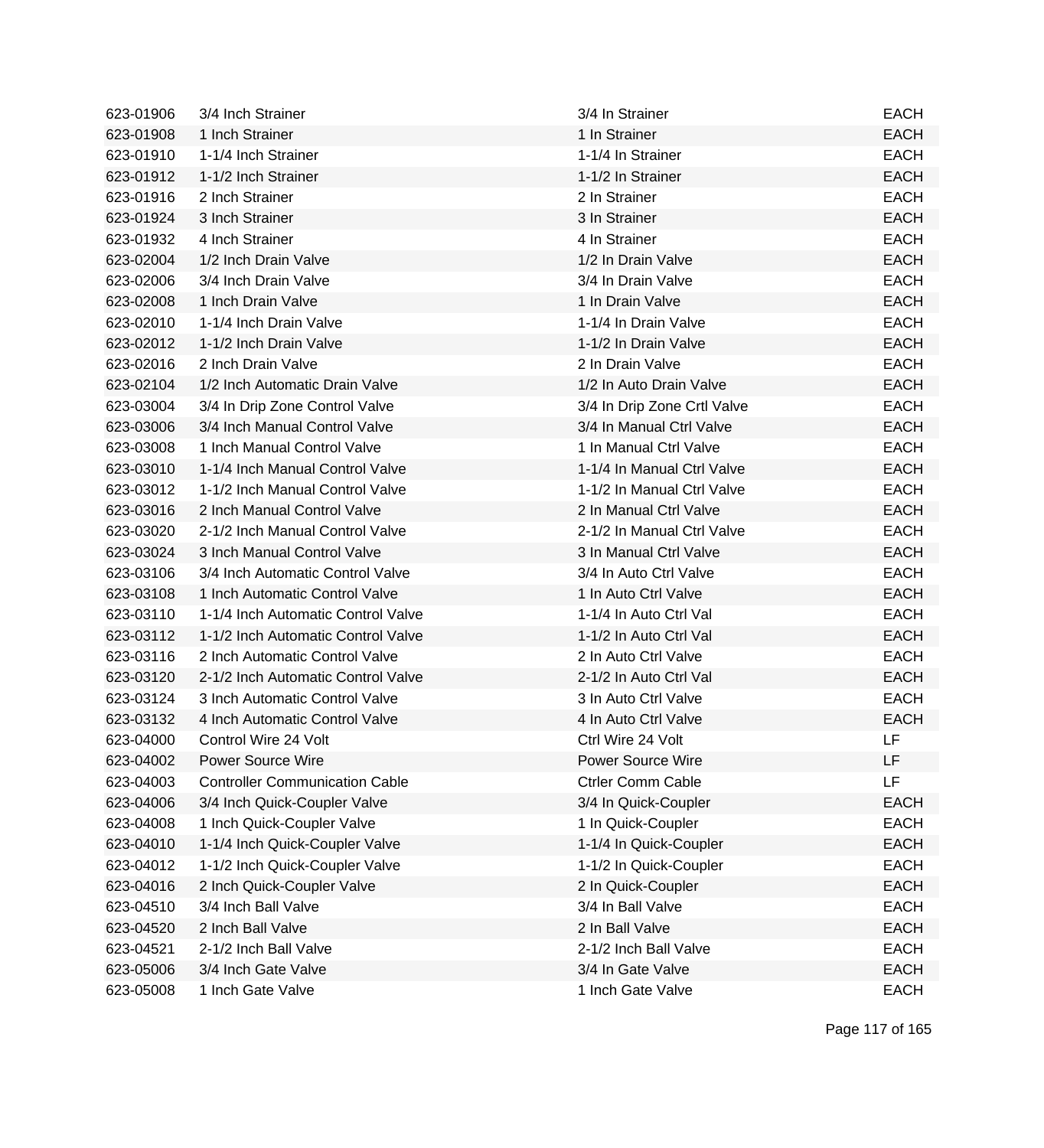| 623-05010 | 1-1/4 Inch Gate Valve           | 1-1/4 In Gate Valve    | <b>EACH</b> |
|-----------|---------------------------------|------------------------|-------------|
| 623-05012 | 1-1/2 Inch Gate Valve           | 1-1/2 In Gate Valve    | <b>EACH</b> |
| 623-05016 | 2 Inch Gate Valve               | 2 In Gate Valve        | <b>EACH</b> |
| 623-05020 | 2-1/2 Inch Gate Valve           | 2-1/2 In Gate Valve    | <b>EACH</b> |
| 623-05024 | 3 Inch Gate Valve               | 3 In Gate Valve        | <b>EACH</b> |
| 623-05032 | 4 Inch Gate Valve               | 4 In Gate Valve        | <b>EACH</b> |
| 623-05048 | 6 Inch Gate Valve               | 6 In Gate Valve        | <b>EACH</b> |
| 623-05064 | 8 Inch Gate Valve               | 8 In Gate Valve        | <b>EACH</b> |
| 623-05096 | 12 Inch Gate Valve              | 12 In Gate Valve       | <b>EACH</b> |
| 623-05128 | 16 Inch Gate Valve              | 16 In Gate Valve       | <b>EACH</b> |
| 623-05548 | 6 Inch Check Valve              | 6 In Check Valve       | <b>EACH</b> |
| 623-06128 | 16 Inch Butterfly Valve         | 16 In Btrfly Valve     | <b>EACH</b> |
| 623-06502 | 2 Leg Flow Manifold             | 2 Leg Flow Manifold    | <b>EACH</b> |
| 623-06503 | 3 Leg Flow Manifold             | 3 Leg Flow Manifold    | <b>EACH</b> |
| 623-06900 | Valve Box                       | Valve Box              | <b>EACH</b> |
| 623-06901 | Valve Box (Special)             | Valve Box (Special)    | <b>EACH</b> |
| 623-07006 | 3/4 Inch Water Meter            | 3/4 In Water Meter     | <b>EACH</b> |
| 623-07008 | 1 Inch Water Meter              | 1 In Water Meter       | <b>EACH</b> |
| 623-07012 | 1-1/2 Inch Water Meter          | 1-1/2 In Water Meter   | <b>EACH</b> |
| 623-07016 | 2 Inch Water Meter              | 2 In Water Meter       | <b>EACH</b> |
| 623-07024 | 3 Inch Water Meter              | 3 In Water Meter       | <b>EACH</b> |
| 623-07032 | 4 Inch Water Meter              | 4 In Water Meter       | <b>EACH</b> |
| 623-07048 | 6 Inch Water Meter              | 6 In Water Meter       | <b>EACH</b> |
| 623-07500 | Soil Moisture Sensor            | Soil Moisture Sensor   | <b>EACH</b> |
| 623-07510 | <b>Weather Station</b>          | <b>Weather Station</b> | <b>EACH</b> |
| 623-07600 | 1-1/2 Inch Flow Sensor          | 1-1/2 In Flow Sensor   | <b>EACH</b> |
| 623-07601 | 1 Inch Flow Sensor              | 1 In Flow Sensor       | <b>EACH</b> |
| 623-07602 | 2 Inch Flow Sensor              | 2 In Flow Sensor       | <b>EACH</b> |
| 623-07603 | 3 Inch Flow Sensor              | 3 In Flow Sensor       | <b>EACH</b> |
| 623-07604 | 4 Inch Flow Sensor              | 4 In Flow Sensor       | <b>EACH</b> |
| 623-07605 | 5 Inch Flow Sensor              | 5 In Flow Sensor       | <b>EACH</b> |
| 623-07606 | 6 Inch Flow Sensor              | 6 In Flow Sensor       | EACH        |
| 623-08103 | 3 Station Automatic Controller  | 3 Station Auto Ctrler  | <b>EACH</b> |
| 623-08104 | 4 Station Automatic Controller  | 4 Station Auto Ctrler  | <b>EACH</b> |
| 623-08105 | 5 Station Automatic Controller  | 5 Station Auto Ctrler  | <b>EACH</b> |
| 623-08106 | 6 Station Automatic Controller  | 6 Station Auto Ctrler  | <b>EACH</b> |
| 623-08107 | 7 Station Automatic Controller  | 7 Station Auto Ctrler  | <b>EACH</b> |
| 623-08108 | 8 Station Automatic Controller  | 8 Station Auto Ctrler  | <b>EACH</b> |
| 623-08109 | 9 Station Automatic Controller  | 9 Station Auto Ctrler  | <b>EACH</b> |
| 623-08110 | 10 Station Automatic Controller | 10 Station Auto Ctrler | <b>EACH</b> |
| 623-08111 | 11 Station Automatic Controller | 11 Station Auto Ctrler | <b>EACH</b> |
| 623-08112 | 12 Station Automatic Controller | 12 Station Auto Ctrler | <b>EACH</b> |
| 623-08114 | 14 Station Automatic Controller | 14 Station Auto Ctrler | <b>EACH</b> |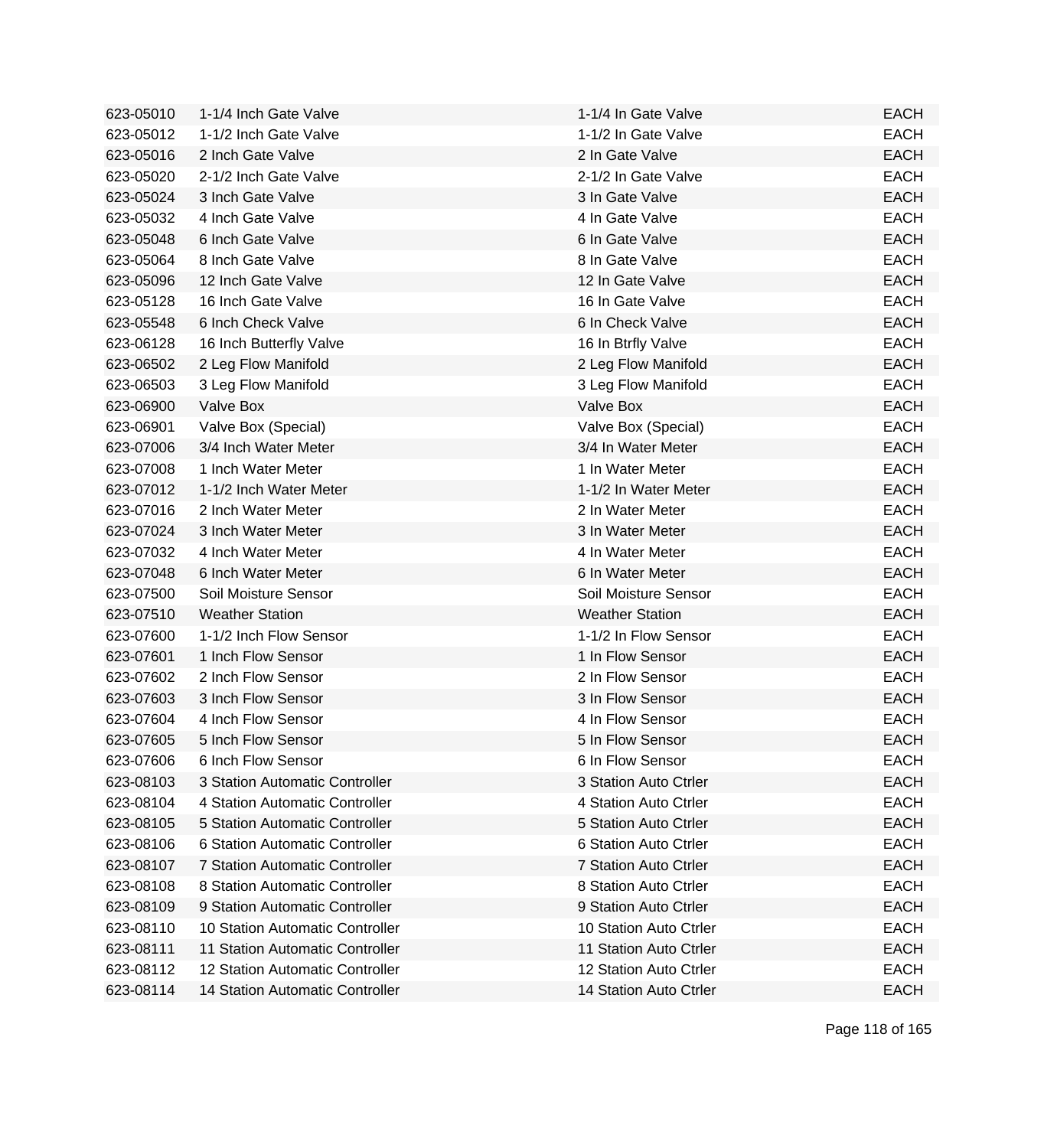| 623-08116 | 16 Station Automatic Controller                     | 16 Station Auto Ctrler           | <b>EACH</b> |
|-----------|-----------------------------------------------------|----------------------------------|-------------|
| 623-08118 | 18 Station Automatic Controller                     | 18 Station Auto Ctrler           | <b>EACH</b> |
| 623-08120 | 20 Station Automatic Controller                     | 20 Station Auto Ctrler           | <b>EACH</b> |
| 623-08124 | 24 Station Automatic Controller                     | 24 Station Auto Ctrler           | <b>EACH</b> |
| 623-08126 | 26 Station Automatic Controller                     | 26 Station Auto Ctrler           | <b>EACH</b> |
| 623-08130 | 30 Station Automatic Controller                     | 30 Station Auto Ctrler           | <b>EACH</b> |
| 623-08132 | 32 Station Automatic Controller                     | 32 Station Auto Ctrler           | <b>EACH</b> |
| 623-08136 | 36 Station Automatic Controller                     | 36 Station Auto Ctrler           | <b>EACH</b> |
| 623-08140 | 40 Station Automatic Controller                     | 40 Station Auto Ctrler           | <b>EACH</b> |
| 623-08148 | 48 Station Automatic Controller                     | 48 Station Auto Ctrler           | <b>EACH</b> |
| 623-08152 | 52 Station Automatic Controller                     | 52 Station Auto Ctrler           | <b>EACH</b> |
| 623-08200 | <b>Master Controller</b>                            | <b>Master Ctrler</b>             | <b>EACH</b> |
| 623-08210 | Automatic Controller Transmitter/Receiver Unit      | Auto Ctrler T/R Unit             | <b>EACH</b> |
| 623-08218 | 18 Station Automatic Controller (Furnish Only)      | Furn 18 Station Auto Ctrler      | <b>EACH</b> |
| 623-08226 | 26 Station Automatic Controller (Furnish Only)      | Furn 26 Station Auto Ctrler      | <b>EACH</b> |
| 623-08232 | 32 Station Automatic Controller (Furnish Only)      | Furn 32 Station Auto Ctrler      | <b>EACH</b> |
| 623-08252 | 52 Station Automatic Controller (Furnish Only)      | Furn 52 Station Auto Ctrler      | <b>EACH</b> |
| 623-08308 | 8 Station Automatic Controller (Install Only)       | Inst 8 Station Auto Ctrler       | <b>EACH</b> |
| 623-08416 | <b>16 Station Satellite Controller</b>              | 16 Station Satellite Ctrler      | <b>EACH</b> |
| 623-08432 | 32 Station Satellite Controller                     | 32 Station Satellite Ctrler      | <b>EACH</b> |
| 623-08448 | 48 Station Satellite Controller                     | 48 Station Satellite Ctrler      | <b>EACH</b> |
| 623-09000 | <b>Booster Pump</b>                                 | <b>Booster Pump</b>              | <b>EACH</b> |
| 623-09100 | Submersible Pump (w/Valving and Controls)           | Submersible Pump (w/Val & Ctrl)  | <b>EACH</b> |
| 623-09900 | Sprinkler System                                    | Sprinkler System                 | L S         |
| 623-09905 | <b>Irrigation Assembly</b>                          | Irrig Assembly                   | <b>EACH</b> |
| 623-09907 | <b>Infiltration Gallery</b>                         | <b>Infiltration Gallery</b>      | <b>EACH</b> |
| 623-09910 | Portable Sprinkling System                          | Portable Sprinkling System       | <b>HOUR</b> |
| 623-09950 | <b>Irrigation Wells</b>                             | <b>Irrigation Wells</b>          | LF          |
| 623-09960 | Pump System                                         | Pump System                      | L S         |
| 624-20006 | 6 Inch Drainage Pipe (Class 0)                      | 6 In Drainage Pipe (CL 0)        | LF          |
| 624-20007 | 6 Inch Drainage Pipe (Class 0) (Complete In Place)  | 6 In Drainage Pipe (CL 0) (CIP)  | LF          |
| 624-20008 | 8 Inch Drainage Pipe (Class 0)                      | 8 In Drainage Pipe (CL 0)        | LF          |
| 624-20009 | 8 Inch Drainage Pipe (Class 0) (Complete In Place)  | 8 In Drainage Pipe (CL 0) (CIP)  | LF          |
| 624-20010 | 10 Inch Drainage Pipe (Class 0)                     | 10 In Drainage Pipe (CL 0)       | LF          |
| 624-20011 | 10 Inch Drainage Pipe (Class 0) (Complete In Place) | 10 In Drainage Pipe (CL 0) (CIP) | LF          |
| 624-20012 | 12 Inch Drainage Pipe (Class 0)                     | 12 In Drainage Pipe (CL 0)       | LF          |
| 624-20013 | 12 Inch Drainage Pipe (Class 0) (Complete In Place) | 12 In Drainage Pipe (CL 0) (CIP) | LF          |
| 624-20014 | 12 Inch Drainage Pipe End Section                   | 12 In Drain Pipe End Sect        | <b>EACH</b> |
| 624-20015 | 15 Inch Drainage Pipe (Class 0)                     | 15 In Drainage Pipe (CL 0)       | LF          |
| 624-20016 | 15 Inch Drainage Pipe (Class 0) (Complete In Place) | 15 In Drainage Pipe (CL 0) (CIP) | LF          |
| 624-20017 | 15 Inch Drainage Pipe End Section                   | 15 In Drain Pipe End Sect        | <b>EACH</b> |
| 624-20018 | 18 Inch Drainage Pipe (Class 0)                     | 18 In Drainage Pipe (CL 0)       | LF          |
| 624-20019 | 18 Inch Drainage Pipe (Class 0) (Complete In Place) | 18 In Drainage Pipe (CL 0) (CIP) | LF          |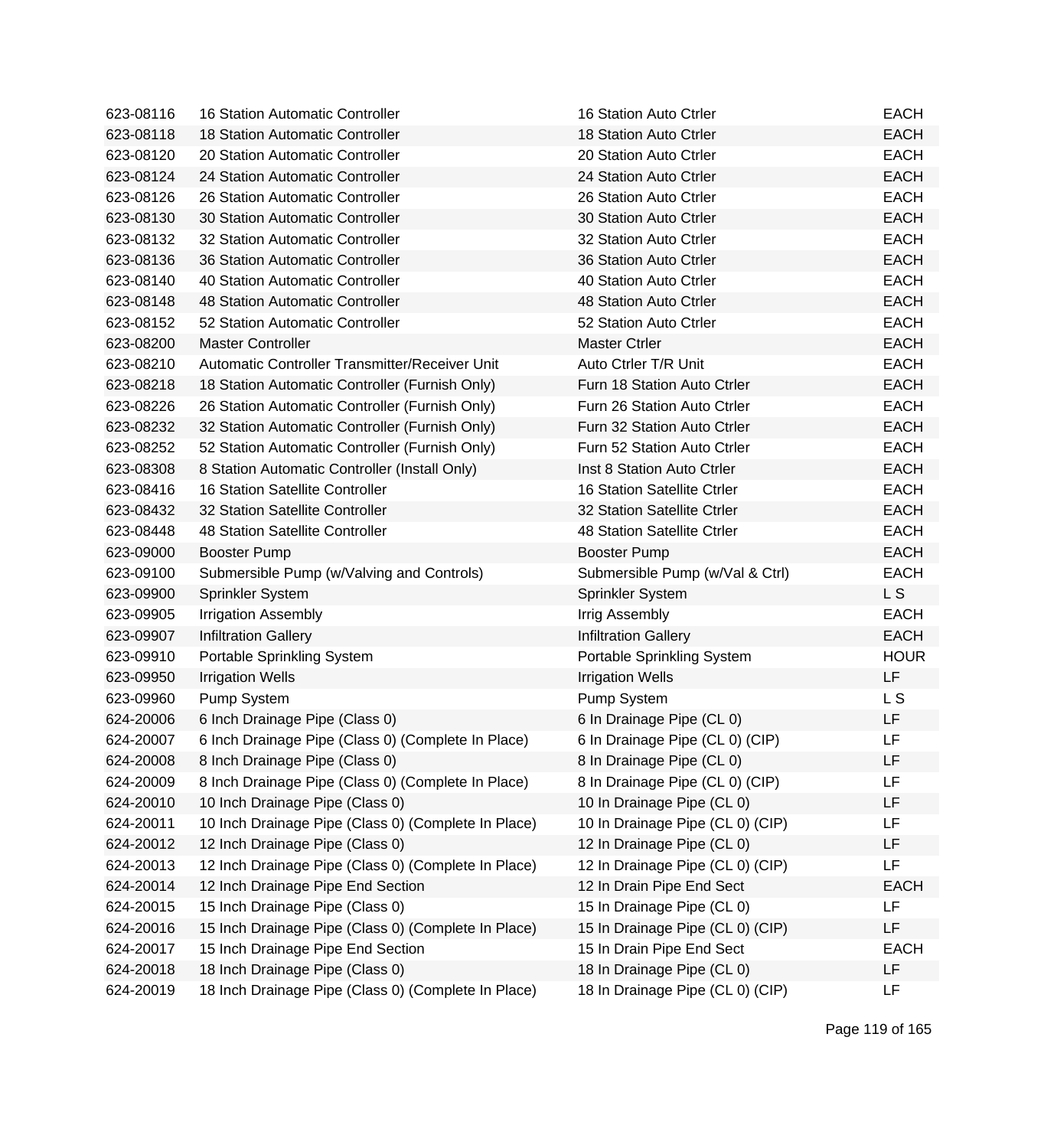624-20021 21 Inch Drainage Pipe (Class 0) 624-20022 21 Inch Drainage Pipe (Class 0) (Complete In Place) 624-20024 24 Inch Drainage Pipe (Class 0) 624-20025 24 Inch Drainage Pipe (Class 0) (Complete In Place) 624-20027 27 Inch Drainage Pipe (Class 0) 624-20028 27 Inch Drainage Pipe (Class 0) (Complete In Place) 624-20030 30 Inch Drainage Pipe (Class 0) 624-20031 30 Inch Drainage Pipe (Class 0) (Complete In Place) 624-20036 36 Inch Drainage Pipe (Class 0) 624-20037 36 Inch Drainage Pipe (Class 0) (Complete In Place) 624-20042 42 Inch Drainage Pipe (Class 0) 624-20043 42 Inch Drainage Pipe (Class 0) (Complete In Place)  $624 - 20048$  48 Inch Drainage Pipe (Class 0) 624-20049 48 Inch Drainage Pipe (Class 0) (Complete In Place) 624-20054 54 Inch Drainage Pipe (Class 0) 624-20055 54 Inch Drainage Pipe (Class 0) (Complete In Place) 624-20060 60 Inch Drainage Pipe (Class 0) 624-20061 60 Inch Drainage Pipe (Class 0) (Complete In Place) 624-20066 66 Inch Drainage Pipe (Class 0) 624-20067 66 Inch Drainage Pipe (Class 0) (Complete In Place) 624-20072 72 Inch Drainage Pipe (Class 0) 624-20073 72 Inch Drainage Pipe (Class 0) (Complete In Place) 624-20078 78 Inch Drainage Pipe (Class 0) 624-20079 78 Inch Drainage Pipe (Class 0) (Complete In Place) 624-20084 84 Inch drainage Pipe (Class 0) 624-20085 84 Inch Drainage Pipe (Class 0) (Complete In Place) 624-20090 90 Inch Drainage Pipe (Class 0) 624-20091 90 Inch Drainage Pipe (Class 0) (Complete In Place) 624-20096 96 Inch Drainage Pipe (Class 0) 624-20097 96 Inch Drainage Pipe (Class 0) (Complete In Place) 624-20108 108 Inch Drainage Pipe (Class 0) 624-20109 108 Inch Drainage Pipe (Class 0) (Complete In Place) 624-20114 114 Inch Drainage Pipe (Class 0) 624-20115 114 Inch Drainage Pipe (Class 0) (Complete In Place) 624-20120 120 Inch Drainage Pipe (Class 0) 624-20121 120 Inch Drainage Pipe (Class 0) (Complete In Place) 624-20300 Detour Drainage Pipe (Class 0) 624-20301 Detour Drainage Pipe (Class 0) 624-21006 6 Inch Drainage Pipe (Class 1) 624-21007 6 Inch Drainage Pipe (Class 1) (Complete In Place) 624-21008 8 Inch Drainage Pipe (Class 1) 624-21009 8 Inch Drainage Pipe (Class 1) (Complete In Place) 624-21010 10 Inch Drainage Pipe (Class 1)

| 21 In Drainage Pipe (CL 0)        | LF             |
|-----------------------------------|----------------|
| 21 In Drainage Pipe (CL 0) (CIP)  | LF             |
| 24 In Drainage Pipe (CL 0)        | LF             |
| 24 In Drainage Pipe (CL 0) (CIP)  | LF             |
| 27 In Drainage Pipe (CL 0)        | LF             |
| 27 In Drainage Pipe (CL 0) (CIP)  | LF             |
| 30 In Drainage Pipe (CL 0)        | LF             |
| 30 In Drainage Pipe (CL 0) (CIP)  | LF             |
| 36 In Drainage Pipe (CL 0)        | LF             |
| 36 In Drainage Pipe (CL 0) (CIP)  | LF             |
| 42 In Drainage Pipe (CL 0)        | LF             |
| 42 In Drainage Pipe (CL 0) (CIP)  | LF             |
| 48 In Drainage Pipe (CL 0)        | LF             |
| 48 In Drainage Pipe (CL 0) (CIP)  | LF             |
| 54 In Drainage Pipe (CL 0)        | LF             |
| 54 In Drainage Pipe (CL 0) (CIP)  | LF             |
| 60 In Drainage Pipe (CL 0)        | LF             |
| 60 In Drainage Pipe (CL 0) (CIP)  | LF             |
| 66 In Drainage Pipe (CL 0)        | LF             |
| 66 In Drainage Pipe (CL 0) (CIP)  | LF             |
| 72 In Drainage Pipe (CL 0)        | LF             |
| 72 In Drainage Pipe (CL 0) (CIP)  | LF             |
| 78 In Drainage Pipe (CL 0)        | LF             |
| 78 In Drainage Pipe (CL 0) (CIP)  | LF             |
| 84 In Drainage Pipe (CL 0)        | LF             |
| 84 In Drainage Pipe (CL 0) (CIP)  | LF             |
| 90 In Drainage Pipe (CL 0)        | LF             |
| 90 In Drainage Pipe (CL 0) (CIP)  | LF             |
| 96 In Drainage Pipe (CL 0)        | LF             |
| 96 In Drainage Pipe (CL 0) (CIP)  | LF             |
| 108 In Drainage Pipe (CL 0)       | LF             |
| 108 In Drainage Pipe (CL 0) (CIP) | LF             |
| 114 In Drainage Pipe (CL 0)       | LF             |
| 114 In Drainage Pipe (CL 0) (CIP) | LF             |
| 120 In Drainage Pipe (CL 0)       | LF             |
| 120 In Drainage Pipe (CL 0) (CIP) | LF             |
| Detour Drainage Pipe (CL 0)       | LF             |
| Detour Drainage Pipe (CL 0)       | L <sub>S</sub> |
| 6 In Drainage Pipe (CL 1)         | LF             |
| 6 In Drainage Pipe (CL 1) (CIP)   | LF             |
| 8 In Drainage Pipe (CL 1)         | LF             |
| 8 In Drainage Pipe (CL 1) (CIP)   | LF             |
| 10 In Drainage Pipe (CL 1)        | LF             |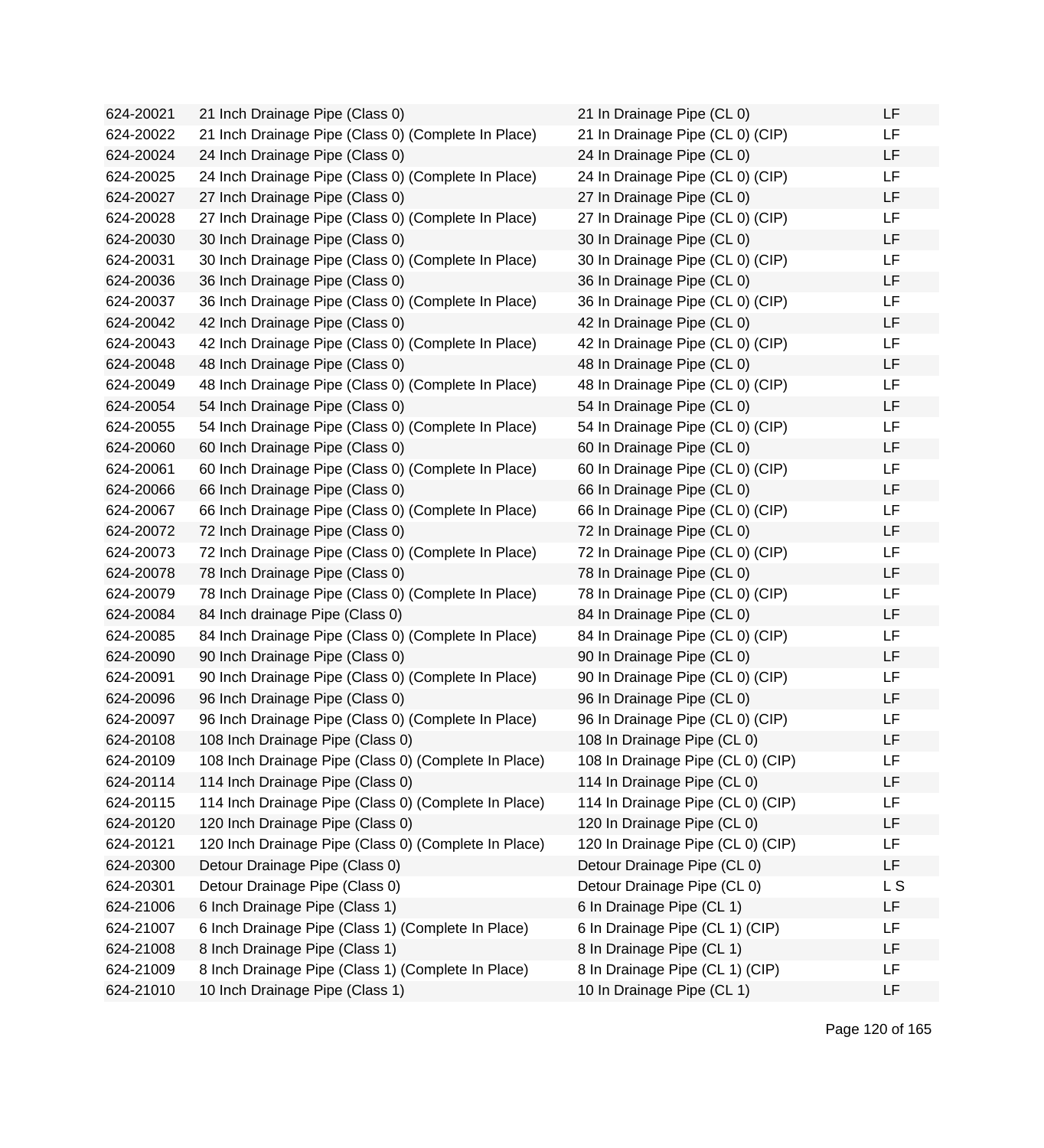624-21011 10 Inch Drainage Pipe (Class 1) (Complete In Place) 624-21012 12 Inch Drainage Pipe (Class 1) 624-21013 12 Inch Drainage Pipe (Class 1) (Complete In Place) 624-21015 15 Inch Drainage Pipe (Class 1) 624-21016 15 Inch Drainage Pipe (Class 1) (Complete In Place) 624-21018 18 Inch Drainage Pipe (Class 1) 624-21019 18 Inch Drainage Pipe (Class 1) (Complete In Place) 624-21021 21 Inch Drainage Pipe (Class 1) 624-21022 21 Inch Drainage Pipe (Class 1) (Complete In Place) 624-21024 24 Inch Drainage Pipe (Class 1) 624-21025 24 Inch Drainage Pipe (Class 1) (Complete In Place) 624-21027 27 Inch Drainage Pipe (Class 1) 624-21028 27 Inch Drainage Pipe (Class 1) (Complete In Place) 624-21030 30 Inch Drainage Pipe (Class 1) 624-21031 30 Inch Drainage Pipe (Class 1) (Complete In Place) 624-21036 36 Inch Drainage Pipe (Class 1) 624-21037 36 Inch Drainage Pipe (Class 1) (Complete In Place) 624-21042 42 Inch Drainage Pipe (Class 1) 624-21043 42 Inch Drainage Pipe (Class 1) (Complete In Place) 624-21048 48 Inch Drainage Pipe (Class 1) 624-21049 48 Inch Drainage Pipe (Class 1) (Complete In Place) 624-21054 54 Inch Drainage Pipe (Class 1) 624-21055 54 Inch Drainage Pipe (Class 1) (Complete In Place) 624-21060 60 Inch Drainage Pipe (Class 1) 624-21061 60 Inch Drainage Pipe (Class 1) (Complete In Place) 624-21066 66 Inch Drainage Pipe (Class 1) 624-21067 66 Inch Drainage Pipe (Class 1) (Complete In Place) 624-21072 72 Inch Drainage Pipe (Class 1) 624-21073 72 Inch Drainage Pipe (Class 1) (Complete In Place) 624-21078 78 Inch Drainage Pipe (Class 1) 624-21079 78 Inch Drainage Pipe (Class 1) (Complete In Place) 624-21084 84 Inch Drainage Pipe (Class 1) 624-21085 84 Inch Drainage Pipe (Class 1) (Complete In Place) 624-21090 90 Inch Drainage Pipe (Class 1) 624-21091 90 Inch Drainage Pipe (Class 1) (Complete In Place) 624-21096 96 Inch Drainage Pipe (Class 1) 624-21097 96 Inch Drainage Pipe (Class 1) (Complete In Place) 624-21108 108 Inch Drainage Pipe (Class 1) 624-21109 108 Inch Drainage Pipe (Class 1) (Complete In Place) 624-21114 114 Inch Drainage Pipe (Class 1) 624-21115 114 Inch Drainage Pipe (Class 1) (Complete In Place) 624-21120 120 Inch Drainage Pipe (Class 1) 624-21121 120 Inch Drainage Pipe (Class 1) (Complete In Place)

| 10 In Drainage Pipe (CL 1) (CIP)  | LF |
|-----------------------------------|----|
| 12 in Drainage Pipe (CL 1)        | LF |
| 12 In Drainage Pipe (CL 1) (CIP)  | LF |
| 15 In Drainage Pipe (CL 1)        | LF |
| 15 In Drainage Pipe (CL 1) (CIP)  | LF |
| 18 In Drainage Pipe (CL 1)        | LF |
| 18 In Drainage Pipe (CL 1) (CIP)  | LF |
| 21 In Drainage Pipe (CL 1)        | LF |
| 21 In Drainage Pipe (CL 1) (CIP)  | LF |
| 24 In Drainage Pipe (CL 1)        | LF |
| 24 In Drainage Pipe (CL1) (CIP)   | LF |
| 27 In Drainage Pipe (CL 1)        | LF |
| 27 In Drainage Pipe (CL 1) (CIP)  | LF |
| 30 In Drainage Pipe (CL 1)        | LF |
| 30 In Drainage Pipe (CL 1) (CIP)  | LF |
| 36 In Drainage Pipe (CL 1)        | LF |
| 36 In Drainage Pipe (CL 1) (CIP)  | LF |
| 42 In Drainage Pipe (CL 1)        | LF |
| 42 In Drainage Pipe (CL 1) (CIP)  | LF |
| 48 In Drainage Pipe (CL 1)        | LF |
| 48 In Drainage Pipe (CL 1) (CIP)  | LF |
| 54 In Drainage Pipe (CL 1)        | LF |
| 54 In Drainage Pipe (CL 1) (CIP)  | LF |
| 60 In Drainage Pipe (CL 1)        | LF |
| 60 In Drainage Pipe (CL 1) (CIP)  | LF |
| 66 In Drainage Pipe (CL 1)        | LF |
| 66 In Drainage Pipe (CL 1) (CIP)  | LF |
| 72 In Drainage Pipe (CL 1)        | LF |
| 72 In Drainage Pipe (CL 1) (CIP)  | LF |
| 78 In Drainage Pipe (CL 1)        | LF |
| 78 In Drainage Pipe (CL 1) (CIP)  | LF |
| 84 In Drainage Pipe (CL 1)        | LF |
| 84 In Drainage Pipe (CL 1) (CIP)  | LF |
| 90 In Drainage Pipe (CL 1)        | LF |
| 90 In Drainage Pipe (CL 1) (CIP)  | LF |
| 96 In Drainage Pipe (CL 1)        | LF |
| 96 In Drainage Pipe (CL 1) (CIP)  | LF |
| 108 In Drainage Pipe (CL 1)       | LF |
| 108 In Drainage Pipe (CL 1) (CIP) | LF |
| 114 In Drainage Pipe (CL 1)       | LF |
| 114 In Drainage Pipe (CL 1) (CIP) | LF |
| 120 In Drainage Pipe (CL 1)       | LF |
| 120 In Drainage Pipe (CL 1) (CIP) | LF |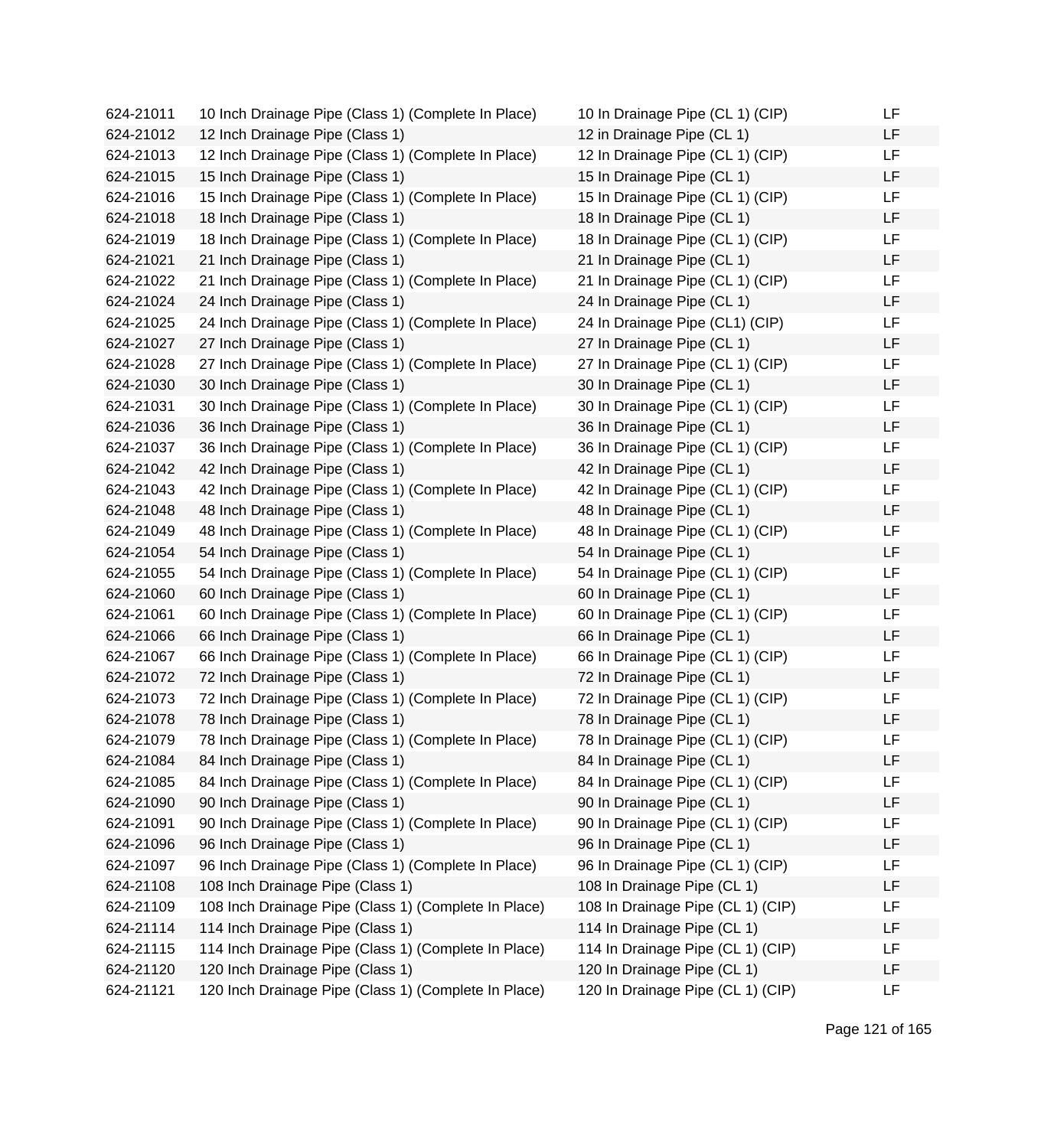624-22006 6 Inch Drainage Pipe (Class 2) 624-22007 6 Inch Drainage Pipe (Class 2) (Complete In Place) 624-22008 8 Inch Drainage Pipe (Class 2) 624-22009 8 Inch Drainage Pipe (Class 2) (Complete In Place) 624-22010 10 Inch Drainage Pipe (Class 2) 624-22011 10 Inch Drainage Pipe (Class 2) (Complete In Place) 624-22012 12 Inch Drainage Pipe (Class 2) 624-22013 12 Inch Drainage Pipe (Class 2) (Complete In Place) 624-22015 15 Inch Drainage Pipe (Class 2) 624-22016 15 Inch Drainage Pipe (Class 2) (Complete In Place) 624-22018 18 Inch Drainage Pipe (Class 2) 624-22019 18 Inch Drainage Pipe (Class 2) (Complete In Place) 624-22021 21 Inch Drainage Pipe (Class 2) 624-22022 21 Inch Drainage Pipe (Class 2) (Complete In Place) 624-22024 24 Inch Drainage Pipe (Class 2) 624-22025 24 Inch Drainage Pipe (Class 2) (Complete In Place) 624-22027 27 Inch Drainage Pipe (Class 2) 624-22028 27 Inch Drainage Pipe (Class 2) (Complete In Place) 624-22030 30 Inch Drainage Pipe (Class 2) 624-22031 30 Inch Drainage Pipe (Class 2) (Complete In Place) 624-22036 36 Inch Drainage Pipe (Class 2) 624-22037 36 Inch Drainage Pipe (Class 2) (Complete In Place) 624-22042 42 Inch Drainage Pipe (Class 2) 624-22043 42 Inch Drainage Pipe (Class 2) (Complete In Place) 624-22048 48 Inch Drainage Pipe (Class 2) 624-22049 48 Inch Drainage Pipe (Class 2) (Complete In Place) 624-22054 54 Inch Drainage Pipe (Class 2) 624-22055 54 Inch Drainage Pipe (Class 2) (Complete In Place) 624-22060 60 Inch Drainage Pipe (Class 2) 624-22061 60 Inch Drainage Pipe (Class 2) (Complete In Place) 624-22066 66 Inch Drainage Pipe (Class 2) 624-22067 66 Inch Drainage Pipe (Class 2) (Complete In Place) 624-22072 72 Inch Drainage Pipe (Class 2) 624-22073 72 Inch Drainage Pipe (Class 2) (Complete In Place) 624-22078 78 Inch Drainage Pipe (Class 2) 624-22079 78 Inch Drainage Pipe (Class 2) (Complete In Place) 624-22084 84 Inch Drainage Pipe (Class 2) 624-22085 84 Inch Drainage Pipe (Class 2) (Complete In Place) 624-22090 90 Inch Drainage Pipe (Class 2) 624-22091 90 Inch Drainage Pipe (Class 2) (Complete In Place) 624-22096 96 Inch Drainage Pipe (Class 2) 624-22097 96 Inch Drainage Pipe (Class 2) (Complete In Place) 624-22108 108 Inch Drainage Pipe (Class 2)

| 6 In Drainage Pipe (CL 2)        | LF |
|----------------------------------|----|
| 6 In Drainage Pipe (CL 2) (CIP)  | LF |
| 8 In Drainage Pipe (CL 2)        | LF |
| 8 In Drainage Pipe (CL 2) (CIP)  | LF |
| 10 In Drainage Pipe (CL 2)       | LF |
| 10 In Drainage Pipe (CL 2) (CIP) | LF |
| 12 In Drainage Pipe (CL 2)       | LF |
| 12 In Drainage Pipe (CL 2) (CIP) | LF |
| 15 In Drainage Pipe (CL 2)       | LF |
| 15 In Drainage Pipe (CL 2) (CIP) | LF |
| 18 In Drainage Pipe (CL 2)       | LF |
| 18 In Drainage Pipe (CL 2) (CIP) | LF |
| 21 In Drainage Pipe (CL 2)       | LF |
| 21 In Drainage Pipe (CL 2) (CIP) | LF |
| 24 In Drainage Pipe (CL 2)       | LF |
| 24 In Drainage Pipe (CL 2) (CIP) | LF |
| 27 In Drainage Pipe (CL 2)       | LF |
| 27 In Drainage Pipe (CL 2) (CIP) | LF |
| 30 In Drainage Pipe (CL 2)       | LF |
| 30 In Drainage Pipe (CL 2) (CIP) | LF |
| 36 In Drainage Pipe (CL 2)       | LF |
| 36 In Drainage Pipe (CL 2) (CIP) | LF |
| 42 In Drainage Pipe (CL 2)       | LF |
| 42 In Drainage Pipe (CL 2) (CIP) | LF |
| 48 In Drainage Pipe (CL 2)       | LF |
| 48 In Drainage Pipe (CL 2) (CIP) | LF |
| 54 In Drainage Pipe (CL 2)       | LF |
| 54 In Drainage Pipe (CL 2) (CIP) | LF |
| 60 In Drainage Pipe (CL 2)       | LF |
| 60 In Drainage Pipe (CL 2) (CIP) | LF |
| 66 In Drainage Pipe (CL 2)       | LF |
| 66 In Drainage Pipe (CL 2) (CIP) | LF |
| 72 In Drainage Pipe (CL 2)       | LF |
| 72 In Drainage Pipe (CL 2) (CIP) | LF |
| 78 In Drainage Pipe (CL 2)       | LF |
| 78 In Drainage Pipe (CL 2) (CIP) | LF |
| 84 In Drainage Pipe (CL 2)       | LF |
| 84 In Drainage Pipe (CL 2) (CIP) | LF |
| 90 In Drainage Pipe (CL2)        | LF |
| 90 In Drainage Pipe (CL 2) (CIP) | LF |
| 96 In Drainage Pipe (CL 2)       | LF |
| 96 In Drainage Pipe (CL 2) (CIP) | LF |
| 108 In Drainage Pipe (CL 2)      | LF |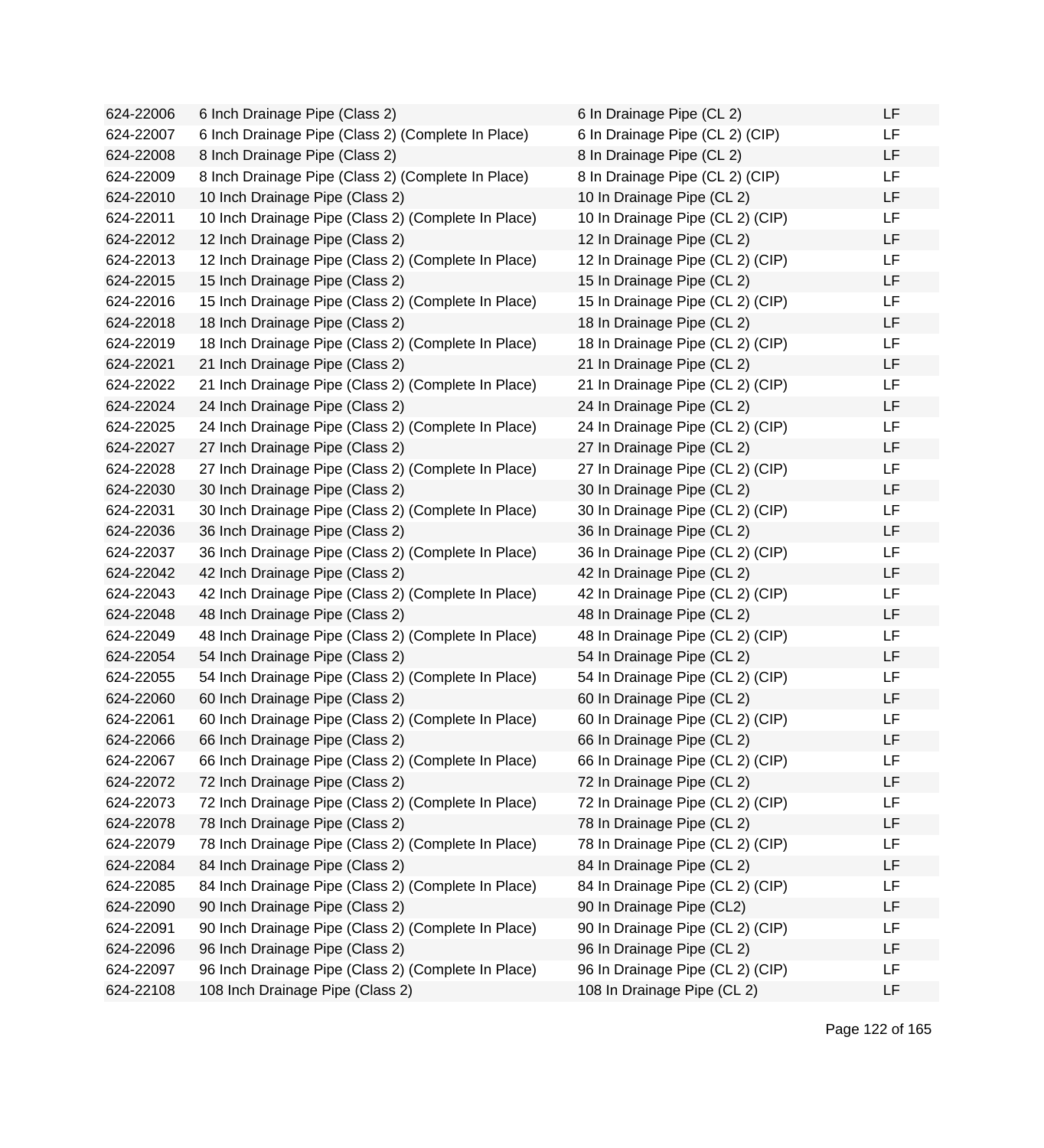| 624-22109 | 108 Inch Drainage Pipe (Class 2) (Complete In Place) | 108 In Drainage Pipe (CL 2) (CIP) | LF |
|-----------|------------------------------------------------------|-----------------------------------|----|
| 624-22114 | 114 Inch Drainage Pipe (Class 2)                     | 114 In Drainage Pipe (CL 2)       | LF |
| 624-22115 | 114 Inch Drainage Pipe (Class 2) (Complete In Place) | 114 In Drainage Pipe (CL 2) (CIP) | LF |
| 624-22120 | 120 Inch Drainage Pipe (Class 2)                     | 120 In Drainage Pipe (CL 2)       | LF |
| 624-22121 | 120 Inch Drainage Pipe (Class 2) (Complete In Place) | 120 In Drainage Pipe (CL 2) (CIP) | LF |
| 624-23006 | 6 Inch Drainage Pipe (Class 3)                       | 6 In Drainage Pipe (CL 3)         | LF |
| 624-23007 | 6 Inch Drainage Pipe (Class 3) (Complete In Place)   | 6 In Drainage Pipe (CL 3) (CIP)   | LF |
| 624-23008 | 8 Inch Drainage Pipe (Class 3)                       | 8 In Drainage Pipe (CL 3)         | LF |
| 624-23009 | 8 Inch Drainage Pipe (Class 3) (Complete In Place)   | 8 In Drainage Pipe (CL 3) (CIP)   | LF |
| 624-23010 | 10 Inch Drainage Pipe (Class 3)                      | 10 In Drainage Pipe (CL 3)        | LF |
| 624-23011 | 10 Inch Drainage Pipe (Class 3) (Complete In Place)  | 10 In Drainage Pipe (CL 3) (CIP)  | LF |
| 624-23012 | 12 Inch Drainage Pipe (Class 3)                      | 12 In Drainage Pipe (CL 3)        | LF |
| 624-23013 | 12 Inch Drainage Pipe (Class 3) (Complete In Place)  | 12 In Drainage Pipe (CL 3) (CIP)  | LF |
| 624-23015 | 15 Inch Drainage Pipe (Class 3)                      | 15 In Drainage Pipe (CL 3)        | LF |
| 624-23016 | 15 Inch Drainage Pipe (Class 3) (Complete In Place)  | 15 In Drainage Pipe (CL3) (CIP)   | LF |
| 624-23018 | 18 Inch Drainage Pipe (Class 3)                      | 18 In Drainage Pipe (CL 3)        | LF |
| 624-23019 | 18 Inch Drainage Pipe (Class 3) (Complete In Place)  | 18 In Drainage Pipe (CL 3) (CIP)  | LF |
| 624-23021 | 21 Inch Drainage Pipe (Class 3)                      | 21 In Drainage Pipe (CL 3)        | LF |
| 624-23022 | 21 Inch Drainage Pipe (Class 3) (Complete In Place)  | 21 In Drainage Pipe (CL 3) (CIP)  | LF |
| 624-23024 | 24 Inch Drainage Pipe (Class 3)                      | 24 In Drainage Pipe (CL 3)        | LF |
| 624-23025 | 24 Inch Drainage Pipe (Class 3) (Complete In Place)  | 24 In Drainage Pipe (CL 3) (CIP)  | LF |
| 624-23027 | 27 Inch Drainage Pipe (Class 3)                      | 27 In Drainage Pipe (CL 3)        | LF |
| 624-23028 | 27 Inch Drainage Pipe (Class 3) (Complete In Place)  | 27 In Drainage Pipe (CL 3) (CIP)  | LF |
| 624-23030 | 30 Inch Drainage Pipe (Class 3)                      | 30 In Drainage Pipe (CL 3)        | LF |
| 624-23031 | 30 Inch Drainage Pipe (Class 3) (Complete In Place)  | 30 In Drainage Pipe (CL 3) (CIP)  | LF |
| 624-23036 | 36 Inch Drainage Pipe (Class 3)                      | 36 In Drainage Pipe (CL 3)        | LF |
| 624-23037 | 36 Inch Drainage Pipe (Class 3) (Complete In Place)  | 36 In Drainage Pipe (CL 3) (CIP)  | LF |
| 624-23042 | 42 Inch Drainage Pipe (Class 3)                      | 42 In Drainage Pipe (CL 3)        | LF |
| 624-23043 | 42 Inch Drainage Pipe (Class 3) (Complete In Place)  | 42 In Drainage Pipe (CL 3) (CIP)  | LF |
| 624-23048 | 48 Inch Drainage Pipe (Class 3)                      | 48 In Drainage Pipe (CL 3)        | LF |
| 624-23049 | 48 Inch Drainage Pipe (Class 3) (Complete In Place)  | 48 In Drainage Pipe (CL 3) (CIP)  | LF |
| 624-23054 | 54 Inch Drainage Pipe (Class 3)                      | 54 In Drainage Pipe (CL 3)        | LF |
| 624-23055 | 54 Inch Drainage Pipe (Class 3) (Complete In Place)  | 54 In Drainage Pipe (CL 3) (CIP)  | LF |
| 624-23060 | 60 Inch Drainage Pipe (Class 3)                      | 60 In Drainage Pipe (CL 3)        | LF |
| 624-23061 | 60 Inch Drainage Pipe (Class 3) (Complete In Place)  | 60 In Drainage Pipe (CL 3) (CIP)  | LF |
| 624-23066 | 66 Inch Drainage Pipe (Class 3)                      | 66 In Drainage Pipe (CL 3)        | LF |
| 624-23067 | 66 Inch Drainage Pipe (Class 3) (Complete In Place)  | 66 In Drainage Pipe (CL 3) (CIP)  | LF |
| 624-23072 | 72 Inch Drainage Pipe (Class 3)                      | 72 In Drainage Pipe (CL 3)        | LF |
| 624-23073 | 72 Inch Drainage Pipe (Class 3) (Complete In Place)  | 72 In Drainage Pipe (CL 3) (CIP)  | LF |
| 624-23078 | 78 Inch Drainage Pipe (Class 3)                      | 78 In Drainage Pipe (CL 3)        | LF |
| 624-23079 | 78 Inch Drainage Pipe (Class 3) (Complete In Place)  | 78 In Drainage Pipe (CL 3) (CIP)  | LF |
| 624-23084 | 84 Inch Drainage Pipe (Class 3)                      | 84 In Drainage Pipe (CL 3)        | LF |
| 624-23085 | 84 Inch Drainage Pipe (Class 3) (Complete In Place)  | 84 In Drainage Pipe (CL 3) (CIP)  | LF |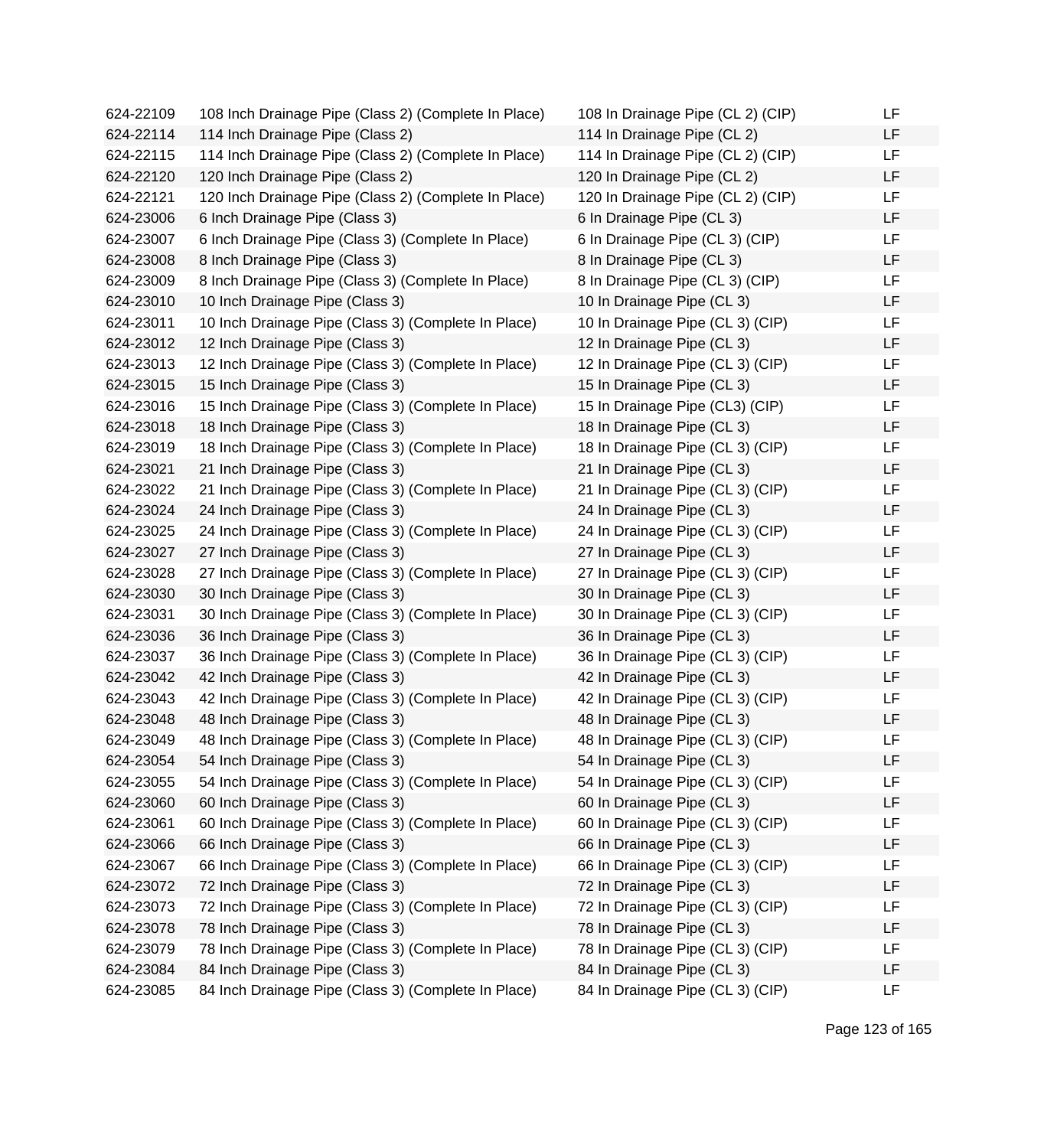624-23090 90 Inch Drainage Pipe (Class 3) 624-23091 90 Inch Drainage Pipe (Class 3) (Complete In Place) 624-23096 96 Inch Drainage Pipe (Class 3) 624-23097 96 Inch Drainage Pipe (Class 3) (Complete In Place) 624-23108 108 Inch Drainage Pipe (Class 3) 624-23109 108 Inch Drainage Pipe (Class 3) (Complete In Place) 624-23114 114 Inch Drainage Pipe (Class 3) 624-23115 114 Inch Drainage Pipe (Class 3) (Complete In Place) 624-23120 120 Inch Drainage Pipe (Class 3) 624-23121 120 Inch Drainage Pipe (Class 3) (Complete In Place) 624-24006 6 Inch Drainage Pipe (Class 4) 624-24007 6 Inch Drainage Pipe (Class 4) (Complete In Place) 624-24008 8 Inch Drainage Pipe (Class 4) 624-24009 8 Inch Drainage Pipe (Class 4) (Complete In Place) 624-24010 10 Inch Drainage Pipe (Class 4) 624-24011 10 Inch Drainage Pipe (Class 4) (Complete In Place) 624-24012 12 Inch Drainage Pipe (Class 4) 624-24013 12 Inch Drainage Pipe (Class 4) (Complete In Place)  $624-24015$  15 Inch Drainage Pipe (Class 4) 624-24016 15 Inch Drainage Pipe (Class 4) (Complete In Place) 624-24018 18 Inch Drainage Pipe (Class 4) 624-24019 18 Inch Drainage Pipe (Class 4) (Complete In Place) 624-24021 21 Inch Drainage Pipe (Class 4) 624-24022 21 Inch Drainage Pipe (Class 4) (Complete In Place) 624-24024 24 Inch Drainage Pipe (Class 4) 624-24025 24 Inch Drainage Pipe (Class 4) (Complete In Place) 624-24027 27 Inch Drainage Pipe (Class 4) 624-24028 27 Inch Drainage Pipe (Class 4) (Complete In Place) 624-24030 30 Inch Drainage Pipe (Class 4) 624-24031 30 Inch Drainage Pipe (Class 4) (Complete In Place) 624-24036 36 Inch Drainage Pipe (Class 4) 624-24037 36 Inch Drainage Pipe (Class 4) (Complete In Place) 624-24042 42 Inch Drainage Pipe (Class 4) 624-24043 42 Inch Drainage Pipe (Class 4) (Complete In Place) 624-24048 48 Inch Drainage Pipe (Class 4) 624-24049 48 Inch Drainage Pipe (Class 4) (Complete In Place) 624-24054 54 Inch Drainage Pipe (Class 4) 624-24055 54 Inch Drainage Pipe (Class 4) (Complete In Place) 624-24060 60 Inch Drainage Pipe (Class 4) 624-24061 60 Inch Drainage Pipe (Class 4) (Complete In Place) 624-24066 66 Inch Drainage Pipe (Class 4) 624-24067 66 Inch Drainage Pipe (Class 4) (Complete In Place) 624-24072 72 Inch Drainage Pipe (Class 4)

| 90 In Drainage Pipe (CL 3)        | LF |
|-----------------------------------|----|
| 90 In Drainage Pipe (CL 3) (CIP)  | LF |
| 96 In Drainage Pipe (CL 3)        | LF |
| 96 In Drainage Pipe (CL 3) (CIP)  | LF |
| 108 In Drainage Pipe (CL 3)       | LF |
| 108 In Drainage Pipe (CL 3) (CIP) | LF |
| 114 In Drainage Pipe (CL 3)       | LF |
| 114 In Drainage Pipe (CL 3) (CIP) | LF |
| 120 In Drainage Pipe (CL 3)       | LF |
| 120 In Drainage Pipe (CL 3) (CIP) | LF |
| 6 In Drainage Pipe (CL 4)         | LF |
| 6 In Drainage Pipe (CL 4) (CIP)   | LF |
| 8 In Drainage Pipe (CL 4)         | LF |
| 8 In Drainage Pipe (CL 4) (CIP)   | LF |
| 10 In Drainage Pipe (CL 4)        | LF |
| 10 In Drainage Pipe (CL 4) (CIP)  | LF |
| 12 In Drainage Pipe (CL 4)        | LF |
| 12 In Drainage Pipe (CL 4) (CIP)  | LF |
| 15 In Drainage Pipe (CL 4)        | LF |
| 15 In Drainage Pipe (CL4) (CIP)   | LF |
| 18 In Drainage Pipe (CL 4)        | LF |
| 18 In Drainage Pipe (CL 4) (CIP)  | LF |
| 21 In Drainage Pipe (CL 4)        | LF |
| 21 In Drainage Pipe (CL 4) (CIP)  | LF |
| 24 In Drainage Pipe (CL 4)        | LF |
| 24 In Drainage Pipe (CL 4) (CIP)  | LF |
| 27 In Drainage Pipe (CL 4)        | LF |
| 27 In Drainage Pipe (CL 4) (CIP)  | LF |
| 30 In Drainage Pipe (CL 4)        | LF |
| 30 In Drainage Pipe (CL 4) (CIP)  | LF |
| 36 In Drainage Pipe (CL 4)        | LF |
| 36 In Drainage Pipe (CL 4) (CIP)  | LF |
| 42 In Drainage Pipe (CL 4)        | LF |
| 42 In Drainage Pipe (CL 4) (CIP)  | LF |
| 48 In Drainage Pipe (CL 4)        | LF |
| 48 In Drainage Pipe (CL 4) (CIP)  | LF |
| 54 In Drainage Pipe (CL 4)        | LF |
| 54 In Drainage Pipe (CL 4) (CIP)  | LF |
| 60 In Drainage Pipe (CL 4)        | LF |
| 60 In Drainage Pipe (CL 4) (CIP)  | LF |
| 66 In Drainage Pipe (CL 4)        | LF |
| 66 In Drainage Pipe (CL 4) (CIP)  | LF |
| 72 In Drainage Pipe (CL 4)        | LF |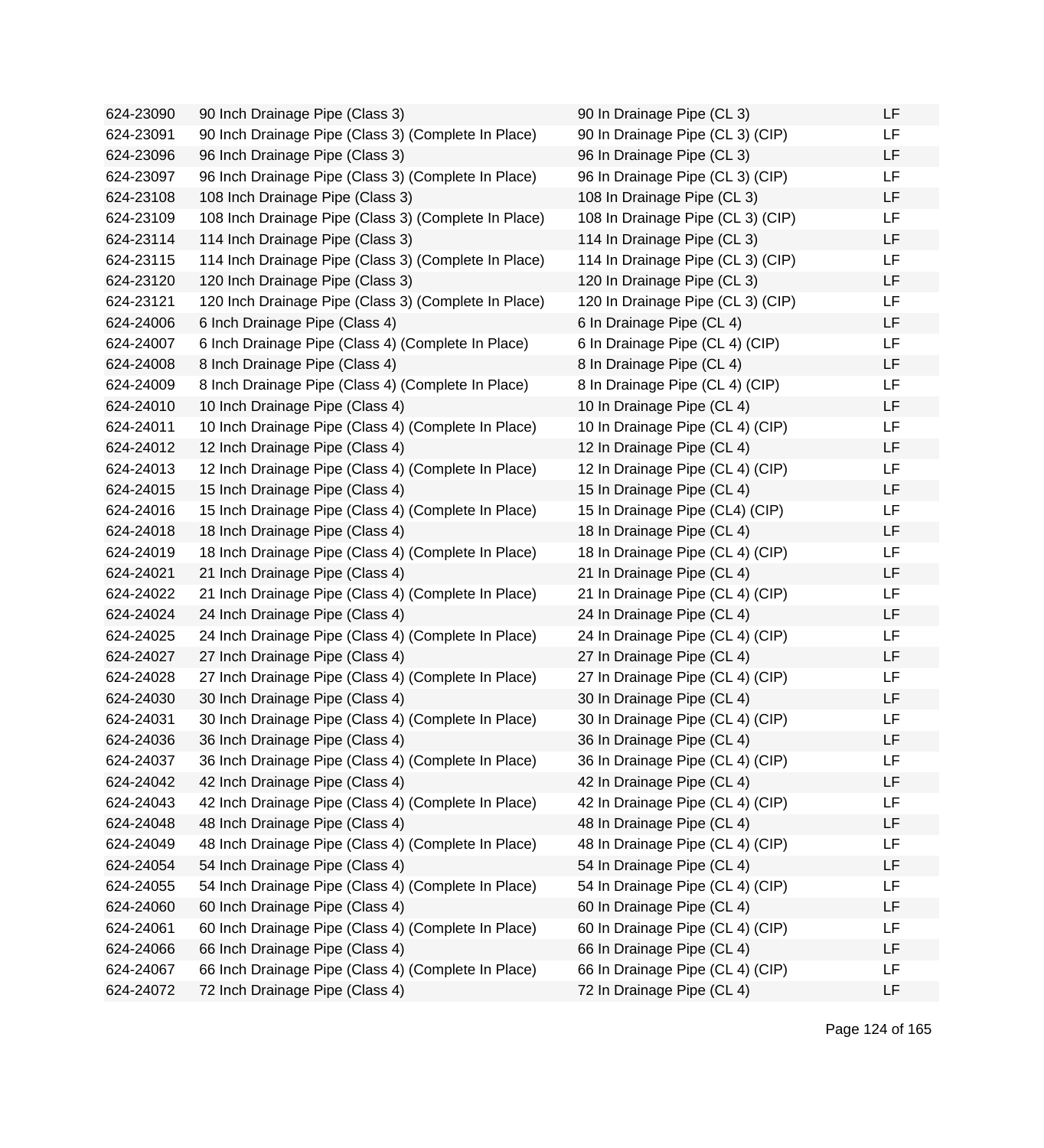| 624-24073 | 72 Inch Drainage Pipe (Class 4) (Complete In Place)  | 72 In Drainage Pipe (CL 4) (CIP)  | LF |
|-----------|------------------------------------------------------|-----------------------------------|----|
| 624-24078 | 78 Inch Drainage Pipe (Class 4)                      | 78 in Drainage Pipe (CL 4)        | LF |
| 624-24079 | 78 Inch Drainage Pipe (Class 4) (Complete In Place)  | 78 In Drainage Pipe (CL 4) (CIP)  | LF |
| 624-24084 | 84 Inch Drainage Pipe (Class 4)                      | 84 In Drainage Pipe (CL 4)        | LF |
| 624-24085 | 84 Inch Drainage Pipe (Class 4) (Complete In Place)  | 84 In Drainage Pipe (CL 4) (CIP)  | LF |
| 624-24090 | 90 Inch Drainage Pipe (Class 4)                      | 90 In Drainage Pipe (CL 4)        | LF |
| 624-24091 | 90 Inch Drainage Pipe (Class 4) (Complete In Place)  | 90 In Drainage Pipe (CL 4) (CIP)  | LF |
| 624-24096 | 96 Inch Drainage Pipe (Class 4)                      | 96 In Drainage Pipe (CL 4)        | LF |
| 624-24097 | 96 Inch Drainage Pipe (Class 4) (Complete In Place)  | 96 In Drainage Pipe (CL 4) (CIP)  | LF |
| 624-24108 | 108 Inch Drainage Pipe (Class 4)                     | 108 In Drainage Pipe (CL 4)       | LF |
| 624-24109 | 108 Inch Drainage Pipe (Class 4) (Complete In Place) | 108 In Drainage Pipe (CL 4) (CIP) | LF |
| 624-24114 | 114 Inch Drainage Pipe (Class 4)                     | 114 In Drainage Pipe (CL 4)       | LF |
| 624-24115 | 114 Inch Drainage Pipe (Class 4) (Complete In Place) | 114 In Drainage Pipe (CL 4) (CIP) | LF |
| 624-24120 | 120 Inch Drainage Pipe (Class 4)                     | 120 In Drainage Pipe (CL 4)       | LF |
| 624-24121 | 120 Inch Drainage Pipe (Class 4) (Complete In Place) | 120 In Drainage Pipe (CL 4) (CIP) | LF |
| 624-25006 | 6 Inch Drainage Pipe (Class 5)                       | 6 In Drainage Pipe (CL 5)         | LF |
| 624-25007 | 6 Inch Drainage Pipe (Class 5) (Complete In Place)   | 6 In Drainage Pipe (CL 5) (CIP)   | LF |
| 624-25008 | 8 Inch Drainage Pipe (Class 5)                       | 8 In Drainage Pipe (CL 5)         | LF |
| 624-25009 | 8 Inch Drainage Pipe (Class 5) (Complete In Place)   | 8 In Drainage Pipe (CL 5) (CIP)   | LF |
| 624-25010 | 10 Inch Drainage Pipe (Class 5)                      | 10 In Drainage pipe (CL 5)        | LF |
| 624-25011 | 10 Inch Drainage Pipe (Class 5) (Complete In Place)  | 10 In Drainage Pipe (CL 5) (CIP)  | LF |
| 624-25012 | 12 Inch Drainage Pipe (Class 5)                      | 12 In Drainage Pipe (CL 5)        | LF |
| 624-25013 | 12 Inch Drainage Pipe (Class 5) (Complete In Place)  | 12 In Drainage Pipe (CL 5) (CIP)  | LF |
| 624-25015 | 15 Inch Drainage Pipe (Class 5)                      | 15 In Drainage Pipe (CL 5)        | LF |
| 624-25016 | 15 Inch Drainage Pipe (Class 5) (Complete In Place)  | 15 In Drainage Pipe (CL 5) (CIP)  | LF |
| 624-25018 | 18 Inch Drainage Pipe (Class 5)                      | 18 In Drainage Pipe (CL 5)        | LF |
| 624-25019 | 18 Inch Drainage Pipe (Class 5) (Complete In Place)  | 18 In Drainage Pipe (CL 5) (CIP)  | LF |
| 624-25021 | 21 Inch Drainage Pipe (Class 5)                      | 21 In Drainage Pipe (CL 5)        | LF |
| 624-25022 | 21 Inch Drainage Pipe (Class 5) (Complete In Place)  | 21 In Drainage Pipe (CL 5) (CIP)  | LF |
| 624-25024 | 24 Inch Drainage Pipe (Class 5)                      | 24 In Drainage Pipe (CL 5)        | LF |
| 624-25025 | 24 Inch Drainage Pipe (Class 5) (Complete In Place)  | 24 In Drainage Pipe (CL 5) (CIP)  | LF |
| 624-25027 | 27 Inch Drainage Pipe (Class 5)                      | 27 In Drainage Pipe (CL 5)        | LF |
| 624-25028 | 27 Inch Drainage Pipe (Class 5) (Complete In Place)  | 27 In Drainage Pipe (CL 5) (CIP)  | LF |
| 624-25030 | 30 Inch Drainage Pipe (Class 5)                      | 30 In Drainage Pipe (CL 5)        | LF |
| 624-25031 | 30 Inch Drainage Pipe (Class 5) (Complete In Place)  | 30 In Drainage Pipe (CL 5) (CIP)  | LF |
| 624-25036 | 36 Inch Drainage Pipe (Class 5)                      | 36 In Drainage Pipe (CL 5)        | LF |
| 624-25037 | 36 Inch Drainage Pipe (Class 5) (Complete In Place)  | 36 In Drainage Pipe (CL 5) (CIP)  | LF |
| 624-25042 | 42 Inch Drainage Pipe (Class 5)                      | 42 In Drainage Pipe (CL 5)        | LF |
| 624-25043 | 42 Inch Drainage Pipe (Class 5) (Complete In Place)  | 42 In Drainage Pipe (CL 5) (CIP)  | LF |
| 624-25048 | 48 Inch Drainage Pipe (Class 5)                      | 48 In Drainage Pipe (CL 5)        | LF |
| 624-25049 | 48 Inch Drainage Pipe (Class 5) (Complete In Place)  | 48 In Drainage Pipe (CL 5) (CIP)  | LF |
| 624-25054 | 54 Inch Drainage Pipe (Class 5)                      | 54 In Drainage Pipe (CL 5)        | LF |
| 624-25055 | 54 Inch Drainage Pipe (Class 5) (Complete In Place)  | 54 In Drainage Pipe (CL 5) (CIP)  | LF |
|           |                                                      |                                   |    |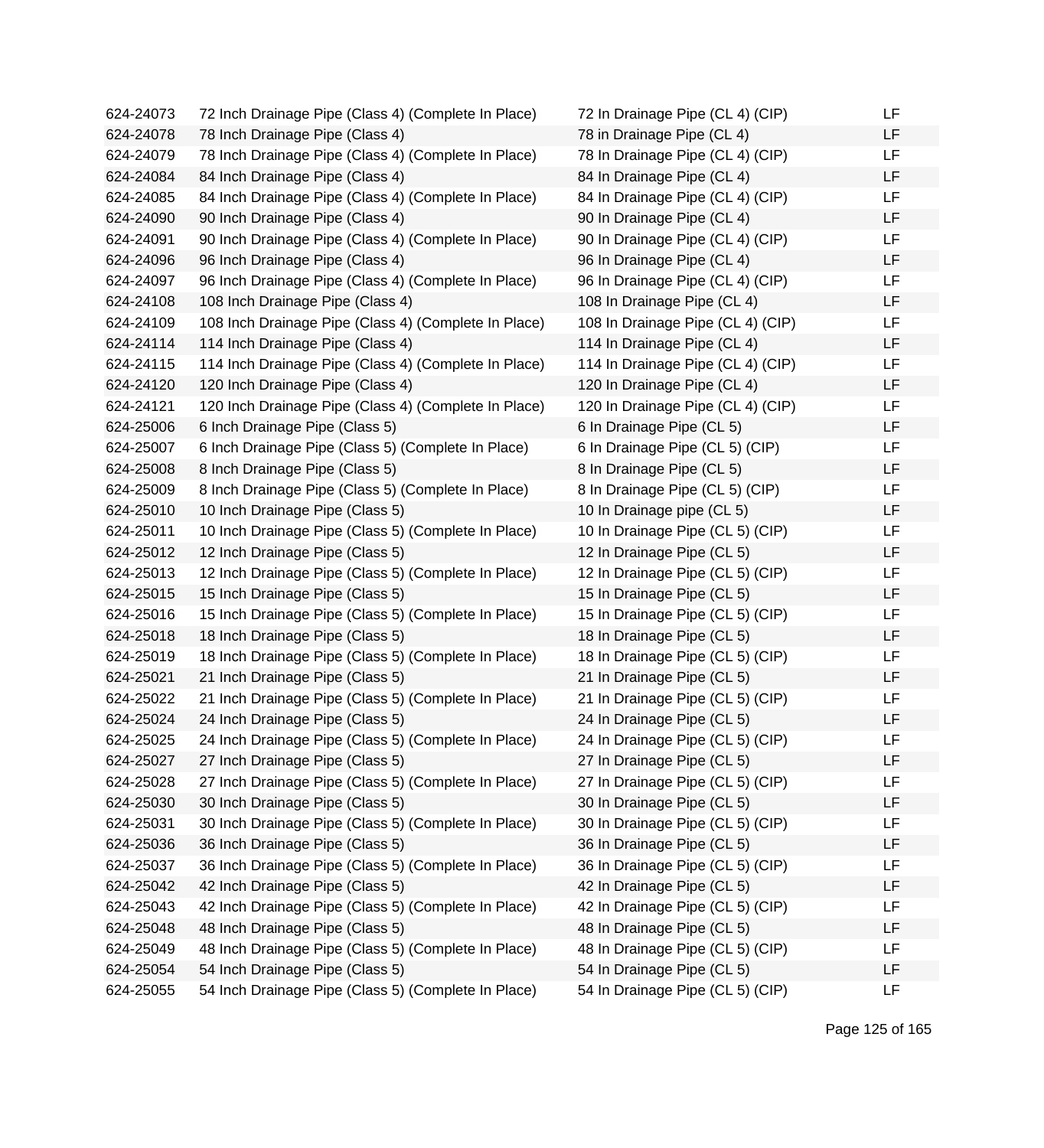624-25060 60 Inch Drainage Pipe (Class 5) 624-25061 60 Inch Drainage Pipe (Class 5) (Complete In Place) 624-25066 66 Inch Drainage Pipe (Class 5) 624-25067 66 Inch Drainage Pipe (Class 5) (Complete In Place) 624-25072 72 Inch Drainage Pipe (Class 5) 624-25073 72 Inch Drainage Pipe (Class 5) (Complete In Place) 624-25078 78 Inch Drainage Pipe (Class 5) 624-25079 78 Inch Drainage Pipe (Class 5) (Complete In Place) 624-25084 84 Inch Drainage Pipe (Class 5) 624-25085 84 Inch Drainage Pipe (Class 5) (Complete In Place) 624-25090 90 Inch Drainage Pipe (Class 5) 624-25091 90 Inch Drainage Pipe (Class 5) (Complete In Place) 624-25096 96 Inch Drainage Pipe (Class 5) 624-25097 96 Inch Drainage Pipe (Class 5) (Complete In Place) 624-25108 108 Inch Drainage Pipe (Class 5) 624-25109 108 Inch Drainage Pipe (Class 5) (Complete In Place) 624-25114 114 Inch Drainage Pipe (Class 5) 624-25115 114 Inch Drainage Pipe (Class 5) (Complete In Place) 624-25120 120 Inch Drainage Pipe (Class 5) 624-25121 120 Inch Drainage Pipe (Class 5) (Complete In Place)  $624-26006$  6 Inch Drainage Pipe (Class 6) 624-26007 6 Inch Drainage Pipe (Class 6) (Complete In Place) 624-26008 8 Inch Drainage Pipe (Class 6) 624-26009 8 Inch Drainage Pipe (Class 6) (Complete In Place) 624-26010 10 Inch Drainage Pipe (Class 6) 624-26011 10 Inch Drainage Pipe (Class 6) (Complete In Place) 624-26012 12 Inch Drainage Pipe (Class 6) 624-26013 12 Inch Drainage Pipe (Class 6) (Complete In Place) 624-26015 15 Inch Drainage Pipe (Class 6) 624-26016 15 Inch Drainage Pipe (Class 6) (Complete In Place) 624-26018 18 Inch Drainage Pipe (Class 6) 624-26019 18 Inch Drainage Pipe (Class 6) (Complete In Place) 624-26021 21 Inch Drainage Pipe (Class 6) 624-26022 21 Inch Drainage Pipe (Class 6) (Complete In Place) 624-26024 24 Inch Drainage Pipe (Class 6) 624-26025 24 Inch Drainage Pipe (Class 6) (Complete In Place) 624-26027 27 Inch Drainage Pipe (Class 6) 624-26028 27 Inch Drainage Pipe (Class 6) (Complete In Place) 624-26030 30 Inch Drainage Pipe (Class 6) 624-26031 30 Inch Drainage Pipe (Class 6) (Complete In Place) 624-26036 36 Inch Drainage Pipe (Class 6) 624-26037 36 Inch Drainage Pipe (Class 6) (Complete In Place) 624-26042 42 Inch Drainage Pipe (Class 6)

| 60 In Drainage Pipe (CL 5)        | LF |
|-----------------------------------|----|
| 60 In Drainage Pipe (CL 5) (CIP)  | LF |
| 66 In Drainage Pipe (CL 5)        | LF |
| 66 In Drainage Pipe (CL 5) (CIP)  | LF |
| 72 In Drainage Pipe (CL 5)        | LF |
| 72 In Drainage Pipe (CL 5) (CIP)  | LF |
| 78 In Drainage Pipe (CL 5)        | LF |
| 78 In Drainage Pipe (CL 5) (CIP)  | LF |
| 84 In Drainage Pipe (CL 5)        | LF |
| 84 In Drainage Pipe (CL 5) (CIP)  | LF |
| 90 In Drainage Pipe (CL 5)        | LF |
| 90 In Drainage Pipe (CL 5) (CIP)  | LF |
| 96 In Drainage Pipe (CL 5)        | LF |
| 96 In Drainage Pipe (CL 5) (CIP)  | LF |
| 108 In Drainage Pipe (CL 5)       | LF |
| 108 In Drainage Pipe (CL 5) (CIP) | LF |
| 114 In Drainage Pipe (CL 5)       | LF |
| 114 In Drainage Pipe (CL 5) (CIP) | LF |
| 120 In Drainage Pipe (CL 5)       | LF |
| 120 In Drainage Pipe (CL 5) (CIP) | LF |
| 6 In Drainage Pipe (CL 6)         | LF |
| 6 In Drainage Pipe (CL 6) (CIP)   | LF |
| 8 In Drainage Pipe (CL 6)         | LF |
| 8 In Drainage Pipe (CL 6) (CIP)   | LF |
| 10 In Drainage Pipe (CL 6)        | LF |
| 10 In Drainage Pipe (CL 6) (CIP)  | LF |
| 12 In Drainage Pipe (CL 6)        | LF |
| 12 In Drainage Pipe (CL 6) (CIP)  | LF |
| 15 In Drainage Pipe (CL 6)        | LF |
| 15 In Drainage Pipe (CL 6) (CIP)  | LF |
| 18 In Drainage Pipe (CL 6)        | LF |
| 18 In Drainage Pipe (CL 6) (CIP)  | ᄔ  |
| 21 In Drainage Pipe (CL 6)        | LF |
| 21 In Drainage Pipe (CL 6) (CIP)  | LF |
| 24 In Drainage Pipe (CL 6)        | LF |
| 24 In Drainage Pipe (CL 6) (CIP)  | LF |
| 27 In Drainage Pipe (CL 6)        | LF |
| 27 In Drainage Pipe (CL 6) (CIP)  | LF |
| 30 In Drainage Pipe (CL 6)        | LF |
| 30 In Drainage Pipe (CL 6) (CIP)  | LF |
| 36 In Drainage Pipe (CL 6)        | LF |
| 36 In Drainage Pipe (CL 6) (CIP)  | LF |
| 42 In Drainage Pipe (CL 6)        | LF |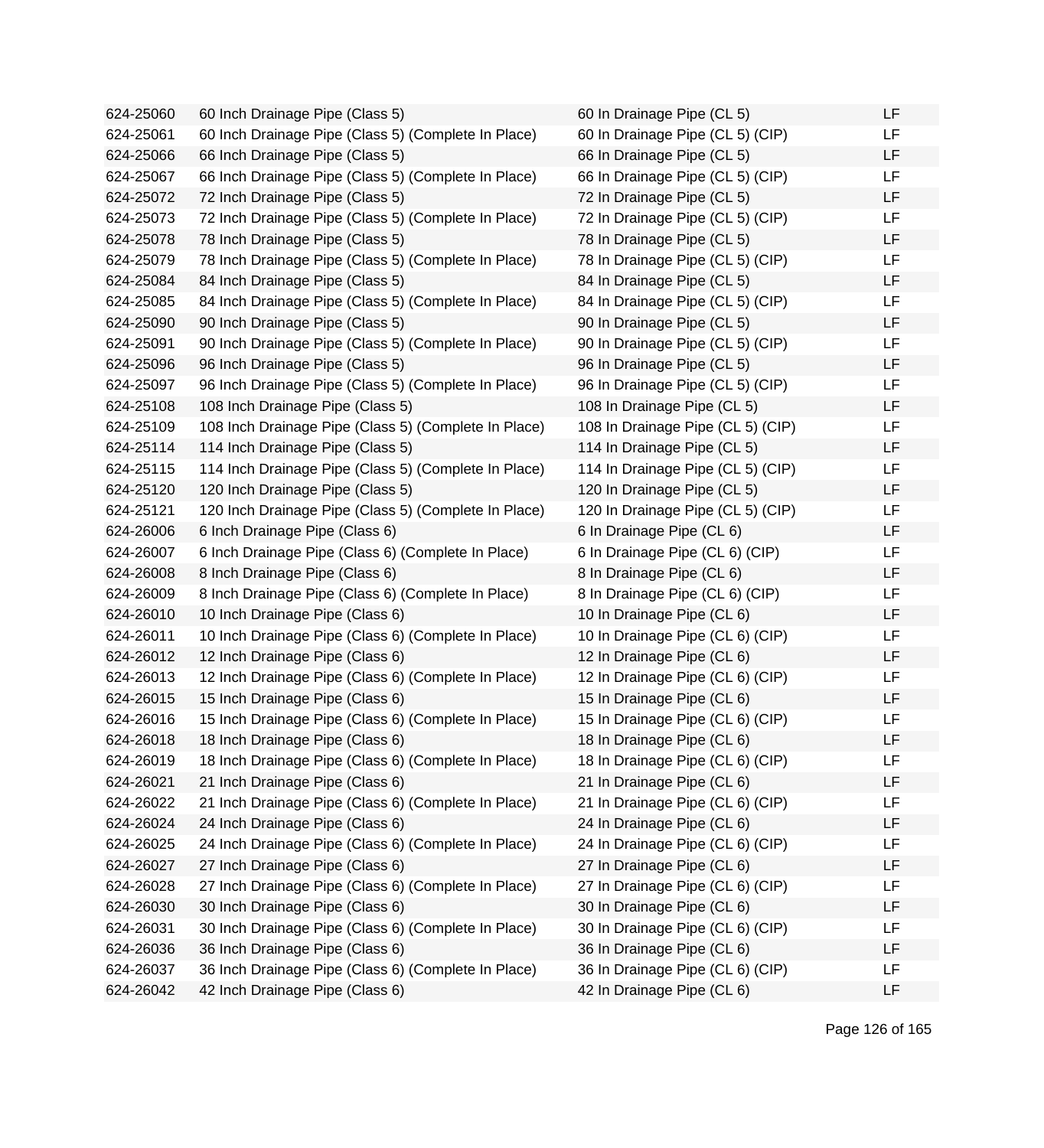624-26043 42 Inch Drainage Pipe (Class 6) (Complete In Place) 624-26048 48 Inch Drainage Pipe (Class 6) 624-26049 48 Inch Drainage Pipe (Class 6) (Complete In Place) 624-26054 54 Inch Drainage Pipe (Class 6) 624-26055 54 Inch Drainage Pipe (Class 6) (Complete In Place) 624-26060 60 Inch Drainage Pipe (Class 6) 624-26061 60 Inch Drainage Pipe (Class 6) (Complete In Place) 624-26066 66 Inch Drainage Pipe (Class 6) 624-26067 66 Inch Drainage Pipe (Class 6) (Complete In Place) 624-26072 72 Inch Drainage Pipe (Class 6) 624-26073 72 Inch Drainage Pipe (Class 6) (Complete In Place) 624-26078 78 Inch Drainage Pipe (Class 6) 624-26079 78 Inch Drainage Pipe (Class 6) (Complete In Place) 624-26084 84 Inch Drainage Pipe (Class 6) 624-26085 84 Inch Drainage Pipe (Class 6) (Complete In Place) 624-26090 90 Inch Drainage Pipe (Class 6) 624-26091 90 Inch Drainage Pipe (Class 6) (Complete In Place) 624-26096 96 Inch Drainage Pipe (Class 6) 624-26097 96 Inch Drainage Pipe (Class 6) (Complete In Place) 624-26108 108 Inch Drainage Pipe (Class 6) 624-26109 108 Inch Drainage Pipe (Class 6) (Complete In Place) 624-26114 114 Inch Drainage Pipe (Class 6) 624-26115 114 Inch Drainage Pipe (Class 6) (Complete In Place) 624-26120 120 Inch Drainage Pipe (Class 6) 624-26121 120 Inch Drainage Pipe (Class 6) (Complete In Place) 624-27006 6 Inch Drainage Pipe (Class 7) 624-27007 6 Inch Drainage Pipe (Class 7) (Complete In Place) 624-27008 8 Inch Drainage Pipe (Class 7) 624-27009 8 Inch Drainage Pipe (Class 7) (Complete In Place) 624-27010 10 Inch Drainage Pipe (Class 7) 624-27011 10 Inch Drainage Pipe (Class 7) (Complete In Place) 624-27012 12 Inch Drainage Pipe (Class 7) 624-27013 12 Inch Drainage Pipe (Class 7) (Complete In Place) 624-27015 15 Inch Drainage Pipe (Class 7) 624-27016 15 Inch Drainage Pipe (Class 7) (Complete In Place) 624-27018 18 Inch Drainage Pipe (Class 7) 624-27019 18 Inch Drainage Pipe (Class 7) (Complete In Place) 624-27021 21 Inch Drainage Pipe (Class 7) 624-27022 21 Inch Drainage Pipe (Class 7) (Complete In Place) 624-27024 24 Inch Drainage Pipe (Class 7) 624-27025 24 Inch Drainage Pipe (Class 7) (Complete In Place) 624-27027 27 Inch Drainage Pipe (Class 7) 624-27028 27 Inch Drainage Pipe (Class 7) (Complete In Place)

| 42 In Drainage Pipe (CL 6) (CIP)  | LF |
|-----------------------------------|----|
| 48 In Drainage Pipe (CL 6)        | LF |
| 48 In Drainage Pipe (CL 6) (CIP)  | LF |
| 54 In Drainage Pipe (CL 6)        | LF |
| 54 In Drainage Pipe (CL 6) (CIP)  | LF |
| 60 In Drainage Pipe (CL 6)        | LF |
| 60 In Drainage Pipe (CL 6) (CIP)  | LF |
| 66 In Drainage Pipe (CL 6)        | LF |
| 66 In Drainage Pipe (CL 6) (CIP)  | LF |
| 72 In Drainage Pipe (CL 6)        | LF |
| 72 In Drainage Pipe (CL 6) (CIP)  | LF |
| 78 In Drainage Pipe (CL 6)        | LF |
| 78 In Drainage Pipe (CL 6) (CIP)  | LF |
| 84 In Drainage Pipe (CL 6)        | LF |
| 84 In Drainage Pipe (CL 6) (CIP)  | LF |
| 90 In Drainage Pipe (CL 6)        | LF |
| 90 In Drainage Pipe (CL 6) (CIP)  | LF |
| 96 In Drainage Pipe (CL 6)        | LF |
| 96 In Drainage Pipe (CL 6) (CIP)  | LF |
| 108 In Drainage Pipe (CL 6)       | LF |
| 108 In Drainage Pipe (CL 6) (CIP) | LF |
| 114 In Drainage Pipe (CL 6)       | LF |
| 114 In Drainage Pipe (CL 6) (CIP) | LF |
| 120 In Drainage Pipe (CL 6)       | LF |
| 120 In Drainage Pipe (CL 6) (CIP) | LF |
| 6 In Drainage Pipe (CL 7)         | LF |
| 6 In Drainage Pipe (CL 7) (CIP)   | LF |
| 8 In Drainage Pipe (CL 7)         | LF |
| 8 In Drainage Pipe (CL 7) (CIP)   | LF |
| 10 In Drainage Pipe (CL 7)        | LF |
| 10 In Drainage Pipe (CL 7) (CIP)  | LF |
| 12 In Drainage Pipe (CL 7)        | LF |
| 12 In Drainage Pipe (CL 7) (CIP)  | LF |
| 15 In Drainage Pipe (CL 7)        | LF |
| 15 In Drainage Pipe (CL 7) (CIP)  | LF |
| 18 In Drainage Pipe (CL 7)        | LF |
| 18 In Drainage Pipe (CL 7) (CIP)  | LF |
| 21 In Drainage Pipe (CL 7)        | LF |
| 21 In Drainage Pipe (CL 7) (CIP)  | LF |
| 24 In Drainage Pipe (CL 7)        | LF |
| 24 In Drainage Pipe (CL 7) (CIP)  | LF |
| 27 In Drainage Pipe (CL 7)        | LF |
| 27 In Drainage Pipe (CL 7) (CIP)  | LF |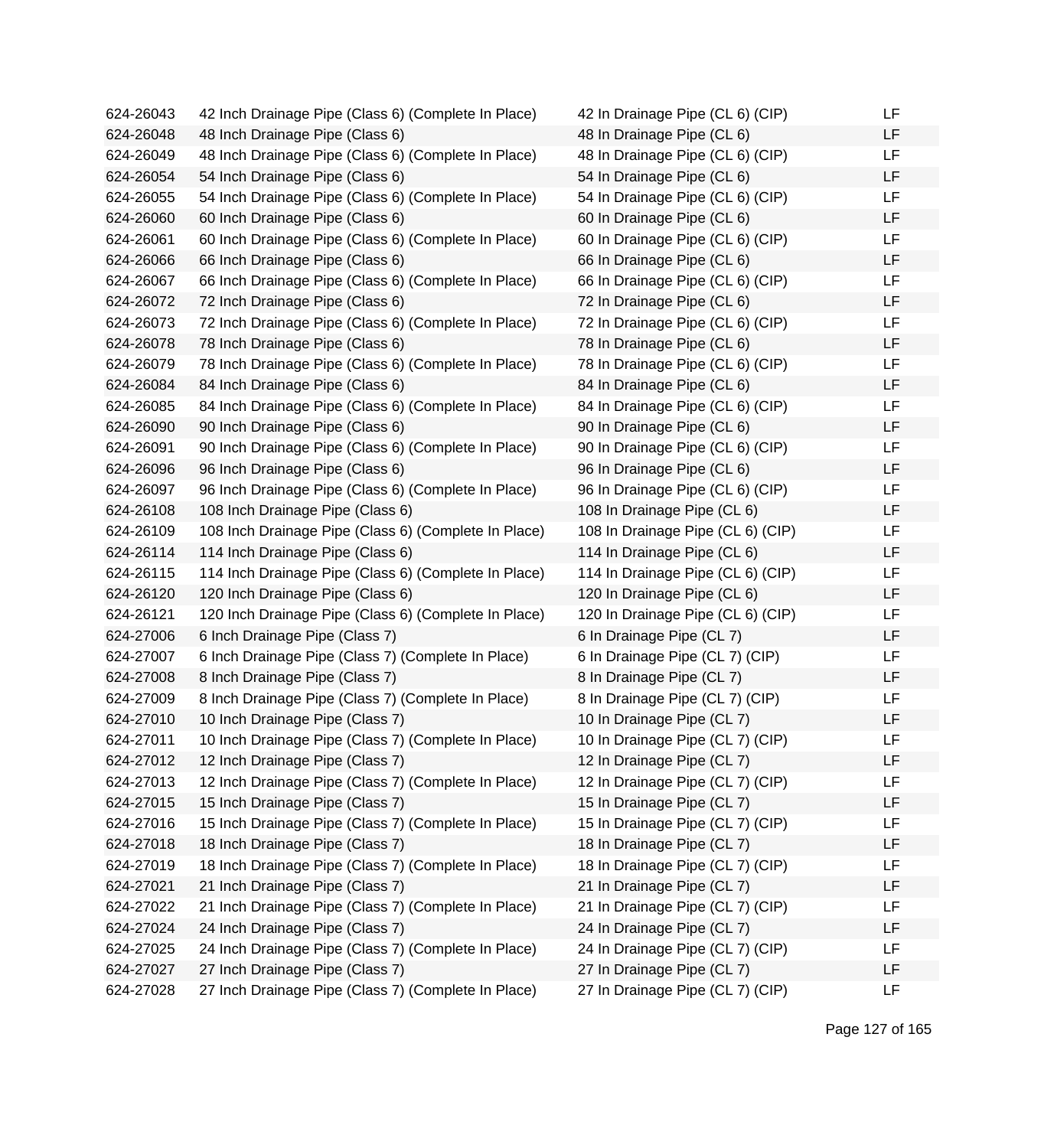624-27030 30 Inch Drainage Pipe (Class 7) 624-27031 30 Inch Drainage Pipe (Class 7) (Complete In Place) 624-27036 36 Inch Drainage Pipe (Class 7) 624-27037 36 Inch Drainage Pipe (Class 7) (Complete In Place) 624-27042 42 Inch Drainage Pipe (Class 7) 624-27043 42 Inch Drainage Pipe (Class 7) (Complete In Place) 624-27048 48 Inch Drainage Pipe (Class 7) 624-27049 48 Inch Drainage Pipe (Class 7) (Complete In Place) 624-27054 54 Inch Drainage Pipe (Class 7) 624-27055 54 Inch Drainage Pipe (Class 7) (Complete In Place) 624-27060 60 Inch Drainage Pipe (Class 7) 624-27061 60 Inch Drainage Pipe (Class 7) (Complete In Place) 624-27066 66 Inch Drainage Pipe (Class 7) 624-27067 66 Inch Drainage Pipe (Class 7) (Complete In Place) 624-27072 72 Inch Drainage Pipe (Class 7) 624-27073 72 Inch Drainage Pipe (Class 7) (Complete In Place) 624-27078 78 Inch Drainage Pipe (Class 7) 624-27079 78 Inch Drainage Pipe (Class 7) (Complete In Place) 624-27084 84 Inch Drainage Pipe (Class 7) 624-27085 84 Inch Drainage Pipe (Class 7) (Complete In Place) 624-27090 90 Inch Drainage Pipe (Class 7) 624-27091 90 Inch Drainage Pipe (Class 7) (Complete In Place) 624-27096 96 Inch Drainage Pipe (Class 7) 624-27097 96 Inch Drainage Pipe (Class 7) (Complete In Place) 624-27108 108 Inch Drainage Pipe (Class 7) 624-27109 108 Inch Drainage Pipe (Class 7) (Complete In Place) 624-27114 114 Inch Drainage Pipe (Class 7) 624-27115 114 Inch Drainage Pipe (Class 7) (Complete In Place) 624-27120 120 Inch Drainage Pipe (Class 7) 624-27121 120 Inch Drainage Pipe (Class 7) (Complete In Place) 624-28006 6 Inch Drainage Pipe (Class 8) 624-28007 6 Inch Drainage Pipe (Class 8) (Complete In Place) 624-28008 8 Inch Drainage Pipe (Class 8) 624-28009 8 Inch Drainage Pipe (Class 8) (Complete In Place) 624-28010 10 Inch Drainage Pipe (Class 8) 624-28011 10 Inch Drainage Pipe (Class 8) (Complete In Place) 624-28012 12 Inch Drainage Pipe (Class 8) 624-28013 12 Inch Drainage Pipe (Class 8) (Complete In Place) 624-28015 15 Inch Drainage Pipe (Class 8) 624-28016 15 Inch Drainage Pipe (Class 8) (Complete in Place) 624-28018 18 Inch Drainage Pipe (Class 8) 624-28019 18 Inch Drainage Pipe (Class 8) (Complete in Place) 624-28021 21 Inch Drainage Pipe (Class 8)

| 30 In Drainage Pipe (CL 7)        | LF |
|-----------------------------------|----|
| 30 In Drainage Pipe (CL 7) (CIP)  | LF |
| 36 In Drainage Pipe (CL 7)        | LF |
| 36 In Drainage Pipe (CL 7) (CIP)  | LF |
| 42 In Drainage Pipe (CL 7)        | LF |
| 42 In Drainage Pipe (CL 7) (CIP)  | LF |
| 48 In Drainage Pipe (CL 7)        | LF |
| 48 In Drainage Pipe (CL 7) (CIP)  | LF |
| 54 In Drainage Pipe (CL 7)        | LF |
| 54 In Drainage Pipe (CL 7) (CIP)  | LF |
| 60 In Drainage Pipe (CL 7)        | LF |
| 60 In Drainage Pipe (CL 7) (CIP)  | LF |
| 66 In Drainage Pipe (CL 7)        | LF |
| 66 In Drainage Pipe (CL 7) (CIP)  | LF |
| 72 In Drainage Pipe (CL 7)        | LF |
| 72 In Drainage Pipe (CL 7) (CIP)  | LF |
| 78 In Drainage Pipe (CL 7)        | LF |
| 78 In Drainage Pipe (CL 7) (CIP)  | LF |
| 84 In Drainage Pipe (CL 7)        | LF |
| 84 In Drainage Pipe (CL 7) (CIP)  | LF |
| 90 In Drainage Pipe (CL 7)        | LF |
| 90 In Drainage Pipe (CL 7) (CIP)  | LF |
| 96 In Drainage Pipe (CL 7)        | LF |
| 96 In Drainage Pipe (CL 7) (CIP)  | LF |
| 108 In Drainage Pipe (CL 7)       | LF |
| 108 In Drainage Pipe (CL 7) (CIP) | LF |
| 114 In Drainage Pipe (CL 7)       | LF |
| 114 In Drainage Pipe (CL 7) (CIP) | LF |
| 120 In Drainage Pipe (CL 7)       | LF |
| 120 In Drainage Pipe (CL 7) (CIP) | LF |
| 6 In Drainage Pipe (CL 8)         | LF |
| 6 In Drainage Pipe (CL 8) (CIP)   | LF |
| 8 In Drainage Pipe (CL 8)         | LF |
| 8 In Drainage Pipe (CL 8) (CIP)   | LF |
| 10 In Drainage Pipe (CL 8)        | LF |
| 10 In Drainage Pipe (CL 8) (CIP)  | LF |
| 12 In Drainage Pipe (CL 8)        | LF |
| 12 In Drainage Pipe (CL 8) (CIP)  | LF |
| 15 In Drainage Pipe (CL 8)        | LF |
| 15 In Drainage Pipe (CL 8) (CIP)  | LF |
| 18 In Drainage Pipe (CL 8)        | LF |
| 18 In Drainage Pipe (CL 8) (CIP)  | LF |
| 21 In Drainage Pipe (CL 8)        | LF |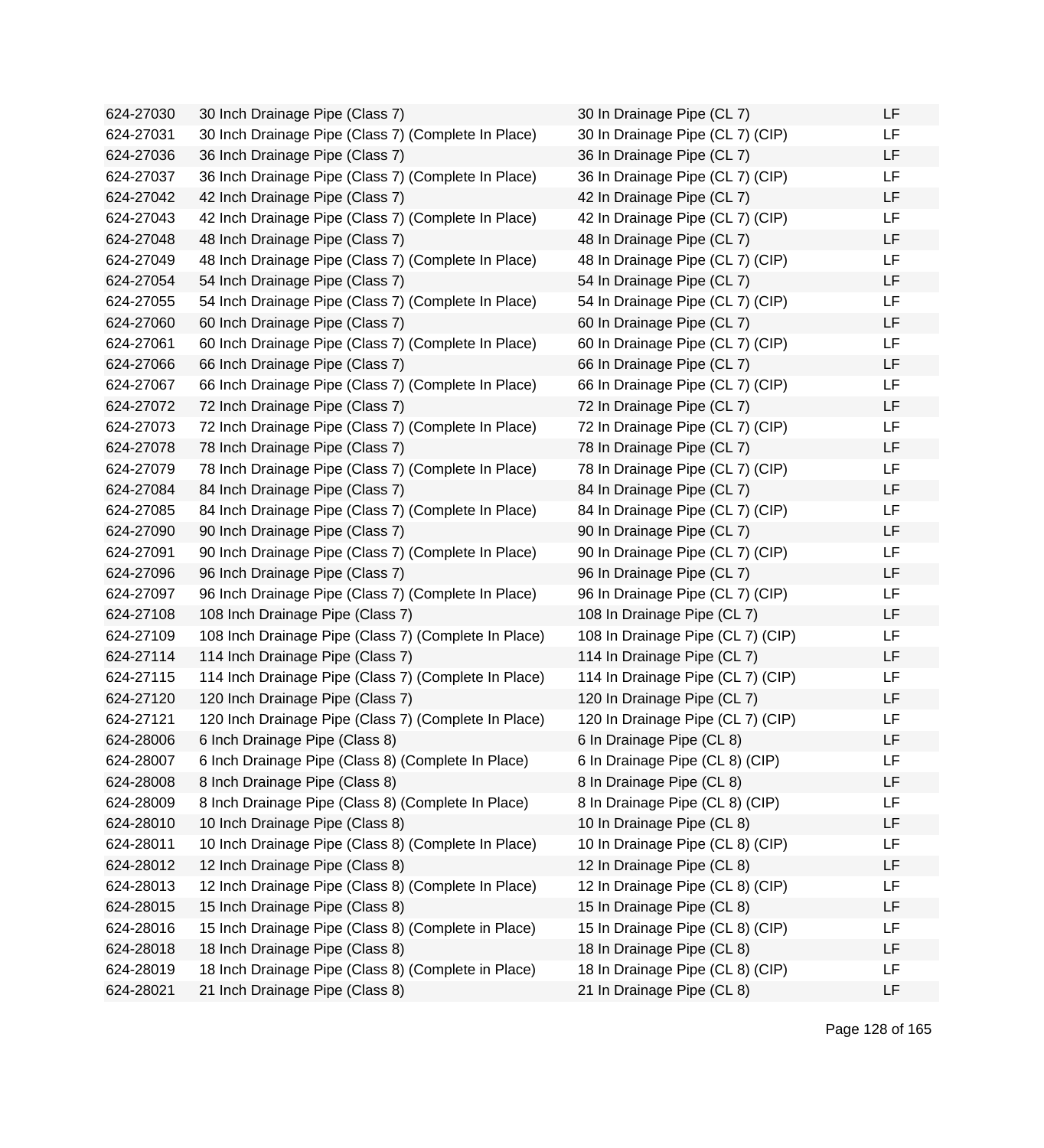624-28022 21 Inch Drainage Pipe (Class 8) (Complete In Place) 21 In Drainage Pipe (CL 8) (CIP) LF 624-28024 24 Inch Drainage Pipe (Class 8) 24 In Drainage Pipe (CL 8) LF 624-28025 24 Inch Drainage Pipe (Class 8) (Complete in Place) 24 In Drainage Pipe (CL 8) (CIP) LF 624-28027 27 Inch Drainage Pipe (Class 8) 27 In Drainage Pipe (CL 8) LF 624-28028 27 Inch Drainage Pipe (Class 8) (Complete In Place) 27 In Drainage Pipe (CL 8) (CIP) LF 624-28030 30 Inch Drainage Pipe (Class 8) 30 In Drainage Pipe (CL 8) LF 624-28031 30 Inch Drainage Pipe (Class 8) (Complete in Place) 30 In Drainage Pipe (CL 8) (CIP) LF 624-28036 36 Inch Drainage Pipe (Class 8) 36 In Drainage Pipe (CL 8) LF 624-28037 36 Inch Drainage Pipe (Class 8) (Complete in Place) 36 In Drainage Pipe (CL 8) (CIP) LF 624-28042 42 Inch Drainage Pipe (Class 8) 42 In Drainage Pipe (CL 8) LF 624-28043 42 Inch Drainage Pipe (Class 8) (Complete in Place) 42 In Drainage Pipe (CL 8) (CIP) LF 624-28048 48 Inch Drainage Pipe (Class 8) 48 In Drainage Pipe (CL 8) LF 624-28049 48 Inch Drainage Pipe (Class 8) (Complete in Place) 48 In Drainage Pipe (CL 8) (CIP) LF 624-28054 54 Inch Drainage Pipe (Class 8) 54 In Drainage Pipe (CL 8) LF 624-28055 54 Inch Drainage Pipe (Class 8) (Complete in Place) 54 In Drainage Pipe (CL 8) (CIP) LF 624-28060 60 Inch Drainage Pipe (Class 8) 60 In Drainage Pipe (CL 8) LF 624-28061 60 Inch Drainage Pipe (Class 8) (Complete In Place) 60 In Drainage Pipe (CL 8) (CIP) LF 624-28066 66 Inch Drainage Pipe (Class 8) 66 In Drainage Pipe (CL 8) LF 624-28067 66 Inch Drainage Pipe (Class 8) (Complete In Place) 66 In Drainage Pipe (CL 8) (CIP) LF 624-28072 72 Inch Drainage Pipe (Class 8) 72 In Drainage Pipe (CL 8) LF 624-28073 72 Inch Drainage Pipe (Class 8) (Complete In Place) 72 In Drainage Pipe (CL 8) (CIP) LF 624-28078 78 Inch Drainage Pipe (Class 8) 78 In Drainage Pipe (CL 8) LF 624-28079 78 Inch Drainage Pipe (Class 8) (Complete In Place) 78 In Drainage Pipe (CL 8) (CIP) LF 624-28084 84 Inch Drainage Pipe (Class 8) 84 In Drainage Pipe (CL 8) LF 624-28085 84 Inch Drainage Pipe (Class 8) (Complete In Place) 84 In Drainage Pipe (CL 8) (CIP) LF 624-28090 90 Inch Drainage Pipe (Class 8) 90 In Drainage Pipe (CL 8) LF 624-28091 90 Inch Drainage Pipe (Class 8) (Complete In Place) 90 In Drainage Pipe (CL 8) (CIP) LF 624-28096 96 Inch Drainage Pipe (Class 8) 96 In Drainage Pipe (CL 8) LF 624-28097 96 Inch Drainage Pipe (Class 8) (Complete In Place) 96 In Drainage Pipe (CL 8) (CIP) LF 624-28108 108 Inch Drainage Pipe (Class 8) 108 In Drainage Pipe (CL 8) LF 624-28109 108 Inch Drainage Pipe (Class 8) (Complete In Place) 108 In Drainage Pipe (CL 8) (CIP) LF 624-28114 114 Inch Drainage Pipe (Class 8) 114 In Drainage Pipe (CL 8) LF 624-28115 114 Inch Drainage Pipe (Class 8) (Complete In Place) 114 In Drainage Pipe (CL 8) (CIP) LF 624-28120 120 Inch Drainage Pipe (Class 8) 120 In Drainage Pipe (CL 8) LF 624-28121 120 Inch Drainage Pipe (Class 8) (Complete In Place) 120 In Drainage Pipe (CL 8) (CIP) LF 624-29006 6 Inch Drainage Pipe (Class 9) 6 In Drainage Pipe (CL 9) LF 624-29007 6 Inch Drainage Pipe (Class 9) (Complete In Place) 6 In Drainage Pipe (CL 9) (CIP) LF 624-29008 8 Inch Drainage Pipe (Class 9) 8 In Drainage Pipe (CL 9) LF 624-29009 8 Inch Drainage Pipe (Class 9) (Complete In Place) 8 In Drainage Pipe (CL 9) (CIP) LF 624-29010 10 Inch Drainage Pipe (Class 9) 10 In Drainage Pipe (CL 9) LF 624-29011 10 Inch Drainage Pipe (Class 9) (Complete In Place) 10 In Drainage Pipe (CL 9) (CIP) LF 624-29012 12 Inch Drainage Pipe (Class 9) 12 In Drainage Pipe (CL 9) LF 624-29013 12 Inch Drainage Pipe (Class 9) (Complete In Place) 12 In Drainage Pipe (CL 9) (CIP) LF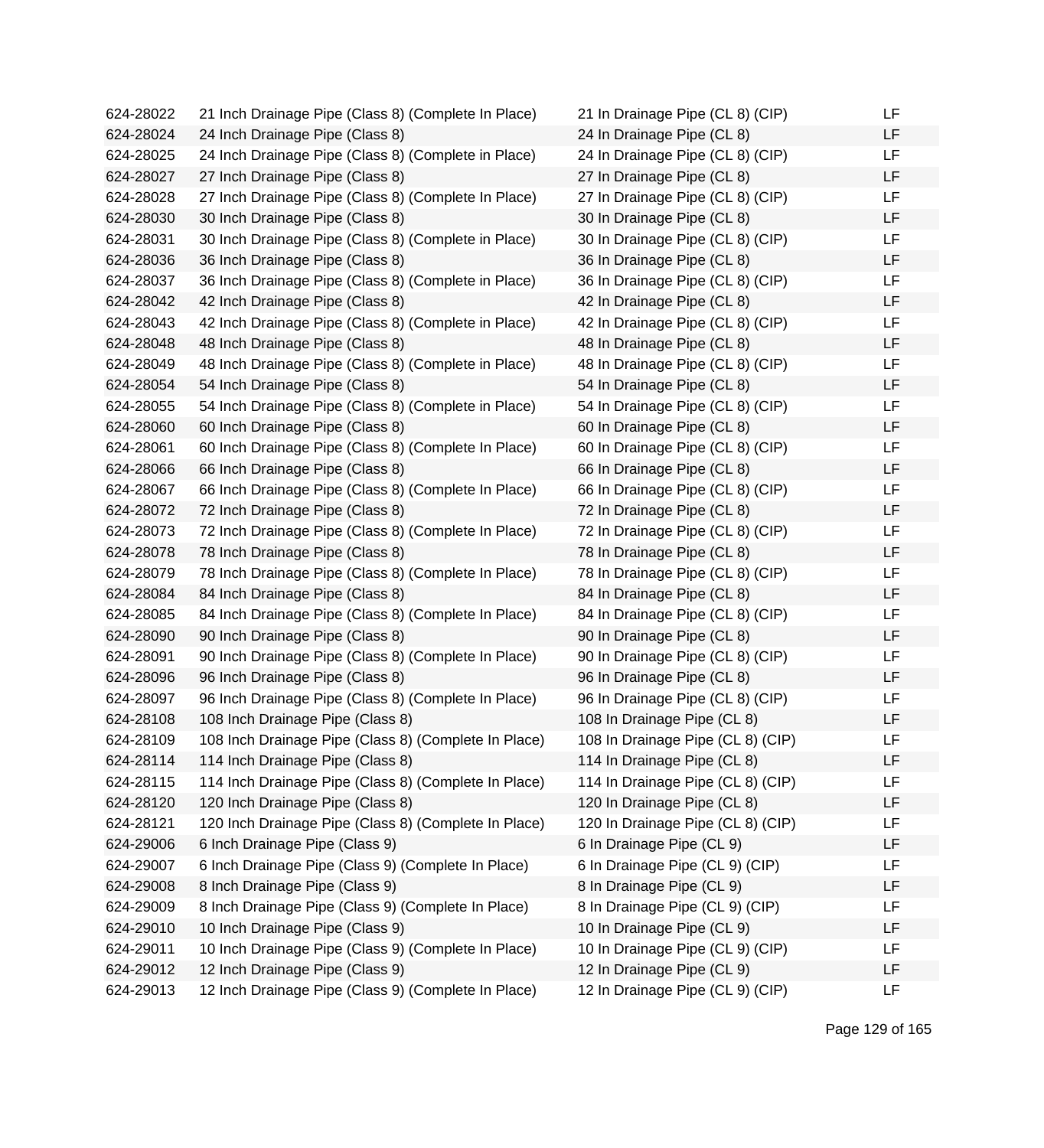624-29015 15 Inch Drainage Pipe (Class 9) 624-29016 15 Inch Drainage Pipe (Class 9) (Complete In Place) 624-29018 18 Inch Drainage Pipe (Class 9) 624-29019 18 Inch Drainage Pipe (Class 9) (Complete In Place) 624-29021 21 Inch Drainage Pipe (Class 9) 624-29022 21 Inch Drainage Pipe (Class 9) (Complete In Place) 624-29024 24 Inch Drainage Pipe (Class 9) 624-29025 24 Inch Drainage Pipe (Class 9) (Complete In Place) 624-29027 27 Inch Drainage Pipe (Class 9) 624-29028 27 Inch Drainage Pipe (Class 9) (Complete In Place) 624-29030 30 Inch Drainage Pipe (Class 9) 624-29031 30 Inch Drainage Pipe (Class 9) (Complete In Place) 624-29036 36 Inch Drainage Pipe (Class 9) 624-29037 36 Inch Drainage Pipe (Class 9) (Complete In Place) 624-29042 42 Inch Drainage Pipe (Class 9) 624-29043 42 Inch Drainage Pipe (Class 9) (Complete In Place) 624-29048 48 Inch Drainage Pipe (Class 9) 624-29049 48 Inch Drainage Pipe (Class 9) (Complete In Place) 624-29054 54 Inch Drainage Pipe (Class 9) 624-29055 54 Inch Drainage Pipe (Class 9) (Complete In Place) 624-29060 60 Inch Drainage Pipe (Class 9) 624-29061 60 Inch Drainage Pipe (Class 9) (Complete In Place) 624-29066 66 Inch Drainage Pipe (Class 9) 624-29067 66 Inch Drainage Pipe (Class 9) (Complete In Place) 624-29072 72 Inch Drainage Pipe (Class 9) 624-29073 72 Inch Drainage Pipe (Class 9) (Complete In Place) 624-29078 78 Inch Drainage Pipe (Class 9) 624-29079 78 Inch Drainage Pipe (Class 9) (Complete In Place) 624-29084 84 Inch Drainage Pipe (Class 9) 624-29085 84 Inch Drainage Pipe (Class 9) (Complete In Place) 624-29090 90 Inch Drainage Pipe (Class 9) 624-29091 90 Inch Drainage Pipe (Class 9) (Complete In Place) 624-29096 96 Inch Drainage Pipe (Class 9) 624-29097 96 Inch Drainage Pipe (Class 9) (Complete In Place) 624-29108 108 Inch Drainage Pipe (Class 9) 624-29109 108 Inch Drainage Pipe (Class 9) (Complete In Place) 624-29114 114 Inch Drainage Pipe (Class 9) 624-29115 114 Inch Drainage Pipe (Class 9) (Complete In Place) 624-29120 120 Inch Drainage Pipe (Class 9) 624-29121 120 Inch Drainage Pipe (Class 9) (Complete In Place) 624-30006 6 Inch Drainage Pipe (Class 10) 624-30007 6 Inch Drainage Pipe (Class 10) (Complete In Place) 624-30008 8 Inch Drainage Pipe (Class 10)

| 15 In Drainage Pipe (CL 9)        | LF |
|-----------------------------------|----|
| 15 In Drainage Pipe (CL 9) (CIP)  | LF |
| 18 In Drainage Pipe (CL 9)        | LF |
| 18 In Drainage Pipe (CL 9) (CIP)  | LF |
| 21 In Drainage Pipe (CL 9)        | LF |
| 21 In Drainage Pipe (CL 9) (CIP)  | LF |
| 24 In Drainage Pipe (CL 9)        | LF |
| 24 In Drainage Pipe (CL 9) (CIP)  | LF |
| 27 In Drainage Pipe (CL 9)        | LF |
| 27 In Drainage Pipe (CL 9) (CIP)  | LF |
| 30 In Drainage Pipe (CL 9)        | LF |
| 30 In Drainage Pipe (CL 9) (CIP)  | LF |
| 36 In Drainage Pipe (CL 9)        | LF |
| 36 In Drainage Pipe (CL 9) (CIP)  | LF |
| 42 In Drainage Pipe (CL 9)        | LF |
| 42 In Drainage Pipe (CL 9) (CIP)  | LF |
| 48 In Drainage Pipe (CL 9)        | LF |
| 48 In Drainage Pipe (CL 9) (CIP)  | LF |
| 54 In Drainage Pipe (CL 9)        | LF |
| 54 In Drainage Pipe (CL 9) (CIP)  | LF |
| 60 In Drainage Pipe (CL 9)        | LF |
| 60 In Drainage Pipe (CL 9) (CIP)  | LF |
| 66 In Drainage Pipe (CL 9)        | LF |
| 66 In Drainage Pipe (CL 9) (CIP)  | LF |
| 72 In Drainage Pipe (CL 9)        | LF |
| 72 In Drainage Pipe (CL 9) (CIP)  | LF |
| 78 In Drainage Pipe (CL 9)        | LF |
| 78 In Drainage Pipe (CL 9) (CIP)  | LF |
| 84 In Drainage Pipe (CL 9)        | LF |
| 84 In Drainage Pipe (CL 9) (CIP)  | LF |
| 90 In Drainage Pipe (CL 9)        | LF |
| 90 In Drainage Pipe (CL 9) (CIP)  | LF |
| 96 In Drainage Pipe (CL 9)        | LF |
| 96 In Drainage Pipe (CL 9) (CIP)  | LF |
| 108 In Drainage Pipe (CL 9)       | LF |
| 108 In Drainage Pipe (CL 9) (CIP) | LF |
| 114 In Drainage Pipe (CL 9)       | LF |
| 114 In Drainage Pipe (CL 9) (CIP) | LF |
| 120 In Drainage Pipe (CL 9)       | LF |
| 120 In Drainage Pipe (CL 9) (CIP) | LF |
| 6 In Drainage Pipe (CL 10)        | LF |
| 6 In Drainage Pipe (CL 10) (CIP)  | LF |
| 8 In Drainage Pipe (CL 10)        | LF |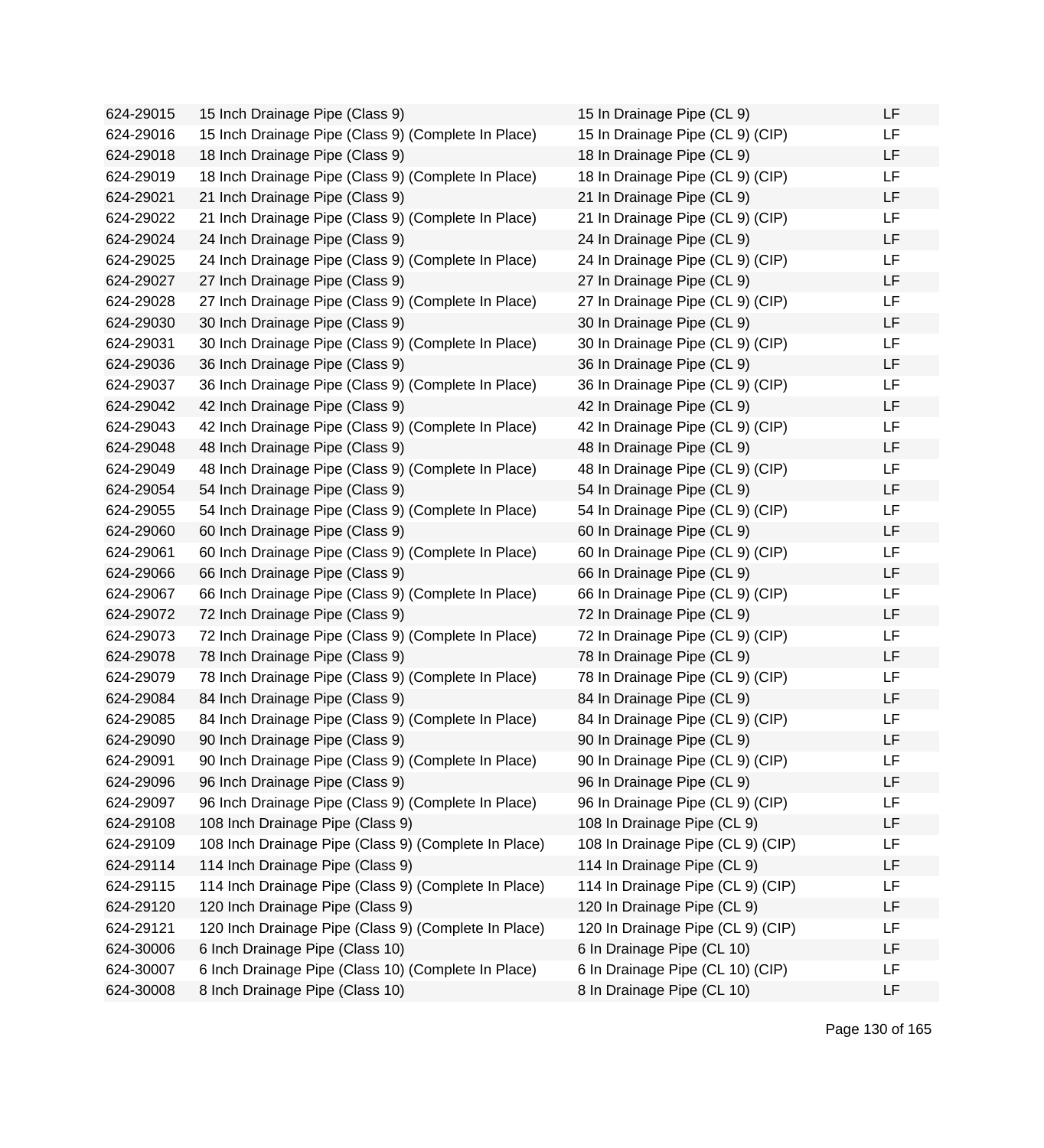| 624-30009 | 8 Inch Drainage Pipe (Class 10) (Complete In Place)   | 8 In Drainage Pipe (CL 10) (CIP)   | LF |
|-----------|-------------------------------------------------------|------------------------------------|----|
| 624-30010 | 10 Inch Drainage Pipe (Class 10)                      | 10 In Drainage Pipe (CL 10)        | LF |
| 624-30011 | 10 Inch Drainage Pipe (Class 10) (Complete In Place)  | 10 In Drainage Pipe (CL 10) (CIP)  | LF |
| 624-30012 | 12 Inch Drainage Pipe Class 10)                       | 12 In Drainage Pipe (CL 10)        | LF |
| 624-30013 | 12 Inch Drainage Pipe (Class 10) (Complete In Place)  | 12 In Drainage Pipe (CL 10) (CIP)  | LF |
| 624-30015 | 15 Inch Drainage Pipe (Class 10)                      | 15 In Drainage Pipe (CL 10)        | LF |
| 624-30016 | 15 Inch Drainage Pipe (Class 10) (Complete In Place)  | 15 In Drainage Pipe (CL 10) (CIP)  | LF |
| 624-30018 | 18 Inch Drainage Pipe (Class 10)                      | 18 In Drainage Pipe (CL 10)        | LF |
| 624-30019 | 18 Inch Drainage Pipe (Class 10) (Complete In Place)  | 18 In Drainage Pipe (CL 10) (CIP)  | LF |
| 624-30021 | 21 Inch Drainage Pipe (Class 10)                      | 21 In Drainage Pipe (CL 10)        | LF |
| 624-30022 | 21 Inch Drainage Pipe (Class 10) (Complete In Place)  | 21 In Drainage Pipe (CL 10) (CIP)  | LF |
| 624-30024 | 24 Inch Drainage Pipe (Class 10)                      | 24 In Drainage Pipe (CL 10)        | LF |
| 624-30025 | 24 Inch Drainage Pipe (Class 10) (Complete In Place)  | 24 In Drainage Pipe (CL 10) (CIP)  | LF |
| 624-30027 | 27 Inch Drainage Pipe (Class 10)                      | 27 In Drainage Pipe (CL 10)        | LF |
| 624-30028 | 27 Inch Drainage Pipe (Class 10) (Complete In Place)  | 27 In Drainage Pipe (CL 10) (CIP)  | LF |
| 624-30030 | 30 Inch Drainage Pipe (Class 10)                      | 30 In Drainage Pipe (CL 10)        | LF |
| 624-30031 | 30 Inch Drainage Pipe (Class 10) (Complete In Place)  | 30 In Drainage Pipe (CL 10) CIP)   | LF |
| 624-30036 | 36 Inch Drainage Pipe (Class 10)                      | 36 In Drainage Pipe (CL 10)        | LF |
| 624-30037 | 36 Inch Drainage Pipe (Class 10) (Complete In Place)  | 36 In Drainage Pipe (CL 10) (CIP)  | LF |
| 624-30042 | 42 Inch Drainage Pipe (Class 10)                      | 42 In Drainage Pipe (CL 10)        | LF |
| 624-30043 | 42 Inch Drainage Pipe (Class 10) (Complete In Place)  | 42 In Drainage Pipe (CL 10) (CIP)  | LF |
| 624-30048 | 48 Inch Drainage Pipe (Class 10)                      | 48 In Drainage Pipe (CL 10)        | LF |
| 624-30049 | 48 Inch Drainage Pipe (Class 10) (Complete In Place)  | 48 In Drainage Pipe (CL 10) (CIP)  | LF |
| 624-30054 | 54 Inch Drainage Pipe (Class 10)                      | 54 In Drainage Pipe (CL 10)        | LF |
| 624-30055 | 54 Inch Drainage Pipe (Class 10) (Complete In Place)  | 54 In Drainage Pipe (CL 10) (CIP)  | LF |
| 624-30060 | 60 Inch Drainage Pipe (Class 10)                      | 60 In Drainage Pipe (CL 10)        | LF |
| 624-30061 | 60 Inch Drainage Pipe (Class 10) (Complete In Place)  | 60 In Drainage Pipe (CL 10) (CIP)  | LF |
| 624-30066 | 66 Inch Drainage Pipe (Class 10)                      | 66 In Drainage Pipe (CL 10)        | LF |
| 624-30067 | 66 Inch Drainage Pipe (Class 10) (Complete In Place)  | 66 In Drainage Pipe (CL 10) (CIP)  | LF |
| 624-30072 | 72 Inch Drainage Pipe (Class 10)                      | 72 In Drainage Pipe (CL 10)        | LF |
| 624-30073 | 72 Inch Drainage Pipe (Class 10) (Complete In Place)  | 72 In Drainage Pipe (CL 10) (CIP)  | LF |
| 624-30078 | 78 Inch Drainage Pipe (Class 10)                      | 78 In Drainage Pipe (CL 10)        | LF |
| 624-30079 | 78 Inch Drainage Pipe (Class 10) (Complete In Place)  | 78 In Drainage Pipe (CL 10) (CIP)  | LF |
| 624-30084 | 84 Inch Drainage Pipe (Class 10)                      | 84 In Drainage Pipe (CL 10)        | LF |
| 624-30085 | 84 Inch Drainage Pipe (Class 10) (Complete In Place)  | 84 In Drainage Pipe (CL 10) (CIP)  | LF |
| 624-30090 | 90 Inch Drainage Pipe (Class 10)                      | 90 In Drainage Pipe (CL 10)        | LF |
| 624-30091 | 90 Inch Drainage Pipe (Class 10) (Complete In Place)  | 90 In Drainage Pipe (CL 10) (CIP)  | LF |
| 624-30096 | 96 Inch Drainage Pipe (Class 10)                      | 96 In Drainage Pipe (CL 10)        | LF |
| 624-30097 | 96 Inch Drainage Pipe (Class 10) (Complete In Place)  | 96 In Drainage Pipe (CL 10) (CIP)  | LF |
| 624-30108 | 108 Inch Drainage Pipe (Class 10)                     | 108 In Drainage Pipe (CL 10)       | LF |
| 624-30109 | 108 Inch Drainage Pipe (Class 10) (Complete In Place) | 108 In Drainage Pipe (CL 10) (CIP) | LF |
| 624-30114 | 114 Inch Drainage Pipe (Class 10)                     | 114 In Drainage Pipe (CL 10)       | LF |
| 624-30115 | 114 Inch Drainage Pipe (Class 10) (Complete In Place) | 114 In Drainage Pipe (CL 10) (CIP) | LF |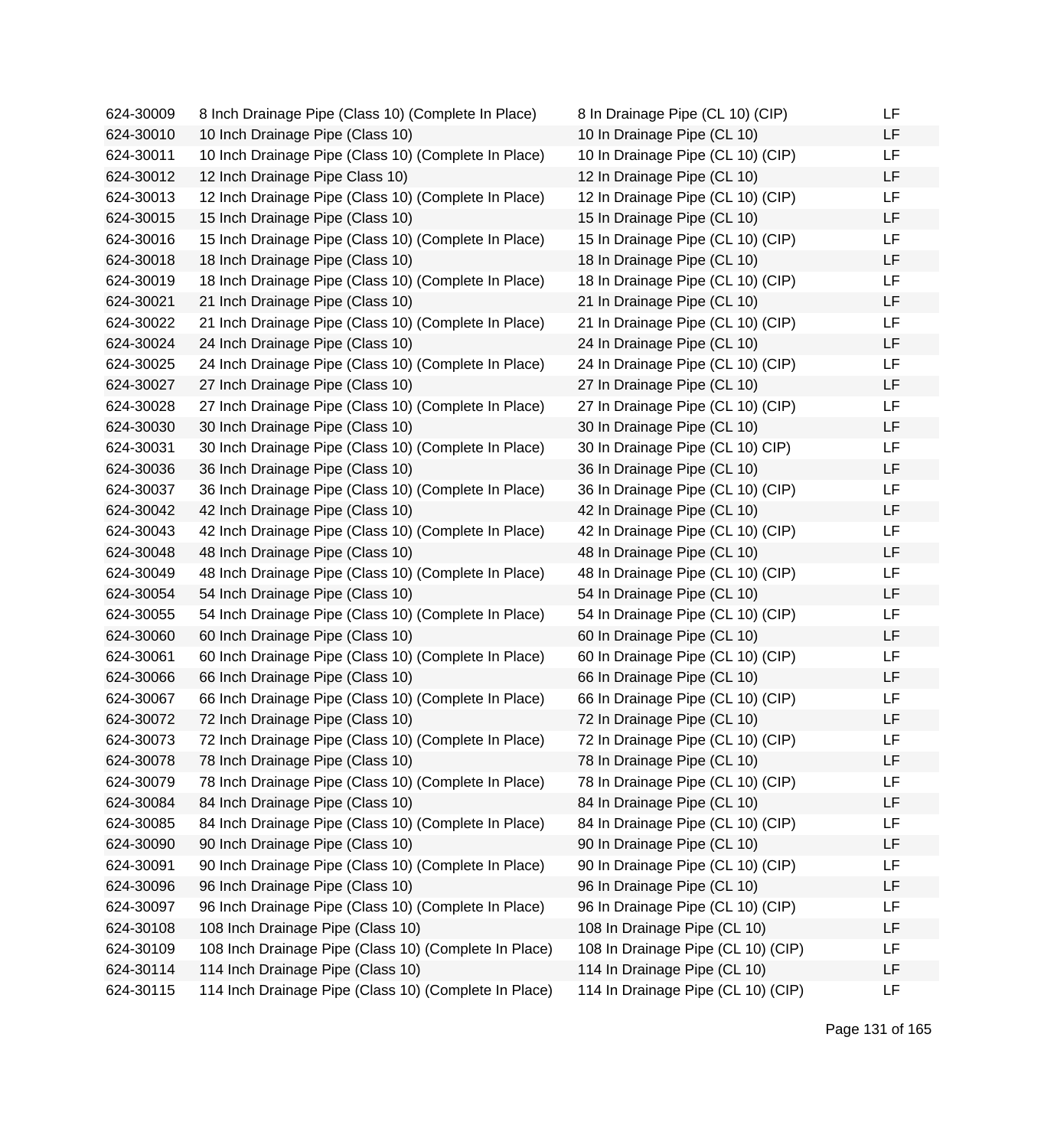| 624-30120 | 120 Inch Drainage Pipe (Class 10)                                            | 120 In Drainage Pipe (CL 10)          | LF        |
|-----------|------------------------------------------------------------------------------|---------------------------------------|-----------|
| 624-30121 | 120 Inch Drainage Pipe (Class 10) (Complete In Place)                        | 120 In Drainage Pipe (CL 10) (CIP)    | <b>LF</b> |
| 624-40018 | 18 Inch Equivalent Drainage Pipe Elliptical (Class 0)                        | 18 In Equiv Drain Pipe E (CL 0)       | <b>LF</b> |
| 624-40019 | 18 Inch Equivalent Drainage Pipe Elliptical (Class 0)<br>(Complete In Place) | 18 In Equiv Pipe E (CL 0) (CIP)       | <b>LF</b> |
| 624-40021 | 21 Inch Equivalent Drainage Pipe Elliptical (Class 0)                        | 21 In Equiv Drain Pipe E (CL 0)       | <b>LF</b> |
| 624-40022 | 21 Inch Equivalent Drainage Pipe Elliptical (Class 0)<br>(Complete In Place) | 21 In Equiv Drain Pipe E (CL 0) (CIP) | LF        |
| 624-40024 | 24 Inch Equivalent Drainage Pipe Elliptical (Class 0)                        | 24 In Equiv Drain Pipe E (CL 0)       | LF        |
| 624-40025 | 24 Inch Equivalent Drainage Pipe Elliptical (Class 0)<br>(Complete In Place) | 24 In Equiv Drain Pipe E (CL 0) (CIP) | <b>LF</b> |
| 624-40027 | 27 Inch Equivalent Drainage Pipe Elliptical (Class 0)                        | 27 In Equiv Drain Pipe E (CL 0)       | LF        |
| 624-40028 | 27 Inch Equivalent Drainage Pipe Elliptical (Class 0)<br>(Complete In Place) | 27 In Equiv Drain Pipe E (CL 0) (CIP) | LF        |
| 624-40030 | 30 Inch Equivalent Drainage Pipe Elliptical (Class 0)                        | 30 In Equiv Drain Pipe E (CL 0)       | LF        |
| 624-40031 | 30 Inch Equivalent Drainage Pipe Elliptical (Class 0)<br>(Complete In Place) | 30 In Equiv Drain Pipe E (CL 0) (CIP) | LF        |
| 624-40036 | 36 Inch Equivalent Drainage Pipe Elliptical (Class 0)                        | 36 In Equiv Drain Pipe E (CL 0)       | LF        |
| 624-40037 | 36 Inch Equivalent Drainage Pipe Elliptical (Class 0)<br>(Complete In Place) | 36 In Equiv Drain Pipe E (CL 0) (CIP) | LF        |
| 624-40042 | 42 Inch Equivalent Drainage Pipe Elliptical (Class 0)                        | 42 In Equiv Drain Pipe E (CL 0)       | LF        |
| 624-40043 | 42 Inch Equivalent Drainage Pipe Elliptical (Class 0)<br>(Complete In Place) | 42 In Equiv Drain Pipe E (CL 0) (CIP) | <b>LF</b> |
| 624-40048 | 48 Inch Equivalent Drainage Pipe Elliptical (Class 0)                        | 48 In Equiv Drain Pipe E (CL 0)       | LF        |
| 624-40049 | 48 Inch Equivalent Drainage Pipe Elliptical (Class 0)<br>(Complete In Place) | 48 In Equiv Drain Pipe E (CL 0) (CIP) | <b>LF</b> |
| 624-40054 | 54 Inch Equivalent Drainage Pipe Elliptical (Class 0)                        | 54 In Equiv Drain Pipe E (CL 0)       | <b>LF</b> |
| 624-40055 | 54 Inch Equivalent Drainage Pipe Elliptical (Class 0)<br>(Complete In Place) | 54 In Equiv Drain Pipe E (CL 0) (CIP) | LF        |
| 624-40060 | 60 Inch Equivalent Drainage Pipe Elliptical (Class 0)                        | 60 In Equiv Drain Pipe E (CL 0)       | <b>LF</b> |
| 624-40061 | 60 Inch Equivalent Drainage Pipe Elliptical (Class 0)<br>(Complete In Place) | 60 In Equiv Drain Pipe E (CL 0) (CIP) | <b>LF</b> |
| 624-40066 | 66 Inch Equivalent Drainage Pipe Elliptical (Class 0)                        | 66 In Equiv Drain Pipe E (CL 0)       | LF        |
| 624-40067 | 66 Inch Equivalent Drainage Pipe Elliptical (Class 0)<br>(Complete In Place) | 66 In Equiv Drain Pipe E (CL 0) (CIP) | LF        |
| 624-40072 | 72 Inch Equivalent Drainage Pipe Elliptical (Class 0)                        | 72 In Equiv Drain Pipe E (CL 0)       | LF        |
| 624-40073 | 72 Inch Equivalent Drainage Pipe Elliptical (Class 0)<br>(Complete In Place) | 72 In Equiv Drain Pipe E (CL 0)       | LF        |
| 624-40078 | 78 Inch Equivalent Drainage Pipe Elliptical (Class 0)                        | 78 In Equiv Drain Pipe E (CL 0)       | LF        |
| 624-40079 | 78 Inch Equivalent Drainage Pipe Elliptical (Class 0)<br>(Complete In Place) | 78 In Equiv Drain Pipe E (CL 0) (CIP) | LF        |
| 624-40084 | 84 Inch Equivalent Drainage Pipe Elliptical (Class 0)                        | 84 In Equiv Drain Pipe E (CL 0)       | LF        |
| 624-40085 | 84 Inch Equivalent Drainage Pipe Elliptical (Class 0)<br>(Complete In Place) | 84 In Equiv Drain Pipe E (CL 0) (CIP) | LF        |
| 624-40090 | 90 Inch Equivalent Drainage Pipe Elliptical (Class 0)                        | 90 In Equiv Drain Pipe E (CL 0)       | LF        |
| 624-40091 | 90 Inch Equivalent Drainage Pipe Elliptical (Class 0)<br>(Complete In Place) | 90 In Equiv Drain Pipe E (CL 0) (CIP) | LF        |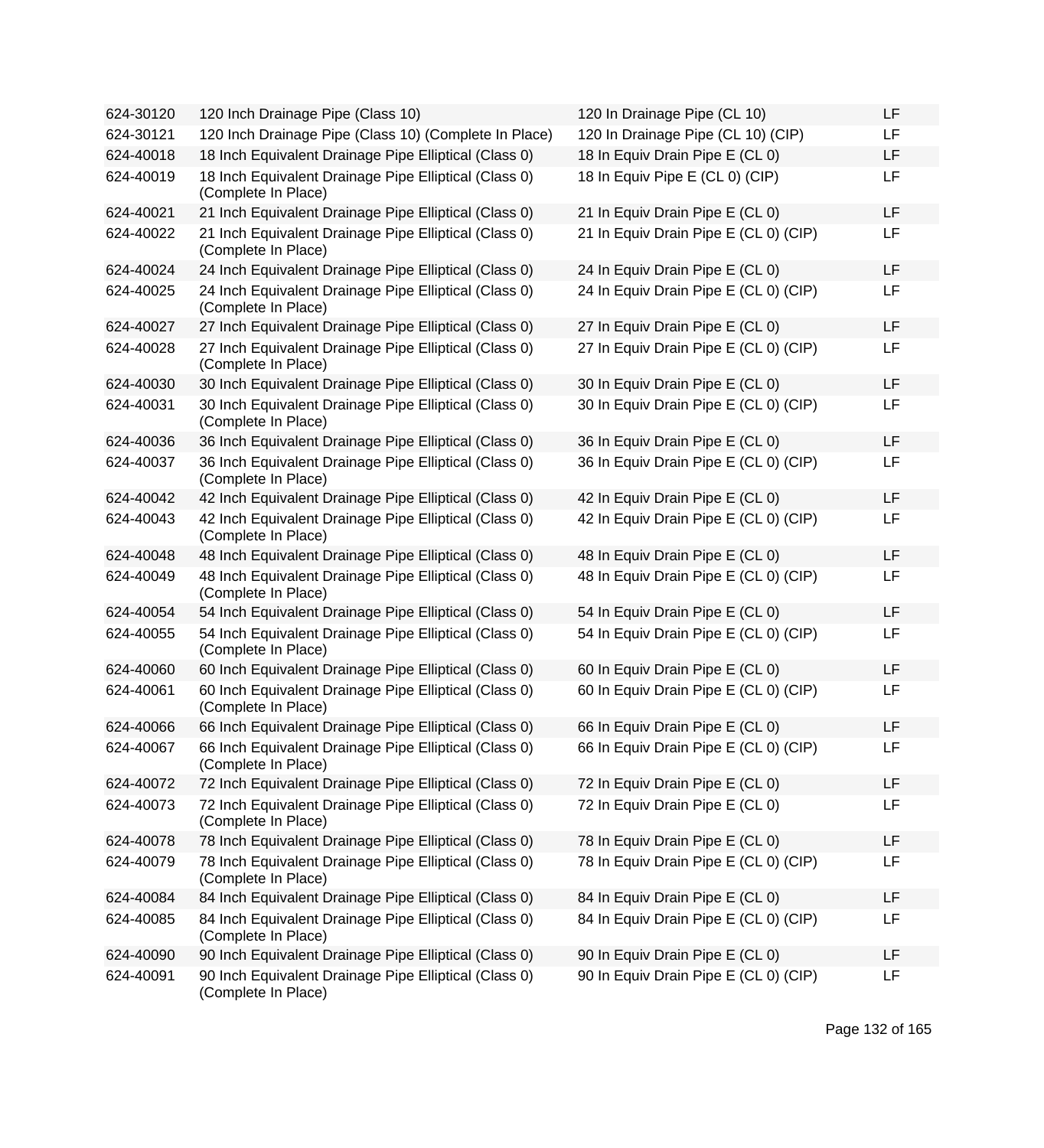| 624-40096 | 96 Inch Equivalent Drainage Pipe Elliptical (Class 0)                         | 96 In Equiv Drain Pipe E (CL 0)        | <b>LF</b> |
|-----------|-------------------------------------------------------------------------------|----------------------------------------|-----------|
| 624-40097 | 96 Inch Equivalent Drainage Pipe Elliptical (Class 0)<br>(Complete In Place)  | 96 In Equiv Drain Pipe E (CL 0) (CIP)  | <b>LF</b> |
| 624-40102 | 102 Inch Equivalent Drainage Pipe Elliptical (Class 0)                        | 102 In Equiv Drain Pipe E (CL 0)       | <b>LF</b> |
| 624-40103 | 102 Inch Equivalent Drainage Pipe Elliptical (Class 0)<br>(Complete In Place) | 102 In Equiv Drain Pipe E (CL 0) (CIP) | LF        |
| 624-40108 | 108 Inch Equivalent Drainage Pipe Elliptical (Class 0)                        | 108 In Equiv Drain Pipe E (CL 0)       | <b>LF</b> |
| 624-40109 | 108 Inch Equivalent Drainage Pipe Elliptical (Class 0)<br>(Complete In Place) | 108 In Equiv Drain Pipe E (CL 0) (CIP) | LF        |
| 624-41018 | 18 Inch Equivalent Drainage Pipe Elliptical (Class 1)                         | 18 In Equiv Drain Pipe E (CL 1)        | <b>LF</b> |
| 624-41019 | 18 Inch Equivalent Drainage Pipe Elliptical (Class 1)<br>(Complete In Place)  | 18 In Equiv Drain Pipe E (CL 1) (CIP)  | <b>LF</b> |
| 624-41021 | 21 Inch Equivalent Drainage Pipe Elliptical (Class 1)                         | 21 In Equiv Drain Pipe E (CL 1)        | <b>LF</b> |
| 624-41022 | 21 Inch Equivalent Drainage Pipe Elliptical (Class 1)<br>(Complete In Place)  | 21 In Equiv Drain Pipe E (CL 1) (CIP)  | LF        |
| 624-41024 | 24 Inch Equivalent Drainage Pipe Elliptical (Class 1)                         | 24 In Equiv Drain Pipe E (CL 1)        | <b>LF</b> |
| 624-41025 | 24 Inch Equivalent Drainage Pipe Elliptical (Class 1)<br>(Complete In Place)  | 24 In Equiv Drain Pipe E (CL 1) (CIP)  | <b>LF</b> |
| 624-41027 | 27 Inch Equivalent Drainage Pipe Elliptical (Class 1)                         | 27 In Equiv Drain Pipe E (CL 1)        | LF        |
| 624-41028 | 27 Inch Equivalent Drainage Pipe Elliptical (Class 1)<br>(Complete In Place)  | 27 In Equiv Drain Pipe E (CL 1) (CIP)  | LF        |
| 624-41030 | 30 Inch Equivalent Drainage Pipe Elliptical (Class 1)                         | 30 In Equiv Drain Pipe E (CL 1)        | LF        |
| 624-41031 | 30 Inch Equivalent Drainage Pipe Elliptical (Class 1)<br>(Complete In Place)  | 30 In Equiv Drain Pipe E (CL 1) (CIP)  | LF        |
| 624-41036 | 36 Inch Equivalent Drainage Pipe Elliptical (Class 1)                         | 36 In Equiv Drain Pipe E (CL 1)        | <b>LF</b> |
| 624-41037 | 36 Inch Equivalent Drainage Pipe Elliptical (Class 1)<br>(Complete In Place)  | 36 In Equiv Drain Pipe E (CL 1) (CIP)  | LF        |
| 624-41042 | 42 Inch Equivalent Drainage Pipe Elliptical (Class 1)                         | 42 In Equiv Drain Pipe E (CL 1)        | LF        |
| 624-41043 | 42 Inch Equivalent Drainage Pipe Elliptical (Class 1)<br>(Complete In Place)  | 42 In Equiv Drain Pipe E (CL 1) (CIP)  | LF        |
| 624-41048 | 48 Inch Equivalent Drainage Pipe Elliptical (Class 1)                         | 48 In Equiv Drain Pipe E (CL 1)        | <b>LF</b> |
| 624-41049 | 48 Inch Equivalent Drainage Pipe Elliptical (Class 1)<br>(Complete In Place)  | 48 In Equiv Drain Pipe E (CL 1) (CIP)  | <b>LF</b> |
| 624-41054 | 54 Inch Equivalent Drainage Pipe Elliptical (Class 1)                         | 54 In Equiv Drain Pipe E (CL 1)        | LF        |
| 624-41055 | 54 Inch Equivalent Drainage Pipe Elliptical (Class 1)<br>(Complete In Place)  | 54 In Equiv Drain Pipe E (CL 1) (CIP)  | LF        |
| 624-41060 | 60 Inch Equivalent Drainage Pipe Elliptical (Class 1)                         | 60 In Equiv Drain Pipe E (CL 1)        | <b>LF</b> |
| 624-41061 | 60 Inch Equivalent Drainage Pipe Elliptical (Class 1)<br>(Complete In Place)  | 60 In Equiv Drain Pipe E (CL 1) (CIP)  | <b>LF</b> |
| 624-41066 | 66 Inch Equivalent Drainage Pipe Elliptical (Class 1)                         | 66 In Equiv Drain Pipe E (CL 1)        | LF        |
| 624-41067 | 66 Inch Equivalent Drainage Pipe Elliptical (Class 1)<br>(Complete In Place)  | 66 In Equiv Drain Pipe E (CL 1) (CIP)  | LF        |
| 624-41072 | 72 Inch Equivalent Drainage Pipe Elliptical (Class 1)                         | 72 In Equiv Drain Pipe E (CL 1)        | <b>LF</b> |
| 624-41073 | 72 Inch Equivalent Drainage Pipe Elliptical (Class 1)<br>(Complete In Place)  | 72 In Equiv Drain Pipe E (CL 1) (CIP)  | LF        |
| 624-41078 | 78 Inch Equivalent Drainage Pipe Elliptical (Class 1)                         | 78 In Equiv Drain Pipe E (CL 1)        | LF        |
| 624-41079 | 78 Inch Equivalent Drainage Pipe Elliptical (Class 1)<br>(Complete In Place)  | 78 In Equiv Drain Pipe E (CL 1) (CIP)  | LF        |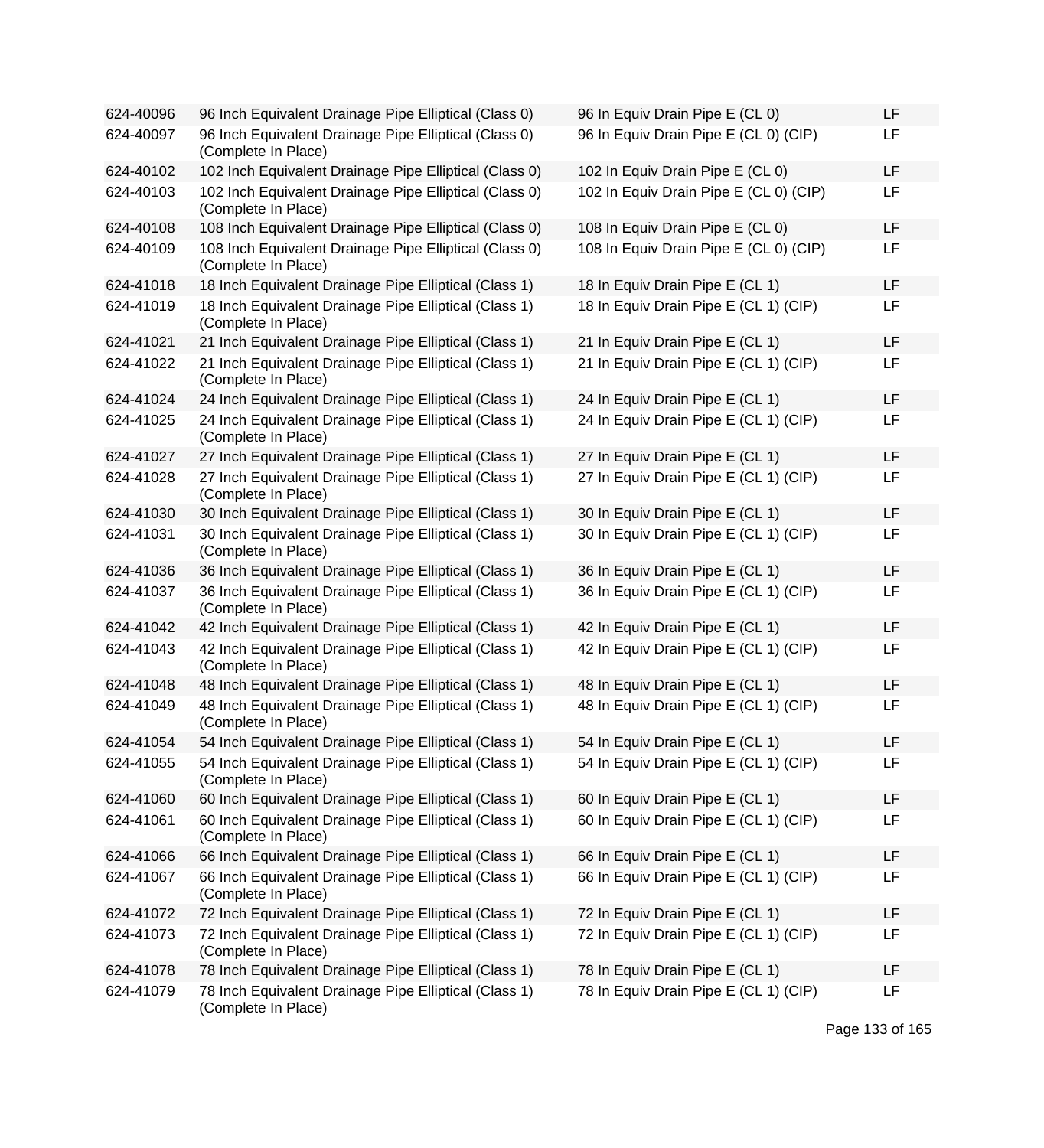| 624-41084 | 84 Inch Equivalent Drainage Pipe Elliptical (Class 1)                         | 84 In Equiv Drain Pipe E (CL 1)        | LF |
|-----------|-------------------------------------------------------------------------------|----------------------------------------|----|
| 624-41085 | 84 Inch Equivalent Drainage Pipe Elliptical (Class 1)<br>(Complete In Place)  | 84 In Equiv Drain Pipe E (CL 1) (CIP)  | LF |
| 624-41090 | 90 Inch Equivalent Drainage Pipe Elliptical (Class 1)                         | 90 In Equiv Drain Pipe E (CL 1)        | LF |
| 624-41091 | 90 Inch Equivalent Drainage Pipe Elliptical (Class 1)<br>(Complete In Place)  | 90 In Equiv Drain Pipe E (CL 1) (CIP)  | LF |
| 624-41096 | 96 Inch Equivalent Drainage Pipe Elliptical (Class 1)                         | 96 In Equiv Drain Pipe E (CL 1)        | LF |
| 624-41097 | 96 Inch Equivalent Drainage Pipe Elliptical (Class 1)<br>(Complete In Place)  | 96 In Equiv Drain Pipe E (CL 1) (CIP)  | LF |
| 624-41102 | 102 Inch Equivalent Drainage Pipe Elliptical (Class 1)                        | 102 In Equiv Drain Pipe E (CL 1)       | LF |
| 624-41103 | 102 Inch Equivalent Drainage Pipe Elliptical (Class 1)<br>(Complete In Place) | 102 In Equiv Drain Pipe E (CL 1) (CIP) | LF |
| 624-41108 | 108 Inch Equivalent Drainage Pipe Elliptical (Class 1)                        | 108 In Equiv Drain Pipe E (CL 1)       | LF |
| 624-41109 | 108 Inch Equivalent Drainage Pipe Elliptical (Class 1)<br>(Complete In Place) | 108 In Equiv Drain Pipe E (CL 1) (CIP) | LF |
| 624-42018 | 18 Inch Equivalent Drainage Pipe Elliptical (Class 2)                         | 18 In Equiv Drain Pipe E (CL 2)        | LF |
| 624-42019 | 18 Inch Equivalent Drainage Pipe Elliptical (Class 2)<br>(Complete In Place)  | 18 In Equiv Drain Pipe E (CL 2) (CIP)  | LF |
| 624-42021 | 21 Inch Equivalent Drainage Pipe Elliptical (Class 2)                         | 21 In Equiv Drain Pipe E (CL 2)        | LF |
| 624-42022 | 21 Inch Equivalent Drainage Pipe Elliptical (Class 2)<br>(Complete In Place)  | 21 In Equiv Drain Pipe E (CL 2) (CIP)  | LF |
| 624-42024 | 24 Inch Equivalent Drainage Pipe Elliptical (Class 2)                         | 24 In Equiv Drain Pipe E (CL 2)        | LF |
| 624-42025 | 24 Inch Equivalent Drainage Pipe Elliptical (Class 2)<br>(Complete In Place)  | 24 In Equiv Drain Pipe E (CL 2) (CIP)  | LF |
| 624-42027 | 27 Inch Equivalent Drainage Pipe Elliptical (Class 2)                         | 27 In Equiv Drain Pipe E (CL 2)        | LF |
| 624-42028 | 27 Inch Equivalent Drainage Pipe Elliptical (Class 2)<br>(Complete In Place)  | 27 In Equiv Drain Pipe E (CL 2) (CIP)  | LF |
| 624-42030 | 30 Inch Equivalent Drainage Pipe Elliptical (Class 2)                         | 30 In Equiv Drain Pipe E (CL 2)        | LF |
| 624-42031 | 30 Inch Equivalent Drainage Pipe Elliptical (Class 2)<br>(Complete In Place)  | 30 In Equiv Drain Pipe E (CL 2) (CIP)  | LF |
| 624-42036 | 36 Inch Equivalent Drainage Pipe Elliptical (Class 2)                         | 36 In Equiv Drain Pipe E (CL 2)        | LF |
| 624-42037 | 36 Inch Equivalent Drainage Pipe Elliptical (Class 2)<br>(Complete In Place)  | 36 In Equiv Drain Pipe E (CL 2) (CIP)  | LF |
| 624-42042 | 42 Inch Equivalent Drainage Pipe Elliptical (Class 2)                         | 42 In Equiv Drain Pipe E (CL 2)        | LF |
| 624-42043 | 42 Inch Equivalent Drainage Pipe Elliptical (Class 2)<br>(Complete In Place)  | 42 In Equiv Drain Pipe E (CL 2) (CIP)  | LF |
| 624-42048 | 48 Inch Equivalent Drainage Pipe Elliptical (Class 2)                         | 48 In Equiv Drain Pipe E (CL 2)        | LF |
| 624-42049 | 48 Inch Equivalent Drainage Pipe Elliptical (Class 2)<br>(Complete In Place)  | 48 In Equiv Drain Pipe E (CL 2) (CIP)  | LF |
| 624-42054 | 54 Inch Equivalent Drainage Pipe Elliptical (Class 2)                         | 54 In Equiv Drain Pipe E (CL 2)        | LF |
| 624-42055 | 54 Inch Equivalent Drainage Pipe Elliptical (Class 2)<br>(Complete In Place)  | 54 In Equiv Drain Pipe E (CL 2) (CIP)  | LF |
| 624-42060 | 60 Inch Equivalent Drainage Pipe Elliptical (Class 2)                         | 60 In Equiv Drain Pipe E (CL 2)        | LF |
| 624-42061 | 60 Inch Equivalent Drainage Pipe Elliptical (Class 2)<br>(Complete In Place)  | 60 In Equiv Drain Pipe E (CL 2) (CIP)  | LF |
| 624-42066 | 66 Inch Equivalent Drainage Pipe Elliptical (Class 2)                         | 66 In Equiv Drain Pipe E (CL 2)        | LF |
| 624-42072 | 72 Inch Equivalent Drainage Pipe Elliptical (Class 2)                         | 72 In Equiv Drain Pipe E (CL 2)        | LF |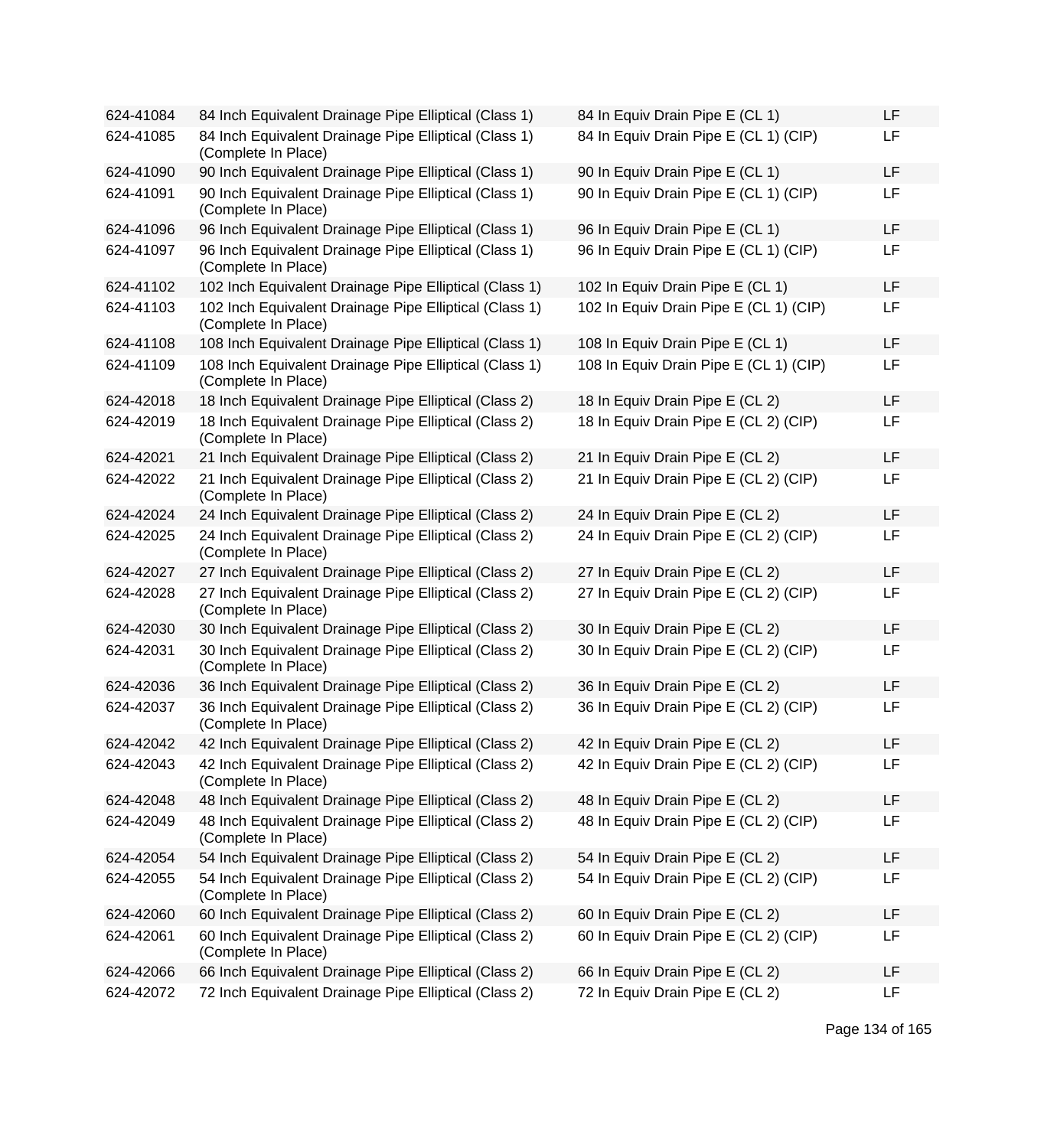| 624-42073 | 72 Inch Equivalent Drainage Pipe Elliptical (Class 2)<br>(Complete In Place)  | 72 In Equiv Drain Pipe E (CL 2) (CIP)  | LF        |
|-----------|-------------------------------------------------------------------------------|----------------------------------------|-----------|
| 624-42078 | 78 Inch Equivalent Drainage Pipe Elliptical (Class 2)                         | 78 In Equiv Drain Pipe E (CL 2)        | <b>LF</b> |
| 624-42079 | 78 Inch Equivalent Drainage Pipe Elliptical (Class 2)<br>(Complete In Place)  | 78 In Equiv Drain Pipe E (CL 2) (CIP)  | LF        |
| 624-42084 | 84 Inch Equivalent Drainage Pipe Elliptical (Class 2)                         | 84 In Equiv Drain Pipe E (CL 2)        | <b>LF</b> |
| 624-42085 | 84 Inch Equivalent Drainage Pipe Elliptical (Class 2)<br>(Complete In Place)  | 84 In Equiv Drain Pipe E (CL 2) (CIP)  | LF        |
| 624-42090 | 90 Inch Equivalent Drainage Pipe Elliptical (Class 2)                         | 90 In Equiv Drain Pipe E (CL 2)        | <b>LF</b> |
| 624-42091 | 90 Inch Equivalent Drainage Pipe Elliptical (Class 2)<br>Complete-In-Place    | 90 In Equiv Drain Pipe E (CL2) (CIP)   | LF        |
| 624-42096 | 96 Inch Equivalent Drainage Pipe Elliptical (Class 2)                         | 96 In Equiv Drain Pipe E (CL 2)        | LF        |
| 624-42097 | 96 Inch Equivalent Drainage Pipe Elliptical (Class 2)<br>(Complete In Place)  | 96 In Equiv Drain Pipe E (CL 2) (CIP)  | LF        |
| 624-42102 | 102 Inch Equivalent Drainage Pipe Elliptical (Class 2)                        | 102 In Equiv Drain Pipe E (CL 2)       | <b>LF</b> |
| 624-42103 | 102 Inch Equivalent Drainage Pipe Elliptical (Class 2)<br>(Complete In Place) | 102 In Equiv Drain Pipe E (CL 2) (CIP) | LF        |
| 624-42108 | 108 Inch Equivalent Drainage Pipe Elliptical (Class 2)                        | 108 In Equiv Drain Pipe E (CL 2)       | <b>LF</b> |
| 624-42109 | 108 Inch Equivalent Drainage Pipe Elliptical (Class 2)<br>(Complete In Place) | 108 In Equiv Drain Pipe E (CL 2) (CIP) | LF        |
| 624-43018 | 18 Inch Equivalent Drainage Pipe Elliptical (Class 3)                         | 18 In Equiv Drain Pipe E (CL 3)        | LF        |
| 624-43019 | 18 Inch Equivalent Drainage Pipe Elliptical (Class 3)<br>(Complete In Place)  | 18 In Equiv Drain Pipe E (CL 3) (CIP)  | LF        |
| 624-43021 | 21 Inch Equivalent Drainage Pipe Elliptical (Class 3)                         | 21 In Equiv Drain Pipe E (CL 3)        | <b>LF</b> |
| 624-43022 | 21 Inch Equivalent Drainage Pipe Elliptical (Class 3)<br>(Complete In Place)  | 21 In Equiv Drain Pipe E (CL 3) (CIP)  | LF        |
| 624-43024 | 24 Inch Equivalent Drainage Pipe Elliptical (Class 3)                         | 24 In Equiv Drain Pipe E (CL 3)        | <b>LF</b> |
| 624-43025 | 24 Inch Equivalent Drainage Pipe Elliptical (Class 3)<br>(Complete In Place)  | 24 In Equiv Drain Pipe E (CL 3) (CIP)  | LF        |
| 624-43027 | 27 Inch Equivalent Drainage Pipe Elliptical (Class 3)                         | 27 In Equiv Drain Pipe E (CL 3)        | <b>LF</b> |
| 624-43028 | 27 Inch Equivalent Drainage Pipe Elliptical (Class 3)<br>(Complete In Place)  | 27 In Equiv Drain Pipe E (CL 3) (CIP)  | LF        |
| 624-43030 | 30 Inch Equivalent Drainage Pipe Elliptical (Class 3)                         | 30 In Equiv Drain Pipe E (CL 3)        | <b>LF</b> |
| 624-43031 | 30 Inch Equivalent Drainage Pipe Elliptical (Class 3)<br>(Complete In Place)  | 30 In Equiv Drain Pipe E (CL 3) (CIP)  | LF        |
| 624-43036 | 36 Inch Equivalent Drainage Pipe Elliptical (Class 3)                         | 36 In Equiv Drain Pipe E (CL 3)        | LF        |
| 624-43037 | 36 Inch Equivalent Drainage Pipe Elliptical (Class 3)<br>(Complete In Place)  | 36 In Equiv Drain Pipe E (CL 3) (CIP)  | LF        |
| 624-43042 | 42 Inch Equivalent Drainage Pipe Elliptical (Class 3)                         | 42 In Equiv Drain Pipe E (CL 3)        | LF        |
| 624-43043 | 42 Inch Equivalent Drainage Pipe Elliptical (Class 3)<br>(Complete In Place)  | 42 In Equiv Drain Pipe E (CL 3) (CIP)  | LF        |
| 624-43048 | 48 Inch Equivalent Drainage Pipe Elliptical (Class 3)                         | 48 In Equiv Drain Pipe E (CL 3)        | LF        |
| 624-43049 | 48 Inch Equivalent Drainage Pipe Elliptical (Class 3)<br>(Complete In Place)  | 48 In Equiv Drain Pipe E (CL 3) (CIP)  | LF        |
| 624-43054 | 54 Inch Equivalent Drainage Pipe Elliptical (Class 3)                         | 54 In Equiv Drain Pipe E (CL 3)        | LF        |
| 624-43055 | 54 Inch Equivalent Drainage Pipe Elliptical (Class 3)<br>(Complete In Place)  | 54 In Equiv Drain Pipe E (CL 3) (CIP)  | LF        |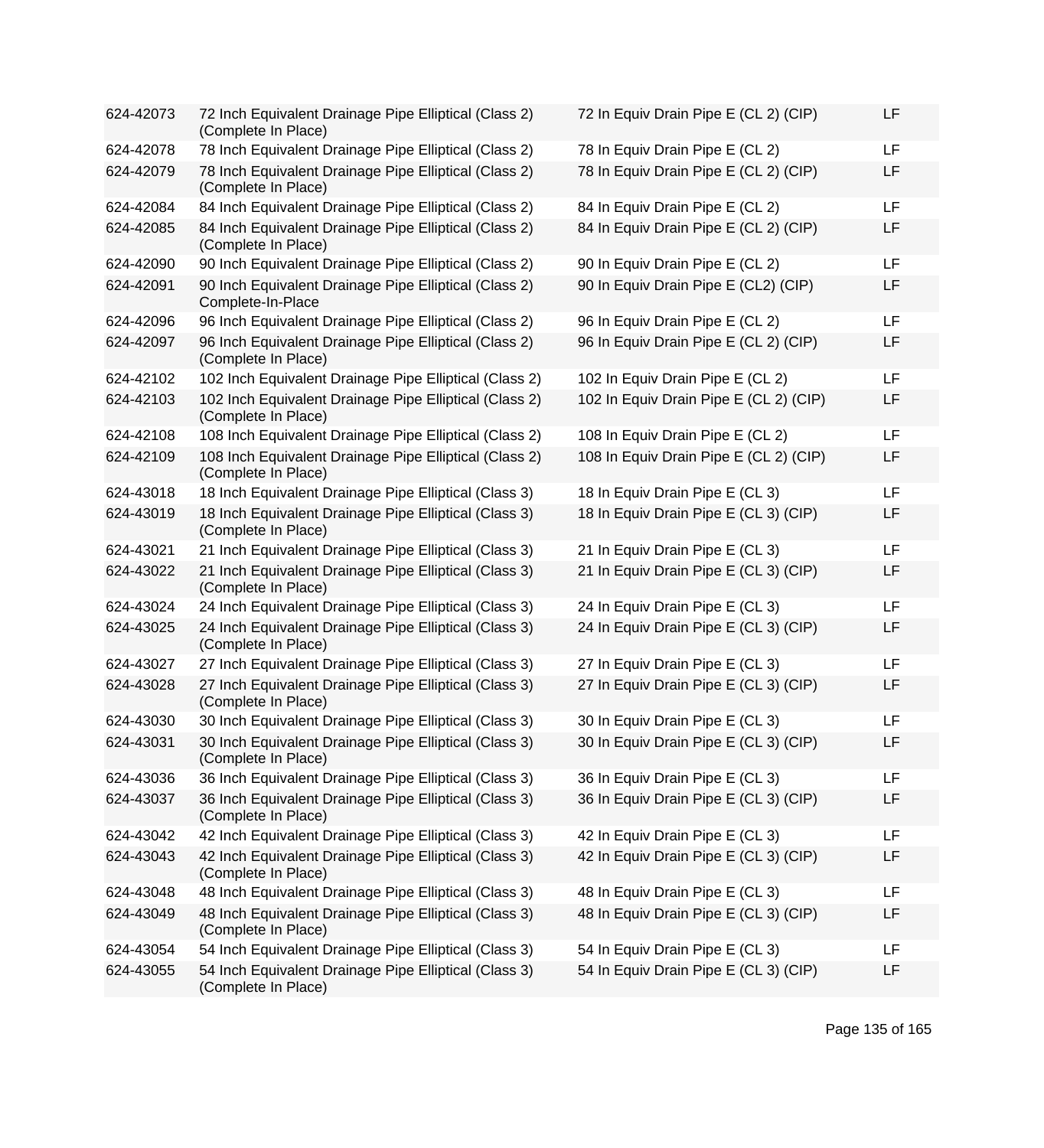| 624-43060 | 60 Inch Equivalent Drainage Pipe Elliptical (Class 3)                         | 60 In Equiv Drain Pipe E (CL 3)        | LF        |
|-----------|-------------------------------------------------------------------------------|----------------------------------------|-----------|
| 624-43061 | 60 Inch Equivalent Drainage Pipe Elliptical (Class 3)<br>(Complete In Place)  | 60 In Equiv Drain Pipe E (CL 3) (CIP)  | LF        |
| 624-43066 | 66 Inch Equivalent Drainage Pipe Elliptical (Class 3)                         | 66 In Equiv Drain Pipe E (CL 3)        | <b>LF</b> |
| 624-43067 | 66 Inch Equivalent Drainage Pipe Elliptical (Class 3)<br>(Complete In Place)  | 66 In Equiv Drain Pipe E (CL 3) (CIP)  | LF        |
| 624-43072 | 72 Inch Equivalent Drainage Pipe Elliptical (Class 3)                         | 72 In Equiv Drain Pipe E (CL 3)        | <b>LF</b> |
| 624-43073 | 72 Inch Equivalent Drainage Pipe Elliptical (Class 3)<br>(Complete In Place)  | 72 In Equiv Drain Pipe E (CL 3) (CIP)  | LF        |
| 624-43078 | 78 Inch Equivalent Drainage Pipe Elliptical (Class 3)                         | 78 In Equiv Drain Pipe E (CL 3)        | <b>LF</b> |
| 624-43079 | 78 Inch Equivalent Drainage Pipe Elliptical (Class 3)<br>(Complete In Place)  | 78 In Equiv Drain Pipe E (CL 3) (CIP)  | LF        |
| 624-43084 | 84 Inch Equivalent Drainage Pipe Elliptical (Class 3)                         | 84 In Equiv Drain Pipe E (CL 3)        | <b>LF</b> |
| 624-43085 | 84 Inch Equivalent Drainage Pipe Elliptical (Class 3)<br>(Complete In Place)  | 84 In Equiv Drain Pipe E (CL 3) (CIP)  | LF        |
| 624-43090 | 90 Inch Equivalent Drainage Pipe Elliptical (Class 3)                         | 90 In Equiv Drain Pipe E (CL 3)        | <b>LF</b> |
| 624-43091 | 90 Inch Equivalent Drainage Pipe Elliptical (Class 3)<br>(Complete In Place)  | 90 In Equiv Drain Pipe E (CL 3) (CIP)  | LF        |
| 624-43096 | 96 Inch Equivalent Drainage Pipe Elliptical (Class 3)                         | 96 In Equiv Drain Pipe E (CL 3)        | LF        |
| 624-43097 | 96 Inch Equivalent Drainage Pipe Elliptical (Class 3)<br>(Complete In Place)  | 96 In Equiv Drain Pipe E (CL 3) (CIP)  | <b>LF</b> |
| 624-43102 | 102 Inch Equivalent Drainage Pipe Elliptical (Class 3)                        | 102 In Equiv Drain Pipe E (CL 3)       | <b>LF</b> |
| 624-43103 | 102 Inch Equivalent Drainage Pipe Elliptical (Class 3)<br>(Complete In Place) | 102 In Equiv Drain Pipe E (CL 3) (CIP) | LF        |
| 624-43108 | 108 Inch Equivalent Drainage Pipe Elliptical (Class 3)                        | 108 In Equiv Drain Pipe E (CL 3)       | <b>LF</b> |
| 624-43109 | 108 Inch Equivalent Drainage Pipe Elliptical (Class 3)<br>(Complete In Place) | 108 In Equiv Drain Pipe E (CL 3) (CIP) | LF        |
| 624-44018 | 18 Inch Equivalent Drainage Pipe Elliptical (Class 4)                         | 18 In Equiv Drain Pipe E (CL 4)        | <b>LF</b> |
| 624-44019 | 18 Inch Equivalent Drainage Pipe Elliptical (Class 4)<br>(Complete In Place)  | 18 In Equiv Drain Pipe E (CL 4) (CIP)  | LF        |
| 624-44021 | 21 Inch Equivalent Drainage Pipe Elliptical (Class 4)                         | 21 In Equiv Drain Pipe E (CL 4)        | LF        |
| 624-44022 | 21 Inch Equivalent Drainage Pipe Elliptical (Class 4)<br>(Complete In Place)  | 21 In Equiv Drain Pipe E (CL 4) (CIP)  | LF        |
| 624-44024 | 24 Inch Equivalent Drainage Pipe Elliptical (Class 4)                         | 24 In Equiv Drain Pipe E (CL 4)        | <b>LF</b> |
| 624-44025 | 24 Inch Equivalent Drainage Pipe Elliptical (Class 4)<br>(Complete In Place)  | 24 In Equiv Drain Pipe E (CL 4) (CIP)  | LF        |
| 624-44027 | 27 Inch Equivalent Drainage Pipe Elliptical (Class 4)                         | 27 In Equiv Drain Pipe E (CL 4)        | <b>LF</b> |
| 624-44028 | 27 Inch Equivalent Drainage Pipe Elliptical (Class 4)<br>(Complete In Place)  | 27 In Equiv Drain Pipe E (CL 4) (CIP)  | LF        |
| 624-44030 | 30 Inch Equivalent Drainage Pipe Elliptical (Class 4)                         | 30 In Equiv Drain Pipe E (CL 4)        | LF        |
| 624-44031 | 30 Inch Equivalent Drainage Pipe Elliptical (Class 4)<br>(Complete In Place)  | 30 In Equiv Drain Pipe E (CL 4) (CIP)  | LF        |
| 624-44036 | 36 Inch Equivalent Drainage Pipe Elliptical (Class 4)                         | 36 In Equiv Drain Pipe E (CL 4)        | <b>LF</b> |
| 624-44037 | 36 Inch Equivalent Drainage Pipe Elliptical (Class 4)<br>(Complete In Place)  | 36 In Equiv Drain Pipe E (CL 4) (CIP)  | LF        |
| 624-44042 | 42 Inch Equivalent Drainage Pipe Elliptical (Class 4)                         | 42 In Equiv Drain Pipe E (CL 4)        | LF        |
| 624-44043 | 42 Inch Equivalent Drainage Pipe Elliptical (Class 4)<br>(Complete In Place)  | 42 In Equiv Drain Pipe E (CL 4) (CIP)  | LF        |

Page 136 of 165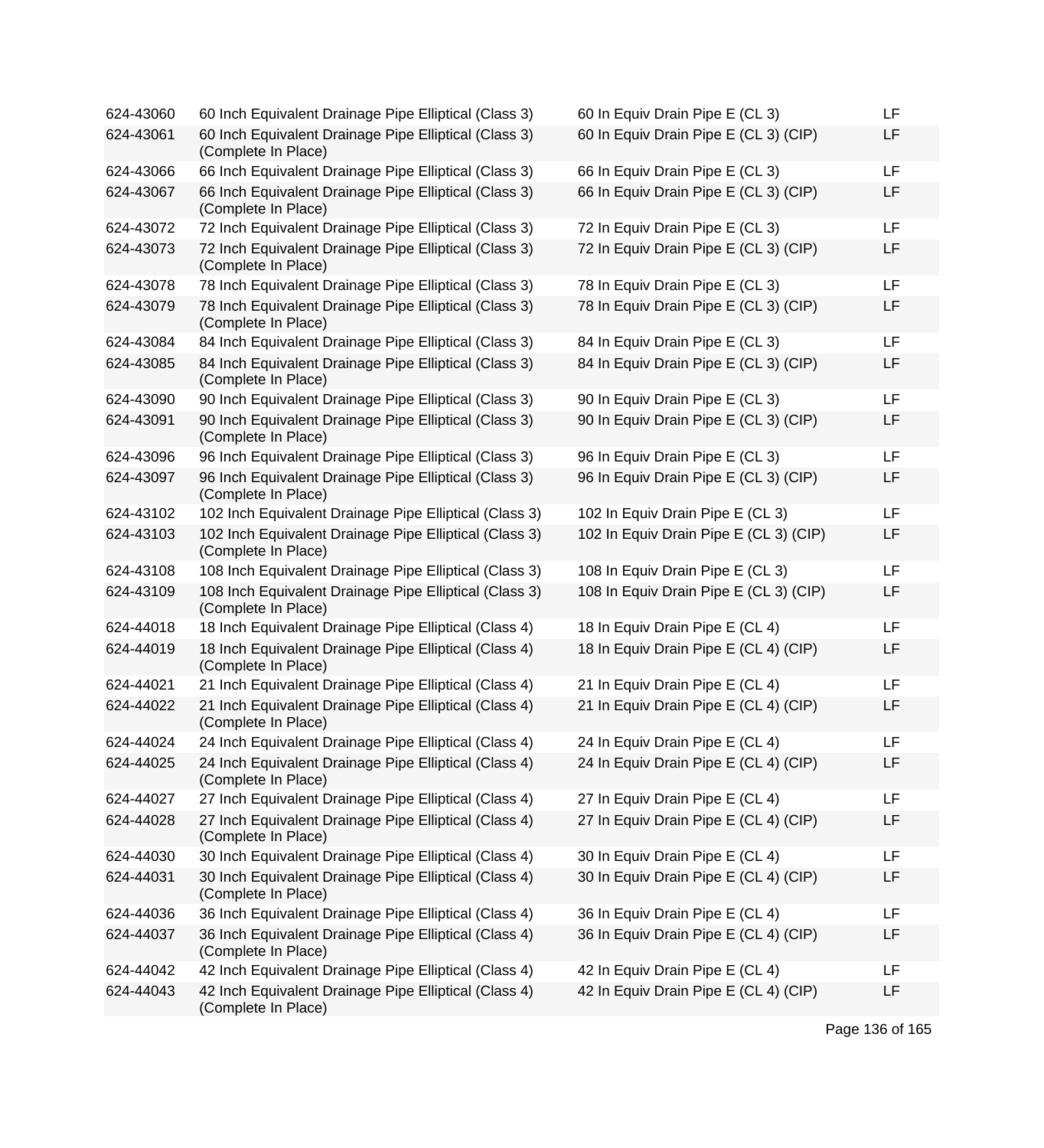| 624-44048 | 48 Inch Equivalent Drainage Pipe Elliptical (Class 4)                         | 48 In Equiv Drain Pipe E (CL 4)        | LF |
|-----------|-------------------------------------------------------------------------------|----------------------------------------|----|
| 624-44049 | 48 Inch Equivalent Drainage Pipe Elliptical (Class 4)<br>(Complete In Place)  | 48 In Equiv Drain Pipe E (CL 4) (CIP)  | LF |
| 624-44054 | 54 Inch Equivalent Drainage Pipe Elliptical (Class 4)                         | 54 In Equiv Drain Pipe E (CL 4)        | LF |
| 624-44055 | 54 Inch Equivalent Drainage Pipe Elliptical (Class 4)<br>(Complete In Place)  | 54 In Equiv Drain Pipe E (CL 4) (CIP)  | LF |
| 624-44060 | 60 Inch Equivalent Drainage Pipe Elliptical (Class 4)                         | 60 In Equiv Drain Pipe E (CL 4)        | LF |
| 624-44061 | 60 Inch Equivalent Drainage Pipe Elliptical (Class 4)<br>(Complete In Place)  | 60 In Equiv Drain Pipe E (CL 4) (CIP)  | LF |
| 624-44066 | 66 Inch Equivalent Drainage Pipe Elliptical (Class 4)                         | 66 In Equiv Drain Pipe E (CL 4)        | LF |
| 624-44072 | 72 Inch Equivalent Drainage Pipe Elliptical (Class 4)                         | 72 In Equiv Drain Pipe E (CL 4)        | LF |
| 624-44073 | 72 Inch Equivalent Drainage Pipe Elliptical (Class 4)<br>(Complete In Place)  | 72 In Equiv Drain Pipe E (CL 4) (CIP)  | LF |
| 624-44078 | 78 Inch Equivalent Drainage Pipe Elliptical (Class 4)                         | 78 In Equiv Drain Pipe E (CL 4)        | LF |
| 624-44079 | 78 Inch Equivalent Drainage Pipe Elliptical (Class 4)<br>(Complete In Place)  | 78 In Equiv Drain Pipe E (CL 4) (CIP)  | LF |
| 624-44084 | 84 Inch Equivalent Drainage Pipe Elliptical (Class 4)                         | 84 In Equiv Drain Pipe E (CL 4)        | LF |
| 624-44085 | 84 Inch Equivalent Drainage Pipe Elliptical (Class 4)<br>(Complete In Place)  | 84 In Equiv Drain Pipe E (CL 4) (CIP)  | LF |
| 624-44090 | 90 Inch Equivalent Drainage Pipe Elliptical (Class 4)                         | 90 In Equiv Drain Pipe E (CL 4)        | LF |
| 624-44091 | 90 Inch Equivalent Drainage Pipe Elliptical (Class 4)<br>(Complete In Place)  | 90 In Equiv Drain Pipe E (CL 4) (CIP)  | LF |
| 624-44096 | 96 Inch Equivalent Drainage Pipe Elliptical (Class 4)                         | 96 In Equiv Drain Pipe E (CL 4)        | LF |
| 624-44097 | 96 Inch Equivalent Drainage Pipe Elliptical (Class 4)<br>(Complete In Place)  | 96 In Equiv Drain Pipe E (CL 4) (CIP)  | LF |
| 624-44102 | 102 Inch Equivalent Drainage Pipe Elliptical (Class 4)                        | 102 In Equiv Drain Pipe E (CL 4)       | LF |
| 624-44103 | 102 Inch Equivalent Drainage Pipe Elliptical (Class 4)<br>(Complete In Place) | 102 In Equiv Drain Pipe E (CL 4) (CIP) | LF |
| 624-44108 | 108 Inch Equivalent Drainage Pipe Elliptical (Class 4)                        | 108 In Equiv Drain Pipe E (CL 4)       | LF |
| 624-44109 | 108 Inch Equivalent Drainage Pipe Elliptical (Class 4)<br>(Complete In Place) | 108 In Equiv Drain Pipe E (CL 4) (CIP) | LF |
| 624-45018 | 18 Inch Equivalent Drainage Pipe Elliptical (Class 5)                         | 18 In Equiv Drain Pipe E (CL 5)        | LF |
| 624-45019 | 18 Inch Equivalent Drainage Pipe Elliptical (Class 5)<br>(Complete In Place)  | 18 In Equiv Drain Pipe E (CL 5) (CIP)  | LF |
| 624-45021 | 21 Inch Equivalent Drainage Pipe Elliptical (Class 5)                         | 21 In Equiv Drain Pipe E (CL 5)        | LF |
| 624-45022 | 21 Inch Equivalent Drainage Pipe Elliptical (Class 5)<br>(Complete In Place)  | 21 In Equiv Drain Pipe E (CL 5) (CIP)  | LF |
| 624-45024 | 24 Inch Equivalent Drainage Pipe Elliptical (Class 5)                         | 24 In Equiv Drain Pipe E (CL 5)        | LF |
| 624-45025 | 24 Inch Equivalent Drainage Pipe Elliptical (Class 5)<br>(Complete In Place)  | 24 In Equiv Drain Pipe E (CL 5) (CIP)  | LF |
| 624-45027 | 27 Inch Equivalent Drainage Pipe Elliptical (Class 5)                         | 27 In Equiv Drain Pipe E (CL 5)        | LF |
| 624-45028 | 27 Inch Equivalent Drainage Pipe Elliptical (Class 5)<br>(Complete In Place)  | 27 In Equiv Drain Pipe E (CL 5) (CIP)  | LF |
| 624-45030 | 30 Inch Equivalent Drainage Pipe Elliptical (Class 5)                         | 30 In Equiv Drain Pipe E (CL 5)        | LF |
| 624-45031 | 30 Inch Equivalent Drainage Pipe Elliptical (Class 5)<br>(Complete In Place)  | 30 In Equiv Drain Pipe E (CL 5) (CIP)  | LF |
| 624-45036 | 36 Inch Equivalent Drainage Pipe Elliptical (Class 5)                         | 36 In Equiv Drain Pipe E (CL 5)        | LF |

| 48 In Equiv Drain Pipe E (CL 4)        | LF |
|----------------------------------------|----|
| 48 In Equiv Drain Pipe E (CL 4) (CIP)  | LF |
| 54 In Equiv Drain Pipe E (CL 4)        | LF |
| 54 In Equiv Drain Pipe E (CL 4) (CIP)  | LF |
| 60 In Equiv Drain Pipe E (CL 4)        | LF |
| 60 In Equiv Drain Pipe E (CL 4) (CIP)  | LF |
| 66 In Equiv Drain Pipe E (CL 4)        | LF |
| 72 In Equiv Drain Pipe E (CL 4)        | LF |
| 72 In Equiv Drain Pipe E (CL 4) (CIP)  | LF |
| 78 In Equiv Drain Pipe E (CL 4)        | LF |
| 78 In Equiv Drain Pipe E (CL 4) (CIP)  | LF |
| 84 In Equiv Drain Pipe E (CL 4)        | LF |
| 84 In Equiv Drain Pipe E (CL 4) (CIP)  | LF |
| 90 In Equiv Drain Pipe E (CL 4)        | LF |
| 90 In Equiv Drain Pipe E (CL 4) (CIP)  | LF |
| 96 In Equiv Drain Pipe E (CL 4)        | LF |
| 96 In Equiv Drain Pipe E (CL 4) (CIP)  | LF |
| 102 In Equiv Drain Pipe E (CL 4)       | LF |
| 102 In Equiv Drain Pipe E (CL 4) (CIP) | LF |
| 108 In Equiv Drain Pipe E (CL 4)       | LF |
| 108 In Equiv Drain Pipe E (CL 4) (CIP) | LF |
| 18 In Equiv Drain Pipe E (CL 5)        | LF |
| 18 In Equiv Drain Pipe E (CL 5) (CIP)  | LF |
| 21 In Equiv Drain Pipe E (CL 5)        | LF |
| 21 In Equiv Drain Pipe E (CL 5) (CIP)  | LF |
| 24 In Equiv Drain Pipe E (CL 5)        | LF |
| 24 In Equiv Drain Pipe E (CL 5) (CIP)  | LF |
| 27 In Equiv Drain Pipe E (CL 5)        | LF |
| 27 In Equiv Drain Pipe E (CL 5) (CIP)  | LF |
| 30 In Equiv Drain Pipe E (CL 5)        | LF |
| 30 In Equiv Drain Pipe E (CL 5) (CIP)  | LF |
| 36 In Equiv Drain Pipe E (CL 5)        | LF |
|                                        |    |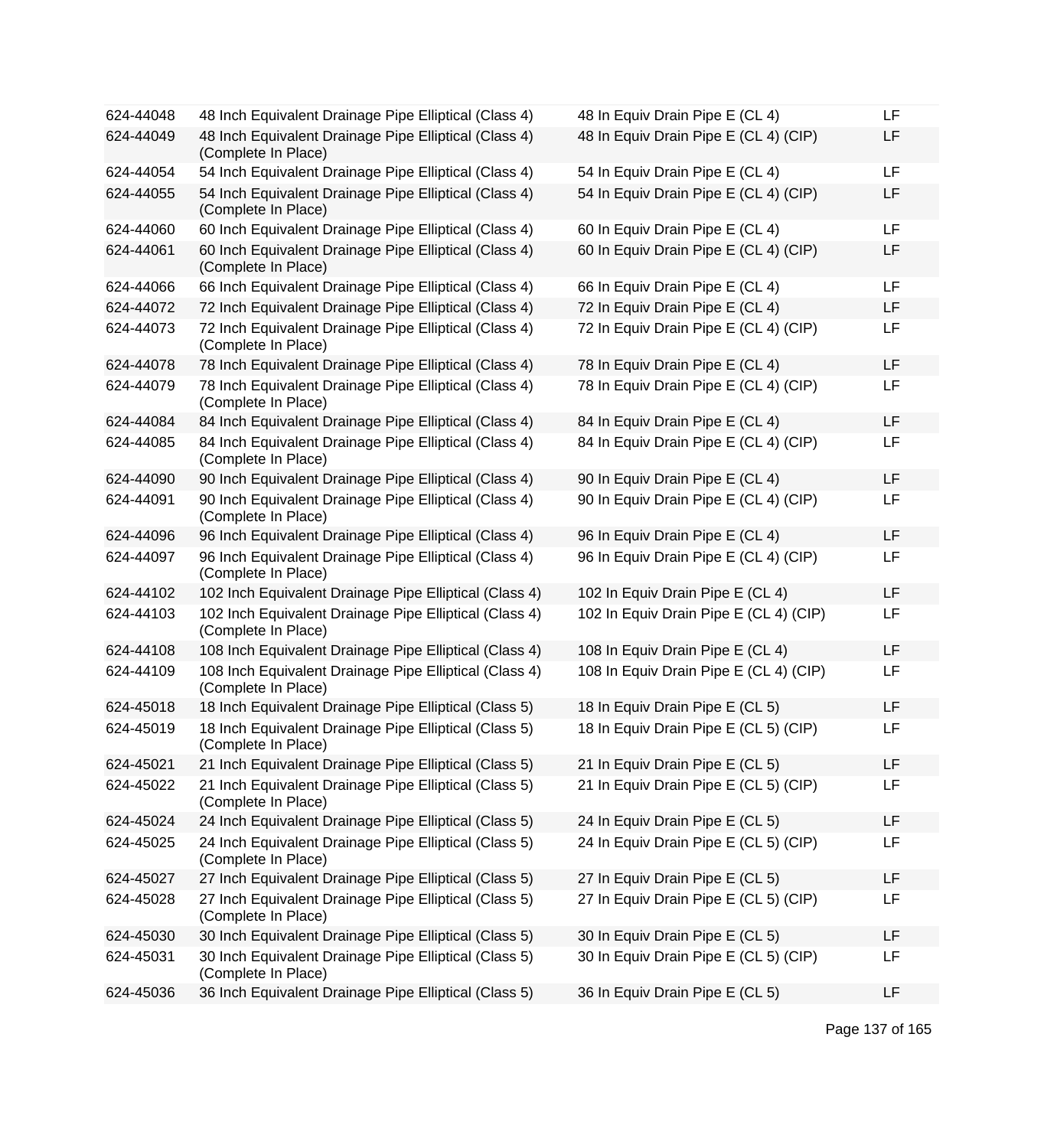| 624-45037 | 36 Inch Equivalent Drainage Pipe Elliptical (Class 5)<br>(Complete In Place)  | 36 In Equiv Drain Pipe E (CL 5) (CIP)  | <b>LF</b> |
|-----------|-------------------------------------------------------------------------------|----------------------------------------|-----------|
| 624-45042 | 42 Inch Equivalent Drainage Pipe Elliptical (Class 5)                         | 42 In Equiv Drain Pipe E (CL 5)        | <b>LF</b> |
| 624-45043 | 42 Inch Equivalent Drainage Pipe Elliptical (Class 5)<br>(Complete In Place)  | 42 In Equiv Drain Pipe E (CL 5) (CIP)  | <b>LF</b> |
| 624-45048 | 48 Inch Equivalent Drainage Pipe Elliptical (Class 5)                         | 48 In Equiv Drain Pipe E (CL 5)        | LF        |
| 624-45049 | 48 Inch Equivalent Drainage Pipe Elliptical (Class 5)<br>(Complete In Place)  | 48 In Equiv Drain Pipe E (CL 5) (CIP)  | LF        |
| 624-45054 | 54 Inch Equivalent Drainage Pipe Elliptical (Class 5)                         | 54 In Equiv Drain Pipe E (CL 5)        | <b>LF</b> |
| 624-45055 | 54 Inch Equivalent Drainage Pipe Elliptical (Class 5)<br>(Complete In Place)  | 54 In Equiv Drain Pipe E (CL 5) (CIP)  | <b>LF</b> |
| 624-45060 | 60 Inch Equivalent Drainage Pipe Elliptical (Class 5)                         | 60 In Equiv Drain Pipe E (CL 5)        | LF        |
| 624-45061 | 60 Inch Equivalent Drainage Pipe Elliptical (Class 5)<br>(Complete In Place)  | 60 In Equiv Drain Pipe E (CL 5) (CIP)  | LF        |
| 624-45066 | 66 Inch Equivalent Drainage Pipe Elliptical (Class 5)                         | 66 In Equiv Drain Pipe E (CL 5)        | <b>LF</b> |
| 624-45072 | 72 Inch Equivalent Drainage Pipe Elliptical (Class 5)                         | 72 In Equiv Drain Pipe E (CL 5)        | LF        |
| 624-45073 | 72 Inch Equivalent Drainage Pipe Elliptical (Class 5)<br>(Complete In Place)  | 72 In Equiv Drain Pipe E (CL 5) (CIP)  | LF        |
| 624-45078 | 78 Inch Equivalent Drainage Pipe Elliptical (Class 5)                         | 78 In Equiv Drain Pipe E (CL 5)        | LF        |
| 624-45079 | 78 Inch Equivalent Drainage Pipe Elliptical (Class 5)<br>(Complete In Place)  | 78 In Equiv Drain Pipe E (CL 5) (CIP)  | LF        |
| 624-45084 | 84 Inch Equivalent Drainage Pipe Elliptical (Class 5)                         | 84 In Equiv Drain Pipe E (CL 5)        | <b>LF</b> |
| 624-45085 | 84 Inch Equivalent Drainage Pipe Elliptical (Class 5)<br>(Complete In Place)  | 84 In Equiv Drain Pipe E (CL 5) (CIP)  | LF        |
| 624-45090 | 90 Inch Equivalent Drainage Pipe Elliptical (Class 5)                         | 90 In Equiv Drain Pipe E (CL 5)        | <b>LF</b> |
| 624-45091 | 90 Inch Equivalent Drainage Pipe Elliptical (Class 5)<br>(Complete In Place)  | 90 In Equiv Drain Pipe E (CL 5) (CIP)  | LF        |
| 624-45096 | 96 Inch Equivalent Drainage Pipe Elliptical (Class 5)                         | 96 In Equiv Drain Pipe E (CL 5)        | LF        |
| 624-45097 | 96 Inch Equivalent Drainage Pipe Elliptical (Class 5)<br>(Complete In Place)  | 96 In Equiv Drain Pipe E (CL 5)        | LF        |
| 624-45102 | 102 Inch Equivalent Drainage Pipe Elliptical (Class 5)                        | 102 In Equiv Drain Pipe E (CL 5)       | LF        |
| 624-45103 | 102 Inch Equivalent Drainage Pipe Elliptical (Class 5)<br>(Complete In Place) | 102 In Equiv Drain Pipe E (CL 5) (CIP) | LF        |
| 624-45108 | 108 Inch Equivalent Drainage Pipe Elliptical (Class 5)                        | 108 In Equiv Drain Pipe E (CL 5)       | LF        |
| 624-45109 | 108 Inch Equivalent Drainage Pipe Elliptical (Class 5)<br>(Complete In Place) | 108 In Equiv Drain Pipe E (CL 5) (CIP) | LF        |
| 624-46018 | 18 Inch Equivalent Drainage Pipe Elliptical (Class 6)                         | 18 In Equiv Drain Pipe E (CL 6)        | LF        |
| 624-46019 | 18 Inch Equivalent Drainage Pipe Elliptical (Class 6)<br>(Complete In Place)  | 18 In Equiv Drain Pipe E (CL 6) (CIP)  | LF        |
| 624-46021 | 21 Inch Equivalent Drainage Pipe Elliptical (Class 6)                         | 21 In Equiv Drain Pipe E (CL 6)        | LF        |
| 624-46022 | 21 Inch Equivalent Drainage Pipe Elliptical (Class 6)<br>(Complete In Place)  | 21 In Equiv Drain Pipe E (CL 6) (CIP)  | LF        |
| 624-46024 | 24 Inch Equivalent Drainage Pipe Elliptical (Class 6)                         | 24 In Equiv Drain Pipe E (CL 6)        | LF        |
| 624-46025 | 24 Inch Equivalent Drainage Pipe Elliptical (Class 6)<br>(Complete In Place)  | 24 In Equiv Drain Pipe E (CL 6) (CIP)  | LF        |
| 624-46027 | 27 Inch Equivalent Drainage Pipe Elliptical (Class 6)                         | 27 In Equiv Drain Pipe E (CL 6)        | LF        |
| 624-46028 | 27 Inch Equivalent Drainage Pipe Elliptical (Class 6)<br>(Complete In Place)  | 27 In Equiv Drain Pipe E (CL 6) (CIP)  | LF        |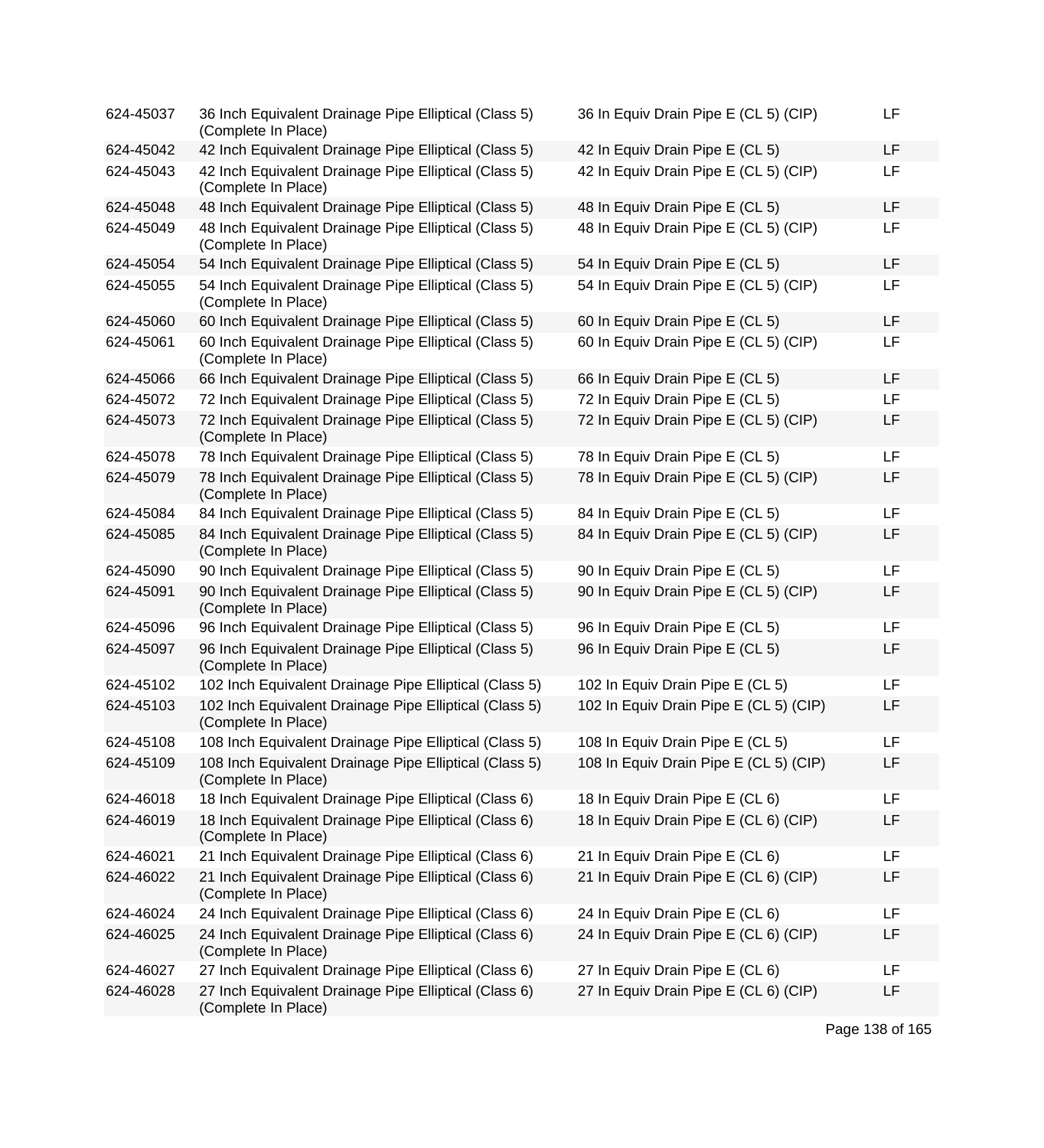| 624-46030 | 30 Inch Equivalent Drainage Pipe Elliptical (Class 6)                         | 30 In Equiv Drain Pipe E (CL 6)        | LF |
|-----------|-------------------------------------------------------------------------------|----------------------------------------|----|
| 624-46031 | 30 Inch Equivalent Drainage Pipe Elliptical (Class 6)<br>(Complete In Place)  | 30 In Equiv Drain Pipe E (CL 6) (CIP)  | LF |
| 624-46036 | 36 Inch Equivalent Drainage Pipe Elliptical (Class 6)                         | 36 In Equiv Drain Pipe E (CL 6)        | LF |
| 624-46037 | 36 Inch Equivalent Drainage Pipe Elliptical (Class 6)<br>(Complete In Place)  | 36 In Equiv Drain Pipe E (CL 6) (CIP)  | LF |
| 624-46042 | 42 Inch Equivalent Drainage Pipe Elliptical (Class 6)                         | 42 In Equiv Drain Pipe E (CL 6)        | LF |
| 624-46043 | 42 Inch Equivalent Drainage Pipe Elliptical (Class 6)<br>(Complete In Place)  | 42 In Equiv Drain Pipe E (CL 6) (CIP)  | LF |
| 624-46048 | 48 Inch Equivalent Drainage Pipe Elliptical (Class 6)                         | 48 In Equiv Drain Pipe E (CL 6)        | LF |
| 624-46049 | 48 Inch Equivalent Drainage Pipe Elliptical (Class 6)<br>(Complete In Place)  | 48 In Equiv Drain Pipe E (CIP)         | LF |
| 624-46054 | 54 Inch Equivalent Drainage Pipe Elliptical (Class 6)                         | 54 In Equiv Drain Pipe E (CL 6)        | LF |
| 624-46055 | 54 Inch Equivalent Drainage Pipe Elliptical (Class 6)<br>(Complete In Place)  | 54 In Equiv Drain Pipe E (CL 6) (CIP)  | LF |
| 624-46060 | 60 Inch Equivalent Drainage Pipe Elliptical (Class 6)                         | 60 In Equiv Drain Pipe E (CL 6)        | LF |
| 624-46061 | 60 Inch Equivalent Drainage Pipe Elliptical (Class 6)<br>(Complete In Place)  | 60 In Equiv Drain Pipe E (CL 6) (CIP)  | LF |
| 624-46066 | 66 Inch Equivalent Drainage Pipe Elliptical (Class 6)                         | 66 In Equiv Drain Pipe E (CL 6)        | LF |
| 624-46072 | 72 Inch Equivalent Drainage Pipe Elliptical (Class 6)                         | 72 In Equiv Drain Pipe E (CL 6)        | LF |
| 624-46073 | 72 Inch Equivalent Drainage Pipe Elliptical (Class 6)<br>(Complete In Place)  | 72 In Equiv Drain Pipe E (CL 6) (CIP)  | LF |
| 624-46078 | 78 Inch Equivalent Drainage Pipe Elliptical (Class 6)                         | 78 In Equiv Drain Pipe E (CL 6)        | LF |
| 624-46079 | 78 Inch Equivalent Drainage Pipe Elliptical (Class 6)<br>(Complete In Place)  | 78 In Equiv Drain Pipe E (CL 6) (CIP)  | LF |
| 624-46084 | 84 Inch Equivalent Drainage Pipe Elliptical (Class 6)                         | 84 In Equiv Drain Pipe E (CL 6)        | LF |
| 624-46085 | 84 Inch Equivalent Drainage Pipe Elliptical (Class 6)<br>(Complete In Place)  | 84 In Equiv Drain Pipe E (CL 6) (CIP)  | LF |
| 624-46090 | 90 Inch Equivalent Drainage Pipe Elliptical (Class 6)                         | 90 In Equiv Drain Pipe E (CL 6)        | LF |
| 624-46091 | 90 Inch Equivalent Drainage Pipe Elliptical (Class 6)<br>(Complete In Place)  | 90 In Equiv Drain Pipe E (CL 6) (CIP)  | LF |
| 624-46094 | 96 Inch Equivalent Drainage Pipe Elliptical (Class 6)                         | 96 In Equiv Drain Pipe E (CL 6)        | LF |
| 624-46097 | 96 Inch Equivalent Drainage Pipe Elliptical (Class 6)<br>(Complete In Place)  | 96 In Equiv Drain Pipe E (CL 6) (CIP)  | LF |
| 624-46102 | 102 Inch Equivalent Drainage Pipe Elliptical (Class 6)                        | 102 In Equiv Drain Pipe E (CL 6)       | LF |
| 624-46103 | 102 Inch Equivalent Drainage Pipe Elliptical (Class 6)<br>(Complete In Place) | 102 In Equiv Drain Pipe E (CL 6) (CIP) | LF |
| 624-46108 | 108 Inch Equivalent Drainage Pipe Elliptical (Class 6)                        | 108 In Equiv Drain Pipe E (CL 6)       | LF |
| 624-46109 | 108 Inch Equivalent Drainage Pipe Elliptical (Class 6)<br>(Complete In Place) | 108 In Equiv Drain Pipe E (CL 6) (CIP) | LF |
| 624-47018 | 18 Inch Equivalent Drainage Pipe Elliptical (Class 7)                         | 18 In Equiv Drain Pipe E (CL 7)        | LF |
| 624-47019 | 18 Inch Equivalent Drainage Pipe Elliptical (Class 7)<br>(Complete In Place)  | 18 In Equiv Drain Pipe E (CL 7) (CIP)  | LF |
| 624-47021 | 21 Inch Equivalent Drainage Pipe Elliptical (Class 7)                         | 21 In Equiv Drain Pipe E (CL 7)        | LF |
| 624-47022 | 21 Inch Equivalent Drainage Pipe Elliptical (Class 7)<br>(Complete In Place)  | 21 In Equiv Drain Pipe E (CL 7) (CIP)  | LF |
| 624-47024 | 24 Inch Equivalent Drainage Pipe Elliptical (Class 7)                         | 24 In Equiv Drain Pipe E (CL 7)        | LF |
|           |                                                                               |                                        |    |

| 0 In Equiv Drain Pipe E (CL 6)        | LF |
|---------------------------------------|----|
| 0 In Equiv Drain Pipe E (CL 6) (CIP)  | LF |
| 6 In Equiv Drain Pipe E (CL 6)        | LF |
| 6 In Equiv Drain Pipe E (CL 6) (CIP)  | LF |
| 2 In Equiv Drain Pipe E (CL 6)        | LF |
| 2 In Equiv Drain Pipe E (CL 6) (CIP)  | LF |
| 8 In Equiv Drain Pipe E (CL 6)        | LF |
| 8 In Equiv Drain Pipe E (CIP)         | LF |
| 4 In Equiv Drain Pipe E (CL 6)        | LF |
| 4 In Equiv Drain Pipe E (CL 6) (CIP)  | LF |
| 0 In Equiv Drain Pipe E (CL 6)        | LF |
| 0 In Equiv Drain Pipe E (CL 6) (CIP)  | LF |
| 6 In Equiv Drain Pipe E (CL 6)        | LF |
| 2 In Equiv Drain Pipe E (CL 6)        | LF |
| 2 In Equiv Drain Pipe E (CL 6) (CIP)  | LF |
| 8 In Equiv Drain Pipe E (CL 6)        | LF |
| 8 In Equiv Drain Pipe E (CL 6) (CIP)  | LF |
| 4 In Equiv Drain Pipe E (CL 6)        | LF |
| 4 In Equiv Drain Pipe E (CL 6) (CIP)  | LF |
| 0 In Equiv Drain Pipe E (CL 6)        | LF |
| 0 In Equiv Drain Pipe E (CL 6) (CIP)  | LF |
| 6 In Equiv Drain Pipe E (CL 6)        | LF |
| 6 In Equiv Drain Pipe E (CL 6) (CIP)  | LF |
| 02 In Equiv Drain Pipe E (CL 6)       | LF |
| 02 In Equiv Drain Pipe E (CL 6) (CIP) | LF |
| 08 In Equiv Drain Pipe E (CL 6)       | LF |
| 08 In Equiv Drain Pipe E (CL 6) (CIP) | LF |
| 8 In Equiv Drain Pipe E (CL 7)        | LF |
| 8 In Equiv Drain Pipe E (CL 7) (CIP)  | LF |
| 1 In Equiv Drain Pipe E (CL 7)        | LF |
| 1 In Equiv Drain Pipe E (CL 7) (CIP)  | LF |
| 4 In Equiv Drain Pipe E (CL 7)        | LF |
|                                       |    |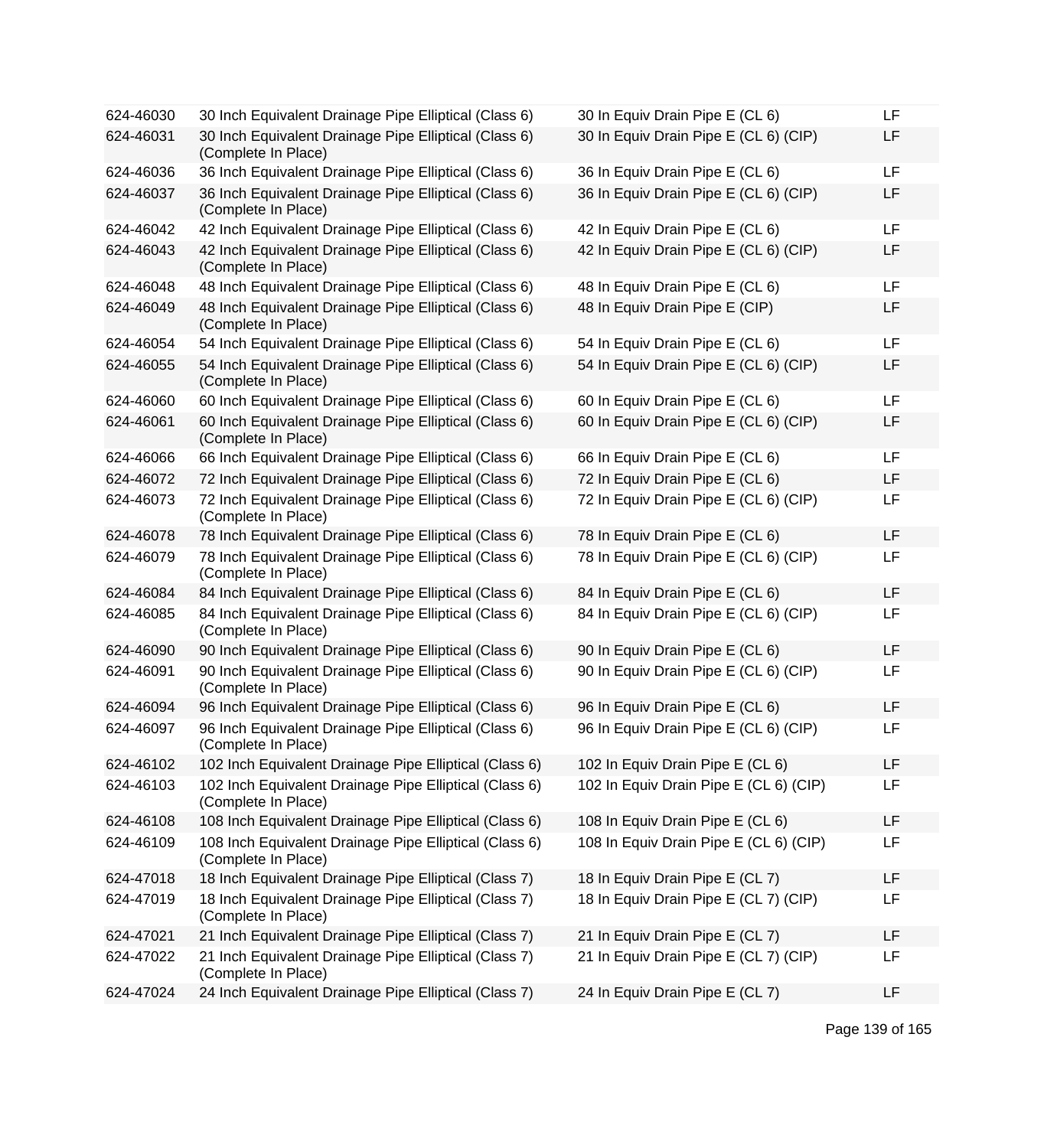| 624-47025 | 24 Inch Equivalent Drainage Pipe Elliptical (Class 7)<br>(Complete In Place)  | 24 In Equiv Drain Pipe E (CL 7) (CIP)  | LF |
|-----------|-------------------------------------------------------------------------------|----------------------------------------|----|
| 624-47027 | 27 Inch Equivalent Drainage Pipe Elliptical (Class 7)                         | 27 In Equiv Drain Pipe E (CL 7)        | LF |
| 624-47028 | 27 Inch Equivalent Drainage Pipe Elliptical (Class 7)<br>(Complete In Place)  | 27 In Equiv Drain Pipe E (CL 7) (CIP)  | LF |
| 624-47030 | 30 Inch Equivalent Drainage Pipe Elliptical (Class 7)                         | 30 In Equiv Drain Pipe E (CL 7)        | LF |
| 624-47031 | 30 Inch Equivalent Drainage Pipe Elliptical (Class 7)<br>(Complete In Place)  | 30 In Equiv Drain Pipe E (CL 7) (CIP)  | LF |
| 624-47036 | 36 Inch Equivalent Drainage Pipe Elliptical (Class 7)                         | 36 In Equiv Drain Pipe E (CL 7)        | LF |
| 624-47037 | 36 Inch Equivalent Drainage Pipe Elliptical (Class 7)<br>(Complete In Place)  | 36 In Equiv Drain Pipe E (CL 7) (CIP)  | LF |
| 624-47042 | 42 Inch Equivalent Drainage Pipe Elliptical (Class 7)                         | 42 In Equiv Drain Pipe E (CL 7)        | LF |
| 624-47043 | 42 Inch Equivalent Drainage Pipe Elliptical (Class 7)<br>(Complete In Place)  | 42 In Equiv Drain Pipe E (CL 7) (CIP)  | LF |
| 624-47048 | 48 Inch Equivalent Drainage Pipe Elliptical (Class 7)                         | 48 In Equiv Drain Pipe E (CL 7)        | LF |
| 624-47049 | 48 Inch Equivalent Drainage Pipe Elliptical (Class 7)<br>(Complete In Place)  | 48 In Equiv Drain Pipe E (CL 7) (CIP)  | LF |
| 624-47054 | 54 Inch Equivalent Drainage Pipe Elliptical (Class 7)                         | 54 In Equiv Drain Pipe E (CL 7)        | LF |
| 624-47055 | 54 Inch Equivalent Drainage Pipe Elliptical (Class 7)<br>(Complete In Place)  | 54 In Equiv Drain Pipe E (CL 7) (CIP)  | LF |
| 624-47060 | 60 Inch Equivalent Drainage Pipe Elliptical (Class 7)                         | 60 In Equiv Drain Pipe E (CL 7)        | LF |
| 624-47061 | 60 Inch Equivalent Drainage Pipe Elliptical (Class 7)<br>(Complete In Place)  | 60 In Equiv Drain Pipe E (CL 7) (CIP)  | LF |
| 624-47066 | 66 Inch Equivalent Drainage Pipe Elliptical (Class 7)                         | 66 In Equiv Drain Pipe E (CL 7)        | LF |
| 624-47067 | 66 Inch Equivalent Drainage Pipe Elliptical (Class 7)<br>(Complete In Place)  | 66 In Equiv Drain Pipe E (CL 7) (CIP)  | LF |
| 624-47072 | 72 Inch Equivalent Drainage Pipe Elliptical (Class 7)                         | 72 In Equiv Drain Pipe E (CL 7)        | LF |
| 624-47073 | 72 Inch Equivalent Drainage Pipe Elliptical (Class 7)<br>(Complete In Place)  | 72 In Equiv Drain Pipe E (CL 7) (CIP)  | LF |
| 624-47078 | 78 Inch Equivalent Drainage Pipe Elliptical (Class 7)                         | 78 In Equiv Drain Pipe E (CL 7)        | LF |
| 624-47079 | 78 Inch Equivalent Drainage Pipe Elliptical (Class 7)<br>(Complete In Place)  | 78 In Equiv Drain Pipe E (CL 7) (CIP)  | LF |
| 624-47084 | 84 Inch Equivalent Drainage Pipe Elliptical (Class 7)                         | 84 In Equiv Drain Pipe E (CL 7)        | LF |
| 624-47085 | 84 Inch Equivalent Drainage Pipe Elliptical (Class 7)<br>(Complete In Place)  | 84 In Equiv Drain Pipe E (CL 7) (CIP)  | LF |
| 624-47090 | 90 Inch Equivalent Drainage Pipe Elliptical (Class 7)                         | 90 In Equiv Drain Pipe E (CL 7)        | LF |
| 624-47091 | 90 Inch Equivalent Drainage Pipe Elliptical (Class 7)<br>(Complete In Place)  | 90 In Equiv Drain Pipe E (CL 7) (CIP)  | LF |
| 624-47096 | 96 Inch Equivalent Drainage Pipe Elliptical (Class 7)                         | 96 In Equiv Drain Pipe E (CL 7)        | LF |
| 624-47097 | 96 Inch Equivalent Drainage Pipe Elliptical (Class 7)<br>(Complete In Place)  | 96 In Equiv Drain Pipe E (CL 7) (CIP)  | LF |
| 624-47102 | 102 Inch Equivalent Drainage Pipe Elliptical (Class 7)                        | 102 In Equiv Drain Pipe E (CL 7)       | LF |
| 624-47103 | 102 Inch Equivalent Drainage Pipe Elliptical (Class 7)<br>(Complete In Place) | 102 In Equiv Drain Pipe E (CL 7) (CIP) | LF |
| 624-47108 | 108 Inch Equivalent Drainage Pipe Elliptical (Class 7)                        | 108 In Equiv Drain Pipe E (CL 7)       | LF |
| 624-47109 | 108 Inch Equivalent Drainage Pipe Elliptical (Class 7)<br>(Complete In Place) | 108 In Equiv Drain Pipe E (CL 7) (CIP) | LF |

| 24 In Equiv Drain Pipe E (CL 7) (CIP)  | LF |
|----------------------------------------|----|
| 27 In Equiv Drain Pipe E (CL 7)        | LF |
| 27 In Equiv Drain Pipe E (CL 7) (CIP)  | LF |
| 30 In Equiv Drain Pipe E (CL 7)        | LF |
| 30 In Equiv Drain Pipe E (CL 7) (CIP)  | LF |
| 36 In Equiv Drain Pipe E (CL 7)        | LF |
| 36 In Equiv Drain Pipe E (CL 7) (CIP)  | LF |
| 42 In Equiv Drain Pipe E (CL 7)        | LF |
| 42 In Equiv Drain Pipe E (CL 7) (CIP)  | LF |
| 48 In Equiv Drain Pipe E (CL 7)        | LF |
| 48 In Equiv Drain Pipe E (CL 7) (CIP)  | LF |
| 54 In Equiv Drain Pipe E (CL 7)        | LF |
| 54 In Equiv Drain Pipe E (CL 7) (CIP)  | LF |
| 60 In Equiv Drain Pipe E (CL 7)        | LF |
| 60 In Equiv Drain Pipe E (CL 7) (CIP)  | LF |
| 66 In Equiv Drain Pipe E (CL 7)        | LF |
| 66 In Equiv Drain Pipe E (CL 7) (CIP)  | LF |
| 72 In Equiv Drain Pipe E (CL 7)        | LF |
| 72 In Equiv Drain Pipe E (CL 7) (CIP)  | LF |
| 78 In Equiv Drain Pipe E (CL 7)        | LF |
| 78 In Equiv Drain Pipe E (CL 7) (CIP)  | LF |
| 84 In Equiv Drain Pipe E (CL 7)        | LF |
| 84 In Equiv Drain Pipe E (CL 7) (CIP)  | LF |
| 90 In Equiv Drain Pipe E (CL 7)        | LF |
| 90 In Equiv Drain Pipe E (CL 7) (CIP)  | LF |
| 96 In Equiv Drain Pipe E (CL 7)        | LF |
| 96 In Equiv Drain Pipe E (CL 7) (CIP)  | LF |
| 102 In Equiv Drain Pipe E (CL 7)       | LF |
| 102 In Equiv Drain Pipe E (CL 7) (CIP) | LF |
| 108 In Equiv Drain Pipe E (CL 7)       | LF |
| 108 In Equiv Drain Pipe E (CL 7) (CIP) | LF |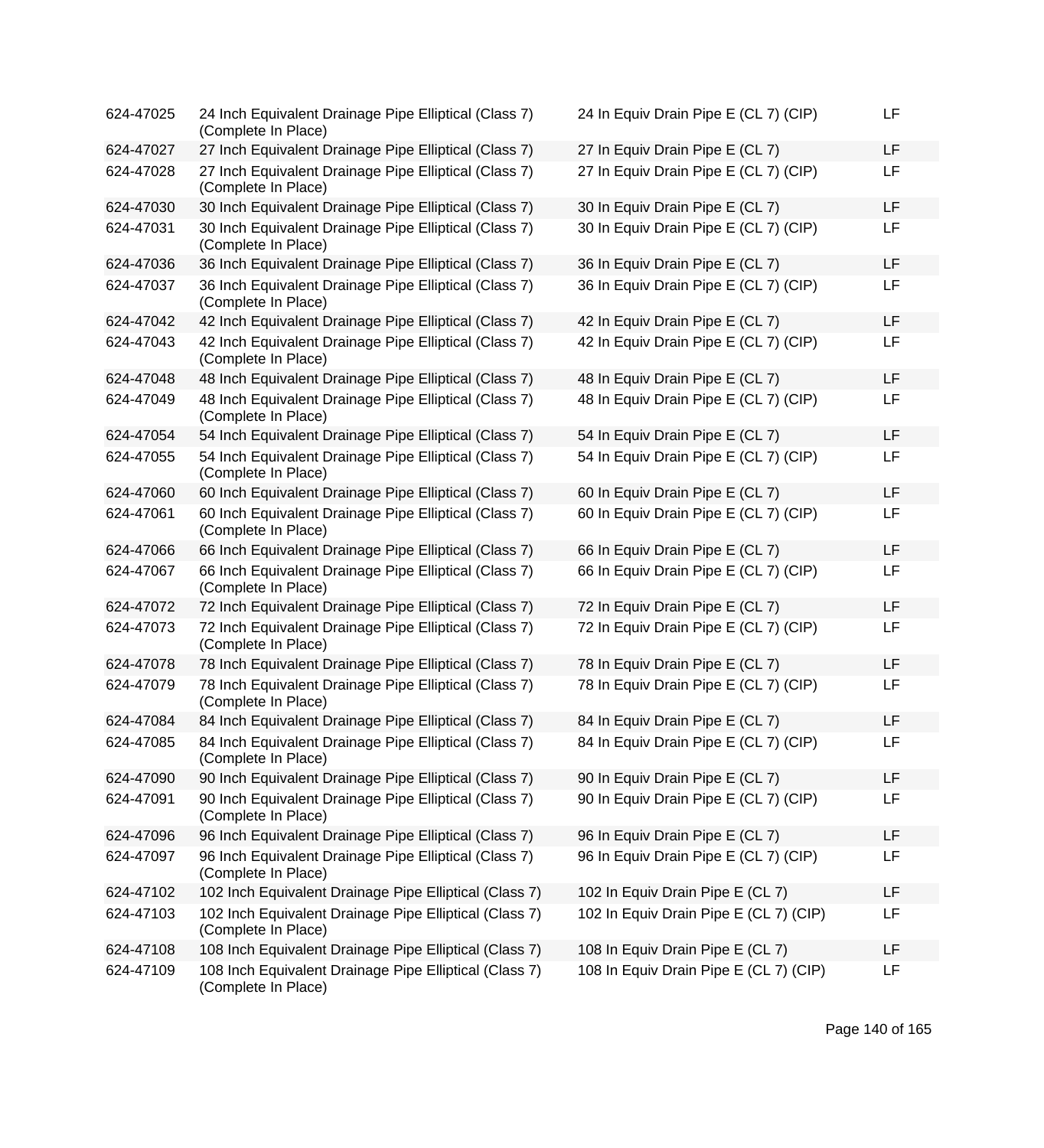| 624-48018 | 18 Inch Equivalent Drainage Pipe Elliptical (Class 8)                        | 18 In Equiv Drain Pipe E (CL 8)       | LF |
|-----------|------------------------------------------------------------------------------|---------------------------------------|----|
| 624-48019 | 18 Inch Equivalent Drainage Pipe Elliptical (Class 8)<br>(Complete In Place) | 18 In Equiv Drain Pipe E (CL 8) (CIP) | LF |
| 624-48021 | 21 Inch Equivalent Drainage Pipe Elliptical (Class 8)                        | 21 In Equiv Drain Pipe E (CL 8)       | LF |
| 624-48022 | 21 Inch Equivalent Drainage Pipe Elliptical (Class 8)<br>(Complete In Place) | 21 In Equiv Drain Pipe E (CL 8) (CIP) | LF |
| 624-48024 | 24 Inch Equivalent Drainage Pipe Elliptical (Class 8)                        | 24 In Equiv Drain Pipe E (CL 8)       | LF |
| 624-48025 | 24 Inch Equivalent Drainage Pipe Elliptical (Class 8)<br>(Complete In Place) | 24 In Equiv Drain Pipe E (CL 8) (CIP) | LF |
| 624-48027 | 27 Inch Equivalent Drainage Pipe Elliptical (Class 8)                        | 27 In Equiv Drain Pipe E (CL 8)       | LF |
| 624-48028 | 27 Inch Equivalent Drainage Pipe Elliptical (Class 8)<br>(Complete In Place) | 27 In Equiv Drain Pipe E (CL 8) (CIP) | LF |
| 624-48030 | 30 Inch Equivalent Drainage Pipe Elliptical (Class 8)                        | 30 In Equiv Drain Pipe E (CL 8)       | LF |
| 624-48031 | 30 Inch Equivalent Drainage Pipe Elliptical (Class 8)<br>(Complete In Place) | 30 In Equiv Drain Pipe E (CL 8) (CIP) | LF |
| 624-48036 | 36 Inch Equivalent Drainage Pipe Elliptical (Class 8)                        | 36 In Equiv Drain Pipe E (CL 8)       | LF |
| 624-48037 | 36 Inch Equivalent Drainage Pipe Elliptical (Class 8)<br>(Complete In Place) | 36 In Equiv Drain Pipe E (CL 8) (CIP) | LF |
| 624-48042 | 42 Inch Equivalent Drainage Pipe Elliptical (Class 8)                        | 42 In Equiv Drain Pipe E (CL 8)       | LF |
| 624-48043 | 42 Inch Equivalent Drainage Pipe Elliptical (Class 8)<br>(Complete In Place) | 42 In Equiv Drain Pipe E (CL 8) (CIP) | LF |
| 624-48048 | 48 Inch Equivalent Drainage Pipe Elliptical (Class 8)                        | 48 In Equiv Drain Pipe E (CL 8)       | LF |
| 624-48049 | 48 Inch Equivalent Drainage Pipe Elliptical (Class 8)<br>(Complete In Place) | 48 In Equiv Drain Pipe E (CL 8) (CIP) | LF |
| 624-48054 | 54 Inch Equivalent Drainage Pipe Elliptical (Class 8)                        | 54 In Equiv Drain Pipe E (CL 8)       | LF |
| 624-48055 | 54 Inch Equivalent Drainage Pipe Elliptical (Class 8)<br>(Complete In Place) | 54 In Equiv Drain Pipe E (CL 8) (CIP) | LF |
| 624-48060 | 60 Inch Equivalent Drainage Pipe Elliptical (Class 8)                        | 60 In Equiv Drain Pipe E (CL 8)       | LF |
| 624-48061 | 60 Inch Equivalent Drainage Pipe Elliptical (Class 8)<br>(Complete In Place) | 60 In Equiv Drain Pipe E (CL 8) (CIP) | LF |
| 624-48066 | 66 Inch Equivalent Drainage Pipe Elliptical (Class 8)                        | 66 In Equiv Drain Pipe E (CL 8)       | LF |
| 624-48072 | 72 Inch Equivalent Drainage Pipe Elliptical (Class 8)                        | 72 In Equiv Drain Pipe E (CL 8)       | LF |
| 624-48073 | 72 Inch Equivalent Drainage Pipe Elliptical (Class 8)<br>(Complete In Place) | 72 In Equiv Drain Pipe E (CL 8) (CIP) | LF |
| 624-48078 | 78 Inch Equivalent Drainage Pipe Elliptical (Class 8)                        | 78 In Equiv Drain Pipe E (CL 8)       | LF |
| 624-48079 | 78 Inch Equivalent Drainage Pipe Elliptical (Class 8)<br>(Complete In Place) | 78 In Equiv Drain Pipe E (CL 8) (CIP) | LF |
| 624-48084 | 84 Inch Equivalent Drainage Pipe Elliptical (Class 8)                        | 84 In Equiv Drain Pipe E (CL 8)       | LF |
| 624-48085 | 84 Inch Equivalent Drainage Pipe Elliptical (Class 8)<br>(Complete In Place) | 84 In Equiv Drain Pipe E (CL 8) (CIP) | LF |
| 624-48090 | 90 Inch Equivalent Drainage Pipe Elliptical (Class 8)                        | 90 In Equiv Drain Pipe E (CL 8)       | LF |
| 624-48091 | 90 Inch Equivalent Drainage Pipe Elliptical (Class 8)<br>(Complete In Place) | 90 In Equiv Drain Pipe E (CL 8) (CIP) | LF |
| 624-48096 | 96 Inch Equivalent Drainage Pipe Elliptical (Class 8)                        | 96 In Equiv Drain Pipe E (CL 8)       | LF |
| 624-48097 | 96 Inch Equivalent Drainage Pipe Elliptical (Class 8)<br>(Complete In Place) | 96 In Equiv Drain Pipe E (CL 8) (CIP) | LF |
| 624-48102 | 102 Inch Equivalent Drainage Pipe Elliptical (Class 8)                       | 102 In Equiv Drain Pipe E (CL 8)      | LF |

| 18 In Equiv Drain Pipe E (CL 8)       | LF |
|---------------------------------------|----|
| 18 In Equiv Drain Pipe E (CL 8) (CIP) | LF |
| 21 In Equiv Drain Pipe E (CL 8)       | LF |
| 21 In Equiv Drain Pipe E (CL 8) (CIP) | LF |
| 24 In Equiv Drain Pipe E (CL 8)       | LF |
| 24 In Equiv Drain Pipe E (CL 8) (CIP) | LF |
| 27 In Equiv Drain Pipe E (CL 8)       | LF |
| 27 In Equiv Drain Pipe E (CL 8) (CIP) | LF |
| 30 In Equiv Drain Pipe E (CL 8)       | LF |
| 30 In Equiv Drain Pipe E (CL 8) (CIP) | LF |
| 36 In Equiv Drain Pipe E (CL 8)       | LF |
| 36 In Equiv Drain Pipe E (CL 8) (CIP) | LF |
| 42 In Equiv Drain Pipe E (CL 8)       | LF |
| 42 In Equiv Drain Pipe E (CL 8) (CIP) | LF |
| 48 In Equiv Drain Pipe E (CL 8)       | LF |
| 48 In Equiv Drain Pipe E (CL 8) (CIP) | LF |
| 54 In Equiv Drain Pipe E (CL 8)       | LF |
| 54 In Equiv Drain Pipe E (CL 8) (CIP) | LF |
| 60 In Equiv Drain Pipe E (CL 8)       | LF |
| 60 In Equiv Drain Pipe E (CL 8) (CIP) | LF |
| 66 In Equiv Drain Pipe E (CL 8)       | LF |
| 72 In Equiv Drain Pipe E (CL 8)       | LF |
| 72 In Equiv Drain Pipe E (CL 8) (CIP) | LF |
| 78 In Equiv Drain Pipe E (CL 8)       | LF |
| 78 In Equiv Drain Pipe E (CL 8) (CIP) | LF |
| 84 In Equiv Drain Pipe E (CL 8)       | LF |
| 84 In Equiv Drain Pipe E (CL 8) (CIP) | LF |
| 90 In Equiv Drain Pipe E (CL 8)       | LF |
| 90 In Equiv Drain Pipe E (CL 8) (CIP) | LF |
| 96 In Equiv Drain Pipe E (CL 8)       | LF |
| 96 In Equiv Drain Pipe E (CL 8) (CIP) | LF |
| 102 In Equiv Drain Pipe E (CL 8)      | LF |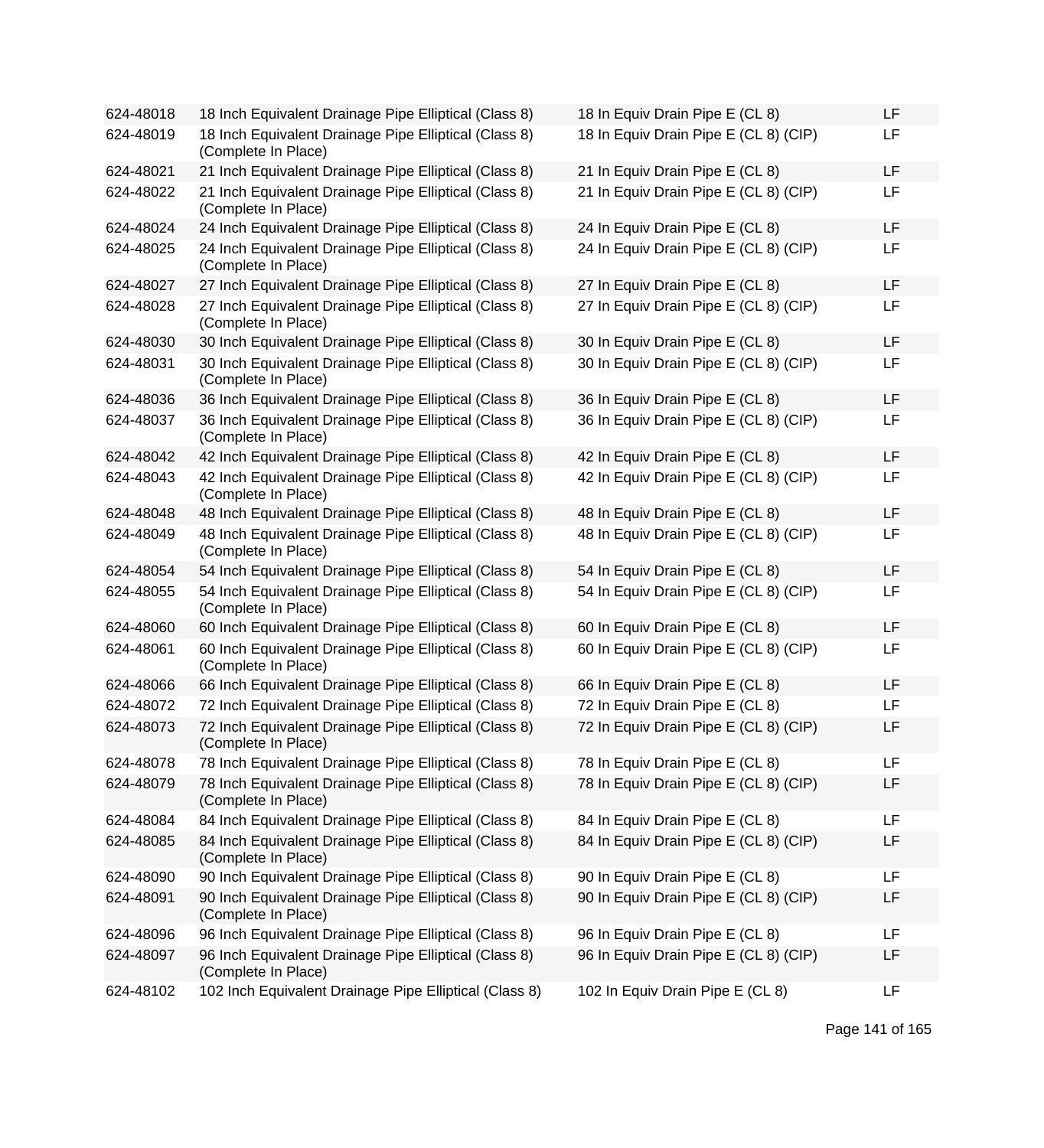| 624-48103 | 102 Inch Equivalent Drainage Pipe Elliptical (Class 8)<br>(Complete In Place) | 102 In Equiv Drain Pipe E (CL 8) (CIP) | LF |
|-----------|-------------------------------------------------------------------------------|----------------------------------------|----|
| 624-48108 | 108 Inch Equivalent Drainage Pipe Elliptical (Class 8)                        | 108 In Equiv Drain Pipe E (CL 8)       | LF |
| 624-48109 | 108 Inch Equivalent Drainage Pipe Elliptical (Class 8)<br>(Complete In Place) | 108 In Equiv Drain Pipe E (CL 8) (CIP) | LF |
| 624-49018 | 18 Inch Equivalent Drainage Pipe Elliptical (Class 9)                         | 18 In Equiv Drain Pipe E (CL 9)        | LF |
| 624-49019 | 18 Inch Equivalent Drainage Pipe Elliptical (Class 9)<br>(Complete In Place)  | 18 In Equiv Drain Pipe E (CL 9) (CIP)  | LF |
| 624-49021 | 21 Inch Equivalent Drainage Pipe Elliptical (Class 9)                         | 21 In Equiv Drain Pipe E (CL 9)        | LF |
| 624-49022 | 21 Inch Equivalent Drainage Pipe Elliptical (Class 9)<br>(Complete In Place)  | 21 In Equiv Drain Pipe E (CL 9) (CIP)  | LF |
| 624-49024 | 24 Inch Equivalent Drainage Pipe Elliptical (Class 9)                         | 24 In Equiv Drain Pipe E (CL 9)        | LF |
| 624-49025 | 24 Inch Equivalent Drainage Pipe Elliptical (Class 9)<br>(Complete In Place)  | 24 In Equiv Drain Pipe E (CL 9) (CIP)  | LF |
| 624-49027 | 27 Inch Equivalent Drainage Pipe Elliptical (Class 9)                         | 27 In Equiv Drain Pipe E (CL 9)        | LF |
| 624-49028 | 27 Inch Equivalent Drainage Pipe Elliptical (Class 9)<br>(Complete In Place)  | 27 In Equiv Drain Pipe E (CL 9) (CIP)  | LF |
| 624-49030 | 30 Inch Equivalent Drainage Pipe Elliptical (Class 9)                         | 30 In Equiv Drain Pipe E (CL 9)        | LF |
| 624-49031 | 30 Inch Equivalent Drainage Pipe Elliptical (Class 9)<br>(Complete In Place)  | 30 In Equiv Drain Pipe E (CL 9) (CIP)  | LF |
| 624-49036 | 36 Inch Equivalent Drainage Pipe Elliptical (Class 9)                         | 36 In Equiv Drain Pipe E (CL 9)        | LF |
| 624-49037 | 36 Inch Equivalent Drainage Pipe Elliptical (Class 9)<br>(Complete In Place)  | 36 In Equiv Drain Pipe E (CL 9) (CIP)  | LF |
| 624-49042 | 42 Inch Equivalent Drainage Pipe Elliptical (Class 9)                         | 42 In Equiv Drain Pipe E (CL 9)        | LF |
| 624-49043 | 42 Inch Equivalent Drainage Pipe Elliptical (Class 9)<br>(Complete In Place)  | 42 In Equiv Drain Pipe E (CL 9) (CIP)  | LF |
| 624-49048 | 48 Inch Equivalent Drainage Pipe Elliptical (Class 9)                         | 48 In Equiv Drain Pipe E (CL 9)        | LF |
| 624-49049 | 48 Inch Equivalent Drainage Pipe Elliptical (Class 9)<br>(Complete In Place)  | 48 In Equiv Drain Pipe E (CL 9) (CIP)  | LF |
| 624-49054 | 54 Inch Equivalent Drainage Pipe Elliptical (Class 9)                         | 54 In Equiv Drain Pipe E (CL 9)        | LF |
| 624-49055 | 54 Inch Equivalent Drainage Pipe Elliptical (Class 9)<br>(Complete In Place)  | 54 In Equiv Drain Pipe E (CL 9) (CIP)  | LF |
| 624-49060 | 60 Inch Equivalent Drainage Pipe Elliptical (Class 9)                         | 60 In Equiv Drain Pipe E (CL 9)        | LF |
| 624-49061 | 60 Inch Equivalent Drainage Pipe Elliptical (Class 9)<br>(Complete In Place)  | 60 In Equiv Drain Pipe E (CL 9) (CIP)  | LF |
| 624-49066 | 66 Inch Equivalent Drainage Pipe Elliptical (Class 9)                         | 66 In Equiv Drain Pipe E (CL 9)        | LF |
| 624-49072 | 72 Inch Equivalent Drainage Pipe Elliptical (Class 9)                         | 72 In Equiv Drain Pipe E (CL 9)        | LF |
| 624-49073 | 72 Inch Equivalent Drainage Pipe Elliptical (Class 9)<br>(Complete In Place)  | 72 In Equiv Drain Pipe E (CL 9) (CIP)  | LF |
| 624-49078 | 78 Inch Equivalent Drainage Pipe Elliptical (Class 9)                         | 78 In Equiv Drain Pipe E (CL 9)        | LF |
| 624-49079 | 78 Inch Equivalent Drainage Pipe Elliptical (Class 9)<br>(Complete In Place)  | 78 In Equiv Drain Pipe E (CL 9) (CIP)  | LF |
| 624-49084 | 84 Inch Equivalent Drainage Pipe Elliptical (Class 9)                         | 84 In Equiv Drain Pipe E (CL 9)        | LF |
| 624-49085 | 84 Inch Equivalent Drainage Pipe Elliptical (Class 9)<br>(Complete In Place)  | 84 In Equiv Drain Pipe E (CL 9) (CIP)  | LF |
| 624-49090 | 90 Inch Equivalent Drainage Pipe Elliptical (Class 9)                         | 90 In Equiv Drain Pipe E (CL 9)        | LF |
| 624-49091 | 90 Inch Equivalent Drainage Pipe Elliptical (Class 9)<br>(Complete In Place)  | 90 In Equiv Drain Pipe E (CL 9) (CIP)  | LF |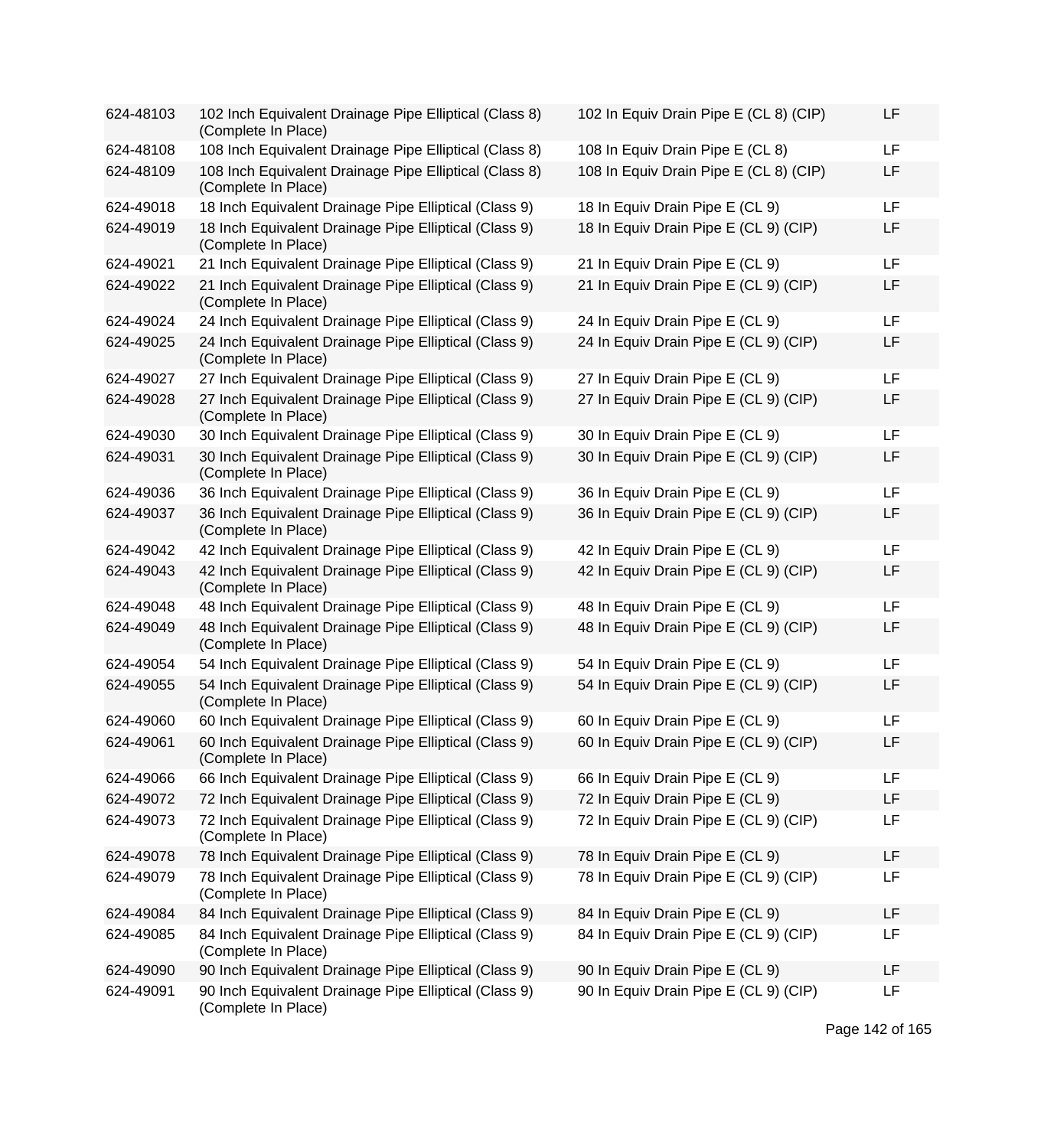| 624-49096 | 96 Inch Equivalent Drainage Pipe Elliptical (Class 9)                         | 96 In Equiv Drain Pipe E (CL 9)        | LF |
|-----------|-------------------------------------------------------------------------------|----------------------------------------|----|
| 624-49097 | 96 Inch Equivalent Drainage Pipe Elliptical (Class 9)<br>(Complete In Place)  | 96 In Equiv Drain Pipe E (CL 9) (CIP)  | LF |
| 624-49102 | 102 Inch Equivalent Drainage Pipe Elliptical (Class 9)                        | 102 In Equiv Drain Pipe E (CL 9)       | LF |
| 624-49103 | 102 Inch Equivalent Drainage Pipe Elliptical (Class 9)<br>(Complete In Place) | 102 In Equiv Drain Pipe E (CL 9) (CIP) | LF |
| 624-49108 | 108 Inch Equivalent Drainage Pipe Elliptical (Class 9)                        | 108 In Equiv Drain Pipe E (CL 9)       | LF |
| 624-49109 | 108 Inch Equivalent Drainage Pipe Elliptical (Class 9)<br>(Complete In Place) | 108 In Equiv Drain Pipe E (CL 9) (CIP) | LF |
| 624-50018 | 18 Inch Equivalent Drainage Pipe Elliptical (Class 10)                        | 18 In Equiv Drain E (CL 10)            | LF |
| 624-50019 | 18 Inch Equivalent Drainage Pipe Elliptical (Class 10)<br>(Complete In Place) | 18 In Equiv Drain Pipe E (CL 10) (CIP) | LF |
| 624-50021 | 21 Inch Equivalent Drainage Pipe Elliptical (Class 10)                        | 21 In Equiv Drain Pipe E (CL 10)       | LF |
| 624-50022 | 21 Inch Equivalent Drainage Pipe Elliptical (Class 10)<br>(Complete In Place) | 21 In Equiv Drain Pipe E (CL 10) (CIP) | LF |
| 624-50024 | 24 Inch Equivalent Drainage Pipe Elliptical (Class 10)                        | 24 In Equiv Drain Pipe E (CL 10        | LF |
| 624-50025 | 24 Inch Equivalent Drainage Pipe Elliptical (Class 10)<br>(Complete In Place) | 24 In Equiv Drain Pipe E (CL 10) (CIP) | LF |
| 624-50027 | 27 Inch Equivalent Drainage Pipe Elliptical (Class 10)                        | 27 In Equiv Drain Pipe E (CL 10)       | LF |
| 624-50028 | 27 Inch Equivalent Drainage Pipe Elliptical (Class 10)<br>(Complete In Place) | 27 In Equiv Drain Pipe E (CL 10) (CIP) | LF |
| 624-50030 | 30 Inch Equivalent Drainage Pipe Elliptical (Class 10)                        | 30 In Equiv Drain Pipe E (CL 10)       | LF |
| 624-50031 | 30 Inch Equivalent Drainage Pipe Elliptical (Class 10)<br>(Complete In Place) | 30 In Equiv Drain Pipe E (CL 10) (CIP) | LF |
| 624-50036 | 36 Inch Equivalent Drainage Pipe Elliptical (Class 10)                        | 36 In Equiv Drain Pipe E (CL 10)       | LF |
| 624-50037 | 36 Inch Equivalent Drainage Pipe Elliptical (Class 10)<br>(Complete In Place) | 36 In Equiv Drain Pipe E (CL 10) (CIP) | LF |
| 624-50042 | 42 Inch Equivalent Drainage Pipe Elliptical (Class 10)                        | 42 In Equiv Drain Pipe E (CL 10)       | LF |
| 624-50043 | 42 Inch Equivalent Drainage Pipe Elliptical (Class 10)<br>(Complete In Place) | 42 In Equiv Drain Pipe E (CL 10) (CIP) | LF |
| 624-50048 | 48 Inch Equivalent Drainage Pipe Elliptical (Class 10)                        | 48 In Equiv Drain Pipe E (CL 10)       | LF |
| 624-50049 | 48 Inch Equivalent Drainage Pipe Elliptical (Class 10)<br>(Complete In Place) | 48 In Equiv Drain Pipe E (CL 10) (CIP) | LF |
| 624-50054 | 54 Inch Equivalent Drainage Pipe Elliptical (Class 10)                        | 54 In Equiv Drain Pipe E (CL 10)       | LF |
| 624-50055 | 54 Inch Equivalent Drainage Pipe Elliptical (Class 10)<br>(Complete In Place) | 54 In Equiv Drain Pipe E (CL 10) (CIP) | LF |
| 624-50060 | 60 Inch Equivalent Drainage Pipe Elliptical (Class 10)                        | 60 In Equiv Drain Pipe E (CL 10)       | LF |
| 624-50061 | 60 Inch Equivalent Drainage Pipe Elliptical (Class 10)<br>(Complete In Place) | 60 In Equiv Drain Pipe E (CL 10) (CIP) | LF |
| 624-50066 | 66 Inch Equivalent Drainage Pipe Elliptical (Class 10)                        | 66 In Equiv Drain Pipe E (CL 10)       | LF |
| 624-50072 | 72 Inch Equivalent Drainage Pipe Elliptical (Class 10)                        | 72 In Equiv Drain Pipe E (CL 10)       | LF |
| 624-50073 | 72 Inch Equivalent Drainage Pipe Elliptical (Class 10)<br>(Complete In Place) | 72 In Equiv Drain Pipe E (CL 10) (CIP) | LF |
| 624-50078 | 78 Inch Equivalent Drainage Pipe Elliptical (Class 10)                        | 78 In Equiv Drain Pipe E (CL 10)       | LF |
| 624-50079 | 78 Inch Equivalent Drainage Pipe Elliptical (Class 10)<br>(Complete In Place) | 78 In Equiv Drain Pipe E (CL 10) (CIP) | LF |
| 624-50084 | 84 Inch Equivalent Drainage Pipe Elliptical (Class 10)                        | 84 In Equiv Drain Pipe E (CL 10)       | LF |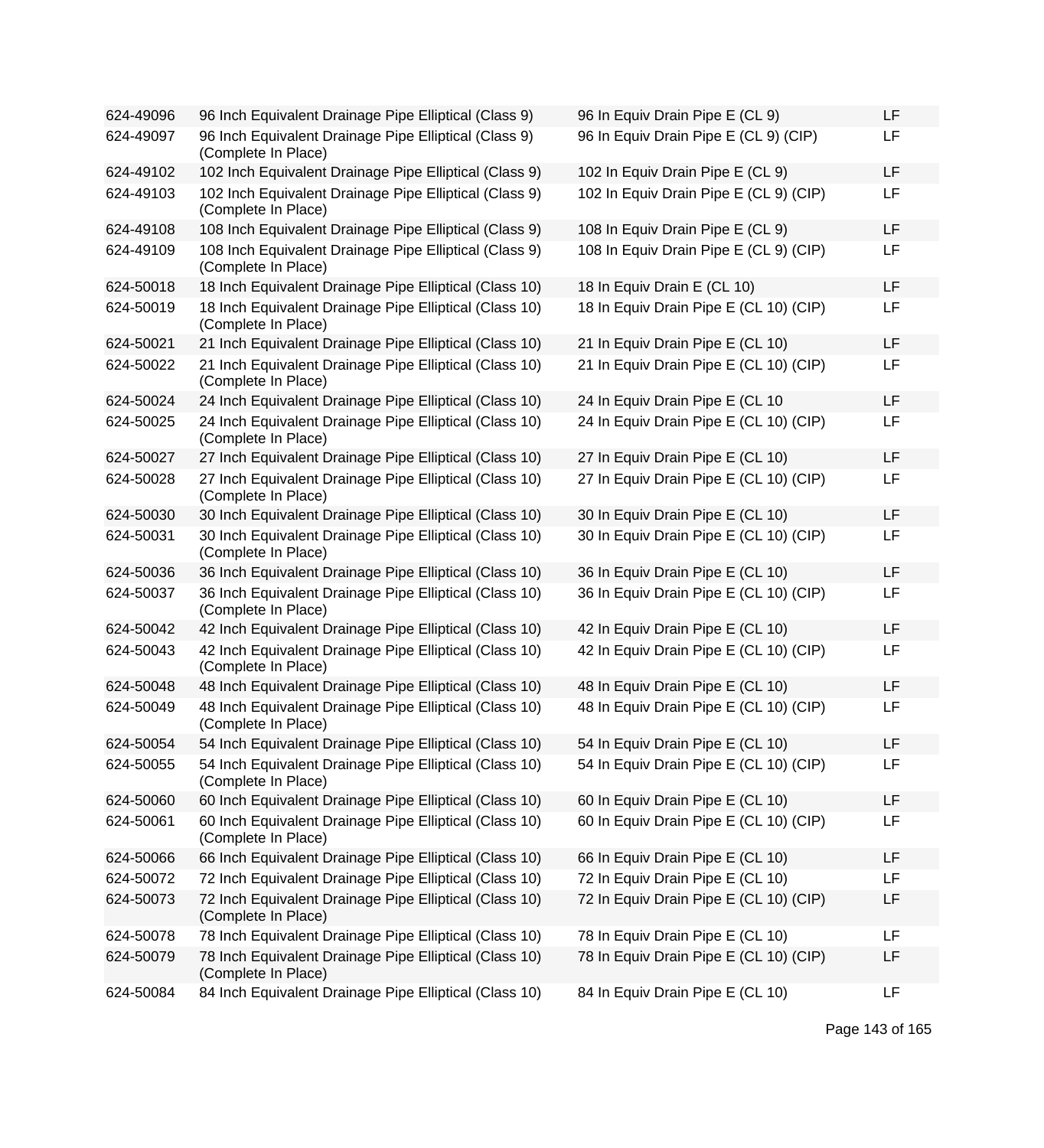| 624-50085 | 84 Inch Equivalent Drainage Pipe Elliptical (Class 10)<br>(Complete In Place)  | 84 In Equiv Drain Pipe E (CL 10) (CIP)  | LF        |
|-----------|--------------------------------------------------------------------------------|-----------------------------------------|-----------|
| 624-50090 | 90 Inch Equivalent Drainage Pipe Elliptical (Class 10)                         | 90 In Equiv Drain Pipe E (CL 10)        | <b>LF</b> |
| 624-50091 | 90 Inch Equivalent Drainage Pipe Elliptical (Class 10)<br>(Complete In Place)  | 90 In Equiv Drain Pipe E (CL 10) (CIP)  | LF        |
| 624-50096 | 96 Inch Equivalent Drainage Pipe Elliptical (Class 10)                         | 96 In Equiv Drain Pipe E (CL 10)        | <b>LF</b> |
| 624-50097 | 96 Inch Equivalent Drainage Pipe Elliptical (Class 10)<br>(Complete In Place)  | 96 In Equiv Drain Pipe E (CL 10) (CIP)  | LF        |
| 624-50102 | 102 Inch Equivalent Drainage Pipe Elliptical (Class 10)                        | 102 In Equiv Drain Pipe E (CL 10)       | LF        |
| 624-50103 | 102 Inch Equivalent Drainage Pipe Elliptical (Class 10)<br>(Complete In Place) | 102 In Equiv Drain Pipe E (CL 10) (CIP) | LF        |
| 624-50108 | 108 Inch Equivalent Drainage Pipe Elliptical (Class 10)                        | 108 In Equiv Drain Pipe E (CL 10)       | <b>LF</b> |
| 624-50109 | 108 Inch Equivalent Drain Pipe Elliptical (Class 10)<br>(Complete In Place)    | 108 In Equiv Drain Pipe E (CL 10) (CIP) | <b>LF</b> |
| 624-60015 | 15 Inch Equivalent Drainage Pipe Arch (Class 0)                                | 15 In Equiv Drain Pipe A (CL 0)         | <b>LF</b> |
| 624-60016 | 15 Inch Equivalent Drainage Pipe Arch (Class 0)<br>(Complete In Place)         | 15 In Equiv Drain Pipe A (CL 0) (CIP)   | LF        |
| 624-60018 | 18 Inch Equivalent Drainage Pipe Arch (Class 0)                                | 18 In Equiv Drain Pipe A (CL 0)         | <b>LF</b> |
| 624-60019 | 18 Inch Equivalent Drainage Pipe Arch (Class 0)<br>(Complete In Place)         | 18 In Equiv Drain Pipe A (CL 0) (CIP)   | LF        |
| 624-60021 | 21 Inch Equivalent Drainage Pipe Arch (Class 0)                                | 21 In Equiv Drain Pipe A (CL 0)         | LF        |
| 624-60022 | 21 Inch Equivalent Drainage Pipe Arch (Class 0)<br>(Complete In Place)         | 21 In Equiv Drain Pipe A (CL 0) (CIP)   | LF        |
| 624-60024 | 24 Inch Equivalent Drainage Pipe Arch (Class 0)                                | 24 In Equiv Drain Pipe A (CL 0)         | <b>LF</b> |
| 624-60025 | 24 Inch Equivalent Drainage Pipe Arch (Class 0)<br>(Complete In Place)         | 24 In Equiv Drain Pipe A (CL 0) (CIP)   | LF        |
| 624-60030 | 30 Inch Equivalent Drainage Pipe Arch (Class 0)                                | 30 In Equiv Drain Pipe A (CL 0)         | LF        |
| 624-60031 | 30 Inch Equivalent Drainage Pipe Arch (Class 0)<br>(Complete In Place)         | 30 In Equiv Drain Pipe A (CL 0) (CIP)   | LF        |
| 624-60036 | 36 Inch Equivalent Drainage Pipe Arch (Class 0)                                | 36 In Equiv Drain Pipe A (CL 0)         | LF        |
| 624-60037 | 36 Inch Equivalent Drainage Pipe Arch (Class 0)<br>(Complete In Place)         | 36 In Equiv Drain Pipe A (CL 0) (CIP)   | LF        |
| 624-60042 | 42 Inch Equivalent Drainage Pipe Arch (Class 0)                                | 42 In Equiv Drain Pipe A (CL 0)         | LF        |
| 624-60043 | 42 Inch Equivalent Drainage Pipe Arch (Class 0)<br>(Complete In Place)         | 42 In Equiv Drain Pipe A (CL 0) (CIP)   | LF        |
| 624-60048 | 48 Inch Equivalent Drainage Pipe Arch (Class 0)                                | 48 In Equiv Drain Pipe A (CL 0)         | LF        |
| 624-60049 | 48 Inch Equivalent Drainage Pipe Arch (Class 0)<br>(Complete In Place)         | 48 In Equiv Drain Pipe A (CL 0) (CIP)   | LF        |
| 624-60054 | 54 Inch Equivalent Drainage Pipe Arch (Class 0)                                | 54 In Equiv Drain Pipe A (CL 0)         | LF        |
| 624-60055 | 54 Inch Equivalent Drainage Pipe Arch (Class 0)<br>(Complete In Place)         | 54 In Equiv Drain Pipe A (CL 0) (CIP)   | LF        |
| 624-60060 | 60 Inch Equivalent Drainage Pipe Arch (Class 0)                                | 60 In Equiv Drain Pipe A (CL 0)         | LF        |
| 624-60061 | 60 Inch Equivalent Drainage Pipe Arch (Class 0)<br>(Complete In Place)         | 60 In Equiv Drain Pipe A (CL 0) (CIP)   | LF        |
| 624-60066 | 66 Inch Equivalent Drainage Pipe Arch (Class 0)                                | 66 In Equiv Drain Pipe A (CL 0)         | LF        |
| 624-60067 | 66 Inch Equivalent Drainage Pipe Arch (Class 0)<br>(Complete In Place)         | 66 In Equiv Drain Pipe A (CL 0) (CIP)   | LF        |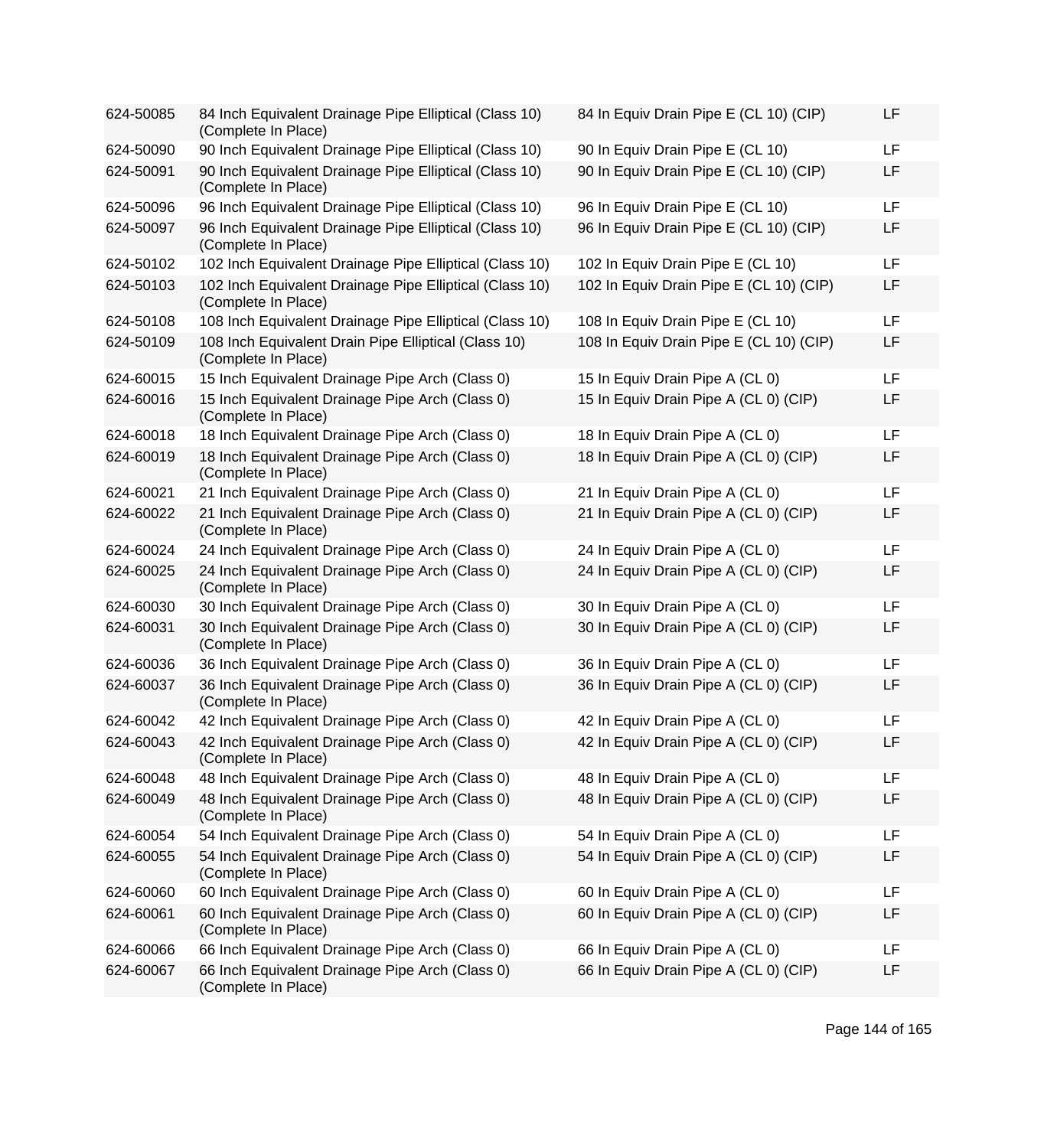| 624-60072 | 72 Inch Equivalent Drainage Pipe Arch (Class 0)                        | 72 In Equiv Drain Pipe A (CL 0)       | LF |
|-----------|------------------------------------------------------------------------|---------------------------------------|----|
| 624-60073 | 72 Inch Equivalent Drainage Pipe Arch (Class 0)<br>(Complete In Place) | 72 In Equiv Drain Pipe A (CL 0) (CIP) | LF |
| 624-60078 | 78 Inch Equivalent Drainage Pipe Arch (Class 0)                        | 78 In Equiv Drain Pipe A (CL 0)       | LF |
| 624-60079 | 78 Inch Equivalent Drainage Pipe Arch (Class 0)<br>(Complete In Place) | 78 In Equiv Drain Pipe A (CL 0) (CIP) | LF |
| 624-60084 | 84 Inch Equivalent Drainage Pipe Arch (Class 0)                        | 84 In Equiv Drain Pipe A (CL 0)       | LF |
| 624-60090 | 90 Inch Equivalent Drainage Pipe Arch (Class 0)                        | 90 In Equiv Drain Pipe A (CL 0)       | LF |
| 624-60096 | 96 Inch Equivalent Drainage Pipe Arch (Class 0)                        | 96 In Equiv Drain Pipe A (CL 0)       | LF |
| 624-60102 | 102 Inch Equivalent Drainage Pipe Arch (Class 0)                       | 102 In Equiv Drain Pipe A (CL 0)      | LF |
| 624-60108 | 108 Inch Equivalent Drainage Pipe Arch (Class 0)                       | 108 In Equiv Drain Pipe A (CL 0)      | LF |
| 624-60114 | 114 Inch Equivalent Drainage Pipe Arch (Class 0)                       | 114 In Equiv Drain Pipe A (CL 0)      | LF |
| 624-60120 | 120 Inch Equivalent Drainage Pipe Arch (Class 0)                       | 120 In Equiv Drain Pipe A (CL 0)      | LF |
| 624-61015 | 15 Inch Equivalent Drainage Pipe Arch (Class 1)                        | 15 In Equiv Drain Pipe A (CL 1)       | LF |
| 624-61016 | 15 Inch Equivalent Drainage Pipe Arch (Class 1)<br>(Complete In Place) | 15 In Equiv Drain Pipe A (CL 1) (CIP) | LF |
| 624-61018 | 18 Inch Equivalent Drainage Pipe Arch (Class 1)                        | 18 In Equiv Drain Pipe A (CL 1)       | LF |
| 624-61019 | 18 Inch Equivalent Drainage Pipe Arch (Class 1)<br>(Complete In Place) | 18 In Equiv Drain Pipe A (CL 1) (CIP) | LF |
| 624-61021 | 21 Inch Equivalent Drainage Pipe Arch (Class 1)                        | 21 Inch Equiv Drain Pipe A (CL 1)     | LF |
| 624-61022 | 21 Inch Equivalent Drainage Pipe Arch (Class 1)<br>(Complete In Place) | 21 In Equiv Drain Pipe A (CL 1) (CIP) | LF |
| 624-61024 | 24 Inch Equivalent Drainage Pipe Arch (Class 1)                        | 24 In Equiv Drain Pipe A (CL 1)       | LF |
| 624-61025 | 24 Inch Equivalent Drainage Pipe Arch (Class 1)<br>(Complete In Place) | 24 In Equiv Drain Pipe A (CL 1) (CIP) | LF |
| 624-61030 | 30 Inch Equivalent Drainage Pipe Arch (Class 1)                        | 30 In Equiv Drain Pipe A (CL 1)       | LF |
| 624-61036 | 36 Inch Equivalent Drainage Pipe Arch (Class 1)                        | 36 In Equiv Drain Pipe A (CL 1)       | LF |
| 624-61042 | 42 Inch Equivalent Drainage Pipe Arch (Class 1)                        | 42 In Equiv Drain Pipe A (CL 1)       | LF |
| 624-61048 | 48 Inch Equivalent Drainage Pipe Arch (Class 1)                        | 48 In Equiv Drain Pipe A (CL 1)       | LF |
| 624-61054 | 54 Inch Equivalent Drainage Pipe Arch (Class 1)                        | 54 In Equiv Drain Pipe A (CL 1)       | LF |
| 624-61060 | 60 Inch Equivalent Drainage Pipe Arch (Class 1)                        | 60 In Equiv Drain Pipe A (CL 1)       | LF |
| 624-61066 | 66 Inch Equivalent Drainage Pipe Arch (Class 1)                        | 66 In Equiv Drain Pipe A (CL 1)       | LF |
| 624-61072 | 72 Inch Equivalent Drainage Pipe Arch (Class 1)                        | 72 In Equiv Drain Pipe A (CL 1)       | LF |
| 624-61078 | 78 Inch Equivalent Drainage Pipe Arch (Class 1)                        | 78 In Equiv Drain Pipe A (CL 1)       | LF |
| 624-61084 | 84 Inch Equivalent Drainage Pipe Arch (Class 1)                        | 84 In Equiv Drain Pipe A (CL 1)       | LF |
| 624-61090 | 90 Inch Equivalent Drainage Pipe Arch (Class 1)                        | 90 In Equiv Drain Pipe A (CL 1)       | LF |
| 624-61096 | 96 Inch Equivalent Drainage Pipe Arch (Class 1)                        | 96 In Equiv Drain Pipe A (CL 1)       | LF |
| 624-61102 | 102 Inch Equivalent Drainage Pipe Arch (Class 1)                       | 102 In Equiv Drain Pipe A (CL 1)      | LF |
| 624-61108 | 108 Inch Equivalent Drainage Pipe Arch (Class 1)                       | 108 In Equiv Drain Pipe A (CL 1)      | LF |
| 624-61114 | 114 Inch Equivalent Drainage Pipe Arch (Class 1)                       | 114 In Equiv Drain Pipe A (CL 1)      | LF |
| 624-61120 | 120 Inch Equivalent Drainage Pipe Arch (Class 1)                       | 120 In Equiv Drain Pipe A (CL 1)      | LF |
| 624-62015 | 15 Inch Equivalent Drainage Pipe Arch (Class 2)                        | 15 In Equiv Drain Pipe A (CL 2)       | LF |
| 624-62016 | 15 Inch Equivalent Drainage Pipe Arch (Class 2)<br>(Complete In Place) | 15 In Equiv Drain Pipe A (CL 2) (CIP) | LF |
| 624-62018 | 18 Inch Equivalent Drainage Pipe Arch (Class 2)                        | 18 In Equiv Drain Pipe A (CL 2)       | LF |

| 72 In Equiv Drain Pipe A (CL 0)       | LF       |
|---------------------------------------|----------|
| 72 In Equiv Drain Pipe A (CL 0) (CIP) | LF       |
| 78 In Equiv Drain Pipe A (CL 0)       | LF       |
| 78 In Equiv Drain Pipe A (CL 0) (CIP) | LF       |
|                                       |          |
| 84 In Equiv Drain Pipe A (CL 0)       | LF       |
| 90 In Equiv Drain Pipe A (CL 0)       | LF       |
| 96 In Equiv Drain Pipe A (CL 0)       | LF       |
| 102 In Equiv Drain Pipe A (CL 0)      | LF       |
| 108 In Equiv Drain Pipe A (CL 0)      | LF       |
| 114 In Equiv Drain Pipe A (CL 0)      | LF       |
| 120 In Equiv Drain Pipe A (CL 0)      | LF       |
| 15 In Equiv Drain Pipe A (CL 1)       | LF       |
| 15 In Equiv Drain Pipe A (CL 1) (CIP) | LF       |
| 18 In Equiv Drain Pipe A (CL 1)       | LF       |
| 18 In Equiv Drain Pipe A (CL 1) (CIP) | LF       |
|                                       |          |
| 21 Inch Equiv Drain Pipe A (CL 1)     | LF       |
| 21 In Equiv Drain Pipe A (CL 1) (CIP) | LF       |
| 24 In Equiv Drain Pipe A (CL 1)       | LF       |
| 24 In Equiv Drain Pipe A (CL 1) (CIP) | LF       |
|                                       | LF       |
| 30 In Equiv Drain Pipe A (CL 1)       | LF       |
| 36 In Equiv Drain Pipe A (CL 1)       | LF       |
| 42 In Equiv Drain Pipe A (CL 1)       | LF       |
| 48 In Equiv Drain Pipe A (CL 1)       |          |
| 54 In Equiv Drain Pipe A (CL 1)       | LF       |
| 60 In Equiv Drain Pipe A (CL 1)       | LF       |
| 66 In Equiv Drain Pipe A (CL 1)       | LF<br>ΙF |
| 72 In Equiv Drain Pipe A (CL 1)       |          |
| 78 In Equiv Drain Pipe A (CL 1)       | LF       |
| 84 In Equiv Drain Pipe A (CL 1)       | LF       |
| 90 In Equiv Drain Pipe A (CL 1)       | LF       |
| 96 In Equiv Drain Pipe A (CL 1)       | LF       |
| 102 In Equiv Drain Pipe A (CL 1)      | LF       |
| 108 In Equiv Drain Pipe A (CL 1)      | LF       |
| 114 In Equiv Drain Pipe A (CL 1)      | LF       |
| 120 In Equiv Drain Pipe A (CL 1)      | LF       |
| 15 In Equiv Drain Pipe A (CL 2)       | LF       |
| 15 In Equiv Drain Pipe A (CL 2) (CIP) | LF       |
| 18 In Equiv Drain Pipe A (CL 2)       | LF       |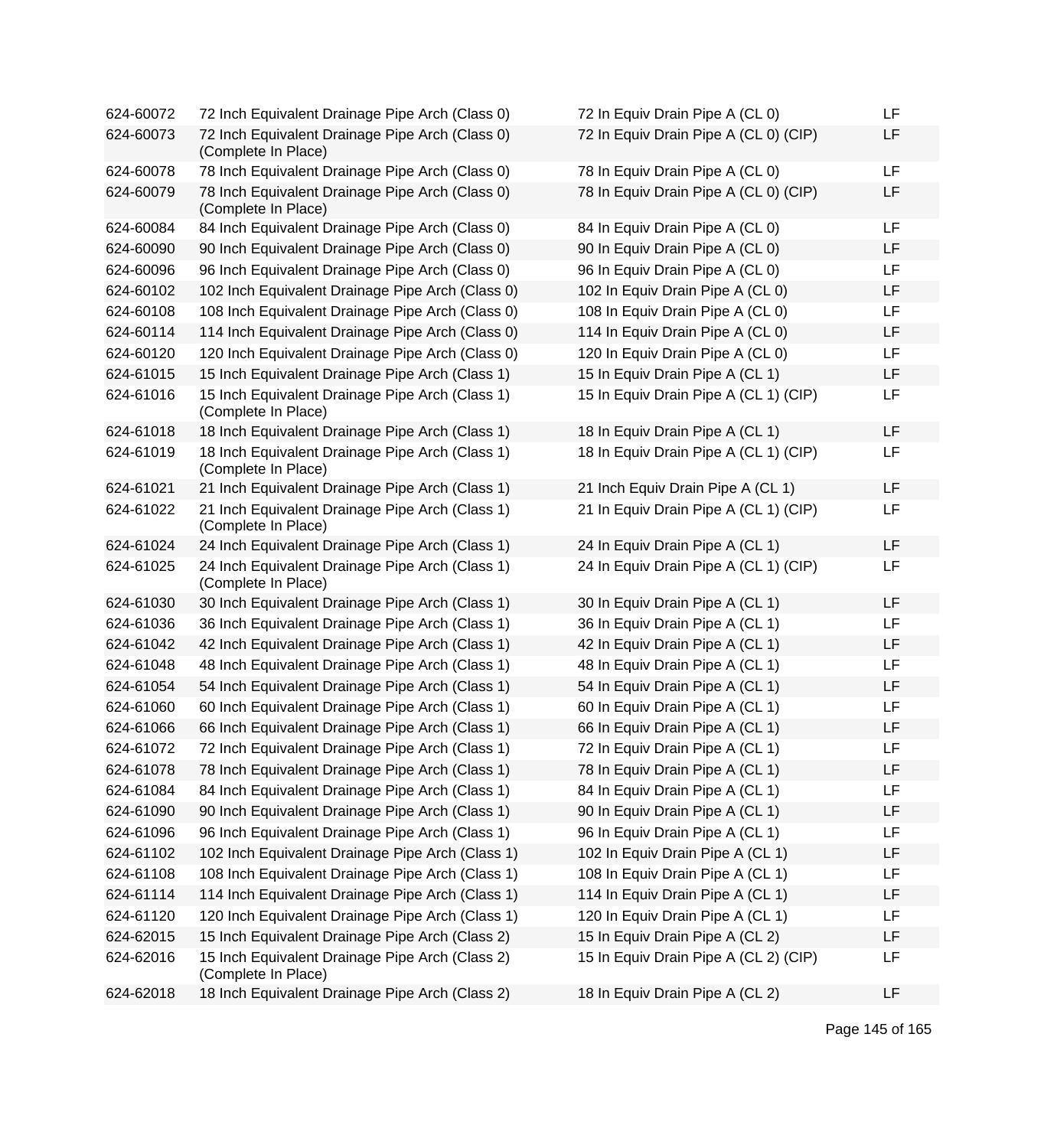| 624-62019 | 18 Inch Equivalent Drainage Pipe Arch (Class 2)<br>(Complete In Place) | 18 In Equiv Drain Pipe A (CL 2) (CIP) | LF |
|-----------|------------------------------------------------------------------------|---------------------------------------|----|
| 624-62021 | 21 Inch Equivalent Drainage Pipe Arch (Class 2)                        | 21 In Equiv Drain Pipe A (CL 2)       | LF |
| 624-62022 | 21 Inch Equivalent Drainage Pipe Arch (Class 2)<br>(Complete In Place) | 21 In Equiv Drain Pipe A (CL 2) (CIP) | LF |
| 624-62024 | 24 Inch Equivalent Drainage Pipe Arch (Class 2)                        | 24 In Equiv Drain Pipe A (CL 2)       | LF |
| 624-62025 | 24 Inch Equivalent Drainage Pipe Arch (Class 2)<br>(Complete In Place) | 24 In Equiv Drain Pipe A (CL 2) (CIP) | LF |
| 624-62030 | 30 Inch Equivalent Drainage Pipe Arch (Class 2)                        | 30 In Equiv Drain Pipe A (CL 2)       | LF |
| 624-62036 | 36 Inch Equivalent Drainage Pipe Arch (Class 2)                        | 36 In Equiv Drain Pipe A (CL 2)       | LF |
| 624-62042 | 42 Inch Equivalent Drainage Pipe Arch (Class 2)                        | 42 In Equiv Drain Pipe A (CL 2)       | LF |
| 624-62048 | 48 Inch Equivalent Drainage Pipe Arch (Class 2)                        | 48 In Equiv Drain Pipe A (CL 2)       | LF |
| 624-62054 | 54 Inch Equivalent Drainage Pipe Arch (Class 2)                        | 54 In Equiv Drain Pipe A (CL 2)       | LF |
| 624-62060 | 60 Inch Equivalent Drainage Pipe Arch (Class 2)                        | 60 In Equiv Drain Pipe A (CL 2)       | LF |
| 624-62066 | 66 Inch Equivalent Drainage Pipe Arch (Class 2)                        | 66 In Equiv Drain Pipe A (CL 2)       | LF |
| 624-62072 | 72 Inch Equivalent Drainage Pipe Arch (Class 2)                        | 72 In Equiv Drain Pipe A (CL 2)       | LF |
| 624-62078 | 78 Inch Equivalent Drainage Pipe Arch (Class 2)                        | 78 In Equiv Drain Pipe A (CL 2)       | LF |
| 624-62084 | 84 Inch Equivalent Drainage Pipe Arch (Class 2)                        | 84 In Equiv Drain Pipe A (CL 2)       | LF |
| 624-62090 | 90 Inch Equivalent Drainage Pipe Arch (Class 2)                        | 90 In Equiv Drain Pipe A (CL 2)       | LF |
| 624-62096 | 96 Inch Equivalent Drainage Pipe Arch (Class 2)                        | 96 In Equiv Drain Pipe A (CL 2)       | LF |
| 624-62102 | 102 Inch Equivalent Drainage Pipe Arch (Class 2)                       | 102 In Equiv Drain Pipe A (CL 2)      | LF |
| 624-62108 | 108 Inch Equivalent Drainage Pipe Arch (Class 2)                       | 108 In Equiv Drain Pipe A (CL 2)      | LF |
| 624-62114 | 114 Inch Equivalent Drainage Pipe Arch (Class 2)                       | 114 In Equiv Drain Pipe A (CL 2)      | LF |
| 624-62120 | 120 Inch Equivalent Drainage Pipe Arch (Class 2)                       | 120 In Equiv Drain Pipe A (CL 2)      | LF |
| 624-63015 | 15 Inch Equivalent Drainage Pipe Arch (Class 3)                        | 15 In Equiv Drain Pipe A (CL 3)       | LF |
| 624-63016 | 15 Inch Equivalent Drainage Pipe Arch (Class 3)<br>(Complete In Place) | 15 In Equiv Drain Pipe A (CL 3) (CIP) | LF |
| 624-63018 | 18 Inch Equivalent Drainage Pipe Arch (Class 3)                        | 18 In Equiv Drain Pipe A (CL 3)       | LF |
| 624-63019 | 18 Inch Equivalent Drainage Pipe Arch (Class 3)<br>(Complete In Place) | 18 In Equiv Drain Pipe A (CL 3) (CIP) | LF |
| 624-63021 | 21 Inch Equivalent Drainage Pipe Arch (Class 3)                        | 21 In Equiv Drain Pipe A (CL 3)       | LF |
| 624-63022 | 21 Inch Equivalent Drainage Pipe Arch (Class 3)<br>(Complete In Place) | 21 In Equiv Drain Pipe A (CL 3) (CIP) | LF |
| 624-63024 | 24 Inch Equivalent Drainage Pipe Arch (Class 3)                        | 24 In Equiv Drain Pipe A (CL 3)       | LF |
| 624-63025 | 24 Inch Equivalent Drainage Pipe Arch (Class 3)<br>(Complete In Place) | 24 In Equiv Drain Pipe A (CL 3) (CIP) | LF |
| 624-63030 | 30 Inch Equivalent Drainage Pipe Arch (Class 3)                        | 30 In Equiv Drain Pipe A (CL 3)       | LF |
| 624-63036 | 36 Inch Equivalent Drainage Pipe Arch (Class 3)                        | 36 In Equiv Drain Pipe A (CL 3)       | LF |
| 624-63042 | 42 Inch Equivalent Drainage Pipe Arch (Class 3)                        | 42 In Equiv Drain Pipe A (CL 3)       | LF |
| 624-63048 | 48 Inch Equivalent Drainage Pipe Arch (Class 3)                        | 48 In Equiv Drain Pipe A (CL 3)       | LF |
| 624-63054 | 54 Inch Equivalent Drainage Pipe Arch (Class 3)                        | 54 In Equiv Drain Pipe A (CL 3)       | LF |
| 624-63060 | 60 Inch Equivalent Drainage Pipe Arch (Class 3)                        | 60 In Equiv Drain Pipe A (CL 3)       | LF |
| 624-63066 | 66 Inch Equivalent Drainage Pipe Arch (Class 3)                        | 66 In Equiv Drain Pipe A (CL 3)       | LF |
| 624-63072 | 72 Inch Equivalent Drainage Pipe Arch (Class 3)                        | 72 In Equiv Drain Pipe A (CL 3)       | LF |
| 624-63078 | 78 Inch Equivalent Drainage Pipe Arch (Class 3)                        | 78 In Equiv Drain Pipe A (CL 3)       | LF |
|           |                                                                        |                                       |    |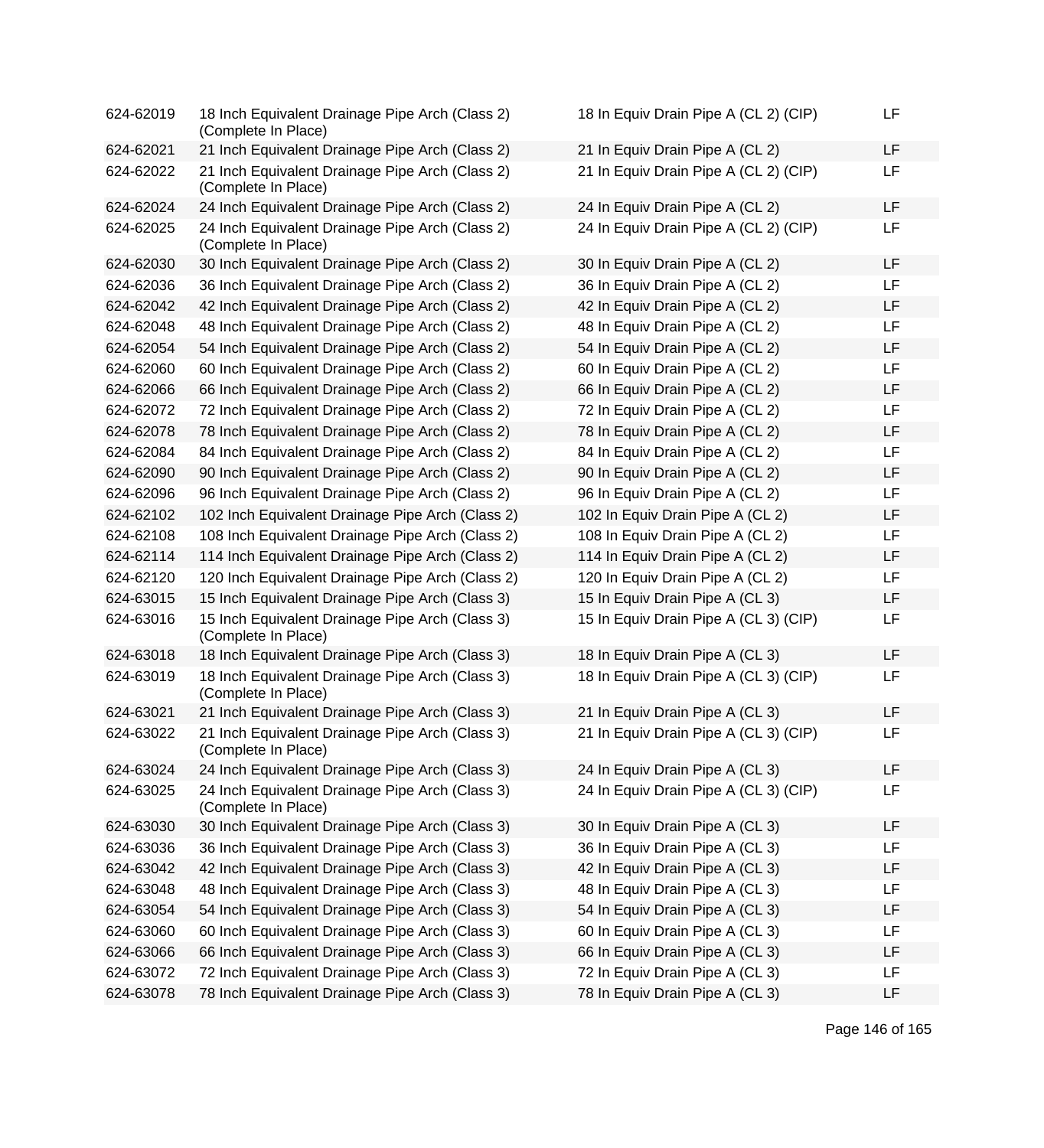| 624-63084 | 84 Inch Equivalent Drainage Pipe Arch (Class 3)                        | 84 In Equiv Drain Pipe A (CL 3)       | LF |
|-----------|------------------------------------------------------------------------|---------------------------------------|----|
| 624-63090 | 90 Inch Equivalent Drainage Pipe Arch (Class 3)                        | 90 In Equiv Drain Pipe A (CL 3)       | LF |
| 624-63096 | 96 Inch Equivalent Drainage Pipe Arch (Class 3)                        | 96 In Equiv Drain Pipe A (CL 3)       | LF |
| 624-63102 | 102 Inch Equivalent Drainage Pipe Arch (Class 3)                       | 102 In Equiv Drain Pipe A (CL 3)      | LF |
| 624-63108 | 108 Inch Equivalent Drainage Pipe Arch (Class 3)                       | 108 In Equiv Drain Pipe A (CL 3)      | LF |
| 624-63114 | 114 Inch Equivalent Drainage Pipe Arch (Class 3)                       | 114 In Equiv Drain Pipe A (CL 3)      | LF |
| 624-63120 | 120 Inch Equivalent Drainage Pipe Arch (Class 3)                       | 120 In Equiv Drain Pipe A (CL 3)      | LF |
| 624-64015 | 15 Inch Equivalent Drainage Pipe Arch (Class 4)                        | 15 In Equiv Drain Pipe A (CL 4)       | LF |
| 624-64016 | 15 Inch Equivalent Drainage Pipe Arch (Class 4)<br>(Complete In Place) | 15 In Equiv Drain Pipe A (CL 4) (CIP) | LF |
| 624-64018 | 18 Inch Equivalent Drainage Pipe Arch (Class 4)                        | 18 In Equiv Drain Pipe A (CL 4)       | LF |
| 624-64019 | 18 Inch Equivalent Drainage Pipe Arch (Class 4)<br>(Complete In Place) | 18 In Equiv Drain Pipe A (CL 4) (CIP) | LF |
| 624-64021 | 21 Inch Equivalent Drainage Pipe Arch (Class 4)                        | 21 In Equiv Drain Pipe A (CL 4)       | LF |
| 624-64022 | 21 Inch Equivalent Drainage Pipe Arch (Class 4)<br>(Complete In Place) | 21 In Equiv Drain Pipe A (CL 4) (CIP) | LF |
| 624-64024 | 24 Inch Equivalent Drainage Pipe Arch (Class 4)                        | 24 In Equiv Drain Pipe A (CL 4)       | LF |
| 624-64025 | 24 Inch Equivalent Drainage Pipe Arch (Class 4)<br>(Complete In Place) | 24 In Equiv Drain Pipe A (CL 4) (CIP) | LF |
| 624-64030 | 30 Inch Equivalent Drainage Pipe Arch (Class 4)                        | 30 In Equiv Drain Pipe A (CL 4)       | LF |
| 624-64036 | 36 Inch Equivalent Drainage Pipe Arch (Class 4)                        | 36 In Equiv Drain Pipe A (CL 4)       | LF |
| 624-64042 | 42 Inch Equivalent Drainage Pipe Arch (Class 4)                        | 42 In Equiv Drain Pipe A (CL 4)       | LF |
| 624-64048 | 48 Inch Equivalent Drainage Pipe Arch (Class 4)                        | 48 In Equiv Drain Pipe A (CL 4)       | LF |
| 624-64054 | 54 Inch Equivalent Drainage Pipe Arch (Class 4)                        | 54 In Equiv Drain Pipe A (CL 4)       | LF |
| 624-64060 | 60 Inch Equivalent Drainage Pipe Arch (Class 4)                        | 60 In Equiv Drain Pipe A (CL 4)       | LF |
| 624-64066 | 66 Inch Equivalent Drainage Pipe Arch (Class 4)                        | 66 In Equiv Drain Pipe A (CL 4)       | LF |
| 624-64072 | 72 Inch Equivalent Drainage Pipe Arch (Class 4)                        | 72 In Equiv Drain Pipe A (CL 4)       | LF |
| 624-64078 | 78 Inch Equivalent Drainage Pipe Arch (Class 4)                        | 78 In Equiv Drain Pipe A (CL 4)       | LF |
| 624-64084 | 84 Inch Equivalent Drainage Pipe Arch (Class 4)                        | 84 In Equiv Drain Pipe A (CL 4)       | LF |
| 624-64090 | 90 Inch Equivalent Drainage Pipe Arch (Class 4)                        | 90 In Equiv Drain Pipe A (CL 4)       | LF |
| 624-64096 | 96 Inch Equivalent Drainage Pipe Arch (Class 4)                        | 96 In Equiv Drain Pipe A (CL 4)       | LF |
| 624-64102 | 102 Inch Equivalent Drainage Pipe Arch (Class 4)                       | 102 In Equiv Drain Pipe A (CL 4)      | LF |
| 624-64108 | 108 Inch Equivalent Drainage Pipe Arch (Class 4)                       | 108 In Equiv Drain Pipe A (CL 4)      | LF |
| 624-64114 | 114 Inch Equivalent Drainage Pipe Arch (Class 4)                       | 114 In Equiv Drain Pipe A (CL 4)      | LF |
| 624-64120 | 120 Inch Equivalent Drainage Pipe Arch (Class 4)                       | 120 In Equiv Drain Pipe A (CL 4)      | LF |
| 624-65015 | 15 Inch Equivalent Drainage Pipe Arch (Class 5)                        | 15 In Equiv Drain Pipe A (CL 5)       | LF |
| 624-65016 | 15 Inch Equivalent Drainage Pipe Arch (Class 5)<br>(Complete In Place) | 15 In Equiv Drain Pipe A (CL 5) (CIP) | LF |
| 624-65018 | 18 Inch Equivalent Drainage Pipe Arch (Class 5)                        | 18 In Equiv Drain Pipe A (CL 5)       | LF |
| 624-65019 | 18 Inch Equivalent Drainage Pipe Arch (Class 5)<br>(Complete In Place) | 18 In Equiv Drain Pipe A (CL 5) (CIP) | LF |
| 624-65021 | 21 Inch Equivalent Drainage Pipe Arch (Class 5)                        | 21 In Equiv Drain Pipe A (CL 5)       | LF |
| 624-65022 | 21 Inch Equivalent Drainage Pipe Arch (Class 5)<br>(Complete In Place) | 21 In Equiv Drain Pipe A (CL 5) (CIP) | LF |
| 624-65024 | 24 Inch Equivalent Drainage Pipe Arch (Class 5)                        | 24 In Equiv Drain Pipe A (CL 5)       | LF |
|           |                                                                        |                                       |    |

| 84 In Equiv Drain Pipe A (CL 3)       | LF |
|---------------------------------------|----|
| 90 In Equiv Drain Pipe A (CL 3)       | LF |
| 96 In Equiv Drain Pipe A (CL 3)       | LF |
| 102 In Equiv Drain Pipe A (CL 3)      | LF |
| 108 In Equiv Drain Pipe A (CL 3)      | LF |
| 114 In Equiv Drain Pipe A (CL 3)      | LF |
| 120 In Equiv Drain Pipe A (CL 3)      | LF |
| 15 In Equiv Drain Pipe A (CL 4)       | LF |
| 15 In Equiv Drain Pipe A (CL 4) (CIP) | LF |
| 18 In Equiv Drain Pipe A (CL 4)       | LF |
| 18 In Equiv Drain Pipe A (CL 4) (CIP) | LF |
| 21 In Equiv Drain Pipe A (CL 4)       | LF |
| 21 In Equiv Drain Pipe A (CL 4) (CIP) | LF |
|                                       |    |
| 24 In Equiv Drain Pipe A (CL 4)       | LF |
| 24 In Equiv Drain Pipe A (CL 4) (CIP) | LF |
| 30 In Equiv Drain Pipe A (CL 4)       | LF |
| 36 In Equiv Drain Pipe A (CL 4)       | LF |
| 42 In Equiv Drain Pipe A (CL 4)       | LF |
| 48 In Equiv Drain Pipe A (CL 4)       | LF |
| 54 In Equiv Drain Pipe A (CL 4)       | LF |
| 60 In Equiv Drain Pipe A (CL 4)       | LF |
| 66 In Equiv Drain Pipe A (CL 4)       | LF |
| 72 In Equiv Drain Pipe A (CL 4)       | LF |
| 78 In Equiv Drain Pipe A (CL 4)       | LF |
| 84 In Equiv Drain Pipe A (CL 4)       | LF |
| 90 In Equiv Drain Pipe A (CL 4)       | LF |
| 96 In Equiv Drain Pipe A (CL 4)       | LF |
| 102 In Equiv Drain Pipe A (CL 4)      | LF |
| 108 In Equiv Drain Pipe A (CL 4)      | LF |
| 114 In Equiv Drain Pipe A (CL 4)      | LF |
| 120 In Equiv Drain Pipe A (CL 4)      | LF |
| 15 In Equiv Drain Pipe A (CL 5)       | LF |
| 15 In Equiv Drain Pipe A (CL 5) (CIP) | LF |
| 18 In Equiv Drain Pipe A (CL 5)       | LF |
| 18 In Equiv Drain Pipe A (CL 5) (CIP) | LF |
| 21 In Equiv Drain Pipe A (CL 5)       | LF |
| 21 In Equiv Drain Pipe A (CL 5) (CIP) | LF |
| 24 In Equiv Drain Pipe A (CL 5)       | LF |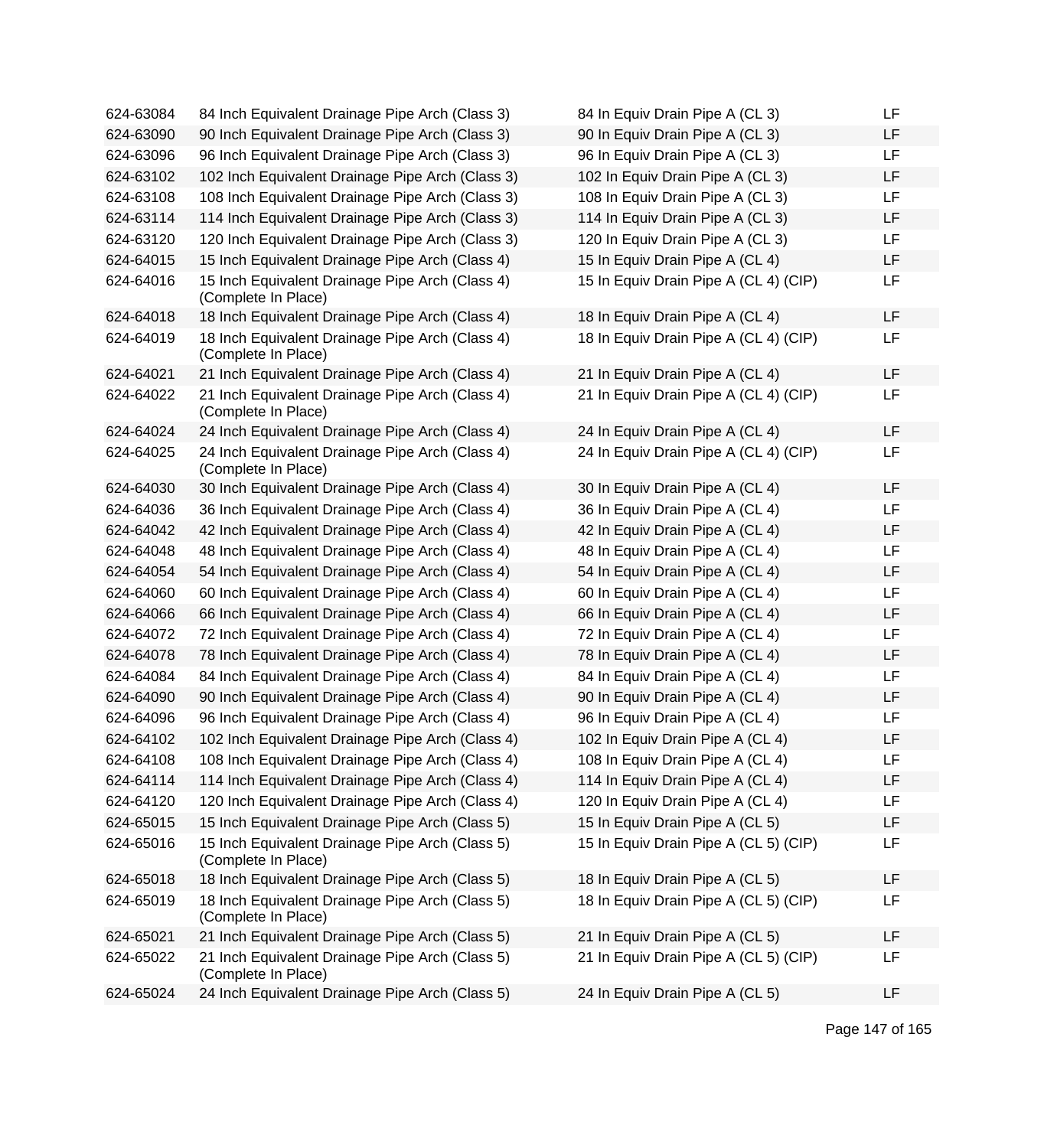| 624-65025 | 24 Inch Equivalent Drainage Pipe Arch (Class 5)<br>(Complete In Place) | 24 In Equiv Drain Pipe A (CL 5) (CIP) | LF |
|-----------|------------------------------------------------------------------------|---------------------------------------|----|
| 624-65030 | 30 Inch Equivalent Drainage Pipe Arch (Class 5)                        | 30 In Equiv Drain Pipe A (CL 5)       | LF |
| 624-65036 | 36 Inch Equivalent Drainage Pipe Arch (Class 5)                        | 36 In Equiv Drain Pipe A (CL 5)       | LF |
| 624-65042 | 42 Inch Equivalent Drainage Pipe Arch (Class 5)                        | 42 In Equiv Drain Pipe A (CL 5)       | LF |
| 624-65048 | 48 Inch Equivalent Drainage Pipe Arch (Class 5)                        | 48 In Equiv Drain Pipe A (CL 5)       | LF |
| 624-65054 | 54 Inch Equivalent Drainage Pipe Arch (Class 5)                        | 54 In Equiv Drain Pipe A (CL 5)       | LF |
| 624-65060 | 60 Inch Equivalent Drainage Pipe Arch (Class 5)                        | 60 In Equiv Drain Pipe A (CL 5)       | LF |
| 624-65066 | 66 Inch Equivalent Drainage Pipe Arch (Class 5)                        | 66 In Equiv Drain Pipe A (CL 5)       | LF |
| 624-65072 | 72 Inch Equivalent Drainage Pipe Arch (Class 5)                        | 72 In Equiv Drain Pipe A (CL 5)       | LF |
| 624-65078 | 78 Inch Equivalent Drainage Pipe Arch (Class 5)                        | 78 In Equiv Drain Pipe A (CL 5)       | LF |
| 624-65084 | 84 Inch Equivalent Drainage Pipe Arch (Class 5)                        | 84 In Equiv Drain Pipe A (CL 5)       | LF |
| 624-65090 | 90 Inch Equivalent Drainage Pipe Arch (Class 5)                        | 90 In Equiv Drain Pipe A (CL 5)       | LF |
| 624-65096 | 96 Inch Equivalent Drainage Pipe Arch (Class 5)                        | 96 In Equiv Drain Pipe A (CL 5)       | LF |
| 624-65102 | 102 Inch Equivalent Drainage Pipe Arch (Class 5)                       | 102 In Equiv Drain Pipe A (CL 5)      | LF |
| 624-65108 | 108 Inch Equivalent Drainage Pipe Arch (Class 5)                       | 108 In Equiv Drain Pipe A (CL 5)      | LF |
| 624-65114 | 114 Inch Equivalent Drainage Pipe Arch (Class 5)                       | 114 In Equiv Drain Pipe A (CL 5)      | LF |
| 624-65120 | 120 Inch Equivalent Drainage Pipe Arch (Class 5)                       | 120 In Equiv Drain Pipe A (CL 5)      | LF |
| 624-66015 | 15 Inch Equivalent Drainage Pipe Arch (Class 6)                        | 15 In Equiv Drain Pipe A (CL 6)       | LF |
| 624-66016 | 15 Inch Equivalent Drainage Pipe Arch (Class 6)<br>(Complete In Place) | 15 In Equiv Drain Pipe A (CL 6) (CIP) | LF |
| 624-66018 | 18 Inch Equivalent Drainage Pipe Arch (Class 6)                        | 18 In Equiv Drain Pipe A (CL 6)       | LF |
| 624-66019 | 18 Inch Equivalent Drainage Pipe Arch (Class 6)<br>(Complete In Place) | 18 In Equiv Drain Pipe A (CL 6) (CIP) | LF |
| 624-66021 | 21 Inch Equivalent Drainage Pipe Arch (Class 6)                        | 21 In Equiv Drain Pipe A (CL 6)       | LF |
| 624-66022 | 21 Inch Equivalent Drainage Pipe Arch (Class 6)<br>(Complete In Place) | 21 In Equiv Drain Pipe A (CL 6) (CIP) | LF |
| 624-66024 | 24 Inch Equivalent Drainage Pipe Arch (Class 6)                        | 24 In Equiv Drain Pipe A (CL 6)       | LF |
| 624-66025 | 24 Inch Equivalent Drainage Pipe Arch (Class 6)<br>(Complete In Place) | 24 In Equiv Drain Pipe A (CL 6) (CIP) | LF |
| 624-66030 | 30 Inch Equivalent Drainage Pipe Arch (Class 6)                        | 30 In Equiv Drain Pipe A (CL 6)       | LF |
| 624-66036 | 36 Inch Equivalent Drainage Pipe Arch (Class 6)                        | 36 In Equiv Drain Pipe A (CL 6)       | LF |
| 624-66042 | 42 Inch Equivalent Drainage Pipe Arch (Class 6)                        | 42 In Equiv Drain Pipe A (CL 6)       | LF |
| 624-66048 | 48 Inch Equivalent Drainage Pipe Arch (Class 6)                        | 48 In Equiv Drain Pipe A (CL 6)       | LF |
| 624-66054 | 54 Inch Equivalent Drainage Pipe Arch (Class 6)                        | 54 In Equiv Drain Pipe A (CL 6)       | LF |
| 624-66060 | 60 Inch Equivalent Drainage Pipe Arch (Class 6)                        | 60 In Equiv Drain Pipe A (CL 6)       | LF |
| 624-66066 | 66 Inch Equivalent Drainage Pipe Arch (Class 6)                        | 66 In Equiv Drain Pipe A (CL 6)       | LF |
| 624-66072 | 72 Inch Equivalent Drainage Pipe Arch (Class 6)                        | 72 In Equiv Drain Pipe A (CL 6)       | LF |
| 624-66078 | 78 Inch Equivalent Drainage Pipe Arch (Class 6)                        | 78 In Equiv Drain Pipe A (CL 6)       | LF |
| 624-66084 | 84 Inch Equivalent Drainage Pipe Arch (Class 6)                        | 84 In Equiv Drain Pipe A (CL 6)       | LF |
| 624-66090 | 90 Inch Equivalent Drainage Pipe Arch (Class 6)                        | 90 In Equiv Drain Pipe A (CL 6)       | LF |
| 624-66096 | 96 Inch Equivalent Drainage Pipe Arch (Class 6)                        | 96 In Equiv Drain Pipe A (CL 6)       | LF |
| 624-66102 | 102 Inch Equivalent Drainage Pipe Arch (Class 6)                       | 102 In Equiv Drain Pipe A (CL 6)      | LF |
| 624-66108 | 108 Inch Equivalent Drainage Pipe Arch (Class 6)                       | 108 In Equiv Drain Pipe A (CL 6)      | LF |
| 624-66114 | 114 Inch Equivalent Drainage Pipe Arch (Class 6)                       | 114 In Equiv Drain Pipe A (CL 6)      | LF |

Page 148 of 165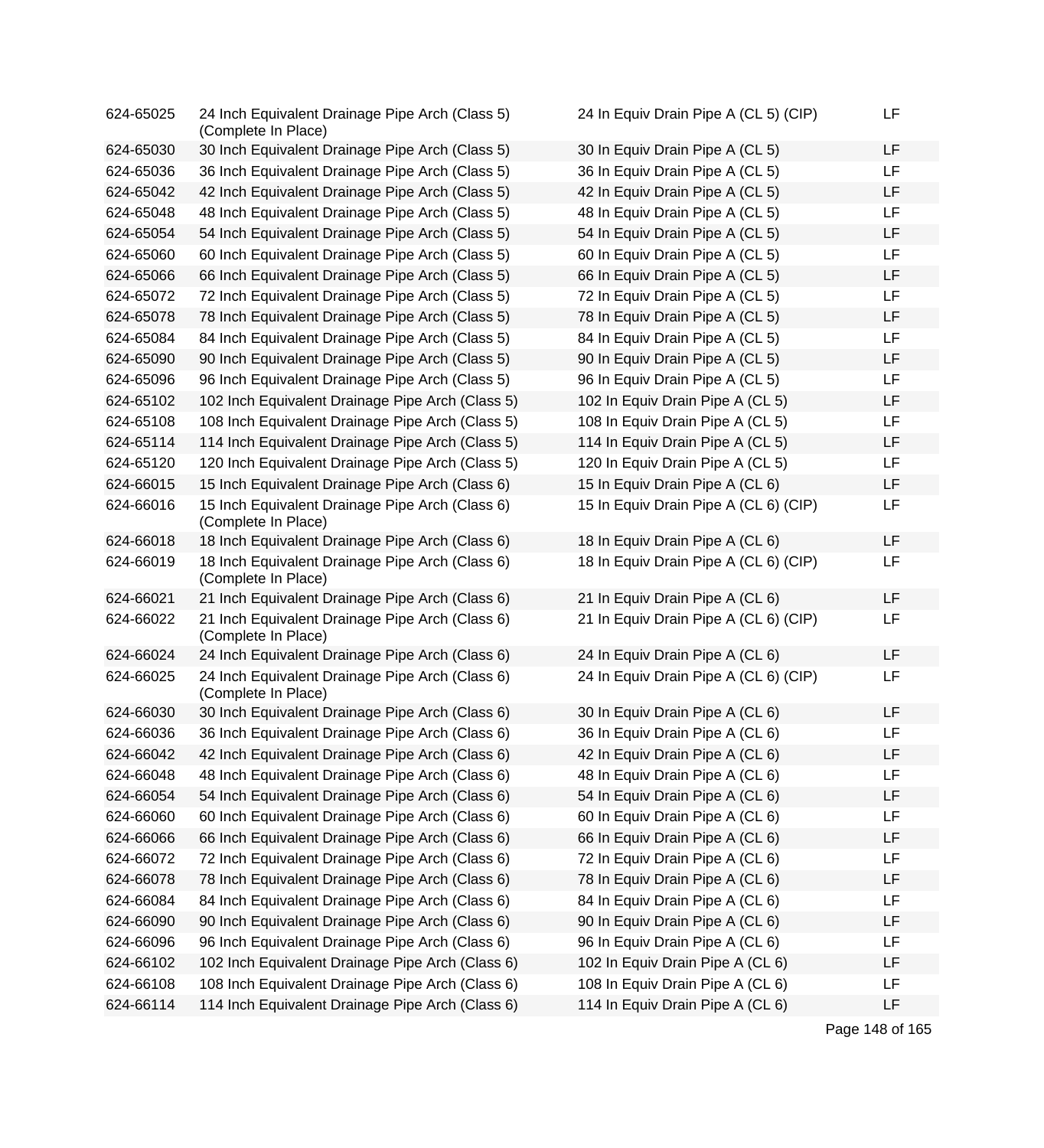| 624-66120 | 120 Inch Equivalent Drainage Pipe Arch (Class 6)                       | 120 In Equiv Drain Pipe (CL 6)        | LF |
|-----------|------------------------------------------------------------------------|---------------------------------------|----|
| 624-67015 | 15 Inch Equivalent Drainage Pipe Arch (Class 7)                        | 15 In Equiv Drain Pipe A (CL 7)       | LF |
| 624-67016 | 15 Inch Equivalent Drainage Pipe Arch (Class 7)<br>(Complete In Place) | 15 In Equiv Drain Pipe A (CL 7) (CIP) | LF |
| 624-67018 | 18 Inch Equivalent Drainage Pipe Arch (Class 7)                        | 18 In Equiv Drain Pipe A (CL 7)       | LF |
| 624-67019 | 18 Inch Equivalent Drainage Pipe Arch (Class 7)<br>(Complete In Place) | 18 In Equiv Drain Pipe A (CL 7) (CIP) | LF |
| 624-67021 | 21 Inch Equivalent Drainage Pipe Arch (Class 7)                        | 21 In Equiv Drain Pipe A (CL 7)       | LF |
| 624-67022 | 21 Inch Equivalent Drainage Pipe Arch (Class 7)<br>(Complete In Place) | 21 In Equiv Drain Pipe A (CL 7) (CIP) | LF |
| 624-67024 | 24 Inch Equivalent Drainage Pipe Arch (Class 7)                        | 24 In Equiv Drain Pipe A (CL 7)       | LF |
| 624-67025 | 24 Inch Equivalent Drainage Pipe Arch (Class 7)<br>(Complete In Place) | 24 In Equiv Drain Pipe A (CL 7) (CIP) | LF |
| 624-67030 | 30 Inch Equivalent Drainage Pipe Arch (Class 7)                        | 30 In Equiv Drain Pipe A (CL 7)       | LF |
| 624-67036 | 36 Inch Equivalent Drainage Pipe Arch (Class 7)                        | 36 In Equiv Drain Pipe A (CL 7)       | LF |
| 624-67042 | 42 Inch Equivalent Drainage Pipe Arch (Class 7)                        | 42 In Equiv Drain Pipe A (CL 7)       | LF |
| 624-67048 | 48 Inch Equivalent Drainage Pipe Arch (Class 7)                        | 48 In Equiv Drain Pipe A (CL 7)       | LF |
| 624-67054 | 54 Inch Equivalent Drainage Pipe Arch (Class 7)                        | 54 In Equiv Drain Pipe A (CL 7)       | LF |
| 624-67060 | 60 Inch Equivalent Drainage Pipe Arch (Class 7)                        | 60 In Equiv Drain Pipe A (CL 7)       | LF |
| 624-67066 | 66 Inch Equivalent Drainage Pipe Arch (Class 7)                        | 66 In Equiv Drain Pipe A (CL 7)       | LF |
| 624-67072 | 72 Inch Equivalent Drainage Pipe Arch (Class 7)                        | 72 In Equiv Drain Pipe A (CL 7)       | LF |
| 624-67078 | 78 Inch Equivalent Drainage Pipe Arch (Class 7)                        | 78 In Equiv Drain Pipe A (CL 7)       | LF |
| 624-67084 | 84 Inch Equivalent Drainage Pipe Arch (Class 7)                        | 84 In Equiv Drain Pipe A (CL 7)       | LF |
| 624-67090 | 90 Inch Equivalent Drainage Pipe Arch (Class 7)                        | 90 In Equiv Drain Pipe A (CL 7)       | LF |
| 624-67096 | 96 Inch Equivalent Drainage Pipe Arch (Class 7)                        | 96 In Equiv Drain Pipe A (CL 7)       | LF |
| 624-67102 | 102 Inch Equivalent Drainage Pipe Arch (Class 7)                       | 102 In Equiv Drain Pipe A (CL 7)      | LF |
| 624-67108 | 108 Inch Equivalent Drainage Pipe Arch (Class 7)                       | 108 In Equiv Drain Pipe A (CL 7)      | LF |
| 624-67114 | 114 Inch Equivalent Drainage Pipe Arch (Class 7)                       | 114 In Equiv Drain Pipe A (CL 7)      | LF |
| 624-67120 | 120 Inch Equivalent Drainage Pipe Arch (Class 7)                       | 120 In Equiv Drain Pipe A (CL 7)      | LF |
| 624-68015 | 15 Inch Equivalent Drainage Pipe Arch (Class 8)                        | 15 In Equiv Drain Pipe A (CL 8)       | LF |
| 624-68016 | 15 Inch Equivalent Drainage Pipe Arch (Class 8)<br>(Complete In Place) | 15 In Equiv Drain Pipe A (CL 8) (CIP) | LF |
| 624-68018 | 18 Inch Equivalent Drainage Pipe Arch (Class 8)                        | 18 In Equiv Drain Pipe A (CL 8)       | LF |
| 624-68019 | 18 Inch Equivalent Drainage Pipe Arch (Class 8)<br>(Complete In Place) | 18 In Equiv Drain Pipe A (CL 8) (CIP) | LF |
| 624-68021 | 21 Inch Equivalent Drainage Pipe Arch (Class 8)                        | 21 In Equiv Drain Pipe A (CL 8)       | LF |
| 624-68022 | 21 Inch Equivalent Drainage Pipe Arch (Class 8)<br>(Complete In Place) | 21 In Equiv Drain Pipe A (CL 8) (CIP) | LF |
| 624-68024 | 24 Inch Equivalent Drainage Pipe Arch (Class 8)                        | 24 In Equiv Drain Pipe A (CL 8)       | LF |
| 624-68025 | 24 Inch Equivalent Drainage Pipe Arch (Class 8)<br>(Complete In Place) | 24 In Equiv Drain Pipe A (CL 8) (CIP) | LF |
| 624-68030 | 30 Inch Equivalent Drainage Pipe Arch (Class 8)                        | 30 In Equiv Drain Pipe A (CL 8)       | LF |
| 624-68036 | 36 Inch Equivalent Drainage Pipe Arch (Class 8)                        | 36 In Equiv Drain Pipe A (CL 8)       | LF |
| 624-68042 | 42 Inch Equivalent Drainage Pipe Arch (Class 8)                        | 42 In Equiv Drain Pipe A (CL 8)       | LF |
| 624-68048 | 48 Inch Equivalent Drainage Pipe Arch (Class 8)                        | 48 In Equiv Drain Pipe A (CL 8)       | LF |
|           |                                                                        |                                       |    |

| 120 In Equiv Drain Pipe (CL 6)        | LF |
|---------------------------------------|----|
| 15 In Equiv Drain Pipe A (CL 7)       | LF |
| 15 In Equiv Drain Pipe A (CL 7) (CIP) | LF |
| 18 In Equiv Drain Pipe A (CL 7)       | LF |
| 18 In Equiv Drain Pipe A (CL 7) (CIP) | LF |
| 21 In Equiv Drain Pipe A (CL 7)       | LF |
| 21 In Equiv Drain Pipe A (CL 7) (CIP) | LF |
| 24 In Equiv Drain Pipe A (CL 7)       | LF |
| 24 In Equiv Drain Pipe A (CL 7) (CIP) | LF |
| 30 In Equiv Drain Pipe A (CL 7)       | LF |
| 36 In Equiv Drain Pipe A (CL 7)       | LF |
| 42 In Equiv Drain Pipe A (CL 7)       | LF |
| 48 In Equiv Drain Pipe A (CL 7)       | LF |
| 54 In Equiv Drain Pipe A (CL 7)       | LF |
| 60 In Equiv Drain Pipe A (CL 7)       | LF |
| 66 In Equiv Drain Pipe A (CL 7)       | LF |
| 72 In Equiv Drain Pipe A (CL 7)       | LF |
| 78 In Equiv Drain Pipe A (CL 7)       | LF |
| 84 In Equiv Drain Pipe A (CL 7)       | LF |
| 90 In Equiv Drain Pipe A (CL 7)       | LF |
| 96 In Equiv Drain Pipe A (CL 7)       | LF |
| 102 In Equiv Drain Pipe A (CL 7)      | LF |
| 108 In Equiv Drain Pipe A (CL 7)      | LF |
| 114 In Equiv Drain Pipe A (CL 7)      | LF |
| 120 In Equiv Drain Pipe A (CL 7)      | LF |
| 15 In Equiv Drain Pipe A (CL 8)       | LF |
| 15 In Equiv Drain Pipe A (CL 8) (CIP) | LF |
| 18 In Equiv Drain Pipe A (CL 8)       | LF |
| 18 In Equiv Drain Pipe A (CL 8) (CIP) | LF |
| 21 In Equiv Drain Pipe A (CL 8)       | LF |
| 21 In Equiv Drain Pipe A (CL 8) (CIP) | LF |
| 24 In Equiv Drain Pipe A (CL 8)       | LF |
| 24 In Equiv Drain Pipe A (CL 8) (CIP) | LF |
| 30 In Equiv Drain Pipe A (CL 8)       | LF |
| 36 In Equiv Drain Pipe A (CL 8)       | LF |
| 42 In Equiv Drain Pipe A (CL 8)       | LF |
| 48 In Equiv Drain Pipe A (CL 8)       | LF |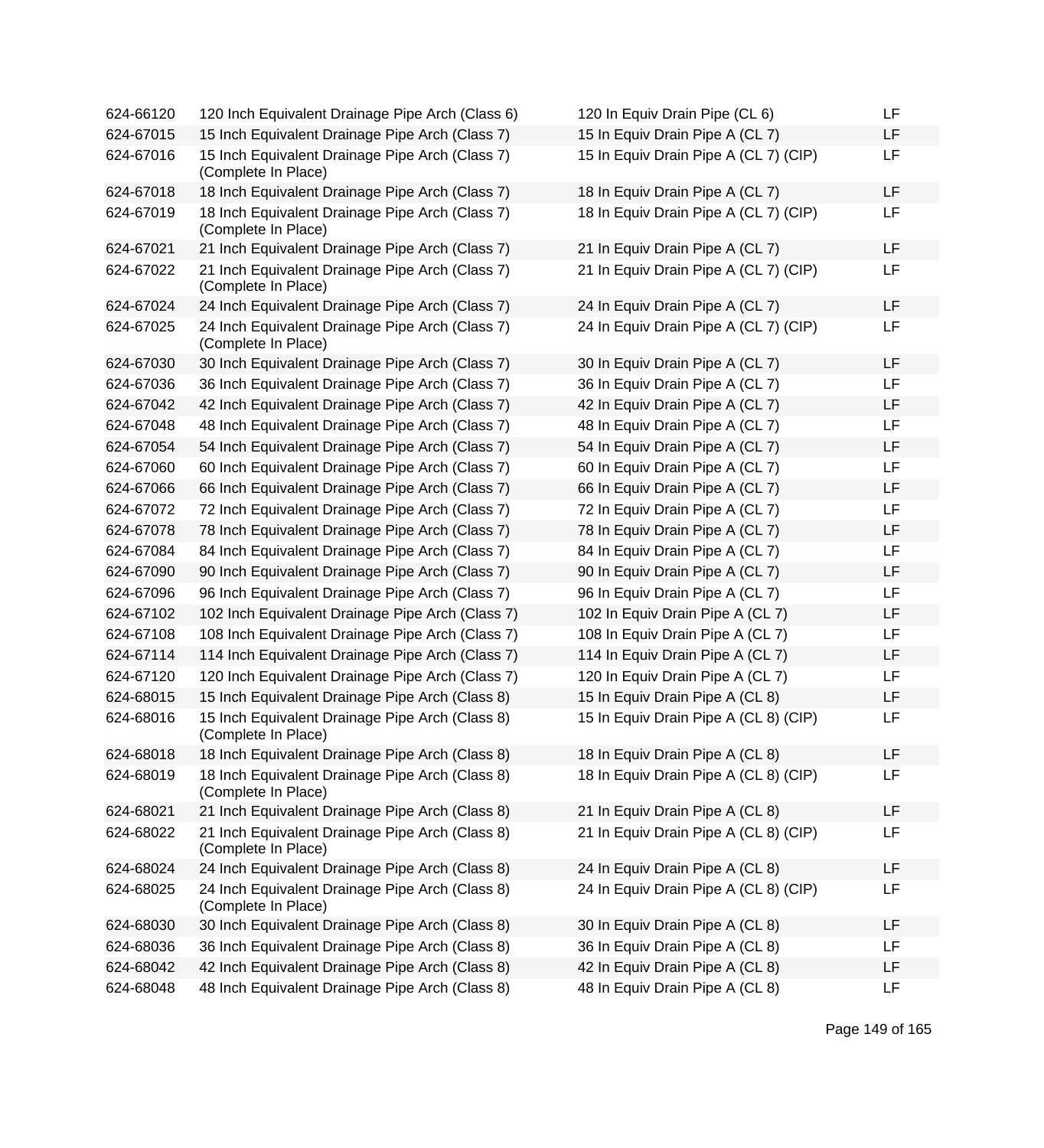| 624-68054 | 54 Inch Equivalent Drainage Pipe Arch (Class 8)                         | 54 In Equiv Drain Pipe A (CL 8)        | LF |
|-----------|-------------------------------------------------------------------------|----------------------------------------|----|
| 624-68060 | 60 Inch Equivalent Drainage Pipe Arch (Class 8)                         | 60 In Equiv Drain Pipe A (CL 8)        | LF |
| 624-68066 | 66 Inch Equivalent Drainage Pipe Arch (Class 8)                         | 66 In Equiv Drain Pipe A (CL 8)        | LF |
| 624-68072 | 72 Inch Equivalent Drainage Pipe Arch (Class 8)                         | 72 In Equiv Drain Pipe A (CL 8)        | LF |
| 624-68078 | 78 Inch Equivalent Drainage Pipe Arch (Class 8)                         | 78 In Equiv Drain Pipe A (CL 8)        | LF |
| 624-68084 | 84 Inch Equivalent Drainage Pipe Arch (Class 8)                         | 84 In Equiv Drain Pipe A (CL 8)        | LF |
| 624-68090 | 90 Inch Equivalent Drainage Pipe Arch (Class 8)                         | 90 In Equiv Drain Pipe A (CL 8)        | LF |
| 624-68096 | 96 Inch Equivalent Drainage Pipe Arch (Class 8)                         | 96 In Equiv Drain Pipe A (CL 8)        | LF |
| 624-68102 | 102 Inch Equivalent Drainage Pipe Arch (Class 8)                        | 102 In Equiv Drain Pipe A (CL 8)       | LF |
| 624-68108 | 108 Inch Equivalent Drainage Pipe Arch (Class 8)                        | 108 In Equiv Drain Pipe A (CL 8)       | LF |
| 624-68114 | 114 Inch Equivalent Drainage Pipe Arch (Class 8)                        | 114 In Equiv Drain Pipe A (CL 8)       | LF |
| 624-68120 | 120 Inch Equivalent Drainage Pipe Arch (Class 8)                        | 120 In Equiv Drain Pipe A (CL 8)       | LF |
| 624-69015 | 15 Inch Equivalent Drainage Pipe Arch (Class 9)                         | 15 In Equiv Drain Pipe A (CL 9)        | LF |
| 624-69016 | 15 Inch Equivalent Drainage Pipe Arch (Class 9)<br>(Complete In Place)  | 15 In Equiv Drain Pipe A (CL 9) (CIP)  | LF |
| 624-69018 | 18 Inch Equivalent Drainage Pipe Arch (Class 9)                         | 18 In Equiv Drain Pipe A (CL 9)        | LF |
| 624-69019 | 18 Inch Equivalent Drainage Pipe Arch (Class 9)<br>(Complete In Place)  | 18 In Equiv Drain Pipe A (CL 9) (CIP)  | LF |
| 624-69021 | 21 Inch Equivalent Drainage Pipe Arch (Class 9)                         | 21 In Equiv Drain Pipe A (CL 9)        | LF |
| 624-69022 | 21 Inch Equivalent Drainage Pipe Arch (Class 9)<br>(Complete In Place)  | 21 In Equiv Drain Pipe A (CL 9) (CIP)  | LF |
| 624-69024 | 24 Inch Equivalent Drainage Pipe Arch (Class 9)                         | 24 In Equiv Drain Pipe A (CL 9)        | LF |
| 624-69025 | 24 Inch Equivalent Drainage Pipe Arch (Class 9)<br>(Complete In Place)  | 24 In Equiv Drain Pipe A (CL 9) (CIP)  | LF |
| 624-69030 | 30 Inch Equivalent Drainage Pipe Arch (Class 9)                         | 30 In Equiv Drain Pipe A (CL 9)        | LF |
| 624-69036 | 36 Inch Equivalent Drainage Pipe Arch (Class 9)                         | 36 In Equiv Drain Pipe A (CL 9)        | LF |
| 624-69042 | 42 Inch Equivalent Drainage Pipe Arch (Class 9)                         | 42 In Equiv Drain Pipe A (CL 9)        | LF |
| 624-69048 | 48 Inch Equivalent Drainage Pipe Arch (Class 9)                         | 48 In Equiv Drain Pipe A (CL 9)        | LF |
| 624-69054 | 54 Inch Equivalent Drainage Pipe Arch (Class 9)                         | 54 In Equiv Drain Pipe A (CL 9)        | LF |
| 624-69060 | 60 Inch Equivalent Drainage Pipe Arch (Class 9)                         | 60 In Equiv Drain Pipe A (CL 9)        | LF |
| 624-69066 | 66 Inch Equivalent Drainage Pipe Arch (Class 9)                         | 66 In Equiv Drain Pipe A (CL 9)        | LF |
| 624-69072 | 72 Inch Equivalent Drainage Pipe Arch (Class 9)                         | 72 In Equiv Drain Pipe A (CL 9)        | LF |
| 624-69078 | 78 Inch Equivalent Drainage Pipe Arch (Class 9)                         | 78 In Equiv Drain Pipe A (CL 9)        | LF |
| 624-69084 | 84 Inch Equivalent Drainage Pipe Arch (Class 9)                         | 84 In Equiv Drain Pipe A (CL 9)        | LF |
| 624-69096 | 96 Inch Equivalent Drainage Pipe Arch (Class 9)                         | 96 In Equiv Drain Pipe A (CL 9)        | LF |
| 624-69102 | 102 Inch Equivalent Drainage Pipe Arch (Class 9)                        | 102 In Equiv Drain Pipe A (CL 9)       | LF |
| 624-69108 | 108 Inch Equivalent Drainage Pipe Arch (Class 9)                        | 108 In Equiv Drain Pipe A (CL 9)       | LF |
| 624-69114 | 114 Inch Equivalent Drainage Pipe Arch (Class 9)                        | 114 In Equiv Drain Pipe A (CL 9)       | LF |
| 624-69120 | 120 Inch Equivalent Drainage Pipe Arch (Class 9)                        | 120 In Equiv Drain Pipe A (CL 9)       | LF |
| 624-70015 | 15 Inch Equivalent Drainage Pipe Arch (Class 10)                        | 15 In Equiv Drain Pipe A (CL 10)       | LF |
| 624-70016 | 15 Inch Equivalent Drainage Pipe Arch (Class 10)<br>(Complete In Place) | 15 In Equiv Drain Pipe A (CL 10) (CIP) | LF |
| 624-70018 | 18 Inch Equivalent Drainage Pipe Arch (Class 10)                        | 18 In Equiv Drain Pipe A (CL 10)       | LF |
| 624-70019 | 18 Inch Equivalent Drainage Pipe Arch (Class 10)<br>(Complete In Place) | 18 In Equiv Drain Pipe A (CL 10) (CIP) | LF |

| 54 In Equiv Drain Pipe A (CL 8)        | LF |
|----------------------------------------|----|
| 60 In Equiv Drain Pipe A (CL 8)        | LF |
| 66 In Equiv Drain Pipe A (CL 8)        | LF |
| 72 In Equiv Drain Pipe A (CL 8)        | LF |
| 78 In Equiv Drain Pipe A (CL 8)        | LF |
| 84 In Equiv Drain Pipe A (CL 8)        | LF |
| 90 In Equiv Drain Pipe A (CL 8)        | LF |
| 96 In Equiv Drain Pipe A (CL 8)        | LF |
| 102 In Equiv Drain Pipe A (CL 8)       | LF |
| 108 In Equiv Drain Pipe A (CL 8)       | LF |
| 114 In Equiv Drain Pipe A (CL 8)       | LF |
| 120 In Equiv Drain Pipe A (CL 8)       | LF |
| 15 In Equiv Drain Pipe A (CL 9)        | LF |
| 15 In Equiv Drain Pipe A (CL 9) (CIP)  | LF |
| 18 In Equiv Drain Pipe A (CL 9)        | LF |
| 18 In Equiv Drain Pipe A (CL 9) (CIP)  | LF |
|                                        |    |
| 21 In Equiv Drain Pipe A (CL 9)        | LF |
| 21 In Equiv Drain Pipe A (CL 9) (CIP)  | LF |
| 24 In Equiv Drain Pipe A (CL 9)        | LF |
| 24 In Equiv Drain Pipe A (CL 9) (CIP)  | LF |
| 30 In Equiv Drain Pipe A (CL 9)        | LF |
| 36 In Equiv Drain Pipe A (CL 9)        | LF |
| 42 In Equiv Drain Pipe A (CL 9)        | LF |
| 48 In Equiv Drain Pipe A (CL 9)        | LF |
| 54 In Equiv Drain Pipe A (CL 9)        | LF |
| 60 In Equiv Drain Pipe A (CL 9)        | LF |
| 66 In Equiv Drain Pipe A (CL 9)        | LF |
| 72 In Equiv Drain Pipe A (CL 9)        | LF |
| 78 In Equiv Drain Pipe A (CL 9)        | LF |
| 84 In Equiv Drain Pipe A (CL 9)        | LF |
| 96 In Equiv Drain Pipe A (CL 9)        | LF |
| 102 In Equiv Drain Pipe A (CL 9)       | LF |
| 108 In Equiv Drain Pipe A (CL 9)       | LF |
| 114 In Equiv Drain Pipe A (CL 9)       | LF |
| 120 In Equiv Drain Pipe A (CL 9)       | LF |
| 15 In Equiv Drain Pipe A (CL 10)       | LF |
| 15 In Equiv Drain Pipe A (CL 10) (CIP) | LF |
| 18 In Equiv Drain Pipe A (CL 10)       | LF |
| 18 In Equiv Drain Pipe A (CL 10) (CIP) | LF |
|                                        |    |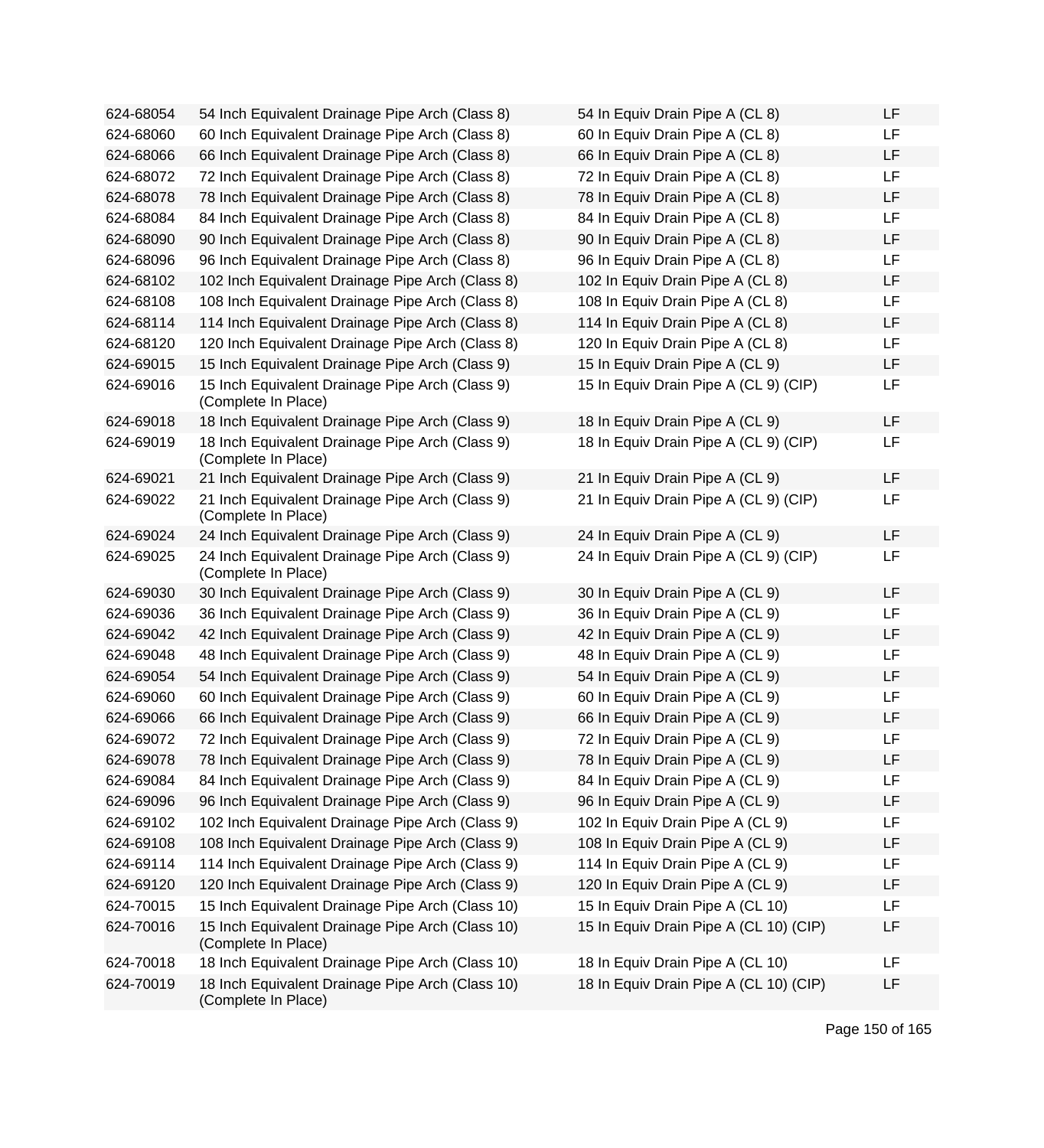| 624-70021 | 21 Inch Equivalent Drainage Pipe Arch (Class 10)                                             | 21 In Equiv Drain Pipe A (CL 10)       | LF             |
|-----------|----------------------------------------------------------------------------------------------|----------------------------------------|----------------|
| 624-70022 | 21 Inch Equivalent Drainage Pipe Arch (Class 10)<br>(Complete In Place)                      | 21 In Equiv Drain Pipe A (CL 10) (CIP) | LF             |
| 624-70024 | 24 Inch Equivalent Drainage Pipe Arch (Class 10)                                             | 24 In Equiv Drain Pipe A (CL 10)       | <b>LF</b>      |
| 624-70025 | 24 Inch Equivalent Drainage Pipe Arch (Class 10)<br>(Complete In Place)                      | 24 In Equiv Drain Pipe A (CL 10) (CIP) | LF             |
| 624-70030 | 30 Inch Equivalent Drainage Pipe Arch (Class 10)                                             | 30 In Equiv Drain Pipe A (CL 10)       | LF             |
| 624-70036 | 36 Inch Equivalent Drainage Pipe Arch (Class 10)                                             | 36 In Equiv Drain Pipe A (CL 10)       | LF             |
| 624-70042 | 42 Inch Equivalent Drainage Pipe Arch (Class 10)                                             | 42 In Equiv Drain Pipe A (CL 10)       | LF             |
| 624-70048 | 48 Inch Equivalent Drainage Pipe Arch (Class 10)                                             | 48 In Equiv Drain Pipe A (CL 10)       | LF             |
| 624-70054 | 54 Inch Equivalent Drainage Pipe Arch (Class 10)                                             | 54 In Equiv Drain Pipe A (CL 10)       | LF             |
| 624-70060 | 60 Inch Equivalent Drainage Pipe Arch (Class 10)                                             | 60 In Equiv Drain Pipe A (CL 10)       | LF             |
| 624-70066 | 66 Inch Equivalent Drainage Pipe Arch (Class 10)                                             | 66 In Equiv Drain Pipe A (CL 10)       | LF             |
| 624-70072 | 72 Inch Equivalent Drainage Pipe Arch (Class 10)                                             | 72 In Equiv Drain Pipe A (CL 10)       | LF             |
| 624-70078 | 78 Inch Equivalent Drainage Pipe Arch (Class 10)                                             | 78 In Equiv Drain Pipe A (CL 10)       | <b>LF</b>      |
| 624-70084 | 84 Inch Equivalent Drainage Pipe Arch (Class 10)                                             | 84 In Equiv Drain Pipe A (CL 10)       | <b>LF</b>      |
| 624-70090 | 90 Inch Equivalent Drainage Pipe Arch (Class 10)                                             | 90 In Equiv Drain Pipe A (CL 10)       | LF             |
| 624-70096 | 96 Inch Equivalent Drainage Pipe Arch (Class 10)                                             | 96 In Equiv Drain Pipe A (CL 10)       | <b>LF</b>      |
| 624-70102 | 102 Inch Equivalent Drainage Pipe Arch (Class 10)                                            | 102 In Equiv Drain Pipe A (CL 10)      | <b>LF</b>      |
| 624-70108 | 108 Inch Equivalent Drainage Pipe Arch (Class 10)                                            | 108 In Equiv Drain Pipe A (CL 10)      | LF             |
| 624-70114 | 114 Inch Equivalent Drainage Pipe Arch (Class 10)                                            | 114 In Equiv Drain Pipe A (CL 10)      | LF             |
| 624-70120 | 120 Inch Equivalent Drainage Pipe Arch (Class 10)                                            | 120 In Equiv Drain Pipe A (CL 10)      | LF             |
| 624-80020 | 20 Inch Drainage Pipe Centrifugally Cast Fiberglass<br>Reinforced Polymer Mortar Pipe        | 20 In Drain Pipe (CCFRPM)              | LF             |
| 624-80024 | 24 Inch Drainage Pipe Centrifugally Cast Fiberglass<br>Reinforced Polymer Mortar Pipe        | 24 In Drain Pipe (CCFRPM)              | <b>LF</b>      |
| 625-00000 | <b>Construction Surveying</b>                                                                | <b>Const Surveying</b>                 | <b>LS</b>      |
| 625-00001 | <b>Construction Surveying (Hourly)</b>                                                       | <b>Const Surveying (Hour)</b>          | <b>HOUR</b>    |
| 625-00002 | <b>Construction Survey (Tunnel)</b>                                                          | Const Survey (Tunnel)                  | L <sub>S</sub> |
| 625-00015 | Settlement Instrumentation                                                                   | Settlement Instrument                  | L S            |
| 625-00100 | <b>Ground Penetrating Radar Survey</b>                                                       | <b>Ground Penetrating Radar Survey</b> | <b>SF</b>      |
| 625-00200 | <b>Vibration Monitoring (Tunnel)</b>                                                         | Vib Monitor (Tunnel)                   | L S            |
| 626-00000 | Mobilization                                                                                 | Mobilization                           | L S            |
| 626-00005 | Mobilization                                                                                 | Mobilization                           | <b>DAY</b>     |
| 626-00007 | Mobilization                                                                                 | Mobilization                           | <b>EACH</b>    |
| 626-00010 | <b>Erection Equipment</b>                                                                    | <b>Erection Equip</b>                  | L S            |
| 626-00015 | <b>Pre-Cast Segment Production</b>                                                           | Pre-Cast Segment Prod.                 | L S            |
| 626-00020 | <b>Emergency Response Plan</b>                                                               | <b>Emergency Response Plan</b>         | L S            |
| 626-00100 | Mobilization (without Autopay)                                                               | Mobilization (w/o Autopay)             | L <sub>S</sub> |
| 626-00200 | Mobilization (Tunnel) (Without Autopay)                                                      | Mobilization (Tun)(w/o Autopay)        | L S            |
| 626-00307 | Mobilization                                                                                 | Mobilization                           | <b>EACH</b>    |
| 626-01101 | Public Information Services (Tier I) GAP PROJECT ONLY Public Info Services (Tier I) GAP ONLY |                                        | L S            |
| 626-01111 | Public Information Management (Tier I)                                                       | Public Info Manage (Tier I)            | <b>DAY</b>     |
| 626-01112 | Public Information Management (Tier II)                                                      | Public Info Manage (Tier II)           | <b>DAY</b>     |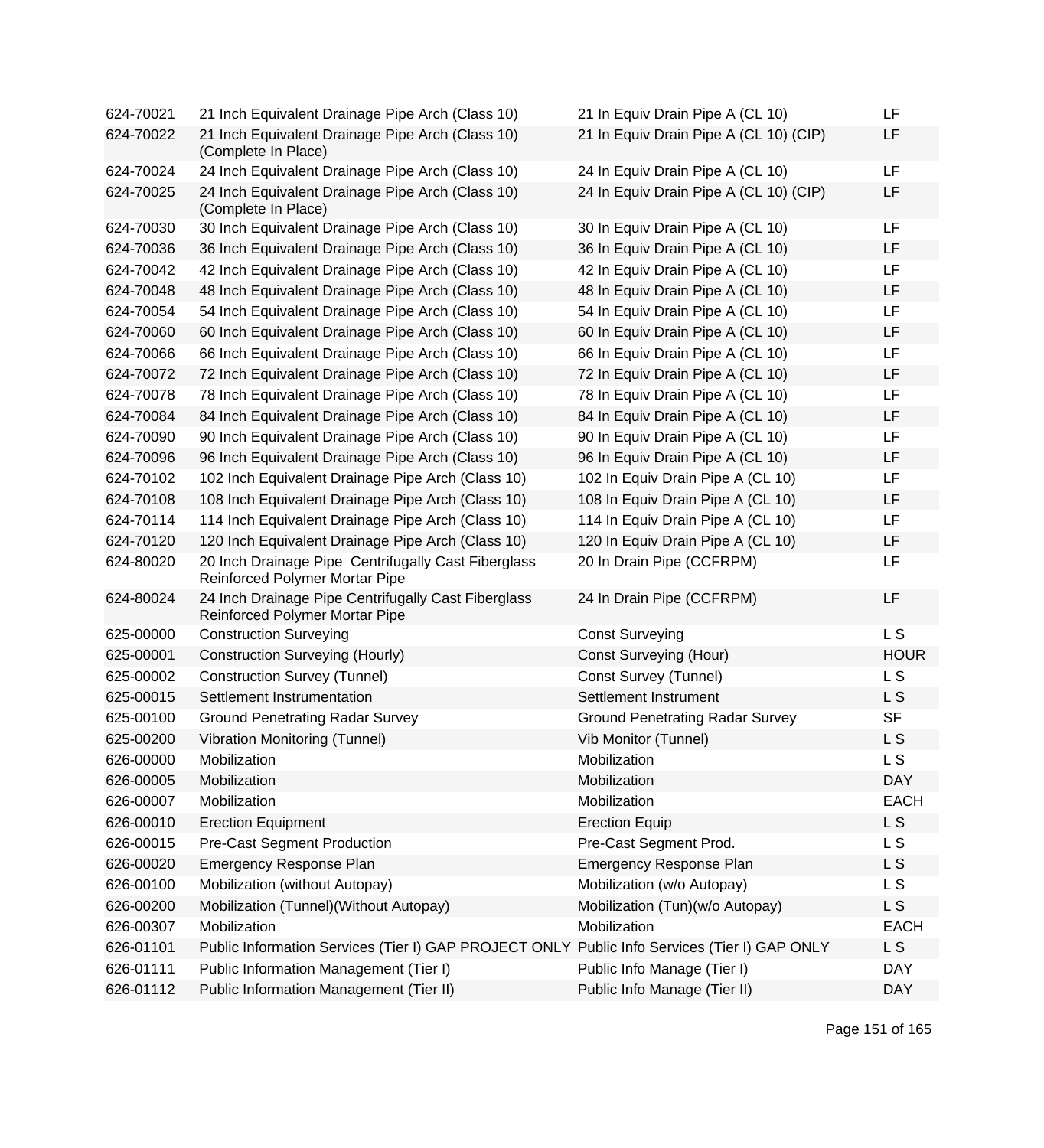| 626-01113 | Public Information Management (Tier III)                               | Public Info Manage (Tier III)            | <b>DAY</b>  |
|-----------|------------------------------------------------------------------------|------------------------------------------|-------------|
| 626-01114 | Public Information Management (Tier IV)                                | Public Info Manage (Tier IV)             | <b>DAY</b>  |
| 627-00001 | <b>Pavement Marking Paint</b>                                          | Pvmt Mkg Paint                           | <b>GAL</b>  |
| 627-00002 | <b>Thermoplastic Pavement Marking</b>                                  | Thermoplastic Pvmt Mkg                   | <b>SF</b>   |
| 627-00003 | Thermoplastic Pavement Marking (Inlaid)                                | Thermoplastic Pvmt Mkg (Inlaid)          | <b>SF</b>   |
| 627-00004 | <b>Epoxy Pavement Marking</b>                                          | Epoxy Pvmt Mkg                           | <b>SF</b>   |
| 627-00005 | <b>Epoxy Pavement Marking</b>                                          | Epoxy Pvmt Mkg                           | <b>GAL</b>  |
| 627-00006 | Modified Epoxy Pavement Marking (On-Call)                              | Mod Epoxy Pvmt Mkg (On-Call)             | GAL         |
| 627-00007 | <b>Epoxy Pavement Marking (Special)</b>                                | Epoxy Pvmt Mkg (Spec)                    | <b>GAL</b>  |
| 627-00008 | Modified Epoxy Pavement Marking                                        | Mod Epoxy Pvmt Mkg                       | GAL         |
| 627-00009 | Modified Epoxy Pavement Marking(Inlaid)                                | Mod Epoxy (Inlaid)                       | GAL         |
| 627-00011 | Pavement Marking Paint (Waterborne)                                    | Pvmt Mkg Paint (Waterborne)              | <b>GAL</b>  |
| 627-00012 | Pavement Marking Paint (Low VOC Solvent Base)                          | Pvmt Mkg Paint (Low VOC Solvent Base)    | GAL         |
| 627-00013 | Pavement Marking Paint (High Build)                                    | Pvmt Mkg Paint (High Build)              | <b>GAL</b>  |
| 627-00014 | Pavement Marking Paint (Low Temperature)                               | Pvmt Mkg Paint (Low Temp)                | GAL         |
| 627-00015 | Pavement Marking Paint (Airport)                                       | Pvmt Mkg Paint (Airport)                 | <b>SF</b>   |
| 627-00017 | Pavement Marking Paint (Light Application) (Airport)                   | Pvmt Mkg Paint (Light Apply) (Airport)   | <b>SF</b>   |
| 627-00018 | Polyurea Pavement Marking                                              | Polyurea Pvmt Mkg                        | GAL         |
| 627-00019 | Pavement Marking Paint (High Build)(Inlaid)                            | Pvmt Mkg Paint (High Build)(Inlaid)      | GAL         |
| 627-00020 | 4 Inch Pavement Marking Tape                                           | 4 In Pvmt Mkg Tape                       | <b>LF</b>   |
| 627-00025 | 4 Inch Pavement Marking Tape (Removable)                               | 4 In Pvmt Mkg Tape (Rem)                 | <b>LF</b>   |
| 627-00026 | 8 In Pavement Marking Tape (Removable)                                 | 8 In Pvmt Mkg Tape (Rem)                 | LF          |
| 627-00027 | 12 Inch Pavement Marking Tape                                          | 12 In Pvmt Mkg Tape                      | <b>LF</b>   |
| 627-00029 | 24 Inch Pavement Marking Tape (Removable)                              | 24 In Pvmt Mkg Tape (Rem)                | LF          |
| 627-00030 | Raised Pavement Marker (Temporary)                                     | Raised Pvmt Marker (Temp)                | <b>EACH</b> |
| 627-00031 | <b>Raised Pavement Marker</b>                                          | <b>Raised Pvmt Marker</b>                | <b>EACH</b> |
| 627-00032 | Raised Flexible Pavement Marker (Temporary)                            | Raised Flex Pvmt Marker (Temp)           | <b>EACH</b> |
| 627-00060 | Preformed Plastic Pavement Marking (60 Mils)                           | Plastic Pvmt Mkg (60 Mils)               | <b>SF</b>   |
| 627-00070 | Preformed Thermoplastic Pavement Marking                               | Preform Thermoplastic Pvmt Mkg           | <b>SF</b>   |
| 627-00080 | Polyurea Pavement Marking (Inlaid)                                     | Polyurea Pvmt Mkg (IL)                   | <b>GAL</b>  |
| 627-00090 | Pavement Marking (Special)                                             | Pvmt Mkg (Spec)                          | <b>SF</b>   |
| 627-00100 | <b>Recessed Pavement Marker</b>                                        | <b>Recessed Pvmt Marker</b>              | <b>EACH</b> |
| 627-00110 | <b>Recessed Pavement Marker (Special)</b>                              | Recessed Pvmt Marker (Spec)              | <b>EACH</b> |
| 627-00200 | <b>Warranted Epoxy Pavement Marking</b>                                | War Epoxy Pvmt Mkg                       | <b>SF</b>   |
| 627-00202 | Epoxy Pavement Marking (2-Year Warranty)                               | Epoxy Pvmt Mkg (2-Yr War)                | <b>SF</b>   |
| 627-01001 | Preformed Plastic Pavement Marking (Type I)                            | Preform Plastic Pvmt Mkg (Ty I)          | <b>SF</b>   |
| 627-01010 | Preformed Plastic Pavement Marking (Type I)(Inlaid)                    | Preform Plastic Pvmt Mkg (TY I)(Inlaid)  | <b>SF</b>   |
| 627-01011 | Preformed Plastic Pavement Marking (Contrast)(Inlaid)                  | Preform Plastic Pvmt Mkg (Contr)(Inlaid) | <b>SF</b>   |
| 627-01012 | Preformed Plastic Pavement Marking (Type I)(Inlaid)<br>(Install Only)  | Prfm Plstic Pvmt Mkg(TY I)(InId)(Instl)  | <b>SF</b>   |
| 627-02001 | Preformed Plastic Pavement Marking (Type II)                           | Preform Plastic Pvmt Mkg (Ty II)         | <b>SF</b>   |
| 627-02010 | Preformed Plastic Pavement Marking (Type II) (Inlaid)                  | Preform Plastic Pvmt Mkg (Ty II)(Inlaid) | <b>SF</b>   |
| 627-02012 | Preformed Plastic Pavement Marking (Type II)(Inlaid)<br>(Install Only) | Prfm Plstic Pvmt Mkg(TY II)(Inld)(Instl) | <b>SF</b>   |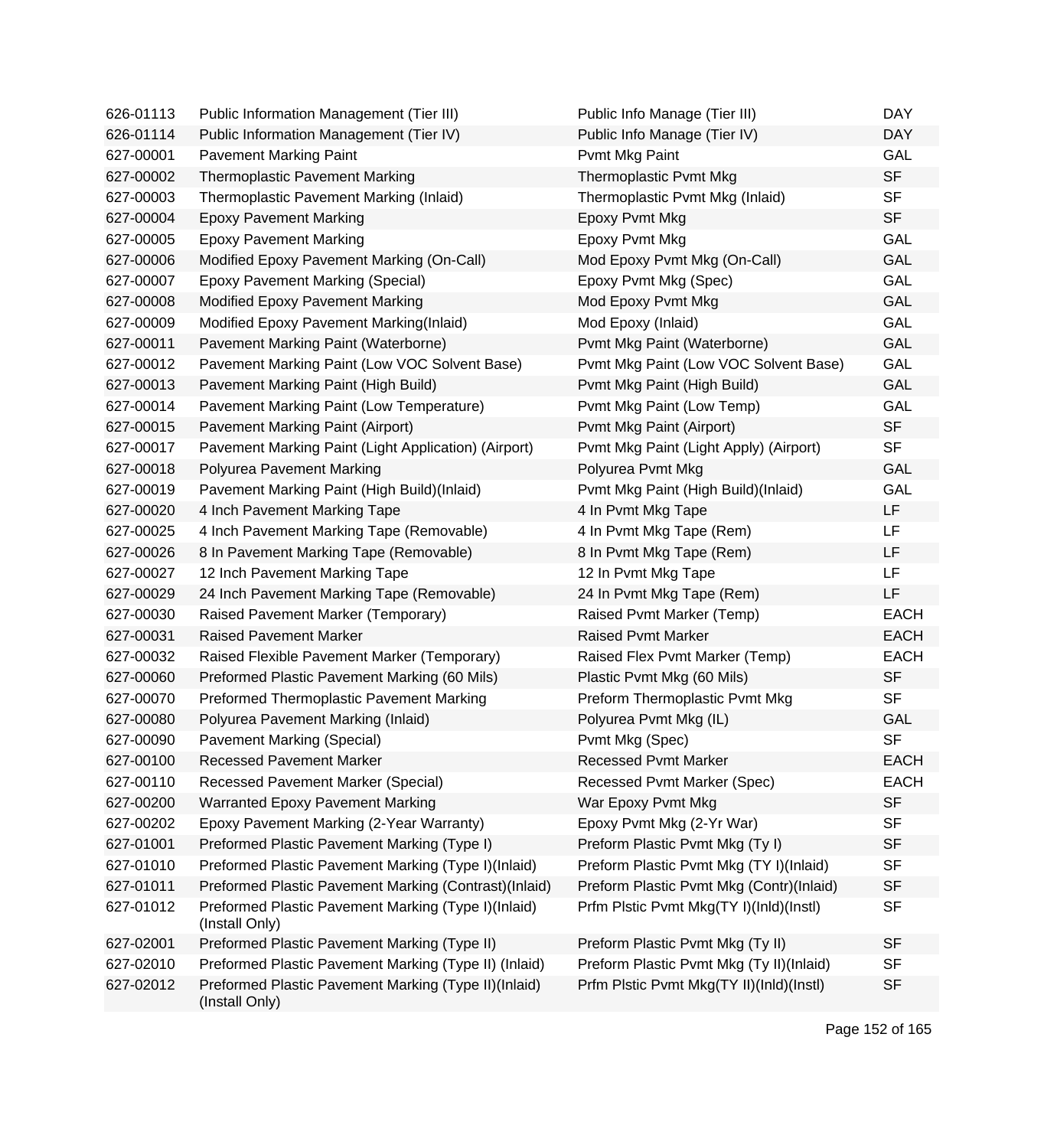| 627-02050 | Research Project Pavement Marking                                                                                    | Research Proj Pvmt Mkg                   | L S        |
|-----------|----------------------------------------------------------------------------------------------------------------------|------------------------------------------|------------|
| 627-03001 | Preformed Plastic Pavement Marking (Type III)                                                                        | Preform Plastic Pvmt Mkg (Ty III)        | <b>SF</b>  |
| 627-03010 | Preformed Plastic Pavement Marking (Type III)(Inlaid)                                                                | Preform Plastic Pvmt Mkg(Ty III)(Inlaid) | <b>SF</b>  |
| 627-30105 | Pavement Marking Paint (Word-Symbol)                                                                                 | Pvmt Mkg Paint (WS)                      | <b>SF</b>  |
| 627-30110 | Pavement Marking Paint (Xwalk-Stop Line)                                                                             | Pvmt Mkg Paint (XS)                      | <b>SF</b>  |
| 627-30205 | Thermoplastic Pavement Marking (Word-Symbol)                                                                         | Thermoplastic Pvmt Mkg (WS)              | <b>SF</b>  |
| 627-30210 | Thermoplastic Pavement Marking (Xwalk-Stopline)                                                                      | Thermoplastic Pvmt Mkg (XS)              | <b>SF</b>  |
| 627-30305 | Preformed Plastic Pavement Marking (60 Mil) (Word-<br>Symbol)                                                        | Plastic Pvmt Mkg (60 Mil) (WS)           | <b>SF</b>  |
| 627-30310 | Preformed Plastic Pavement Marking (60 Mil) (Xwalk-Stop Plastic Pvmt Mkg (60 Mil) (XS)<br>Line)                      |                                          | <b>SF</b>  |
| 627-30323 | Preformed Plastic Pavement Marking (Word-<br>Symbol)(Type I)(Inlaid)                                                 | Preform Plastic Pvmt Mkg (WS)(Typ I)(In) | <b>SF</b>  |
| 627-30324 | Preformed Plastic Pavement Marking (Word-Symbol)<br>(Type I)                                                         | Preform Plastic Pvmt Mkg (WS) (TY I)     | <b>SF</b>  |
| 627-30326 | Preformed Plastic Pavement Marking (Word - Symbol)<br>(Type II)                                                      | Preform Plastic Pvmt Mkg (WS) (Ty II)    | <b>SF</b>  |
| 627-30327 | Preformed Plastic Pavement Marking (Word-Symbol)<br>(Type III)                                                       | Preform Plastic Pvmt Mkg (WS) (Ty III)   | <b>SF</b>  |
| 627-30328 | Preformed Plastic Pavement Marking (XWalk-Stop<br>Line)(Type I)(Inlaid)                                              | Pre Plastic Pvmt Mkg (XWalk)(Typ1)(In)   | <b>SF</b>  |
| 627-30329 | Preformed Plastic Pavement Marking (Xwalk-Stop Line)<br>(Type I)                                                     | Preform Plastic Pvmt Mkg (XS) (TY I)     | <b>SF</b>  |
| 627-30331 | Preformed Plastic Pavement Marking (Xwalk - Stop Line)<br>(Type II)                                                  | Preform Plastic Pvmt Mkg (XS) (Ty II)    | <b>SF</b>  |
| 627-30332 | Preformed Plastic Pavement Marking (Xwalk-Stop Line)<br>(Type III)                                                   | Preform Plastic Pvmt Mkg (XS) (Ty III)   | <b>SF</b>  |
| 627-30405 | Preformed Thermoplastic Pavement Marking (Word-<br>Symbol)                                                           | Preform Thermoplastic Pvmt Mkg (WS)      | <b>SF</b>  |
| 627-30406 | Preformed Thermoplastic Pvmt Mkg (Word-Symbol)(Install Inst Preform Thermoplastic Pvmt Mkg (WS)<br>Only)             |                                          | <b>SF</b>  |
| 627-30407 | Preformed Thermoplastic Pavement Marking (Word-<br>Symbol) (Special)                                                 | Preform Thermoplastic Pvmt Mkg (WS)(Sp)  | <b>SF</b>  |
| 627-30408 | Preformed Thermoplastic Pavement Marking (Shield)                                                                    | Pre Thermo Pvmt Mkg (Shield)             | <b>SF</b>  |
| 627-30410 | Preformed Thermoplastic Pavement Marking (Xwalk-Stop Preform Thermoplastic Pvmt Mkg (XS)<br>Line)                    |                                          | <b>SF</b>  |
| 627-30411 | Preformed Thermoplastic Pavement Marking (Xwalk-Stop Preform Thermoplastic Pvmt Mkg (XS)(Sp)<br>Line) (Special)      |                                          | <b>SF</b>  |
| 627-30412 | Preformed Thermoplastic Pavement Marking (Xwalk-Stop Pre Thermo Pvmt Mkg (XS) (Install Only)<br>Line) (Install Only) |                                          | <b>SF</b>  |
| 627-40000 | Methyl Methacrylate Pavement Marking                                                                                 | Methyl Methacrylate Pvmt Mkg             | <b>GAL</b> |
| 627-40003 | Methyl Methacrylate Pavement Marking (Inlaid)                                                                        | Methyl Methacrylate Pvmt Mkg (Inlaid)    | <b>SF</b>  |
| 627-40010 | Methyl Methacrylate Pavement Marking (Word Symbol)                                                                   | Methyl Methac Pvmt Mkg (WS)              | <b>SF</b>  |
| 627-40011 | Methyl Methacrylate Pavement Marking (X Walk Stop<br>Line)                                                           | Methyl Methac Pvmt Mkg (XS)              | <b>SF</b>  |
| 627-40012 | Methyl Methacrylate Pavement Marking (Word<br>Symbol)(Inlaid)                                                        | Methyl Methac Pvmt Mkg (WS)(In)          | <b>SF</b>  |
| 627-40013 | Methyl Methacrylate Pavement Marking (X Walk Stop                                                                    | Methyl Methac Pvmt Mkg (XS)(In)          | <b>SF</b>  |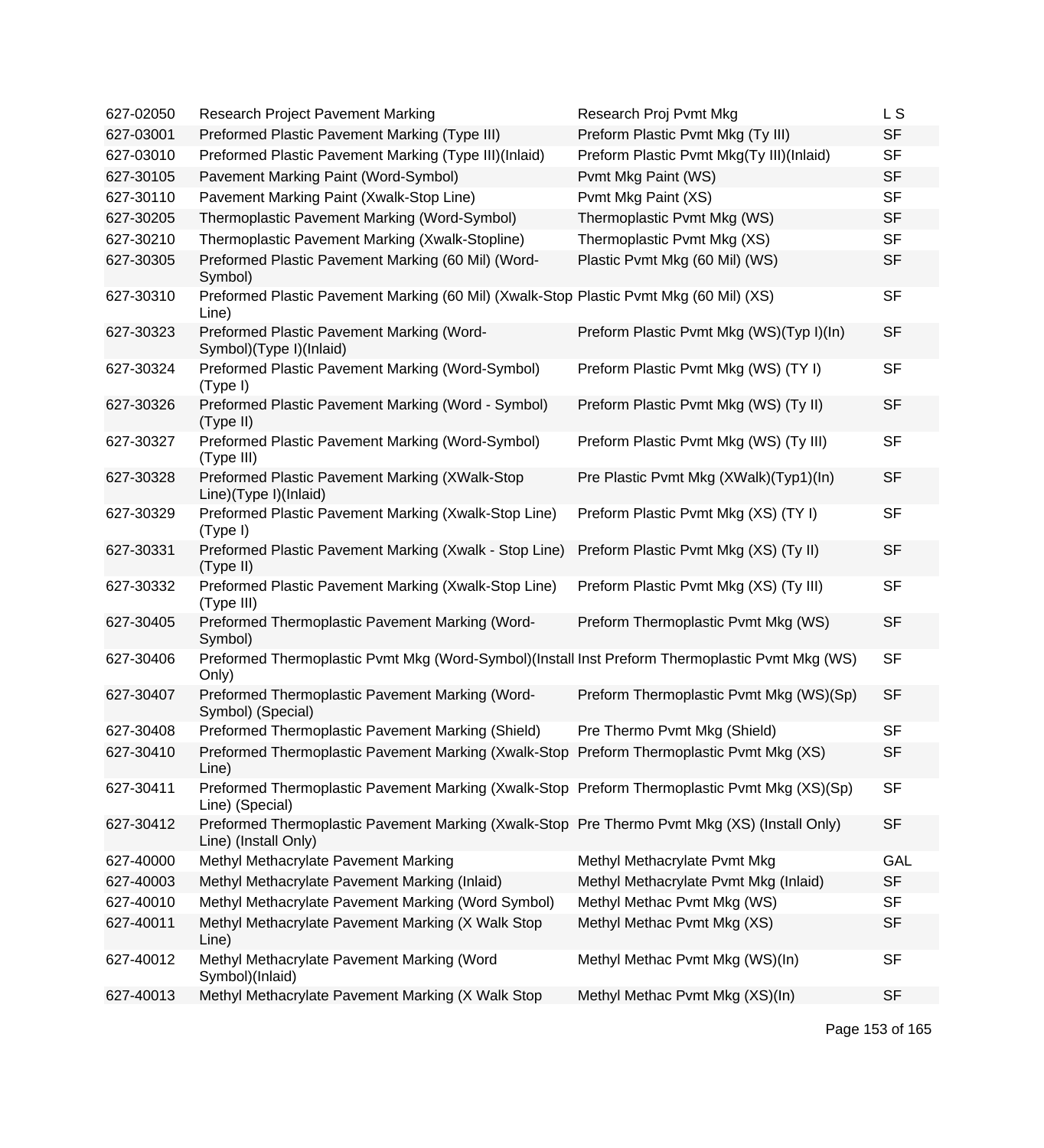|           | line)(Inlaid)                                          |                                      |             |
|-----------|--------------------------------------------------------|--------------------------------------|-------------|
| 627-40014 | Methyl Methacrylate Pavement Marking (Colored)         | Methyl Methac Pvmt Mkg (Colored)     | GAL         |
| 627-40015 | Methyl Methacrylate Pavement Marking (Colored)(Inlaid) | Methyl Methac Pvmt Mkg (Colored)(In) | <b>GAL</b>  |
| 627-50000 | <b>Stimsonite Pavement Marking</b>                     | Stimsonite Pvmt Mkg                  | <b>SF</b>   |
| 627-60000 | Pavement Marking (Special)                             | Pvmt Mkg (Spec)                      | LF          |
| 628-00000 | <b>Bridge Girder and Deck Unit</b>                     | Brdg Girder + Deck Unit              | LF          |
| 628-00001 | <b>Bridge Girder and Deck Unit</b>                     | Brdg Girder + Deck Unit              | <b>EACH</b> |
| 628-00005 | Bridge Girder and Deck Unit (5 Feet to 10 Feet)        | Brdg Girder + Deck Unit (5-10)       | <b>EACH</b> |
| 628-00030 | Bridge Girder and Deck Unit (30 Feet to 35 Feet)       | Brdg Girder + Deck Unit (30-35)      | <b>EACH</b> |
| 628-00040 | Bridge Girder and Deck Unit (40 Feet to 45 Feet)       | Brdg Girder + Deck Unit (40-45)      | <b>EACH</b> |
| 628-00045 | Bridge Girder and Deck Unit (45 Feet to 50 Feet)       | Brdg Girder + Deck Unit (45-50)      | <b>EACH</b> |
| 628-00050 | Bridge Girder and Deck Unit (50 Feet to 55 Feet)       | Brdg Girder + Deck Unit (50-55)      | <b>EACH</b> |
| 628-00060 | Bridge Girder and Deck Unit (60 Feet to 65 Feet)       | Brdg Girder + Deck Unit (60-65)      | <b>EACH</b> |
| 628-00070 | Bridge Girder and Deck Unit (70 Feet to 75 Feet)       | Brdg Girder + Deck Unit (70-75)      | <b>EACH</b> |
| 628-00075 | Bridge Girder and Deck Unit (75 Feet to 80 Feet)       | Brdg Girder + Deck Unit (75-80)      | <b>EACH</b> |
| 628-00085 | Bridge Girder and Deck Unit (85 Feet to 90 Feet)       | Brdg Girder + Deck Unit (85-90)      | <b>EACH</b> |
| 628-00090 | Bridge Girder and Deck Unit (90 Feet to 95 Feet)       | Brdg Girder + Deck Unit (90-95)      | <b>EACH</b> |
| 628-00110 | Bridge Girder and Deck Unit (110 Feet to 115 Feet)     | Brdg Girder + Deck Unit (110-115)    | <b>EACH</b> |
| 628-00115 | Bridge Girder and Deck Unit (115 Feet to 120 Feet)     | Brdg Girder + Deck Unit (115-120)    | <b>EACH</b> |
| 628-00130 | Bridge Girder and Deck Unit (130 Feet to 135 Feet)     | Brdg Girder + Deck Unit (130-135)    | <b>EACH</b> |
| 628-00135 | Bridge Girder and Deck Unit (135 Feet to 140 Feet)     | Brdg Girder+Deck Unit (135-140)      | <b>EACH</b> |
| 628-00140 | Bridge Girder and Deck Unit (140 Feet to 145 Feet)     | Brdg Girder+Deck Unit (140-145)      | <b>EACH</b> |
| 628-00185 | Bridge Girder and Deck Unit (185 Feet to 190 Feet)     | Brdg Girder + Deck Unit (185-190)    | <b>EACH</b> |
| 628-00210 | Bridge Girder and Deck Unit (210 Feet to 215 Feet)     | Brdg Girder + Deck Unit (210-215)    | <b>EACH</b> |
| 628-00215 | Bridge Girder and Deck Unit (215 Feet to 220 Feet)     | Brdg Girder + Deck Unit (215-220)    | <b>EACH</b> |
| 628-50000 | Design Services                                        | <b>Design Services</b>               | <b>HOUR</b> |
| 628-50001 | <b>Design Services</b>                                 | <b>Design Services</b>               | L S         |
| 629-01001 | Survey Monument (Type 1)                               | Survey Monument (Ty 1)               | <b>EACH</b> |
| 629-01002 | Survey Monument (Type 2)                               | Survey Monument (Ty 2)               | <b>EACH</b> |
| 629-01003 | Survey Monument (Type 3)                               | Survey Monument (Ty 3)               | <b>EACH</b> |
| 629-01004 | Survey Monument (Type 4)                               | Survey Monument (Ty 4)               | <b>EACH</b> |
| 629-01005 | Survey Monument (Type 5)                               | Survey Monument (Ty 5)               | EACH        |
| 629-01006 | Survey Monument (Type 6)                               | Survey Monument (Ty 6)               | <b>EACH</b> |
| 629-01011 | Survey Monument (Type 1A)                              | Survey Monument (Ty 1A)              | <b>EACH</b> |
| 629-01021 | Survey Monument (Type 2A)                              | Survey Monument (Ty 2A)              | <b>EACH</b> |
| 629-01031 | Survey Monument (Type 3A)                              | Survey Monument (Ty 3A)              | <b>EACH</b> |
| 629-01041 | Survey Monument (Special)                              | Survey Mont (Special)                | <b>EACH</b> |
| 629-01050 | Monument Box                                           | Monument Box                         | <b>EACH</b> |
| 629-01065 | Survey Monument (Type 5S)                              | Survey Monument (Ty 5S)              | <b>EACH</b> |
| 629-01110 | <b>Locate Monuments</b>                                | Locate Monuments                     | <b>HOUR</b> |
| 629-01210 | <b>Adjust Monument Box</b>                             | <b>Adjust Monument Box</b>           | <b>EACH</b> |
| 629-01300 | Survey Monument (Temporary)                            | <b>Survey Monument (Temp)</b>        | <b>EACH</b> |
| 630-00000 | Flagging                                               | Flagging                             | <b>HOUR</b> |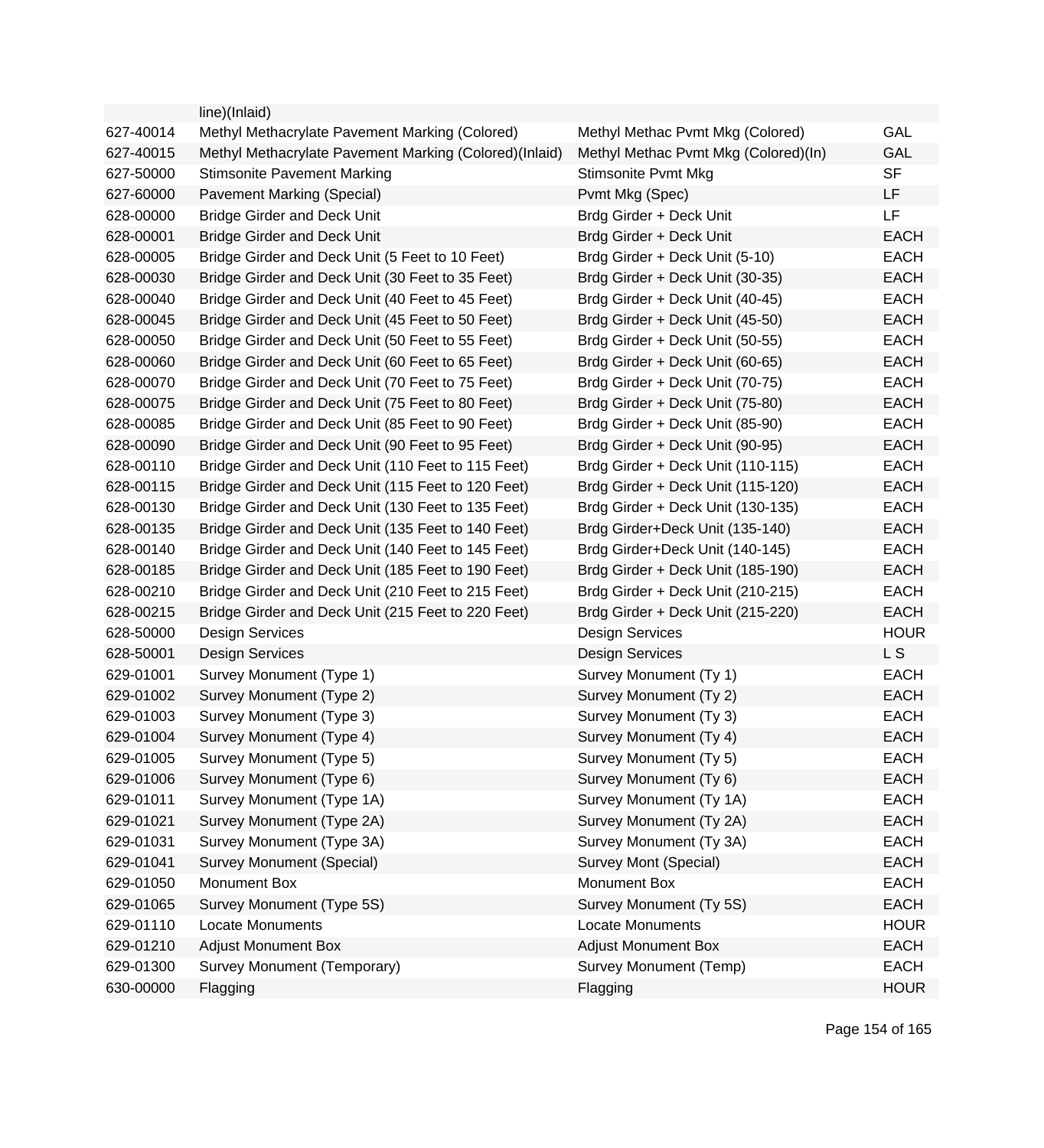| 630-00001 | Pilot Car Operation                               | <b>Pilot Car Operation</b>                  | <b>HOUR</b> |
|-----------|---------------------------------------------------|---------------------------------------------|-------------|
| 630-00003 | <b>Uniformed Traffic Control</b>                  | <b>Uniformed Traf Ctrl</b>                  | <b>HOUR</b> |
| 630-00004 | <b>Traffic Control Vehicle</b>                    | <b>Traf Ctrl Vehicle</b>                    | <b>EACH</b> |
| 630-00006 | Uniformed Traffic Control (Vehicle)               | Uniformed Traf Ctrl (Vehicle)               | <b>HOUR</b> |
| 630-00007 | <b>Traffic Control Inspection</b>                 | <b>Traf Ctrl Inspection</b>                 | <b>DAY</b>  |
| 630-00009 | <b>Traffic Control Vehicle (Truck)</b>            | Traf Ctrl Vehicle (Truck)                   | <b>EACH</b> |
| 630-00010 | Sign Cleaning                                     | Sign Cleaning                               | <b>HOUR</b> |
| 630-00011 | <b>Courtesy Vehicle</b>                           | <b>Courtesy Vehicle</b>                     | <b>DAY</b>  |
| 630-00012 | <b>Traffic Control Management</b>                 | <b>Traf Ctrl Mgmt</b>                       | <b>DAY</b>  |
| 630-00014 | <b>Traffic Control Vehicle (Truck)</b>            | Traf Ctrl Vehicle (Truck)                   | <b>HOUR</b> |
| 630-00015 | Uniformed Traffic Control Coordination            | Uniformed Traf Ctrl Coordination            | <b>HOUR</b> |
| 630-00016 | <b>Traffic Control (Special) LS</b>               | <b>Traffic Control (Special) LS</b>         | L S         |
| 630-00017 | <b>Traffic Control Management (Special)</b>       | <b>Traffic Control Management (Special)</b> | <b>DAY</b>  |
| 630-00020 | <b>Traffic Control Vehicle</b>                    | <b>Traf Ctrl Vehicle</b>                    | <b>DAY</b>  |
| 630-00025 | <b>Traffic Control Vehicle</b>                    | <b>Traf Ctrl Vehicle</b>                    | <b>HOUR</b> |
| 630-00027 | <b>Rolling Roadblock</b>                          | Rolling Roadblock Traffic Control           | <b>DAY</b>  |
| 630-00028 | Rolling Roadblock                                 | <b>Rolling Roadblock Traffic Control</b>    | <b>HOUR</b> |
| 630-00030 | <b>Courtesy Patrol</b>                            | <b>Courtesy Patrol</b>                      | <b>DAY</b>  |
| 630-00031 | <b>Courtesy Patrol</b>                            | <b>Courtesy Patrol</b>                      | <b>HOUR</b> |
| 630-00035 | Emergency Pull-off Area (Temporary)               | Emerg Pull-off Area (Temp)                  | <b>EACH</b> |
| 630-00040 | Traffic Incident Management Plan Development      | Develop Traf Incident Mgmt Plan             | L S         |
| 630-00041 | Traffic Incident Management Plan Implementation   | Implement Traf Incident Mgmt Plan           | <b>MON</b>  |
| 630-80000 | Traffic Control Devices (Maintain)                | Traffic Control Devices (Maintain)          | <b>DAY</b>  |
| 630-80001 | Flashing Beacon (Portable)                        | Flash Beacon (Port)                         | <b>EACH</b> |
| 630-80002 | Flashing Beacon (Solar)                           | Flash Beacon (Solar)                        | <b>EACH</b> |
| 630-80305 | <b>Flagging Station Light</b>                     | <b>Flagging Station Light</b>               | <b>EACH</b> |
| 630-80310 | Automated Flagging Assistance Device              | Automated Flagging Assistance Device        | <b>EACH</b> |
| 630-80311 | Automated Flagging Assistance Device              | Automated Flagging Assistance Device        | <b>DAY</b>  |
| 630-80331 | Barricade (Type 3 F-A) (Temporary)                | Barricade (3 F-A) (Temp)                    | <b>EACH</b> |
| 630-80332 | Barricade (Type 3 F-B) (Temporary)                | Barricade (3 F-B) (Temp)                    | <b>EACH</b> |
| 630-80333 | Barricade (Type 3 F-C) (Temporary)                | Barricade (3 F-C) (Temp)                    | <b>EACH</b> |
| 630-80334 | Barricade (Type 3 F-D) (Temporary)                | Barricade (3 F-D) (Temp)                    | <b>EACH</b> |
| 630-80335 | Barricade (Type 3 M-A) (Temporary)                | Barricade (3 M-A) (Temp)                    | <b>EACH</b> |
| 630-80336 | Barricade (Type 3 M-B) (Temporary)                | Barricade (3 M-B) (Temp)                    | <b>EACH</b> |
| 630-80337 | Barricade (Type 3 M-C) (Temporary)                | Barricade (3 M-C) (Temp)                    | <b>EACH</b> |
| 630-80338 | Barricade (Type 3 M-D) (Temporary)                | Barricade (3 M-D) (Temp)                    | <b>EACH</b> |
| 630-80339 | <b>Directional Barricade</b>                      | <b>Directional Barricade</b>                | <b>EACH</b> |
| 630-80340 | Pedestrian Barricade (ADA)                        | Pedestrian Barricade (ADA)                  | LF          |
| 630-80341 | Construction Traffic Sign (Panel Size A)          | Const Traf Sign (A)                         | <b>EACH</b> |
| 630-80342 | Construction Traffic Sign (Panel Size B)          | Const Traf Sign (B)                         | <b>EACH</b> |
| 630-80343 | Construction Traffic Sign (Panel Size C)          | Const Traf Sign (C)                         | <b>EACH</b> |
| 630-80344 | <b>Construction Traffic Sign (Special)</b>        | Const Traf Sign (Spec)                      | <b>SF</b>   |
| 630-80345 | Vehicle Mounted Message Sign Panel (Furnish Only) | Furn Vehicle Mnted Mesg Sign Pnl            | <b>EACH</b> |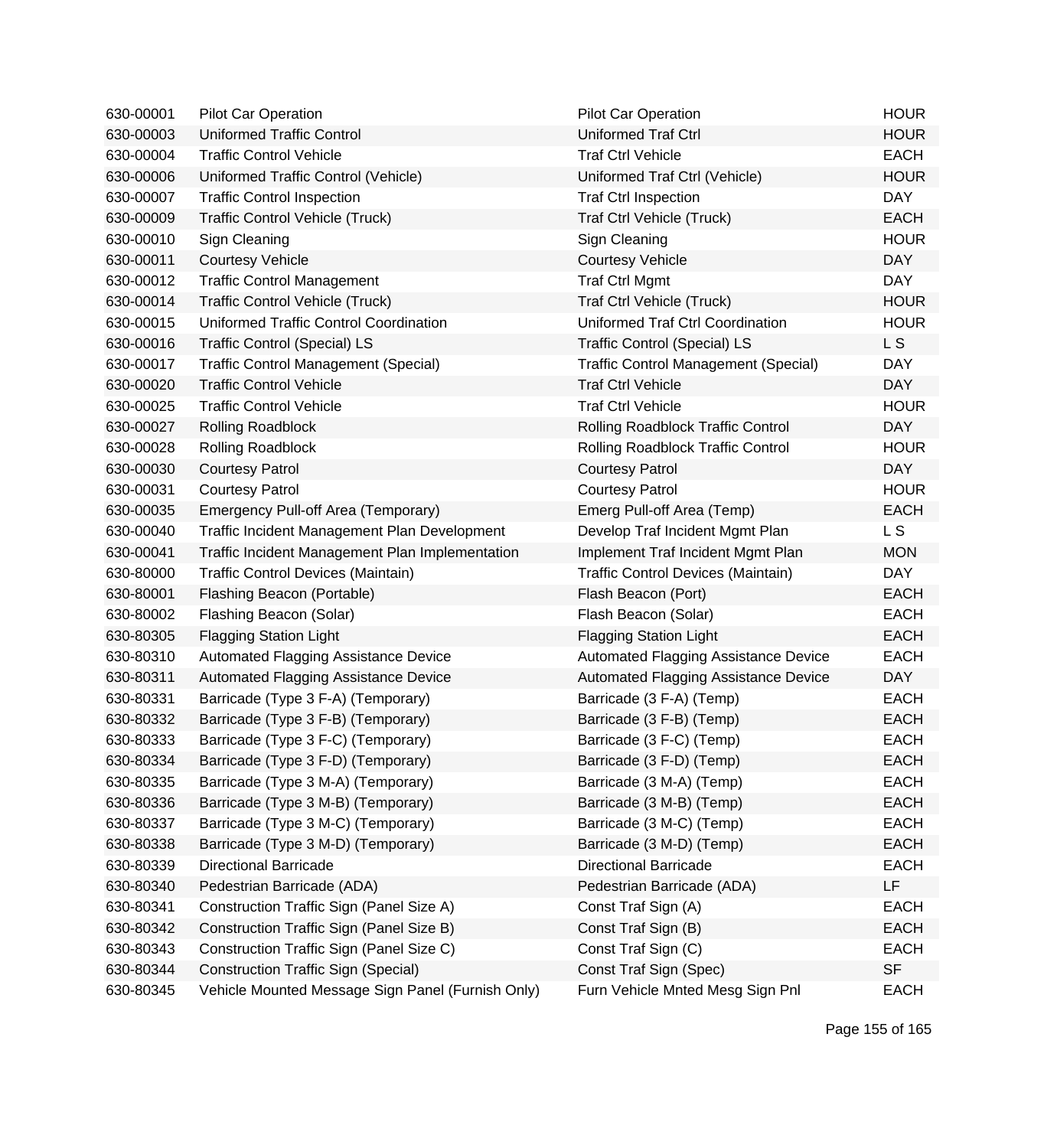| 630-80348 | <b>Construction Information Sign</b>                                                                               | Const Info Sign                         | <b>EACH</b> |
|-----------|--------------------------------------------------------------------------------------------------------------------|-----------------------------------------|-------------|
| 630-80350 | <b>Vertical Panel</b>                                                                                              | Vert Panel                              | <b>EACH</b> |
| 630-80351 | Vertical Panel (Plastic)                                                                                           | Vert Panel (Plastic)                    | <b>EACH</b> |
| 630-80352 | Vertical Panel (Special)                                                                                           | Vert Panel (Spec)                       | <b>EACH</b> |
| 630-80353 | Vertical Panel (With Light) (Flashing)                                                                             | Vert Panel (Light) (F)                  | <b>EACH</b> |
| 630-80354 | Vertical Panel (With Light) (Steady Burn)                                                                          | Vert Panel (Light) (SB)                 | <b>EACH</b> |
| 630-80355 | Portable Message Sign Panel                                                                                        | Port Mesg Panel                         | <b>EACH</b> |
| 630-80356 | Advance Warning Flashing or Sequencing Arrow Panel (A Flash Arrow Panel (A Ty)<br>Type)                            |                                         | <b>EACH</b> |
| 630-80357 | Advance Warning Flashing or Sequencing Arrow Panel (B Flash Arrow Panel (B Ty)<br>Type)                            |                                         | <b>EACH</b> |
| 630-80358 | Advance Warning Flashing or Sequencing Arrow Panel (C Flash Arrow Panel (C Ty)<br>Type)                            |                                         | <b>EACH</b> |
| 630-80359 | Portable Message Sign Panel                                                                                        | Port Mesg Panel                         | <b>DAY</b>  |
| 630-80360 | Drum Channelizing Device                                                                                           | Drum Channel Dev                        | <b>EACH</b> |
| 630-80361 | Drum Channelizing Device (Maintain)                                                                                | Drum Channelizing Device (Maintain)     | <b>EACH</b> |
| 630-80363 | Drum Channelizing Device (With Light) (Flashing)                                                                   | Drum Channel Dev (Light) (F)            | <b>EACH</b> |
| 630-80364 | Drum Channelizing Device (With Light) (Steady Burn)                                                                | Drum Channel Dev (Light) (SB)           | <b>EACH</b> |
| 630-80365 | Portable Message Sign Panel (State Furnished)                                                                      | Port Mesg Panel (State Furn)            | <b>EACH</b> |
| 630-80366 | Portable Traffic Speed Monitor (State Purchased)                                                                   | Port Traf Speed Monitor (State Purch)   | <b>EACH</b> |
| 630-80367 | Portable Traffic Speed Monitor                                                                                     | Port Traf Speed Monitor                 | <b>EACH</b> |
| 630-80368 | Portable Traffic Speed Monitor                                                                                     | Port Traf Speed Monitor                 | <b>DAY</b>  |
| 630-80370 | Barrier (Temporary)                                                                                                | Barrier (Temp)                          | LF          |
| 630-80371 | Reset Concrete Barrier (Temporary)                                                                                 | Reset Concrete Barrier (Temp)           | <b>LF</b>   |
| 630-80372 | Concrete Barrier (Temporary) (Furnish and Install)                                                                 | Conc Barrier (Temp) (Furnish & Install) | LF          |
| 630-80373 | Concrete Barrier (Temporary)(Remove)                                                                               | Concrete Barrier (Temporary)(Remove)    | LF          |
| 630-80375 | Concrete Barrier (Temporary) (Install Only)                                                                        | Inst Conc Barrier (Temp)                | LF          |
| 630-80377 | Portable Water Filled Barrier (Temporary)                                                                          | Port Water Filled Barrier (Temp)        | LF          |
| 630-80378 | Glare Screen (Temporary)                                                                                           | Glare Screen (Temp)                     | <b>LF</b>   |
| 630-80379 | Portable Variable Speed Limit Sign                                                                                 | Port Var Speed Limit Sign               | <b>EACH</b> |
| 630-80380 | <b>Traffic Cone</b>                                                                                                | <b>Traffic Cone</b>                     | <b>EACH</b> |
| 630-80381 | Traffic Cone (Maintain)                                                                                            | Traffic Cone (Maintain)                 | <b>EACH</b> |
| 630-80384 | <b>Tubular Marker</b>                                                                                              | <b>Tubular Marker</b>                   | <b>EACH</b> |
| 630-80385 | Lane Divider (Temporary)                                                                                           | Lane Divider (Temp)                     | <b>EACH</b> |
| 630-80390 | <b>Channelizing Device (Special)</b>                                                                               | Channel Dev (Spec)                      | <b>EACH</b> |
| 630-80391 | <b>Channelizing Device (Fixed)</b>                                                                                 | Channel Dev (Fixed)                     | <b>EACH</b> |
| 630-80392 | Stackable Tubular Marker                                                                                           | Stackable Tubular Marker                | <b>EACH</b> |
| 630-80393 | <b>Stackable Vertical Panels</b>                                                                                   | <b>Stackable Vertical Panels</b>        | <b>EACH</b> |
| 630-80401 | Delineator (Type I) (Temporary)                                                                                    | Delin (Ty I) (Temp)                     | <b>EACH</b> |
| 630-80402 | Delineator (Type II) (Temporary)                                                                                   | Delin (Ty II) (Temp)                    | <b>EACH</b> |
| 630-80403 | Delineator (Type III) (Temporary)                                                                                  | Delin (Ty III) (Temp)                   | <b>EACH</b> |
| 630-80410 | Advance Overhead Warning Device (Chains)                                                                           | Adv Overhead Warn Dev (Chains)          | <b>EACH</b> |
| 630-80411 | Advance Warning Flashing or Sequencing Arrow Panel (A Adv Warn Flash or Seq Arw Pnl (A) (Main)<br>Type) (Maintain) |                                         | <b>EACH</b> |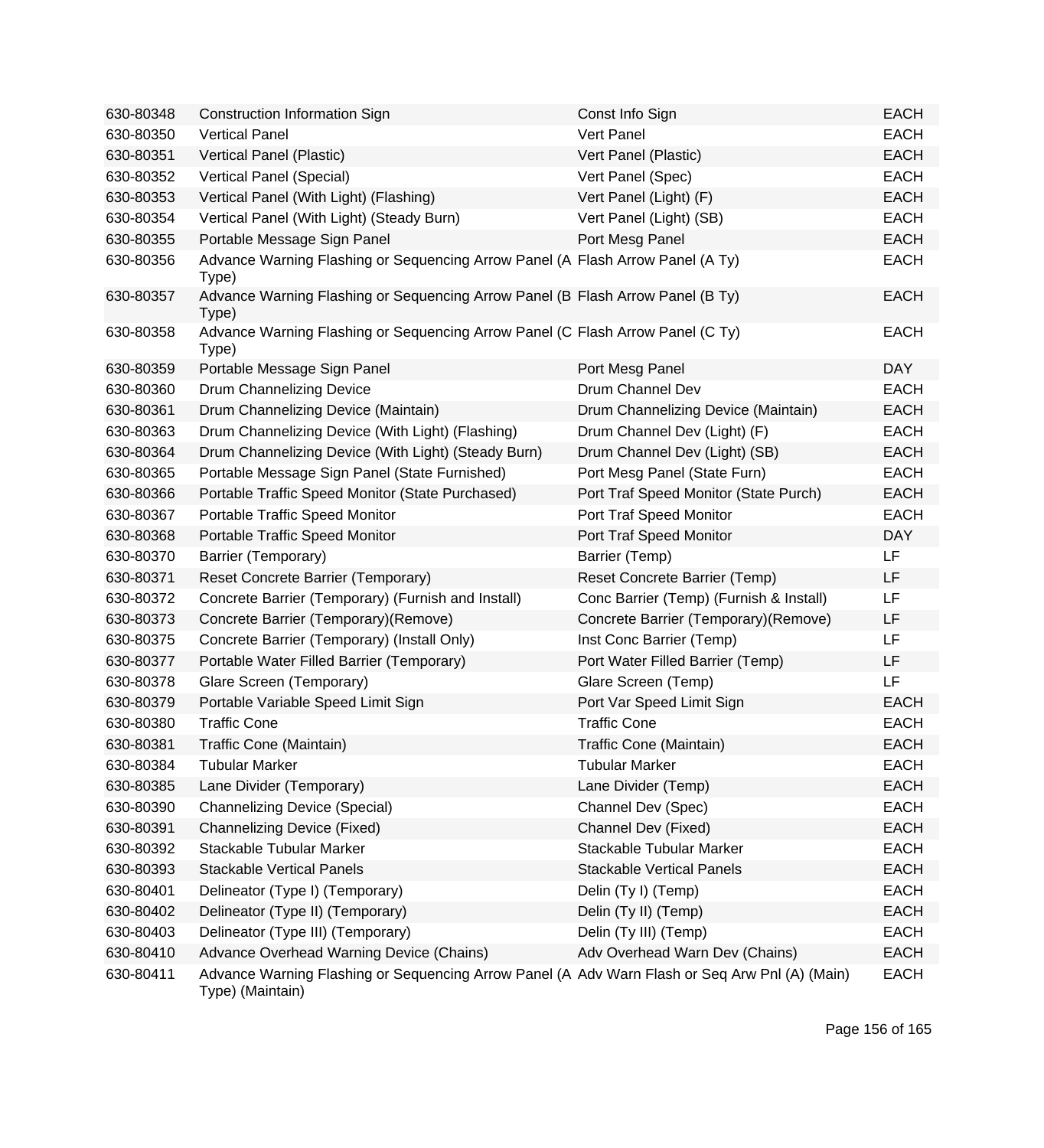| 630-80415 | Advanced Warning Flashing or Sequencing Panel (C<br>Type)                                  | Adv Warn Flash or Seq Panel (C Type)          | <b>DAY</b>     |
|-----------|--------------------------------------------------------------------------------------------|-----------------------------------------------|----------------|
| 630-80417 | Sequential Flashing Warning Light                                                          | Seq Flashing Warning Light                    | <b>EACH</b>    |
| 630-80430 | Rumble Strip (Portable)                                                                    | Rumble Strip (Port)                           | <b>EACH</b>    |
| 630-80440 | Portable Rumble Strips (Temporary)                                                         | Port Rumble Strips (Temp)                     | <b>EACH</b>    |
| 630-80511 | Mobile Pavement Marking Zone                                                               | Mobile Pvmt Marking Zone                      | L <sub>S</sub> |
| 630-80520 | Mobile Pavement Marking Zone                                                               | Mobile Pvmt Mkg Zone                          | <b>DAY</b>     |
| 630-80560 | Mobile Profilograph Operation Zone                                                         | Mobile Profilograph Oper Zone                 | L S            |
| 630-80570 | Mobile Profilograph Operation Zone                                                         | Mobile Profilograph Oper Zone                 | <b>DAY</b>     |
| 630-81341 | Construction Traffic Sign (Panel Size A) (Maintain)                                        | Const Traffic Sign (Size A) (Maintain)        | <b>EACH</b>    |
| 630-81342 | Construction Traffic Sign (Panel Size B) (Maintain)                                        | Const Traffic Sign (Size B) (Maintain)        | <b>EACH</b>    |
| 630-81344 | Construction Traffic Sign (Special) (Maintain)                                             | Const Traffic Sign (Spec) (Maintain)          | <b>SF</b>      |
| 630-81355 | Portable Message Sign Panel (Maintain)                                                     | Portable Msg Sign Panel (Maintain)            | <b>EACH</b>    |
| 630-81363 | Drum Channelizing Device (With Light) (Flashing)<br>(Maintain)                             | Drum Chan Dev (Light) (Flashing) (Main)       | <b>EACH</b>    |
| 630-81364 | Drum Channelizing Device (With Light) (Steady Burn)<br>(Maintain)                          | Drum Chan Dev (Light) (Steady) (Main)         | <b>EACH</b>    |
| 630-85006 | Impact Attenuator (Sand Filled Plastic Barrel) (Temporary) Impact Atten (Sand Fill) (Temp) |                                               | <b>EACH</b>    |
| 630-85010 | Impact Attenuator (Temporary)                                                              | Impact Atten (Temp)                           | <b>EACH</b>    |
| 630-85011 | Impact Attenuator (Temporary)                                                              | Imp Atten (Temp)                              | <b>DAY</b>     |
| 630-85012 | Impact Attenuator (Temporary) (Maintain)                                                   | Impact Atten (Temp) (Maintain)                | <b>EACH</b>    |
| 630-85013 | Impact Attenuator (Temporary)(Reset Only)                                                  | Impact Atten (Temp)(Reset)                    | <b>EACH</b>    |
| 630-85014 | Impact Attenuator (Temporary) (Remove Only)                                                | Impact Atten(Temp)(Remove)                    | <b>EACH</b>    |
| 630-85020 | Mobile Attenuator                                                                          | Mobile Attenuator                             | <b>EACH</b>    |
| 630-85040 | Impact Attenuator (Truck Mounted Attenuator)<br>(Temporary)                                | Impact Atten (T-M-A) (Temp)                   | <b>EACH</b>    |
| 630-85041 | <b>Mobile Attenuator</b>                                                                   | <b>Mobile Attenuator</b>                      | <b>DAY</b>     |
| 630-85115 | Impact Attenuator (Quadguard) (Temporary)                                                  | Impact Atten (Quadguard) (Temp)               | <b>EACH</b>    |
| 630-86100 | <b>River Safety Net</b>                                                                    | <b>River Safety Net</b>                       | <b>EACH</b>    |
| 630-86801 | Traffic Signal (Temporary)                                                                 | Traffic Signal (Temp)                         | L <sub>S</sub> |
| 630-86802 | Traffic Signal (Temporary)                                                                 | Traffic Signal (Temporary)                    | <b>DAY</b>     |
| 630-86810 | Traffic Signal (Temporary)                                                                 | Traffic Signal (Temp)                         | <b>EACH</b>    |
| 630-86820 | Traffic Signal (Temporary)(State Furnished)                                                | Traffic signal(Temp.)(State Furnished)        | <b>EACH</b>    |
| 630-87000 | Temporary Highway Advisory Radio Transmitter                                               | Temp Hwy Advisory Radio Transmitter           | <b>EACH</b>    |
| 630-88000 | Smart Work Zone System Server and Software                                                 | Smart Wrk Zn Sys Serv and Sftwre              | <b>DAY</b>     |
| 630-88001 | Work Zone Intrusion Alarm System                                                           | Work Zone Intrusion Alarm System              | <b>DAY</b>     |
| 630-88002 | <b>Smart Traffic Monitoring System (STMS)</b>                                              | <b>Smart Traffic Monitoring System (STMS)</b> | <b>DAY</b>     |
| 630-88004 | Smart Traffic Monitoring System (STMS) Mobilization                                        | Smart Traffic Monitoring Sys (STMS) Mob       | L S            |
| 630-88005 | Portable Non-Intrusive Traffic Sensor                                                      | Port Non-Intrus Traf Sens                     | <b>DAY</b>     |
| 630-88010 | Portable Pan-Tilt-Zoom Camera                                                              | Port Pan-Tilt-Zoom Cam                        | <b>DAY</b>     |
| 631-00100 | <b>Highway Design &amp; Construction</b>                                                   | Hwy Design & Const                            | L S            |
| 631-00105 | <b>Highway Construction</b>                                                                | Hwy Const                                     | L S            |
| 631-10000 | Alternate Bridge Design and Construction                                                   | Alt Brdg Design and Const                     | L S            |
| 631-10001 | Alternative Girder Design & Construction                                                   | Alternative Girder Design & Construction      | L S            |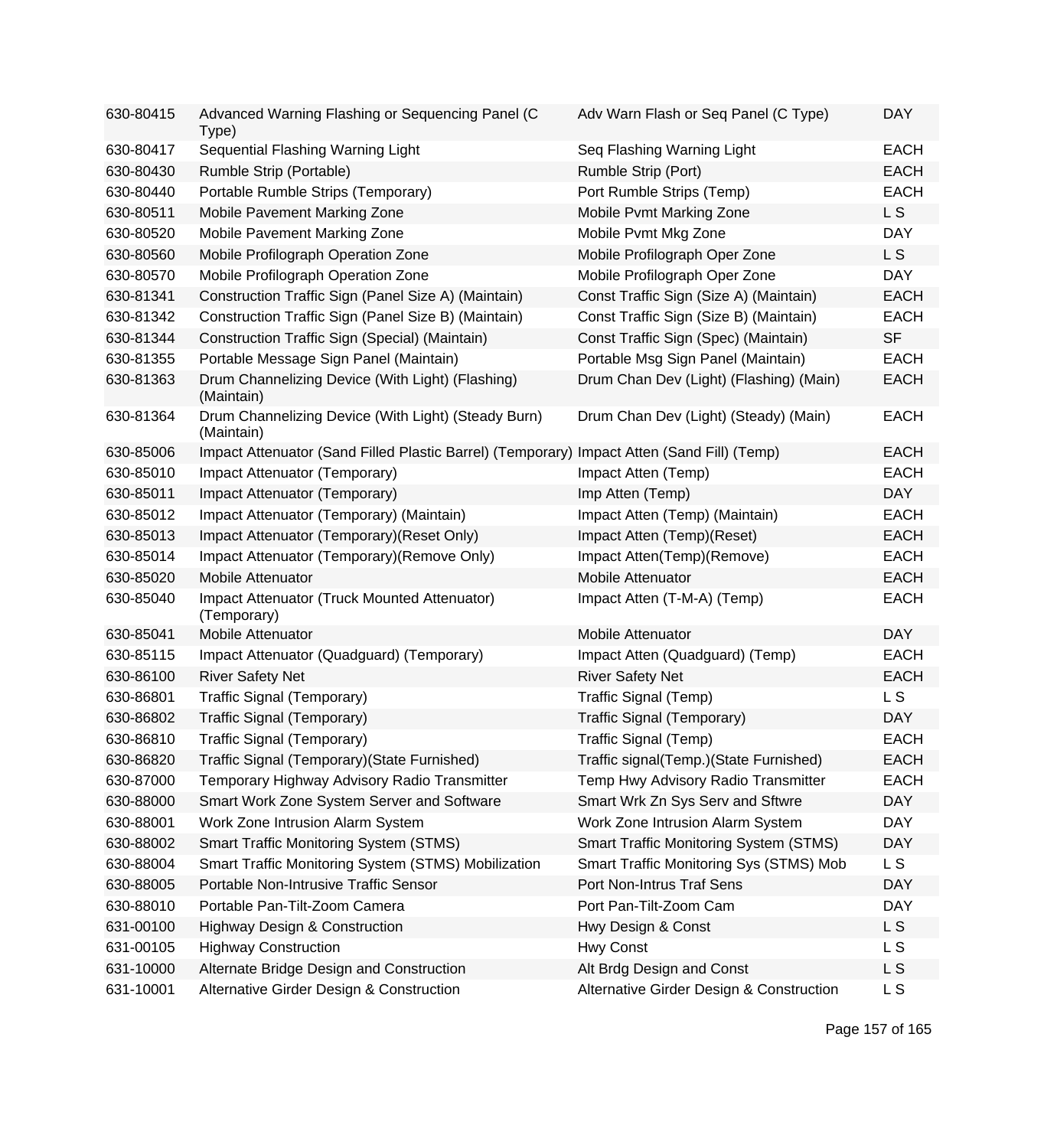| 631-10002 | <b>Bridge Design and Construction</b>       | <b>Bridge Design and Construction</b> | L S            |
|-----------|---------------------------------------------|---------------------------------------|----------------|
| 631-11000 | Bridge/Structure (Design Build)             | Bridge/Str (Design Build)             | <b>SF</b>      |
| 631-20010 | Move Bridge (Slide)                         | Move Bridge (Slide)                   | L <sub>S</sub> |
| 631-20020 | Move Bridge (Roll)                          | Move Bridge (Roll)                    | L <sub>S</sub> |
| 632-00000 | Night Work Lighting                         | Night Work Lighting                   | <b>LS</b>      |
| 637-00100 | Roadway Sweeping                            | Roadway Sweep                         | <b>SHML</b>    |
| 641-10000 | Shotcrete                                   | Shotcrete                             | SY             |
| 641-10010 | Initial Shotcrete Facing                    | Initial Shotcrete Facing              | <b>SF</b>      |
| 641-10070 | <b>Shotcrete Sculpting</b>                  | <b>Shotcrete Sculpting</b>            | SY             |
| 641-11000 | Shotcrete (Class A)                         | Shotcrete (CLA)                       | <b>CY</b>      |
| 641-11001 | Shotcrete (Class B)                         | Shotcrete (CL B)                      | <b>CY</b>      |
| 641-11002 | Shotcrete (Class C)                         | Shotcrete (CLC)                       | <b>CY</b>      |
| 641-11003 | Shotcrete (Class D)                         | Shotcrete (CLD)                       | CY             |
| 641-11004 | Shotcrete (Portal Brow) (8 Inch)            | Shotcrete (Port Brow) (8 In)          | <b>CY</b>      |
| 641-11005 | Shotcrete (Smoothing) (Geocomposite Drains) | Shotcrete (Smooth)(Geocomp Dr)        | CY             |
| 641-11006 | Shotcrete (Smoothing)(Supplemental)         | Shotcrete (Smooth)(Suppl)             | <b>CY</b>      |
| 642-00010 | Exploder (Type 1)(Install Only)             | Exploder (Ty 1)(Install)              | <b>EACH</b>    |
| 642-00020 | Exploder (Type 2)(Install Only)             | Exploder (Ty 2)(Install)              | <b>EACH</b>    |
| 642-00025 | Exploder (Type 3)(Install Only)             | Exploder (Ty 3)(Install)              | <b>EACH</b>    |
| 642-00030 | Control Shelter (Type 1)(Install Only)      | Cntrl Shelter (Ty 1)(Install)         | <b>EACH</b>    |
| 642-00040 | Control Shelter (Type 2)(Install Only)      | Cntrl Shelter (Ty 2)(Install)         | <b>EACH</b>    |
| 642-00050 | Oxygen Farm Cabinet                         | Oxy Farm Cabinet                      | <b>EACH</b>    |
| 650-00000 | <b>Mechanical Systems</b>                   | <b>Mechanical Syst</b>                | <b>LS</b>      |
| 652-00000 | <b>Fire Protection Systems</b>              | <b>Fire Protection Syst</b>           | L S            |
| 660-00000 | <b>Special Systems</b>                      | <b>Special Syst</b>                   | L S            |
| 670-00000 | <b>Electrical Systems</b>                   | <b>Electrical Syst</b>                | L S            |
| 680-00000 | <b>Lighting Systems</b>                     | <b>Lighting Syst</b>                  | L S            |
| 699-00010 | <b>Fixed Fee</b>                            | <b>Fixed Fee</b>                      | <b>LS</b>      |
| 700-70002 | F/A ANTICIPATED CMO                         | F/A ANTICIPATED CMO                   | F A            |
| 700-70010 | F/A Minor Contract Revisions                | F/A Minor Contract Revisions          | F A            |
| 700-70012 | F/A Asphalt Pavement Incentive              | F/A Asph Pvmt Incentive               | F A            |
| 700-70013 | F/A Concrete Pavement Incentive             | F/A Conc Pvmt Incentive               | F A            |
| 700-70014 | F/A Incentive                               | F/A Incentive                         | F A            |
| 700-70015 | F/A Mobilization                            | F/A Mobilization                      | F A            |
| 700-70016 | F/A Fuel Cost Adjustment                    | F/A Fuel Cost Adjustment              | F A            |
| 700-70017 | F/A Landscape Establishment Incentive       | F/A Landscape Incentive               | F A            |
| 700-70018 | F/A Roadway Smoothness Incentive            | F/A Road Smooth Incentive             | F A            |
| 700-70019 | F/A Asphalt Cement Cost Adjustment          | F/A Asphalt Cement Cost Adjustment    | F A            |
| 700-70023 | F/A On-The-Job Trainee                      | F/A On-The-Job Trainee                | F A            |
| 700-70025 | F/A Quality Incentive Payment               | F/A Quality Incentive Pymt            | F A            |
| 700-70028 | F/A ESB Program                             | F/A ESB Program                       | F A            |
| 700-70029 | F/A ESB Program Retainage                   | F/A ESB Program Retainage             | F A            |
| 700-70031 | F/A Interim Surface Repair                  | F/A Interim Surface Repair            | F A            |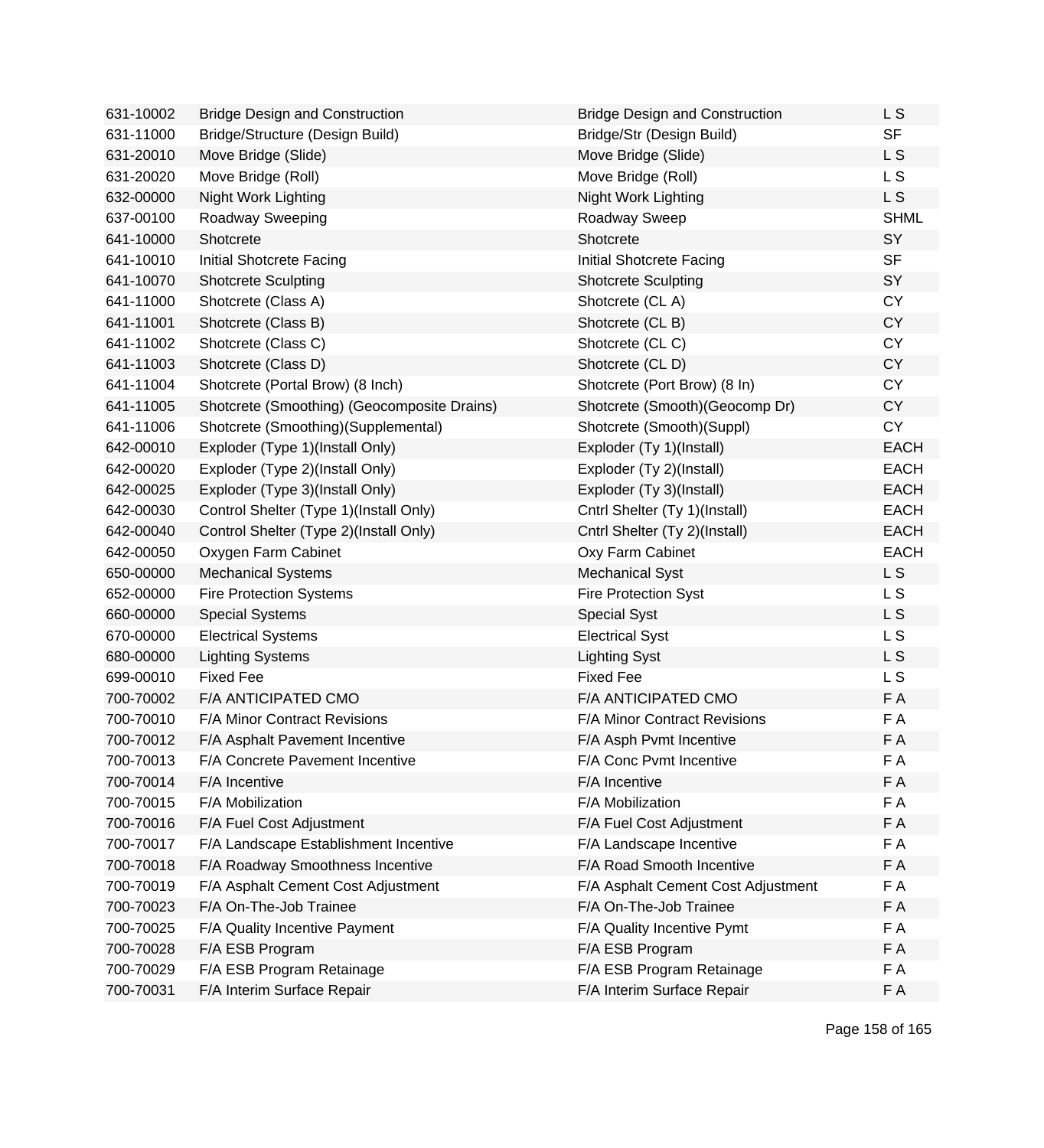| 700-70032 | F/A Emergency Repair                              | F/A Emergency Repair              | F A |
|-----------|---------------------------------------------------|-----------------------------------|-----|
| 700-70033 | F/A Video Taping                                  | F/A Video Taping                  | F A |
| 700-70034 | F/A                                               | F/A                               | F A |
| 700-70035 | F/A                                               | F/A                               | F A |
| 700-70036 | <b>Forced Accounts</b>                            | F/A                               | F A |
| 700-70037 | <b>F/A Contaminated Soil</b>                      | F/A Contaminated Soil             | F A |
| 700-70040 | F/A Railroad                                      | F/A Railroad                      | F A |
| 700-70042 | F/A Railroad Flagging                             | F/A RR Flagging                   | F A |
| 700-70050 | F/A Removal                                       | F/A Removal                       | F A |
| 700-70051 | F/A Disposal                                      | F/A Disposal                      | F A |
| 700-70060 | F/A Adjust                                        | F/A Adjust                        | F A |
| 700-70070 | F/A Obtain                                        | F/A Obtain                        | F A |
| 700-70072 | F/A Obtain Power from Xcel Energy                 | F/A Obtain Power from Xcel        | F A |
| 700-70074 | F/A Obtain Power from                             | F/A Obtain Power from             | F A |
| 700-70080 | F/A Furnish                                       | F/A Furnish                       | F A |
| 700-70081 | F/A Provide                                       | F/A Provide                       | F A |
| 700-70082 | F/A Furnish & Install Electrical Service          | F/A Furn & Inst Elec Serv         | F A |
| 700-70090 | F/A Reset                                         | F/A Reset                         | F A |
| 700-70100 | F/A Relocate                                      | F/A Relocate                      | F A |
| 700-70110 | F/A Install                                       | F/A Install                       | F A |
| 700-70111 | Project First Program                             | Project First Program             | F A |
| 700-70120 | F/A Maintain                                      | F/A Maintain                      | F A |
| 700-70129 | F/A Deck Rehabilitation                           | F/A Deck Rehab                    | F A |
| 700-70130 | F/A Repair                                        | F/A Repair                        | F A |
| 700-70131 | F/A Modify                                        | F/A Modify                        | F A |
| 700-70135 | F/A Demolish Building                             | F/A Demolish Building             | F A |
| 700-70140 | F/A Signing and Striping                          | F/A Signing and Striping          | F A |
| 700-70150 | F/A Asphalt Rejuvenating Agent                    | F/A Asph Rejuv Agent              | F A |
| 700-70155 | F/A Pavement Surface Course Maintenance           | F/A Pvmt Surf Course Maint        | F A |
| 700-70160 | F/A Detour                                        | F/A Detour                        | F A |
| 700-70170 | <b>F/A Pothole Utilities</b>                      | F/A Pothole Util                  | F A |
| 700-70180 | F/A Gas Lines                                     | F/A Gas Lines                     | F A |
| 700-70195 | F/A Utilities and Maintenance of Field Facilities | F/A Util and Maint of Field Facil | F A |
| 700-70200 | F/A Power Lines                                   | F/A Power Lines                   | F A |
| 700-70210 | F/A Lights                                        | F/A Lights                        | F A |
| 700-70220 | F/A Phone Service                                 | F/A Phone Serv                    | F A |
| 700-70222 | F/A Cellular Phone Service                        | F/A Cell Phone Serv               | F A |
| 700-70225 | F/A Telephone Interconnect                        | F/A Telephone Interconnect        | F A |
| 700-70230 | F/A Communication Lines                           | F/A Communication Lines           | F A |
| 700-70240 | F/A Sewer Taps                                    | F/A Sewer Taps                    | F A |
| 700-70250 | F/A Sewer Lines                                   | F/A Sewer Lines                   | F A |
| 700-70255 | F/A Water                                         | F/A Water                         | F A |
| 700-70260 | F/A Water Taps                                    | F/A Water Taps                    | F A |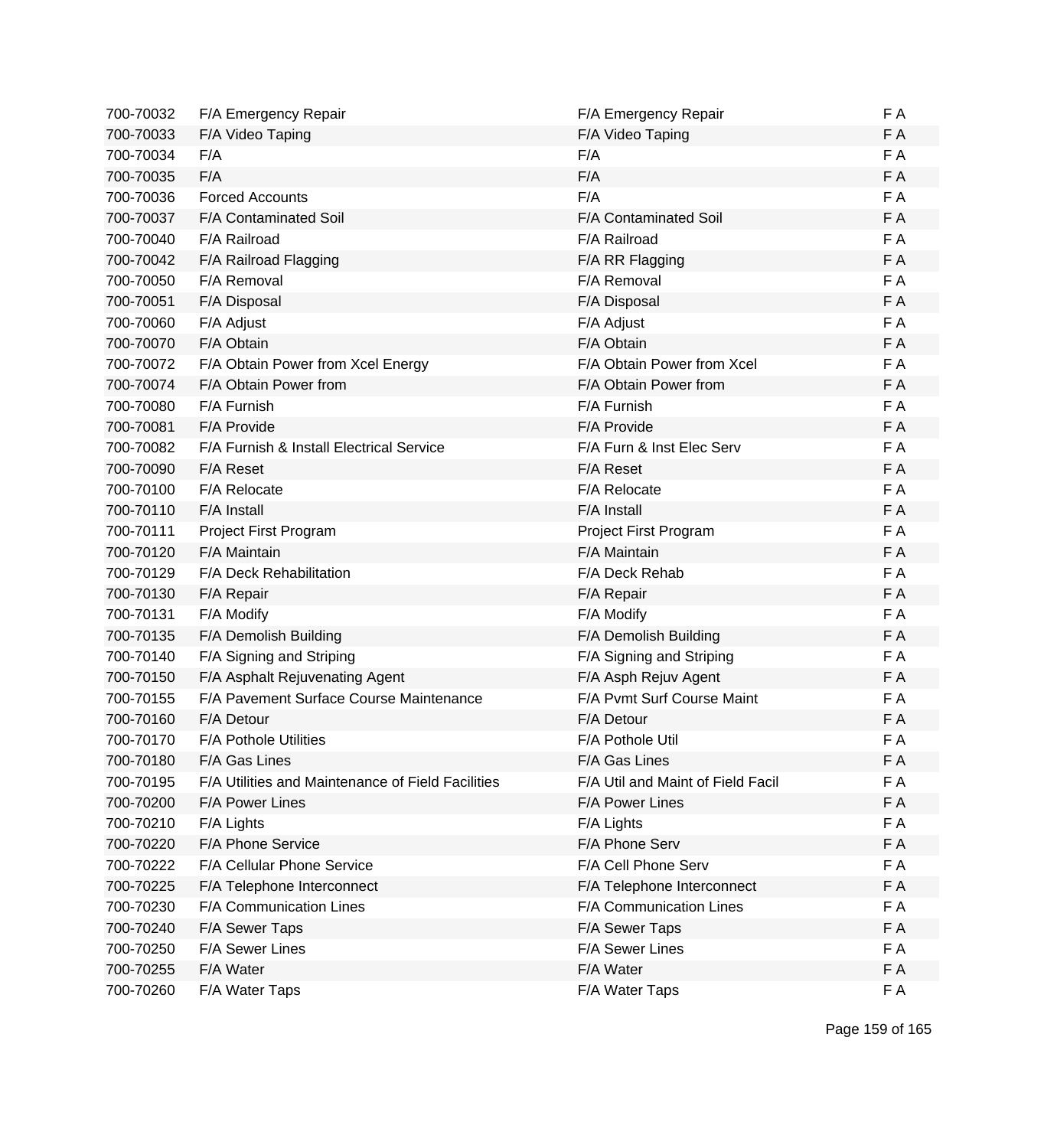| 700-70270 | <b>F/A Water Lines</b>                              | <b>F/A Water Lines</b>                | F A |
|-----------|-----------------------------------------------------|---------------------------------------|-----|
| 700-70280 | F/A Fire Hydrant                                    | F/A Fire Hydrant                      | F A |
| 700-70290 | F/A Manhole                                         | F/A Manhole                           | FA  |
| 700-70300 | F/A Cable T.V. Lines                                | <b>F/A Cable TV Lines</b>             | F A |
| 700-70310 | F/A Landscaping                                     | F/A Landscaping                       | F A |
| 700-70320 | F/A Sprinklers                                      | F/A Sprinklers                        | F A |
| 700-70330 | F/A Temporary Signalization                         | F/A Temp Signalization                | F A |
| 700-70340 | F/A Habitat Restoration                             | F/A Habitat Restoration               | F A |
| 700-70350 | F/A Removal of Obstruction                          | F/A Removal of Obstruction            | FA  |
| 700-70360 | F/A Signs, Delineators and Mileposts                | F/A Signs, Delin and MP               | F A |
| 700-70370 | F/A Signing                                         | F/A Signing                           | F A |
| 700-70372 | F/A Impact Attenuator (Temporary) (Repair Existing) | F/A Imp Atten (Temp) (Repair Exist)   | F A |
| 700-70375 | F/A Striping                                        | F/A Striping                          | F A |
| 700-70380 | <b>F/A Erosion Control</b>                          | F/A Erosion Ctrl                      | F A |
| 700-70390 | F/A Wetland Restoration & Replacement               | F/A Wetland Restore & Replace         | F A |
| 700-70391 | F/A Wetland Replacement                             | F/A Wetland Replacement               | F A |
| 700-70392 | F/A Wetland Restoration                             | F/A Wetland Restoration               | F A |
| 700-70393 | F/A Wetland Monitoring                              | F/A Wetland Monitoring                | FA  |
| 700-70394 | F/A Wetland Protection                              | F/A Wetland Protection                | F A |
| 700-70400 | F/A Obliterate Old Road                             | F/A Obliterate Old Road               | F A |
| 700-70410 | F/A Stream Restoration                              | F/A Stream Restoration                | F A |
| 700-70420 | F/A Tree Trimming                                   | F/A Tree Trimming                     | F A |
| 700-70422 | F/A Sanding Material                                | F/A Sanding Material                  | F A |
| 700-70424 | F/A Slope Reconstruction                            | F/A Slope Reconstruction              | F A |
| 700-70426 | F/A Stabilization                                   | F/A Stabilization                     | F A |
| 700-70427 | F/A Round Mountain Reclamation                      | <b>F/A Round Mountain Reclamation</b> | F A |
| 700-70428 | F/A Separate and Stockpile Selected Rocks           | F/A Separate and Stockpile Rocks      | F A |
| 700-70430 | <b>F/A Boulder Placement</b>                        | <b>F/A Boulder Placement</b>          | F A |
| 700-70440 | F/A Rock Scaling                                    | F/A Rock Scaling                      | F A |
| 700-70450 | F/A Rock Fall Protection                            | F/A Rock Fall Protection              | F A |
| 700-70460 | F/A Rock Staining                                   | F/A Rock Staining                     | F A |
| 700-70470 | <b>F/A Information Trailer</b>                      | F/A Info Trailer                      | FΑ  |
| 700-70480 | F/A Standby Sanitary Facilities                     | F/A Standby Sani Facilities           | F A |
| 700-70490 | F/A Traffic Control Vehicle (Pilot Car)             | F/A Traf Ctrl Veh (Pilot Car)         | F A |
| 700-70492 | F/A Traffic Control for Installation                | F/A Traf Ctrl for Installation        | F A |
| 700-70494 | F/A Smart Work Zone Systems                         | F/A Smart Work Zone Systems           | F A |
| 700-70495 | F/A Asbestos Abatement Work                         | F/A Asbestos Abatement Work           | FΑ  |
| 700-70496 | F/A Lead Abatement Work                             | F/A Lead Abatement Work               | F A |
| 700-70500 | F/A Landfill Requirements                           | F/A Landfill Requirements             | F A |
| 700-70505 | F/A Plan Requirements                               | F/A Plan Requirements                 | F A |
| 700-70510 | F/A Relocate Field Office                           | F/A Relocate Field Office             | F A |
| 700-70520 | F/A Micro                                           | F/A Micro                             | F A |
| 700-70530 | F/A Drainage Improvement                            | F/A Drainage Improvement              | F A |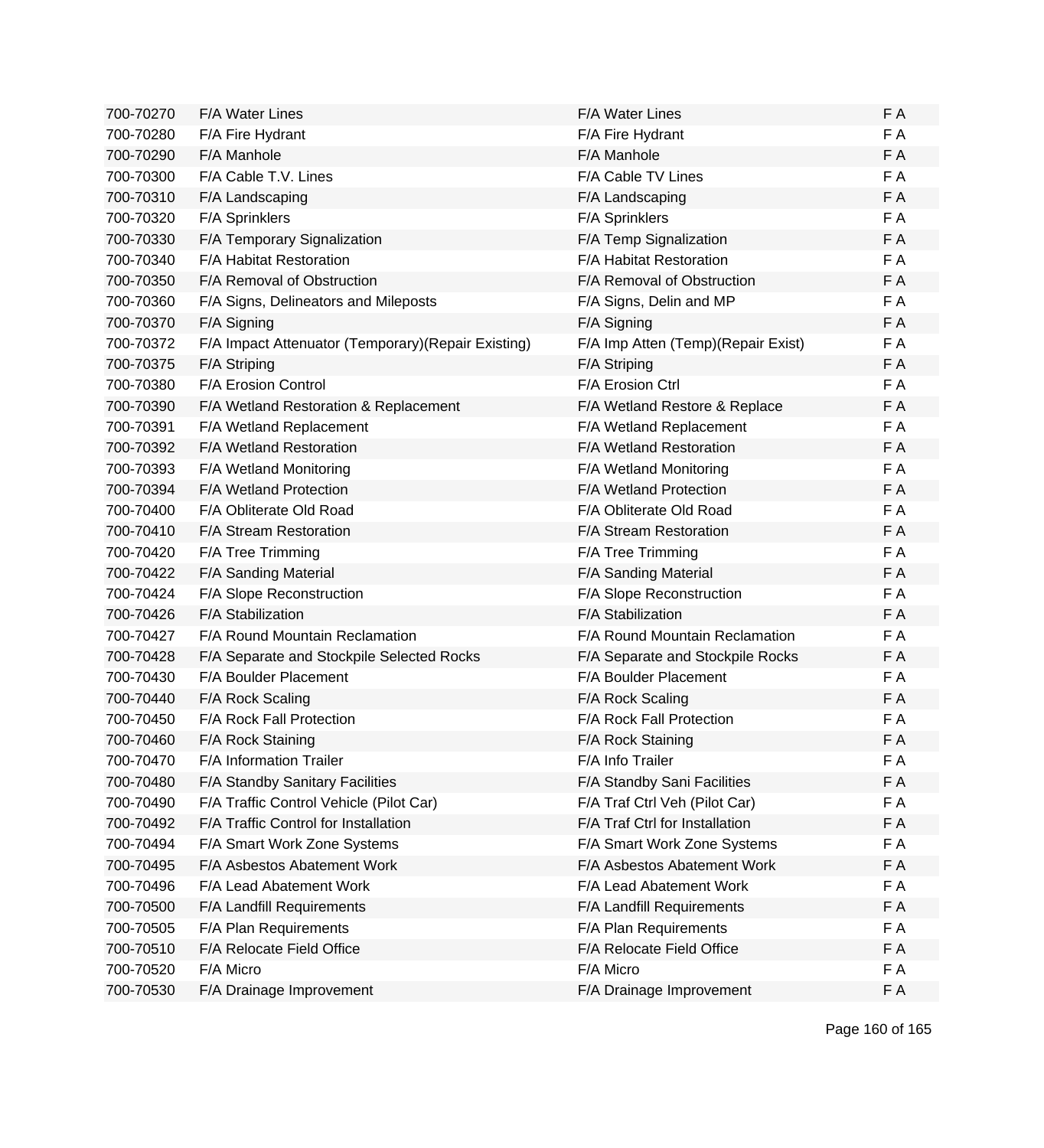| 700-70540 | F/A Traffic Signal Detector Loops                                                                     | F/A Traf Sig Detect Loops                | F A |
|-----------|-------------------------------------------------------------------------------------------------------|------------------------------------------|-----|
| 700-70550 | F/A Blading Shoulder                                                                                  | F/A Blading Shoulder                     | F A |
| 700-70560 | F/A Plant Establishment                                                                               | F/A Plant Establishment                  | F A |
| 700-70570 | F/A Guardrail                                                                                         | F/A Guardrail                            | F A |
| 700-70580 | F/A Test Instruments                                                                                  | F/A Test Instruments                     | F A |
| 700-70587 | F/A Hazardous Waste Disposal                                                                          | F/A Hazardous Waste Disposal             | F A |
| 700-70588 | F/A Transportation of Hazardous Material                                                              | F/A Transport Hazardous Matl             | F A |
| 700-70589 | F/A Environmental Health & Safety Management                                                          | F/A Environ Health & Safety Mgmt         | F A |
| 700-70590 | F/A Health and Safety Plan                                                                            | F/A Health and Safety Plan               | F A |
| 700-70591 | F/A Health and Safety Officer                                                                         | F/A Health and Safety Officer            | F A |
| 700-70592 | F/A Survey Monumentation                                                                              | F/A Survey Monumentation                 | F A |
| 700-70593 | F/A ROW Monumentation                                                                                 | F/A ROW Monumentation                    | F A |
| 700-70594 | F/A DRB Standing Committee                                                                            | F/A DRB Standing Committee               | F A |
| 700-70595 | F/A DRB On-Demand Committee                                                                           | F/A DRB On-Demand Committee              | F A |
| 700-70596 | <b>Standing Dispute Review Board</b>                                                                  | <b>Standing DRB</b>                      | F A |
| 700-71000 | <b>CMGC Overrun Pool</b>                                                                              | <b>CMGC Overrun Pool</b>                 | F A |
| 700-71001 | <b>CMGC Shared Rist Contig. Pool</b>                                                                  | <b>CMGC Shared Risk Contingency Pool</b> | F A |
| 700-71002 | <b>CDOT Risk Pool</b>                                                                                 | <b>CDOT Risk Pool</b>                    | F A |
| 700-71003 | Owner Controlled Insurance Program Responsiveness<br>and Accuracy                                     | OCIP Respon. and Accuracy                | F A |
| 700-71004 | Owner Controlled Insurance Program Enrollment and<br>Reporting                                        | <b>OCIP Enrollment and Reporting</b>     | F A |
| 700-71005 | Owner Controlled Insurance Program Safety Compliance<br>and Loss Statistics                           | OCIP Safety Compl. and Loss Stat.        | F A |
| 700-71100 | <b>Multiplier</b>                                                                                     | Multiplier                               | F A |
| 700-73301 | F/A Lighting by Others (Non-Utility) Paid by Time &<br>Material s                                     | F/A Lighting by Others (Non-Util)        | F A |
| 700-73302 | F/A Lighting by Others (Non-Utility) Paid by LS                                                       | F/A Lighting by Others (Non-Util)        | F A |
| 700-73311 | F/A Relocate Electric (Non-Utility)                                                                   | F/A Reloc Elec (Non-Util)                | F A |
| 700-73312 | F/A Signal Lighting by Others (Non-Utility)                                                           | F/A Sig Lighting by Others (Non-Util)    | F A |
| 700-73322 | F/A Fire Hydrant by Others (Non-Utility)                                                              | F/A Fire Hydrant by Others (Non-Util)    | F A |
| 700-73332 | F/A Relocate Electric (Non-Utility)                                                                   | F/A Reloc Elec (Non-Util)                | F A |
| 700-73351 | F/A                                                                                                   | F/A                                      | F A |
| 700-73352 | F/A                                                                                                   | F/A                                      | F A |
| 700-90000 | Do Not Use On Estimates-For Use Only As Item In The<br><b>Generic Nonbid Project</b>                  | Generic Non-Bid Project                  | F A |
| 700-90005 | F/A                                                                                                   | F/A                                      | F A |
| 700-90006 | F/A Signing & Striping                                                                                | F/A Signing & Striping                   | F A |
| 700-90007 | F/A Plant Establishment                                                                               | F/A Plant Establishment                  | F A |
| 700-90010 | F/A Removal                                                                                           | F/A Removal                              | F A |
| 700-90011 | F/A Signs, Delineators & Mileposts                                                                    | F/A Signs, Delin & MP                    | F A |
| 700-90012 | Third Party Uniform Traffic Control is CE eligible, Use the<br>700-733** force account for this item. | Use 700-733** series for Traffic Control | F A |
| 700-90020 | F/A Adjust                                                                                            | F/A Adjust                               | F A |
| 700-90021 | F/A Detour                                                                                            | F/A Detour                               | F A |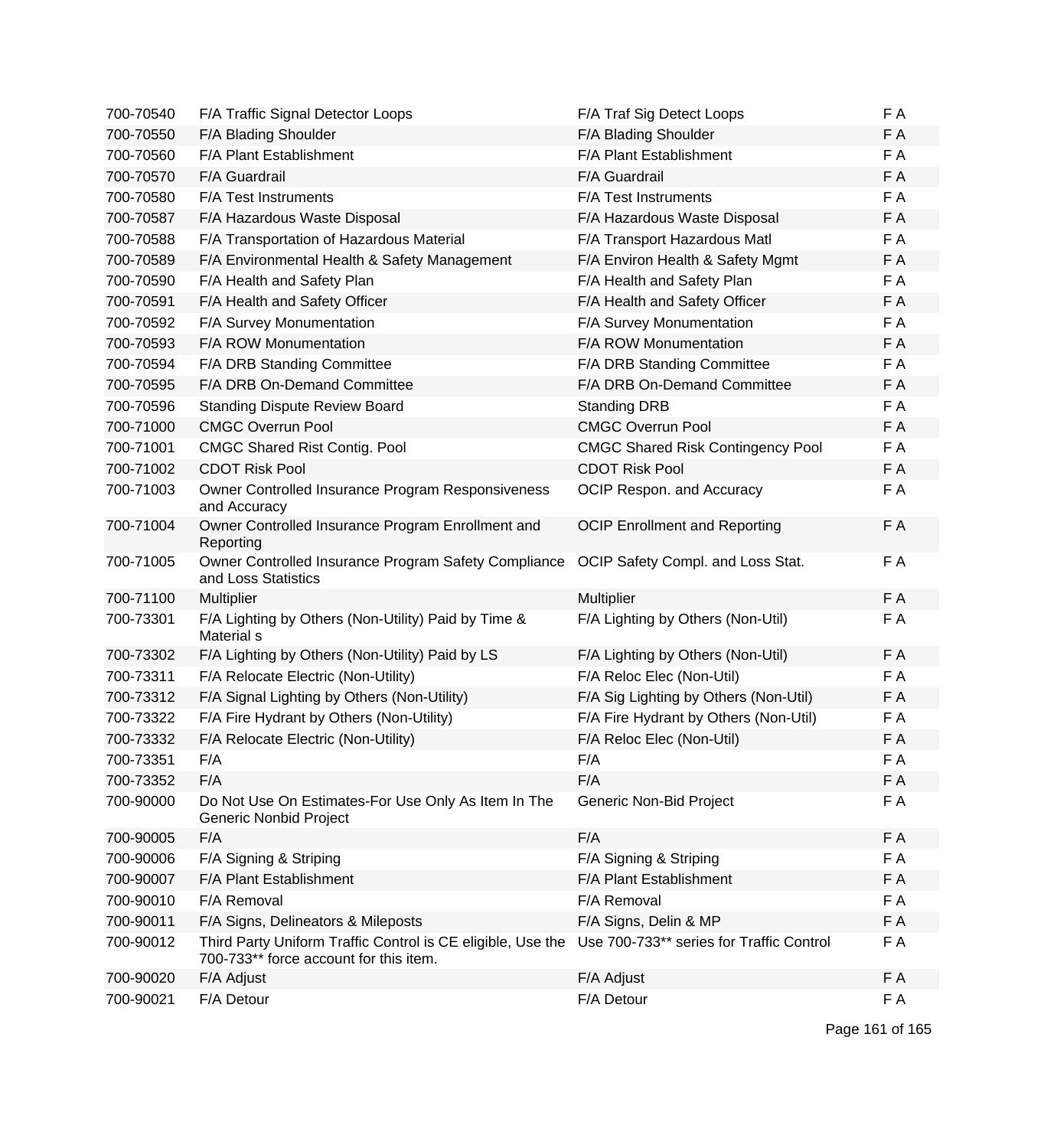| 700-90026 | F/A Landscaping                                                  | F/A Landscaping                          | F A            |
|-----------|------------------------------------------------------------------|------------------------------------------|----------------|
| 700-90030 | F/A Reset                                                        | F/A Reset                                | F A            |
| 700-90032 | F/A Emergency Repair                                             | F/A Emergency Repair                     | F A            |
| 700-90040 | F/A Furnish                                                      | F/A Furnish                              | F A            |
| 700-90045 | F/A Provide                                                      | F/A Provide                              | F A            |
| 700-90050 | F/A Relocate                                                     | F/A Relocate                             | F A            |
| 700-90060 | F/A Install                                                      | F/A Install                              | F A            |
| 700-90062 | F/A Furnish & Install                                            | F/A Furn & Inst                          | F A            |
| 700-90070 | F/A Railroad                                                     | F/A Railroad                             | F A            |
| 700-90072 | F/A Railroad Flagging                                            | F/A RR Flagging                          | F A            |
| 700-90074 | F/A Railroad Pre-emptive Timing (Install & Wiring)               | F/A RR Pre-empt Timing (Install, Wiring) | F A            |
| 700-90080 | F/A Gas Lines                                                    | F/A Gas Lines                            | F A            |
| 700-90090 | <b>F/A Electrical Service</b>                                    | F/A Elec Serv                            | F A            |
| 700-90100 | F/A Power Lines                                                  | F/A Power Lines                          | F A            |
| 700-90110 | F/A Lights                                                       | F/A Lights                               | F A            |
| 700-90120 | F/A Phone Service                                                | F/A Phone Serv                           | F A            |
| 700-90130 | F/A Communication Lines                                          | F/A Communication Lines                  | F A            |
| 700-90140 | F/A Sewer Taps                                                   | F/A Sewer Taps                           | F A            |
| 700-90150 | F/A Sewer Lines                                                  | F/A Sewer Lines                          | F A            |
| 700-90160 | F/A Water Taps                                                   | F/A Water Taps                           | F A            |
| 700-90170 | F/A Water Lines                                                  | F/A Water Lines                          | F A            |
| 700-90180 | F/A Fire Hydrant                                                 | F/A Fire Hydrant                         | F A            |
| 700-90190 | F/A Cable TV Lines                                               | F/A Cable TV Lines                       | F A            |
| 700-90195 | F/A Maintain Field Laboratory                                    | F/A Maint Field Lab                      | F A            |
| 700-93301 | F/A                                                              | F/A                                      | F A            |
| 700-93302 | F/A Lighting by Others (Non-Utility)                             | F/A Lighting by Others (Non-Util)        | F A            |
| 700-93311 | F/A Reloc Elec (Non-Utility)                                     | F/A Reloc Elec (Non-Util)                | F A            |
| 700-93312 | F/A Signal Lighting By Others (Non-Utility)                      | F/A Sig Lighting by Others (Non-Util)    | F A            |
| 700-93332 | F/A Relocate Electric (Non-Utility)                              | F/A Reloc Elec (Non-Util)                | F A            |
| 700-93352 | F/A                                                              | F/A                                      | F A            |
| 800-00040 | Right-Of-Way (Federal Aid Costs and Eligible Indirect<br>Costs)  | Right-Of-Way (Fed Aid)                   | L S            |
| 800-00045 | Right-Of-Way (Non-Federal Aid Costs and NFA Indirect<br>Costs)   | Right-Of-Way (Non-Fed Aid)               | L S            |
| 800-00046 | Right-Of-Way (Non-Federal Aid Costs 2 and NFA Indirect<br>Costs) | ROW (Non-Fed Aid 2)                      | L S            |
| 800-00047 | Right-of-Way (Federal-Aid 2 Directs and Indirects)               | ROW (Fed-Aid 2 Directs and Indirects)    | L S            |
| 800-00060 | <b>State Furnished Materials</b>                                 | <b>State Furn Matls</b>                  | L S            |
| 800-00062 | <b>Local Furnished Materials</b>                                 | <b>Local Furn Matls</b>                  | L S            |
| 800-00064 | <b>Other Furnished Materials</b>                                 | <b>Other Furn Matls</b>                  | L <sub>S</sub> |
| 800-00066 | <b>Misc Furnished Materials</b>                                  | <b>Misc Furn Matls</b>                   | L S            |
| 800-00068 | State Furnished Materials (Unit Each)                            | <b>State Furn Matls</b>                  | <b>EACH</b>    |
| 800-00070 | State Furnished Materials (Unit Cubic Yards)                     | <b>State Furn Matls</b>                  | <b>CY</b>      |
| 800-00072 | <b>State Furnished Material</b>                                  | <b>State Furn Matls</b>                  | LB             |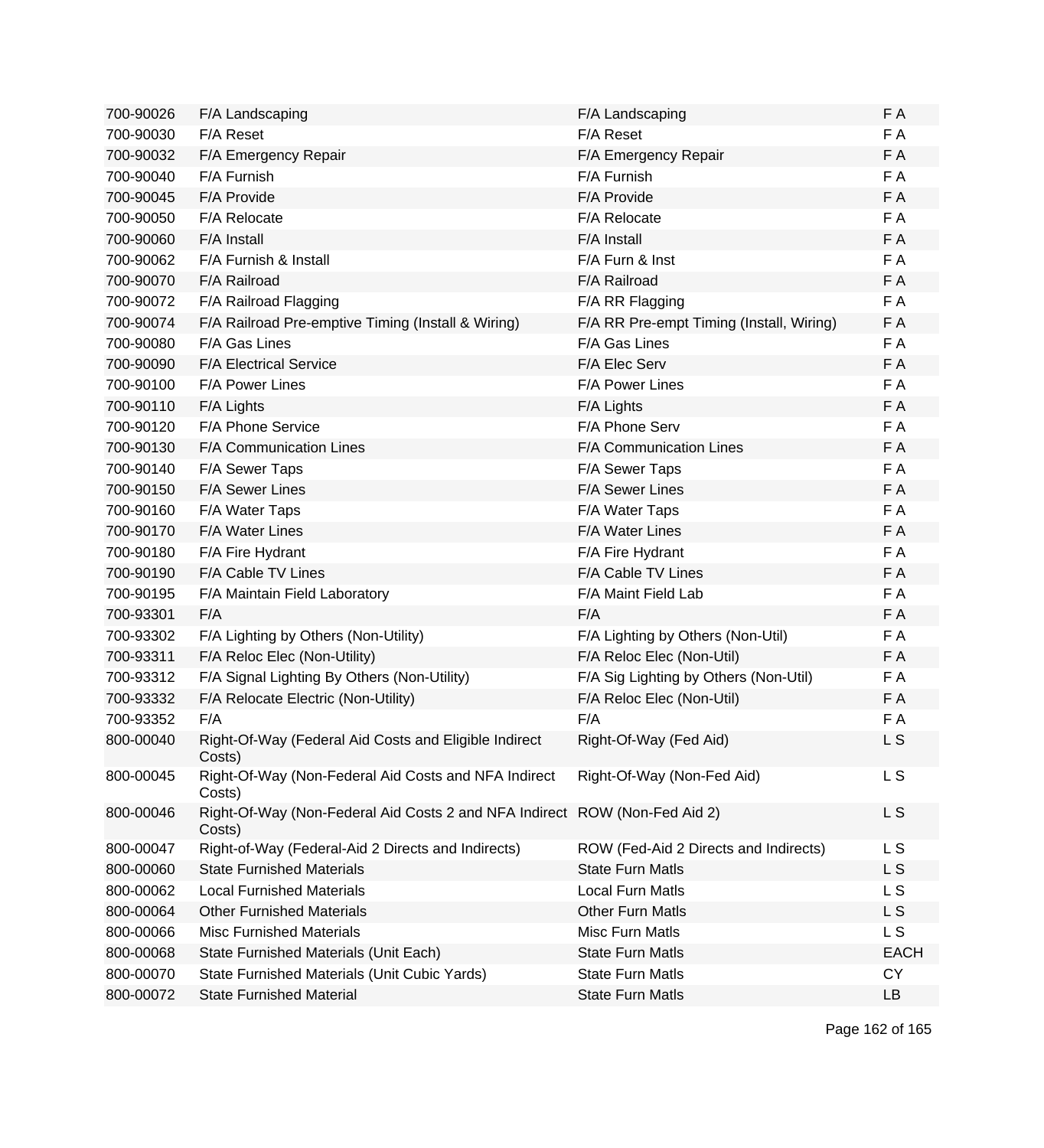| 800-00074 | <b>State Furnished Materials</b>          | <b>State Furn Matls</b>                   | <b>SF</b>   |
|-----------|-------------------------------------------|-------------------------------------------|-------------|
| 900-00001 | Added Item (Acre)/                        | Added Item (Acre)/                        | <b>ACRE</b> |
| 900-00003 | Added Item (Cubic Foot)/                  | Added Item (Cubic Foot)/                  | CF          |
| 900-00004 | Added Item (Cubic Yard)/                  | Added Item (Cubic Yard)/                  | <b>CY</b>   |
| 900-00005 | Added Item (Day)/                         | Added Item (Day)/                         | <b>DAY</b>  |
| 900-00006 | Added Item (Dollar)/                      | Added Item (Dollar)/                      | <b>DOL</b>  |
| 900-00007 | Added Item (Each)/                        | Added Item (Each)/                        | <b>EACH</b> |
| 900-00009 | Added Item (Gallon)/                      | Added Item (Gallon)/                      | GAL         |
| 900-00010 | Added Item (Hour)/                        | Added Item (Hour)/                        | <b>HOUR</b> |
| 900-00011 | Added Item (Pound)/                       | Added Item (Pound)/                       | LB          |
| 900-00012 | Added Item (Foot)/                        | Added Item (Foot)/                        | LF          |
| 900-00013 | Added Item (Lane Mile)/                   | Added Item (Lane Mile)/                   | <b>LM</b>   |
| 900-00014 | Added Item (Lump Sum)/                    | Added Item (Lump Sum)/                    | L S         |
| 900-00015 | Added Item (M Ft Bd Measure)/             | Added Item (M Ft Bd Measure)/             | <b>MFBM</b> |
| 900-00016 | Added Item (M Gallon)/                    | Added Item (M Gallon)/                    | <b>MGAL</b> |
| 900-00017 | Added Item (Mile)/                        | Added Item (Mile)/                        | <b>MILE</b> |
| 900-00018 | Added Item (M Kip Foot)/                  | Added Item (M Kip Foot)/                  | <b>MKFT</b> |
| 900-00019 | Added Item (Month)/                       | Added Item (Month)/                       | <b>MON</b>  |
| 900-00020 | Added Item (Ounce)/                       | Added Item (Ounce)/                       | OZ          |
| 900-00021 | Added Item (Square Foot)/                 | Added Item (Square Foot)/                 | <b>SF</b>   |
| 900-00022 | Added Item (Square Yard)/                 | Added Item (Square Yard)/                 | SY          |
| 900-00023 | Added Item (Ton Mile)/                    | Added Item (Ton Mile)/                    | <b>TM</b>   |
| 900-00024 | Added Item (Ton)/                         | Added Item (Ton)/                         | <b>TON</b>  |
| 900-00025 | Added Item (Work Day)/                    | Added Item (Work Day)/                    | <b>WD</b>   |
| 900-00026 | Added Item (Week)/                        | Added Item (Week)/                        | <b>WK</b>   |
| 900-00027 | Added Item (Yard Mile)/                   | Added Item (Yard Mile)/                   | YM          |
| 900-00028 | Added Item (OJT Damages)                  | Added Item (OJT Damages)                  | <b>HOUR</b> |
| 900-00029 | Sales Tax - AC Grade/Source Change        | Sales Tax - AC Grade/Source Change        | <b>DOL</b>  |
| 900-00030 | <b>Erosion Control Liquidated Damages</b> | <b>Erosion Control Liquidated Damages</b> | <b>DAY</b>  |
| 900-00031 | <b>ADDED Item/DBE Sanctions</b>           | <b>ADDED Item/DBE Sanctions</b>           | <b>DOL</b>  |
| 950-00000 | <b>Contract Management</b>                | <b>Contract Management</b>                | <b>DOL</b>  |
| 950-00001 | <b>Quality Management</b>                 | <b>Quality Management</b>                 | <b>DOL</b>  |
| 950-00002 | Safety Management                         | Safety Management                         | <b>DOL</b>  |
| 950-00003 | <b>Public Information Management</b>      | Public Info Manage                        | <b>DOL</b>  |
| 950-00004 | Mobilization                              | Mobilization                              | <b>DOL</b>  |
| 950-00005 | Bonds and Insurance                       | Bonds and Insurance                       | <b>DOL</b>  |
| 950-00006 | Right-of-Way                              | Right-of-Way                              | <b>DOL</b>  |
| 950-00100 | Hot Mix Asphalt                           | <b>HMA</b>                                | <b>DOL</b>  |
| 950-00101 | <b>Stone Matrix Asphalt</b>               | <b>SMA</b>                                | <b>DOL</b>  |
| 950-00102 | Concrete Pavement (8 Inch to 10 Inch)     | Conc Pavement (8 In to 10 In)             | <b>DOL</b>  |
| 950-00103 | Concrete Pavement (11 Inch to 13 Inch)    | Conc Pavement (11 In to 13 In)            | <b>DOL</b>  |
| 950-00104 | Concrete Pavement (>13 Inch)              | Conc Pavement (>13 Inch)                  | <b>DOL</b>  |
| 950-00105 | Roadway (Other)                           | Roadway (Other)                           | <b>DOL</b>  |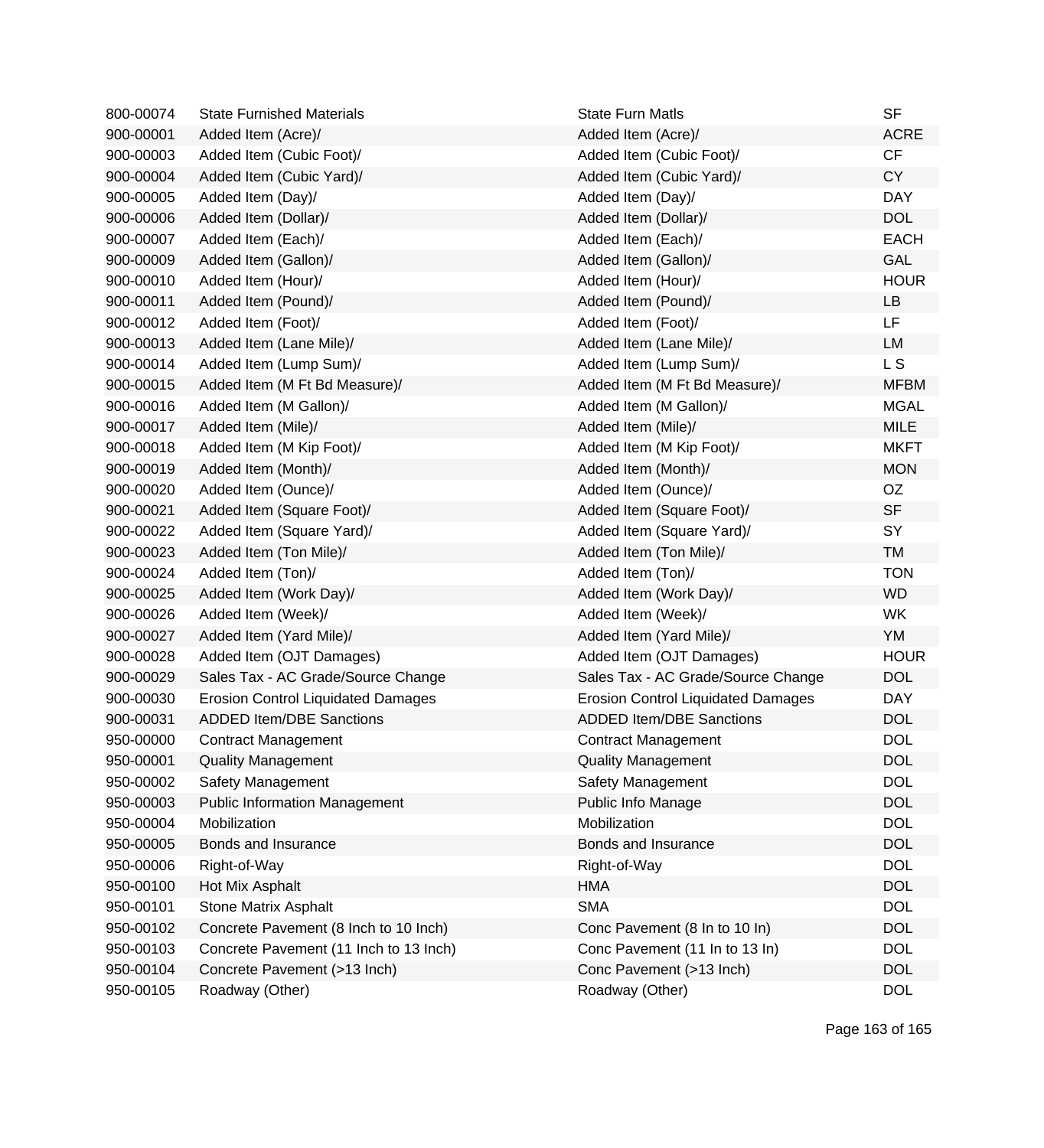| 950-00106 | <b>Design Services</b>                             | <b>Design Services</b>                  | <b>DOL</b> |
|-----------|----------------------------------------------------|-----------------------------------------|------------|
| 950-00108 | <b>Project Contract Total</b>                      | <b>Project Contract Total</b>           | <b>DOL</b> |
| 950-00200 | Structure - Steel Girder                           | Structure - Steel Girder                | <b>DOL</b> |
| 950-00201 | Structure - Concrete I Girder                      | Structure - Concrete I Girder           | <b>DOL</b> |
| 950-00202 | Structure - Box Girder                             | Structure - Box Girder                  | <b>DOL</b> |
| 950-00203 | Structure - Concrete Segmental Girder              | Structure - Conc Seg Girder             | <b>DOL</b> |
| 950-00204 | Structure - Concrete Post Tensioned Girder         | Structure - Conc Post Tension Girder    | <b>DOL</b> |
| 950-00205 | Structure - Other                                  | Structure - Other                       | <b>DOL</b> |
| 950-00206 | Structure - Concrete Box Culvert (W>20 Feet)       | Structure - CBC (W>20 Ft)               | <b>DOL</b> |
| 950-00207 | Sign Structure                                     | Sign Structure                          | <b>DOL</b> |
| 950-00208 | <b>Retaining Walls</b>                             | <b>Retaining Walls</b>                  | <b>DOL</b> |
| 950-00209 | <b>Noise Walls</b>                                 | Noise Walls                             | <b>DOL</b> |
| 950-00300 | <b>Unclassified Excavation</b>                     | Uncl Ex                                 | <b>DOL</b> |
| 950-00301 | <b>Unclassified Embankment</b>                     | <b>Uncl Embank</b>                      | <b>DOL</b> |
| 950-00302 | Aggregate Base Course                              | <b>ABC</b>                              | <b>DOL</b> |
| 950-00303 | Earthwork (Other)                                  | Earthwork (Other)                       | <b>DOL</b> |
| 950-00400 | <b>Tolling Infrastructure</b>                      | <b>Tolling Infrastructure</b>           | <b>DOL</b> |
| 950-00401 | <b>Intelligent Transportation Systems</b>          | <b>ITS</b>                              | <b>DOL</b> |
| 950-00500 | Removal/Resets                                     | Removal/Resets                          | <b>DOL</b> |
| 950-00501 | Signing and Striping                               | Signing and Striping                    | <b>DOL</b> |
| 950-00502 | <b>Utility Work</b>                                | <b>Utility Work</b>                     | <b>DOL</b> |
| 950-00503 | Railroad Work                                      | <b>Railroad Work</b>                    | <b>DOL</b> |
| 950-00504 | Drainage                                           | Drainage                                | <b>DOL</b> |
| 950-00505 | Maintenance of Traffic                             | <b>Maint of Traffic</b>                 | <b>DOL</b> |
| 950-00506 | <b>Environmental Management</b>                    | <b>Environ Manage</b>                   | <b>DOL</b> |
| 950-00600 | Guard Rail (Concrete)                              | <b>Guard Rail (Concrete)</b>            | <b>DOL</b> |
| 950-00601 | Guard Rail (Steel)                                 | Guard Rail (Steel)                      | <b>DOL</b> |
| 950-00602 | Guard Rail (Cable)                                 | Guard Rail (Cable)                      | <b>DOL</b> |
| 950-00603 | Lighting                                           | Lighting                                | <b>DOL</b> |
| 950-00604 | Other                                              | Other                                   | <b>DOL</b> |
| 950-01000 | Project Management                                 | Project Management                      | <b>DOL</b> |
| 950-01100 | Utilities                                          | Utilities                               | DOL        |
| 950-01200 | Design                                             | Design                                  | <b>DOL</b> |
| 950-01300 | Roadway                                            | Roadway                                 | <b>DOL</b> |
| 950-01400 | Earthwork                                          | Earthwork                               | <b>DOL</b> |
| 950-01500 | <b>Bridges and Major Structures</b>                | <b>Bridges and Major Structures</b>     | <b>DOL</b> |
| 950-01600 | CBE Eligible Prospect Road Bridge Interchange      | CBE Ellig Prspct Rd Brdg Intrchng       | <b>DOL</b> |
| 950-01601 | <b>CBE Eligible Hillsboro</b>                      | <b>CBE Eligible Hillsboro</b>           | <b>DOL</b> |
| 950-01700 | Walls                                              | Walls                                   | <b>DOL</b> |
| 950-01800 | Environmental                                      | Environmental                           | <b>DOL</b> |
| 950-01900 | Signing, Pavement Marking, Signalization, Lighting | Sign, Pvmt Mkg, Signalization, Lighting | <b>DOL</b> |
| 950-02000 | <b>ITS and Tolling</b>                             | <b>ITS and Tolling</b>                  | <b>DOL</b> |
| 950-02100 | Maintenance During Construction                    | Maintenance During Construction         | <b>DOL</b> |